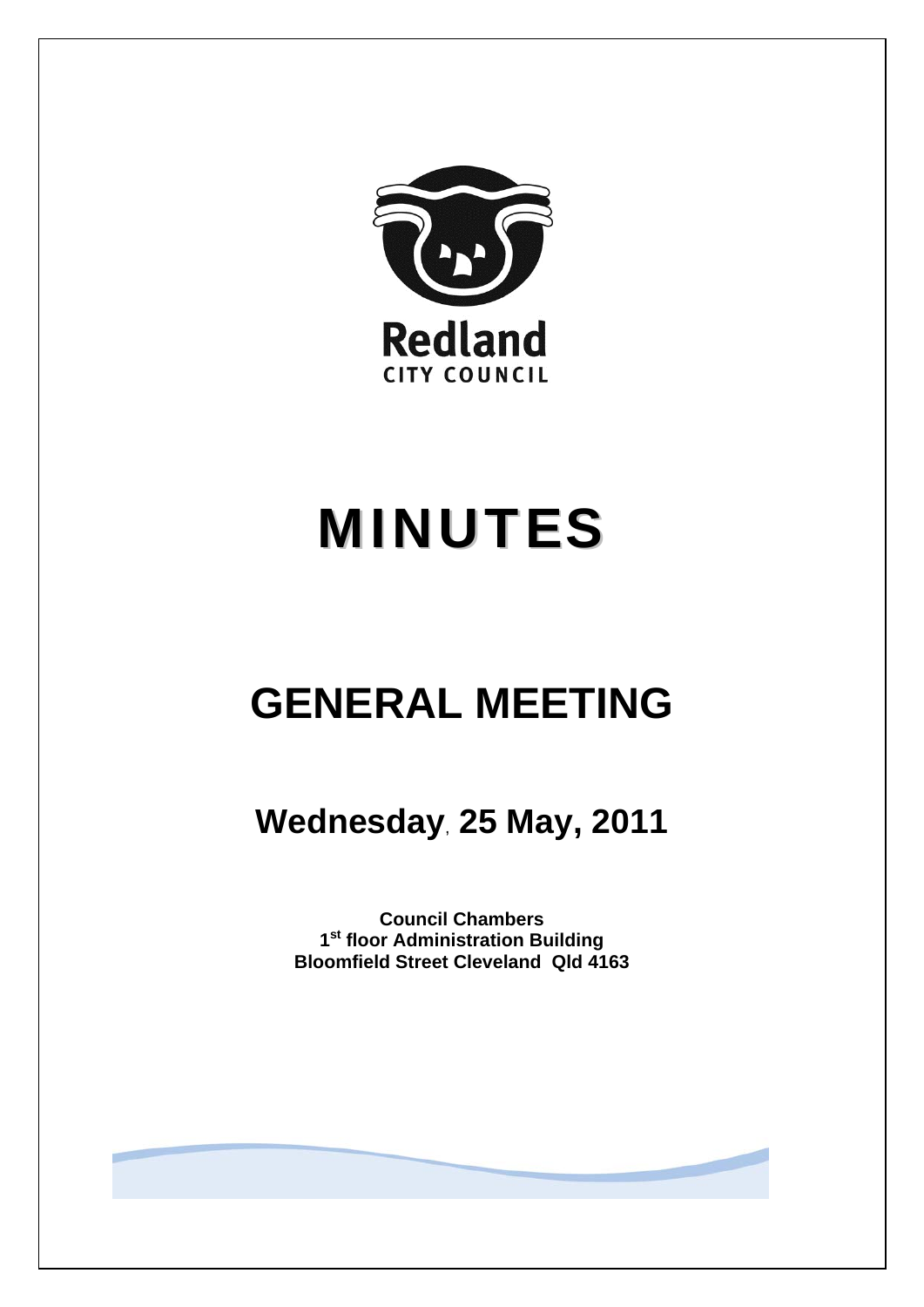### **Table of Contents**

| <b>Item</b>    |      |       | <b>Subject</b>                                                                         | Page No |
|----------------|------|-------|----------------------------------------------------------------------------------------|---------|
| 1              |      |       |                                                                                        |         |
| $\mathbf{2}$   |      |       |                                                                                        |         |
| 3              |      |       |                                                                                        |         |
| 4              |      |       |                                                                                        |         |
| 5              |      |       |                                                                                        |         |
|                | 5.1  |       |                                                                                        |         |
|                | 5.2  |       |                                                                                        |         |
|                | 5.3  |       |                                                                                        |         |
| 6              |      |       | <b>MATTERS OUTSTANDING FROM PREVIOUS COUNCIL MEETING</b>                               |         |
|                |      | 6.1.1 |                                                                                        |         |
|                |      | 6.1.2 | REQUEST FOR REPORT - PROPOSAL TO CHARGE FOR<br>PARKING AT WEINAM CREEK FERRY TERMINAL3 |         |
| $\overline{7}$ |      |       |                                                                                        |         |
| 8              |      |       |                                                                                        |         |
|                | 8.1  |       |                                                                                        |         |
|                |      | 8.1.1 | PETITION (DIVISION 10) REQUEST FOR CONCRETE PATH                                       |         |
|                |      |       | 8.1.2 PETITION (DIVISION 5) PARKING AT WEINAM CREEK                                    |         |
| 9              |      |       |                                                                                        |         |
|                | 9.1  |       |                                                                                        |         |
| 10             |      |       | <b>DECLARATION OF INTEREST ON ANY ITEMS OF BUSINESS  5</b>                             |         |
|                | 10.1 |       |                                                                                        |         |
|                |      |       | ITEM 14.1.4 - COMMUNITY GRANTS PROGRAM AND RADF                                        |         |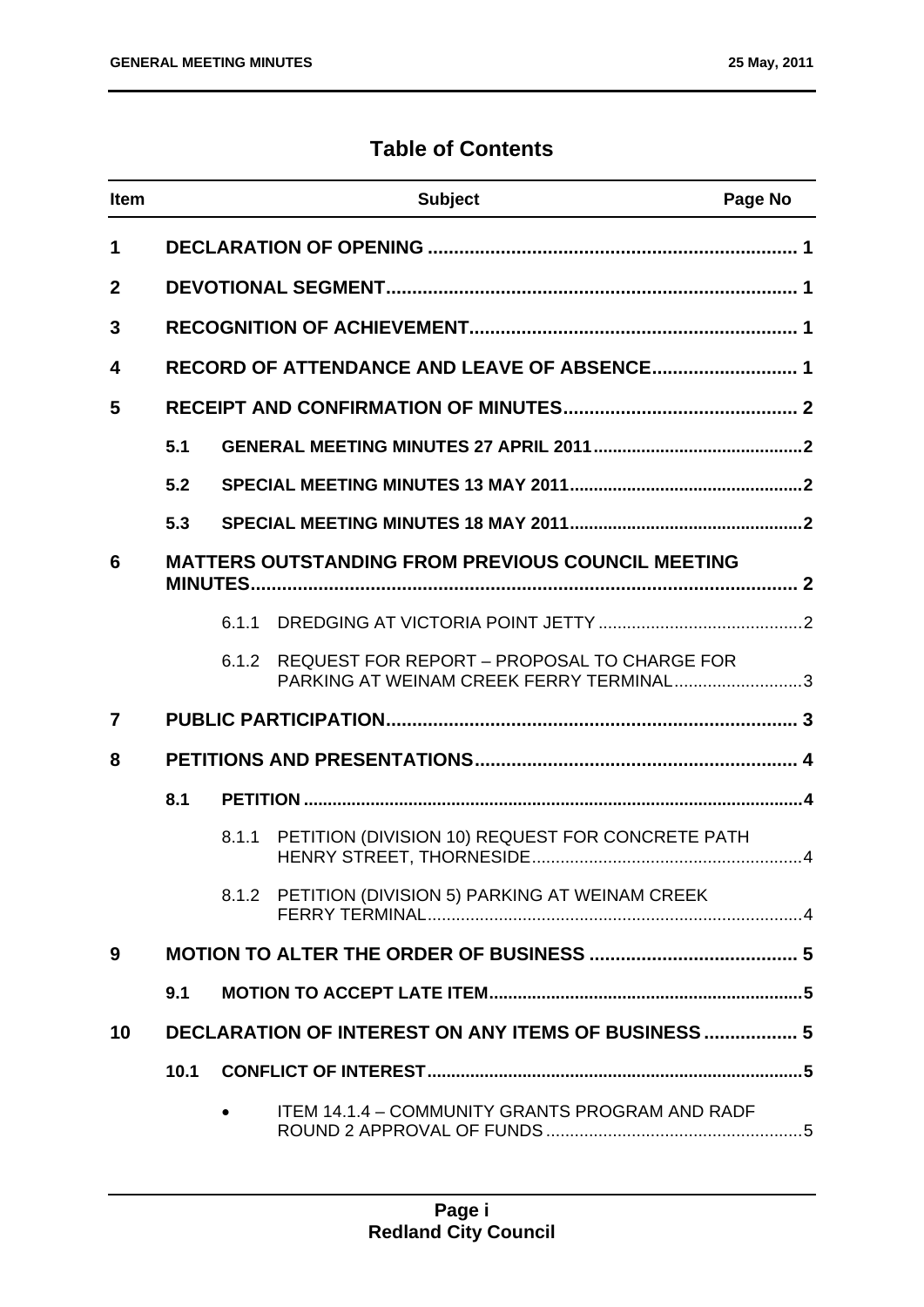|    |      | 13.1.2 STATUS REPORT ON CLOSURE OF REDLAND BAY ROAD,                                                    |
|----|------|---------------------------------------------------------------------------------------------------------|
|    |      | 13.1.1 REDLANDS COMMUNITY PHYSICAL ACTIVITY STRATEGY  12                                                |
|    | 13.1 |                                                                                                         |
| 13 |      |                                                                                                         |
|    |      | 12.1.4 12.2.1 CLOSED SESSION - AO-TAI-VS-REDLAND CITY<br>COUNCIL PRELIMINARY POINT JUDGEMENT  11        |
|    |      | 12.1.3 CURRENT APPEALS LIST AS AT 29 APRIL 2011 11                                                      |
|    |      | 12.1.2 CATEGORY 2 - COMPLYING CODE ASSESSMENTS AND                                                      |
|    |      | 12.1.1 CATEGORY 1 - MINOR COMPLYING CODE ASSESSMENT                                                     |
|    |      |                                                                                                         |
| 12 |      | DEVELOPMENT AND COMMUNITY STANDARDS COMMITTEE 17                                                        |
|    |      | 11.2.1 MACROBIAL SOURCE TRACKING STUDY ON SOUTHERN                                                      |
|    |      |                                                                                                         |
|    |      | 11.1.6 DEVELOPMENT AND COMMUNITY STANDARDS FEE                                                          |
|    |      |                                                                                                         |
|    |      | 11.1.4 CURRENT APPEALS LIST AS AT 15 APRIL 20117                                                        |
|    |      | 11.1.3 CATEGORY 3 - MODERATELY COMPLEX CODE AND                                                         |
|    |      | 11.1.2 CATEGORY 2 - COMPLYING CODE ASSESSMENTS AND                                                      |
|    |      | 11.1.1 CATEGORY 1 - MINOR COMPLYING CODE ASSESSMENT                                                     |
|    |      |                                                                                                         |
| 11 |      | DEVELOPMENT AND COMMUNITY STANDARDS COMMITTEE 3                                                         |
|    |      | <b>ITEM 14.1.5 - SURF LIFESAVING QUEENSLAND PROVISION</b><br>OF LIFEGUARD SERVICES FOR NORTH STRADBROKE |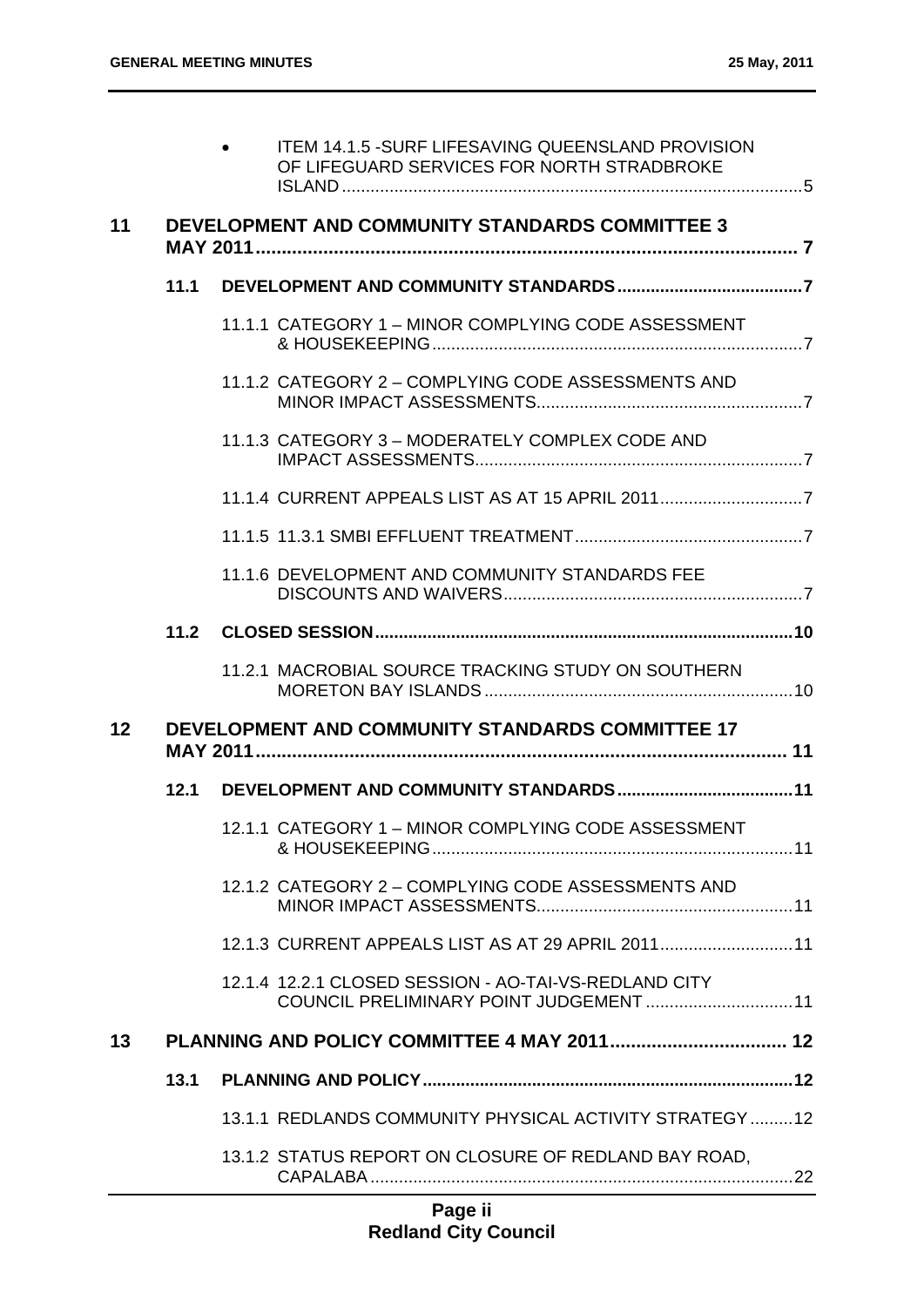|    |      | 13.1.3 DIRECTIONS FROM MINISTER WALLACE WITH RESPECT<br>TO THE DEMAINING OF EAST COAST ROAD, NORTH<br>STRADBROKE ISLAND AND THE UPGRADING OF THE<br>ROUNDABOUT AT WELLINGTON STREET AND SHORE |  |
|----|------|-----------------------------------------------------------------------------------------------------------------------------------------------------------------------------------------------|--|
|    |      | 13.1.4 PETITION (DIVISION 6) - PEAR STREET, REDLAND BAY29                                                                                                                                     |  |
|    |      |                                                                                                                                                                                               |  |
|    |      | 13.1.6 OPEN SPACE AND ENVIRONMENT POLICY REVIEWS37                                                                                                                                            |  |
|    |      | 13.1.7 COUNCIL REQUEST FOR EXEMPTION FROM CAPPING OF<br>INFRASTRUCTURE CHARGES - STATUS REPORT  42                                                                                            |  |
|    | 13.2 |                                                                                                                                                                                               |  |
|    |      | 13.2.1 DELEGATION TO CHIEF EXECUTIVE OFFICER UNDER THE                                                                                                                                        |  |
|    | 13.3 | <b>ITEM DELEGATED TO COMMITTEE FROM COUNCIL - CLOSED</b>                                                                                                                                      |  |
|    |      | 13.3.1 REDLAND REGIONAL SPORT AND RECREATION                                                                                                                                                  |  |
| 14 |      | <b>CUSTOMER SERVICES COMMITTEE 18 MAY 2011  63</b>                                                                                                                                            |  |
|    |      |                                                                                                                                                                                               |  |
|    | 14.1 |                                                                                                                                                                                               |  |
|    |      | 14.1.1 MONTHLY REPORT FOR CUSTOMER AND COMMUNITY                                                                                                                                              |  |
|    |      | 14.1.2 MONTHLY REPORT FOR PROJECT DELIVERY GROUP 69                                                                                                                                           |  |
|    |      | 14.1.3 MONTHLY REPORT FOR OPERATIONS AND                                                                                                                                                      |  |
|    |      | 14.1.4 COMMUNITY GRANTS PROGRAM AND RADF ROUND 2                                                                                                                                              |  |
|    |      | 14.1.5 SURF LIFESAVING QUEENSLAND PROVISION OF<br>LIFEGUARD SERVICES FOR NORTH STRADBROKE                                                                                                     |  |
|    |      | 14.1.6 REDLAND BAY CLOSED LANDFILL CAPPING -                                                                                                                                                  |  |
|    |      | 14.1.7 REDWASTE BUSINESS UNIT REPORT FOR MARCH                                                                                                                                                |  |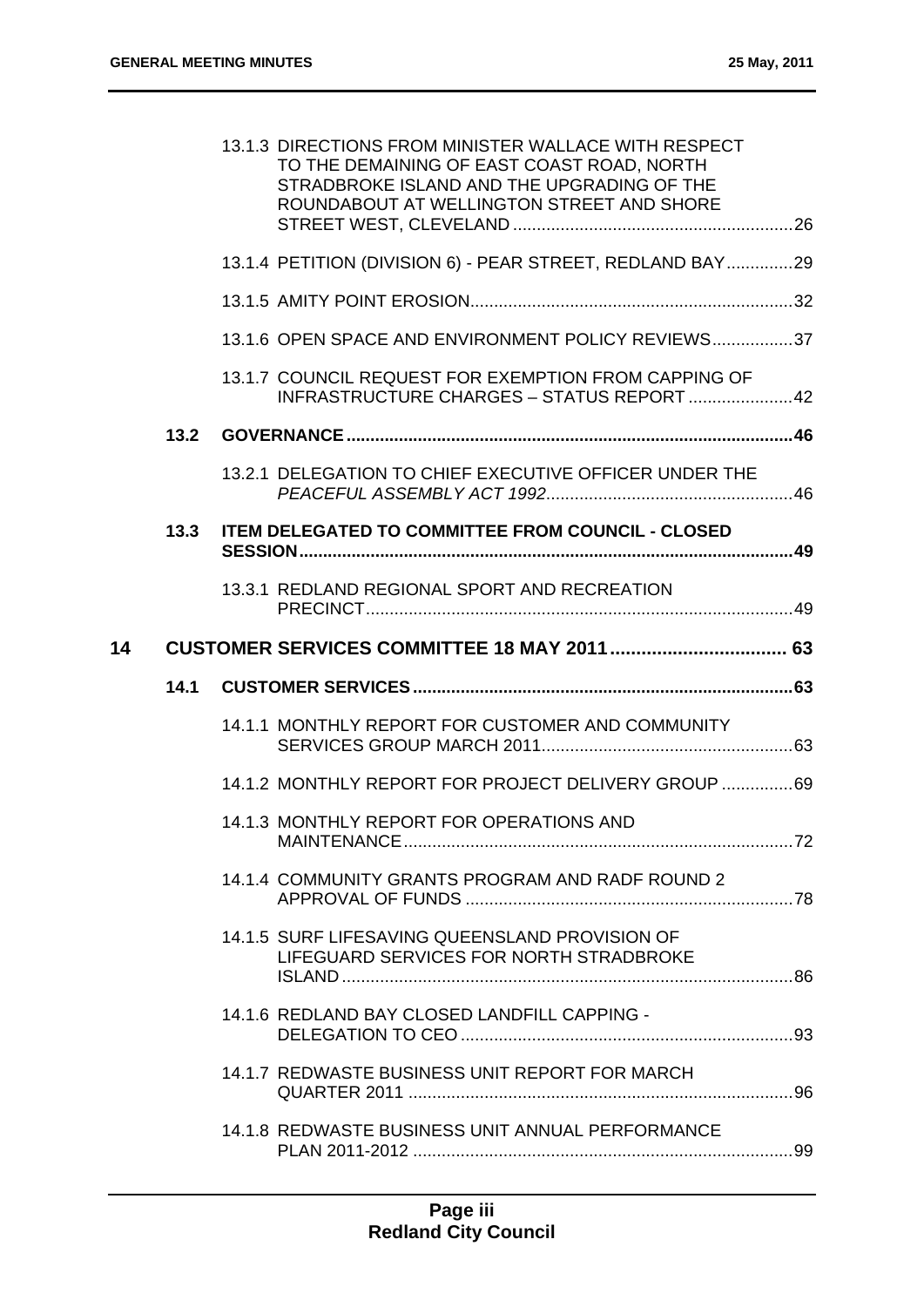| 15 |      | <b>CORPORATE SERVICES AND GOVERNANCE COMMITTEE 18 MAY</b>                                         |  |
|----|------|---------------------------------------------------------------------------------------------------|--|
|    | 15.1 |                                                                                                   |  |
|    |      |                                                                                                   |  |
|    |      |                                                                                                   |  |
|    |      | 15.1.3 ADOPTION OF KEY POLICIES FOR THE FINANCIAL YEAR                                            |  |
|    |      | 15.1.4 MONTHLY FINANCIAL REPORTS - APRIL 2011 115                                                 |  |
|    |      |                                                                                                   |  |
|    |      | 15.1.6 TEN YEAR CAPITAL WORKS PROGRAM 2011-2021 120                                               |  |
|    | 15.2 |                                                                                                   |  |
|    |      |                                                                                                   |  |
|    |      | 15.2.2 RISK MANAGEMENT POLICY AND FRAMEWORK  126                                                  |  |
|    |      | 15.2.3 BALANCED SCORECARD REPORT APRIL 2011  129                                                  |  |
|    | 15.3 |                                                                                                   |  |
|    |      | 15.3.1 ENVIRONMENT SEPARATE CHARGE 2011/12 132                                                    |  |
|    |      | 15.3.2 LANDFILL REMEDIATION SEPARATE CHARGE REPORT                                                |  |
| 16 |      |                                                                                                   |  |
|    | 16.1 |                                                                                                   |  |
| 17 |      |                                                                                                   |  |
|    | 17.1 |                                                                                                   |  |
|    |      | 17.1.1 ORGANISATIONAL STRUCTURE - TEMPORARY CHANGE 145                                            |  |
|    | 17.2 |                                                                                                   |  |
|    |      | 17.2.1  2010/2011 THIRD QUARTER BUDGET REVIEW         147                                         |  |
|    | 17.3 |                                                                                                   |  |
|    |      | 17.3.1 MAXIMUM STANDARD INFRASTRUCTURE CHARGES<br>ADOPTION AND SHARE OF CHARGES WITH ALLCONNEX152 |  |
|    |      | 17.3.2 RELEASE OF DRAFT SMBI PLUS REVIEW AND SMBI 2030                                            |  |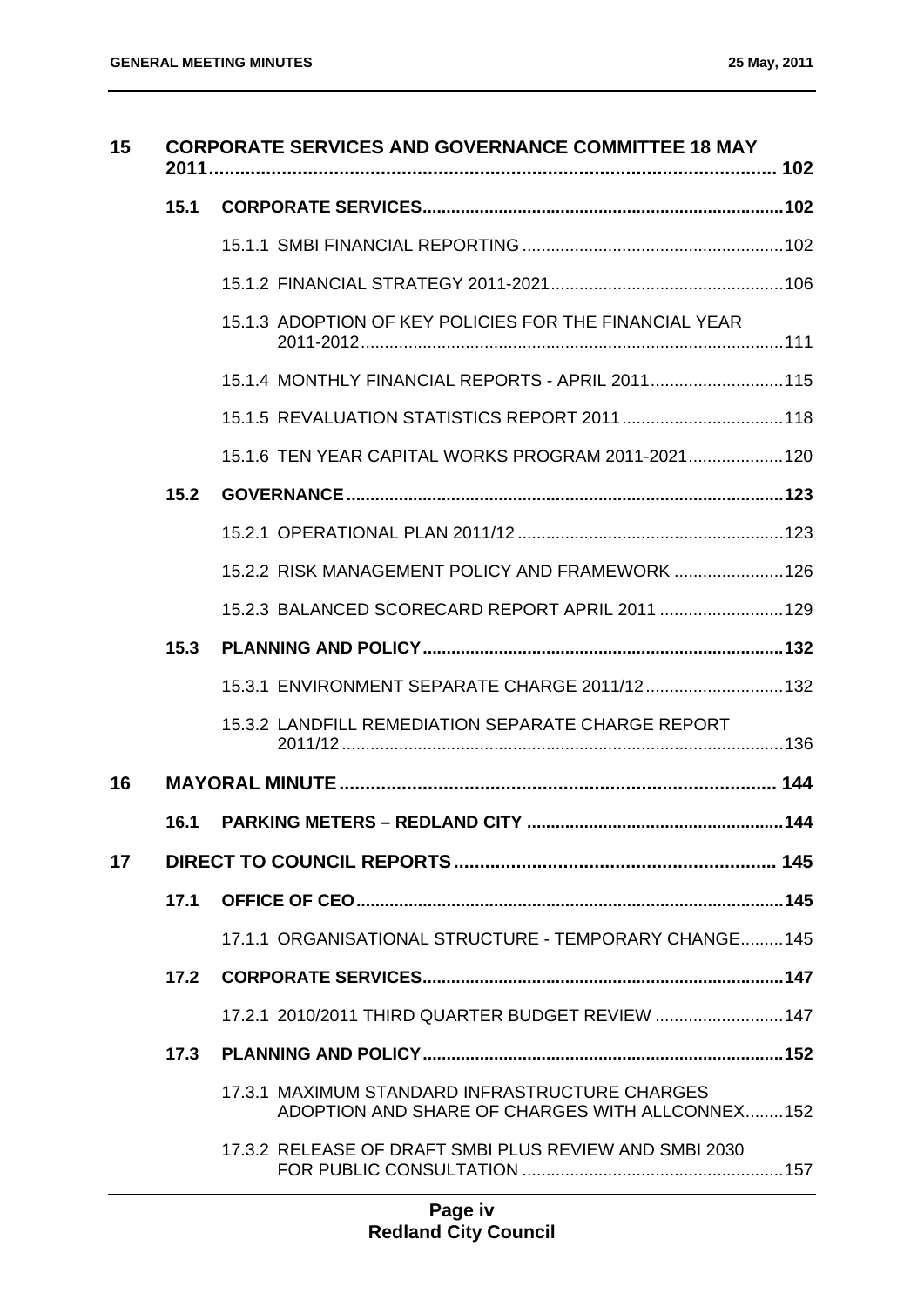| 18 | NOTICE OF MOTION UNDER SECTION 59 OF LOCAL |                                                                                                 |  |
|----|--------------------------------------------|-------------------------------------------------------------------------------------------------|--|
|    | 18.1                                       |                                                                                                 |  |
|    |                                            | 18.1.1 NOTICE OF MOTION TO REPEAL A RESOLUTION OF<br>COMMITTEE OF 4 MAY 2011 - REDLAND REGIONAL |  |
| 19 |                                            |                                                                                                 |  |
|    | 19.1                                       |                                                                                                 |  |
|    |                                            | 19.1.1 CAPPING OF INFRASTRUCTURE CHARGES 162                                                    |  |
|    |                                            |                                                                                                 |  |
| 20 |                                            |                                                                                                 |  |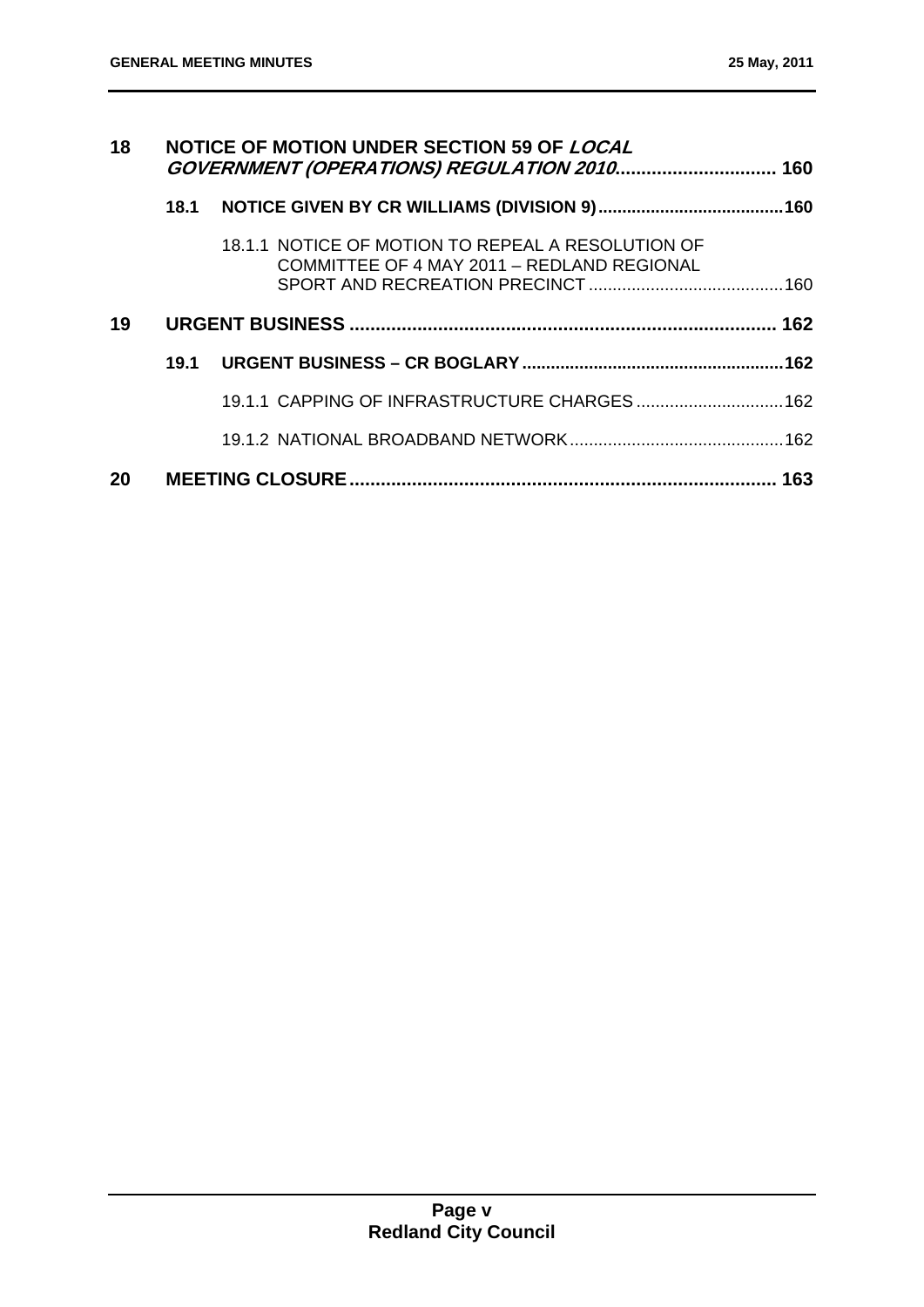#### **1 DECLARATION OF OPENING**

The Mayor declared the meeting open at 4.02pm and acknowledged the Quandamooka people, who are the traditional custodians of the land on which Council meets. The Mayor also paid Council's respect to their elders, past and present, and extend that respect to other indigenous Australians who are present.

#### **2 DEVOTIONAL SEGMENT**

Pastor Peter Holmes, member of the Ministers' Fellowship, led Council in a brief devotional segment.

#### **3 RECOGNITION OF ACHIEVEMENT**

The Mayor and several Councillors took the opportunity to recognise and acknowledge the achievements of Mr Greg Underwood, General Manager Planning & Policy, who leaves Council in June 2011.

The Mayor, on behalf of the Councillors, thanked Mr Underwood for his advice, assistance and guidance to them during his time at Council and wished him well for the future.

#### **4 RECORD OF ATTENDANCE AND LEAVE OF ABSENCE**

#### **MEMBERS PRESENT:**

| Deputy Mayor and Councillor Division 7 |
|----------------------------------------|
| <b>Councillor Division 1</b>           |
| <b>Councillor Division 2</b>           |
| <b>Councillor Division 3</b>           |
| Councillor Division 4 – left at 7.09pm |
| <b>Councillor Division 5</b>           |
| <b>Councillor Division 8</b>           |
| Councillor Division 9 - left at 7.15pm |
| <b>Councillor Division 10</b>          |
|                                        |

#### **EXECUTIVE LEADERSHIP GROUP:**

| Mr G Stevenson PSM | <b>Chief Executive Officer</b>                    |
|--------------------|---------------------------------------------------|
| Mr G Underwood     | <b>General Manager Planning &amp; Policy</b>      |
| Mrs L Rusan        | <b>General Manager Customer Services</b>          |
| Mr M Drydale       | <b>General Manager Corporate Services</b>         |
| Mrs T Averay       | General Manager Development & Community Standards |
| Mr L Wallace       | Manager Corporate Planning, Performance & Risk    |

#### **APOLOGY:**

| Cr T Bowler | <b>Councillor Division 6</b>      |
|-------------|-----------------------------------|
| Mr N Clarke | <b>General Manager Governance</b> |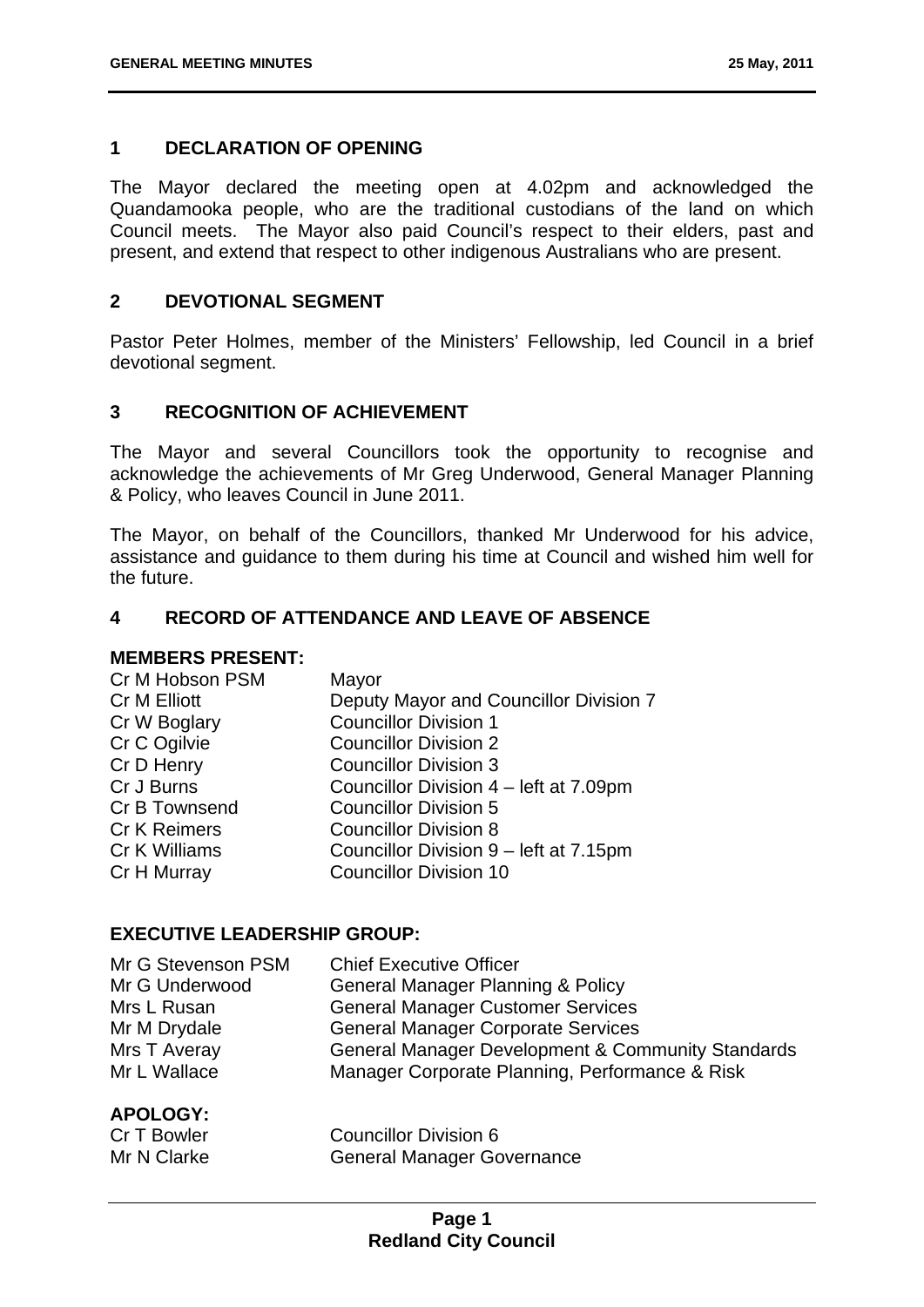#### **MINUTES:**

Mrs J Thomas **Acting Corporate Meetings & Registers Team Leader** 

#### **5 RECEIPT AND CONFIRMATION OF MINUTES**

#### **5.1 GENERAL MEETING MINUTES 27 APRIL 2011**

Moved by: Cr M Elliott Seconded by: Cr K Reimers

That the minutes of the General Meeting held on 27 April 2011 be confirmed.

CARRIED

#### **5.2 SPECIAL MEETING MINUTES 13 MAY 2011**

| Moved by:    | Cr W Boglary |
|--------------|--------------|
| Seconded by: | Cr H Murray  |

That the minutes of the Special Meeting held on 13 May 2011 be confirmed.

CARRIED

#### **5.3 SPECIAL MEETING MINUTES 18 MAY 2011**

| Moved by:    | Cr B Townsend |
|--------------|---------------|
| Seconded by: | Cr W Boglary  |

That the minutes of the General Meeting held on 18 May 2011 be confirmed.

CARRIED

#### **6 MATTERS OUTSTANDING FROM PREVIOUS COUNCIL MEETING MINUTES**

The Chief Executive Officer to present the following items for noting:

#### **6.1.1 DREDGING AT VICTORIA POINT JETTY**

| <b>Dataworks Filename:</b>       | <b>GOV Notice of Business/Urgent Business to General</b><br><b>Meetings</b> |
|----------------------------------|-----------------------------------------------------------------------------|
| <b>Responsible Officer Name:</b> | <b>Gary Stevenson</b><br><b>Chief Executive Officer</b>                     |
| <b>Author Name:</b>              | <b>Greg Underwood</b><br><b>General Manager Planning &amp; Policy</b>       |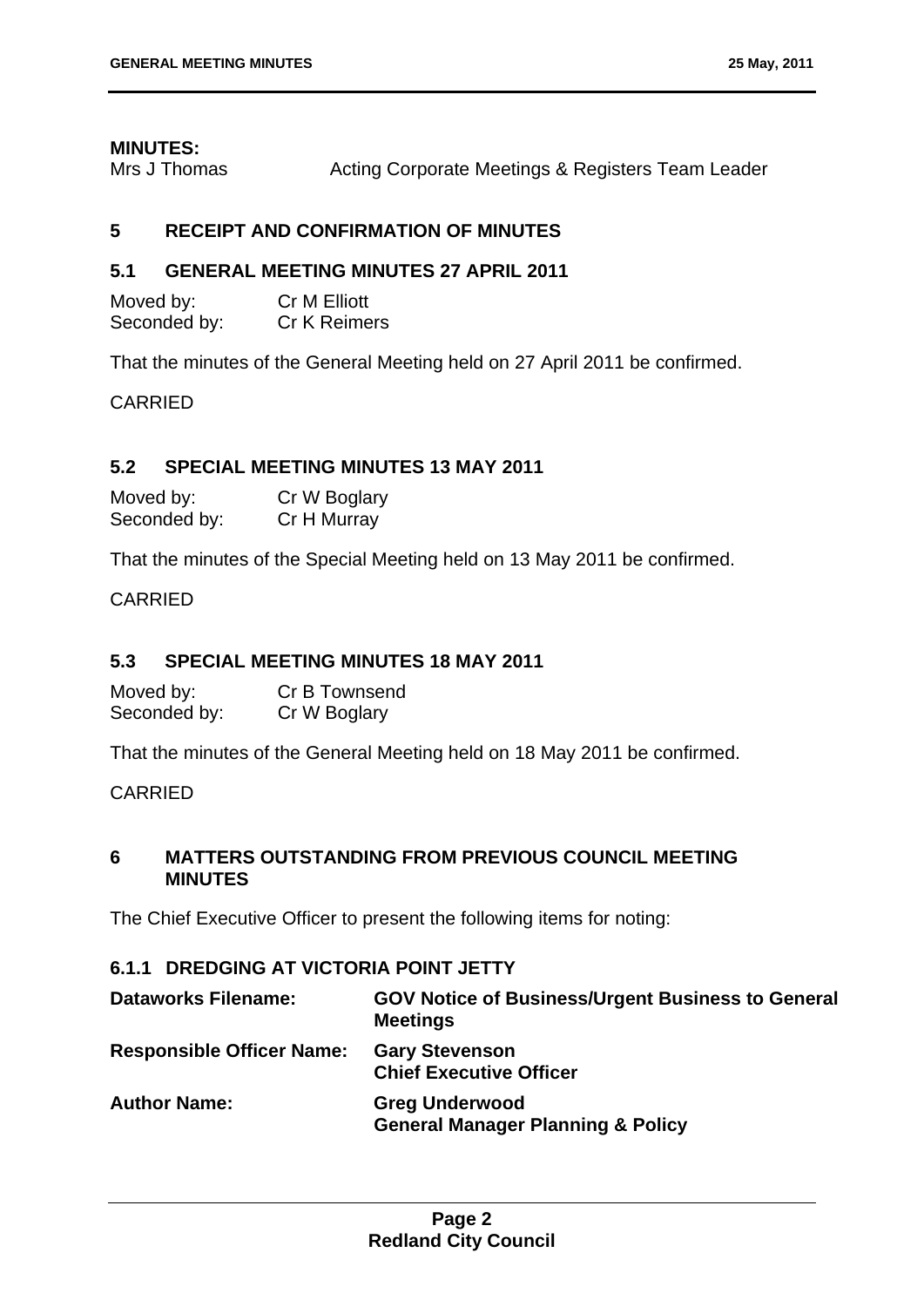#### **EXECUTIVE SUMMARY**

At the General Meeting on 20 October 2010 Council resolved that a report be prepared on the dredging at Victoria Point jetty affecting the landing of the Coochiemudlo Island ferries as this is affecting more than passenger ferries, it has to do with school children having to get home in a certain time and meet the school's duty of care.

#### **OFFICER'S RECOMMENDATION**

**That it be noted that a report addressing this matter will be presented to the 8 June 2011 Planning & Policy Committee meeting.** 

#### **6.1.2 REQUEST FOR REPORT – PROPOSAL TO CHARGE FOR PARKING AT WEINAM CREEK FERRY TERMINAL**

At the General Meeting on 27 April 2011 resolved:

That Council request a report for a subsequent Planning and Policy meeting that:

- *1. Provides sufficient information to address the issue of equity that has arisen over the proposal to charge for parking at the Weinam Creek ferry terminal; and, if necessary; and*
- *2. Clearly lays out any future plans for the Victoria Point and Toondah Harbour car parks and how charges may be incorporated into these plans.*

#### **OFFICER'S RECOMMENDATION**

**That it be noted that a report addressing this matter will be presented to a future Planning & Policy Committee meeting.** 

#### **7 PUBLIC PARTICIPATION**

#### **MOTION TO ADJOURN MEETING**

Moved by: Cr D Henry Seconded by: Cr B Townsend

That Council adjourn the meeting for a 15 minute public participation segment.

#### CARRIED

The following speakers addressed Council in relation to parking at Weinam Creek Ferry Terminal:

- 1. Mr S Sommerlad, Macleay Island;
- 2. Ms G James, Macleay Island and member of Our Parking Spot;
- 3. Ms G Nemeth, Macleay Island and member of Our Parking Spot;

#### **Page 3 Redland City Council**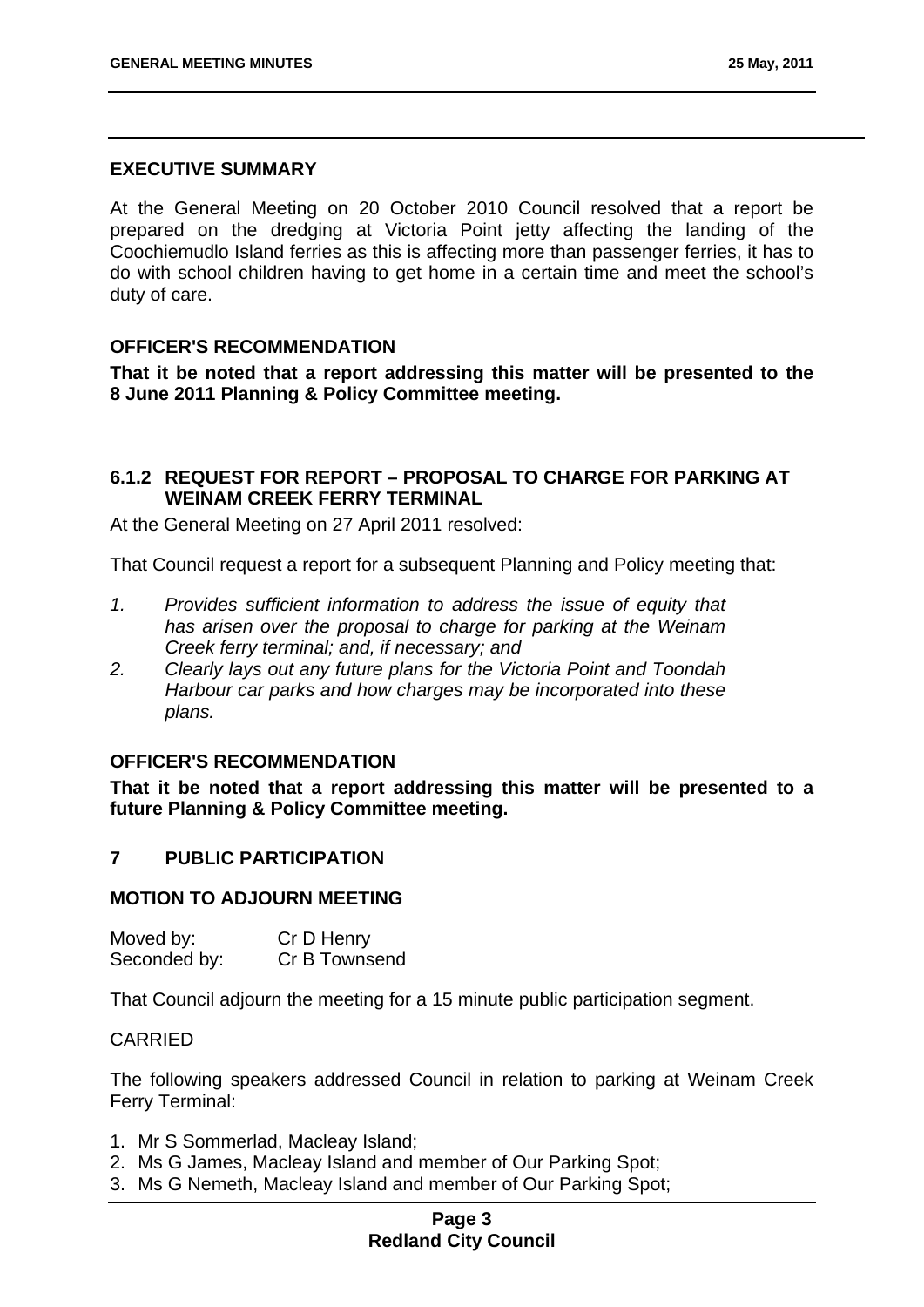4. Mr L Hackett, Macleay Island, representing Our Parking Spot Group.

#### **MOTION TO RESUME MEETING**

| Moved by:    | <b>Cr M Elliott</b> |
|--------------|---------------------|
| Seconded by: | Cr H Murray         |

That the meeting proceedings resume.

#### CARRIED

#### **8 PETITIONS AND PRESENTATIONS**

**8.1 PETITION** 

#### **8.1.1 PETITION (DIVISION 10) REQUEST FOR CONCRETE PATH HENRY STREET, THORNESIDE**

| Moved by:    | Cr H Murray  |
|--------------|--------------|
| Seconded by: | Cr M Elliott |

**That the petition which reads as follows, be received and referred to a Committee for consideration and a report back to Council.** 

*"Petition for a concrete walking path to replace the road-base walking path between 9 Henry St., Thorneside and 3 Henry St., Thorneside. Existing road-base path is always washed out and is a hazard for walkers."* 

#### **CARRIED**

#### **8.1.2 PETITION (DIVISION 5) PARKING AT WEINAM CREEK FERRY TERMINAL**

| Moved by:    | Cr B Townsend |
|--------------|---------------|
| Seconded by: | Cr D Henry    |

**That Council resolve that the petition which reads as follows:** 

- **1. be received;**
- **2. it be noted that the matters therein are being dealt with by the SMBI ILTP review; and**
- **3. the principal petitioners be advised accordingly.**

*"We, the undersigned Residents of Redland City, Ratepayers of Redland City and Residents or Ratepayers of Queensland request that Council commission independent studies of the parking solutions at Weinam Creek proposed by the Our Parking Spot group; stop all action towards charging the people of the Southern Moreton Bay Islands of Russell, Karragarra, Lamb and*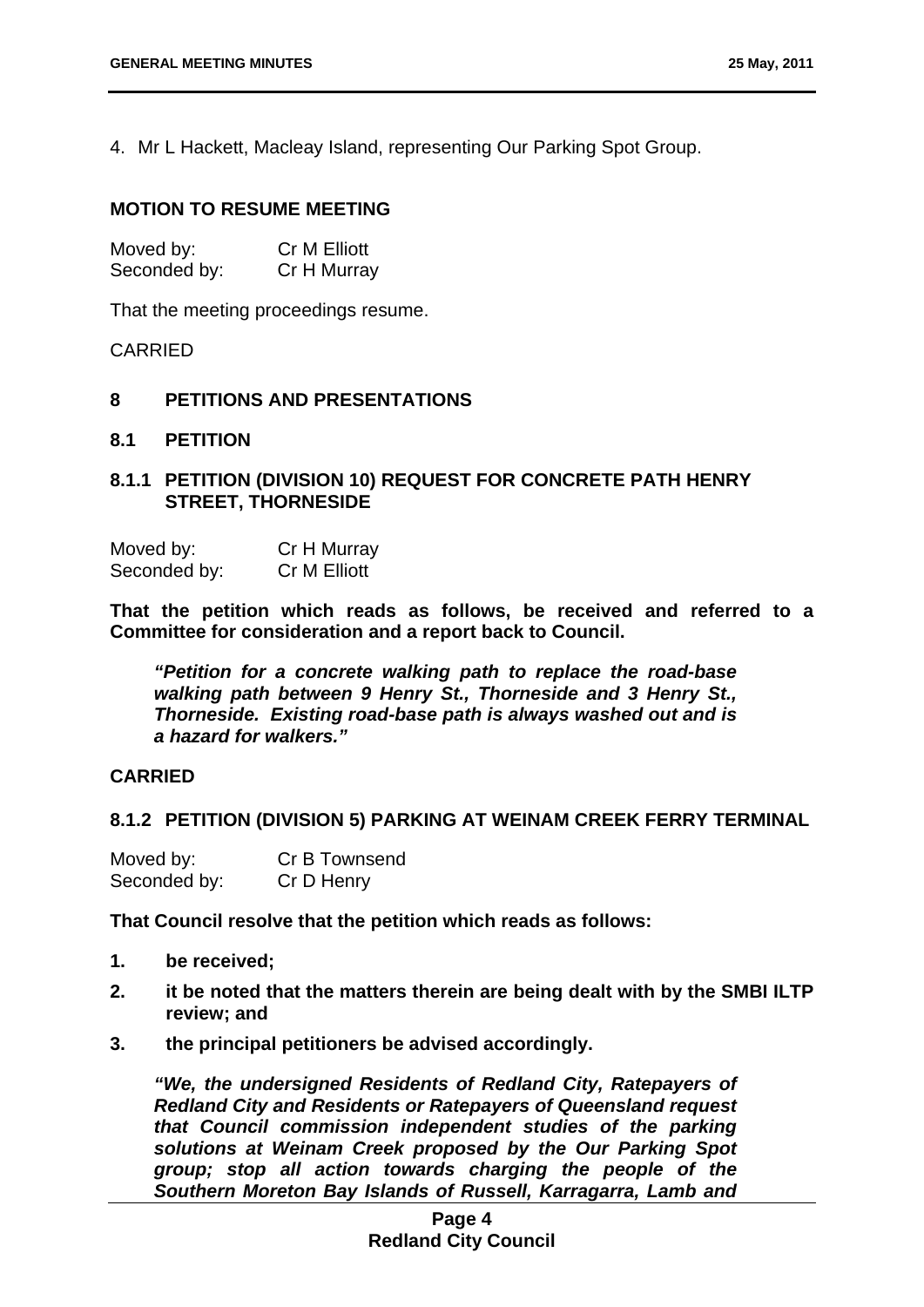*Macleay, and people visiting these Islands, a fee for parking in the Weinam Creek precinct other than a reasonable fee for spaces allocated specifically to individuals for long-term or permanent parking; and provide parking facilities in the Weinam Creek precinct sufficient to accommodate at least the ultimate number of vehicles as estimated by Council, being 2,240."* 

#### **CARRIED**

DIVISION: Unanimous

FOR: Crs Burns, Reimers, Murray, Elliott, Williams, Townsend, Henry, Ogilvie, Boglary and Hobson.

Cr Bowler was absent from the meeting.

#### **9 MOTION TO ALTER THE ORDER OF BUSINESS**

#### **9.1 MOTION TO ACCEPT LATE ITEM**

Moved by: Cr B Townsend Seconded by: Cr K Reimers

That the late item, *Release of Draft SMBI Plus Review and SMBI 2030 for Public Consultation*, be received and discussed at Item 17.3.2.

#### CARRIED

#### **10 DECLARATION OF INTEREST ON ANY ITEMS OF BUSINESS**

#### **10.1 CONFLICT OF INTEREST**

- **ITEM 14.1.4 COMMUNITY GRANTS PROGRAM AND RADF ROUND 2 APPROVAL OF FUNDS**  Crs Reimers, Murray, Williams, Townsend, Henry, Ogilvie, Boglary and Hobson declared a conflict of interest, or perceived conflict of interest, in this item – see item for details.
- **ITEM 14.1.5 -SURF LIFESAVING QUEENSLAND PROVISION OF LIFEGUARD SERVICES FOR NORTH STRADBROKE ISLAND**  Cr Hobson declared a conflict of interest in this item, or perceived conflict of interest, in this item – see item for details.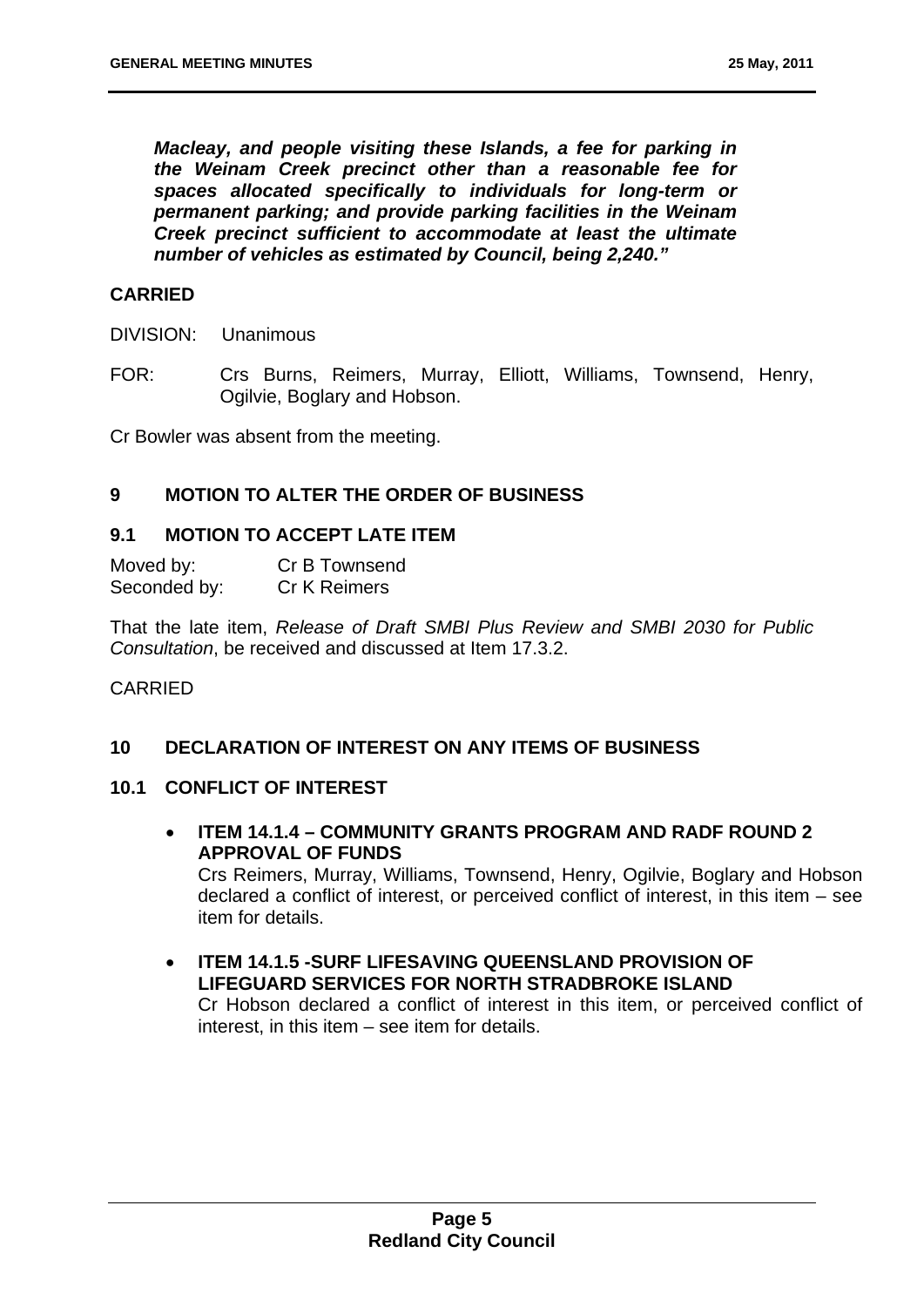#### **COUNCILLOR ABSENCES DURING MEETING**

Cr Elliott left the meeting at 4.42pm (end of public participation) and returned at 4.43pm (start of item 11.1);

Cr Elliott left the meeting at 4.57pm (start of item 14.1.4) and returned at 4.58pm (during item 14.1.1);

Cr Boglary left the meeting at 5.59pm (during item 17.1.1) and returned at 6.00pm (during item 17.1.1);

Cr Ogilvie left the meeting at 6.03pm (during item 17.3.1) and returned at 6.05pm (during item 17.3.1);

Cr Boglary left the meeting at 6.28pm (during closed session) and returned at 6.30pm (during closed session);

Cr Williams left the meeting at 7.06pm (start of urgent business) and returned at 7.08pm (during urgent business);

Cr Burns left the meeting at 7.09pm (during urgent business);

Cr Williams left the meeting at 7.15pm (during urgent business).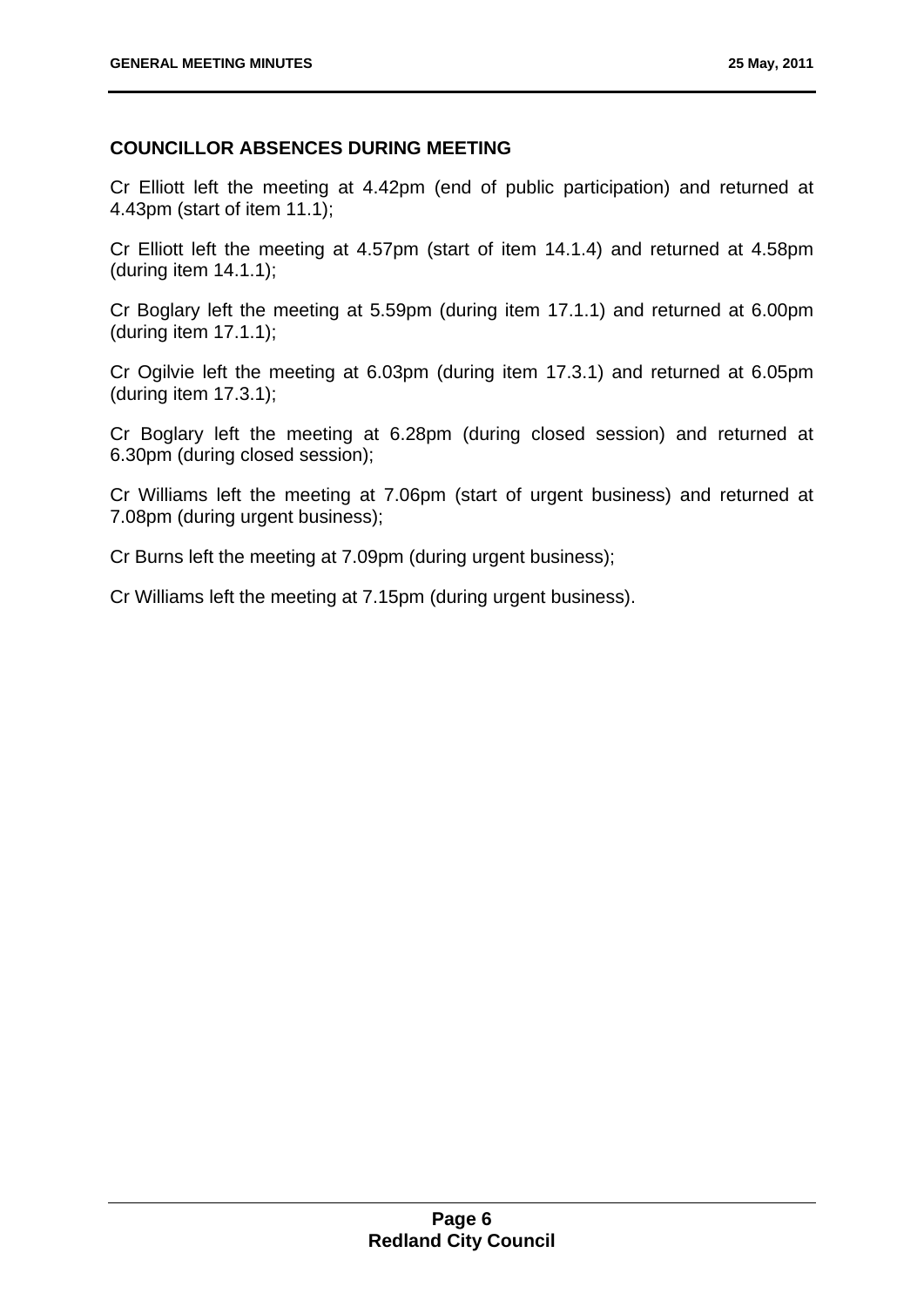#### **11 DEVELOPMENT AND COMMUNITY STANDARDS COMMITTEE 3 MAY 2011**

#### **11.1 DEVELOPMENT AND COMMUNITY STANDARDS**

| Moved by:    | Cr B Townsend |
|--------------|---------------|
| Seconded by: | Cr W Boglary  |

**That the Development & Community Standards Committee Minutes of 3 May 2011 be received and resolutions noted on items resolved under delegated authority.** 

#### **CARRIED**

Minutes May 03 2011 Development and Community Standards

#### **RESOLUTIONS FOR NOTING**

**11.1.1 CATEGORY 1 – MINOR COMPLYING CODE ASSESSMENT & HOUSEKEEPING** 

*(This matter was resolved under delegated authority at Committee)*

**11.1.2 CATEGORY 2 – COMPLYING CODE ASSESSMENTS AND MINOR IMPACT ASSESSMENTS** 

*(This matter was resolved under delegated authority at Committee)* 

**11.1.3 CATEGORY 3 – MODERATELY COMPLEX CODE AND IMPACT ASSESSMENTS** 

*(This matter was resolved under delegated authority at Committee)* 

**11.1.4 CURRENT APPEALS LIST AS AT 15 APRIL 2011** 

*(This matter was resolved under delegated authority at Committee)* 

#### **11.1.5 11.3.1 SMBI EFFLUENT TREATMENT**

*(This matter was resolved under delegated authority at Committee)* 

#### **ITEMS FOR CONSIDERATION**

**11.1.6 DEVELOPMENT AND COMMUNITY STANDARDS FEE DISCOUNTS AND WAIVERS** 

| <b>Dataworks Filename:</b>  | <b>GOV - Development and Community Standards</b><br><b>Reports for Noting</b>                |  |
|-----------------------------|----------------------------------------------------------------------------------------------|--|
| Attachment:                 | <b>Fee Schedule Supporting Information</b>                                                   |  |
| <b>Responsible Officer:</b> | <b>Toni Averay</b><br><b>General Manager Development &amp; Community</b><br><b>Standards</b> |  |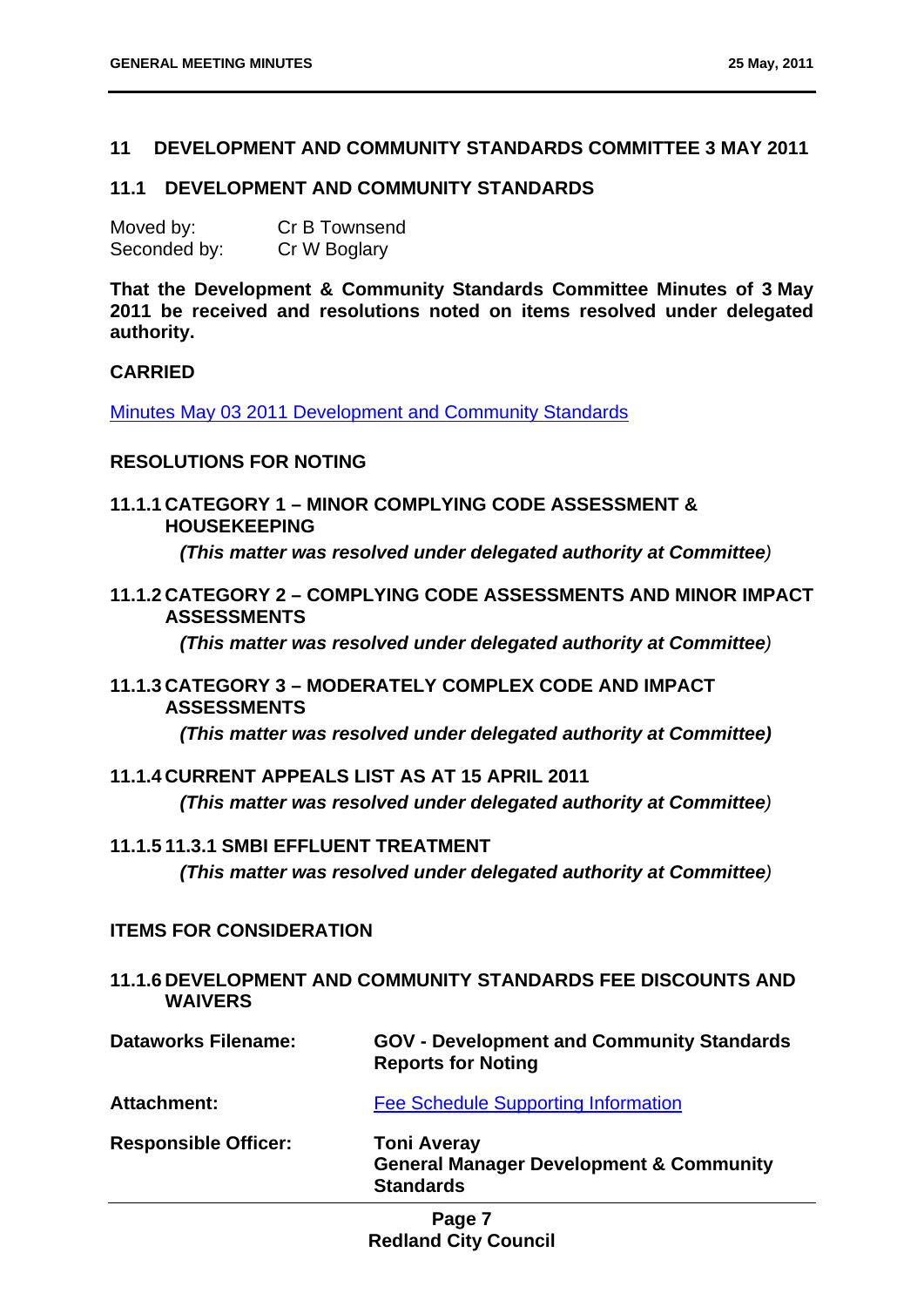#### **Author: Toni Averay General Manager Development & Community Standards**

#### **EXECUTIVE SUMMARY**

On 25 November 2009, Council approved a number of fee discounts and criteria. This was in response to Internal Audit recommendations to provide improved accountability and transparency in consideration of any discounts.

On 4 October 2010, Policy Document 'Corporate POL-3094' and Guideline Document 'GL-3094-001' were approved. The General Manager, Development and Community Standards and, as of 20 October 2010, the Group Managers of Sustainable Assessment, Building and Plumbing Services, Business and Performance, and Community Standards, have delegated authority to approve requests to reduce the application fee when a strict application of the scheduled fee is unreasonable or inappropriate considering the work required to carry out the assessment of the application, or where an appropriate fee has not been set.

Other discounts include discounts for charities and not for profit organisations, as well as for Smart eDA and accelerated development applications.

All fee waivers and discounts are recorded in the Development and Community Standards Fee Discount Register. It is the responsibility of the relevant Group Manager and the General Manager to ensure registers are maintained.

The full list of approved provisions for fee discounts and waivers is attached.

On 17 November, 2010, Council resolved to waive fees for permits for Temporary Entertainment Venues entirely when conducted by eligible bona fide charities and not for profit organisations covering the costs of these permits as a community service obligation.

#### **PURPOSE**

This report details fee discounts and waivers for Development and Community Standards for the period 1 January 2011 to 31 March 2011.

#### **Summary of Discounts and Waivers – 1 January 2011 to 31 March 2011**

| <b>Discounts/Waivers</b>                             | <b>Discounts</b><br><b>Approved</b> | <b>Total Amount of</b><br><b>Discount</b> |
|------------------------------------------------------|-------------------------------------|-------------------------------------------|
| <b>Discretionary Discounts</b>                       | 6                                   | \$3020.00                                 |
| <b>Charities and Not-for-Profit</b><br>Organisations | 3                                   | \$358.96                                  |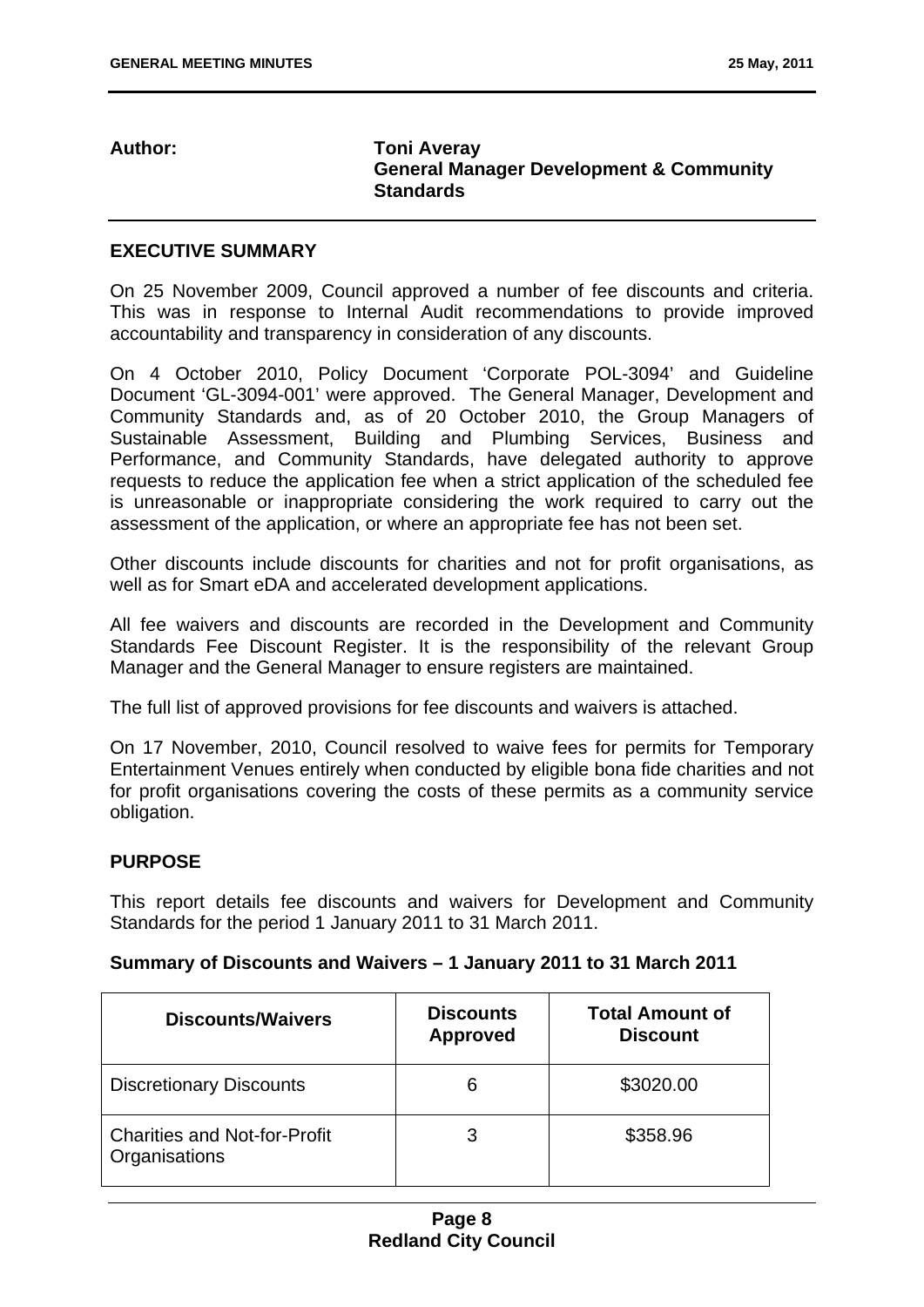| <b>Accelerated DA Applications</b>       | 7              | \$2625.00  |
|------------------------------------------|----------------|------------|
| <b>Smart eDA Applications</b>            | 33             | \$5557.00  |
| <b>Temporary Entertainment</b><br>Venues | 2              | \$1558.36  |
| <b>Combined Applications</b>             | $\overline{2}$ | \$350.00   |
| <b>Multiple Discounts</b>                | 1              | \$200.00   |
| Resubmission of lapsed<br>applications   | O              | Nil        |
| <b>Total</b>                             | 54             | \$13669.32 |

#### **Refusals**

Two (2) requests for a reduction in the development application fee were refused as they did not comply with the criteria in the 'Fee Schedule Supporting Information' for Discretionary Discounts.

- 'Scheduled fee considered appropriate';
- 'Lack of justification';
- 'Did not meet criteria for resubmission of lapsed fee';
- 'Further assessment was required to finalise the application by way of a negotiated decision and therefore the request for a fee waiver has been refused'; and
- 'No grounds under any Council policy to support reduction in infrastructure charges/contribution costs'.

#### **OFFICER'S/COMMITTEE RECOMMENDATION/ COUNCIL RESOLUTION**

Moved by: Cr B Townsend Seconded by: Cr M Elliott

#### **That the report be noted.**

#### **CARRIED**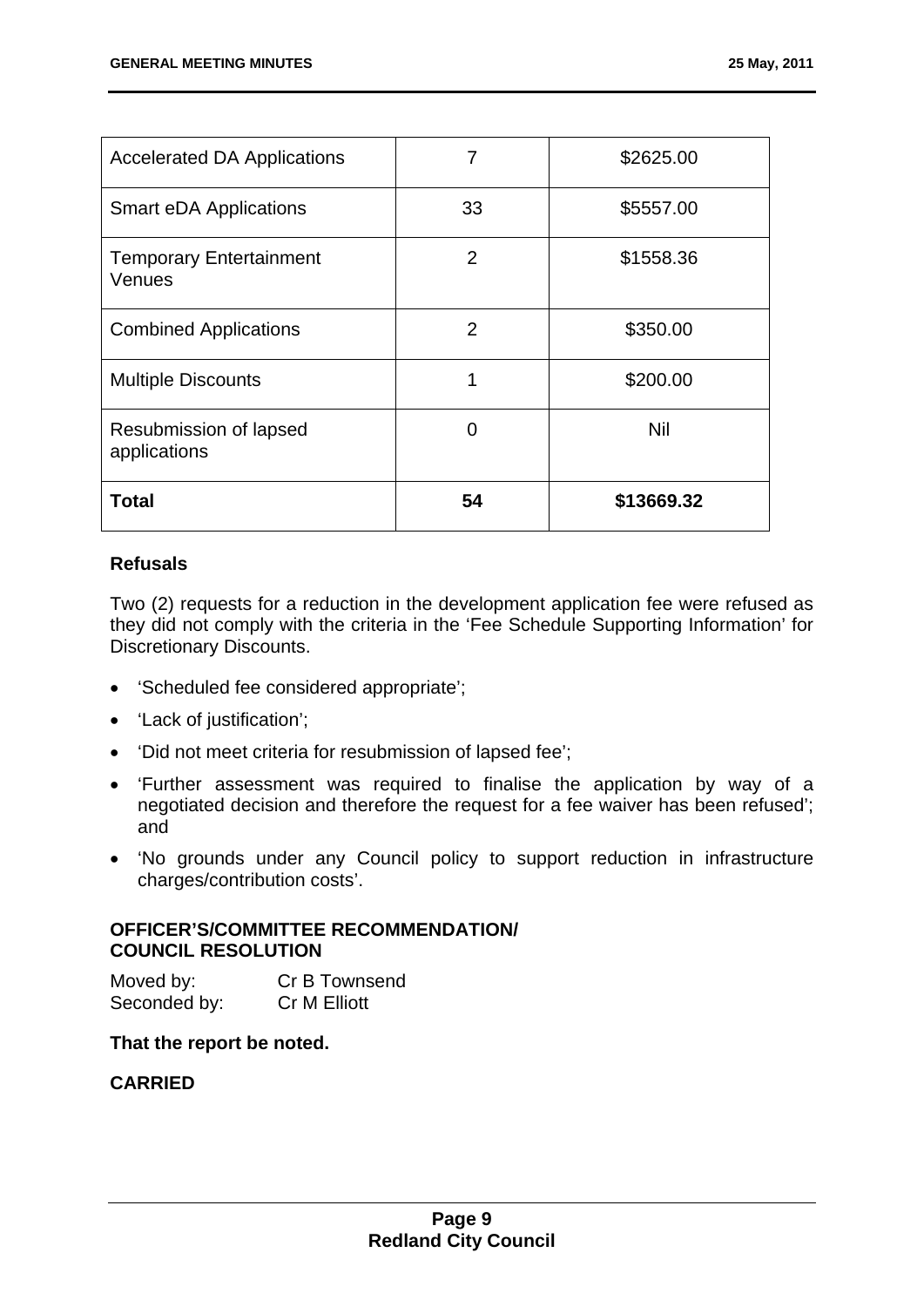#### **11.2 CLOSED SESSION**

The Committee was closed to the public under section 72 (1) of the *Local Government (Operations) Regulation 2010 to discuss the following item, and following deliberation on this matter, the Committee meeting was again opened to the public.* 

#### **11.2.1 MACROBIAL SOURCE TRACKING STUDY ON SOUTHERN MORETON BAY ISLANDS**

| <b>Dataworks Filename:</b>       | <b>LUP Redlands Planning Scheme Amendment 3a</b><br><b>LUP SMBI - General</b>                |
|----------------------------------|----------------------------------------------------------------------------------------------|
| <b>Responsible Officer Name:</b> | <b>Toni Averay</b><br><b>General Manager Development &amp; Community</b><br><b>Standards</b> |
| <b>Author Name:</b>              | <b>Brian May</b><br><b>Manager Building &amp; Plumbing</b>                                   |

#### **EXECUTIVE SUMMARY**

A confidential report from the General Manager, Development & Community Standards dated 21 April 2011 was discussed in closed session at the Development & Community Standards Committee, with the Committee Recommendation presented at today's General Meeting for consideration.

#### **OFFICER'S/COMMITTEE RECOMMENDATION/ COUNCIL RESOLUTION**

Moved by: Cr B Townsend Seconded by: Cr M Elliott

#### **That Council resolve as follows:**

- **1. To note the findings of the ALS MST Sanitary Study of wetlands and associated drainage lines on Russell and Macleay Islands;**
- **2. To endorse the conclusion of this Report that there is insufficient evidence at this time to justify the commencement of a monitoring program for on-site sewerage facilities on SMBI; and**
- **3. That the contents of the ALS Study and this report remain confidential.**

#### **CARRIED**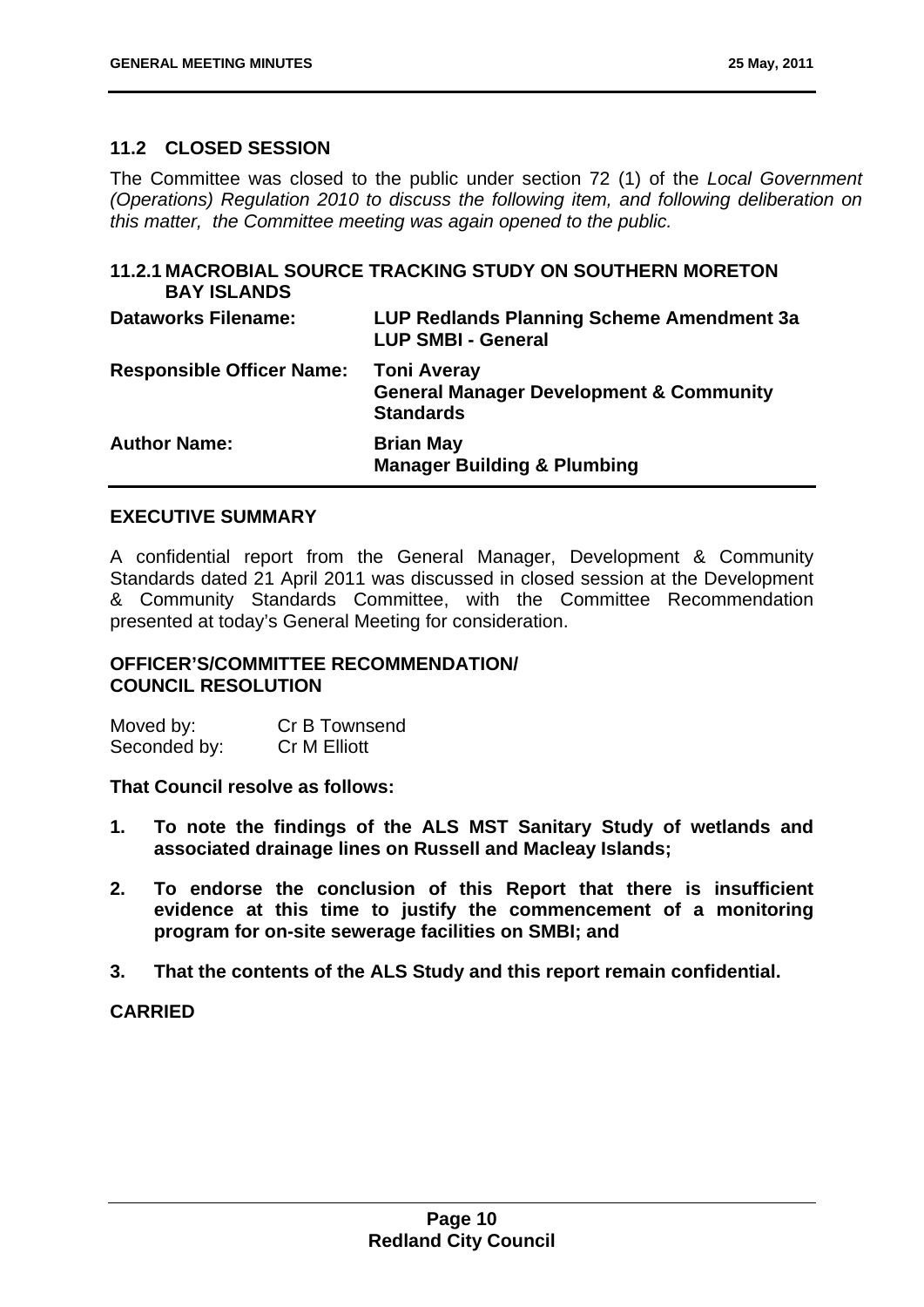#### **12 DEVELOPMENT AND COMMUNITY STANDARDS COMMITTEE 17 MAY 2011**

#### **12.1 DEVELOPMENT AND COMMUNITY STANDARDS**

| Moved by:    | Cr B Townsend       |
|--------------|---------------------|
| Seconded by: | <b>Cr M Elliott</b> |

**That the Development & Community Standards Committee Minutes of 17 May 2011 be received and resolutions noted on items resolved under delegated authority.** 

#### **CARRIED**

Minutes May 17 2011 Development and Community Standards

#### **RESOLUTIONS FOR NOTING**

**12.1.1 CATEGORY 1 – MINOR COMPLYING CODE ASSESSMENT & HOUSEKEEPING** 

*(This matter was resolved under delegated authority at Committee)*

**12.1.2 CATEGORY 2 – COMPLYING CODE ASSESSMENTS AND MINOR IMPACT ASSESSMENTS** 

*(This matter was resolved under delegated authority at Committee)* 

**12.1.3 CURRENT APPEALS LIST AS AT 29 APRIL 2011** 

*(This matter was resolved under delegated authority at Committee)* 

#### **12.1.4 12.2.1 CLOSED SESSION - AO-TAI-VS-REDLAND CITY COUNCIL PRELIMINARY POINT JUDGEMENT**

*(This matter was resolved under delegated authority at Committee)*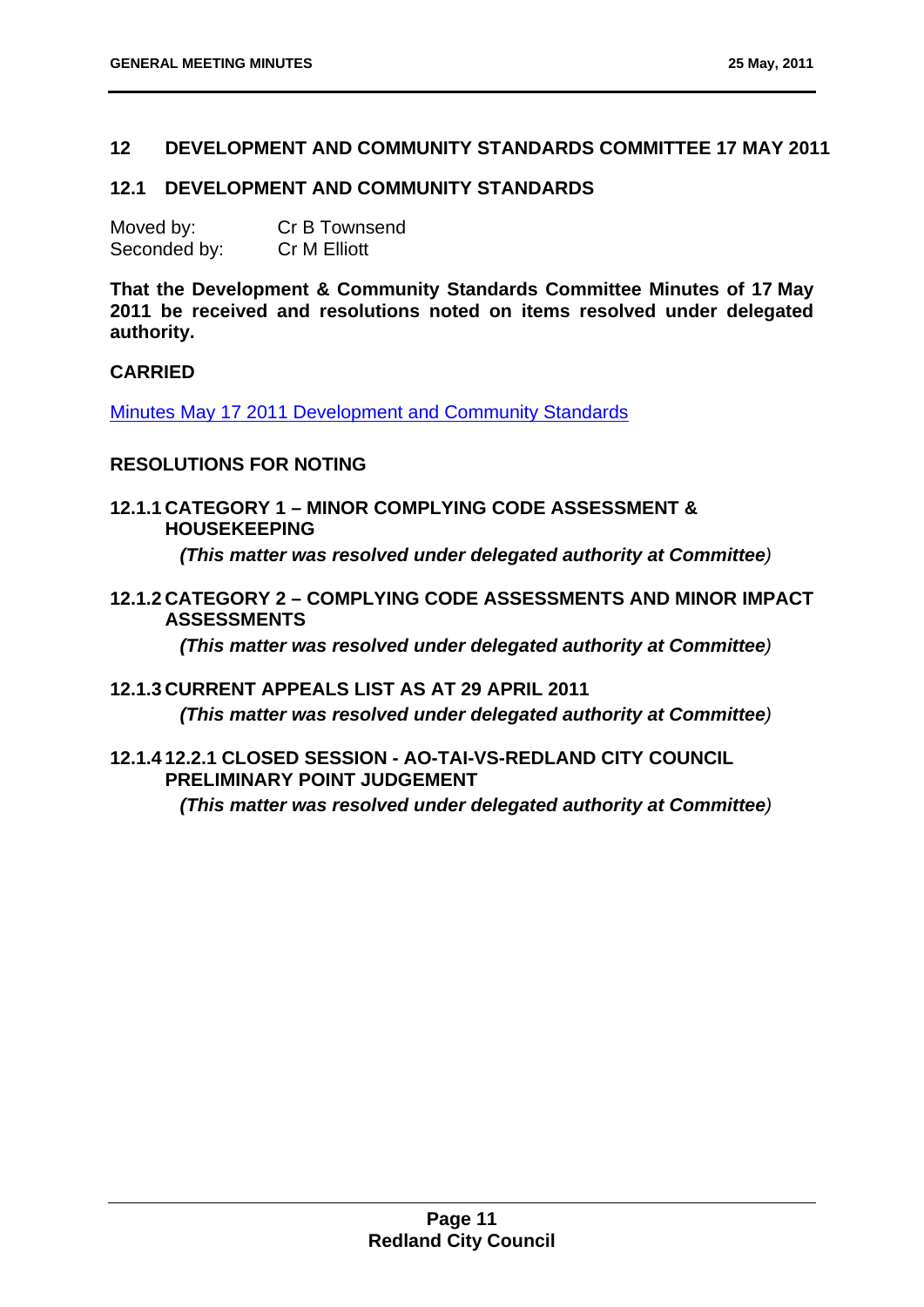#### **13 PLANNING AND POLICY COMMITTEE 4 MAY 2011**

Moved by: Cr M Elliott Seconded by: Cr K Reimers

That the Planning & Policy Committee Minutes of 4 May 2011 be received.

#### CARRIED

Minutes May 04 2011 Planning and Policy

#### **13.1 PLANNING AND POLICY**

| <b>Dataworks Filename:</b>  | <b>13.1.1 REDLANDS COMMUNITY PHYSICAL ACTIVITY STRATEGY</b><br><b>R&amp;C LSRP Physical Activity Strategy</b>                                                                                                                                                                                           |
|-----------------------------|---------------------------------------------------------------------------------------------------------------------------------------------------------------------------------------------------------------------------------------------------------------------------------------------------------|
| <b>Attachments:</b>         | <b>Attach 1 Redland Community Physical Activity</b><br><b>Strategy Framework Nov 2010</b><br><b>Attach 2 Redland Community Physical Activity</b><br>Strategy Nov 2010 Vol 1<br><b>Attach 3 Redland Community Physical Activity</b><br><b>Strategy Supporting Documentation Report Nov</b><br>2010 Vol 2 |
| <b>Responsible Officer:</b> | <b>Roberta Bonnin</b><br><b>Manager Community and Social Planning</b>                                                                                                                                                                                                                                   |
| Author:                     | <b>Kristina Dickman</b><br><b>Senior Adviser Sport &amp; Recreation</b>                                                                                                                                                                                                                                 |

#### **EXECUTIVE SUMMARY**

Queensland Health and the Department of Communities, Sport and Recreation Services in partnership with Redland City Council provided joint funding to work together to develop a physical activity strategy for the City. The purpose of the project was to plan ways to support, improve, promote and deliver physical activity and health opportunities for the local community.

The strategy aims to work to the Redlands strengths and to provide opportunities to increase participation and influence people to make life long active and healthy lifestyle choices. The strategy provides a framework to improve health and physical activity outcomes through focused effort towards three pillars:

- Our people developing and facilitating partnerships, service delivery, networking, family and community participation, education and information*.*
- Our places protection and creation of well planned and designed environments supportive to physical activity*.*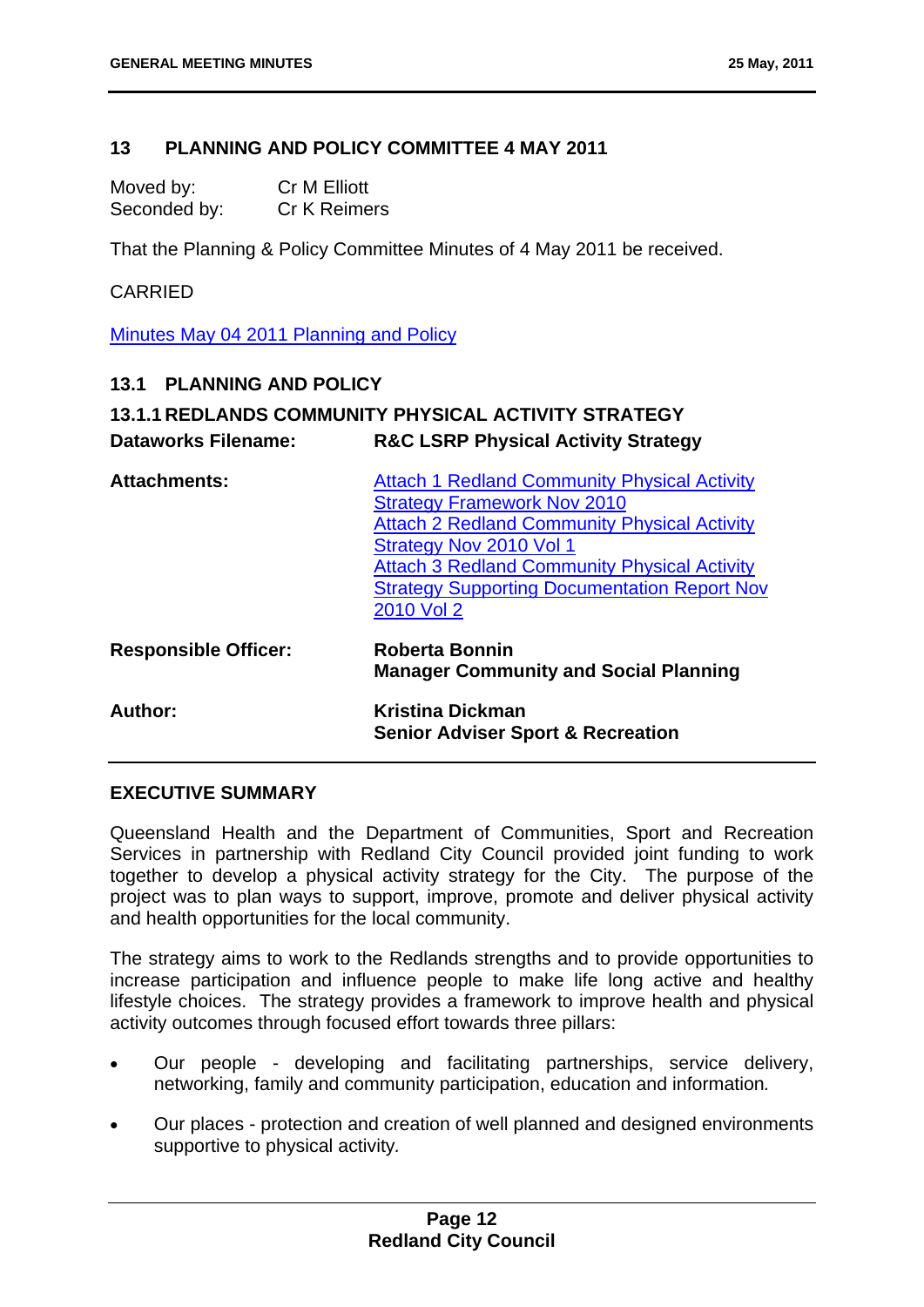Our policy - legislation, policies and strategies to guide and implement opportunities for the community to participate in and choose to be physically active.

Council will proactively pursue tangible outcomes to each of these pillars through the development and implementation of 'Redlands Alive and Kicking' and 'Sport Redlands' as the channels for program delivery.

#### **PURPOSE**

The purpose of this report is for Council to:

- 1. Adopt the Redland Community Physical Activity Strategy Framework and endorse the Redland Community Physical Activity Strategy for planning purposes and future budget consideration
- 2. Endorse the concepts of 'Redlands Alive and Kicking' and 'Sport Redlands' as mechanisms for improved external and internal coordination and promotion
- 3. To support future external funding applications to deliver opportunities for an active and healthy Redlands in accordance with the Redland Community Physical Activity Strategy.

#### **BACKGROUND**

Priorities for safeguarding community wellbeing, and goals for an active, healthy and inclusive community are endorsed by Council in both the Redlands 2030 Community Plan and the RCC Corporate Plan 2010-1015.

Redland Community Physical Activity Strategy project was a specified project in Council's 2009/10 operational plan: "Joint project between Queensland Health, Sport and Recreation Queensland and Council to identify programming, policy and future activity needs, measured by joint steering committee endorsement of strategy on behalf of funding organisations". Queensland Health and the Department of Communities, Sport and Recreation Services provided funding to partner with Redland City Council in the planning and management of the project, and Ross Planning were appointed as the project consultant in August 2009.

#### **ISSUES**

With the growing trend towards obesity and inactivity in today's society, all levels of government are working together to plan, promote and deliver physical activity and health opportunities in local communities. This reflects a significant policy shift at a Federal, State and local level for preventative measures in addressing chronic health issues.

On 29 November 2008 the Coalition of Australian Governments (COAG) National Partnership Agreement on Preventive Health, agreed to a package of reforms aimed at improving the quality and effectiveness of government services across Australia.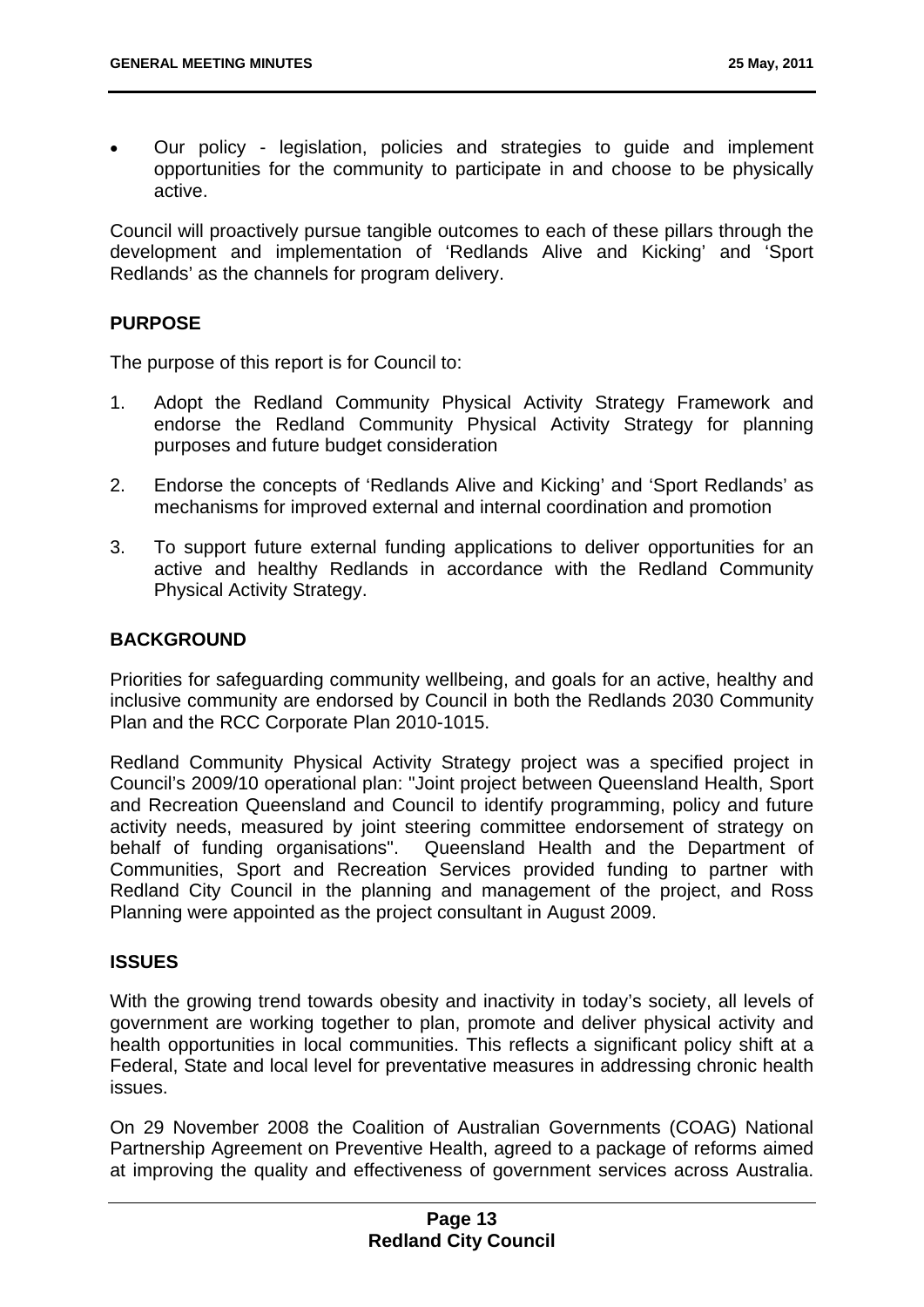The National Partnership Agreement aims to address the rising prevalence of lifestyle related chronic diseases by:

- laying the foundations for healthy behaviours in the daily lives of Australians through social marketing efforts and the national roll out of programs supporting healthy lifestyles; and
- supporting these programs and the subsequent evolution of policy with the enabling infrastructure for evidence-based policy design and coordinated implementation.

Low levels of physical activity are a major risk factor for ill health and mortality from all causes. People who do not engage in sufficient levels of physical activity have a greater risk of developing cardiovascular disease, colon and breast cancers, Type 2 diabetes and osteoporosis.

There are clear indications that sufficient levels of physical activity can assist with:

- Cardiovascular disease prevention
- Diabetes prevention and control
- The primary prevention of some cancers
- Injury prevention and control
- The promotion of mental health
- Social and community capacity building.

Redland City has all the elements that make a liveable City. In continuing to improve its liveability, Council is committed to providing a diverse range of facilities, services and programmes that support healthy lifestyle behaviours and environments. Council's commitment is contained in a range of high level policy and strategy documents, ranging from the Redland Planning Scheme, the Strong Communities and Social Infrastructure policies, the Sport and recreation strategies, the Child and Youth Friendly City Policy and the suite of plans and strategies for Open Space, Cycling and Pedestrian, and Redland Transport. These formal policy documents, taken together:

- Ensure a benchmarked supply of informal and formal open spaces and recreation parks to achieve equitable access, appropriate usage and future protection of natural areas and open spaces.
- Empower people to make lifelong active choices through a range of networks and partnerships that promote the benefits of physical activity through education and participation, facilities and programs, and support for sport and recreation organisations participation.
- Focus local neighbourhoods as places that encourage active travel and participation through good planning and policies, appropriate connections, infrastructure and embellishments and activation of existing assets, such as parks and schools.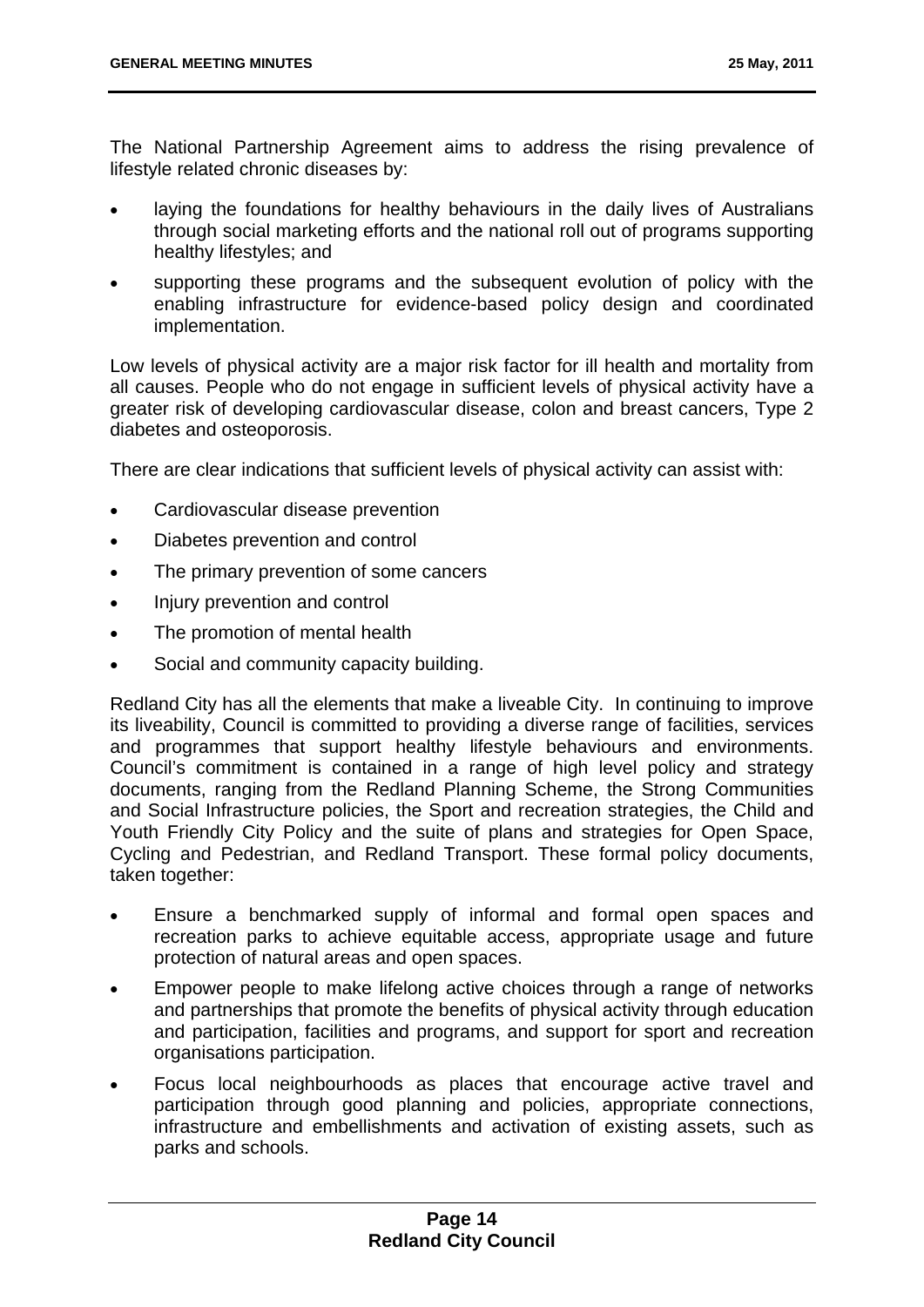Plan and support the provision of well located community facilities that respond to community need and encourage active participation and shared use of resources.

The Community Physical Activity Strategy Framework (Attachment 1) provides an over-arching structure for achieving the community's vision of: "*An active and healthy community built on our local strengths*".

The framework is held up by three pillars that support participation outcomes. The pillars are:

- *Our people developing and facilitating partnerships, service delivery, networking, family and community participation, education and information.*
- *Our places protection and creation of well planned and designed environments supportive to physical activity.*
- *Our policy legislation, policies and strategies to guide and implement opportunities for the community to participate in and choose to be physically active.*

Through the development and implementation of this Community Physical Activity Strategy, Redland City Council and its partners can promote and support physical activity and healthy lifestyle opportunities in a cost-effective and resource efficient manner.

The Redland Community Physical Activity Strategy (Attachment 2) which contains the strategy framework was developed by Ross Planning with extensive consultation with Council officers, government, community organisations, residents and industry representatives. The Strategy is comprised of two volumes:

- Volume 1 containing the Framework, understanding physical activity, the physical activity experiences of people in the Redlands, analysis and planning, and performance measures.
- Volume 2 containing supporting documentation, benefits analysis, Redland demographics, results of community consultation and surveys, Council consultation, commercial providers and schools responses, current physical activity provision, environmental analysis, action plan, funding opportunities and appendices.

The research and analysis undertaken for this strategy and contained in the volumes listed above was undertaken internally within Council and externally with the general community and stakeholders over a period of 9 months. The following snapshots are of particular note:

1. Redlands' greatest strengths in encouraging physical activity are, firstly, the community itself and the many clubs, organisations, service providers and sections of Council who already offer physical activity programs and services; secondly, the beautiful green spaces, sporting precincts natural settings, waterways and natural bushland areas within close proximity to residents; and thirdly, an existing policy context which is committed to community health and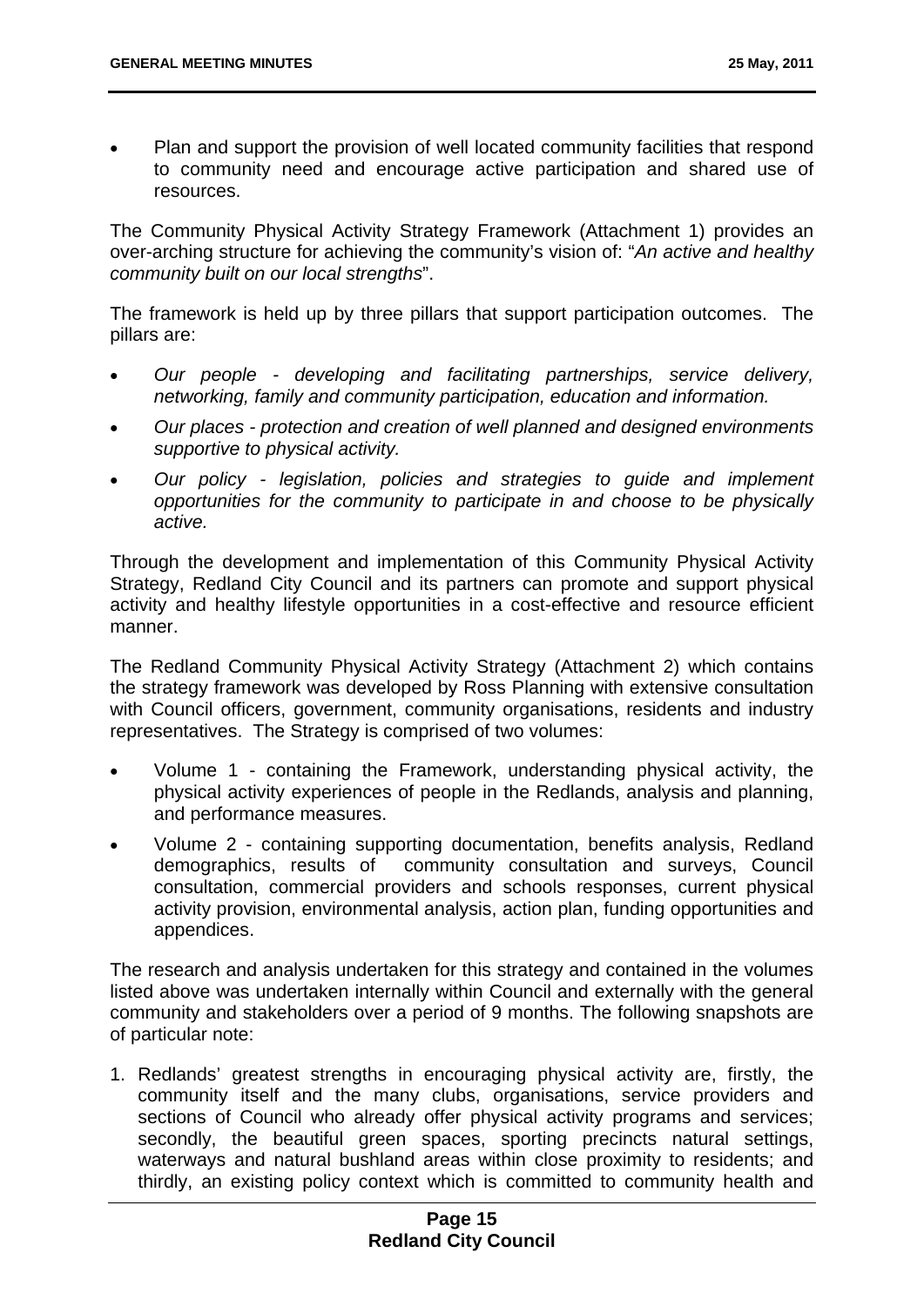wellbeing and which is supported by endorsed strategies, plans and actions to implement and achieve policy objectives.

- 2. Commercial service providers and community organisations are willing to work more closely with Council to achieve physical activity goals. Some existing partnerships are working well but more could be done to keep facilities clean and well-maintained.
- 3. The physical environment is a key area where Council can make a difference to physical activity levels in the community. Physical activity occurs in places that have pleasant environments, have low traffic volume, are pedestrian and bicycle friendly have areas of interest in close proximity, and have high connectivity.
- 4. Health data shows a correlation between physical inactivity, socio-economic disadvantage, obesity and self assessed poor health status. The statistical catchment of the Redlands Balance ie the Southern Moreton Bay Islands and North Stradbroke Island demonstrate higher levels of health problems and low levels of physical activity.
- 5. Using an Urban Environments Site Analysis tool the urban centres Cleveland and Wellington Point were the most supportive of physical activity, while urban centres like Alexandra Hills, Capalaba and Victoria Point were characterised by minimal linkages, busy roads and difficult road crossings.
- 6. A recent report commissioned by Medibank Private estimates the direct cost of physical inactivity in Australia to be \$1,494 million per annum. Meanwhile there is strong evidence suggesting that community based physical activity interventions (such as education programs or supportive infrastructure) are an effective way of reducing chronic disease compared to pharmaceutical interventions or no intervention.
- 7. Consultation with six primary schools revealed that 81% of children surveyed travelled to school by car, 13% walked and the remaining 6 percent caught public transport. 60% of the students participated in club sport/recreation outside the school system.
- 8. Council invited staff to complete a physical activity survey. 373 staff responded, of which 8% cycle to work and 67% are not meeting moderate national physical activity guidelines.
- 9. The review of the Redland Planning Scheme under the Sustainable Planning Act 2009 will provide opportunities to improve supportive environments for community physical behaviour activities through descriptions for codes concerning pedestrian and cycle routes, safe crossings, end of trip facilities and residential unit development.
- 10. Appendix 1 identifies the physical activity and active and healthy programs and strategies available through the surrounding local governments of Brisbane, Logan, Ipswich, Gold Coast and Moreton Bay Regional Council. Common themes are the partnership funding between different levels of government;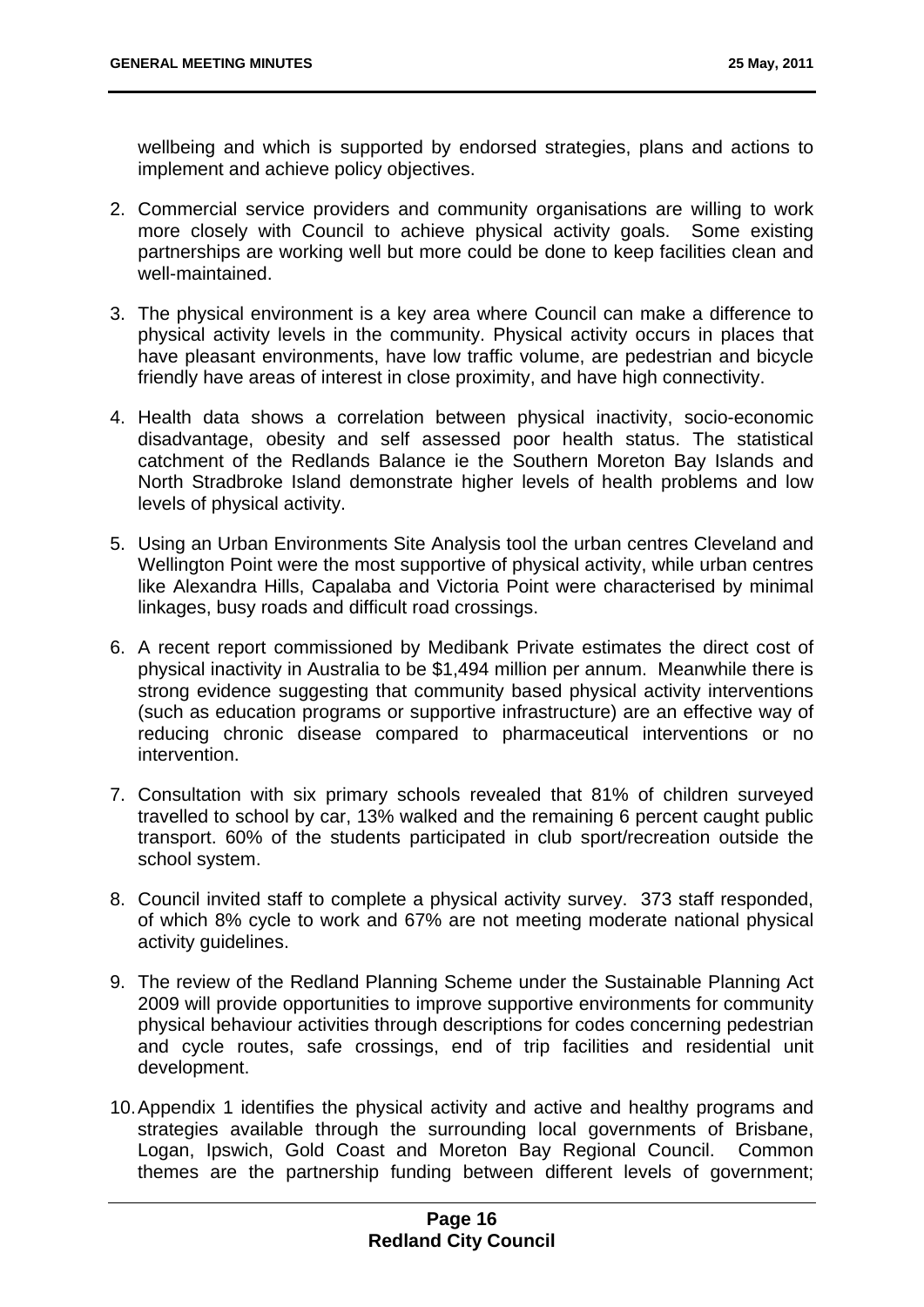coordination with peak bodies, community and commercial providers; and targeted programs for different sectors eg children, teenagers, Indigenous, mums and bubs, men, and older people.

#### **ACTIONS**

The Community Physical Activity Strategy contains a detailed action plan for moving forward, based on the three pillars of the framework: Our people; Our places; Our policies. Many of the actions are Council's responsibility within Council's core business. Some of the actions are the responsibility of government agencies and some will be undertaken by community organisations or even individuals within the community.

In order to deliver tangible outcomes in an integrated way across all sectors, this report proposes two clearly identified channels of delivery. These are:

#### **'Redlands Alive and Kicking' 'Sport Redlands'**

**'Redlands Alive and Kicking'** is the proposed program response for the promotion and delivery of effective community-based physical activity and healthy eating programs as well as developing actions and policies to support healthy lifestyle behaviours and environments. The program draws all these elements together under a single banner to provide an integrated program mix that includes:

- Individual Action:
- Community Action;
- Social Marketing and Health Information;
- Supportive Environments and Policy.

Council has applied for \$703,000 funding from the Federal Government under the COAG Active and Healthy Communities for physical activity and nutrition programs that target unemployed and older adults from disadvantaged areas within the City. If successful the 'Redlands Alive and Kicking' program will give us an active and healthy program coordinator and program funds from April 2011 to June 2013.

It is a requirement of the program for Council to partner with all sectors of the community for the implementation of the program. Council is currently working in partnership with Queensland Health, Griffith University, Fitness Australia, Nutrition Australia and representatives from the South East Alliance of General Practice to progress the implementation plans and evaluation plans associated with this funding application.

**'Sport Redlands'** is a consolidated customer service approach to sport and recreation services in Redland City. Sport Redlands aims to address the need for a more collaborative approach (internally and externally) towards strategic planning and management of shared facilities, clubs, volunteers and program development.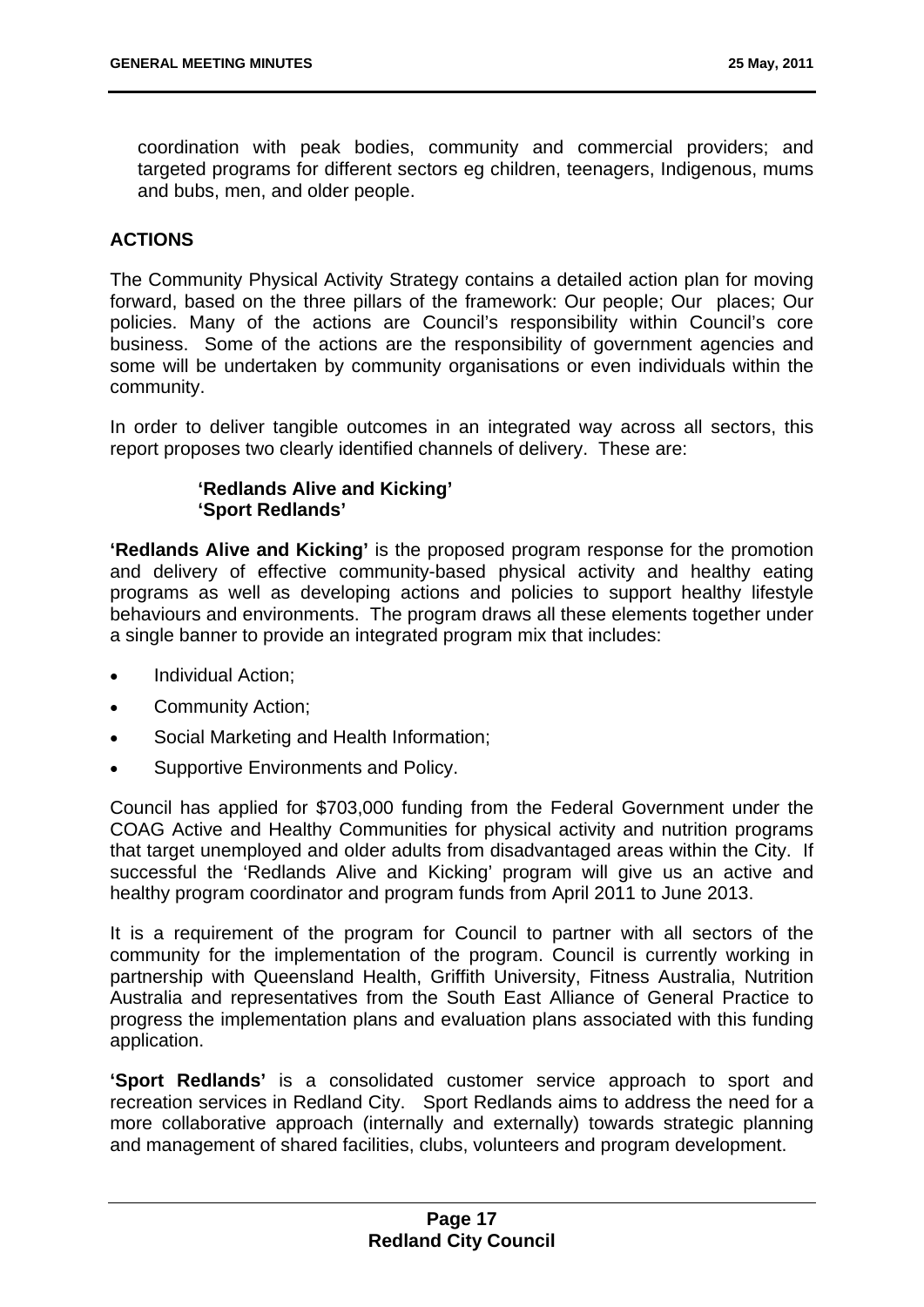**'Sport Redlands'** will strive to support and connect all sport and recreation stakeholders in the community (internal and external); this will be achieved by developing improved working relationships between all areas of Council, across levels of government, peak bodies, sporting groups and clubs in the Redlands and by addressing some of the issues and barriers which prevent best use of resources and opportunities. By maximising the use of our existing resources and knowledge, and by targeting the areas of highest need, this collaborative approach can build a thriving, active and healthy Redlands with quality facilities and strong and resilient clubs which support quality activities run by skilled and capable people.

Council has recently received funding from Department of Communities, Sport and Recreation Services for a Sport and Recreation Officer for three years and additional program funding of \$42,700 to support physical activity programs for island communities and other areas of identified disadvantage. This is an immediate example of implementation of the Community Physical Activity Strategy using a proactive and collaborative approach.

**'Sport Redlands'** will provide information; education, support and opportunities through the development of a suite of guidelines and procedures, products, information and networks. An annual Sport Redlands Summit will be held to promote and connect sport and recreation stakeholders throughout the Redlands to keep us **'Alive and Kicking'**.

#### **RELATIONSHIP TO CORPORATE PLAN**

The recommendation primarily supports nine goals within Council's *Corporate Plan 2010 – 2015:*

- 1. Provide and maintain safe and attractive routes for people to walk and cycle throughout the city and connect to nearby regional centres.
- 2. Promote enjoyment of the bay by improving access for environmentally sensitive recreation activities, education, economic opportunities and ecotourism.
- 3. Manage the built environment in a way that creates accessible and user friendly spaces and maintains our local character and identity, ensuring all new developments use high quality design that reflects our sub-tropical climate, promotes health, community harmony and well-being.
- 4. Plan and advocate to connect the city's communities with improved public transport including a road, ferry, cycling an walking network that provides safe and efficient movement within the city and the regions and supports physical activity.
- 5. Enhance the city's liveability and enable people to enjoy outdoor activities, social gatherings and community events through planning, providing and managing high quality parks and open spaces.
- 6. Increase community safety, health and well-being by planning and delivering programs, services, partnerships, regulations and education.
- 7. Increase the physical activity participation of residents and deliver programs and incentives that strengthen opportunities for sport and recreation.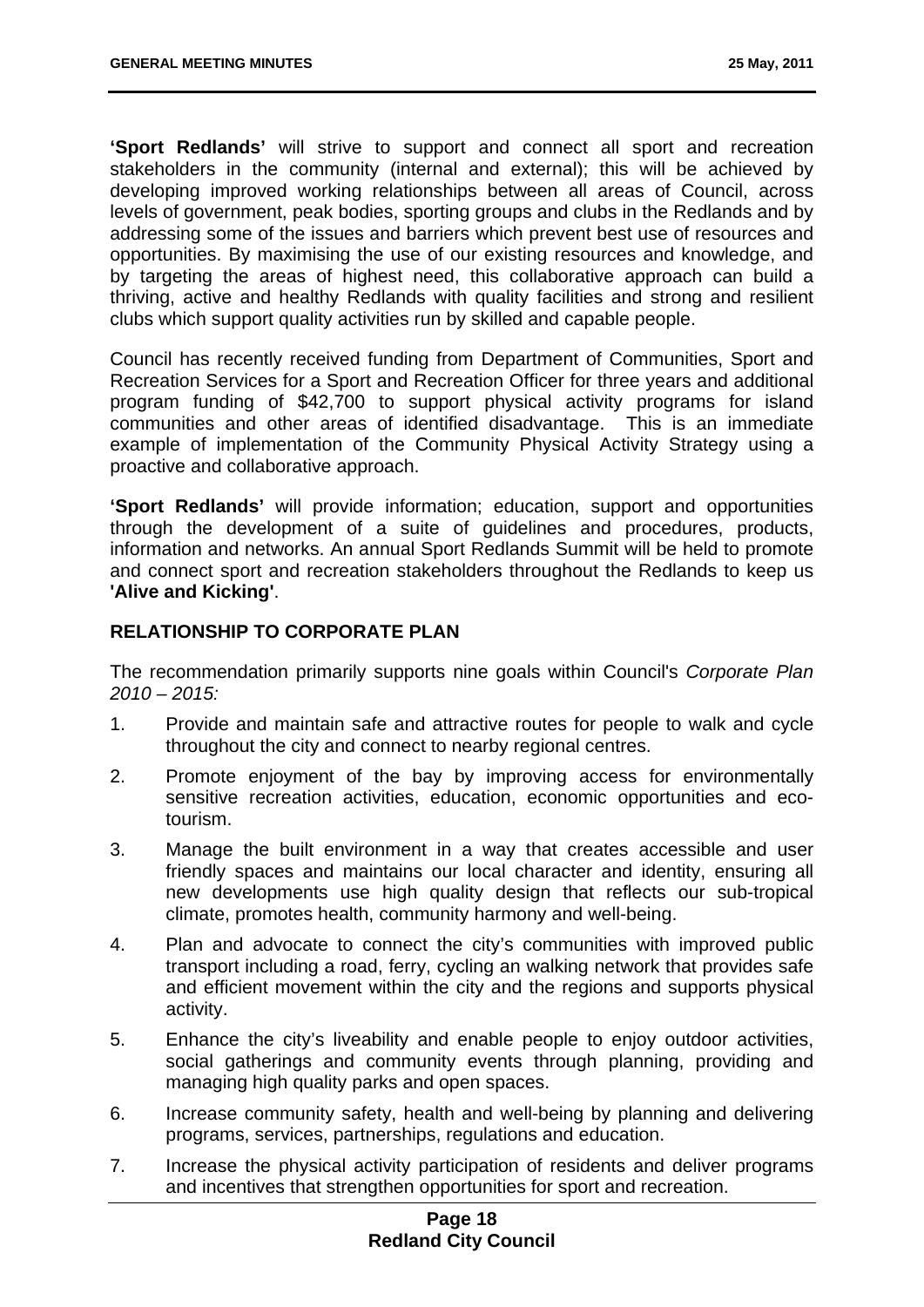- 8. Increase children and young people's active participation in community life and support their social, cultural and physical development.
- 9. Provide a safe place for staff to work in and support the health and wellbeing of our people.

#### **FINANCIAL IMPLICATIONS**

The two new identified channels of delivery, **'Redlands Alive and Kicking'** and **'Sport Redlands'** will be funded through Council's existing budgets for facilities, programs and services and through new funding sources and resourcing from all sectors. Council currently funds aspects of facility development and program delivery through the 10 year capital and operational budgets, however, the intention is to proactively seek funds from all available external grants and partnership opportunities to deliver the strategy's active and healthy programming.

To date Council has attracted funding for a Sport and Recreation Officer for island communities for three years as well as \$42,700 from Department of Communities Sport and Recreation for the Active Inclusion Program. Part of this funding will go towards delivering the Sports Summit and programs for SMBI.

As stated earlier, Council has applied for \$703,000 funding from the Federal Government under the COAG Active and Healthy Communities. This funding program is highly competitive. If Council is successful with COAG funding it will provide a major staffing resource for the implementation of '**Redlands Alive and Kicking'**.

If Council's application is unsuccessful, there are many of the aspects of the program that can be delivered cost neutral to Council by working collaboratively with internal and external stakeholders. Some program funds may need to be made available for aspects of the program and increased resourcing will be sought from government sectors to deliver information and education campaigns through Redland networks.

**Sport Redlands** will require \$20,000 for program development, investigation of key issues (e.g. insurance), marketing, a sports summit to be rolled out across Council and to the community. This proposal will be considered by Council during the 2011/12 annual budget process.

#### **PLANNING SCHEME IMPLICATIONS**

The Land Use Planning Group was consulted and it is considered that the outcome of recommendations in this report will be considered as part of the Redlands Planning Scheme Review planned to commence in 2012/13.

#### **CONSULTATION**

The project was set up under a steering committee that directly involved:

- Senior Adviser Sport and Recreation, Redland City Council;
- Principal Adviser Open Space Planning, Redland City Council;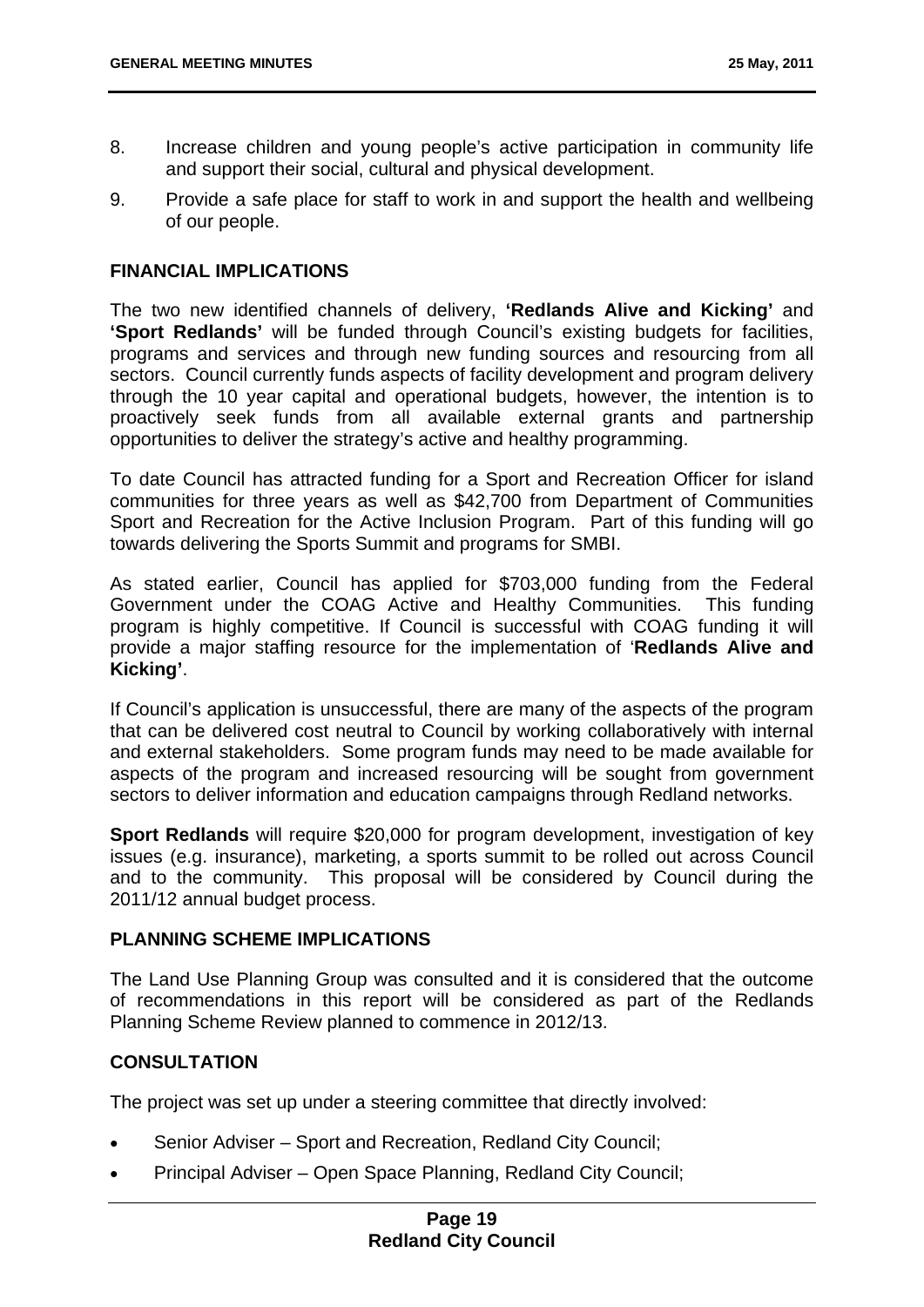- Manager Leisure and Recreation Services, Redland City Council;
- Adviser Cycling and Public Transport, Redland City Council;
- Senior Physical Activity Officer Queensland Health;
- Senior Adviser Sport and Recreation Services, Department of Communities;
- Relationship Manager Fitness Australia;
- Program Coordinator Scouts Qld.

An extensive program of consultation and engagement was undertaken with community members, groups, clubs and service providers across the Redland City Council area.

A range of tools and techniques were used to engage target groups and the general community, ensuring all interested people had opportunities to comment during the development of the Strategy.

The consultation program included:

- Community wide—online physical activity survey
- Young people—consulted through activities in primary school classrooms and intercept surveys
- Community organisations—interviews and discussions
- Service providers—service provider interviews
- Council consultation—interviews with Council staff from various departments within Council, Wellness Week activities and online survey
- Other key stakeholders—interviews and discussions with various agencies and Council staff.

#### **OPTIONS**

#### **Preferred**

That Council resolve to:

- 1. Adopt the Redland Community Physical Activity Strategy Framework and endorse the Redland Community Physical Activity Strategy for planning purposes and future budget consideration;
- 2. Endorse the concepts of **'Redlands Alive and Kicking'** and **'Sport Redlands'** as mechanisms for improved external and internal coordination and promotion; and
- 3. Support future external funding applications to deliver opportunities for an active and healthy Redlands in accordance with the Redland Community Physical Activity Strategy.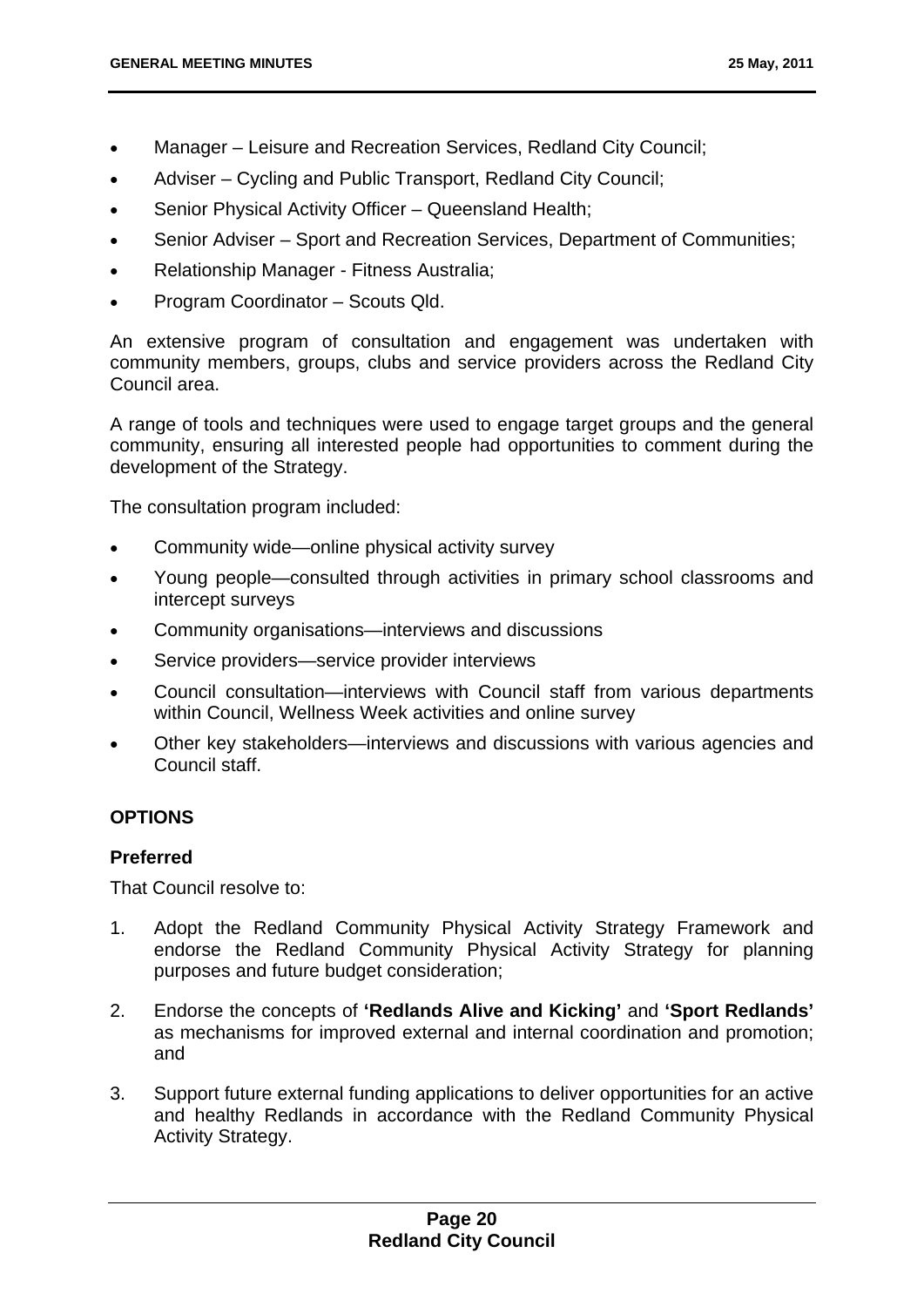#### **Alternative**

That Council request that further research be undertaken in identified areas.

#### **OFFICER'S/COMMITTEE RECOMMENDATION/ COUNCIL RESOLUTION**

| Moved by:    | Cr D Henry   |
|--------------|--------------|
| Seconded by: | Cr W Boglary |

#### **That Council resolve to:**

- **1. Adopt the Redland Community Physical Activity Strategy Framework and endorse the Redland Community Physical Activity Strategy for planning purposes and future budget consideration;**
- **2. Endorse the concepts of 'Redlands Alive and Kicking' and 'Sport Redlands' as mechanisms for improved external and internal coordination and promotion; and**
- **3. Support future external funding applications to deliver opportunities for an active and healthy Redlands in accordance with the Redland Community Physical Activity Strategy.**

**CARRIED**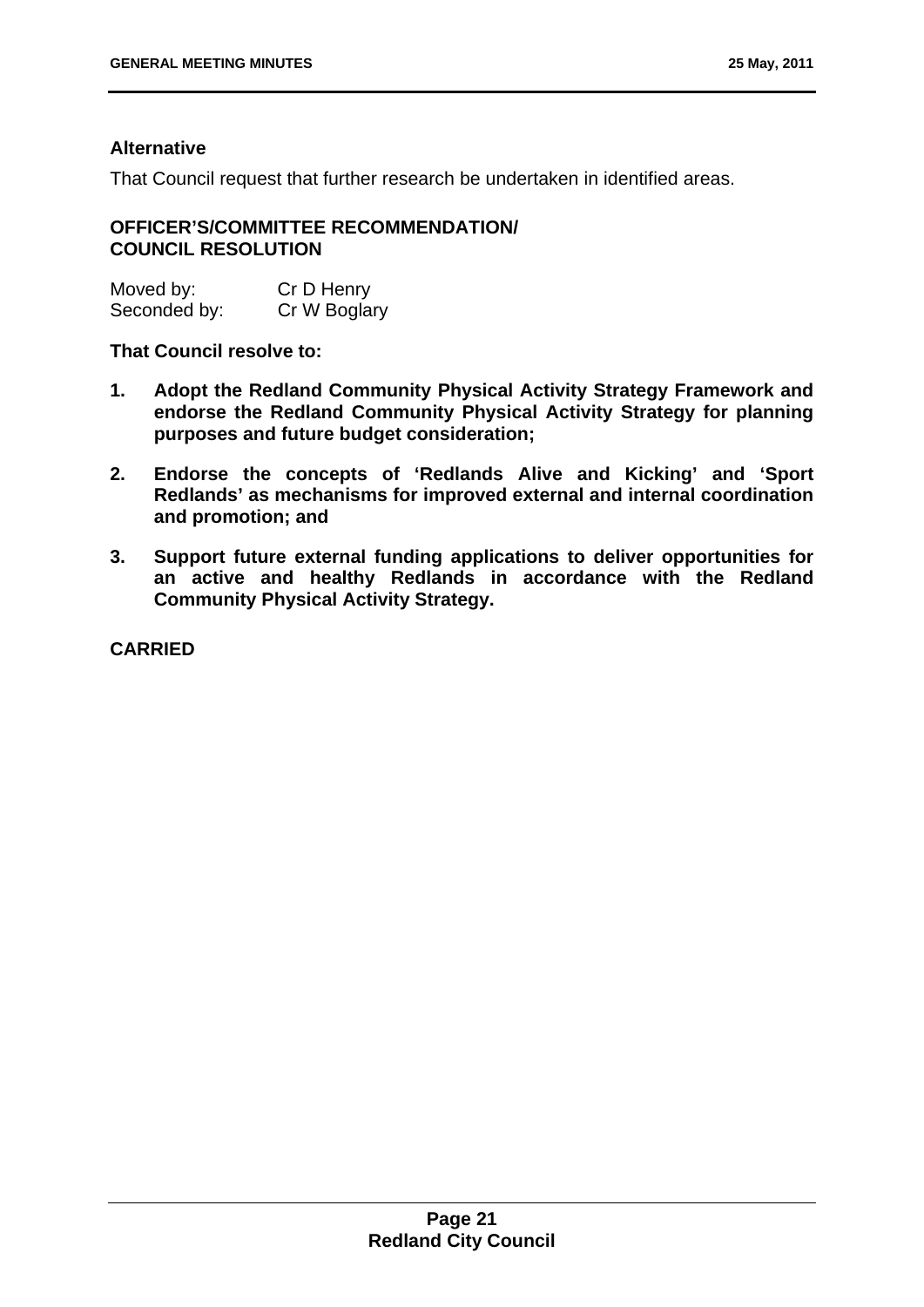#### **13.1.2 STATUS REPORT ON CLOSURE OF REDLAND BAY ROAD, CAPALABA Dataworks Filename: RTT Capalaba Activity Centre Master Plan**

| <b>Attachments:</b>         | <b>Attach A Site Plan</b>                                           |
|-----------------------------|---------------------------------------------------------------------|
| <b>Responsible Officer:</b> | <b>Murray Erbs</b><br><b>Manager Infrastructure Planning</b>        |
| Author:                     | <b>Len Purdie</b><br><b>Principal Engineer Roads &amp; Drainage</b> |

#### **EXECUTIVE SUMMARY**

At the General Meeting of 15 December 2010, Item 14.3.1, Council resolved:

*That the General Manager Planning & Policy bring forward a status report on closure of Redland Bay Road, Capalaba to include information from discussions with Translink and Department of Main Roads, in relation to major intersections in this area.* 

#### **PURPOSE**

The purpose of the report is to update Council on the status of proposed road works for the Capalaba Activity Centre Master Plan. This is based on the outcomes of the Capalaba Transport Study (2008) that include the closure of Redland Bay Road.

#### **BACKGROUND**

In preparing the Capalaba Activity Centre Master Plan, the Department of Transport and Main Roads [TMR], in partnership with Council and Translink, completed the Capalaba Transport Study (2008). The study focused on the network improvements needed to support the plan and the impact of introducing the Park and Ride facility and partial closure of Redland Bay Road. TMR has been contacted by Council regarding the upgrades needed to support the plan and to develop a joint planning approach to the works. A response has not as yet been received.

The following table outlines the works indentified and to be undertaken in the report.

| <b>Short Term</b>                                                  |                                                                                               |                                                            |                              |
|--------------------------------------------------------------------|-----------------------------------------------------------------------------------------------|------------------------------------------------------------|------------------------------|
| Location                                                           | Comment                                                                                       | Responsibility                                             | Timing                       |
| Intersection of<br><b>Mount Cotton</b><br>Road/Redland<br>Bay Road | Investigate and<br>implement an upgrade<br>to the signals to improve<br>operating efficiency. | Council                                                    | Investigation is<br>underway |
| Capalaba Park<br>and Ride                                          | Council has previewed<br>the preliminary design<br>outcomes and provided<br>comments.         | Department of<br><b>Transport and</b><br><b>Main Roads</b> | In design.                   |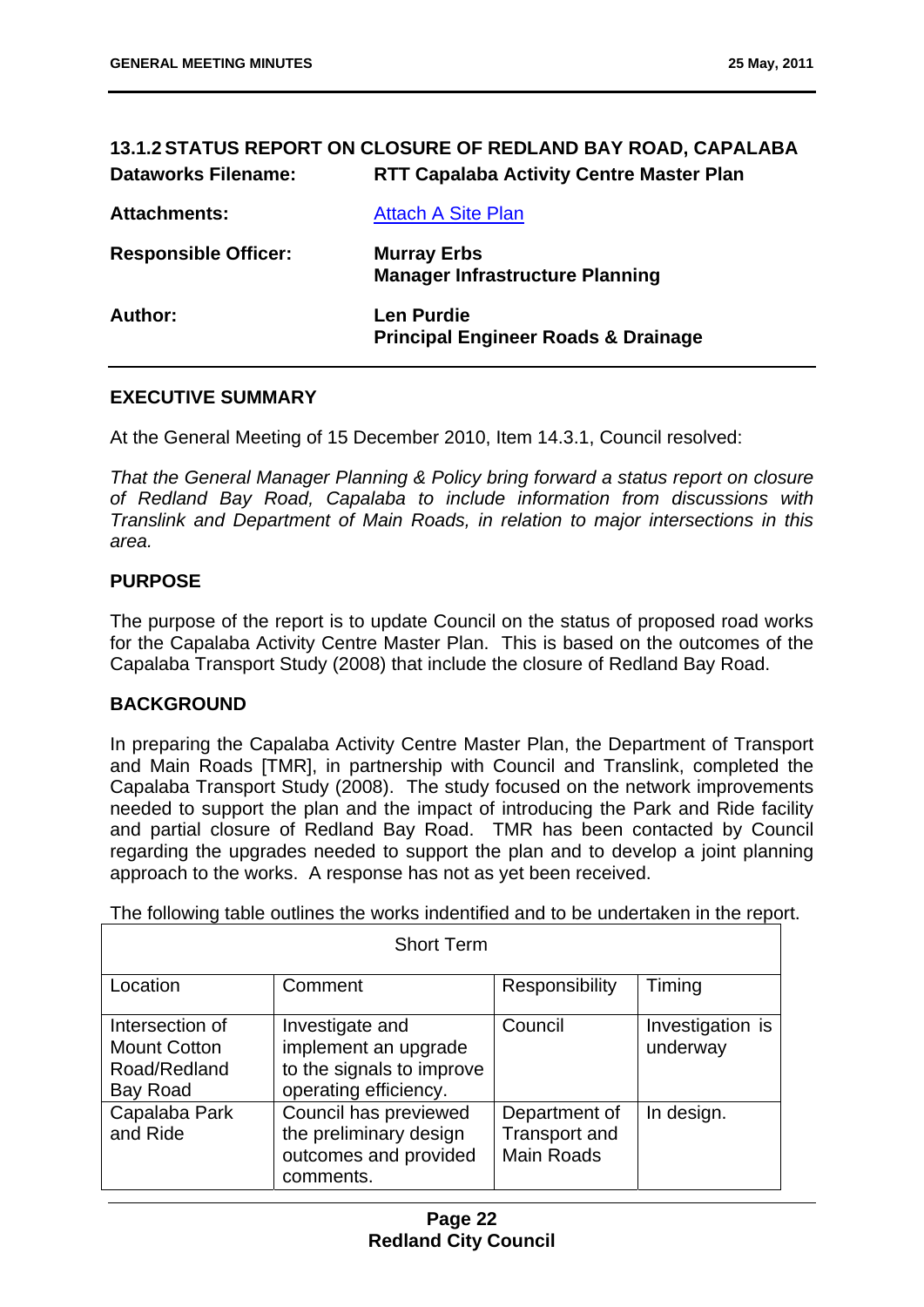| Intersection of<br>Moreton Bay Road<br>/Mount Cotton<br>Road             | Lengthen the right hand<br>turn in Moreton Bay<br>Road to improve<br>capacity.<br><b>Medium Term</b>      | Department of<br><b>Transport and</b><br><b>Main Roads</b>                                               | Planning has<br>commenced.                                                                                                               |  |
|--------------------------------------------------------------------------|-----------------------------------------------------------------------------------------------------------|----------------------------------------------------------------------------------------------------------|------------------------------------------------------------------------------------------------------------------------------------------|--|
| <b>Location</b><br><b>Comment</b><br><b>Timing</b>                       |                                                                                                           |                                                                                                          |                                                                                                                                          |  |
|                                                                          |                                                                                                           | <b>Responsibility</b>                                                                                    |                                                                                                                                          |  |
| <b>Partial Closure of</b><br><b>Redland Bay</b><br>Road.                 | To provide for<br>pedestrian movement<br>between shopping<br>centres.                                     | Council                                                                                                  | Included in the<br>capital works<br>program.<br>2013/14                                                                                  |  |
| Mount<br>Cotton<br>Road<br>/Redland<br>Road<br>Bay<br>Intersection       | Change road priority.                                                                                     | Council                                                                                                  | Include in<br>future capital<br>works program                                                                                            |  |
| <b>Intersection Old</b><br>Cleveland<br>Road/Mount<br><b>Cotton Road</b> | Intersection<br>improvements as<br>necessary to improve<br>operation.                                     | Department of<br><b>Transport and</b><br><b>Main Roads</b>                                               | Department of<br><b>Transport and</b><br>Main Roads to<br>include in road<br>program                                                     |  |
| Intersection<br>Moreton Bay<br>Road/Mount<br><b>Cotton Road</b>          | Intersection<br>improvements as<br>necessary to<br>accommodate partial<br>closure of Redland Bay<br>Road. | Department of<br><b>Transport and</b><br><b>Main Roads</b><br>and Council.<br>Joint planning<br>process. | Department of<br>Transport and<br>Main Roads to<br>include in road<br>program<br>following joint<br>planning<br>process with<br>Council. |  |

A number of the short term works have started or planned and are summarised below:

- 1. Intersection of Moreton Bay Road /Mount Cotton Road and the lengthening the right hand turn in Moreton Bay Road to improve capacity. This work is the responsibility of TMR.
- 2. The Capalaba Park and Ride Facility to provide parking facilities and improvement bus transport. This work is the responsibility of TMR.
- 3. Review signalisation at the intersection of Mount Cotton Road and Redland Bay Road to prioritise right hand turning vehicles from Redland Bay Road into Mount Cotton Road and to discourage right hand turning vehicles from Mount Cotton Road Turning into Redland Bay Road. This work is the responsibility of Council.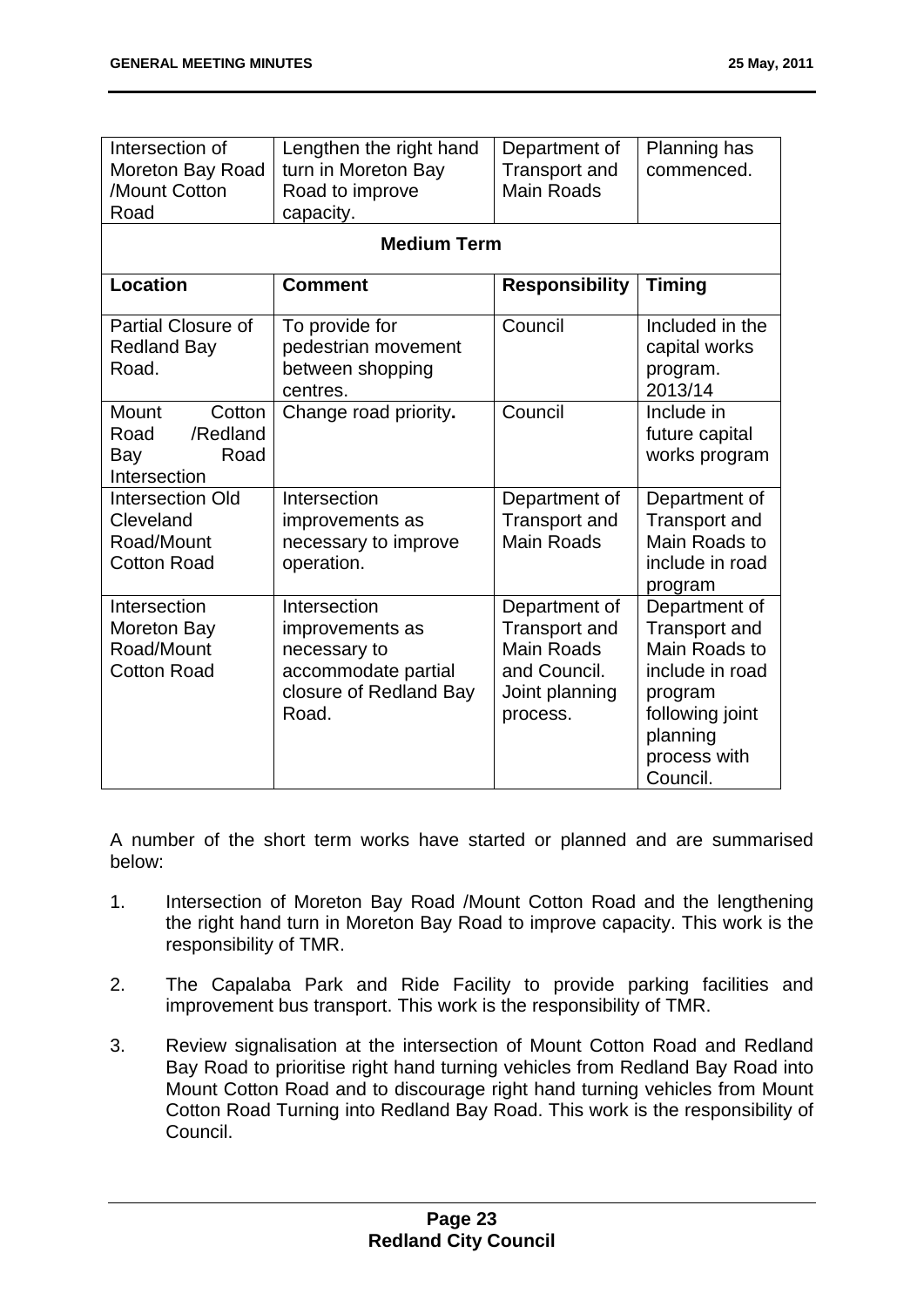Council has listed in its 10 year capital program the partial closure of Redland Bay Road for 20013/14.

#### **ISSUES**

- The Capalaba Transport Study (2008) has confirmed that a number of intersections in Capalaba are operating under congested traffic conditions with further pressure expected with the growth of the city. Internal traffic operations in Capalaba including the partial closure of Redland Bay Road were considered. Traffic improvements rely on upgrades to major intersections by TMR and Council and are a significant capital cost. These will need to be included within future capital budgets.
- Council has requested of TMR, an update on the status on the planned network improvements for Capalaba and are awaiting their reply
- A joint planning approach between Council and TMR needs to be developed so that network planning for Capalaba is programmed and the goals of the Capalaba Activity Centre Master Plan achieved.

#### **RELATIONSHIP TO CORPORATE PLAN**

The recommendation primarily supports Council's strategic priority:

5.11 Provide for 'place making' throughout the city through creative and inclusive master planning, local area planning, public art and heritage planning and precinct character planning processes to manage development at a local level.

#### **FINANCIAL IMPLICATIONS**

The financial implications to Council will be sequencing works in the capital program necessary to meet the requirements of the Capalaba Transport Study (2008).

#### **CONSULTATION**

Consultation has occurred with Land Use Planning.

#### **OFFICER'S RECOMMENDATION**

That Council resolve to note that significant negotiation/planning in conjunction with the Department of Transport and Main Roads and Translink is required to improve traffic management for the Capalaba Activity Centre Master Plan, with the partial closure of Redland Bay Road listed for financial year 2013/14.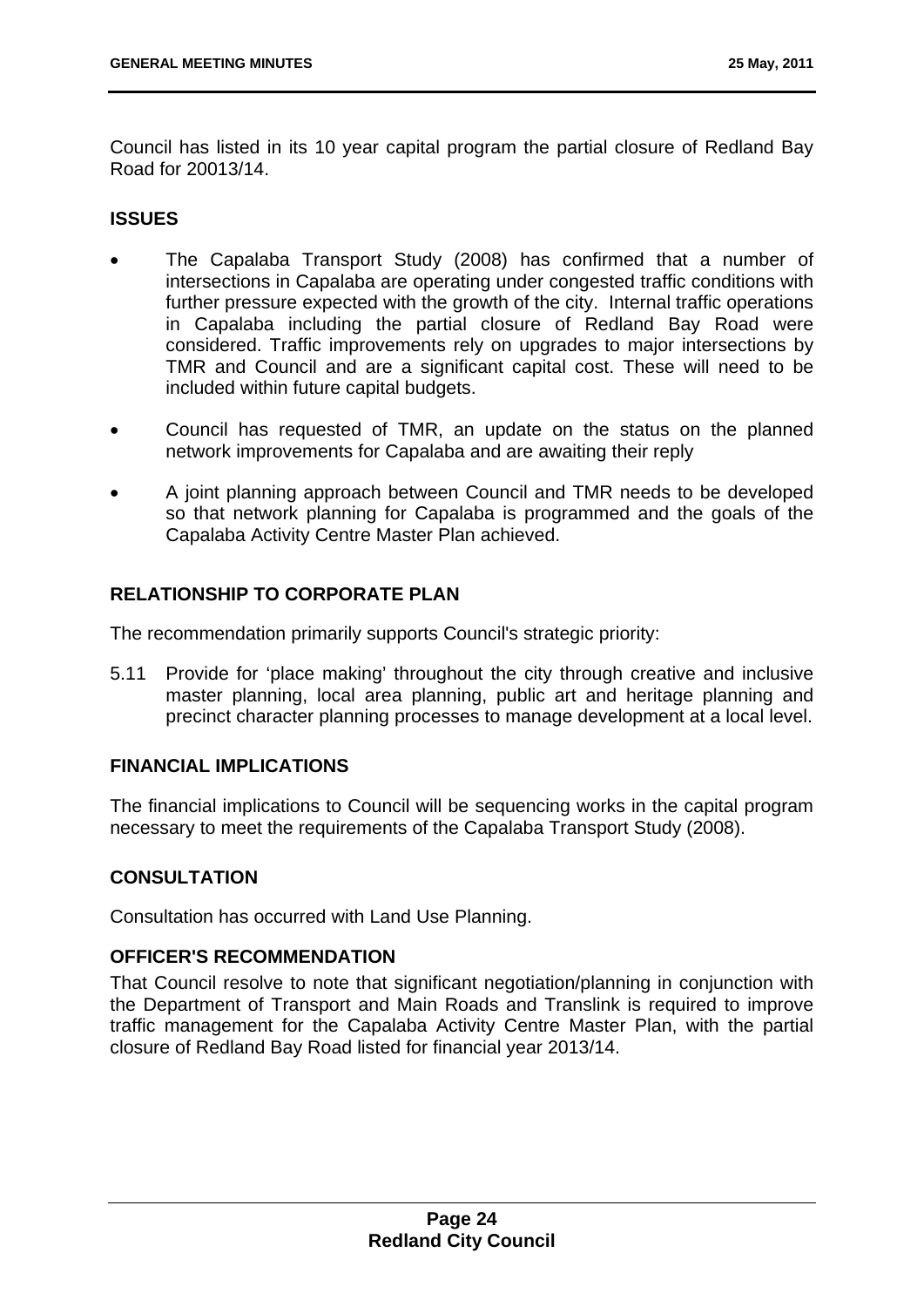#### **COMMITTEE RECOMMENDATION/ COUNCIL RESOLUTION**

Moved by: Cr M Elliott Seconded by: Cr W Boglary

#### **That Council resolve to:**

- **1. Note that significant negotiation/planning in conjunction with the Department of Transport and Main Roads and Translink is required to improve traffic management for the Capalaba Activity Centre Master Plan, with the partial closure of Redland Bay Road; and**
- **2. Review signalisation at the intersection of Mount Cotton Road and Redland Bay Road to prioritise right hand turning vehicles from Redland Bay Road into Mount Cotton Road and to discourage right hand turning vehicles from Mount Cotton Road Turning into Redland Bay Road.**

**CARRIED** (en bloc)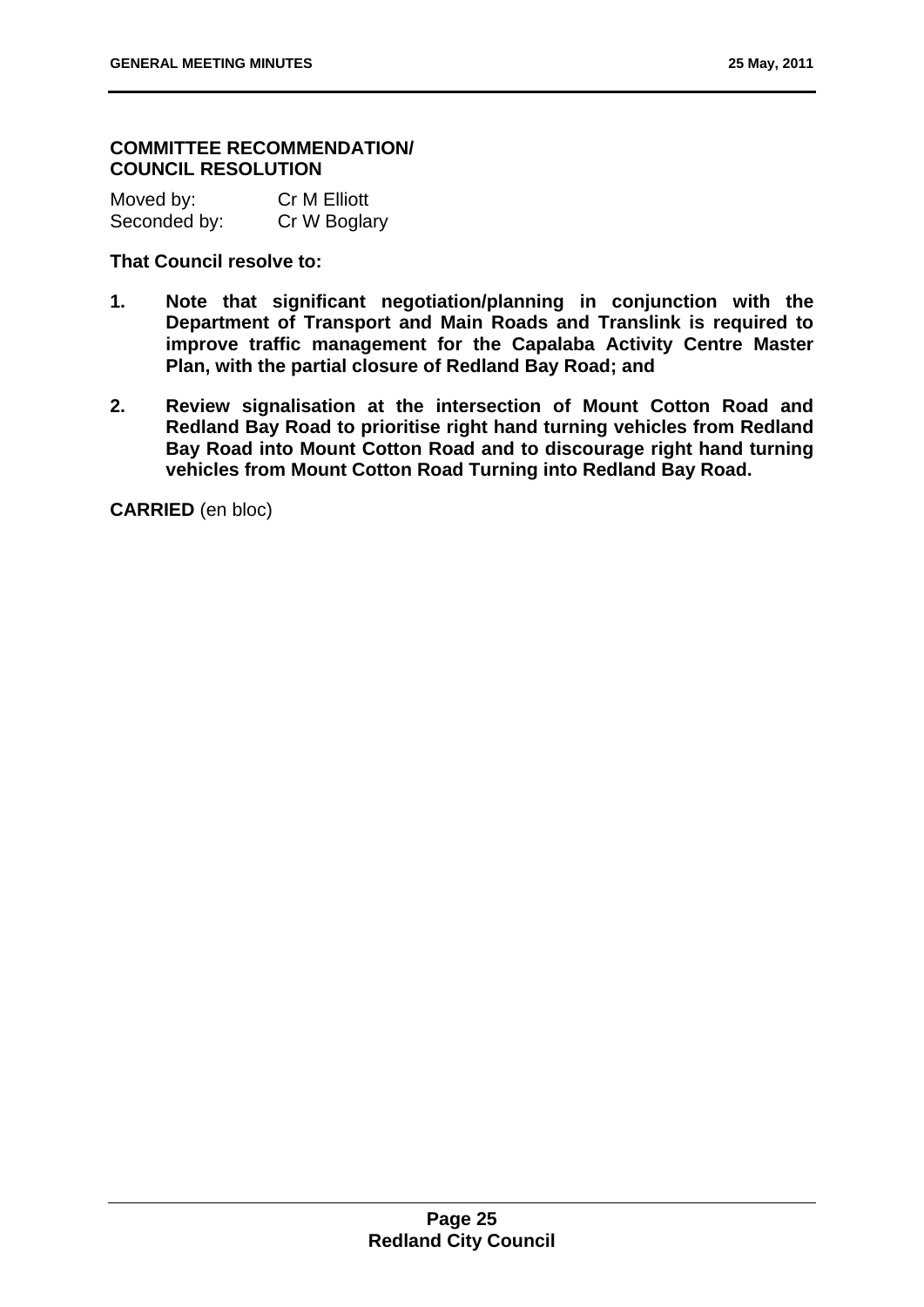#### **13.1.3 DIRECTIONS FROM MINISTER WALLACE WITH RESPECT TO THE DEMAINING OF EAST COAST ROAD, NORTH STRADBROKE ISLAND AND THE UPGRADING OF THE ROUNDABOUT AT WELLINGTON STREET AND SHORE STREET WEST, CLEVELAND**

**Dataworks Filename: RTT Roads** 

| <b>Attachments:</b>         | <b>Attach A East Coast Road NSI</b><br>Attach B Roundabout at Wellington St Shore St<br><b>West</b> |  |
|-----------------------------|-----------------------------------------------------------------------------------------------------|--|
| <b>Responsible Officer:</b> | <b>Murray Erbs</b><br><b>Manager Infrastructure Planning</b>                                        |  |
| Author:                     | <b>Len Purdie</b><br><b>Principal Engineer Roads &amp; Drainage</b>                                 |  |

#### **EXECUTIVE SUMMARY**

To provide Council with an update of the outcomes of a meeting held between the Mayor and the Hon Craig Wallace MP, Minister for Main Roads, Fisheries and Marine Infrastructure regarding road and transport issues, including the demaining of East Coast Road, North Stradbroke Island and the upgrading of the Wellington Street and Shore Street West intersection.

#### **PURPOSE**

The purpose of the report is to update Council following a meeting held with Minister Wallace on 9 March 2011 regarding the status of the demaining of East Coast Road, North Stradbroke Island and the upgrading of the Wellington Street and Shore Street West intersection.

#### **BACKGROUND**

#### **Demaining of East Coast Road**

In 2006, Council approved the Point Lookout Movement Study for planning purposes; with the primary objective being to manage the additional demand on the services that comes over peak holiday periods on the island. The initiatives identified included improved pedestrian access to popular destinations and traffic calming measures through the township.

To reduce the speed profile of vehicles through the Point Lookout Township and pedestrian access, a traffic management plan was developed for East Coast Road from Tramican Street east to Yarrong Road. This includes threshold treatments, intersection improvements to modify driver behaviour and pedestrian crossing points.

East Coast Road is under the control of the Department of Transport and Main Roads [TMR] and when approached by Council to establish the traffic management plan at Council's cost, they were not supportive as it did not meet their design criteria.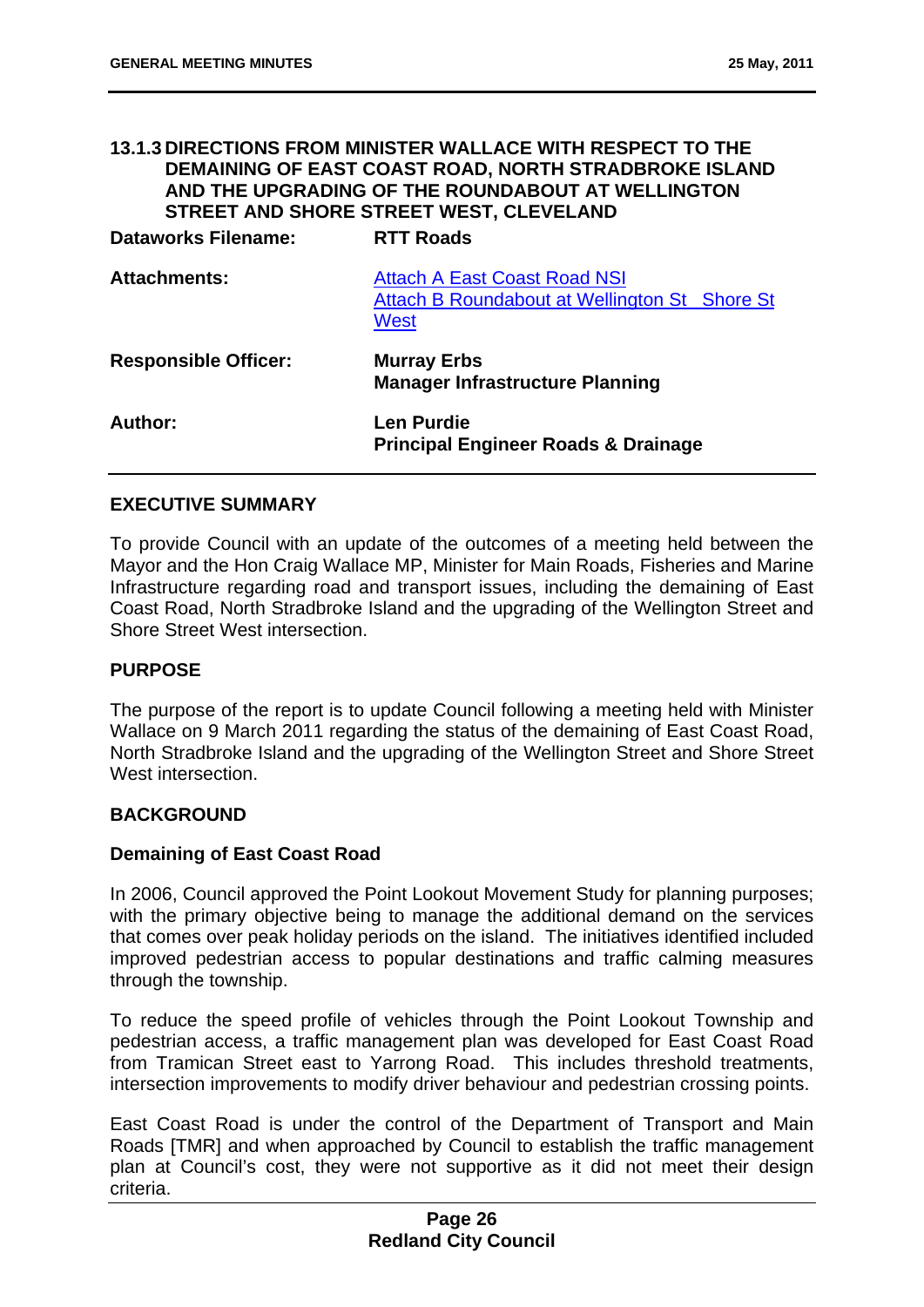Council has made allowance for the implementation of the traffic management plans in its budget considerations.

#### **Wellington Street/Shore Street North Roundabout**

There has been continued traffic growth at this intersection and management of cyclists and pedestrians has led to Council receiving complaints that it be upgraded. Council has been in contact with TMR to discuss the future upgrade planning for the intersection.

#### **Meeting**

A meeting on 9 March 2011 was held between the Mayor of Redland City and the Hon Craig Wallace MP, Minister for Main Roads, Fisheries and Marine Infrastructure and Council representatives to discuss road and transport issues. The outcomes from the meeting were:

East Coast Road, North Stradbroke Island – The department will commence procedures to demain the eastern-most section (approximately 3.6km) to assist Council with the proposed traffic calming measures near Point Lookout Village. Council will also be provided with a financial contribution for the routine maintenance (until 30 June 2012). By 30 June 2012 a review of the state controlled network will be completed for Redland City by TMR. Council will then be consulted to determine the division of the road network and its management.

Wellington/Shore Streets Roundabout – The DTMR is preparing a business case to determine the configuration and cost of an optimum solution at the intersection. Signalisation of the intersection, based on preliminary planning with provision for pedestrian and cyclists is among the best upgrade solutions. In the meantime, investigation of low cost and short term alternatives to improve safety and amenity of pedestrians and cyclists will begin.

#### **ISSUES**

There are no issues at this time. Council will in the future have to consider the review of the state controlled network by TMR for Redland City that is to be completed by 30 June 2012.

#### **RELATIONSHIP TO CORPORATE PLAN**

The recommendation primarily supports Council's strategic priority:

5.12 Plan, provide and advocate for essential physical and social infrastructure that supports community well-being and manage Council's existing infrastructure assets to ensure current service standards are maintained or improved.

#### **FINANCIAL IMPLICATIONS**

There are no financial implications to the Council.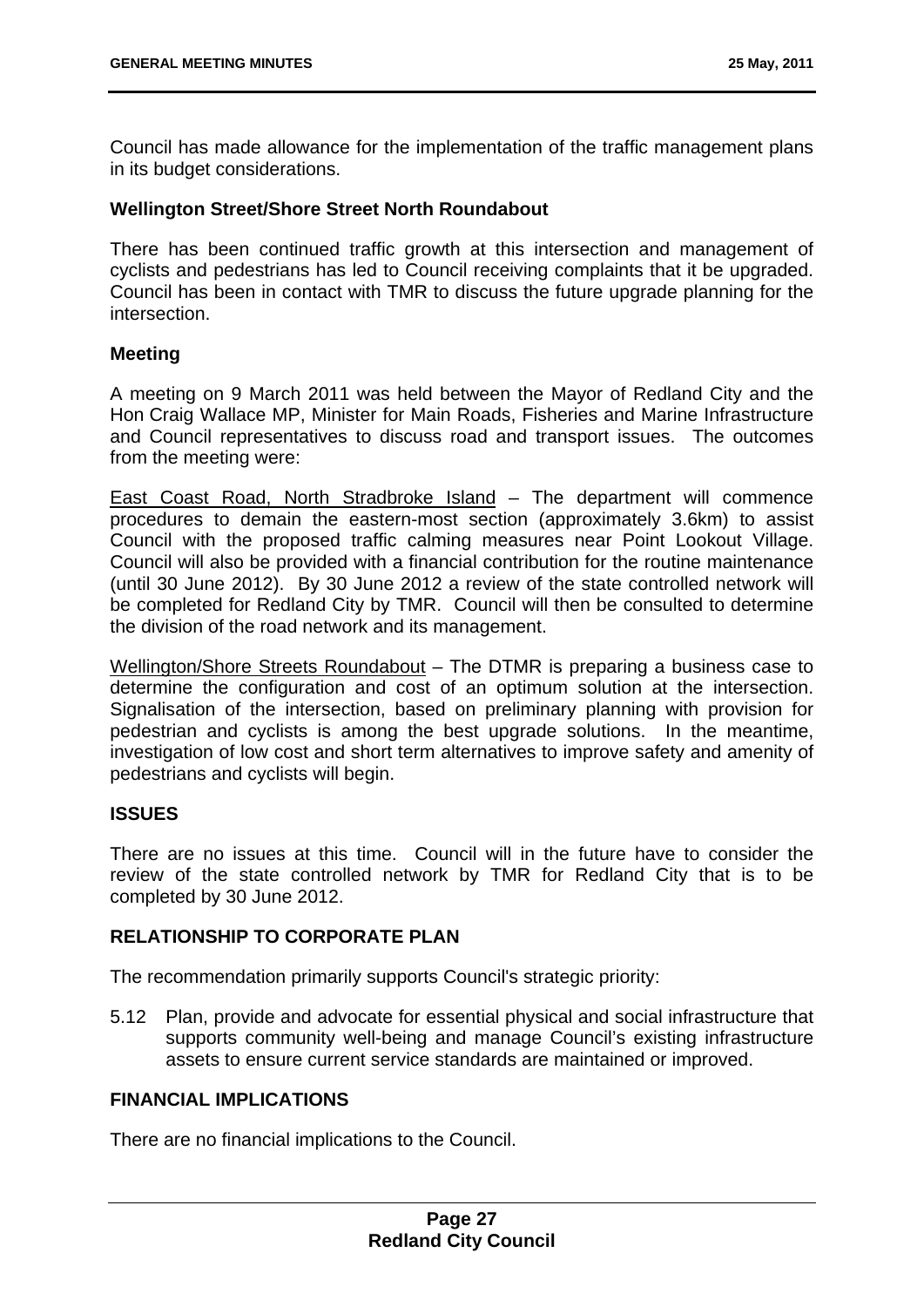#### **CONSULTATION**

The Mayor and General Manager Planning and Policy have been consulted.

#### **OFFICER'S/COMMITTEE RECOMMENDATION/ COUNCIL RESOLUTION**

| Moved by:    | Cr W Boglary |
|--------------|--------------|
| Seconded by: | Cr D Henry   |

**That Council resolve to note the outcomes from meeting between the Minister and Mayor as follows:** 

- **1. Department of Transport and Main Roads will commence procedures to demain the eastern-most section (approximately 3.6km) to assist Council with the proposed traffic calming measures near Point Lookout Village. Council will also be provided with a financial contribution for the routine maintenance (until 30 June 2012);**
- **2. Department of Transport and Main Roads is preparing a business case to determine the configuration and cost of an optimum solution at the Wellington Street/Shore Street West intersection. Signalisation of the intersection, based on preliminary planning with provision for pedestrian and cyclists is among the best upgrade solutions. In the meantime investigation of low cost and short term alternatives to improve safety and amenity of pedestrians and cyclists will begin; and**
- **3. Council to consult/negotiate with Department of Transport and Main Roads in their review of the state controlled network completed for Redland City to determine the division of the road network and its management. To be completed by the 30 June 2012.**

**CARRIED**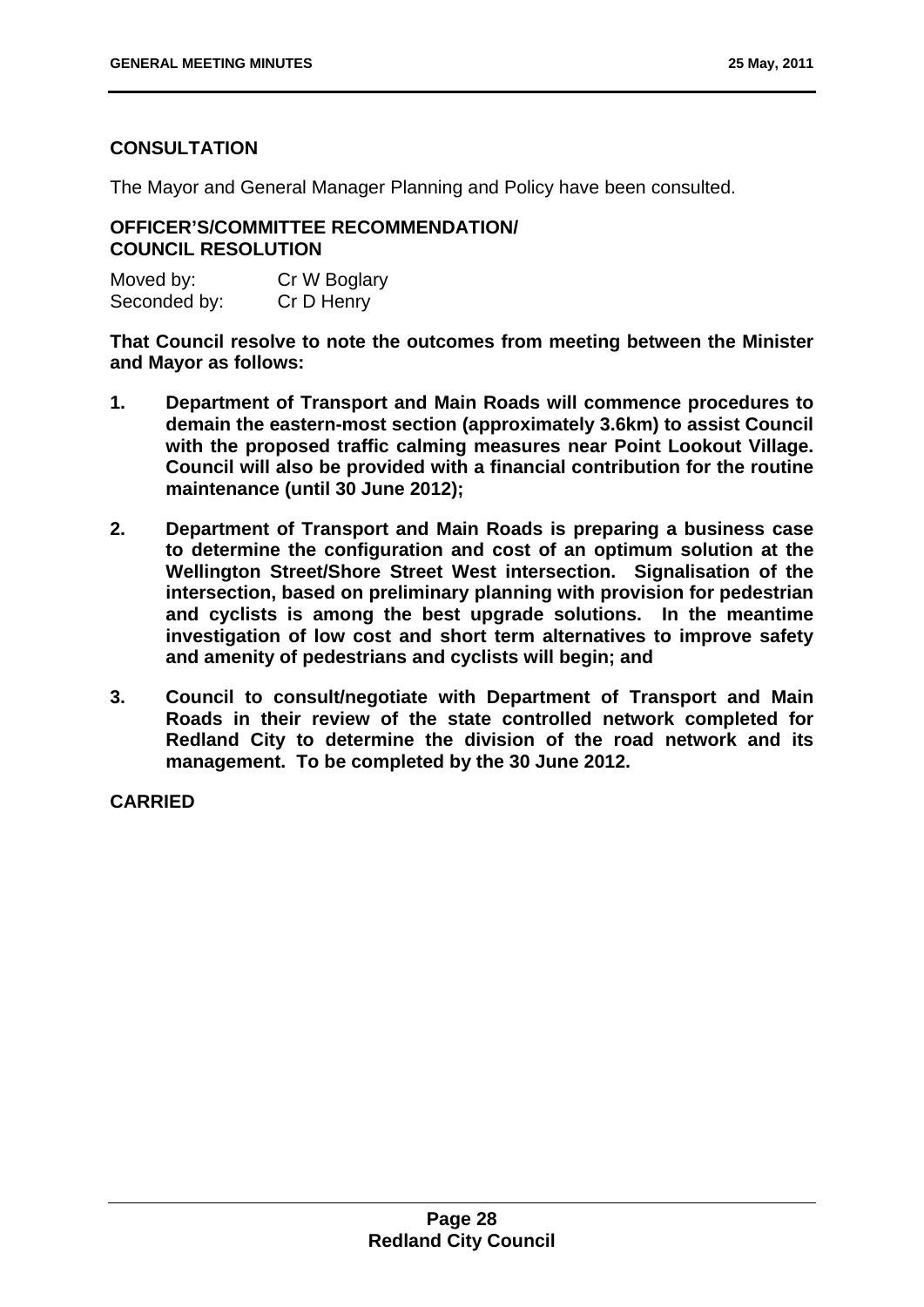| <b>Dataworks Filename:</b>  | 13.1.4 PETITION (DIVISION 6) - PEAR STREET, REDLAND BAY<br><b>RTT Stormwater Management - Drainage</b> |
|-----------------------------|--------------------------------------------------------------------------------------------------------|
| <b>Attachments:</b>         | <b>Plan 1 Vine Street Redland Bay</b>                                                                  |
| <b>Responsible Officer:</b> | <b>Murray Erbs</b><br><b>Manager Infrastructure Planning</b>                                           |
| Author:                     | <b>Len Purdie</b><br><b>Principal Adviser Roads &amp; Drainage</b>                                     |

#### **EXECUTIVE SUMMARY**

The purpose of this report is to address a petition from local residents regarding drainage issues in Pear Street, Redland Bay. An investigation of these issues recommends that drainage and maintenance works be undertaken to alleviate drainage problems in the 2011/12 financial year.

#### **PURPOSE**

The purpose of this report is to address a petition from local residents regarding drainage issues in Pear Street, Redland Bay and respond to a Council Resolution from the General Meeting held 27 January 2011.

#### **BACKGROUND**

On the 15 January 2011, residents of Pear Street, Redland Bay submitted a petition that raised the following issues:

- 1. Stormwater carried by an easement through 27 Pear Street, that drains Vine Street, floods the Pear Street carriageway.
- 2. Drain openings near the corner of Pear and Alisa Streets are readily blocked.
- 3. On the eastern side of Pear Street, drainage is not working.
- 4. Stormwater discharging through Council owned land at 28A Pear Street and Alisa Street to the bay has silted up and is not flowing.

There are also concerns that the stormwater maybe contaminated from septic systems.

Areas of concern are highlighted in Plan 1.

#### **ISSUES**

1. Vine Street is a relatively flat road with a section that drains through an easement in properties between Vine and Pear Streets. To reduce stormwater flows through the easement, flows can be redirected by a new inlet and pipe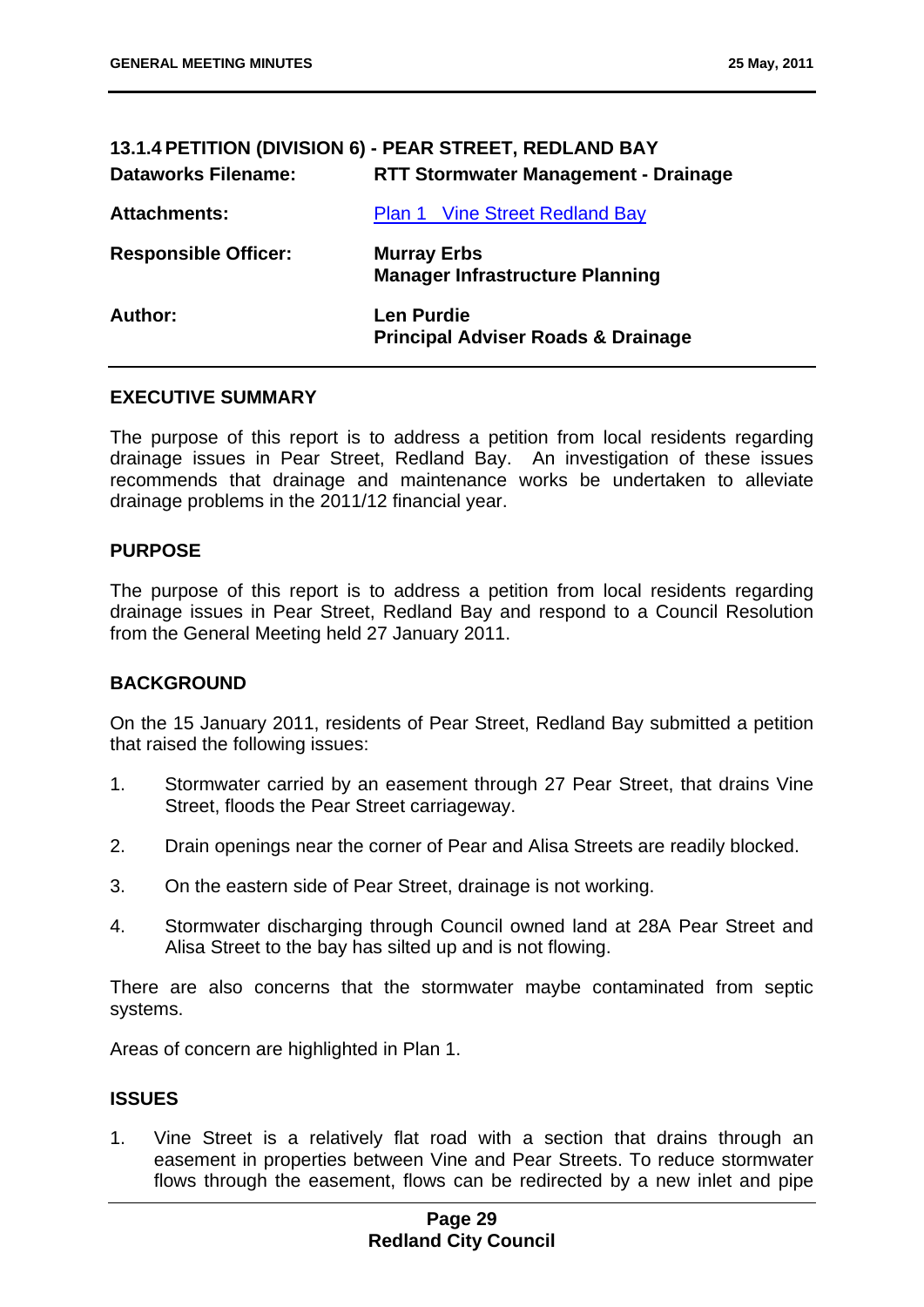drain that would connect to the existing drainage system that drains to Alisa Street.

- 2. The drainage inlets near the corner of Pear and Alisa Streets can be modified to reduce the chance of blockage. The regularity of which the pits are cleaned can be increased and their performance monitored.
- 3. Ponding on the eastern side of Pear Street is due to the very flat fall of the road. Maintenance works can be performed to reshape the area and reduce the ponding.
- 4. The drainage outlets at 28A Pear Street and Alisa Street have silted restricting flows and causing ponding. Desilting and re-establishing the drainage channels will improve flows. Due to lowness of the area, it is likely ponding may still occur to some extent.
- 5. Testing of stormwater is being undertaken to assess if there is contamination from septic systems.

#### **RELATIONSHIP TO CORPORATE PLAN**

The recommendation primarily supports Council's strategic priority 5.12 to plan, provide and advocate for essential physical and social infrastructure that supports community well-being and manage Council's existing infrastructure assets to ensure current service standards are maintained or improved.

#### **FINANCIAL IMPLICATIONS**

Drainage works will need to be included in Council's budget for 2012/13, the expected cost is in the order of \$25,000.

#### **CONSULTATION**

Consultation has been undertaken with Operations and Maintenance Group.

#### **OPTIONS**

#### **Preferred**

That Council resolve to undertake drainage and maintenance works in the area of Vine Street and Pear Street, Redland Bay in 2011/12 financial year, to alleviate drainage problems encountered by residents.

#### **Alternative**

No alternative offered.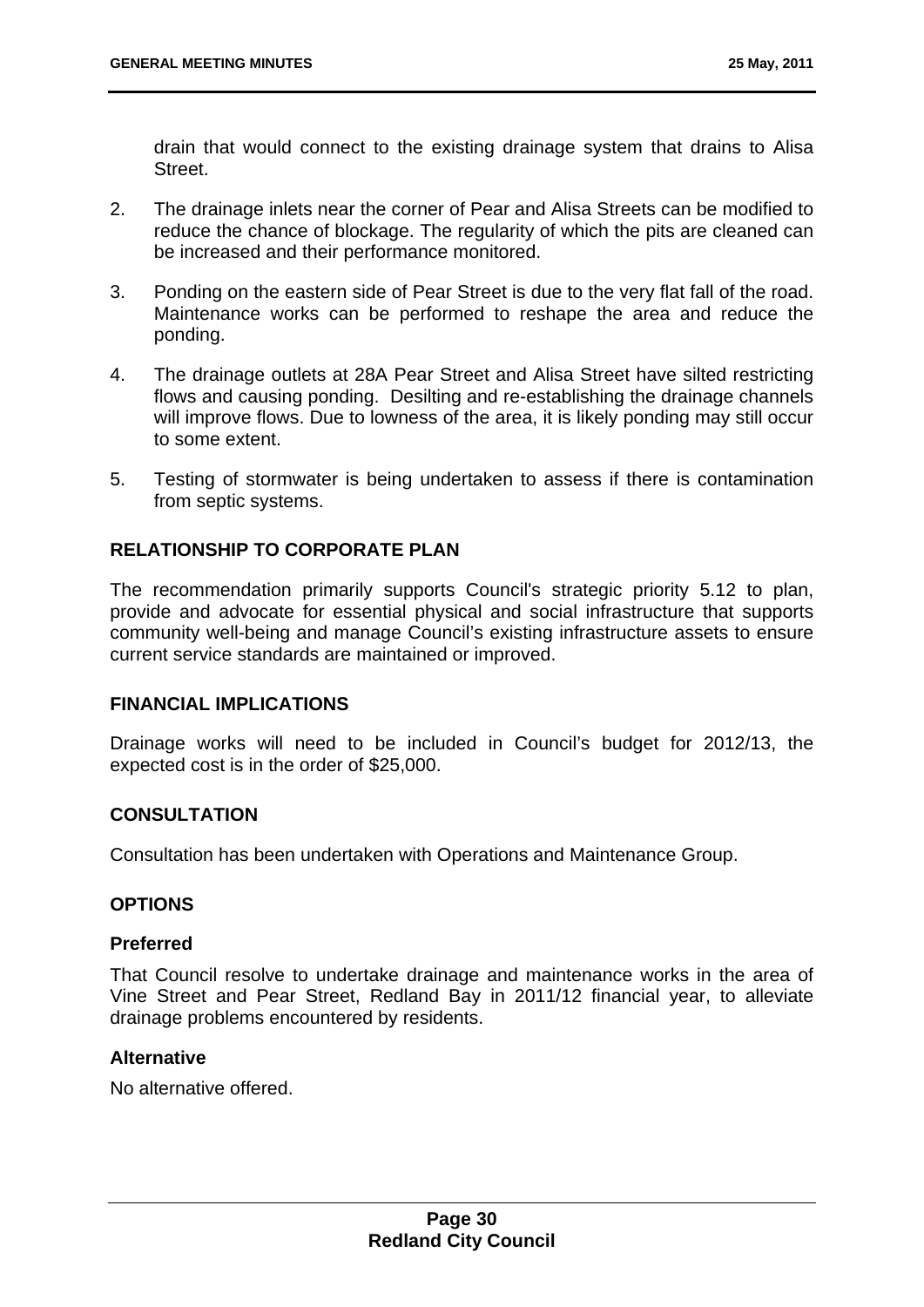# **OFFICER'S RECOMMENDATION**

That Council resolve to undertake drainage and maintenance works in the area of Vine Street and Pear Street, Redland Bay in 2011/12 financial year to alleviate drainage problems encountered by residents.

# **COMMITTEE RECOMMENDATION/ COUNCIL RESOLUTION**

Moved by: Cr M Elliott Seconded by: Cr W Boglary

## **That Council resolve to:**

- **1. Consider undertaking drainage and maintenance works in the area of Vine Street and Pear Street, Redland Bay in 2011/12 financial year to alleviate drainage problems encountered by residents; and**
- **2. Advise the principal petitioner of Council's decision in this matter.**

**CARRIED** (en bloc)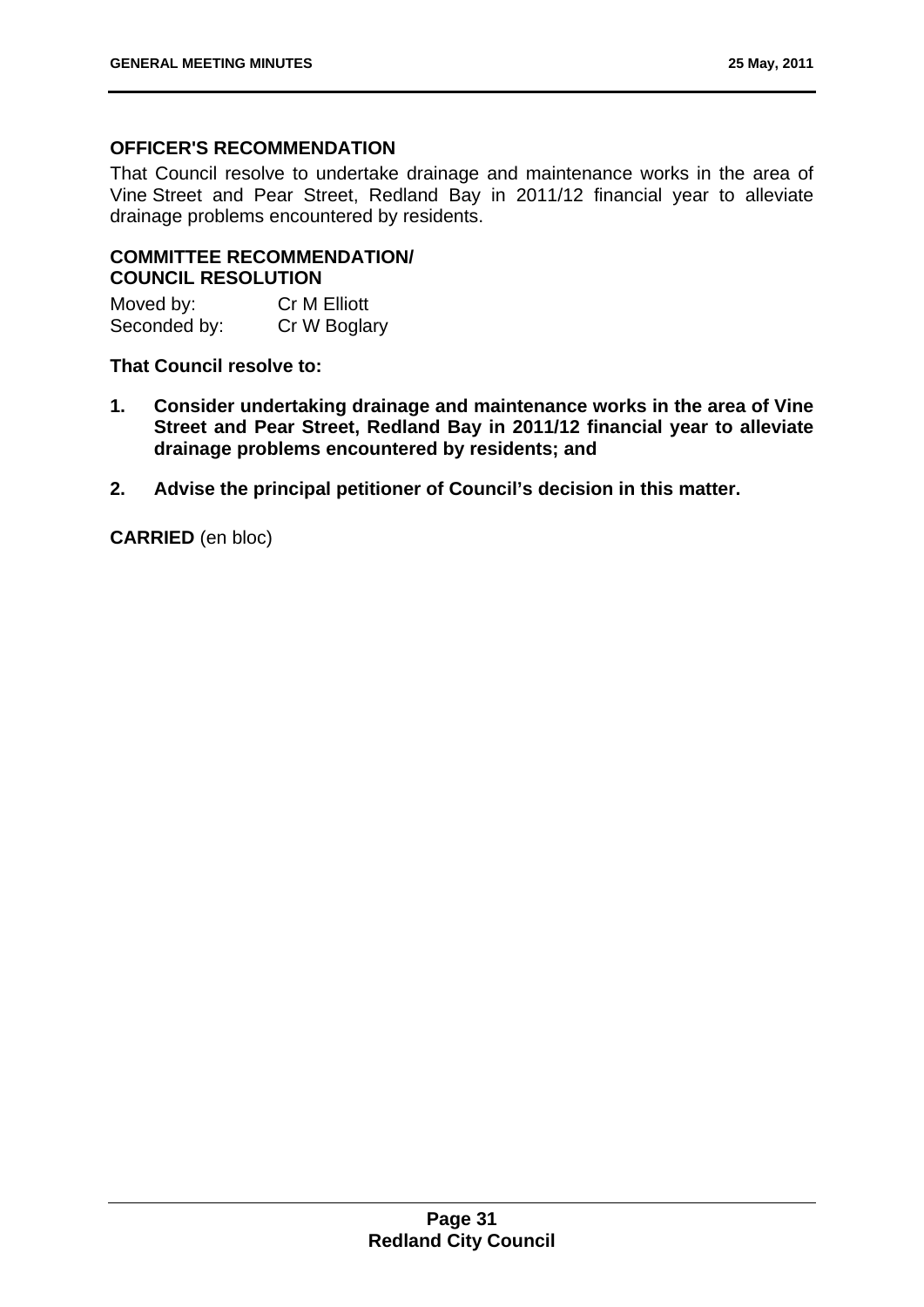# **13.1.5 AMITY POINT EROSION Dataworks Filename: RTT Coastal Management - Shoreline Erosion Attachments:** Attachment A Report by J M Eberhardt Amity Point Attachment B Amity Foreshore Protection King Co Attachment C BMT WBN Report Amity Technical Background 2011

| <b>Responsible Officer:</b> | <b>Greg Underwood</b><br><b>General Manager Planning and Policy</b> |
|-----------------------------|---------------------------------------------------------------------|
| <b>Author:</b>              | <b>Murray Erbs</b><br><b>Manager Infrastructure Planning</b>        |

# **EXECUTIVE SUMMARY**

During the January Natural Disaster significant erosion occurred at Amity Point, North Stradbroke Island putting land and property at risk. Council staff responded by making rock available for the use of residents to protect their property's and by placing rock to protect Public land at the old School House Park. Council at that time undertook to organise a meeting with residents and DERM present to address issues that included:

Seawall at Amity Point

Attachment D Approvals for Development of a

- An understanding of roles and responsibilities
- An understanding of site specific erosion causes
- Capability and resources to implement a solution
- The current approvals process to implement solutions
- Preparation of a Coastal Erosion Management Plan

This report recommends that Council now meet with the property owners affected by erosion at Amity Point to provide this information.

### **PURPOSE**

The purpose of this report is to provide Council with the relevant information regarding the causes of erosion at Amity Point including the history and the strategies that have been implemented for its continued management.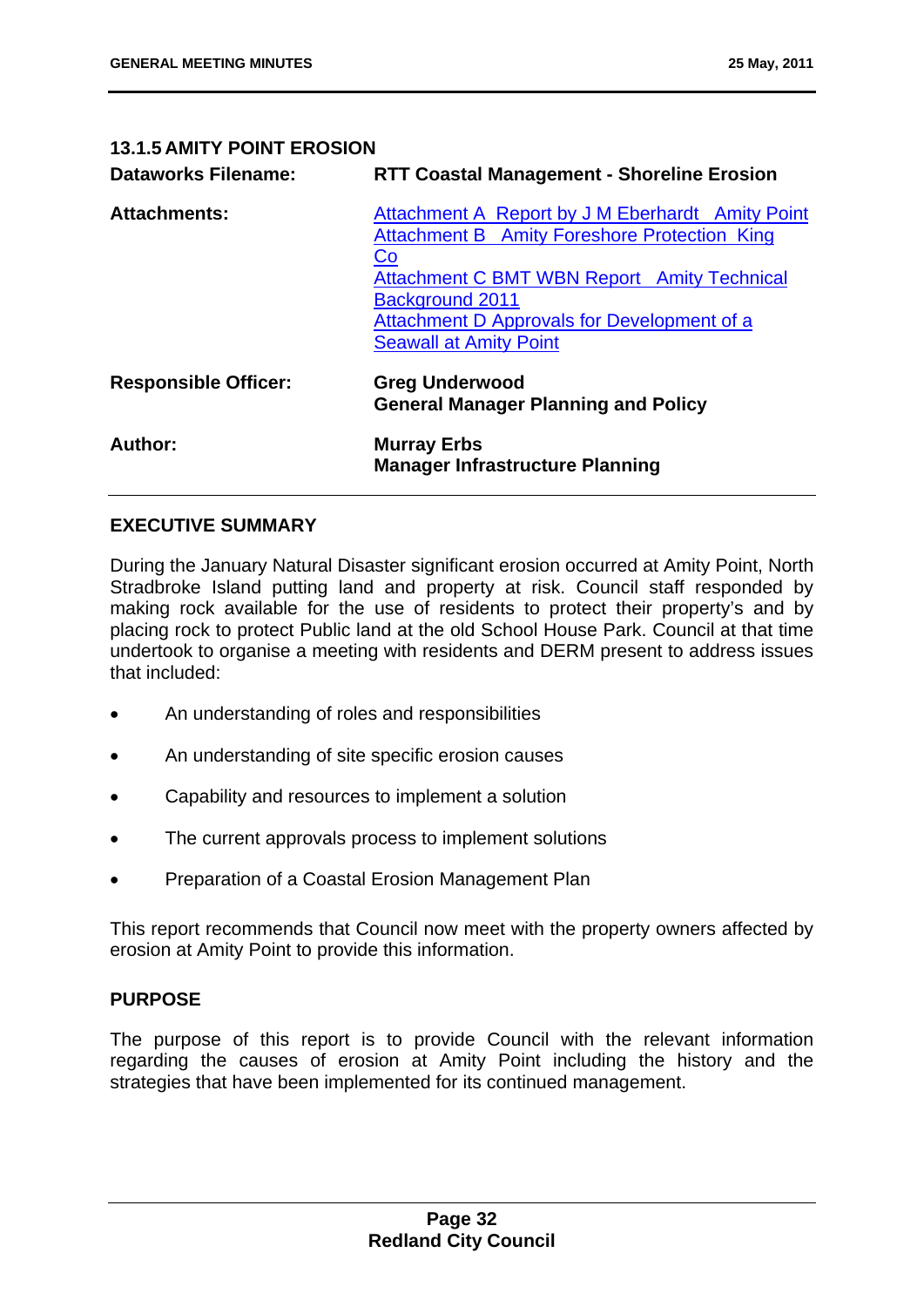### **BACKGROUND**

Erosion at Amity has been occurring for many years. Survey mapping records show a steady retreat of the fore shore since 1970. The area at Amity point from Geera Street to Wallum Inlet is identified in the South East Queensland Coastal Plan Erosion Prone Area Plan SC 3365F with a landward boundary of 145 metres. This is reflected in the Redlands Planning Scheme; with properties along the foreshore in this Erosion Prone Area being zoned UR3.

The Abstract from the 1978 paper for the Department of Geology, University of Queensland by J.M. Eberhardt titled *"Erosion at Amity Point – An Example of Shoreline Recession in a Tidal Inlet"* which is appended states:

*"Erosion at Amity Point on North Stradbroke Island is related to the eastward migration of Rainbow Channel resulting from the realignment of South Passage to the North-South orientation. Available survey records, aerial photographs, and recent research document this change. Slumping of the channel banks occurs and erosion is greatest where Rainbow Channel is closest to shore. Rock groynes constructed since 1972, have interrupted the southward movement of beach sediment thereby increasing erosion."* 

The UR3 zoning requires buildings and structures to be demountable and capable of being moved. It is also a requirement of this zone that new structures will not extend beyond the current building line.

The Department of Environment, Beach Protection Authority has given Redland City Council advice concerning this area in 1997(BPA Letter 8 March 1997). In this advice the erosion prone area was increased from the nominal value of 40metres to 145metres (which it is still) measured inland from the seaward toe of the frontal dune. It also advised that the nature of erosion in this area is for a sudden slump to occur such as had occurred at Toompany Street in January 1997. The recent slump at Birch St was of a similar nature. The Beach Protection Authority advised at that time (1997), that rocks placed on the visible part of the beach had little structural integrity below the water and would therefore have little mitigating effect on the long term erosion. The authority further advised that overloading the upper foreshore with rocks may exacerbate the erosion.

# **Guiding Principles**

The State Coastal Plan provides a hierarchy of approaches to address the impact of coastal erosion:

- Avoid- focus on locating new development in areas not vulnerable to coastal processes and future climate change. This option is not relevant to the existing situation where development has already occurred.
- Planned retreat focus on systematic abandonment of land and structures in vulnerable areas; this has traditionally been the case at Amity as evidenced by the number of lots already abandoned to the sea.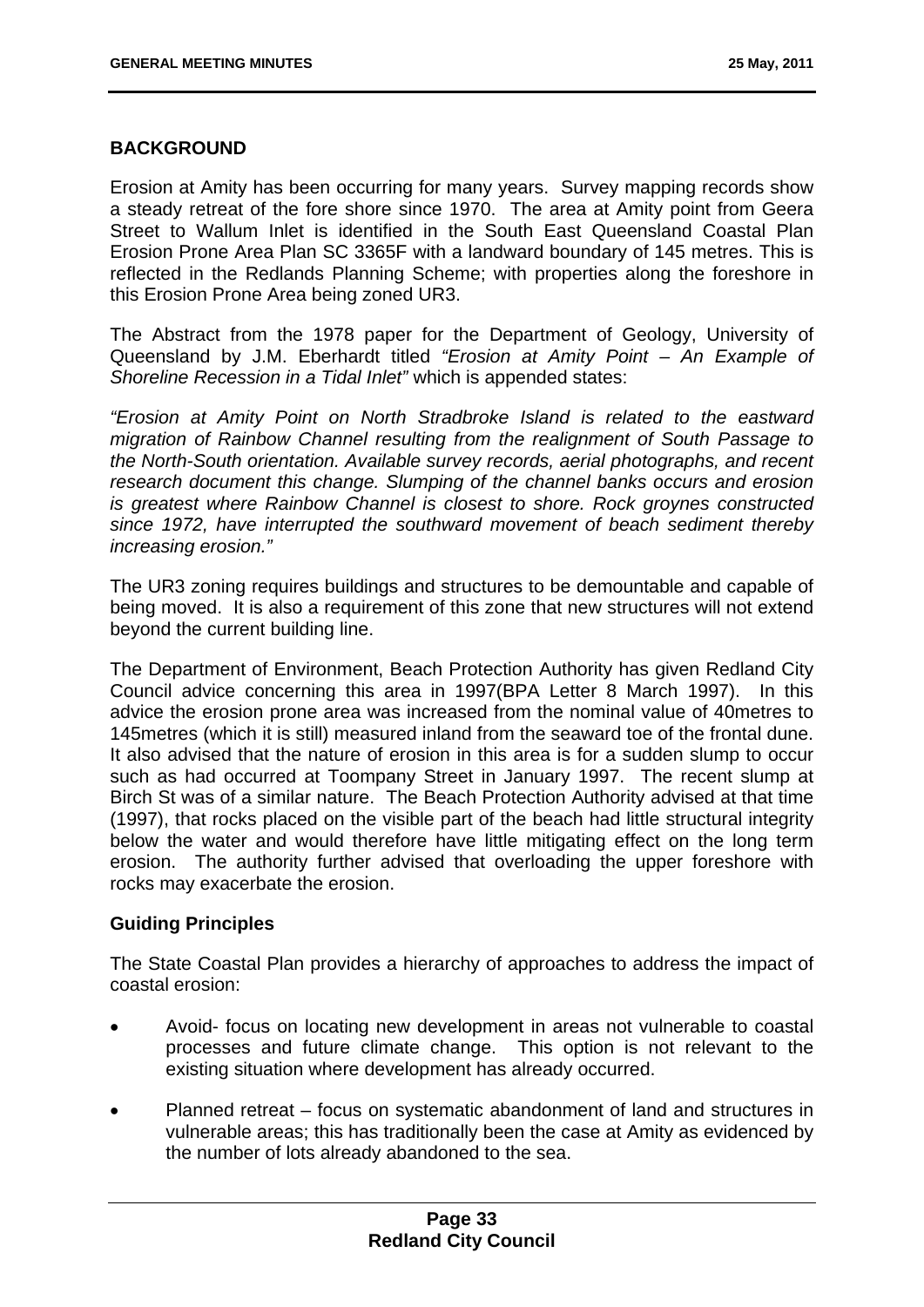- Accommodate focus on continued occupation of near coastal areas but with adjustments such as altered building design. This is supported by the requirement for removable dwellings in the Redland Planning Scheme.
- Protect Focus on the defence of the vulnerable areas

Erosion Prone Area width

The erosion prone area width must accommodate both long term and short term erosion plus the effect of climate change over the planning period. When setting the erosion prone area at Amity Point the planning period was 50 years.

## **Council Planning Schemes in relation to Amity Point**

The Shire of Redland Town Planning Scheme 1998 states:

*"The designated area is considered suitable only for dwelling houses which are capable of removal if threatened by erosion or for low-key recreational uses which, apart from minor buildings, involve only the erection of buildings which likewise are readily capable of removal."* 

The Redlands Planning Scheme

*"In sub-area UR3 –* 

*Buildings or structures are removable or demountable;* 

*Buildings, structures or infrastructure associated with the use or other development do not extend any further seaward than existing uses and development on the site."* 

The key strategy of these planning schemes for Amity Point is for strategic retreat.

### **Legal Responsibility**

Council received legal advice in 2001 that in paraphrase concluded:

- That Council has a duty of care to provide landowners with the advice, that existing and future rock wall construction may constitute a hazard, and that this duty to extends to providing this information to landowners as part of the process of supplying them with rock, and
- That for foreshores under Councils legal control a duty to take all reasonable steps to ensure that known hazards on such areas are eliminated or minimised. This may be achieved by warning persons who may be injured or who may suffer property damage by warning of the hazard and keeping them away.

A full copy of the legal advice received at that time is appended.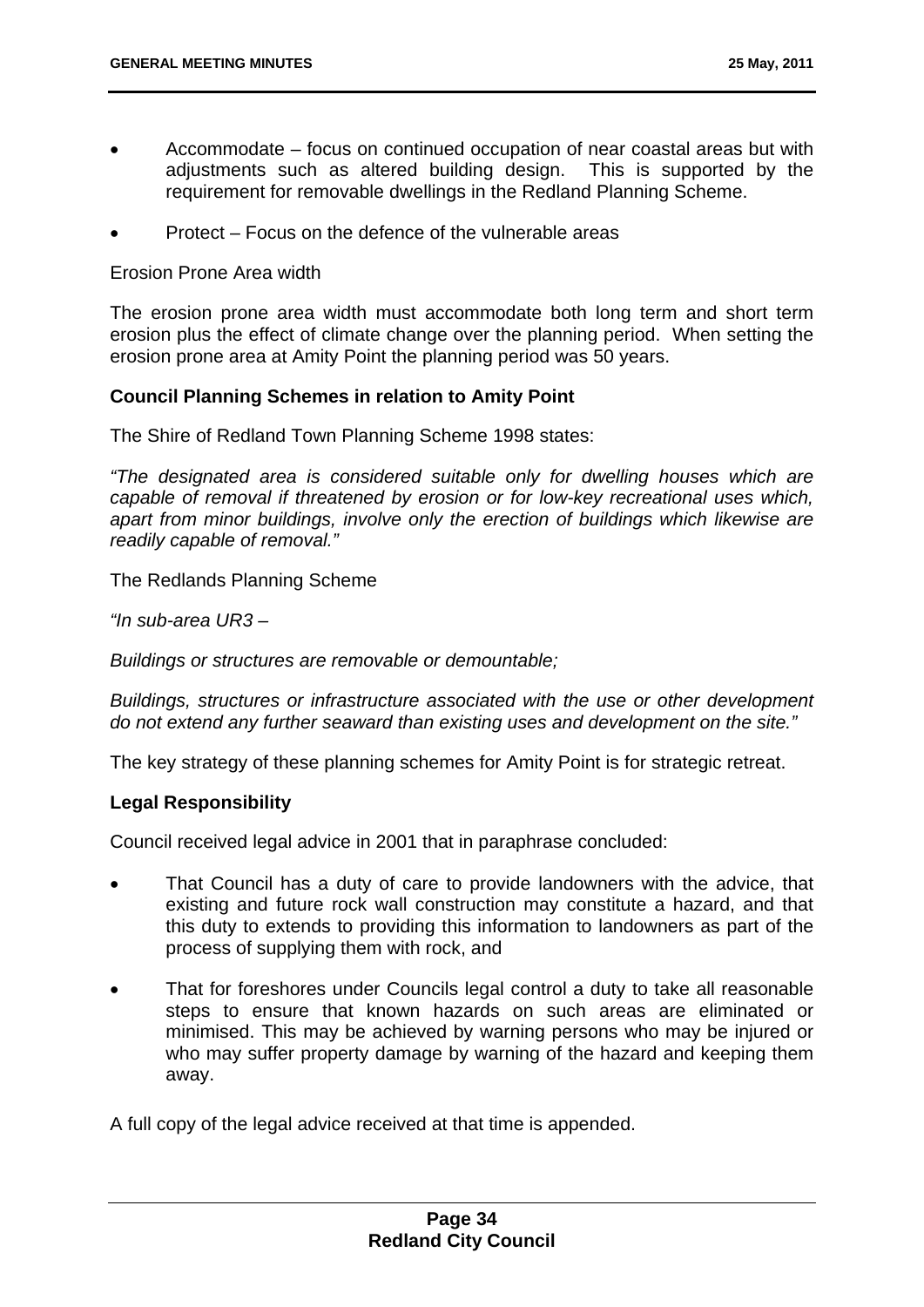## **ISSUES**

- The site at Amity point is already developed. Avoidance is not possible except in the case of future development proposals. The RCC planning scheme does not prevent further development at this site however the zoning UR3 imposes conditions which require future developments to be relocatable. By adapting the development on the site it should be possible to retreat as land is lost by moving houses further landward on the affected lots. However there may come a time when this is no longer possible. In that event the house will need to be completely relocated to a new site.
- The state government has consistently refused to accept any responsibility for the site (see File Note: Amity Point erosion 26 February 2002) and would not assist in any project to protect private property.
- Acquisition of the affected land (planned retreat) to create a buffer zone would be an expensive option and is not feasible unless State Government financial support was available.
- Installation of rock walls in response to short term events may in fact exacerbate the erosion problem and constitute a hazard. Quoting from the legal advice received, Council "has a duty to provide that information to landowners as part of the process of supplying them with rock (or possibly even a duty to cease supplying the rock)".

# **RELATIONSHIP TO CORPORATE PLAN**

### **3. Embracing the bay**

The benefits of the unique ecosystems, visual beauty, spiritual nourishment and coastal lifestyle provided by the islands, beaches, foreshores and water catchments of Moreton Bay will be valued, protected and celebrated.

3.2 Better manage our foreshores through coordinated planning with a special focus on resilience to the impacts of flooding and storm tides.

### **FINANCIAL IMPLICATIONS**

The preparation of a desktop review of the causes of erosion at Amity Point and attendance by a consultant to present the findings has an estimated cost of \$10,000.

The preparation of Shoreline Erosion Management Plan for the hotspot at Amity Point has been estimated to cost \$40,000.

### **CONSULTATION**

Internal consultation has been undertaken with Land Use Planning and Operations and Maintenance. External consultation has been undertaken with DERM and consultants BMT WBM.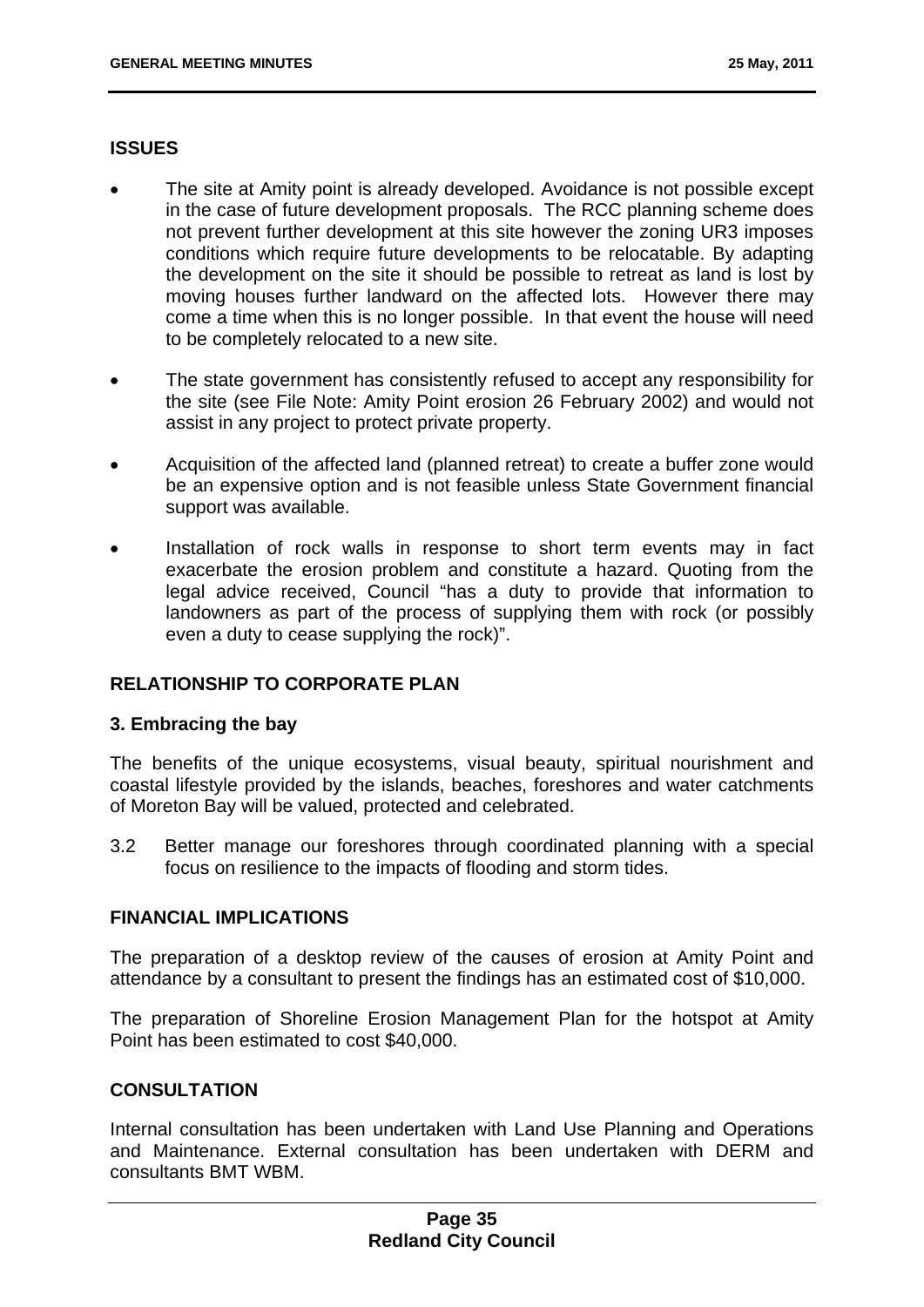## **OPTIONS**

### **Preferred**

That Council resolve to:

- 1. Proceed in organising a meeting with the property owners of land in the erosion affected area at Amity Point for BMT WBM to present "Amity Point Erosion Review 2011.
- 2. Present Councils current guiding position for Amity Point of strategic planned retreat
- 3. Undertake in 2011/12 the preparation of a Shoreline Erosion Management Plan for the erosion hotspot at Amity Point.

## **Alternative**

No alternative is proposed.

## **OFFICER'S RECOMMENDATION**

That Council resolve to:

- 1. Proceed in organising a meeting with the property owners of land in the erosion affected area at Amity Point for BMT WBM to present "Amity Point Erosion Review 2011.
- 2. Present Councils current guiding position for Amity Point of strategic planned retreat.
- 3. Undertake in 2011/12 the preparation of a Shoreline Erosion Management Plan for the erosion hotspot at Amity Point.

## **COMMITTEE RECOMMENDATION/ COUNCIL RESOLUTION**

| Moved by:    | Cr M Elliott |
|--------------|--------------|
| Seconded by: | Cr W Boglary |

**That Council resolve to:** 

- **1. Proceed in organising a meeting with the property owners of land in the erosion affected area at Amity Point for BMT WBM to present "Amity Point Erosion Review 2011;**
- **2. Present Council's current guiding position for Amity Point of strategic planned retreat; and**
- **3. Consider the preparation of a Shoreline Erosion Management Plan for the erosion hotspot at Amity Point in the 2011/2012 budget.**

**CARRIED** (en bloc)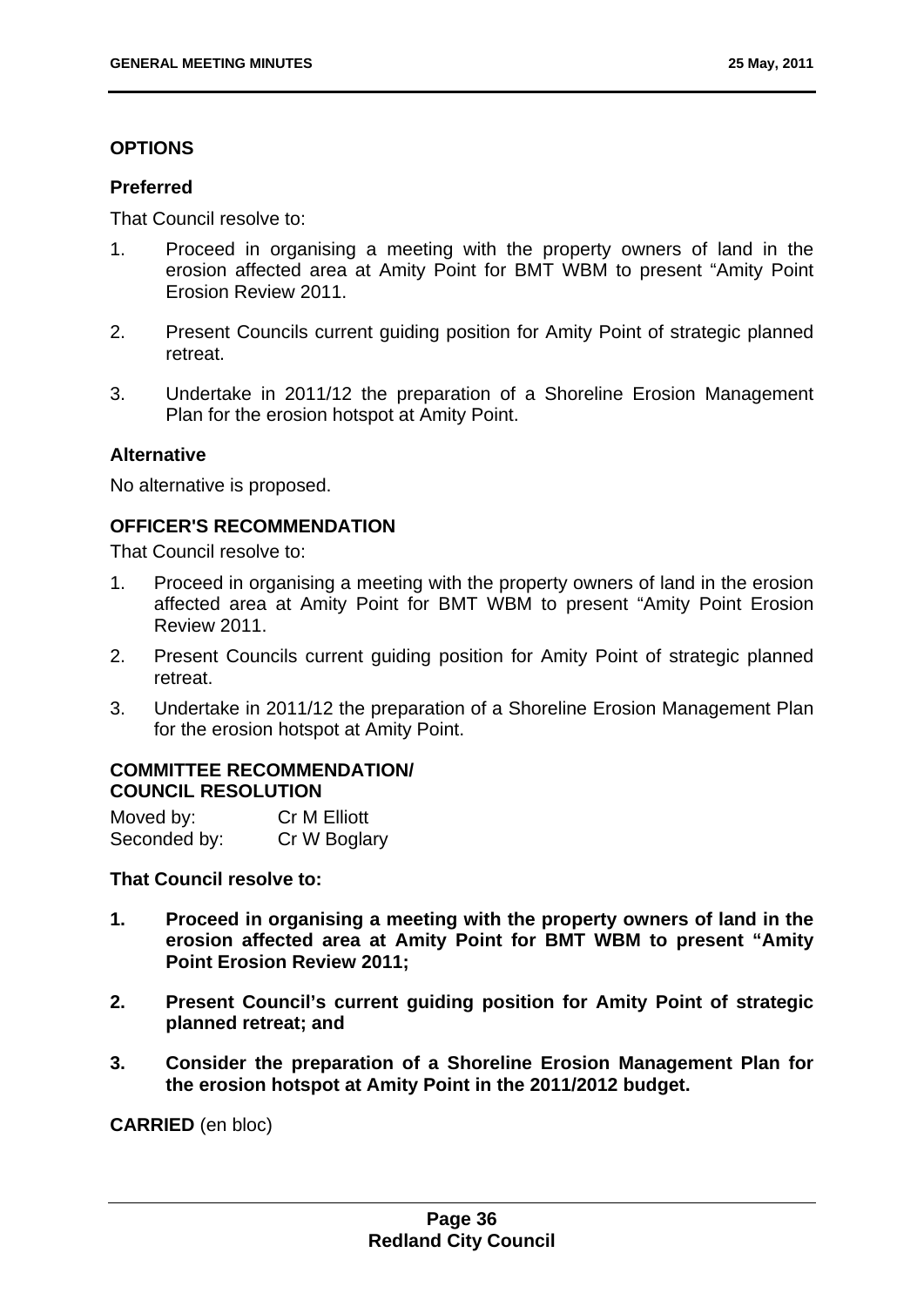# **13.1.6 OPEN SPACE AND ENVIRONMENT POLICY REVIEWS**

| <b>Dataworks Filename:</b>  | <b>EM Policy</b>                                                                                                                                                                                                  |
|-----------------------------|-------------------------------------------------------------------------------------------------------------------------------------------------------------------------------------------------------------------|
| <b>Attachments:</b>         | <b>POL 3067 Renewable Energy Incentives Policy</b><br><b>POL 3068 Park Naming Memorials Tribute</b><br><b>POL 3070 Biodiversity</b><br><b>POL 2609 Vegetation Enhancement</b>                                     |
| <b>Responsible Officer:</b> | <b>Gary Photinos</b><br><b>Manager Environmental Management</b>                                                                                                                                                   |
| Author:                     | <b>Daniel Carter</b><br><b>Senior Advisor Natural Environment</b><br>Angela Wright<br><b>Principal Advisor Open Space Planning</b><br><b>Warren Mortlock</b><br><b>Principal Advisor Environmental Protection</b> |

## **EXECUTIVE SUMMARY**

Council has decided that under its policy framework that policies must be reviewed every three (3) years.

A number of policies have come due or will be coming due for review this calendar year and this policy review report provides Council with the opportunity to exercise its prerogative to undertake or direct any changes to policy position.

The due policies have been reviewed and do not require any changes at this time and it is recommended that they be renewed for a further 3 year period in accordance with Council's policy framework.

# **PURPOSE**

That Council resolve to have reviewed the policies and that they remain in force until the next review period.

### **BACKGROUND**

Council maintains a policy register with review dates nominated to be no later than every 3 years. Policies can be review at earlier intervals or later dates with the approval of Council.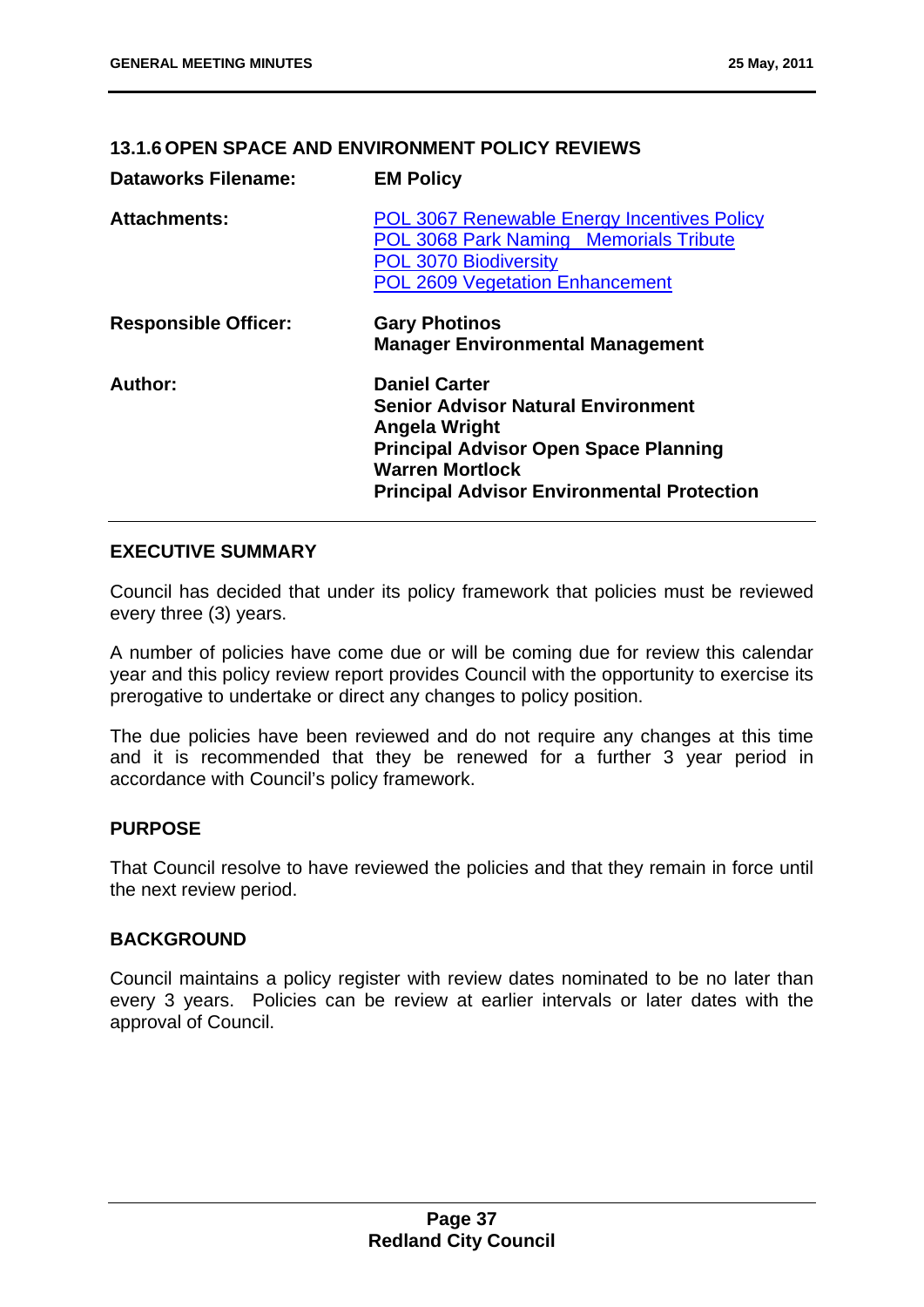### **ISSUES**

## **Renewable Energy Incentives Policy POL 3067**

#### Purpose of the Policy

Support, promote, or provide incentives for initiatives by local businesses and residents that reduce greenhouse gas emissions. Specifically, the policy encourages uptake of renewable energy or initiatives that generate renewable energy in business or the home.

### Current Issues and Relevance of Policy

This can be a fast changing area of polity, which is now largely in a hiatus waiting for the Federal government to set a price on carbon and adopting a successor to the failed Carbon Pollution Reduction Scheme. The Prime Minister has committed to a carbon price by June 2012. Until then, no change to the policy is proposed. The policy is currently interpreted as subservient to the commitments of the Corporate Environment Policy POL 2644, and is implemented alongside Council's recently adopted Climate Change Strategy 'Confronting Our Climate Future'.

#### Recommendation

The Renewable Energy Incentives Policy POL 306 has been reviewed and it recommended that the policy remain in place with no changes until the next review.

### **Park Naming and Memorials and Tributes Policy POL 3068**

#### Purpose of the Policy

To provide guidance to the park and track naming process and to provide further guidance in relation to park furniture, memorials and tributes.

### Current Issues and Relevance of Policy

Council's Operation and Maintenance officers have been consulted with the recommendation that the current Guideline GL3068-001 Tribute Park Bench remains unchanged.

#### Recommendation

It is recommended that the Park Naming, Memorials Tributes policy remains unchanged until the next review.

### **Biodiversity Policy POL 3070**

#### Purpose of the Policy

The purpose of the Policy to ensure that ecosystems and biodiversity throughout the City are maintained and enhanced through effective management, rehabilitation, education, research and information sharing.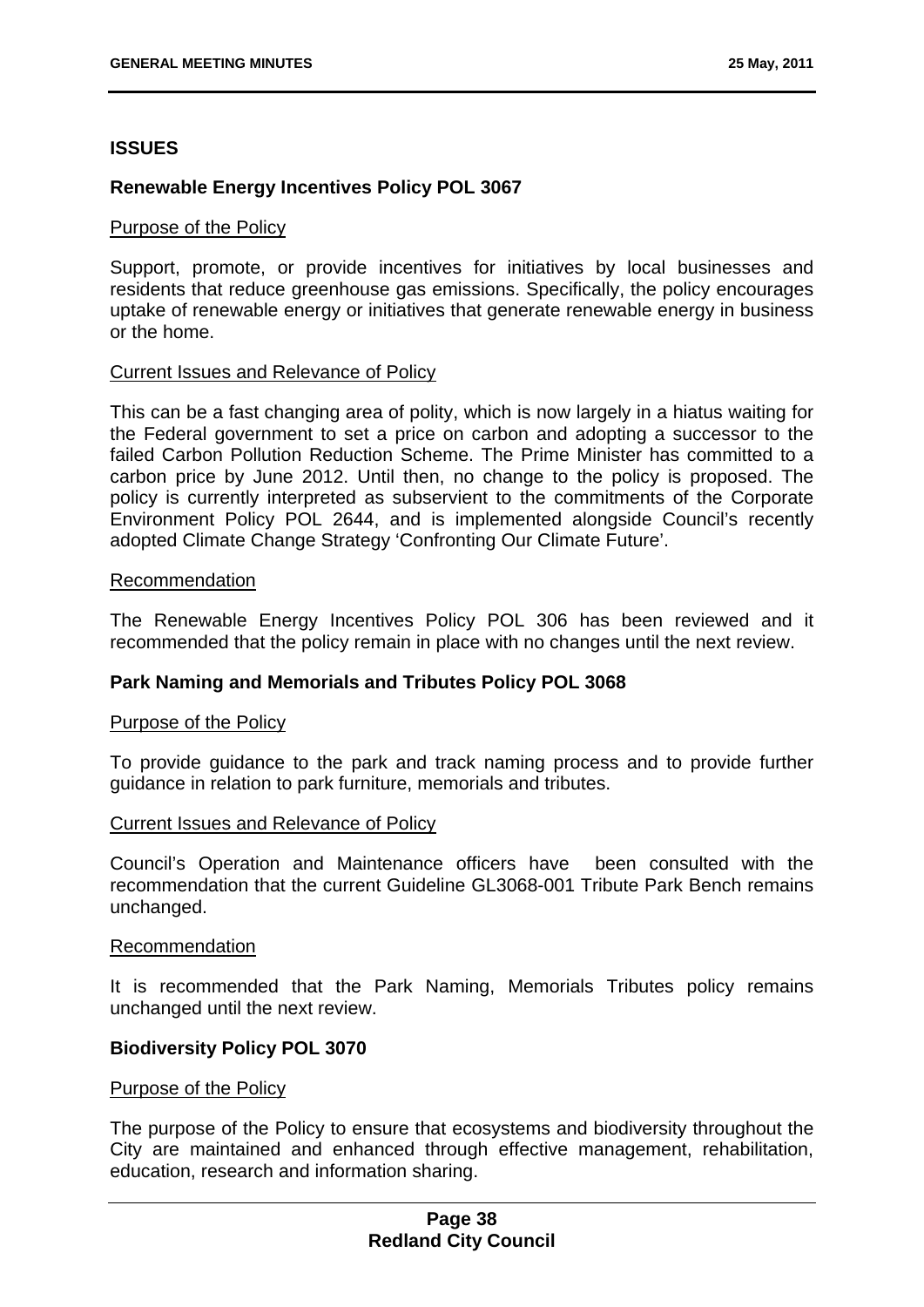### Current Issues and Relevance of Policy

The issues relevant to the purpose of the policy remain topical even if some, such as climate change, have increased in importance. The objective of the policy and the policy statements that commit Council to addressing the threats to biodiversity continue to be current and relevant.

#### Recommendation

It is recommended that the Biodiversity Policy remains unchanged until the next review.

### **Vegetation Enhancement Policy POL 2609**

#### Purpose of the Policy

The purpose of the current policy is to direct how and where native plant species are to be used to enhance the natural environment using native species at a local scale whilst supporting regional initiatives for the assessment and management of vegetation communities.

#### Current Issues and Relevance of Policy

It is proposed that the Vegetation Enhancement Policy and Strategy to be superseded by the Habitat Protection and Management Policy and Strategy in the near future. The new Policy and Strategy aims to identify, protect, manage and enhance vegetation across the city in a coordinated and consistent manner and achieve and report upon the environmental outcomes required by Council's policies and strategies.

The development of the Habitat Protection and Management Policy and Strategy will require the incorporation of a number of other pieces of work as follows:

### SEQ Ecological Restoration Framework

A regional initiative to produce the 'SEQ Ecological Restoration Framework' has been undertaken through a regional working group consisting of environmental managers and habitat restoration professionals to produce a three part package including code of practice, guidelines and manual. The purpose of this framework is to achieve regional consistency in the standard and outcomes of ecological restoration by endorsement by local governments to adopt and implement the framework and to encourage the adoption and implementation of the framework by all stakeholders in the region. This package is due for completion March 2011 and will supersede the Vegetation Enhancement Policy and Strategy.

Regional Ecosystems mapping and species database

The vegetation mapping used to inform the VES Policy and Strategy is out of date and is due to be replaced with regional ecosystem mapping in line with the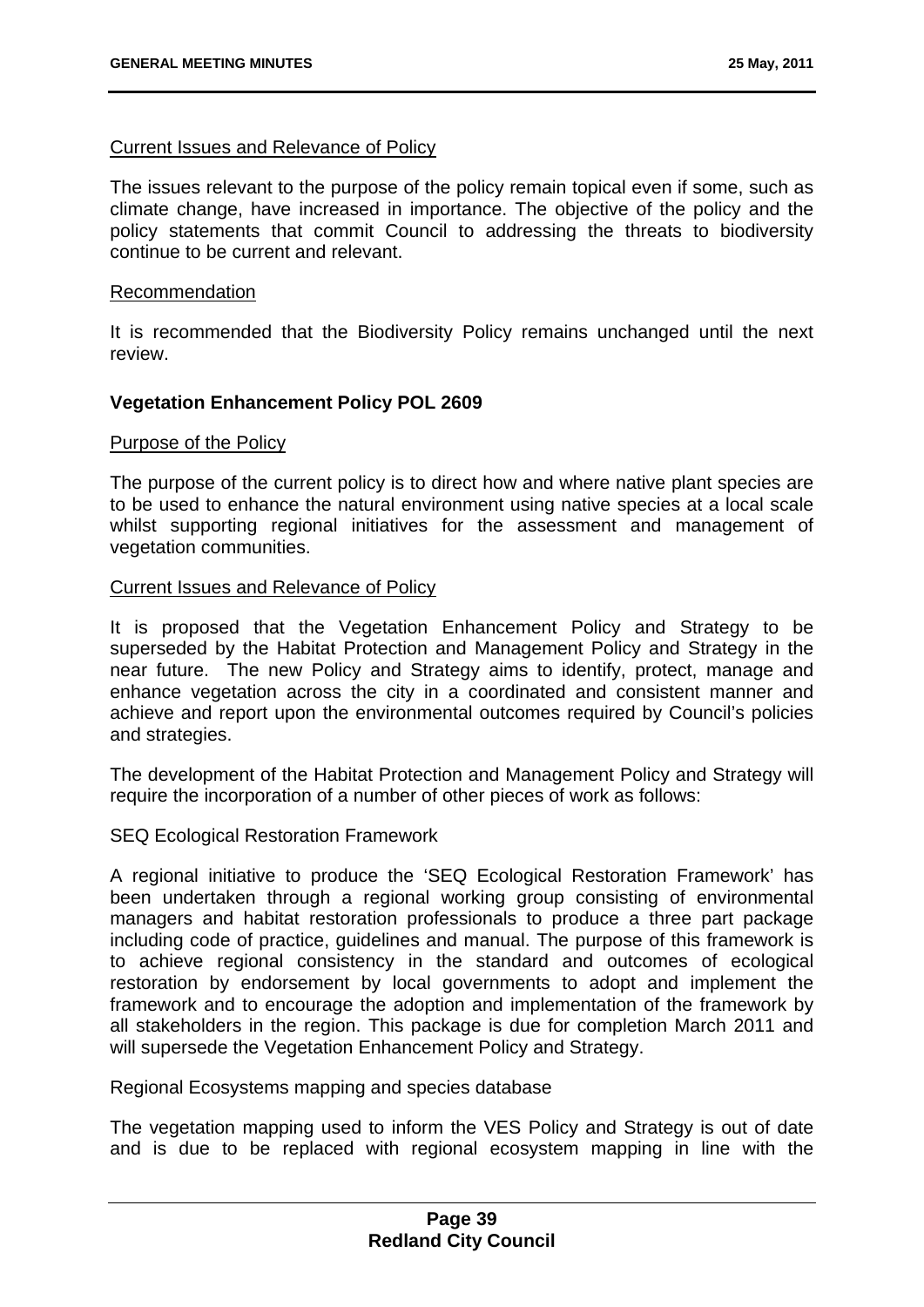Vegetation Management Act 1999. The Regional Ecosystems species database has already been completed for inclusion.

Vegetation Enhancement Strategy 2007

The current VES Strategy will be critically assessed for elements that are still relevant and important to retain and incorporate into the new Habitat Protection and Management Policy and Strategy.

The Habitat Protection and Management Policy and Strategy may also act as a head of power to other combined policies such as the Vegetation Enhancement Policy POL 2609, Unlawful Damage to Trees in Public Spaces POL 3025 and Street Tree Implementation Note.

#### Recommendation

That the Vegetation Enhancement Policy and Strategy 2007 has been reviewed and it is recommended that it continue to be utilised as it currently exists until it is incorporated and superseded by the Habitat Protection and Management Policy and Strategy.

# **RELATIONSHIP TO CORPORATE PLAN**

### **3. Embracing the bay**

The benefits of the unique ecosystems, visual beauty, spiritual nourishment and coastal lifestyle provided by the islands, beaches, foreshores and water catchments of Moreton Bay will be valued, protected and celebrated.

3.3 Ensure the ongoing health of the bay by managing creeks, wetlands and stormwater and by protecting natural areas surrounding the bay.

#### **FINANCIAL IMPLICATIONS**

There are no short term financial implications associated with the review of these policies at this time.

### **PLANNING SCHEME IMPLICATIONS**

The Land Use Planning Group was consulted and it is considered that the outcome of recommendations in this report will not result in possible amendments to the Redlands Planning Scheme.

### **CONSULTATION**

The Operations and Maintenance Group was consulted in relation to the review of the Parks Naming Policy and did not object or raise concerns with the continuation of the policy in its current format.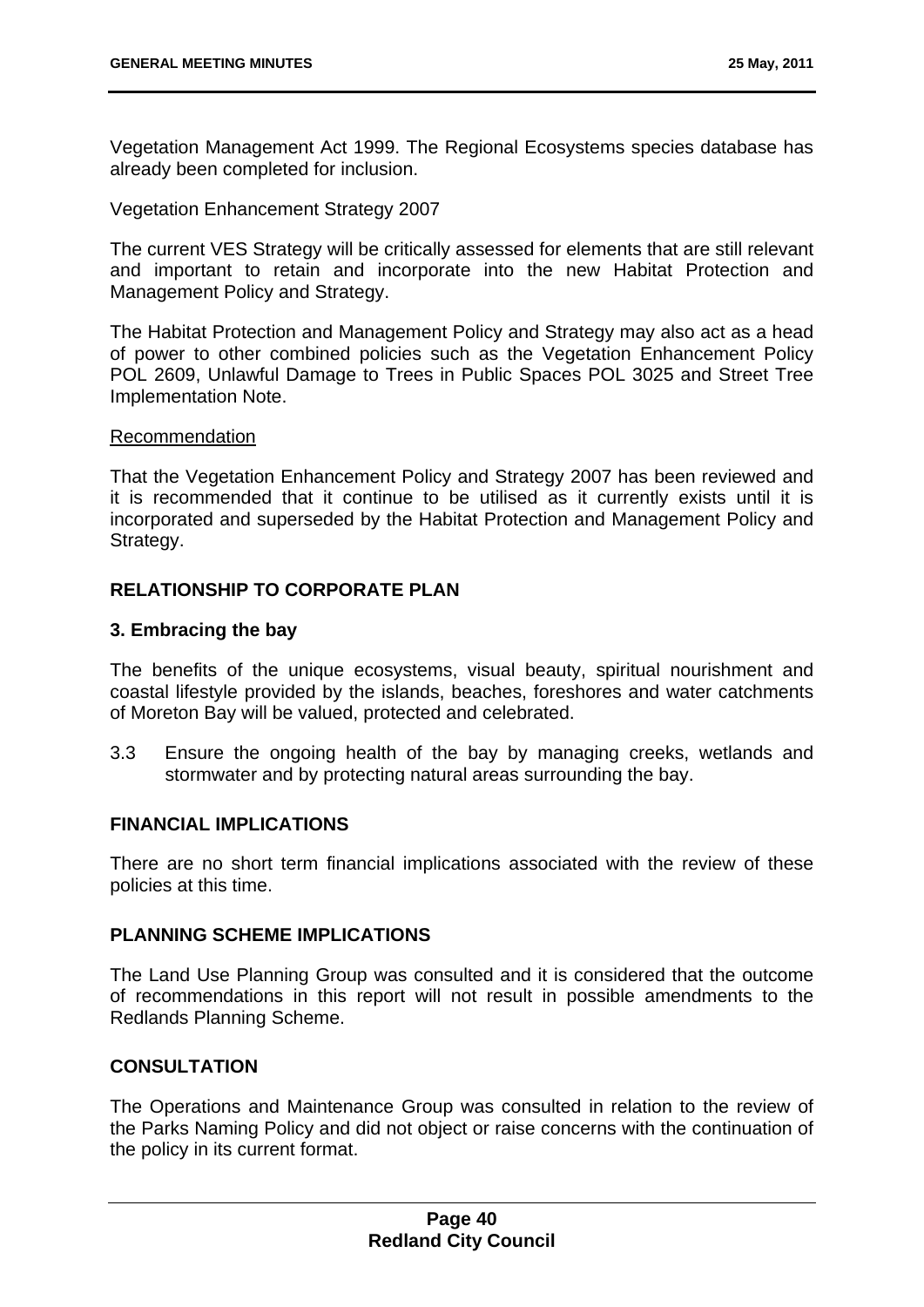## **OPTIONS**

### **Preferred**

That Council resolve to have reviewed the following policies and that they remain unchanged and in force until the next review:

- 1. Renewable Energy Incentives Policy POL 3067;
- 2. Park Naming and Memorials and Tributes Policy POL 3068;
- 3. Biodiversity Policy POL 3070; and
- 4. Vegetation Enhancement Policy POL 2609.

## **Alternative**

That Council resolve to have reviewed the following policies and make changes as directed:

- 1. Renewable Energy Incentives Policy POL 3067;
- 2. Park Naming and Memorials and Tributes Policy POL 3068;
- 3. Biodiversity Policy POL 3070; and
- 4. Vegetation Enhancement Policy POL 2609.

At 10.41am the meeting became inquorate, with Crs Boglary, Elliott, Ogilvie, Hobson, and Townsend having left the Chamber.

The meeting became quorate at 10.42am when Cr Boglary returned to the meeting.

## **OFFICER'S/COMMITTEE RECOMMENDATION/ COUNCIL RESOLUTION**

| Moved by:    | Cr M Elliott |
|--------------|--------------|
| Seconded by: | Cr W Boglary |

**That Council resolve to have reviewed the following policies and that they remain unchanged and in force until the next review:** 

- **1. Renewable Energy Incentives Policy POL 3067;**
- **2. Park Naming and Memorials and Tributes Policy POL 3068;**
- **3. Biodiversity Policy POL 3070; and**
- **4. Vegetation Enhancement Policy POL 2609.**

**CARRIED** (en bloc)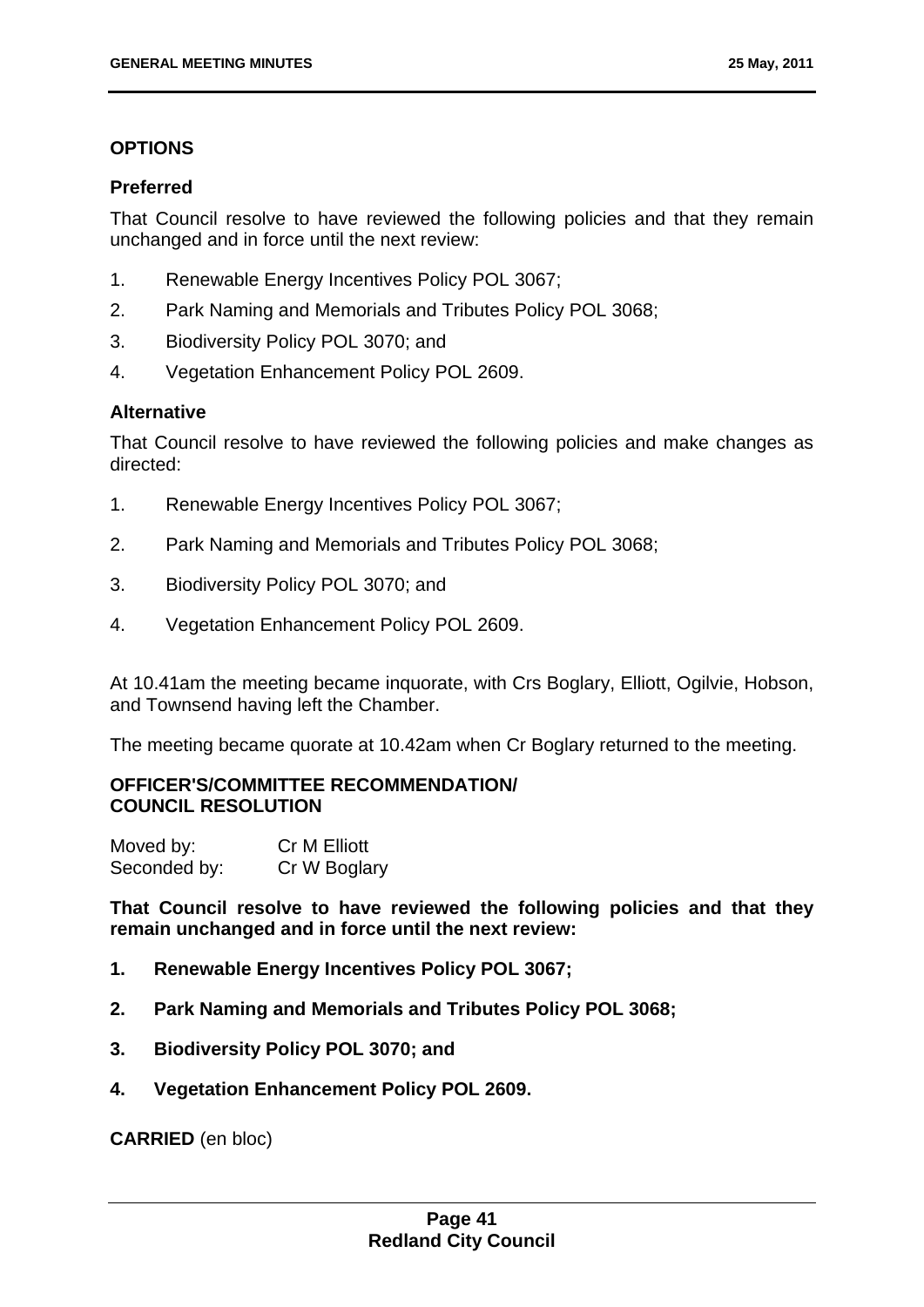#### **13.1.7 COUNCIL REQUEST FOR EXEMPTION FROM CAPPING OF INFRASTRUCTURE CHARGES – STATUS REPORT**

| <b>Dataworks Filename:</b>  | <b>RTT Planning - Priority Infrastructure Planning</b>       |
|-----------------------------|--------------------------------------------------------------|
| <b>Responsible Officer:</b> | <b>Murray Erbs</b><br><b>Manager Infrastructure Planning</b> |
| Author:                     | Giles Tyler<br><b>Senior Advisor Infrastructure Projects</b> |

### **EXECUTIVE SUMMARY**

At the General Meeting of 27 April 2011 it was resolved that Council would not support the setting of maximum standard infrastructure charges by the State Government. It was also resolved that Council would request an exemption from the capping of those charges given the potential impacts to its financial sustainability.

In its response to the Infrastructure Charges Taskforce recommendations, the State Government has given in-principle support for local governments to vary the maximum charges in certain circumstances that impact on their financial sustainability. The corresponding action to implement that decision will be to introduce legislation to amend the *Sustainable Planning Act 2009* (SPA) to provide for assessment arrangements to review *"special circumstance applications"* to vary the charges.

Council officers have sought details from DLGP of the assessment criteria to be applied to applications for exemption. It is understood that the assessment arrangements are a low priority action arising out of the State Government's response to the Taskforce recommendations. Council has been advised that Queensland local governments will be provided guidance on the legislative changes in due course. Consequently, in preparing the request for exemption, council officers are focussed on the indicators of financial sustainability and lessons learnt from other jurisdictions, such as the Section 94 Contribution arrangements in NSW. As a matter of course, Council must be in compliance with the financial sustainability requirements of the *Local Government (Finance, Plans and Reporting) Regulation 2010*. These measures will be the benchmark of Council's capacity to sustainably deliver (or not) the planned trunk capital program given the constrained revenue from Allconnex water returns and limited cost recovery from infrastructure charges. The relevant sustainability indicators include:

- asset renewal funding ratio (capital expenditure on renewals)
- sensitivity to water returns
- level of dependence on General Rate Revenue
- net financial liability ratio (ability to pay bills)
- interest coverage ratio (ability to pay down debt)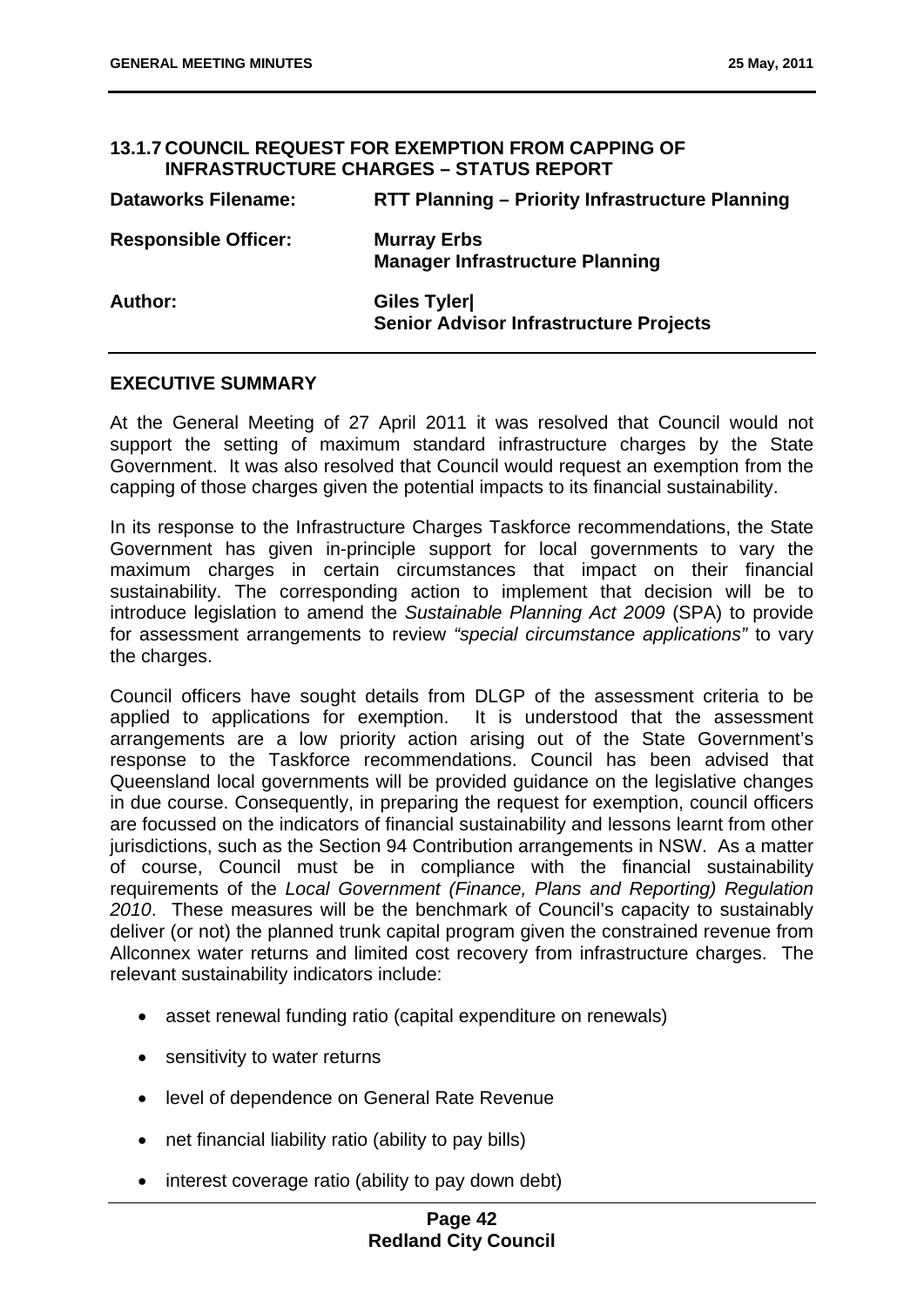- minimum cash balances
- debt to asset ratio

Council officers are currently modelling the financial impact of capped charges on the delivery of the Trunk Capital Program identified in Council's planning scheme policies and draft Priority Infrastructure Plan going forward.

## **PURPOSE**

The purpose of this report is to provide an update on the status of the request to State Government for exemption from maximum standard infrastructure charges. On completion, the submission will be distributed to all Councillors and ELG for their information.

# **BACKGROUND**

One of the key elements of the infrastructure charge reforms recently announced by the Premier is setting maximum charges for trunk infrastructure, which includes water, sewerage, storm water, road and park networks:

- maximum standard residential charges will be set at \$28,000 for a dwelling that has three or more bedrooms, and \$20,000 for one and two-bedroom dwellings.
- standard maximum charges for non-residential development will range between \$50 and \$200 per square metre of gross floor area depending on the development type. A stormwater charge per square metre will also apply.

Another change will be the deferment of payment of charges to settlement, to be introduced through legislative change beginning 1 January 2012.

Council has consistently and publicly stated its opposition to the State Government setting maximum standard infrastructure charges for any type of development, the capping of residential development for 3 years, or deferral of payment of charges to settlement of lot. It has lobbied and continues to apply available measures to ensure its views on the 'reforms' are made clear to both the Government and the community. Unlike larger Councils with large rate bases which can more easily absorb any artificial limit on their cost recovery, Redlands with 65,000 rateable properties has a limited ability to offset the loss in charges and this would place an unfair burden on existing ratepayers.

# **ISSUES**

The outstanding issues for Council arising out of the State's decision to support the recommendations of the Infrastructure Charges Taskforce include:

 Developers contributions are not a tax, but cost recovery by Council for the developers fair share of trunk infrastructure. Councils never achieve full cost recovery for trunk infrastructure with developers only paying a proportion of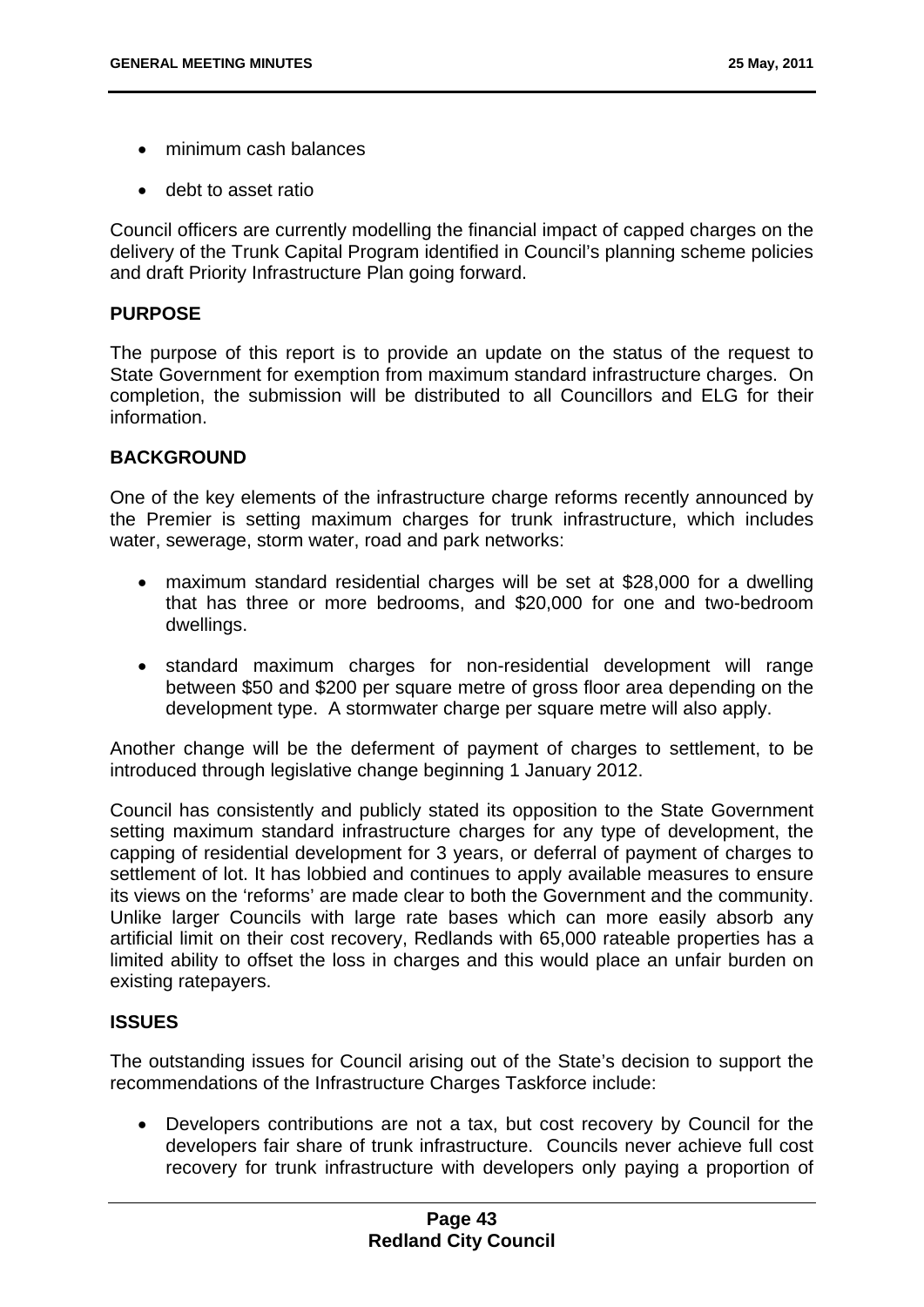the total cost. Council's are now being unfairly burdened with funding an increase in the gap between developer contributions and actual costs.

- A capped charge will force Council to either reduce its capital works (and hence increased holding costs for developers now out of sequence) or increase rates.
- The nature of differentiation between development types for charging purposes should be a matter for council to determine based on the needs of its planning scheme.
- The 'financial sustainability' exception to the capped charges must be available on fair terms.
- Reduction in charges are very unlikely to be passed onto homebuyers by the development industry without regulation. Developers are better assisted by reforms that provide certainty around charges, reduced holding costs caused by delays, and deferred payment of charges.
- Councils will need at least 6 months to develop new systems and financial models to deal with the new arrangements.

## **RELATIONSHIP TO CORPORATE PLAN**

### **5. Wise planning and design**

We will carefully manage population pressures and use land sustainably while advocating and taking steps to determine limits of growth and carrying capacity on a local and national basis, recognising environmental sensitivities and the distinctive character, heritage and atmosphere of local communities. A well-planned network of urban, rural and bushland areas and responsive infrastructure and transport systems will support strong, healthy communities.

5.5 Plan and develop a network of accessible centres that provide a wide range of retail, commercial and community services along with local employment opportunities

# **FINANCIAL IMPLICATIONS**

The introduction of the cap on infrastructure charges by the State Government will place an additional financial burden on Council's capacity to deliver planned capital works. As it is, Council does not recover the full cost of supplying this infrastructure from planning scheme policy charges. Any further shortfall between the actual cost of providing infrastructure and the amount recovered in infrastructure charges must be funded by alternative means, inevitably general revenue sources. This pressure on Council's financial sustainability has been dealt a further blow by the CPI cap on water prices and the immediate impact this will have on a significant source of Council income.

If Council is to continue to supply trunk infrastructure needed to meet forecast growth in the City, the cap on charges will place an unfair burden on existing ratepayers.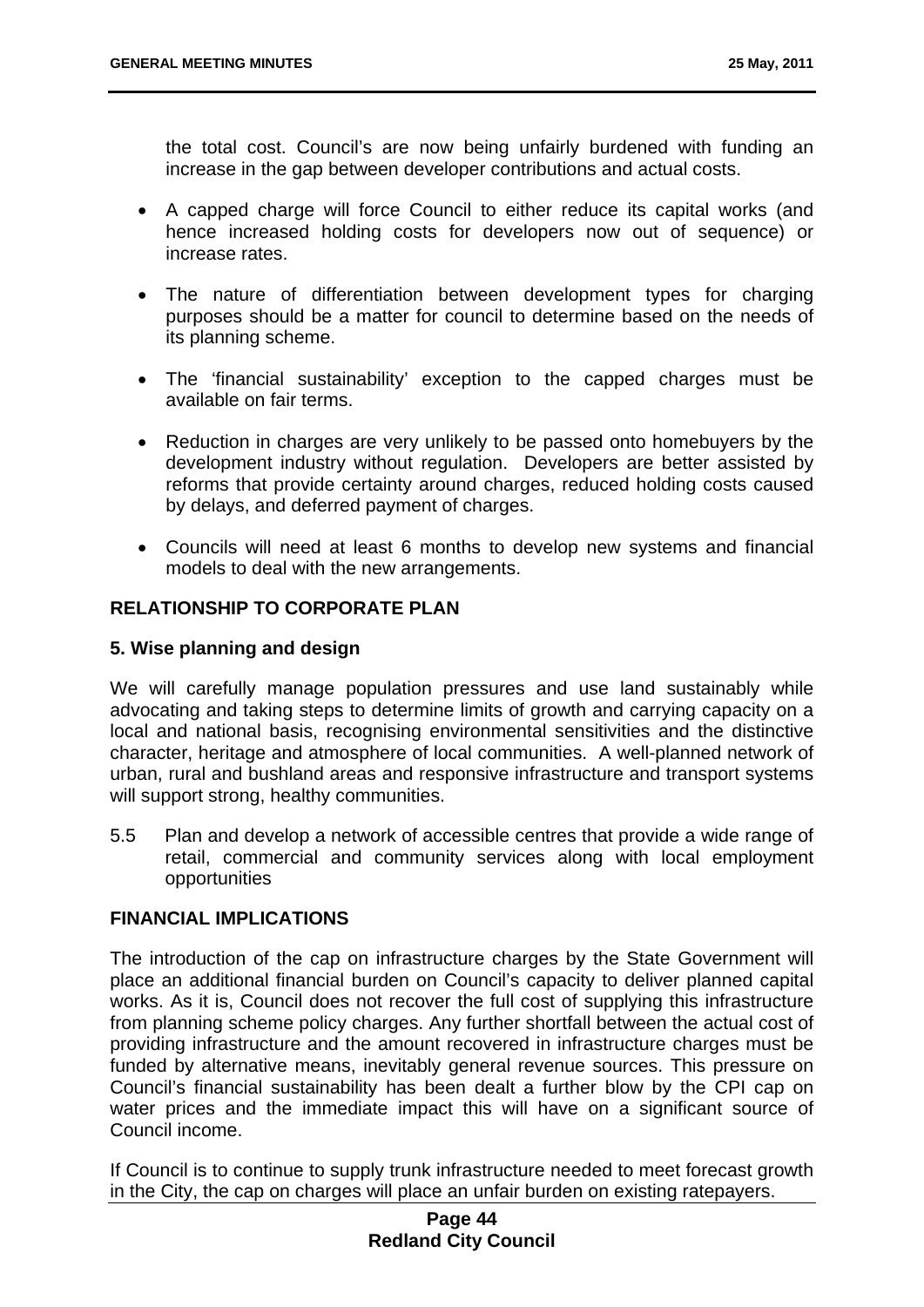In the longer term, Council may need to lower its service standards with a view to better matching service levels to available revenues. However, Council will not be in a position to complete this work prior to the cap coming into effect as proposed on 1 July 2011.

## **PLANNING SCHEME IMPLICATIONS**

The Land Use Planning Group is aware that the State Government's direction on charges will largely be given effect through amendments to the *Sustainable Planning Act 2009*.

### **CONSULTATION**

Internal consultation has been undertaken with all affected infrastructure providers and managers.

## **OPTIONS**

### **Preferred**

That Council resolve to note that a request to State Government for exemption from maximum standard infrastructure charges will be distributed to all Councillors and ELG for their information.

### **Alternative**

None proposed.

## **OFFICER'S/COMMITTEE RECOMMENDATION/ COUNCIL RESOLUTION**

| Moved by:    | Cr D Henry   |
|--------------|--------------|
| Seconded by: | Cr W Boglary |

**That Council resolve to note that a request to State Government for exemption from maximum standard infrastructure charges will be distributed to all Councillors and ELG for their information.** 

**CARRIED** (unanimously)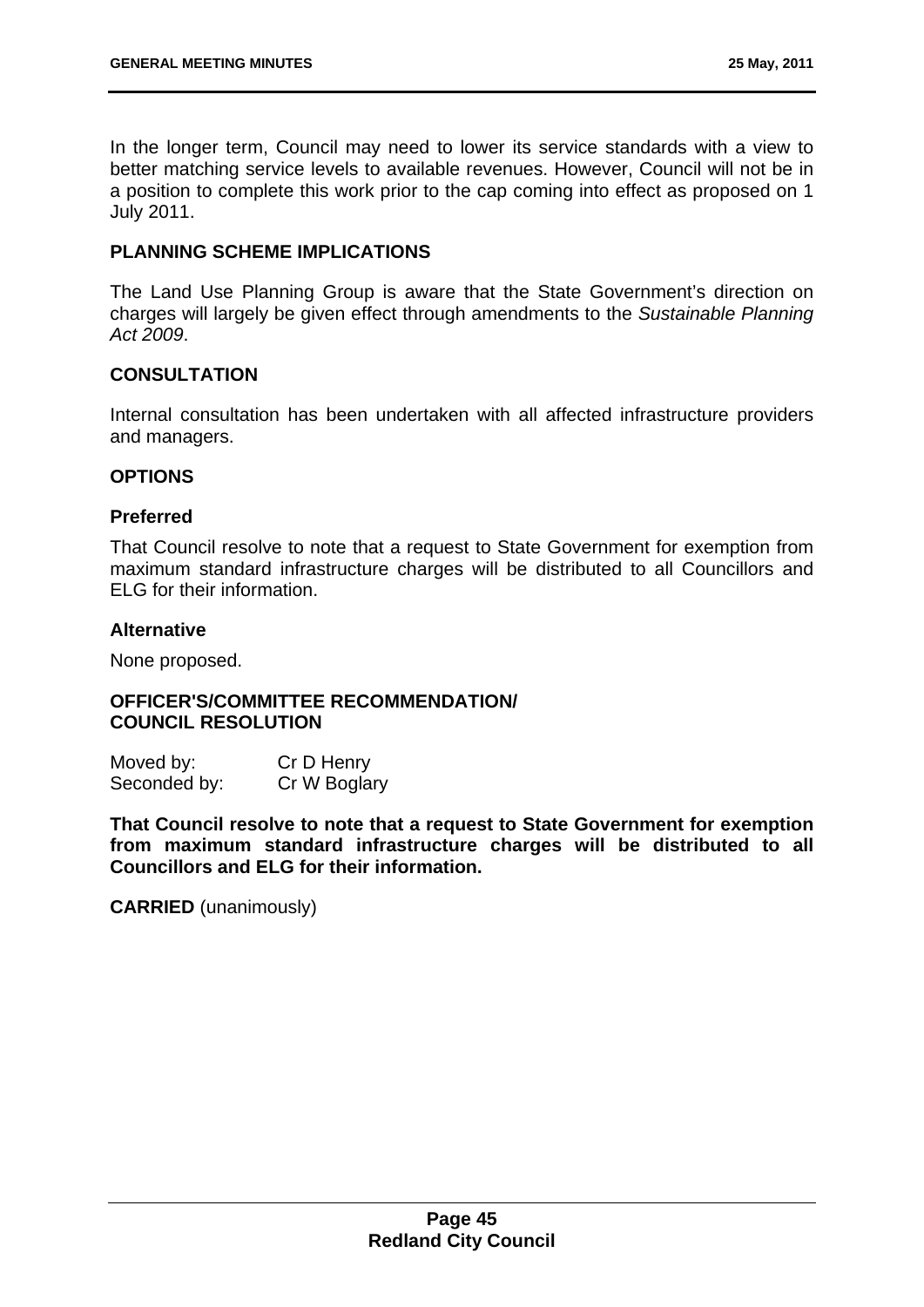## **13.2 GOVERNANCE**

| <b>ASSEMBLY ACT 1992</b>    | 13.2.1 DELEGATION TO CHIEF EXECUTIVE OFFICER UNDER THE PEACEFUL   |
|-----------------------------|-------------------------------------------------------------------|
| <b>Dataworks Filename:</b>  | <b>Gov Delegations - LGA s.472</b>                                |
| <b>Responsible Officer:</b> | <b>Nick Clarke</b><br><b>General Manager Governance</b>           |
| Author:                     | <b>Trevor Green</b><br><b>Senior Advisor Environmental Health</b> |

### **EXECUTIVE SUMMARY**

This report proposes that Council delegate its administrative and enforcement powers under the *Peaceful Assembly Act 1992* to the Chief Executive Officer.

### **PURPOSE**

To recommend that Council delegate its authority to the Chief Executive Officer to administer the *Peaceful Assembly Act 1992.* 

## **BACKGROUND**

The *Peaceful Assembly Act 1992* (the Act) recognises the right of peaceful assembly and places the conditions and framework for the organisation of a peaceful assembly. The Act also ensures that:

- so far as it is appropriate to do so, that persons may exercise the right to participate in public assemblies;
- the exercise of the right to participate in public assemblies is subject only to such restrictions as are necessary and reasonable in a democratic society in the interests of—
	- (i) public safety; or
	- (ii) public order; or
	- (iii) the protection of the rights and freedoms of other persons; and
- the right of persons to participate in public assemblies may be exercised without payment of a fee, charge or other amount for a licence, permit or other authorisation.

The Act also contains certain roles for the relevant local government and the person responsible for organising and conducting an assembly.

Under the provisions of the Act the local government's role (to be delegated to the Chief Executive Officer) includes: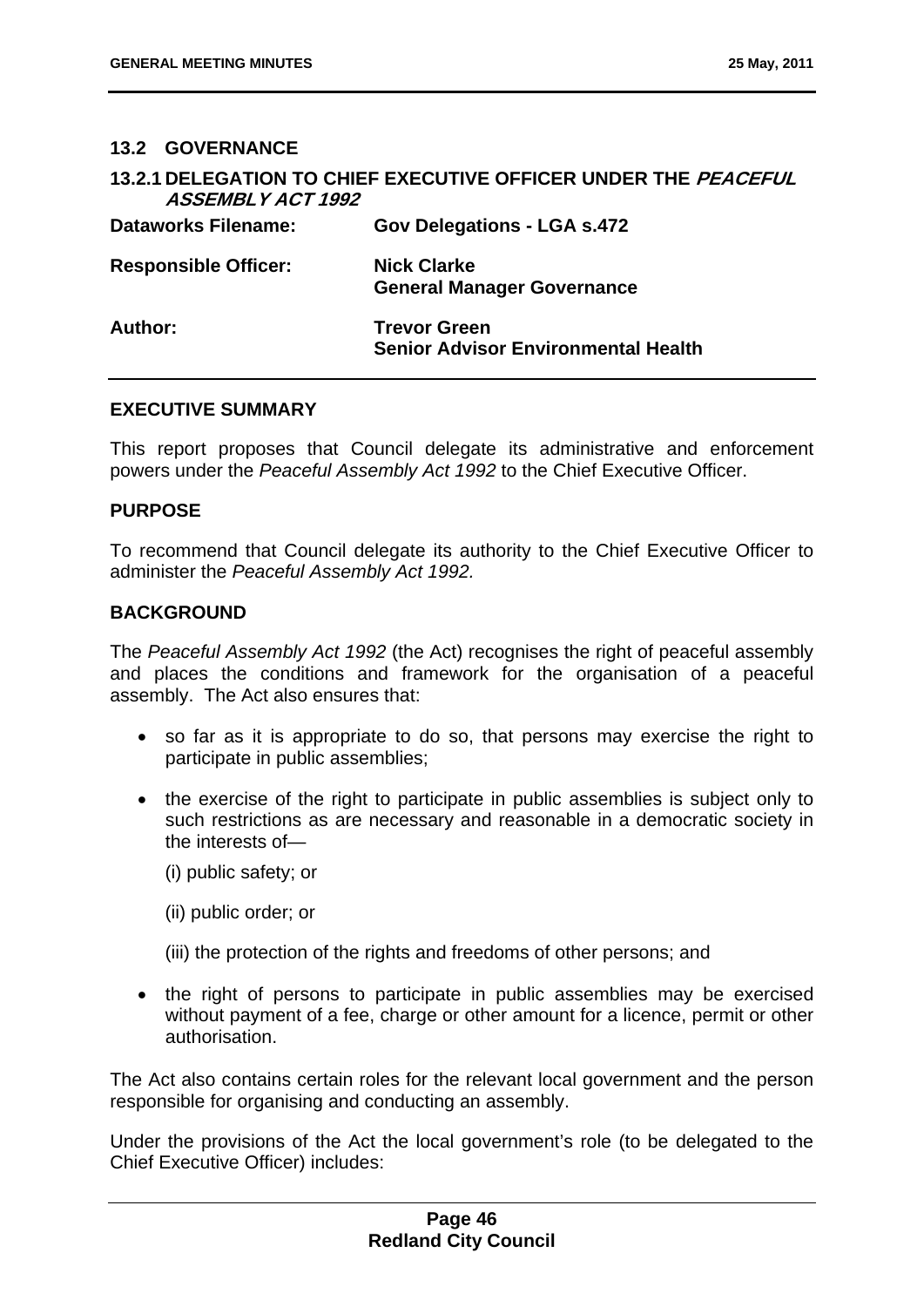- 1. Section 10 (2) (b) Notice by the local authority stating that the authority does not oppose the holding of the assembly.
- 2. Section 11 (1) Specify conditions to which the giving of the notice is subject (section 11 (2) & (3) place limitations of the conditions which may be specified).
- 3. Section 11 (4) & (5) Consultation with the assembly organisers.
- 4. Section 12 Application to a Magistrates Court for an order refusing to authorise the holding of the assembly.
- 5. Section 13 (1), (2) & (3) Places restrictions which affect an application for refusal to authorise a public assembly which must be considered or carried out.

Sections 13 and 15 of the Act provide for mediation to occur between parties. In order for Council to participate in mediation a 'representative' has to be appointed. This report also recommends that the Chief Executive Officer is appointed as Council's representative.

# **ISSUES**

Under section 257 of the *Local Government Act 2009* (LG Act), Council may, by resolution, delegate a power under the LG Act or another Act to the Chief Executive Officer.

In order for Council to effectively meet its commitments under the Act, facilitate efficient decision making and meet the Act's timeframes, this report recommends that Council delegate to its Chief Executive Officer the authority to exercise powers and responsibilities under the *Peaceful Assembly Act 1992.* 

# **RELATIONSHIP TO CORPORATE PLAN**

### **8. Inclusive and ethical governance**

Deep engagement, quality leadership at all levels, transparent and accountable democratic processes and a spirit of partnership between the community and Council will enrich residents' participation in local decision making to achieve the community's Redlands 2030 vision and goals:

8.5 Be transparent and consistent in the way we manage the organisation, its risks and obligations and ensure we are delivering against our priorities.

### **FINANCIAL IMPLICATIONS**

There are no financial implications impacting Council as a result of this report.

### **PLANNING SCHEME IMPLICATIONS**

There are no land use planning implications associated with this report.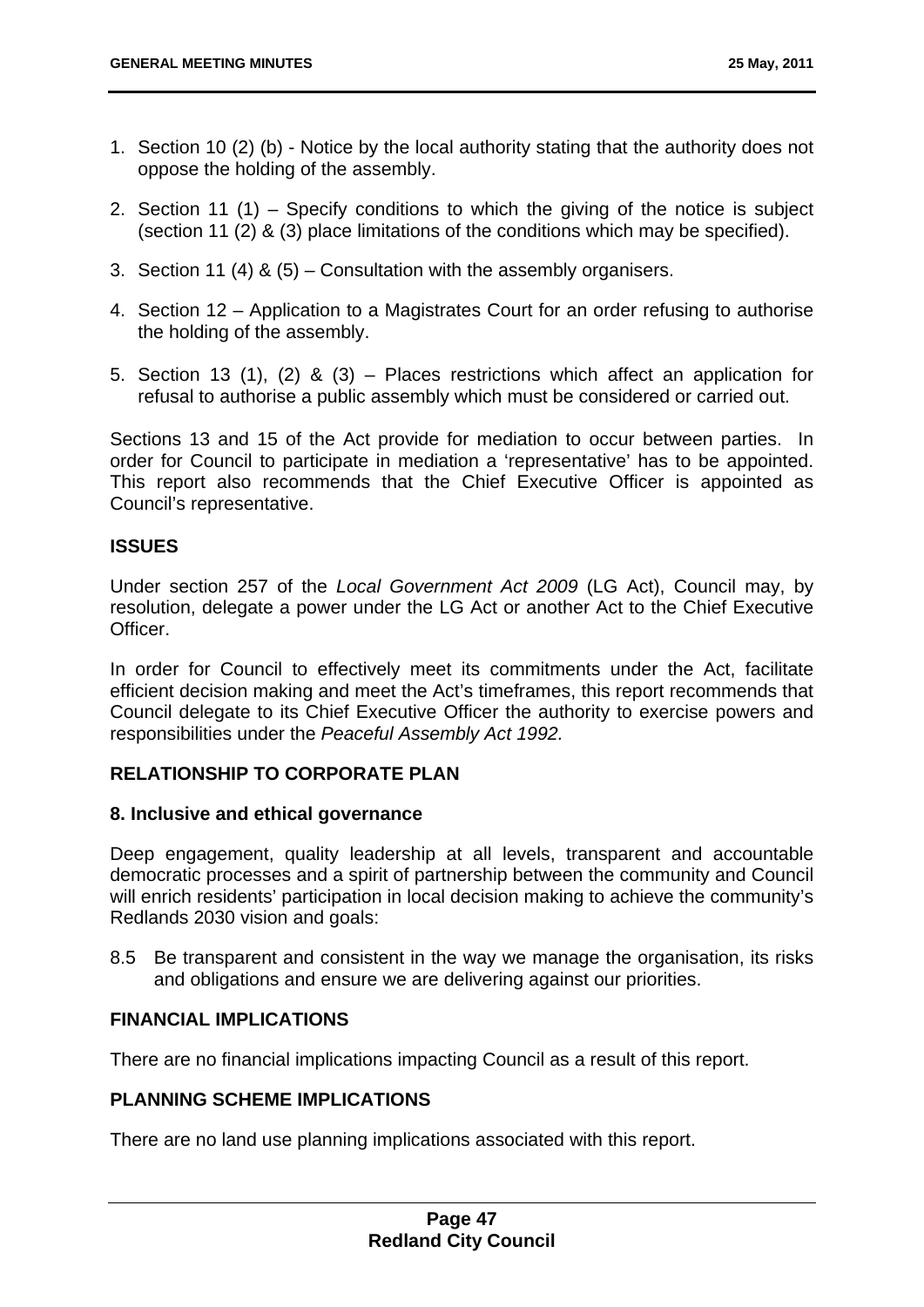## **CONSULTATION**

The Manager Legal Services has been consulted in the preparation of this report.

# **OPTIONS**

## **Preferred**

That Council resolve as follows:

- 1. Under section 257 of the *Local Government Act 2009,* to delegate to the Chief Executive Officer the local government's authority to exercise powers and responsibilities under the *Peaceful Assembly Act 1992*; and
- 2. Under section 4 of the *Peaceful Assembly Act 1992* to appoint the Chief Executive Officer as its representative to administer relevant provisions of the Act.

### **Alternative**

That Council, by resolution, makes decisions on the administration of this legislation.

## **OFFICER'S RECOMMENDATION**

That Council resolve as follows:

- 1. Under section 257 of the *Local Government Act 2009,* to delegate to the Chief Executive Officer the local government's authority to exercise powers and responsibilities under the *Peaceful Assembly Act 1992*; and
- 2. Under section 4 of the *Peaceful Assembly Act 1992* to appoint the Chief Executive Officer as its representative to administer relevant provisions of the Act.

### **COMMITTEE RECOMMENDATION/ COUNCIL RESOLUTION**

| Moved by:    | Cr M Elliott |
|--------------|--------------|
| Seconded by: | Cr W Boglary |

**That Council resolve as follows:** 

- **1. Under section 257 of the** *Local Government Act 2009,* **to delegate to the Chief Executive Officer the local government's authority to exercise powers and responsibilities under the** *Peaceful Assembly Act 1992* **and that the Chief Executive Officer be required to inform Councillors of any application and proposed approval; and**
- **2. Under section 4 of the** *Peaceful Assembly Act 1992* **to appoint the Chief Executive Officer as its representative to administer relevant provisions of the Act.**

**CARRIED** (en bloc)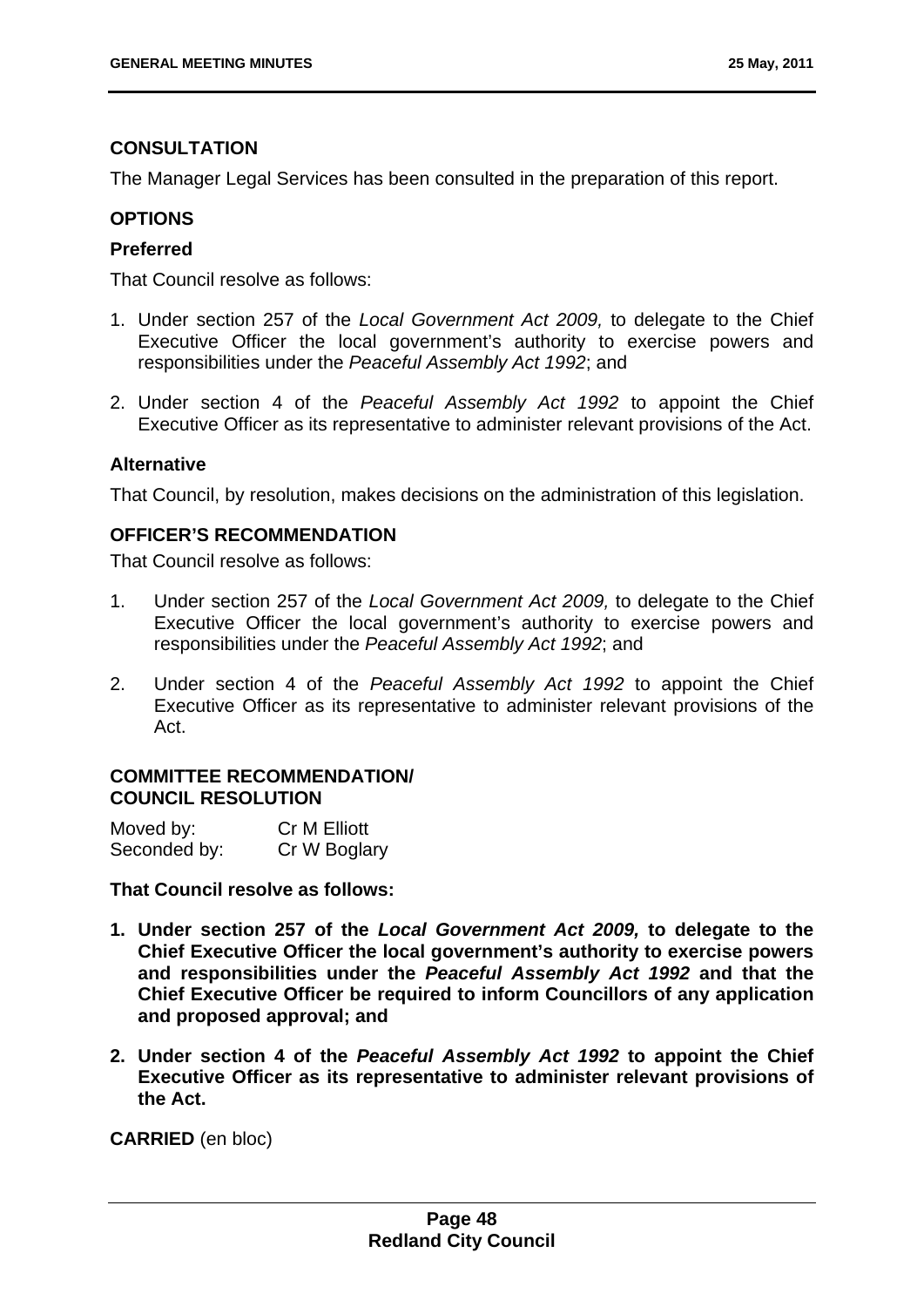## **13.3 ITEM DELEGATED TO COMMITTEE FROM COUNCIL - CLOSED SESSION**

The Committee meeting was closed to the public under section 72 (1) of the *Local Government (Operations) Regulations 2010* to discuss the following item, and following deliberation on this matter, the Committee meeting was again opened to the public.

### *13.3.1 Redland Regional Sport and Recreation Precinct*

This item was resolved at the Planning & Policy Committee meeting of 4 May 2011. The Committee's decision is now presented to Council for noting only, as part of this report on the Committee's deliberations.

### **13.3.1 REDLAND REGIONAL SPORT AND RECREATION PRECINCT**

| <b>Dataworks Filename:</b>       | <b>P&amp;R</b> – Redland Regional Sport and Recreation<br><b>Precinct</b> |
|----------------------------------|---------------------------------------------------------------------------|
| <b>Responsible Officer Name:</b> | <b>Gary Photinos</b><br><b>Manager, Environmental Management Group</b>    |
| <b>Author Name:</b>              | <b>Angela Wright</b><br><b>Principal Advisor, Open Space Planning</b>     |

#### **EXECUTIVE SUMMARY**

**At the General Meeting of 27 April 2011, Council resolved as follows:** 

*That this item be deferred and referred to the Planning & Policy Committee on 4 May 2011 and that Committee be delegated authority, under section 257(1)(c) of the Local Government Act 2009, to determine the matter.* 

A pre-feasibility report has been prepared to inform Council's decision making around the acquisition of land and the development of a Regional Sporting and Recreation Precinct within the city.

The report is indicating that it is possible to meet the State Government planning provisions and develop a sporting facility that will assist in meeting the needs of the city in the future.

There are planning constraints and challenges to the project but the benefits and opportunities are significant at many levels, including economic development in the rural suburbs, biodiversity protection and enhancement and contributing to the health and well being of resident through access to sport and recreation opportunities.

This report is recommending that Preferred Site 1 is confirmed as the location of the Cities sport and recreation precinct that Council commence purchasing properties and continue to undertake planning investigations.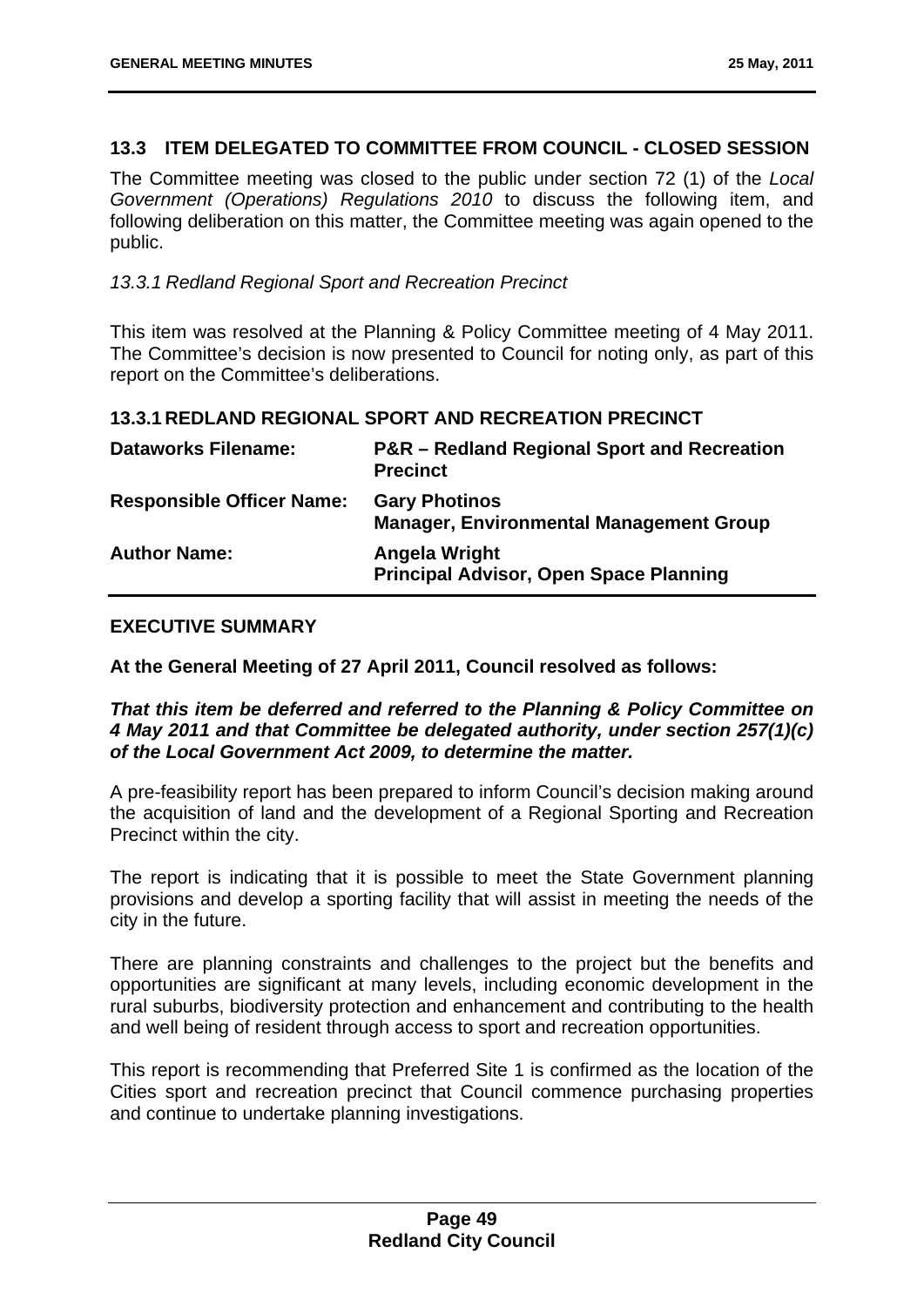## **PURPOSE**

The purpose of this report is to provide Council with information regarding the proposed location of a regional sporting facility in Redland City.

Following consideration of the Regional Sport and Recreation Precinct Pre-feasibility findings, it is recommended that Preferred Site 1 is confirmed as the location of the Cities sport and recreation precinct, that Council commence purchasing properties and continue to undertake planning investigations including commencement of a full business case for the precinct.

## **BACKGROUND**

Redland City Council had undertaken a study that identified potential locations for a regional sports facility, which included a Needs Analysis and outlined recommended facilities that would need to be included for the southern area of Redlands.

Previous resolutions on this matter include:

- General Meeting Resolution 28 May 2008 where Council resolved:
	- To endorse the Redlands Regional Sport Facility Plan for planning purposes; and
	- That a Sports Summit be held with Sport and Recreation clubs and stakeholders to progress the outcomes of the Plan.
- General Meeting Resolution 26 May 2010 where Council resolved to:
	- Prepare a business case for Site 1 and surrounding lands, as indicated in the confidential attachment, (including feasibility study, financial modeling and cost benefit analysis) for the acquisition of lands for the development of the Redland Regional Sport and Recreation Precinct;
	- Delegate authority to the Chief Executive Officer to commence discussions and negotiations with the property owners in the area of the preferred site for the development of the business case; and
	- That the State Government be advised of the significant role that infrastructure charges play in delivering this much needed infrastructure, and that should Redland City Council's carefully calculated, equitable and defendable infrastructure charge be reduced, this project would be jeopardised.

### **ISSUES**

### Pre Feasibility Study

The pre feasibly study recently completed reviewed available information provided by Redland City Council, other government bodies and sources to help understand the capacity of the preferred site and provide a high level qualification of outcomes to meet the requirements for a Regional Sport and Recreational precinct as outlined in Redlands Regional Sports Facility Plan (January 2008). The review considered: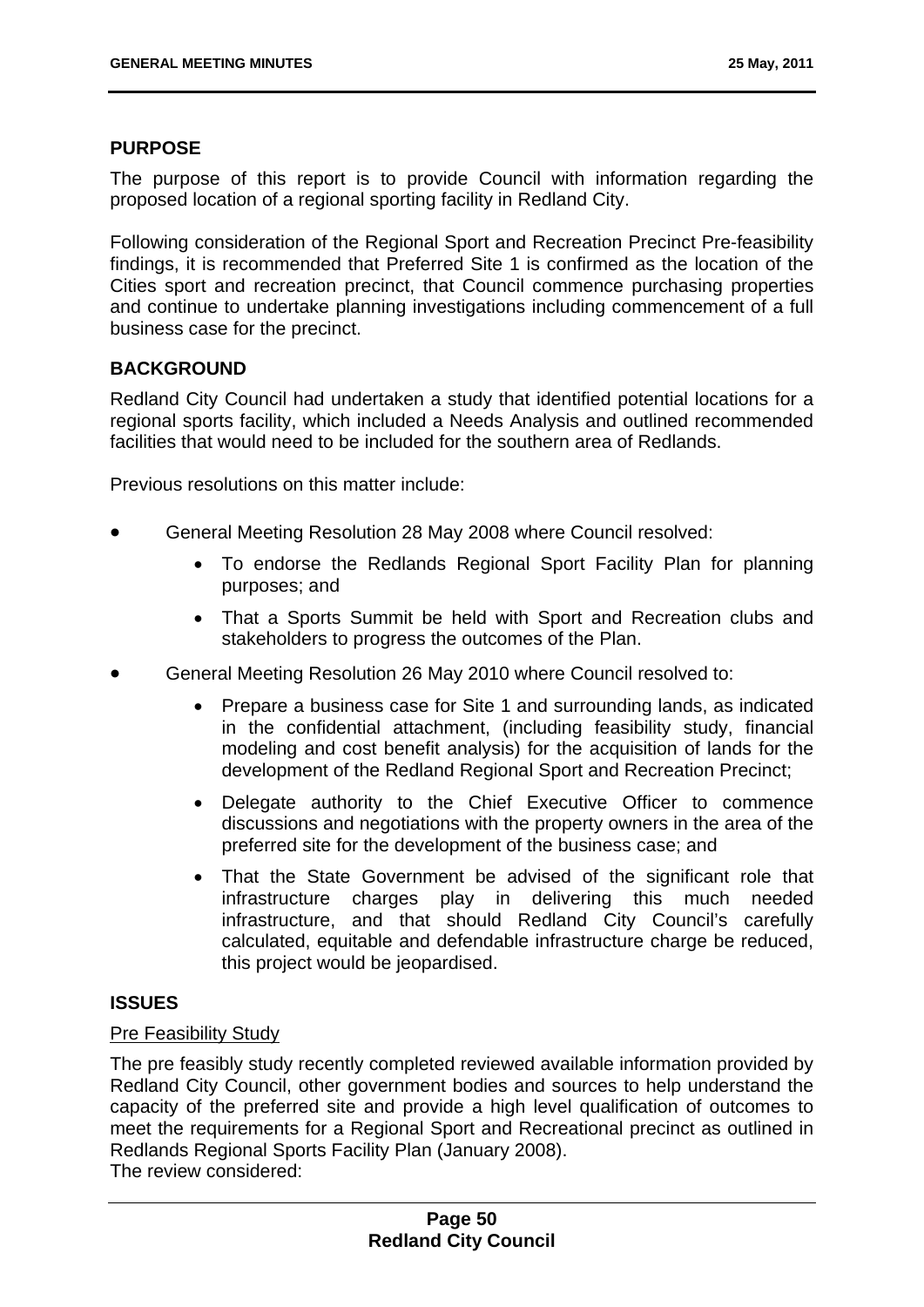- Physical site elements including topography, flooding, geotechnical, drainage, and groundwater.
- Environmental values, habitat, vegetation and fauna.
- Access and movement including vehicular traffic, public transport, parking, and pedestrian and cycle connectivity and site accessibility.
- Planning in relation to relevant local and state policy.
- Operations such as water, sewerage and other utilities.

The assessment of the planning framework identified a number of requirements (i.e. for design and layout) in order for the proposal to be consistent with the outcomes of the Redlands Planning Scheme and State Planning requirements:

- Avoid locating outdoor recreation use (sports fields, clubhouse) in the EP zone and areas that are vegetated with native vegetation.
- Designs needs to be koala friendly. This includes avoiding clearing vegetation, particularly non-juvenile koala habitat trees.
- Designs and site layout needs to respond to the criteria of zone and overlay outcomes.
- GFA limits as stated in the SEQ Regional SPRP should be considered for incidental retail associated with the outdoor recreation. Exceeding these limits will entail meeting additional assessment criteria and referral. For compliance the GFA of any associated retail such as a kiosk and office space should be less than 1,000m2.
- Ensure that the proposal makes the most of site characteristics and seek to retain scenic landscapes, vistas, native plants and waterways.
- The community should be engaged from an early stage to avoid negative perceptions about the proposal and its consistency with the planning scheme.

Preferred Site 1: Land Included in the Pre Feasibility Study (Confidential Information)

Confidential information removed.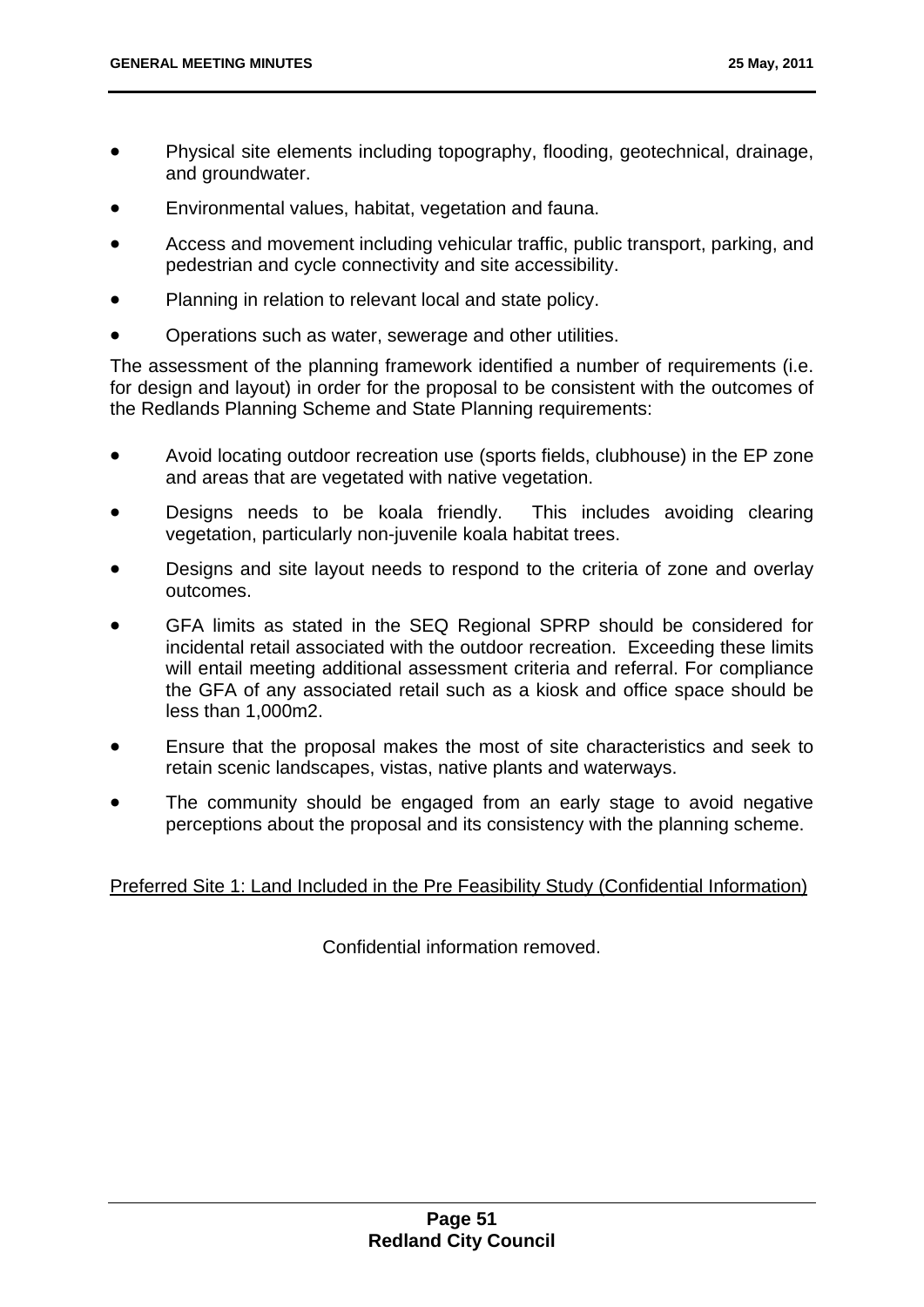Confidential information removed.

### Further Investigation Required

Areas requiring further investigation as part of a more comprehensive feasibility study, or/and during any detail design phase have also been highlighted as an outcome of the review and following Council stakeholder consultation including:

- The preparation of a feasible master plan layout and design should aim to utilise available flat areas to minimise cut/fill across the site.
- Consideration of filling / diverting existing on site waterbodies; opportunity to fill existing waterbodies in order to facilitate development potential this being feasible due to the majority of the site being located in the most upstream ends of two catchments. Modification may require detailed assessment, and state government permits and approvals.
- Quantify existing run off into tributary creek network.
- Undertake onsite investigations to confirm available groundwater and any water quality issues.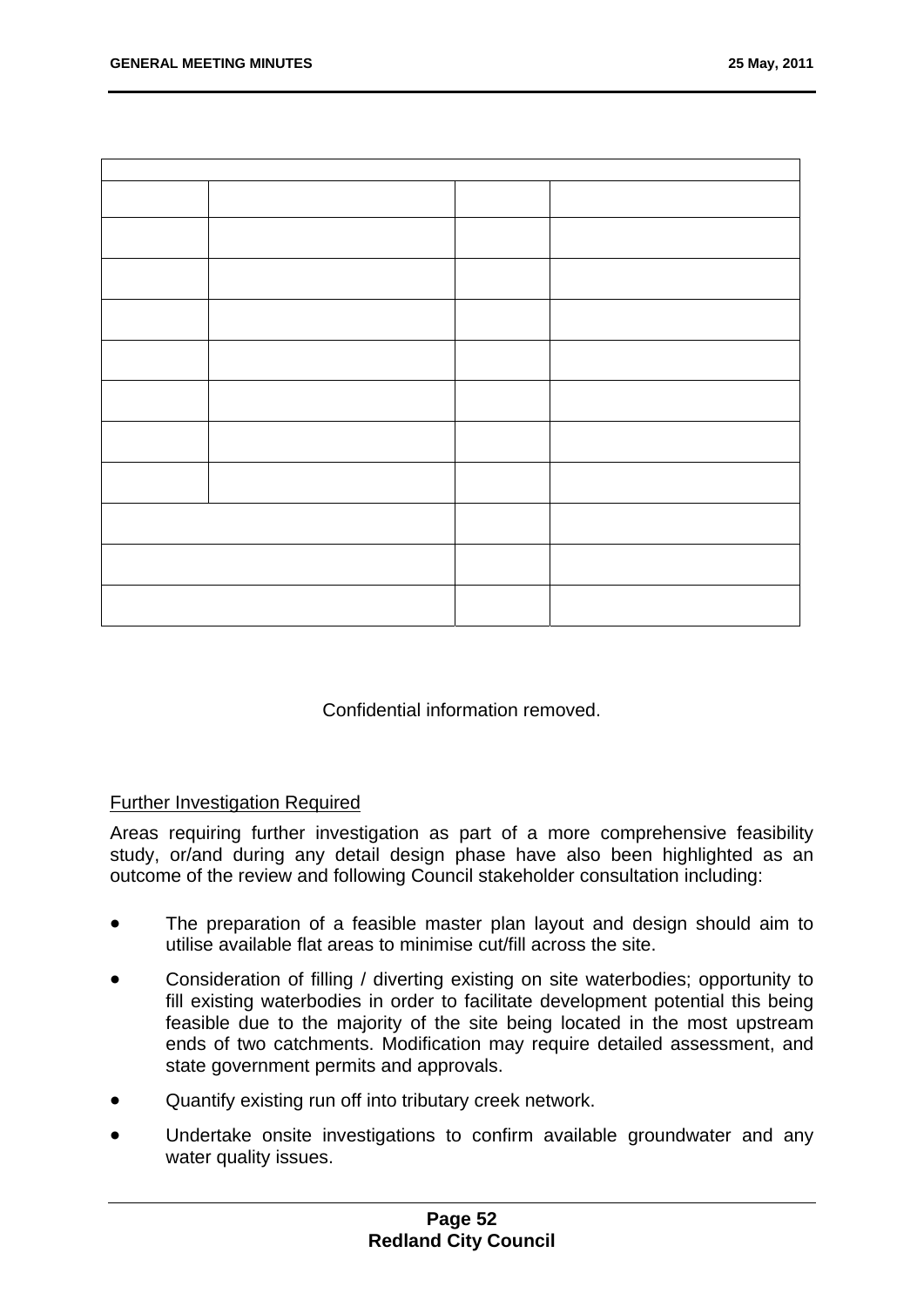- Supplement available flood information / reporting for the study area through undertaking an up to date flood study; detailed flood study would be required as part of future feasibility phases – Parcels 1, 2, 4 and 7 are subject to flooding.
- Investigate storm drainage system across the site; development of the site will require new/updated infrastructure including storm drainage systems or/and rain harvesting facilities.
- Undertake site specific soil investigations, to ground truth the site for development, recognising based on the Planning Scheme overlay, landslide hazards are expected to be low.
- Undertake a detailed demand/provision assessment for parking associated with day to day and event operations (for visitors and staff). Consideration of how to ensure equitable access across the site, bearing in mind topographical constraints, and severance as a result of the dividing road.
- Investigate opportunities to improve existing cycle/pedestrian facilities on the external highway network, coordinated with master plan proposals/layout and opportunities for enhanced bus facilities/services. A green travel plan / framework for the site could be an opportunity to assist with managing and promoting a green image for the precinct.
- Undertake further studies in order to identify non-juvenile habitat trees within the project area.
- Undertake detailed ecological surveys to assess habitats on site.
- Undertake site surveys to determine the true extent of regrowth regional ecosystems, and hence application of Codes confirmed for future design phases.
- Undertake an indigenous heritage assessment.
- Engage with State Government regarding identified areas that would need to be considered to ensure the proposal was consistent with outcomes of State Planning Requirements.

In consultation with Council key stakeholders a high level assessment was undertaken to help highlight the context of the prefeasibility study in addition to providing a list of issues and opportunities to be explored in subsequent phases. These were categorised by the four Benefits identified by Council given in the Redlands Regional Sports Facility Plan (January 2008) to be realised through the proposal and concluded the study assessment.

| <b>Benefit</b>                                                                   | <b>Identified Opportunity</b>                                                                                 | <b>Identified Potential Risk</b>                                                                                                                                         |
|----------------------------------------------------------------------------------|---------------------------------------------------------------------------------------------------------------|--------------------------------------------------------------------------------------------------------------------------------------------------------------------------|
| Social Health<br>Active sports<br>and recreation<br>have a positive<br>impact on | Maximise the available site<br>and integrate recreation<br>facility with koala corridor<br>and regrowth code. | Potential Risk - The costs and<br>time involved in the designation<br>process should be considered in<br>any future feasibility study.<br>Potential Risk - The financial |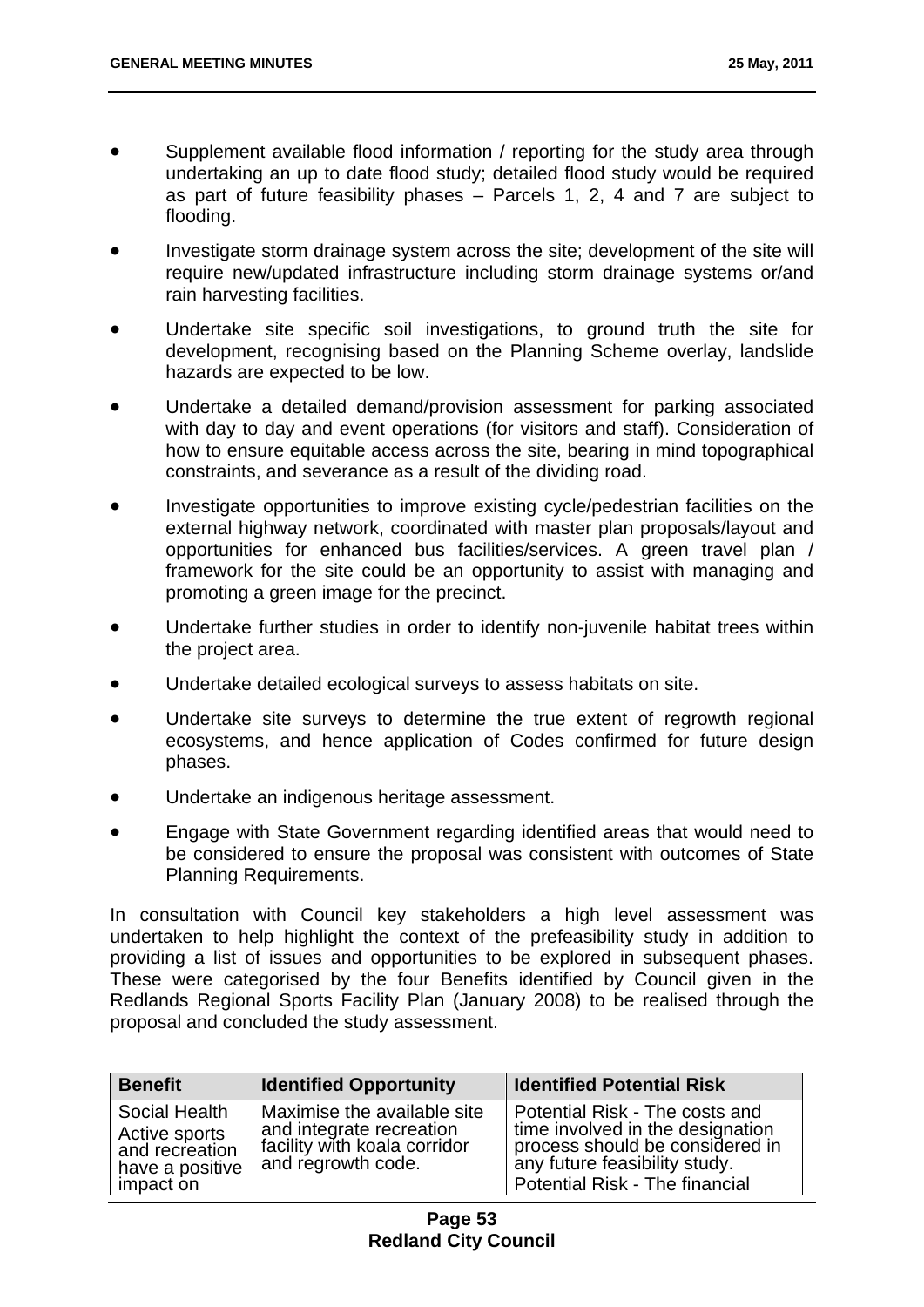| <b>Benefit</b>                                                                          | <b>Identified Opportunity</b>                                                                                                                                                                                                                                          | <b>Identified Potential Risk</b>                                                                                                                                                                                                                                                                                                                                                                                                                                                                                                                          |
|-----------------------------------------------------------------------------------------|------------------------------------------------------------------------------------------------------------------------------------------------------------------------------------------------------------------------------------------------------------------------|-----------------------------------------------------------------------------------------------------------------------------------------------------------------------------------------------------------------------------------------------------------------------------------------------------------------------------------------------------------------------------------------------------------------------------------------------------------------------------------------------------------------------------------------------------------|
| physical, well<br>being and<br>mental health.                                           |                                                                                                                                                                                                                                                                        | impacts of fauna management<br>will be concentrated on the koala<br>management and conservation<br>area as well as how the proposed<br>facility integrates the findings and<br>outcomes of future Environmental<br>Impact Statement (EIS) activities<br>undertaken during a full feasibility<br>study.                                                                                                                                                                                                                                                    |
|                                                                                         | <b>Opportunity - Consider</b><br>required nutrient<br>management if dams are<br>maintained so they can be<br>used for irrigation purposes.                                                                                                                             | Potential Risk - Additional costs<br>required to remove nutrients from<br>dams before the water can be<br>used for irrigation purposes.<br>Potential Risk - Additional costs<br>to mound the site and provide<br>vegetation screens to protect the<br>sporting fields from the poultry<br>farm air pollutants.                                                                                                                                                                                                                                            |
| Community<br>Strong support<br>for access to<br>sporting fields<br>for various<br>uses. | Manage timely acquisition of<br>all properties to maximise<br>recreation facilities and<br>meet increasing community<br>demand for sporting<br>facilities.                                                                                                             | Potential Risk – If all sites<br>nominated need to be acquired<br>and forced resumptions may<br>result in a community backlash.<br>Potential Risk - Contamination of<br>land parcels or chattels<br>(particularly with regards to<br>asbestos containing materials)<br>resulting in increased costs of<br>removal or possibly affecting the<br>due diligence process of the<br>purchase.<br>Potential Risk - Council perceived<br>as having more rights than the<br>community in having land-use<br>directly conflicting with the current<br>zoning laws. |
|                                                                                         | Engage community to<br>mitigate the potential<br>negative impact of use<br>change, increased access<br>movements and reduction of<br>poultry industry.                                                                                                                 | Potential Risk – Council proceeds<br>on the basis of perceived<br>community support, but is<br>considered by the public lacking<br>in consultation.                                                                                                                                                                                                                                                                                                                                                                                                       |
| Economic<br>Urban Parks<br>and open<br>spaces are<br>valuable<br>resources.             | <b>Opportunity - Secure</b><br>funding through Grants such<br>as Commonwealth Games,<br>Environmental Charges,<br>Sports & Recreation<br><b>Opportunity - Manage</b><br>procurement & construction<br>costs by minimising<br>earthworks and including<br>filling dams. | Potential Risk – Funding for the<br>facility may not extend to the<br>additional costs required to make<br>this site suitable for sporting<br>fields. Ball park costs for the<br>following will need to be<br>confirmed and factored into the<br><b>Feasibility Study:</b><br><b>Bulk Earth Works</b><br>$\bullet$<br>Imported Fill<br>Suitable<br>$\bullet$<br>link/connection/crossing<br>across dividing road; and<br>Infrastructure upgrades (e.g.<br>$\bullet$<br>Sewer treatment facilities)                                                        |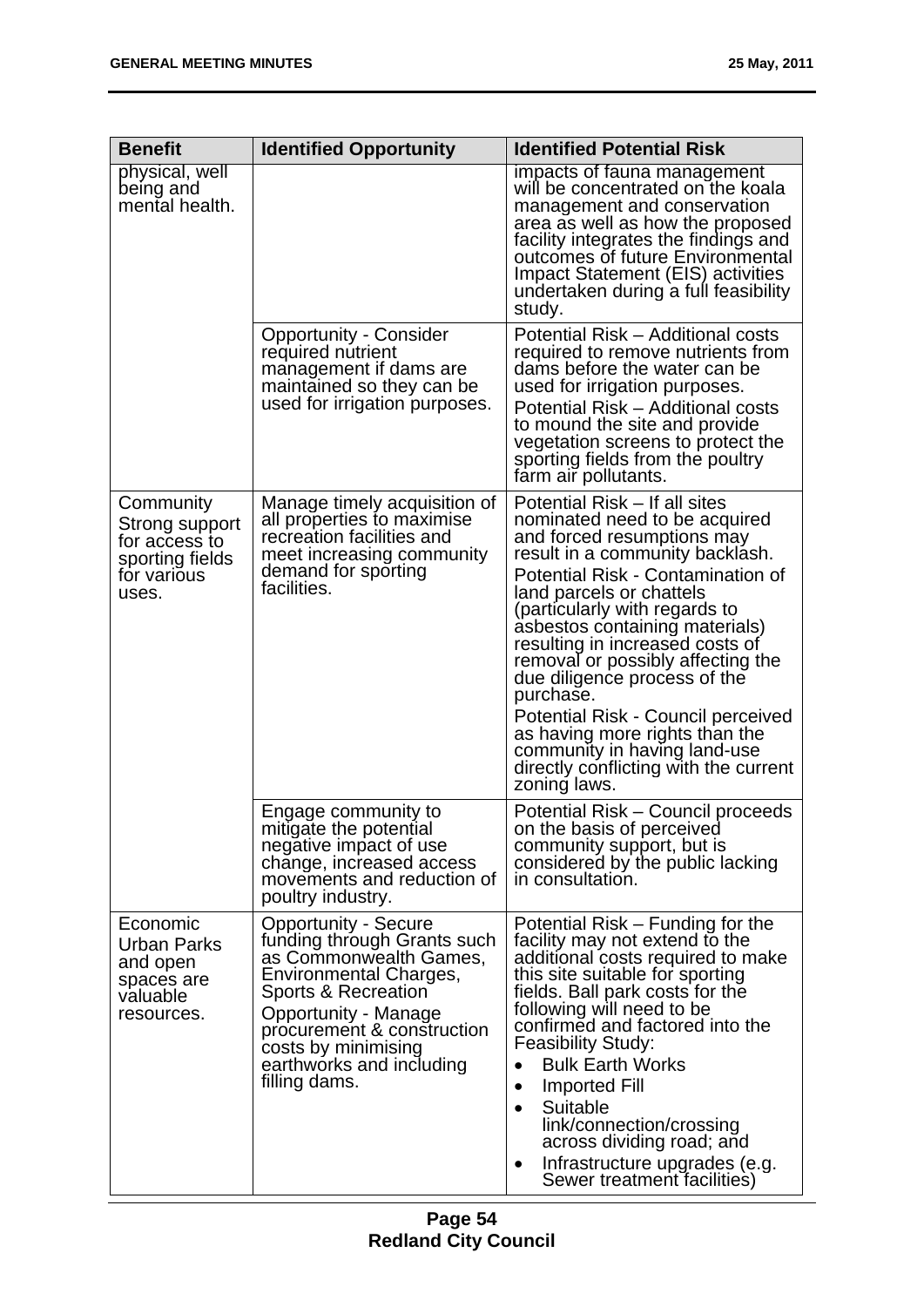| <b>Benefit</b>                                                                             | <b>Identified Opportunity</b>                                                                                                    | <b>Identified Potential Risk</b>                                                                                                                                                                                                                                                                                                                                                                             |
|--------------------------------------------------------------------------------------------|----------------------------------------------------------------------------------------------------------------------------------|--------------------------------------------------------------------------------------------------------------------------------------------------------------------------------------------------------------------------------------------------------------------------------------------------------------------------------------------------------------------------------------------------------------|
|                                                                                            |                                                                                                                                  | Potential Risk – Funding for the<br>facility may not extend to the<br>additional costs required to<br>provide utilities, waste treatment<br>and access roads for various<br>clubhouses built on the site.<br>Potential Risk – Early sports club<br>commitment need to establish<br>governance and on-going<br>operational budgets and funding<br>to mitigate impact on Council's<br>annual operating budget. |
| Sports and<br>Recreation<br>Meeting sports<br>and recreation<br>facilities supply<br>needs | Opportunity - Locate<br>alternate sites to cater for<br>indoor sports facilities not<br>permitted in the current site<br>zoning. | Potential Risk - Council does not<br>find alternative sites and/or<br>current facilities are not a suitable<br>option due to allowable uses, cost<br>of asset or willingness for current<br>owners to sell requiring a<br>compulsory acquisition.                                                                                                                                                            |
|                                                                                            | Opportunity - Build-in<br>flexibility to cater for<br>changes in sports<br>participation.                                        | Potential Risks – sporting<br>participation may change to an<br>extent that the facility layout may<br>not accommodate future trends.                                                                                                                                                                                                                                                                        |

# **DISCUSSION**

# **1. Community Infrastructure Designation**

The proposed Redlands Sports and Recreational Precinct could be defined as community infrastructure under the Sustainable Planning Act 2009 (SPA), providing the opportunity to designate the land for community infrastructure by either the local government or a State government Minister. Before the land can be designated for community infrastructure the local government or Minister must be satisfied that the community infrastructure will satisfy the community's expectation for the efficient and timely supply of the infrastructure. Using the community infrastructure designation process exempts development from the planning scheme.

The process for local government to designate the land for community infrastructure is the same as an amendment to the planning scheme; with some additional notification to the land owners if the Council does not own the land, as in the case of Redlands Sports and Recreational Precinct.

Using the community infrastructure designation provides Redlands City Council an alternative approach to a development application. The use of the community infrastructure designation process could assist in acquiring the land, as the planning approval process can be done without the consent of the land owners.

# **2. Acquiring all the 9 Lots**

Further vegetation surveys are required to confirm the application of a vegetation management framework for the project as well as meeting the requirements of the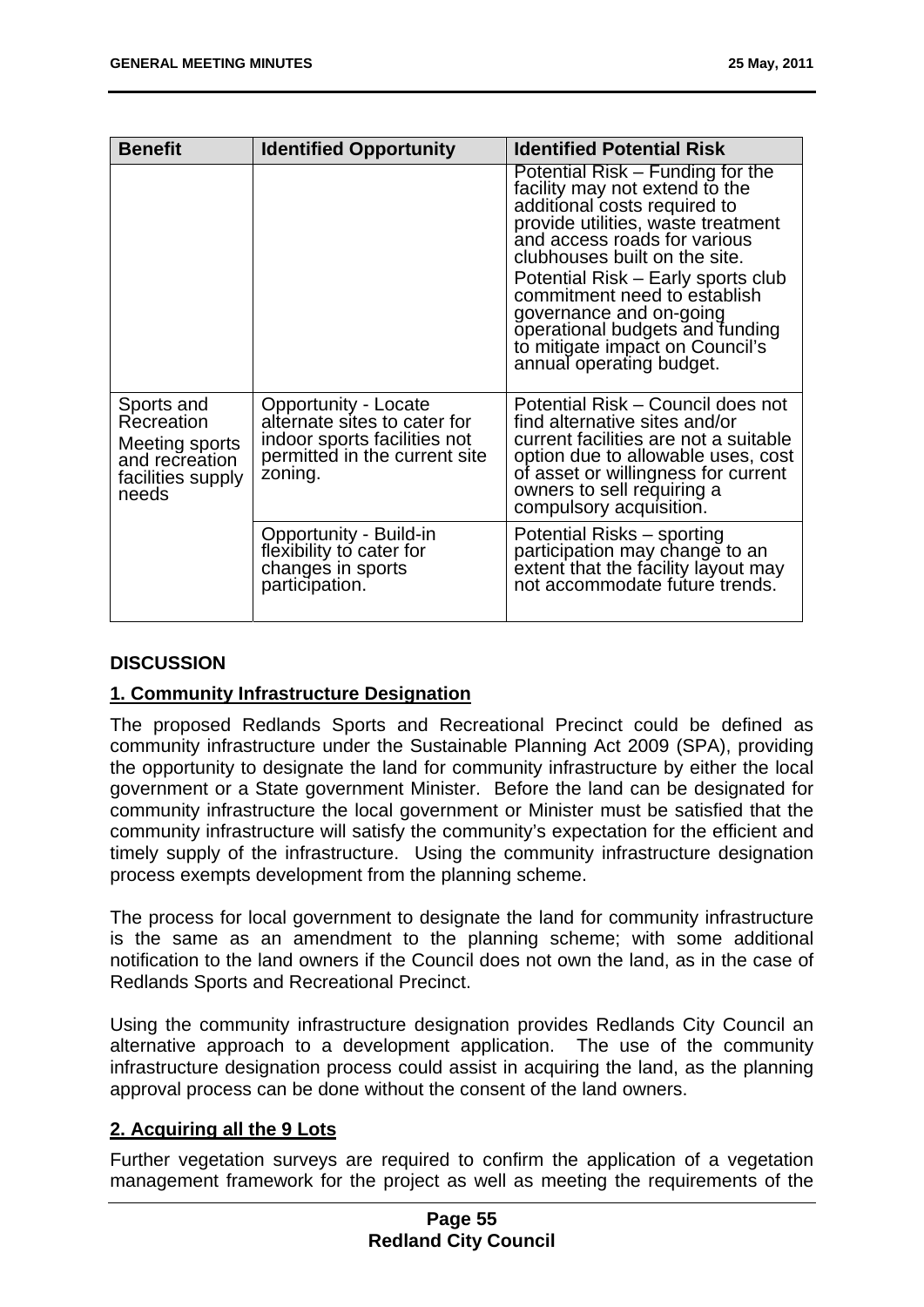Koala SPRP. As such the requirement for purchasing all the properties in the study area including the vegetated parcels is reliant on the outcomes of further vegetation surveys.

Using the results of the survey, it will then be possible to determine the application of these two legislative measures.

If vegetation offsets are required under either of these measures, then Council would need to find appropriate parcels of land for the offsets. The study has recognised that the land within the study area may be suitable for the provision of offsets, but further work will be needed to confirm this.

It should be noted however that the vegetated properties are already on the confidential acquisitions list for environmental acquisition and as such assessment has already been undertaken regarding their value for environmental purposes.

The land required to support the sport and recreation facilities includes parcels 4,5,6, and 7 with a proportion of parcel 2 where it shows a possible route for a 1.5km cycle facility, scope for circulation / space around the junior soccer fields or / and a picnic area. This is bearing in mind the Schematic Option 4 (attached in the report) is a prefeasibility layout, and could be further refined during the feasibility and detail design phases. Parcel 3 was considered not suitable for providing any sporting/rec facilities, Parcel 1, and majority of Parcel 2 are unsuitable for sports field development due to environmental and topographical factors; however acquisition of parcel 1 & 2 for environmental purposes will consolidate the precinct.

# **3. Area that can be developed for sporting facilities**

The proposed sport and recreational facilities for the site are recognised as requiring a large amount of relatively flat area for development. Based on the preliminary feasibility study desk top review, the flat areas within each parcel of land in the study area do not (at this preliminary stage) offer a larger enough "flat" area to adequately accommodate the development requirements.

It is generally considered appropriate to recommend utilising where possible the majority of if not all available flat areas within the study area (subject to environmental constraints/issues identified later in this study). Due to the natural terrain of the site - hilly with ridges and valleys - the proposed grading of the site may be in terrace in order to minimize cut and fill. The need for retaining structures should terracing be considered will be determined in future feasibility and detail design phases.

To create a sizeable and usable flat area for the proposed development requirements may trigger the filling of existing waterbodies and diverting/ converting existing waterways.

The table below provides a summary of the current available sizeable areas that would potentially be suitable for large sport and recreational facilities within each lot (on the assumption of slopes under 6% assumed considering the need for balancing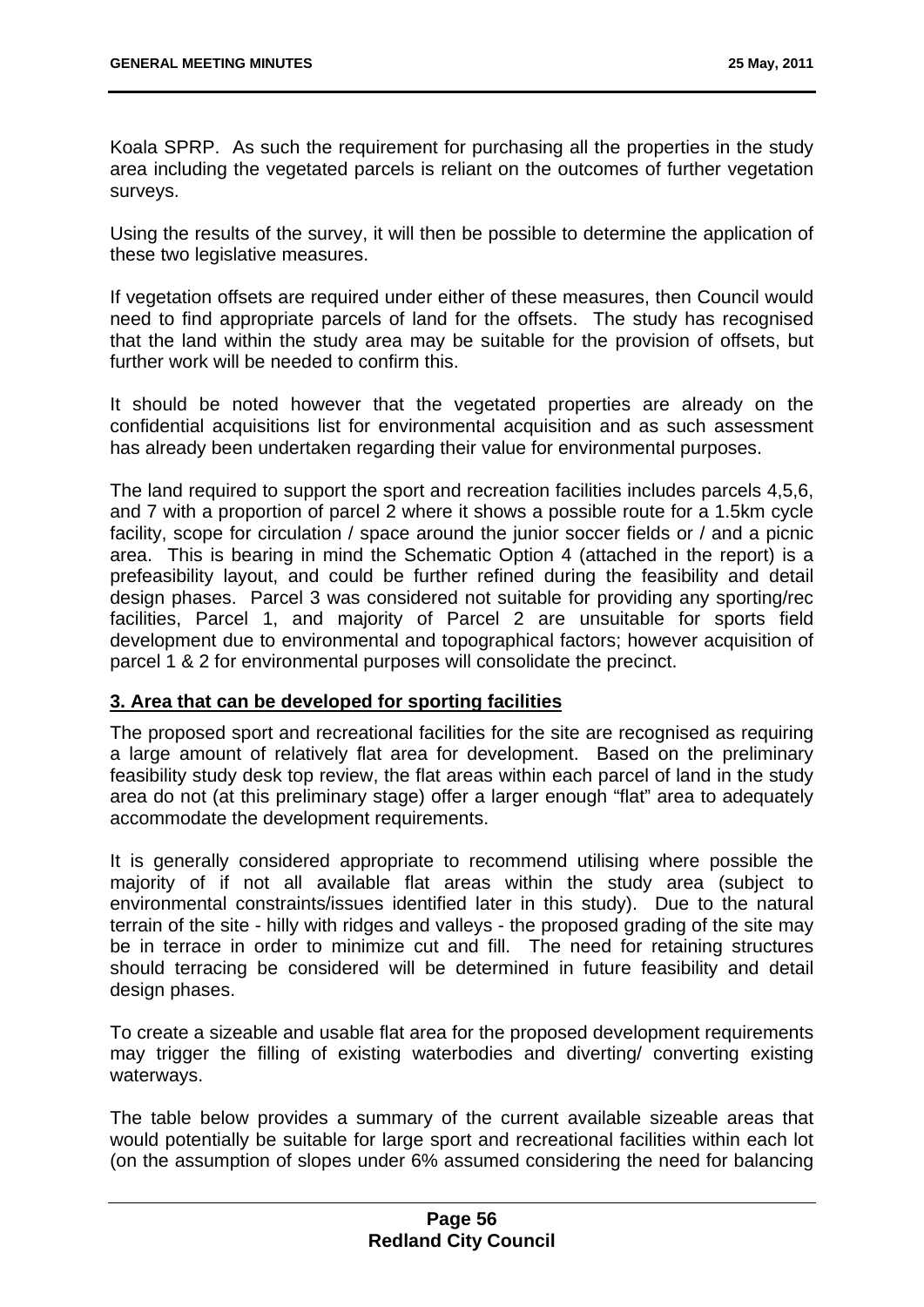future cut/fill and provides a comparative basis). This summary does not take into consideration potential additional "area" as a result of cut/fill exercises.

| <b>Parcel</b><br>No. | <u>oonoladi ahdii potontian aaantionan</u><br><b>CONF</b><br><b>INFO</b><br><b>REMOVED</b> | <b>Area with</b><br>slope<br>under 6%<br><b>Location</b> | <b>Dimension</b><br>(max.<br>length x<br>max.<br>width)<br>(m) | <b>Available</b><br>Area<br>(m <sup>2</sup> ) | <u>or out in oxorolood.</u><br><b>Connectivity</b><br>or<br><b>Accessibility</b> | <b>Comments</b>                                                                                                                                                                                            |
|----------------------|--------------------------------------------------------------------------------------------|----------------------------------------------------------|----------------------------------------------------------------|-----------------------------------------------|----------------------------------------------------------------------------------|------------------------------------------------------------------------------------------------------------------------------------------------------------------------------------------------------------|
| 1                    |                                                                                            | North-<br>west crest                                     | 500 x 200                                                      | 100,000<br>$(10 \text{ ha})$                  | Possible                                                                         | Subject to<br>feasibility of<br>access route<br>in line with<br>overall<br>master-plan<br>layout.                                                                                                          |
|                      |                                                                                            | Eastern<br>boundary<br>flood plain                       | 400 x 30                                                       | 12,000<br>$(1.2 \text{ ha})$                  | Possible                                                                         | Not ideally<br>recommended<br>for<br>development<br>(refer to<br>environmental<br>constraints)                                                                                                             |
| $\overline{2}$       |                                                                                            | South<br>crest                                           | 190 x 110                                                      | 20,900<br>(2.09ha)                            | Possible from<br>proposed<br>access road                                         | Proposed<br>access road is<br>currently not<br>built/formed<br>(status to be<br>confirmed by<br>RCC).<br>Subject to<br>feasibility of<br>access route<br>in line with<br>overall<br>master-plan<br>layout. |
| 3                    |                                                                                            | <b>North</b><br>crest                                    | 410 x 130                                                      | 53,300<br>$(5.33 \text{ ha})$                 | Possible from<br>proposed<br>access road.                                        |                                                                                                                                                                                                            |
| 4                    |                                                                                            | Southeast<br>crest                                       | 250 x 200                                                      | 50,000<br>(5.0ha)                             | Possible                                                                         | Subject to<br>feasibility of<br>access route<br>in line with<br>overall<br>master-plan<br>layout.                                                                                                          |
|                      |                                                                                            | Southwest<br>crest                                       | 120 x 120                                                      | 14,400<br>(1.44ha)                            | Possible                                                                         | Subject to<br>feasibility of<br>access route<br>in line with<br>overall<br>master-plan<br>layout.                                                                                                          |
|                      |                                                                                            | North-<br>west crest                                     | 200 x 150                                                      | 30,000<br>(3.0 ha)                            | Possible                                                                         | Subject to<br>feasibility of<br>access route<br>in line with<br>overall<br>master-plan<br>layout.                                                                                                          |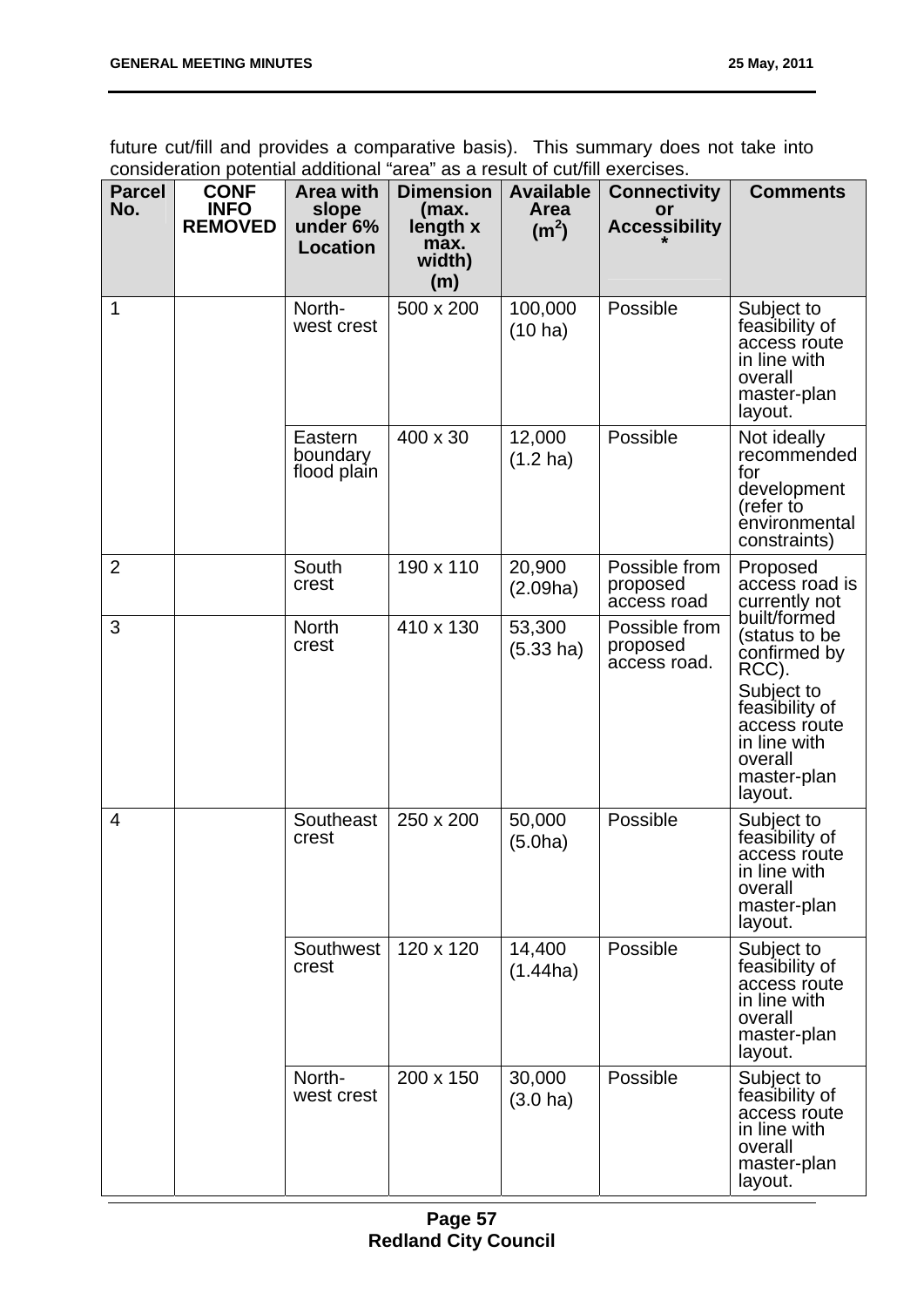| <b>Parcel</b><br>No. | <b>CONF</b><br><b>INFO</b><br><b>REMOVED</b>     | <b>Area with</b><br>slope<br>under 6%<br><b>Location</b> | <b>Dimension</b><br>(max.<br>length x<br>max.<br>width)<br>(m) | <b>Available</b><br><b>Area</b><br>(m <sup>2</sup> ) | <b>Connectivity</b><br>or<br><b>Accessibility</b> | <b>Comments</b>                                                                                   |
|----------------------|--------------------------------------------------|----------------------------------------------------------|----------------------------------------------------------------|------------------------------------------------------|---------------------------------------------------|---------------------------------------------------------------------------------------------------|
| 5                    |                                                  | Centre<br>crest                                          | 240 x 150                                                      | 36,000<br>(3.6ha)                                    | Possible                                          | Subject to<br>feasibility of<br>access route<br>in line with<br>overall<br>master-plan<br>layout. |
| 6                    |                                                  | Centre<br>crest                                          | 420 x 230                                                      | 96,600<br>(9.66ha)                                   | Possible                                          | Subject to<br>feasibility of<br>access route<br>in line with<br>overall<br>master-plan<br>layout. |
| $\overline{7}$       |                                                  | West<br>crest                                            | 350 x 150                                                      | 52,500<br>(5.25ha)                                   | Possible                                          | Subject to<br>feasibility of<br>access route<br>in line with<br>overall<br>master-plan<br>layout. |
| Total                | All Parcels 159.69ha (excluding road<br>reserve) |                                                          | m2)                                                            | Lands under 6% slope 46.57 ha (465,700               |                                                   |                                                                                                   |

# **4. Why should Council proceed in this area?**

- Central Location in the city, central hub for sport and outdoor recreation
	- o The area sits at the nexus of the urban north and rural south of the city, right on the regional plan boundary, albeit in the regional landscape and rural production area
	- o The area is within a short distance of structure planning areas and as such will provide localised sporting and recreation opportunities for this emerging community.
	- o The Seven C's Connection Strategy (still to be presented to Council) is planning to link directly from the north and south in this area which will provide a significant destination experience for cyclists and walkers.
- Proximity and synergy with other facilities and venues
- Economic future for rural properties and employment opportunities
	- o The development and management of the precinct will provide employment opportunities for a range of sectors in sport, outdoor recreation, eco-tourism landscape and environmental management
	- o During construction further opportunities will be available to the building and turf and landscaping sectors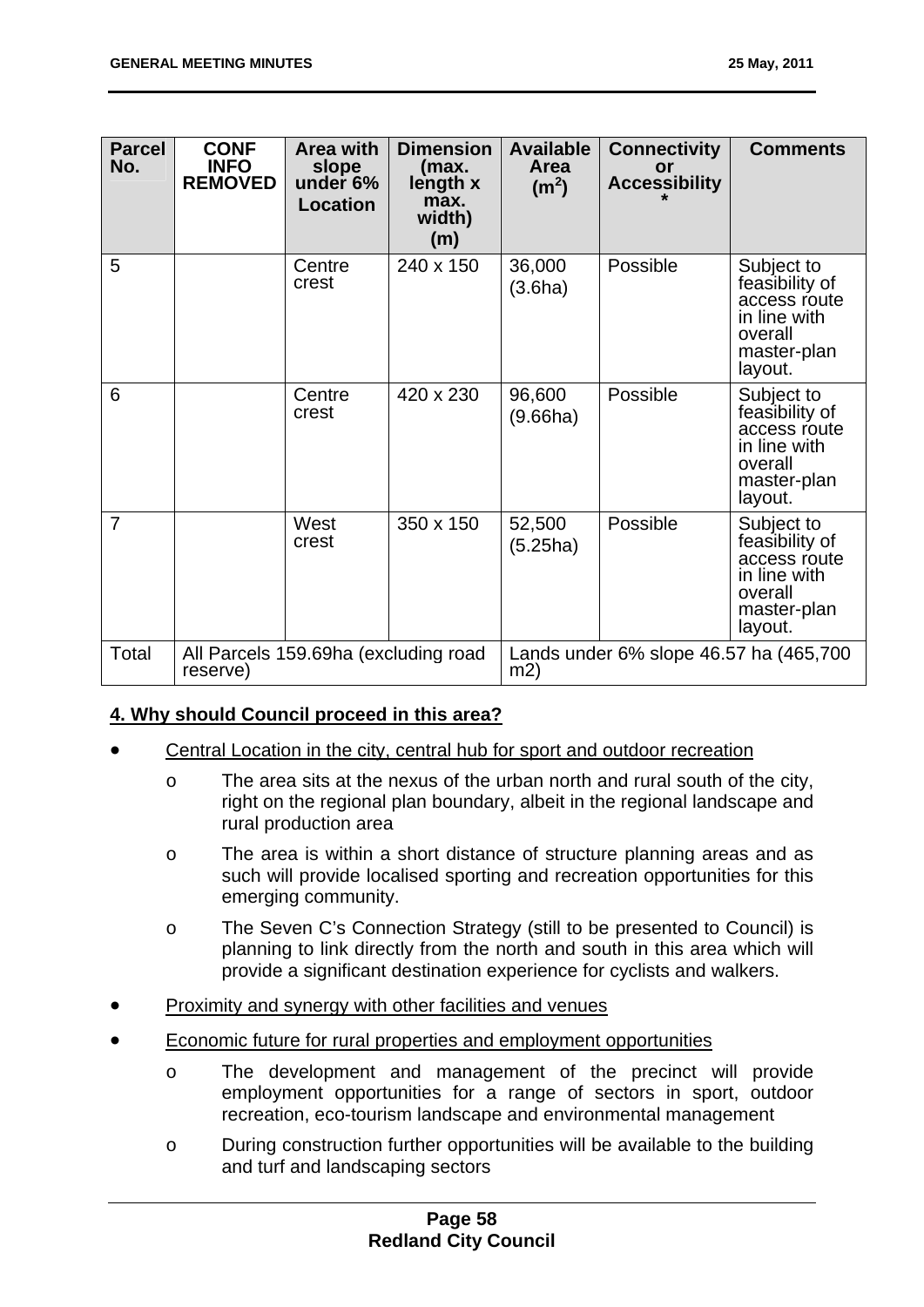- o If carefully planned joint events and activities can be developed with partners within the district
- o Provide evidence and justification to source funds through the Regional Development Australia Fund.
- Environmental protection and biodiversity
	- o Meeting the challenges of the Koala SPRP and the RCC Koala Policy & Implementation Strategy. The subject area contains land identified by State Planning Policy 2/10 as 'High Value Bushland', 'High Value Rehabilitation' and 'Low Value Rehabilitation'. The Aims of the policy include ensuring "that koala habitat conservation is taken into account in planning processes" and that this contributes "to a net increase in koala habitat".

Policy statement four and five of the RCC Koala Policy commits Council to "Protect, enhance and increase koala habitat" and "increase koala movement in our neighbourhoods..." through the identification of mapping of opportunities to enhance corridor linkages.

- o Delivering on Redland's Biodiversity Strategy. The protection, enhancement and ongoing management of vegetation and habitat connectivity is a recurring theme throughout the RCC Biodiversity Policy and Strategy. The Policy commits Council to "rehabilitate native vegetation, wildlife corridors and terrestrial and aquatic ecosystems that have been degraded or have lost ecological function back to a condition of good health".
- o Environmental Acquisitions. The Environment Separate Charge Acquisitions List August 2010 recommended three of the lots identified in this report for acquisition on the basis of their environmental values.
- Benefits outweighing the constraints
	- The findings of the pre-feasibility report indicate a range of risks and constraints of each of the parcels
	- The findings are indicating that a regional sporting and recreation precinct can be developed in this area and that Council can work with the State planning framework to achieve a regional sporting and recreation facility
	- The synergies and relationships that the precinct can have with neighbours and other businesses within the area is significant and beneficial to many.
	- Good and transparent communication with the local community is required as soon as possible to bring them on broad with the vision and potential of the project and ultimately the precinct
	- It would be hoped that the very best in rural living and environmental stewardship can be combined with state of art sporting and recreation facilities, underpinned but leading sustainability practices, designs and management.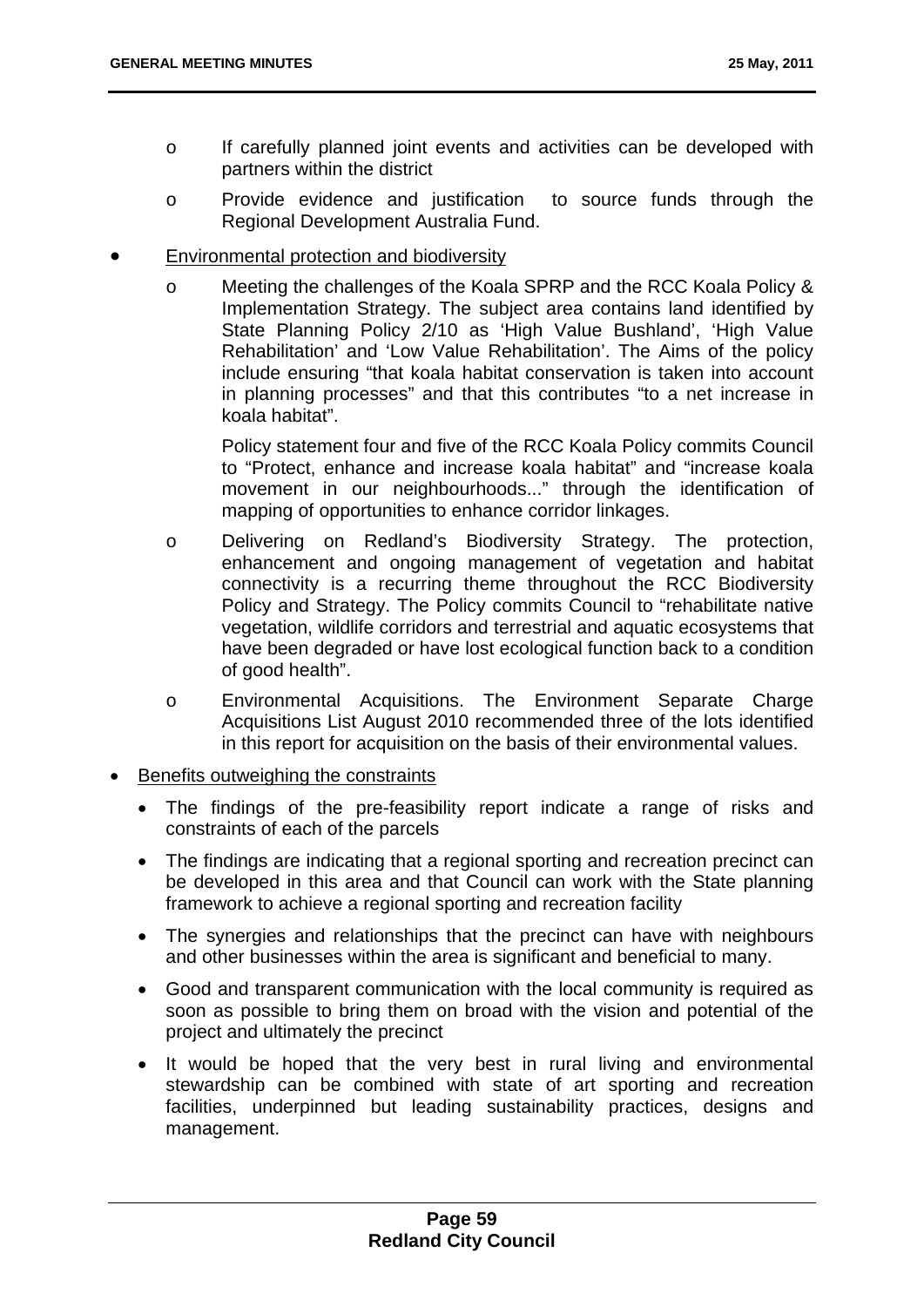- Partnerships with clubs, organisations, businesses and the State Government will be necessary to short term resource requirements and to ensure long term viability. These partnerships need to be developed in the very near future.
- Prepare detailed planning documentation

The next phase of planning need to progress through a number of processes including;

- Coordinate the development of a business case to accurately forecast budgetary requirements and State and Federal Government criteria for funding
- Preparation of planning reports for submission to Council for planning approvals
- Review and update the 10 year capital works program to reflect the roll out of the project
- Update the concept site master plan and undertake quantity surveying to determine construction costs
- Prepare and submit all documentation relating to obtaining a Community Infrastructure Designation

# **RELATIONSHIP TO CORPORATE PLAN**

Wise Planning and Design

- 5.12 Plan, provide and advocate for essential physical and social infrastructure that supports community well-being and manage Council's existing infrastructure assets to ensure current service standards are maintained or improved
- 5.13 Enhance the city's liveability and enable people to enjoy outdoor activities social gatherings and community events through planning, providing and managing high quality parks and open spaces.

### **FINANCIAL IMPLICATIONS**

The 10 year capital works program recognises this project and sets aside budget for land acquisition and site development over a number of years. This recognition will assist Council to lobby the state Government and apply for funding for sports facility development as it shows Council's long term commitment to the project. (see attachment 5)

The land will be purchased through a combination of funds from the Environment Separate Charge and Council revenue.

Property values for some of the properties on the Confidential Redlands Regional Sports and Recreation Precinct Acquisitions List April 2011 where requested in 2010.

- The cost per hectare ranges from \$100,000 and \$450,000 per HA.
- The smaller (subdivided) lots are worth more than the larger lots.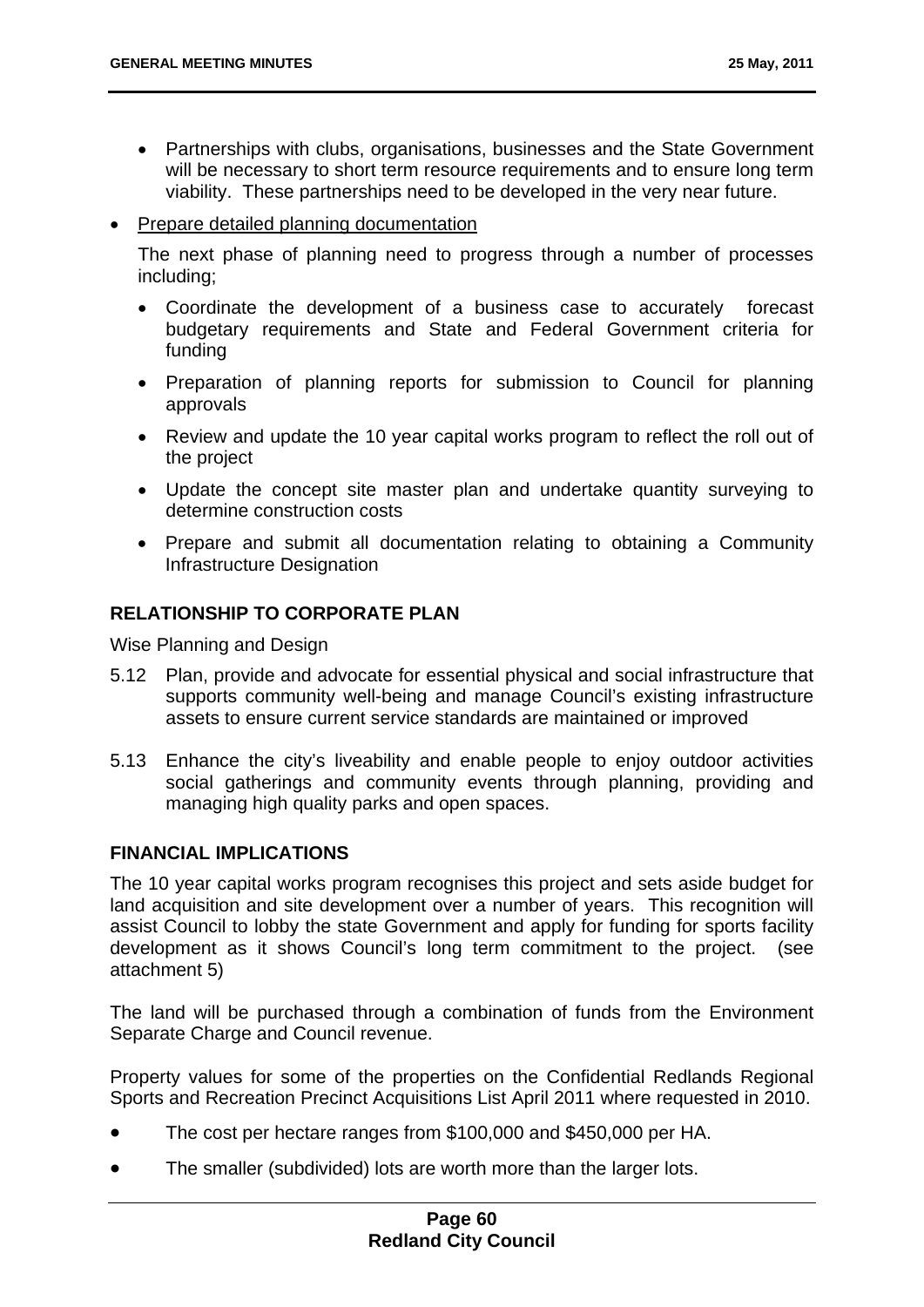- The lots with existing infrastructure where not valued.
- One of the properties is on the market at a rate inconsistent with the value information that has been provided.

# **PLANNING SCHEME IMPLICATIONS**

The Land Use Planning Group was consulted and it is considered that the outcome of recommendations in this report will result in possible amendments to the Redlands Planning Scheme, such as designating parcels of land for community infrastructure.

# **CONSULTATION**

Officers from Planning and Policy Department and the Corporate Acquisitions Facilities and Fleet Group have been involved in the preparation of the document and in reviewing the documents findings.

# **OPTIONS**

# **Preferred**

That Council resolve to:

- 1. Prepare detailed planning documentation including developing a full business case for the Preferred Site 1 and adjoining lands for the development of the sporting and recreation facilities. This process would include discussions with the Community, State Government and State and Local Sporting Organisations:
- 2. Acquire through negotiation all lands identified on the Confidential Redlands Regional Sports and Recreation Precinct Acquisitions List April 2011;
- 3. Designate all lands on the Confidential Redlands Regional Sports and Recreation Precinct Acquisitions List April 2011 as Community Infrastructure under the provisions of the Sustainable Planning Act 2009;
- 4. Delegate authority to the Chief Executive Officer to execute all documents in respect to land acquisitions, the designation of the lands as Community Infrastructure under the Sustainable Planning Act 2009, and any other associated documentation; and
- 5. Ensure all confidential sections of this report and attachments are to remain confidential until discussions and negotiations have been completed with property owners in the precinct.

# **Alternative**

That Council resolve to investigate alternate sites, as directed by Council, before commencing the detailed planning documentation including a full business case and any land acquisitions.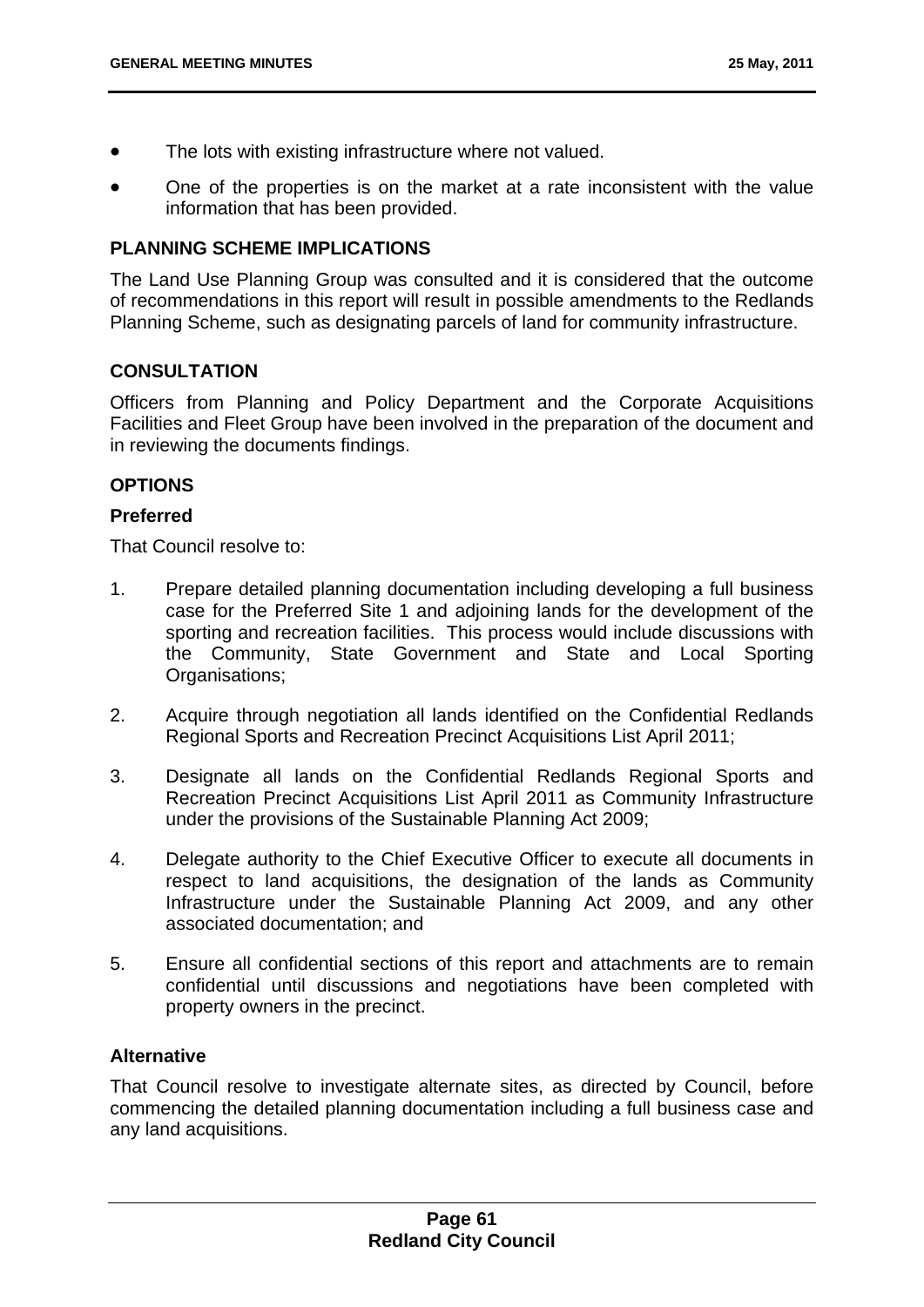### **OFFICER'S RECOMMENDATION/ COMMITTEE RESOLUTION**

| Moved by:    | <b>Cr M Elliott</b> |
|--------------|---------------------|
| Seconded by: | <b>Cr K Reimers</b> |

**That Committee, under delegated authority, resolve to:** 

- **1. Prepare detailed planning documentation including a full business case for the Preferred Site 1 and adjoining lands for the development of the sporting and recreation facilities, including discussions with the Community, State Government and State and Local Sporting Organisations;**
- **2. Acquire through negotiation all lands identified on the Confidential Redlands Regional Sports and Recreation Precinct Acquisitions List April 2011;**
- **3. Designate all lands on the Confidential Redlands Regional Sports and Recreation Precinct Acquisitions List April 2011 as Community Infrastructure under the provisions of the** *Sustainable Planning Act 2009***;**
- **4. Delegate authority to the Chief Executive Officer to execute all documents in respect to land acquisitions, the designation of the lands as Community Infrastructure under the** *Sustainable Planning Act 2009***, and any other associated documentation; and**
- **5. Ensure all confidential sections of this report and attachments are to remain confidential until discussions and negotiations have been completed with property owners in the precinct.**

# **CARRIED**

DIVISION:

FOR: Crs Boglary, Ogilvie, Henry, Elliott, Reimers and Bowler.

AGAINST: Crs Hobson and Townsend.

Cr Williams was not present when this motion was put.

Crs Burns and Murray were absent from the meeting.

# **COUNCIL RESOLUTION**

| Moved by:    | Cr M Elliott |
|--------------|--------------|
| Seconded by: | Cr W Boglary |

**That the Committee Resolution be noted.** 

**CARRIED** (en bloc)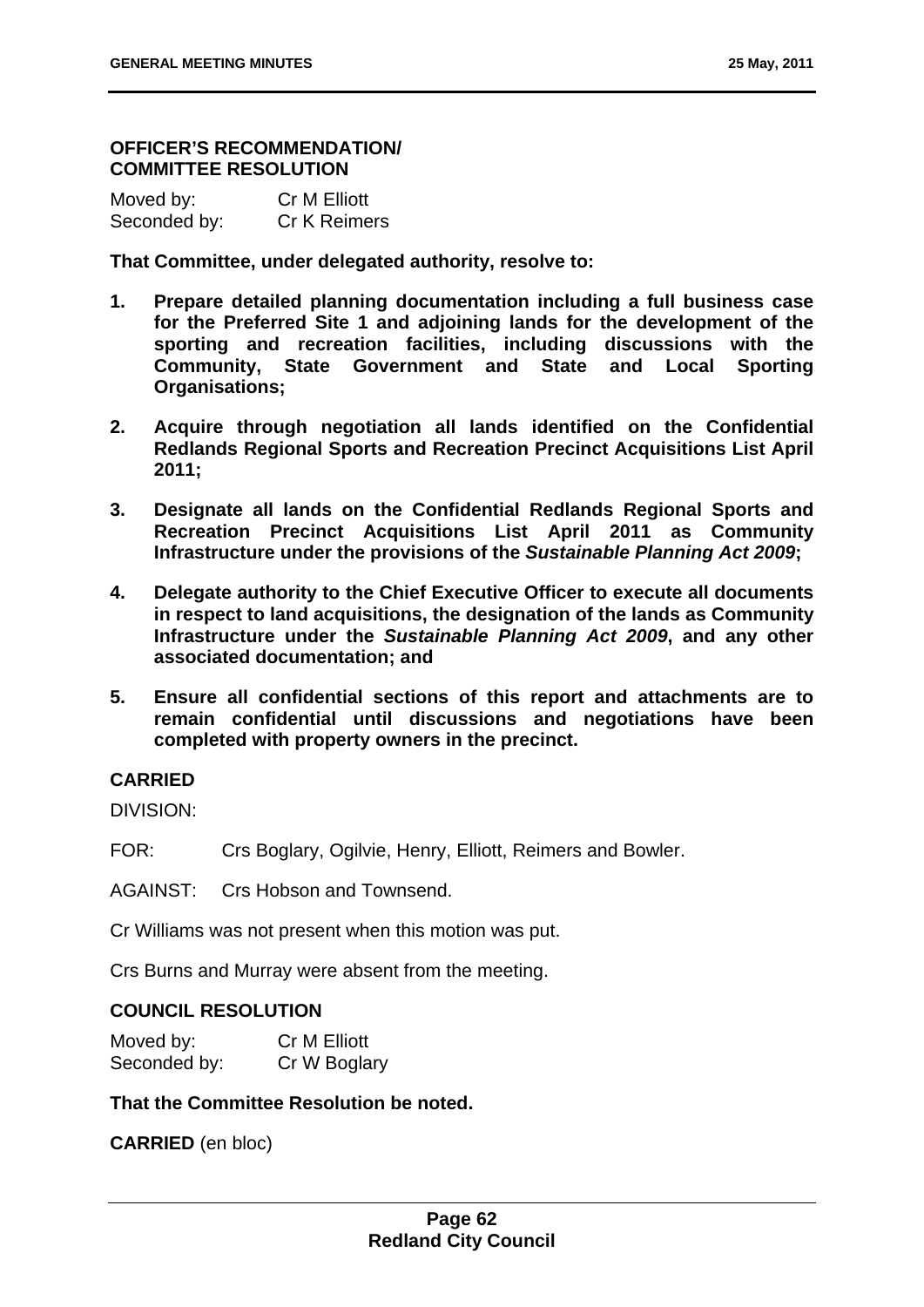## **14 CUSTOMER SERVICES COMMITTEE 18 MAY 2011**

Moved by: Cr W Boglary Seconded by: Cr D Henry

That the Customer Services Committee Minutes of 18 May 2011 be received.

## CARRIED

Minutes May 18 2011 Customer Services

## **14.1 CUSTOMER SERVICES**

# **14.1.1 MONTHLY REPORT FOR CUSTOMER AND COMMUNITY SERVICES GROUP MARCH 2011**

| <b>Dataworks Filename:</b> | <b>GOV Reports to Committee - Customer &amp;</b><br><b>Community Services (CCS)</b> |
|----------------------------|-------------------------------------------------------------------------------------|
| <b>Attachments:</b>        | <b>Customer &amp; Community Services Performance</b><br>Reporting March 2011        |
| <b>Author:</b>             | <b>Greg Jensen</b><br><b>Manager Customer and Community Services</b>                |

#### **EXECUTIVE SUMMARY**

This report outlines the key monthly activities for the Customer & Community Services Group including:

- Human Services Unit
- Cultural Services Unit
- Leisure and Recreation Unit
- Customer Service Unit
- Redland Performing Arts Centre

### **PURPOSE**

To provide information to the Council on current performance levels and significant issues affecting service delivery.

### **BACKGROUND**

The Customer & Community Services (C&CS) Group delivers a wide range of services at multiple locations throughout the City. The Group comprises five units; these being Human Services, Cultural Services, Leisure and Recreation Services, Customer Service and Redland Performing Arts Centre.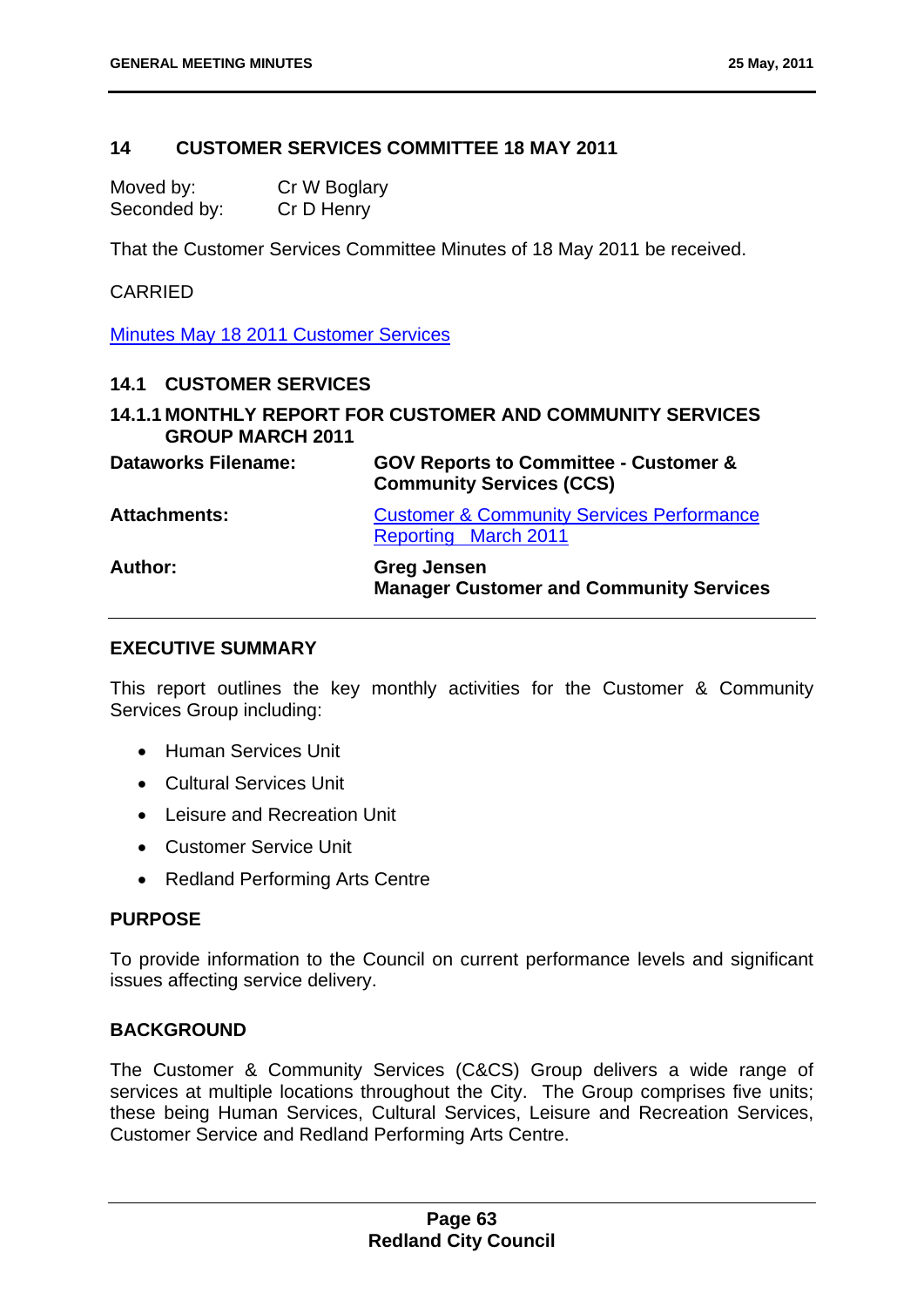While the group has its predominant focus on community services delivery, a number of the services are operational under the Code of Competitive Conduct (Type 3 Businesses) under the Local Government Act. These include the Redland Performing Arts Centre, Straddie Holiday Parks and School Age Care Services.

Each of the teams in the Group reports monthly against a set of performance indicators. Variations from performance expectations are highlighted in the attached annexure. Achievements are also reported on as well as significant future events. Program deliverables and key projects are reported in tables. Each Service Manager summarises the most significant of these each month within the report to the Customer Services Committee. The annexure is provided for Councillors for reference to more detailed reporting if required.

## **ISSUES**

### **Human Services Unit:**

*Refer attachment 1*

- School Age Care
- Respite
- Home Assist Secure
- Community Grants Program
- Community Development

### **Summary of Activities**

- Mt Cotton Community Development project continues to deliver key outcomes with 75 seniors attending a service provider's expo and morning tea at Mt Cotton, enabling seniors to have increased access to valuable information about local services.
- A successful Family Movie Night was held on 26 March on Russell Island with some 250 people attending from across SMBI. Three films produced by young people from the Thru My Lens Project were also launched under the banner of the Bay Views Program at this SMBI Family Movie Night.
- A series of 4 events were successfully delivered for Youth Week from 2-10 April, being "Off the Wall" – Live Street Art Battle, Capalaba; "Own It" – On the Islands, Macleay Island; "Own It" – Mt Cotton and Redlands Youth Day Out, Cleveland with a total of approximately 1,300 people attending.
- Before School Care numbers have increased by 338 children in March 2011 as compared to March 2010. With a record number of 71 children on 23 March occurring at Hilliard Before School Care service.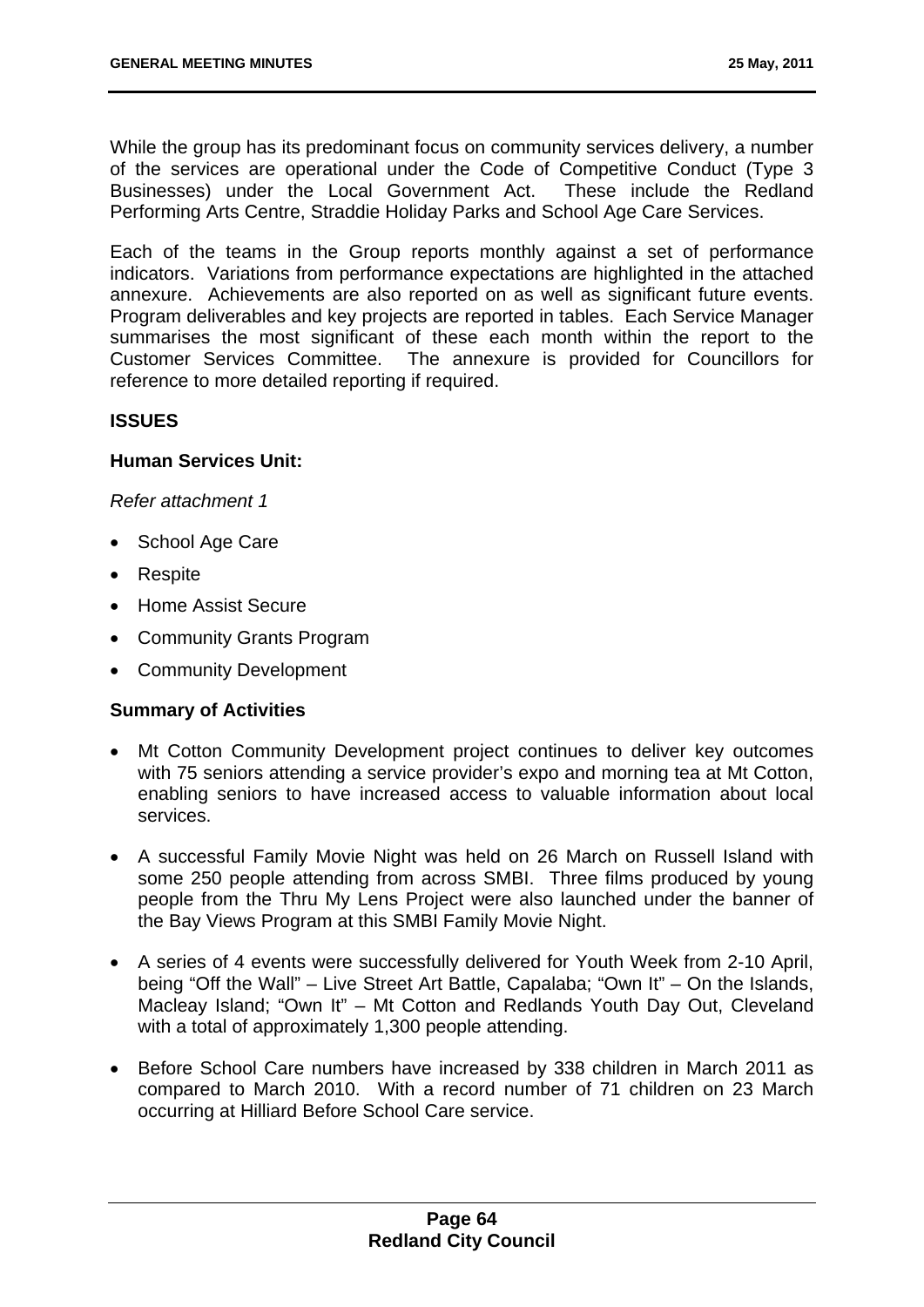10 Grant Writing Workshops and 3 RADF information sessions were held across the Redlands to promote Councils Community Grants Program. Round 2 of the Community Grants program closed on 1 April.

## **Cultural Services Unit:**

### *Refer attachment 2*

- Libraries
- Redland Art Gallery
- Museums

# **Summary of Activities**

## *Libraries*

 The libraries held their second annual IT EXPO during March at all libraries. 27 workshops were held over 4 weeks on a range of popular technology topics ranging from "selling on ebay" to "website design".

# *Art Gallery*

 Annual compulsory volunteer training days and induction sessions were held for new recruits and existing volunteers.

# *Museum*

• Redland Museum is planning its first Heritage Festival to be held on Saturday 1 May.

# **Leisure & Recreation Unit:**

### *Refer attachment 3*

- Major Venues (Showgrounds, Aquatic Centre and Russell Island Pool);
- Community Halls
- Recreation (Lifeguard Services)
- Cemeteries
- Camping Grounds (Straddie Holiday Parks)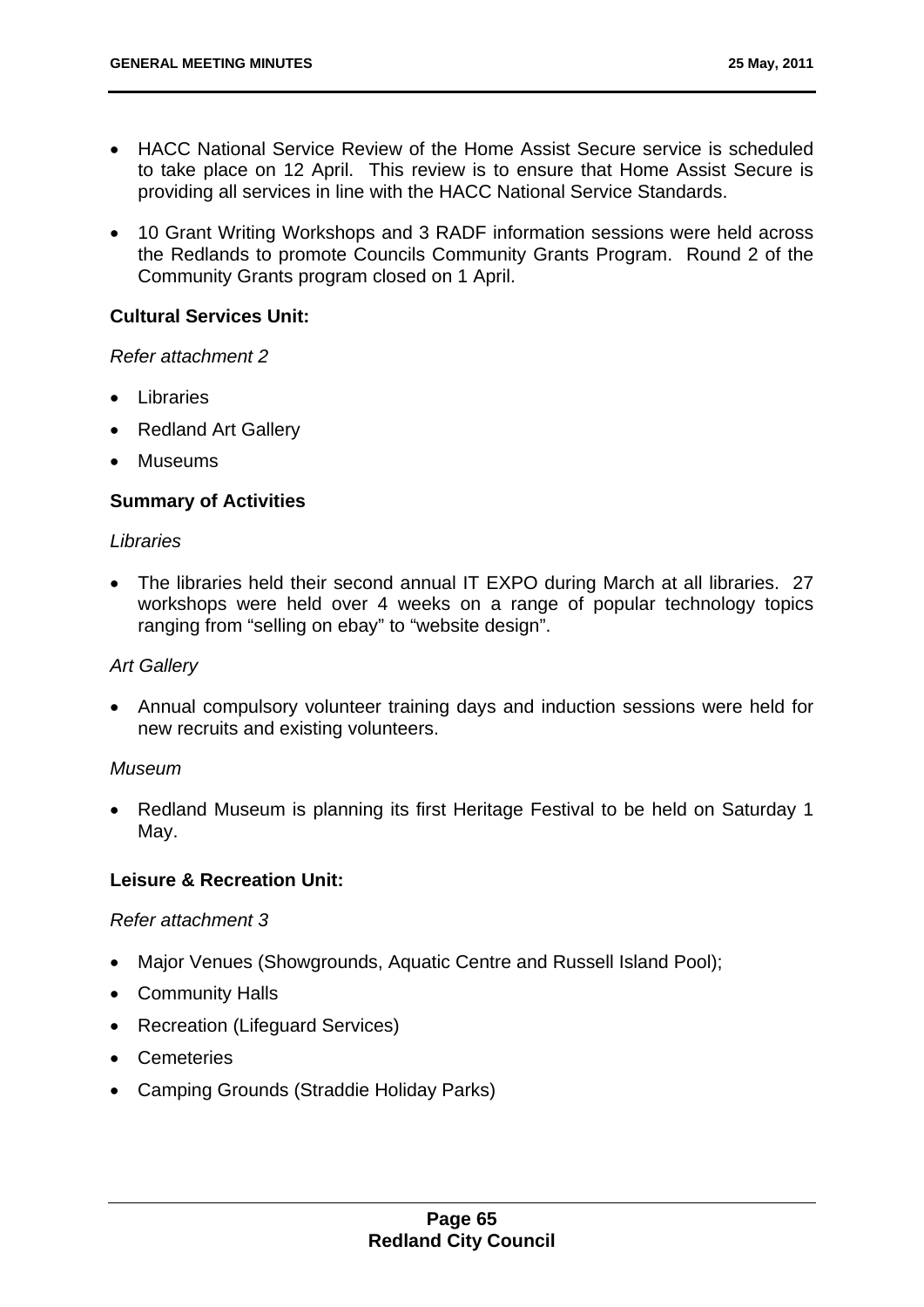## **Summary of Activities**

- Working closely with Sport and Recreation Queensland in the development of sport development workshops and a sports summit to commence in May.
- Developing networks with QLD Health for the provision of wellness programs and the possibility of future funding opportunities.
- New SMBI/NSI Sport and Recreation Officer commenced and is working with clubs and community groups in developing programs and grant funding.

## **Customer Services Unit:**

*Refer attachment 4* 

### **Summary of Activities**

No significant major activities to be reported for this month.

# **Redland Performing Arts Centre:**

### *Refer attachment 5*

### **Summary of Activities**

- RPAC presented the first concert in seniors' Musical Melodies series for 2011 with A Life on Earth starring Peter Cousens, on Tuesday 2 March. The performance was enjoyed by 452 patrons. This is the highest attendance yet at a weekday event and it is pleasing to see so many of the local aged care organisations bringing groups of seniors to the concerts.
- On Saturday 12 March, RPAC presented the first performance of the 2011 main performance season. A total of 471 patrons were enthralled by the award winning Raw Dance Company's flagship production Project X as it commenced its global tour with an appearance at RPAC. The production is touring throughout Australia, China, Japan, Singapore and the United States in 2011 including a month season at the New Victory Theatre on 42<sup>nd</sup> Street, Broadway.
- In addition to their performance, Raw Dance conducted a fun, exciting dance workshop in funk tap, hop hop and body percussion on the concert hall stage, as part of the RPAC education program. The workshop was attended by 19 dance and general public students of all ages and skill levels. We received very positive feedback from the workshop participants, all of whom attended the performance in the evening.
- RPAC was delighted to present the internationally acclaimed Creole Choir of Cuba on Thursday 31 March, the second presentation of the 2011 main performance season. The 288 patrons who attended the performance were mesmerised by the passionate melodies.
- Attendance at the three RPAC presentations in March was 80.7% overall.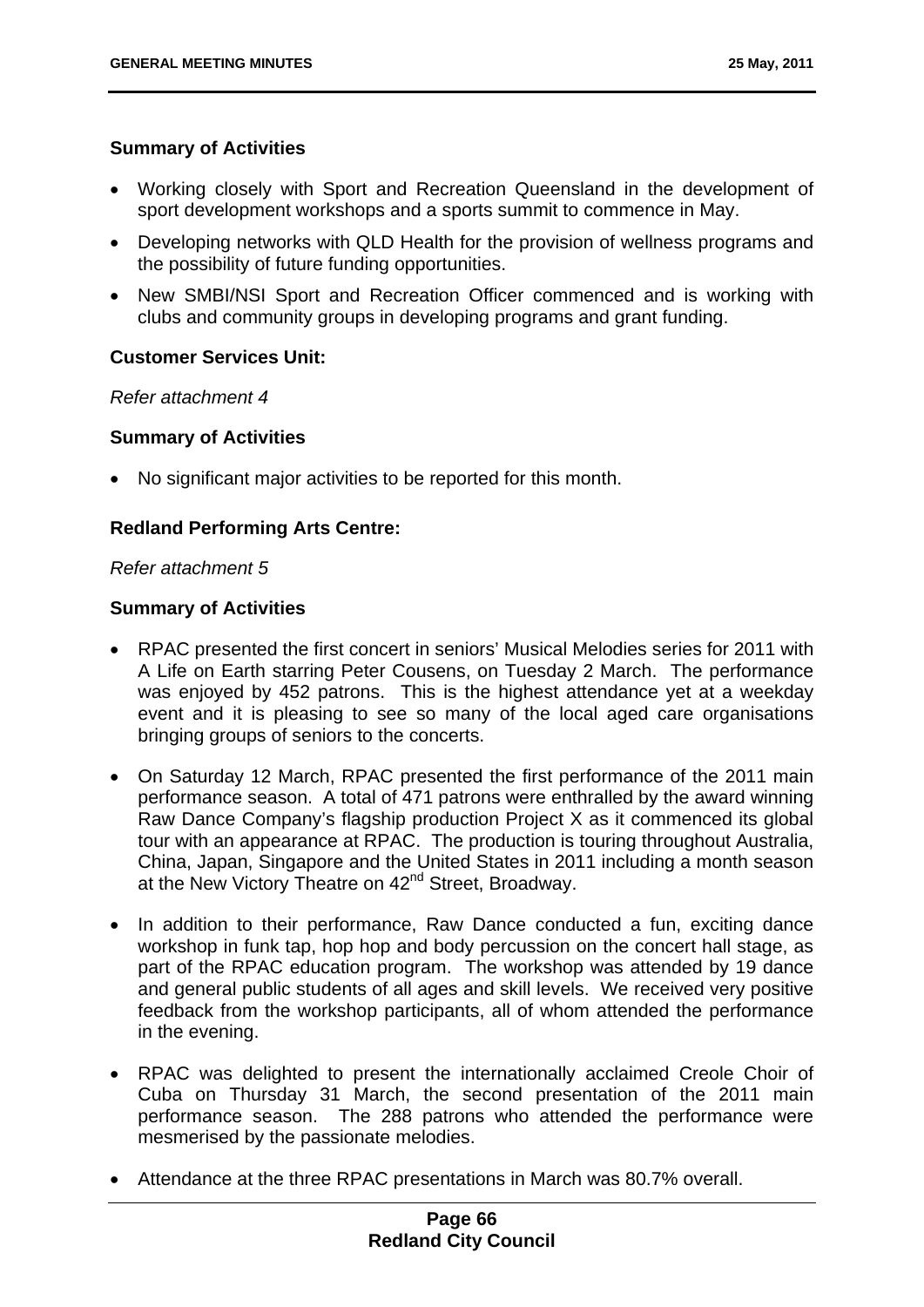On 29 March, RPAC achieved a new daily ticket sales record with 718 tickets valued at \$19,625.80 sold for Sheldon College's Musical.

# **RELATIONSHIP TO CORPORATE PLAN**

# **7. Strong and connected communities**

Our health, wellbeing and strong community spirit will be supported by a full range of services, programs, organisations and facilities, and our values of caring and respect will extend to people of all ages, cultures, abilities and needs

- 7.1 Promote festivals, events and activities for people to come together, developing connections and networks to improve community spirit and enhance 'sense of place'
- 7.2 Provide access to quality services, facilities and information that meet the needs of all age groups and communities, especially disadvantaged and vulnerable people
- 7.3 Increase community safety, health and wellbeing by planning and delivering programs, services, partnerships, regulations and education
- 7.4 Increase the participation of people from all age groups and backgrounds in local heritage, the arts and cultural expression
- 7.5 Increase the physical activity participation of residents and deliver programs and incentives that strengthen opportunities for sport and recreation
- 7.6 Provide practical programs, support and guidance to the community sector in its delivery of highly valued support services and community projects
- 7.7 Increase children and young people's active participation in community life and support their social, cultural and physical development
- 7.8 Support "Ageing Well in the Redlands", to enable active participation in all aspects of community life
- 7.9 Actively participate in multi-agency forums to support the health and wellbeing of Indigenous residents of the Redlands and work with Aboriginal and Torres Strait Island communities in the Redlands to develop initiatives that respond to their aspirations

# **9. An efficient and effective organisation**

Council is well respected and seen as an excellent organisation which manages resources in an efficient and effective way

9.1 Deliver excellent leadership throughout the organisation for the benefit of the community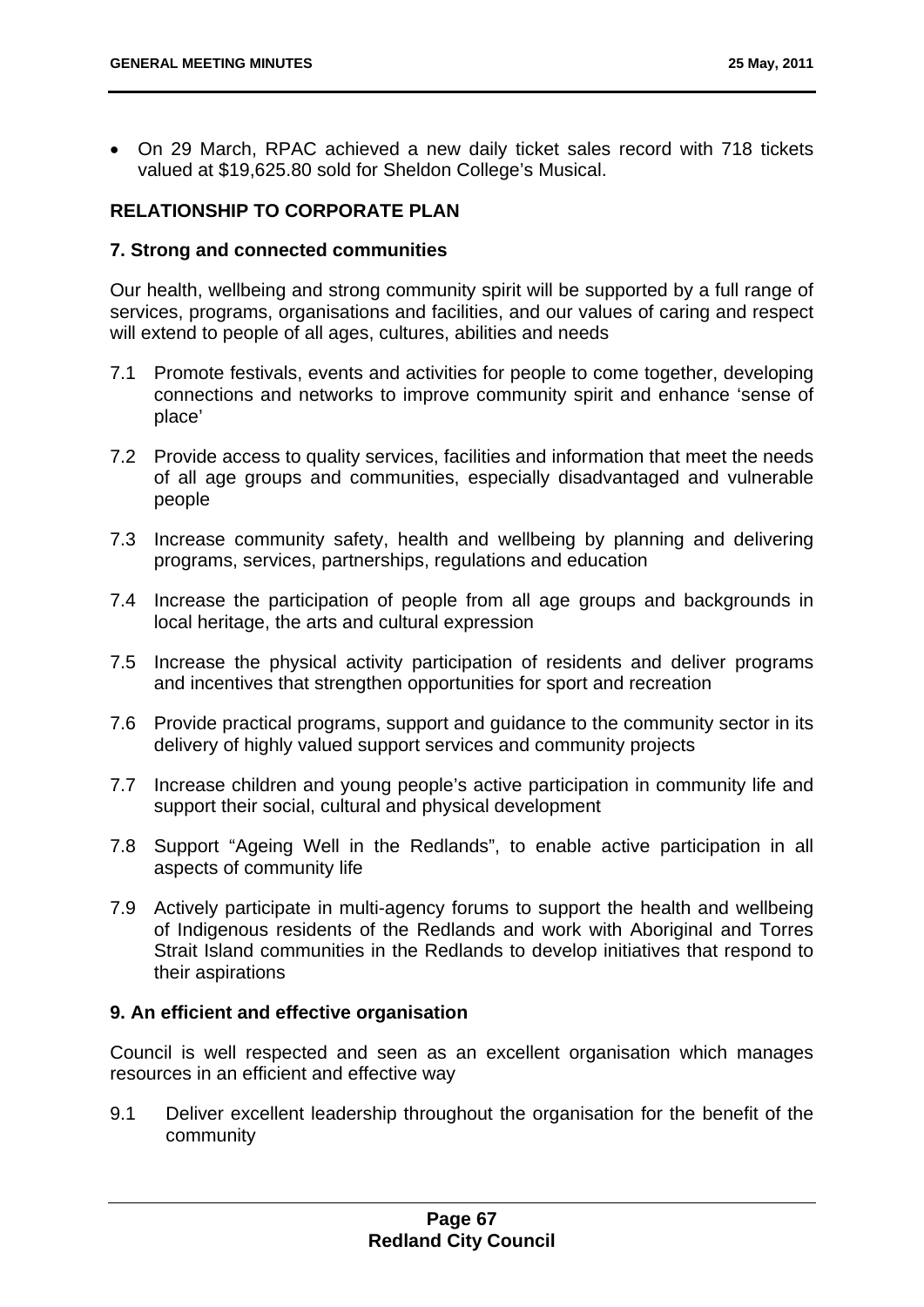# **FINANCIAL IMPLICATIONS**

There are no financial implications impacting Council as a result of this report.

# **PLANNING SCHEME IMPLICATIONS**

The Land Use Planning Group was consulted and it is considered that the outcome of recommendations in this report will not require any amendments to the Redlands Planning Scheme.

# **CONSULTATION**

Consultation has occurred with all Customer & Community Service Managers and the General Manager Customer Services.

# **OFFICER'S/COMMITTEE RECOMMENDATION/ COUNCIL RESOLUTION**

Moved by: Cr W Boglary Seconded by: Cr K Reimers

# **That Council note the report and annexure.**

**CARRIED** (en bloc)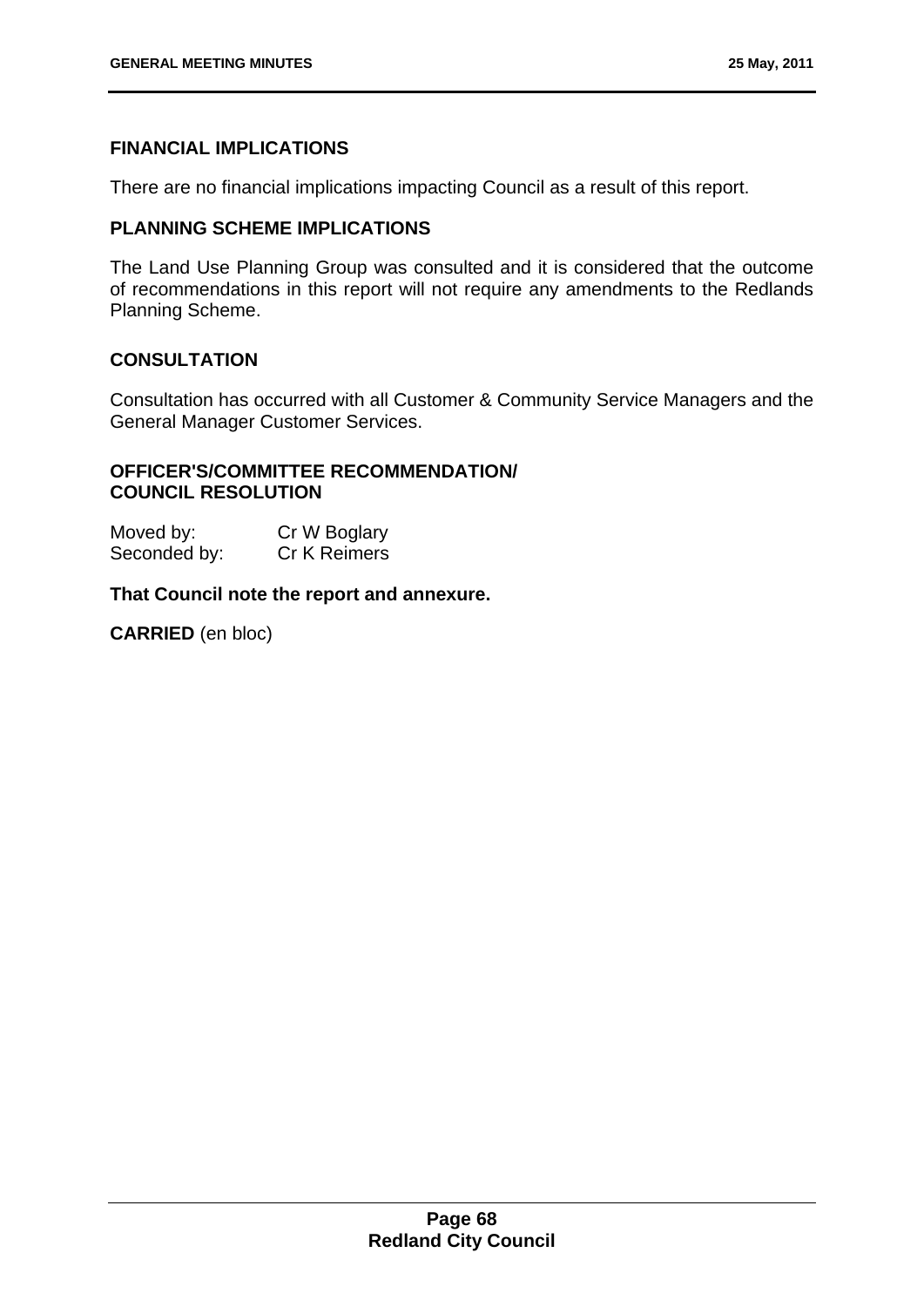# **14.1.2 MONTHLY REPORT FOR PROJECT DELIVERY GROUP**

| <b>Dataworks Filename:</b>  | <b>GOV</b> – Reports to Committee – Project Delivery<br>Group (PDG)                                                                                                                                                   |
|-----------------------------|-----------------------------------------------------------------------------------------------------------------------------------------------------------------------------------------------------------------------|
| <b>Attachments:</b>         | <b>PDG Monthly Report March 2011</b><br><b>PDG Capital Program Report March 2011</b><br><b>PDG Operational Program Report March 2011</b><br><b>PDG Financial Responsibility Capital Projects Report</b><br>March 2011 |
| <b>Responsible Officer:</b> | <b>Brad Salton</b><br><b>Manager Project Delivery Group</b>                                                                                                                                                           |
| Author:                     | <b>Delia Dowthwaite</b><br><b>Project Administrator</b>                                                                                                                                                               |

# **EXECUTIVE SUMMARY**

The Project Delivery Group monthly report is presented to Council for noting.

# **PURPOSE**

The report provides a project status as at 29 April 2011 and an overall financial summary as at 31 March 2011 for projects undertaken by the Project Delivery Group.

# **BACKGROUND**

The Project Delivery Group (PDG) is responsible for the delivery of capital and major operational projects. This involves developing detailed designs and costing for each project, coordinating the quotation or tendering process and the project delivery and/or construction of the works program.

# **ISSUES**

# **Watch List – Possible Concern**

The following projects have been placed on the "Watch List". The status of each project is outlined below;

- 42320 Wellington Point Queuing Beach waiting finalisation of permits, construction still planned for this financial year
- 65019-2 Macleay Island Waste Transfer Station project delayed due to lengthy periods of wet weather. New completion date 30 September 2011.
- 80539-4 Cleveland Point Reserve Regional Park ring road and car parking as per master plan to be completed this financial year. Balance of budget to be reallocated to 2011/2012 .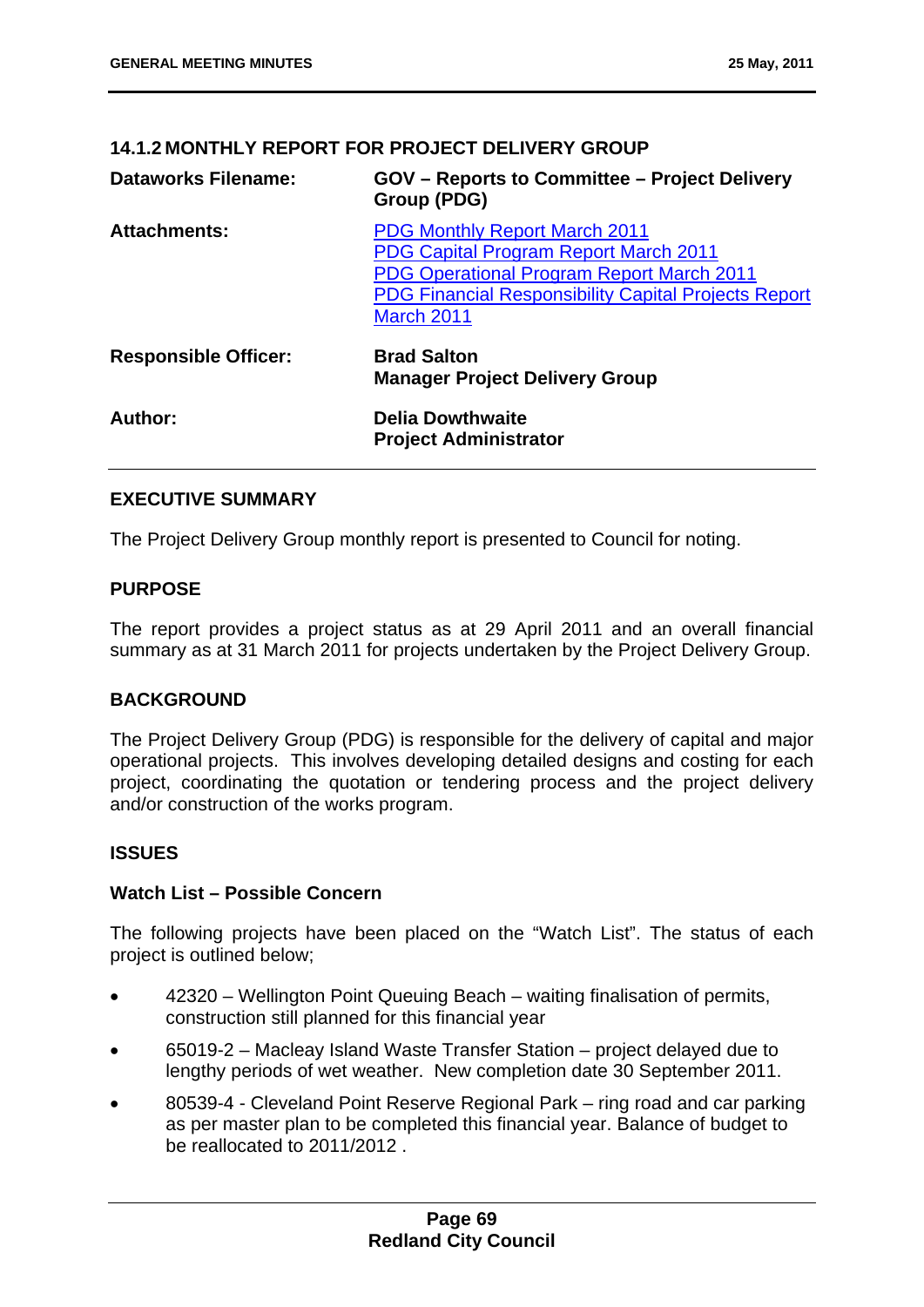- 40140-1 Beveridge Rd to Rachow St Pathway drainage portion of project to be undertaken this financial year with the footpath section to follow in July. Balance of budget to be reallocated to 2011/2012.
- 40136 Canaipa Rd path, Russell Island delay in procurement. Works will commence 2010/2011 and be completed July 2011.
- 41870 Queen St Government Rd project started, experiencing delays with service providers relocating their assets. Balance of 2010/2011 budget to be reallocated to 2011/2012
- 42260 Raby Bay Foreshore Park Playground procurement delays. Works will commence 2010/2011 and be completed July 2011.
- 45905-2 Public Amenities Les Moore Park, Victoria Point landfill gas issues. Works will commence 2010/2011 and be completed July 2011.
- 30005 Aquatic Paradise Stormwater Silt Removal permit delays. Works will commence 2010/2011 and be completed July 2011.

Listed below are projects that reached practical completion between 26 March and 29 April 2011. Refer Attachment 1 for more detail.

- 40277 Panorama Dr, Thornlands kerb & channelling
- 40235 Burke St, Capalaba intersection
- 40092 South Street, Thornlands blister islands
- 40248 Panorama Dr, Thornlands pedestrian refuge islands
- 80539-1 Cleveland Point Reserve amenities block and shelters
- 20020 Indigiscapes slab and shed
- 40167 Windemere Rd, Alexandra Hills shade shelter extension
- 40047 Wellington St, Ormiston kerb & channelling
- 45762 Anson Rd, Wellington Point asphalt carpark
- 45856 EGW Wood, Wellington Point- pathway security improvements
- 10037 Birkdale Hall repaint internal & external
- 11479 Amity Point, NSI demolition of amenities block

# **RELATIONSHIP TO CORPORATE PLAN**

# **8. Inclusive and ethical governance**

Deep engagement, quality leadership at all levels, transparent and accountable democratic processes and a spirit of partnership between the community and Council will enrich residents' participation in local decision making to achieve the community's Redlands 2030 vision and goals.

8.5 Be transparent and consistent in the way we manage the organisation, its risks and obligations and ensure we are delivering against our priorities.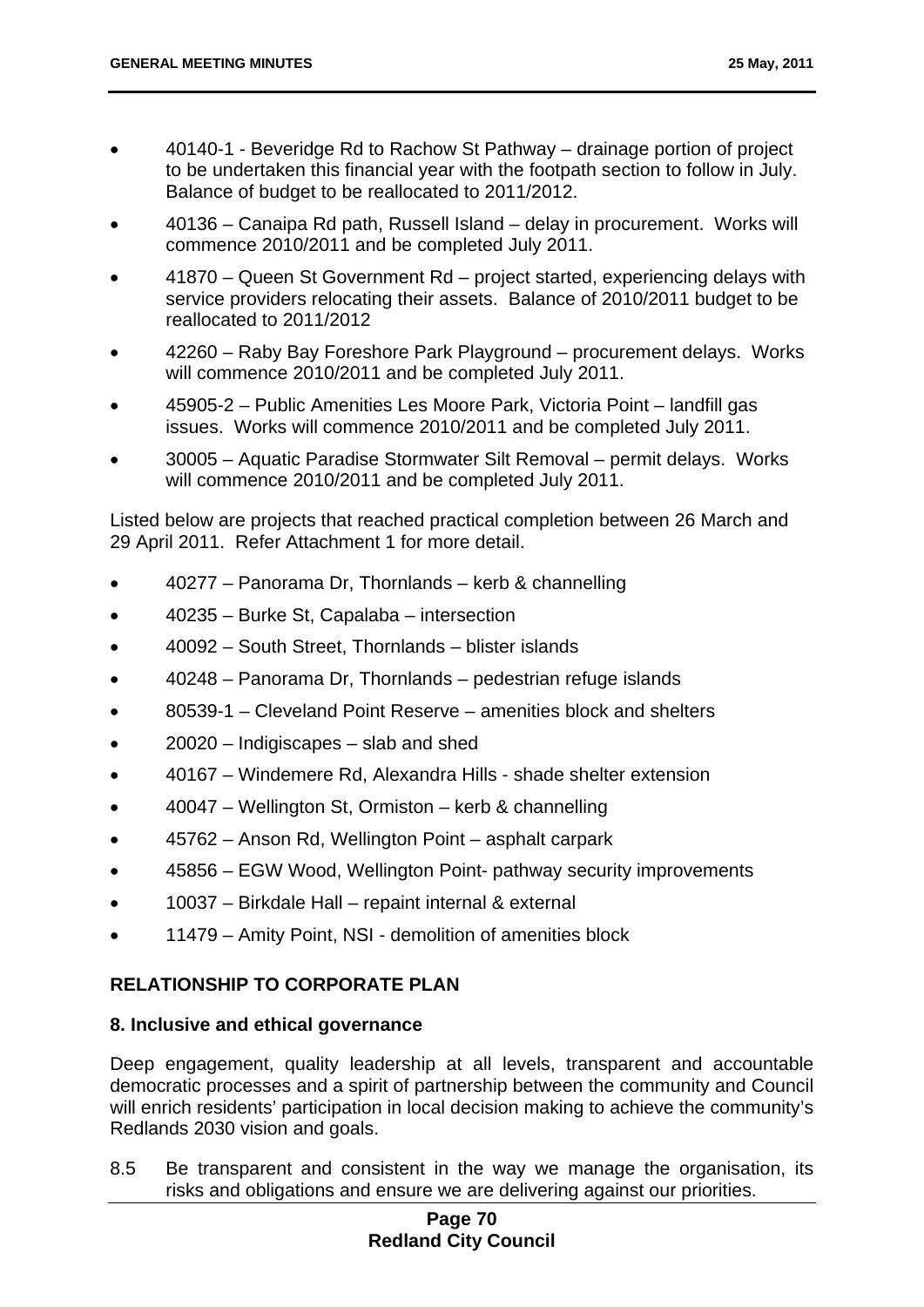# **FINANCIAL IMPLICATIONS**

There are no financial implications impacting Council as a result of this report.

# **PLANNING SCHEME IMPLICATIONS**

The Land Use Planning Group was consulted and it is considered that the outcome of recommendations in this report will not require any amendments to the Redlands Planning Scheme.

# **CONSULTATION**

The Survey Services Manager, Design Services Manager; Project Management Services Manager and Construction Projects Services Manager have been consulted in the preparation of this report and are supportive of the recommendation.

# **OFFICER'S/COMMITTEE RECOMMENDATION/ COUNCIL RESOLUTION**

Moved by: Cr W Boglary Seconded by: Cr K Reimers

**That Council resolve to note the report.** 

**CARRIED** (en bloc)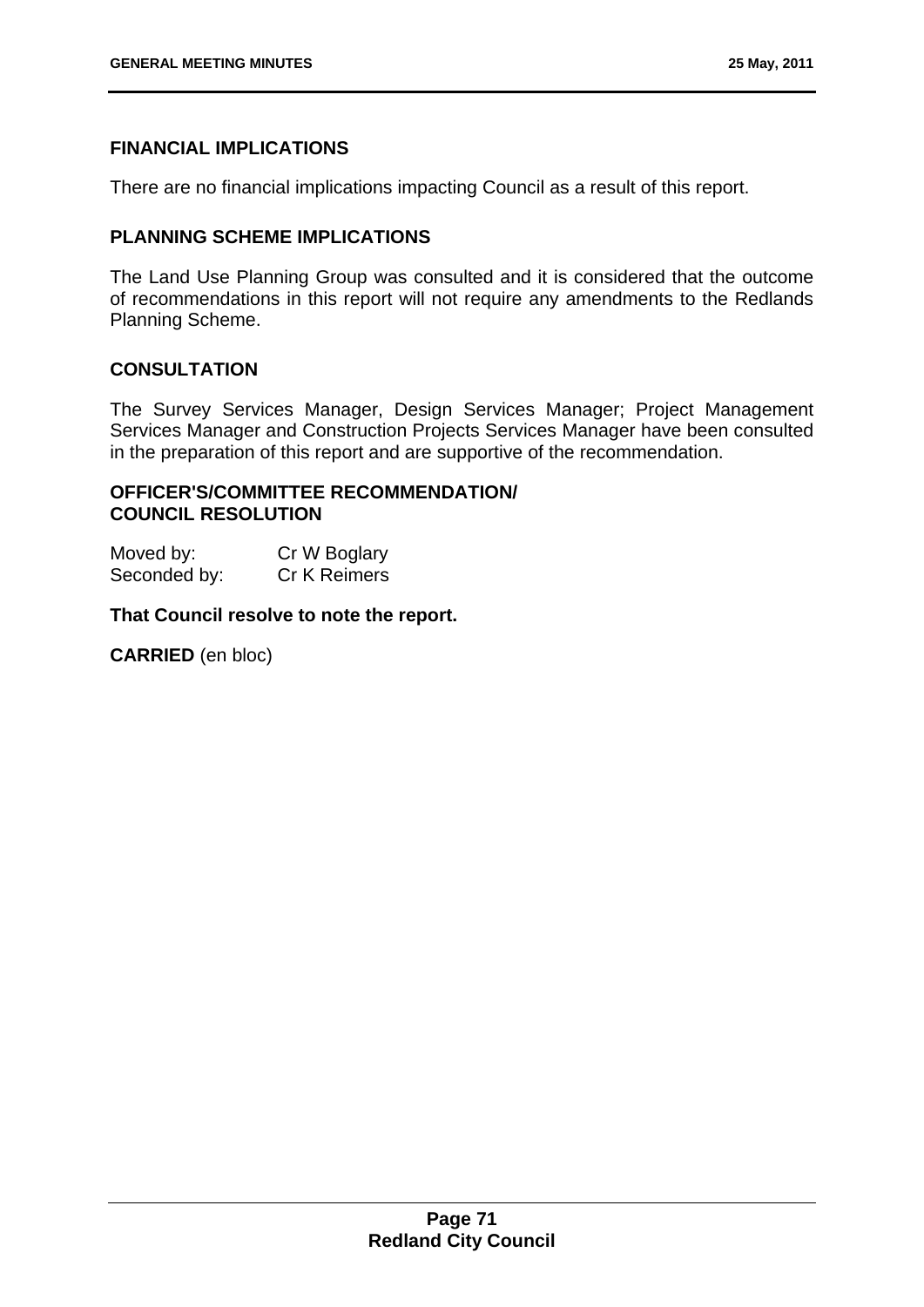# **14.1.3 MONTHLY REPORT FOR OPERATIONS AND MAINTENANCE**

| <b>Dataworks Filename:</b>  | <b>GOV Reports to Committee Operations and</b><br><b>Maintenance</b> |
|-----------------------------|----------------------------------------------------------------------|
| <b>Attachments:</b>         | <b>Operations and Maintenance Report March 2011</b>                  |
| <b>Responsible Officer:</b> | <b>Louise Rusan</b><br><b>General Manager, Customer Services</b>     |
| Author:                     | <b>Lex Smith</b><br><b>Manager Operations and Maintenance</b>        |

# **EXECUTIVE SUMMARY**

The core activities of the Operations and Maintenance Group are contained within this report and cover the period 1 March to 31 March 2011.

- The Roads and Drainage Maintenance Unit;
- Parks and Conservation Unit;
- Environmental Education Unit; and
- Waste Unit

have all contributed to this report.

The Waste Management Unit is a type 2 business unit and this report will provide Council with a monthly update and on a quarterly basis the unit will report its performance against the key performance Indicators in the business performance plan

# **PURPOSE**

To provide information to Council on the activities undertaken by the Operations and Maintenance Group and on a quarterly basis report on the performance of the Waste Business Unit against key performance indicators.

# **BACKGROUND**

The Operations and Maintenance Group undertakes the day to day operational activities of environmental education and environmental extension programs, the maintenance and operation of Council's waste collection and disposal facilities, the maintenance of roads, drains, marine and quarry facilities and the maintenance of Council's parks reserves and assets. This range of activities is undertaken by Council's day labour and contractor workforce.

The group generally operates between the hours of 7am to 4.45 pm weekdays with an on call service for after hours, however the environmental education operates 6 days per week and many evenings, with the waste facilities operating 7 days per week.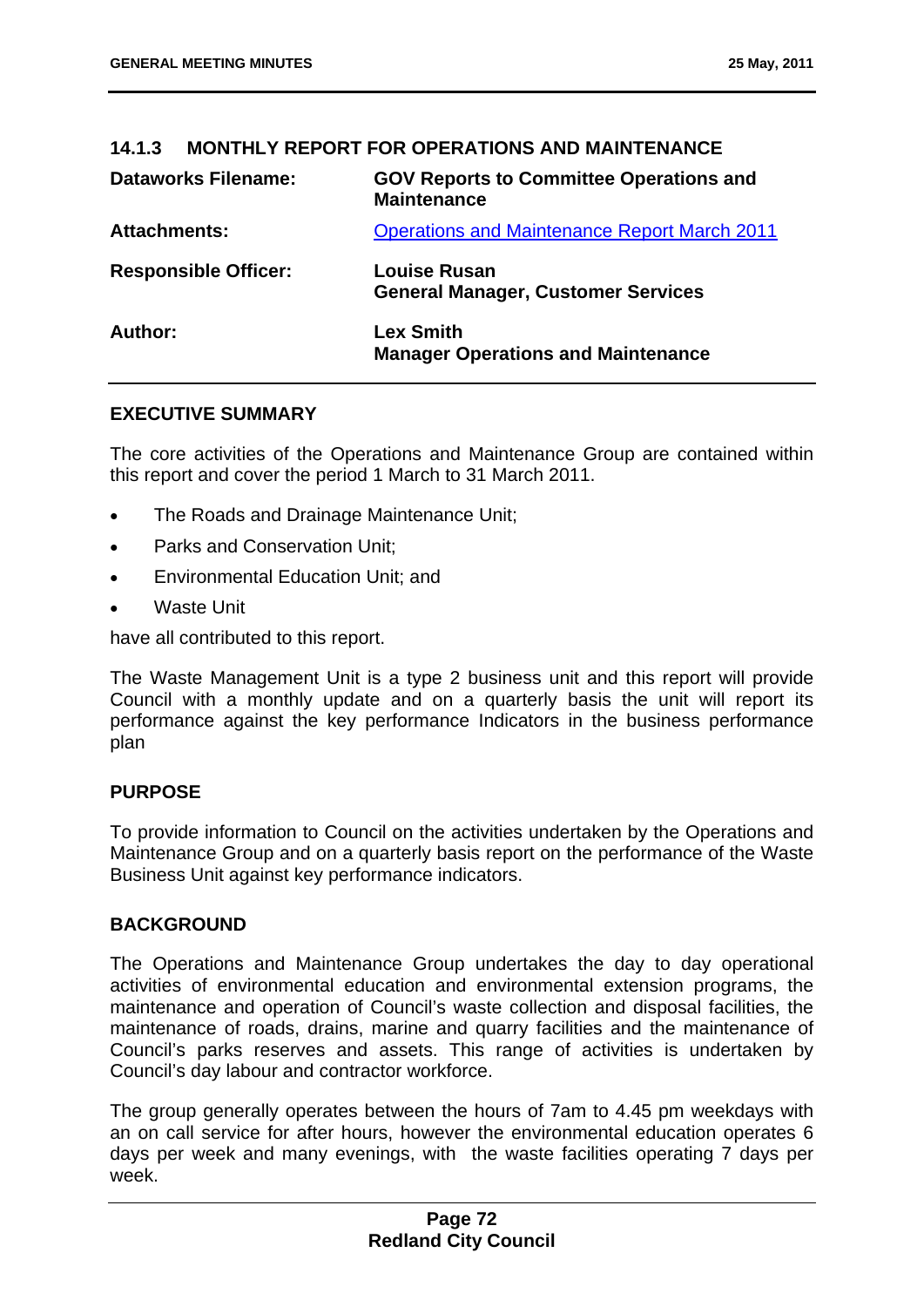# **ISSUES**

# **ROADS AND DRAINAGE UNIT – Unscheduled Activities and Significant Events**

# **Graffiti**

18 instances for a cost of \$2148.00

# **Vandalism**

0 Instances of Vandalism

# **Illegally Dumped Refuse**

15.5 tonnes waste / cost to dispose =  $$1908.48$ 

# **Activities Status**

Nil comments – All Activities on target.

# **PARKS AND CONSERVATION UNIT– Unscheduled Activities and Significant Events**

# **Graffiti**

62 instances for a cost of \$14522.64

# **Vandalism**

0 instances of Vandalism

# **Illegally Dumped Refuse**

1.2 tonnes waste / cost to dispose =\$226.00

# **Activities Status**

Nil comments – All Activities on target.

# **ENVIRONMENTAL EDUCATION UNIT– Unscheduled Activities and Significant**

# **Events**

 The Earth Hour dinner was held at IndigiScapes on 26 March with 52 participants. Other Earth Hour activities such as the workshops and spotlighting were not as well supported as previous years and we will revisit our activities for Earth Hour in 2012.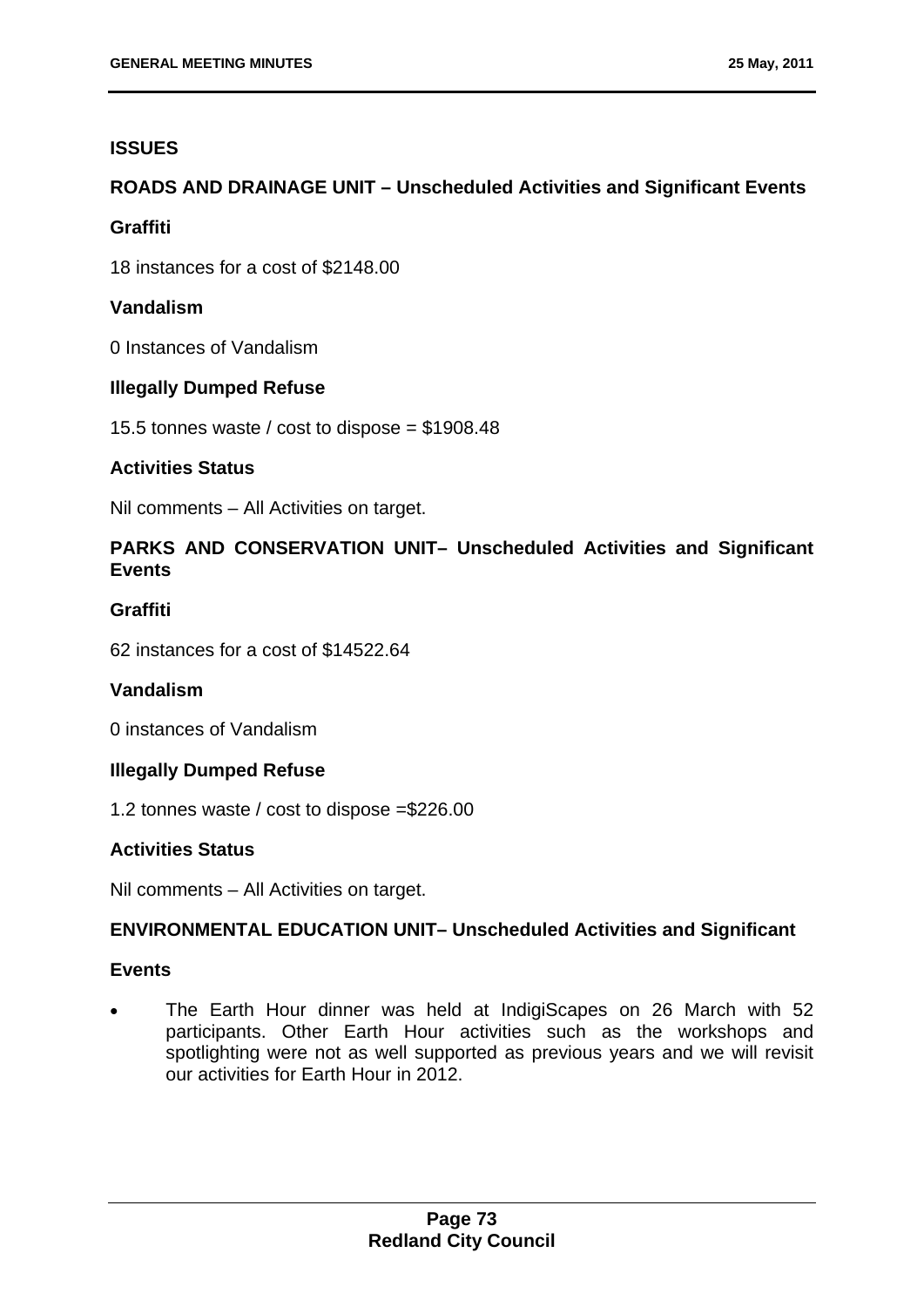# **Extension Programs**

- Community meetings were held for the new Bushcare Groups on Karragarra Island and Grevillea Street, Redland Bay, paving the way for work to begin on both sites.
- The Bushcare program is now at capacity with 45 groups spread across three officers. Applications for new groups, if received, will be placed on a waiting list until space in the program becomes available.

# **WASTE UNIT**

# **Complaints**

Seven complaints about odour were received during March for Birkdale Landfill. This is due to a number of reasons including:

- The site is a putrescibles landfill and odours are generated from the waste as it is being received and landfilled;
- The wet weather increases the rate of degradation of the waste which produces odours;
- The wet weather also causes leachate outbreaks which are very odorous and require excavation of older, generally more odorous, waste to repair the seep;
- Wind direction, which in the case of a week in March where winds from an unusual westerly direction had blown the odours to the east of the site where residents have not been exposed to the odours for sometime.

The 'odour fence' has been extended along the top of the eastern batter to try and combat odours that may be blown in an easterly direction in future.

# **Site Reports**

# **Birkdale Landfill and Transfer Station**

In February, 139mm of rain fell on the site which is significantly less than January 2011 and December 2010, which has helped site operations significantly, although, some storms were heavy and caused a number of leachate outbreaks. This, coupled with unusual westerly winds, meant that residents to the east of the site experienced odours for the first time and years. The odour fence was extended to try and mask odours should winds be experienced from a westerly direction again.

An aerial survey in March revealed that the landfilling activities will be completed between mid July and mid August 2011.

# **Redland Bay Waste Transfer Station**

All operations have been continuing as normal.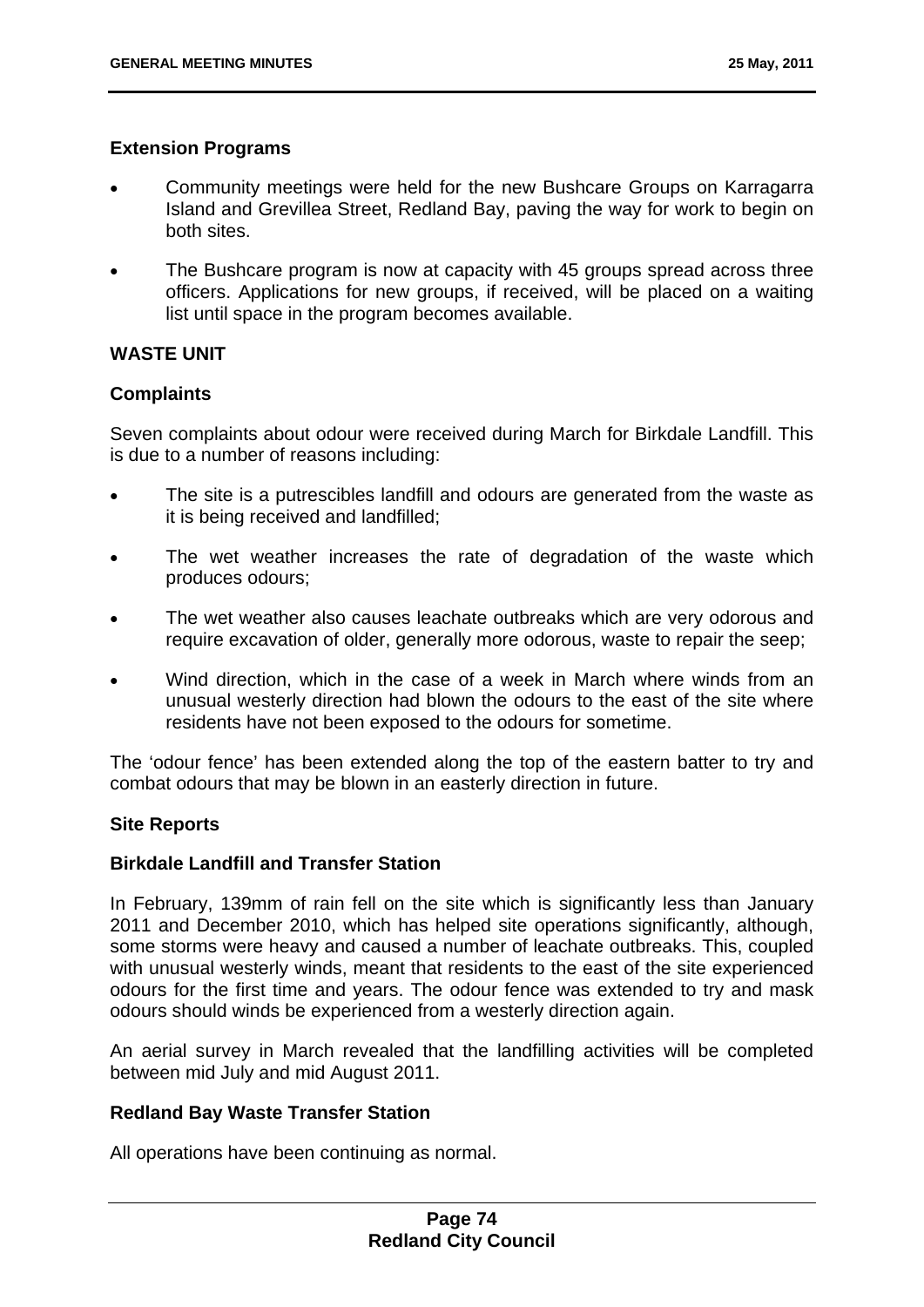# **Giles Rd Hardfill site**

All operations have been continuing as normal along with hardfill transfers from the Birkdale and Redland Bay Waste Transfer Stations.

# **North Stradbroke Island Waste Transfer Stations**

All operations have been continuing as normal.

# **SMBIs and Coochiemudlo Island Waste Transfer Stations**

All operations have been continuing as normal.

# **Closed Landfill Operations**

At Judy Holt Closed Landfill 644,900L of leachate was collected and disposed of in March 2011 up approximately 200,000L from February and 139mm of rain fell on the site. For the Redland Bay Closed Landfill, 246,000L was collected and disposed of in March 2011, up approximately 100,000Lfrom February and the site received 133mm of rain.

The Landfill Gas Risk Assessment Program consultancy has been progressing across the 17 Closed Landfill sites in the City. This consultancy is programmed to be completed by the end of June 2011.

# **Waste Education Activities**

# **March 2011**

# Highlights of the month

- Redland City Council launched a new waste minimisation campaign called 'Rethink your rubbish' at the Cleveland Farmer's Day Markets 13 March. Approximately 250 people wandered through the education stall collecting information and discussing waste and recycling with Council staff. Many participated in the free composting and worm farming workshops and some lucky residents who made a 'recycling right' pledge won compost bins and worm farms on the day.
- The new 'Rethink your rubbish' website, launched as part of the campaign, featuring an A-Z Guide to waste and recycling in the Redlands. This website will continue to grow in the coming months with the aim to provide key information about waste reduction at people's fingertips.
- A 'pull through' feature was developed for the Bayside Bulletin featuring the new campaign. It included information on how our recycling is stacking up in the Redlands as well as debunking some outdated myths surrounding recycling, and a recycling quiz for residents to test their recycling prowess.
- Redlands IndigiScapes Environmental centre has a new display showcasing the 'Rethink your rubbish' campaign. The display features some of the more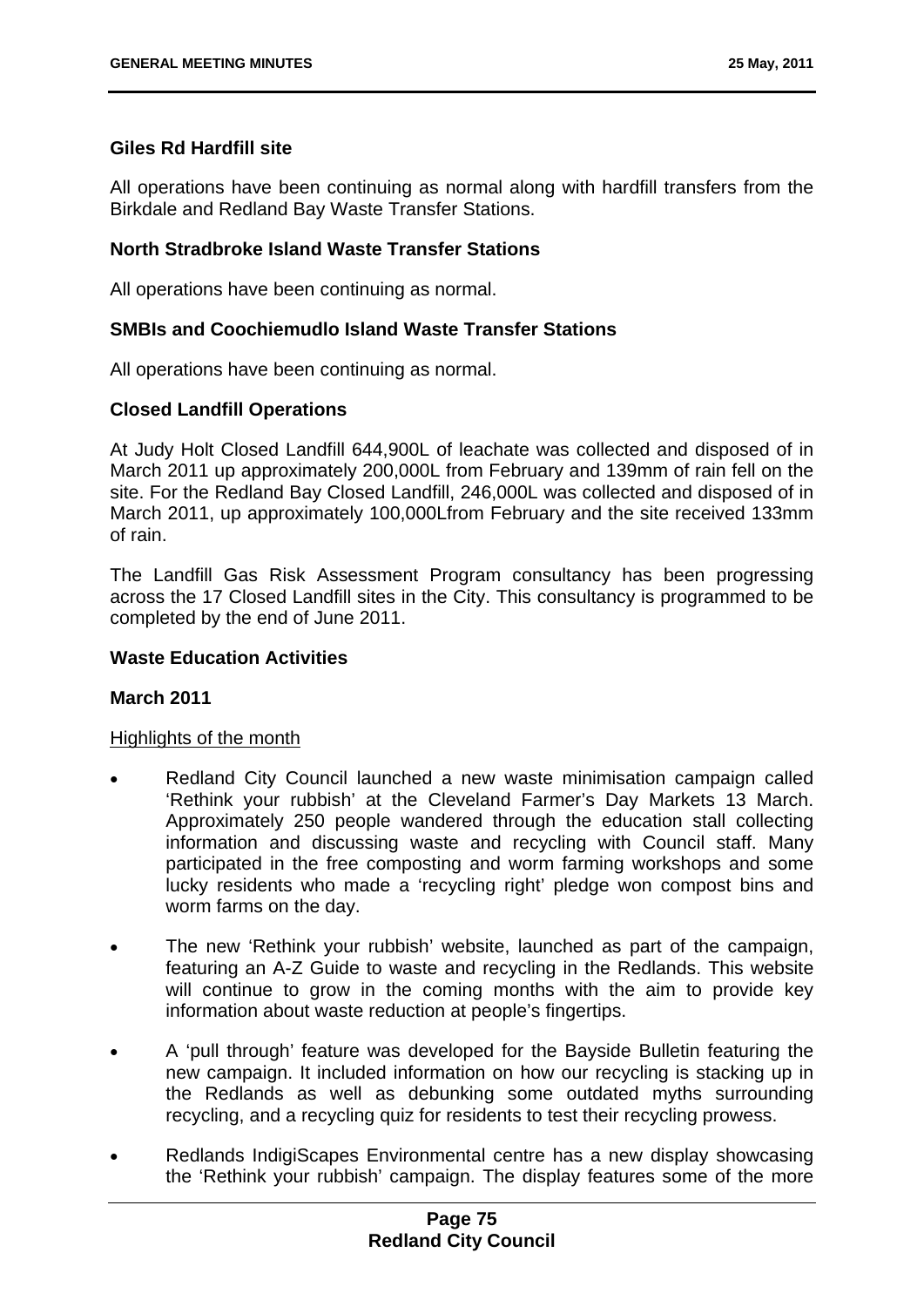quirky items that can be recycled in the Redlands as well as the most common 'contaminants' that should never be placed in recycle bins such as nappies, plastic bags and syringes.

- A new poster has been designed to inform residents of items that can be taken to Waste Transfer Stations for free. This poster is displayed in numerous locations throughout Council shopping centres and will be transformed into signs in the near future.
- Bayside Bulletin 'Snapshot' included the following messages on waste education:
	- 1. Safe disposal of waste motor oil encouraging residents to recycle waste motor oil for free at Waste Transfer Stations
	- 2. Bin lids encouraging residents to ensure their bin lids are completely closed for safe servicing of kerbside collection
	- 3. Myth Buster addressing paper recycling myths
	- 4. Recycle right testing residents knowledge on recycling
	- 5. Rethink your rubbish: from  $A Z -$  directing residents to learn more about waste at our new online guide

# Locations of visits

- Ormiston College Early Learning Centre (2 Kindergarten classes)
- St Rita's Primary School (Victoria Point) (3 year 1 classes)
- 'Rethink your rubbish launch' (approximately 250 people, all ages)

# **Activities Status**

Nil comments – All Activities on target.

# **RELATIONSHIP TO CORPORATE PLAN**

# **1. Healthy natural environment**

A diverse and healthy natural environment, with an abundance of native flora and fauna and rich ecosystems will thrive through our awareness, commitment and action in caring for the environment.

# **2. Green Living**

Our green living choices will improve our quality of life and our children's lives, through our sustainable and energy efficient use of resources, transport and infrastructure, and our well informed responses to risks such as climate change.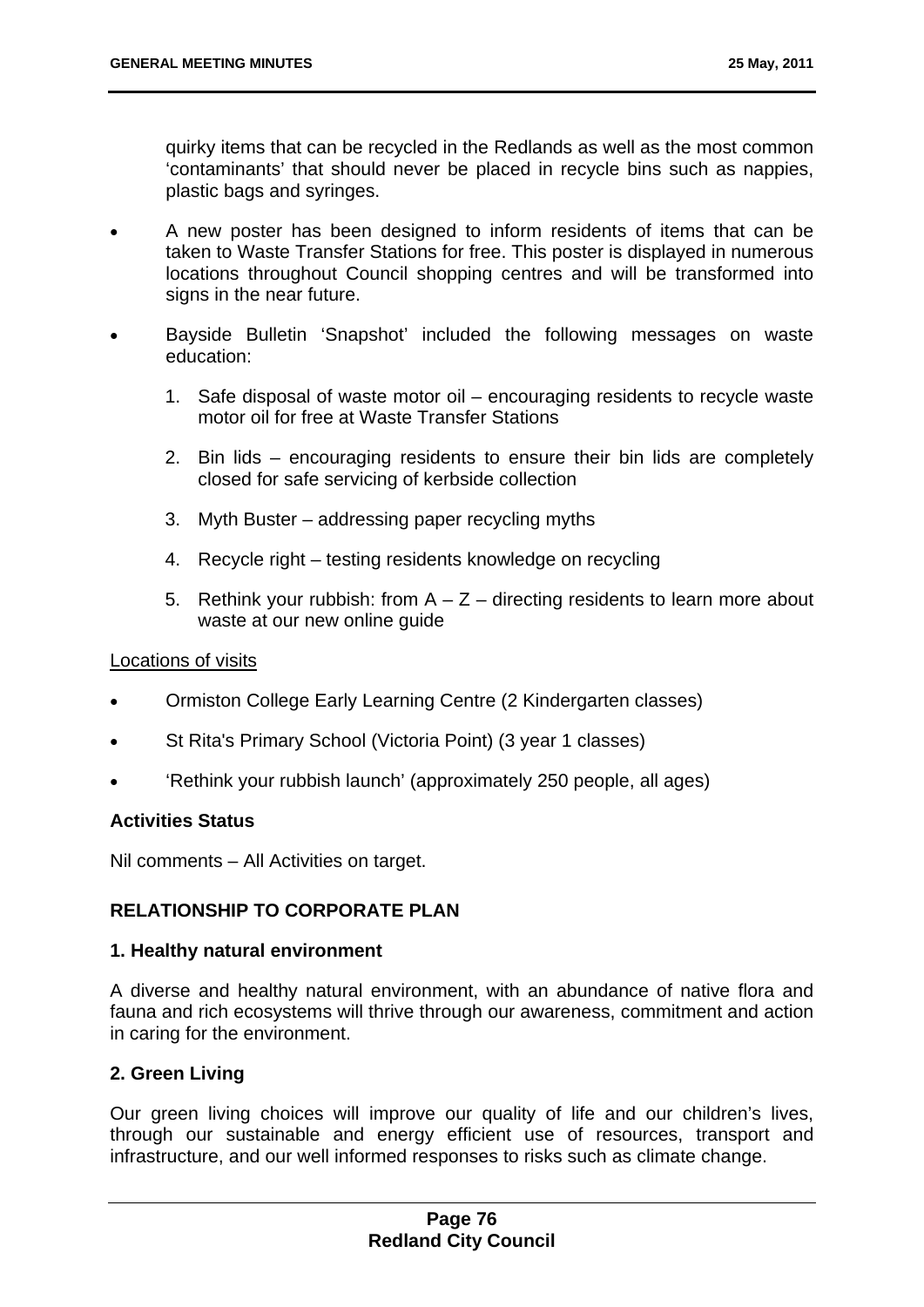# **3. Embracing the Bay**

The benefits of the unique ecosystems, visual beauty, spiritual nourishment and coastal lifestyle provided by the islands, beaches, foreshores and water catchments of Moreton Bay will be valued, protected and celebrated.

# **FINANCIAL IMPLICATIONS**

The Operation and Maintenance Group is within budget.

# **CONSULTATION**

This report was prepared in consultation with Unit Services Managers and numerous staff within the Operations and Maintenance group.

# **OFFICER'S/COMMITTEE RECOMMENDATION/ COUNCIL RESOLUTION**

Moved by: Cr W Boglary Seconded by: Cr K Reimers

# **That Council resolve to note the report.**

**CARRIED** (en bloc)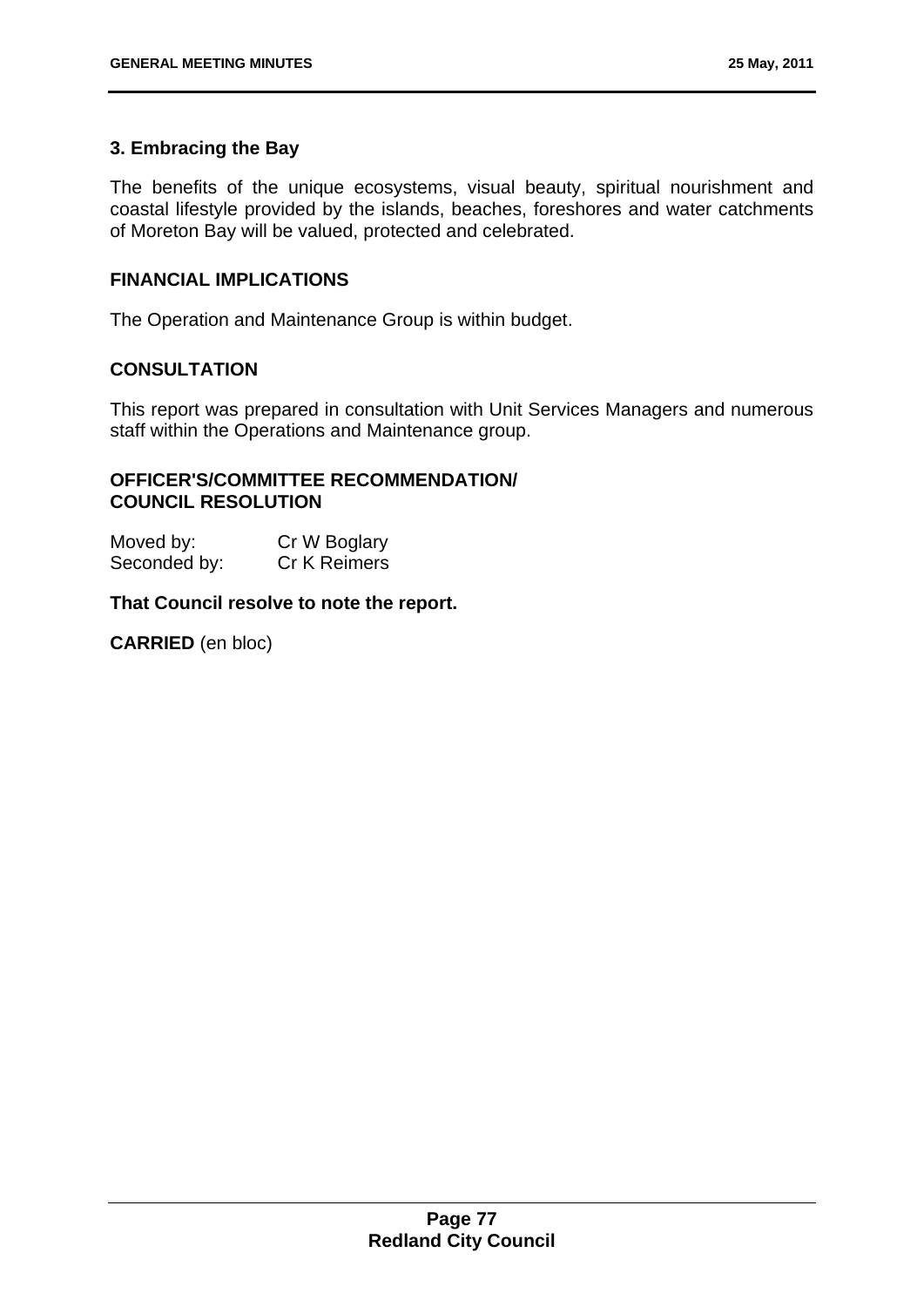The following Councillors declared a conflict of interest, or a perceived conflict of interest, in the following item and remained in the chamber for discussion and decision, as they formed more than half of the members present at that time.

- Cr Reimers Member of Community Grant ID OS-112-0018
- Cr Murray Acquaintance with Community Grant ID CS-112-009
- Cr Williams Previous executive member and current Volunteer of Community Grant ID RADF 11R2-0008
- Cr Townsend Honorary Member of Community Grant ID OS-112-0004
- Cr Henry Patron of Community Grant ID OS-112-0024 Committee Member of Community Grant ID OS-112-0025 Acquaintance of Community Grant ID OS-112-0009 Acquaintance of Community Grant ID OS-112-004
- Cr Ogilvie Patron of Community Grant ID OS-112-0012
- Cr Boglary Member of Community Grant ID OS-112-0018 Supporter of Community Grant ID OS 112-0025 Supporter of Community Grant ID OS 112-012 Member of Community Grant ID OS 112-0015 Member of Committee of Community Grant ID CS 112-0006
- Cr Hobson Patron of Community Grant ID OS-112-0016 Patron of Community Grant ID PS-112-0008 Honorary Member of Community Grant ID OS-112-0018 Patron of Community Grant ID OS-112-0013 Patron of Community Grant ID OS-112-0001
- **14.1.4 COMMUNITY GRANTS PROGRAM AND RADF ROUND 2 APPROVAL OF FUNDS**

| <b>Dataworks Filename:</b>  | G&S Community Grants Program - 2010/11 Round 2                       |
|-----------------------------|----------------------------------------------------------------------|
| <b>Attachments:</b>         | <b>List of Successful Applicants</b>                                 |
| <b>Responsible Officer:</b> | <b>Greg Jensen</b><br><b>Manager Customer and Community Services</b> |
| <b>Author:</b>              | <b>Kim Sims</b><br><b>Community Grants Coordinator</b>               |

# **EXECUTIVE SUMMARY**

The Community Grants Program was established within Council on 1 July 2009 to provide financial assistance to local community organisations and individuals through grants to undertake projects for the benefit of the Redlands community.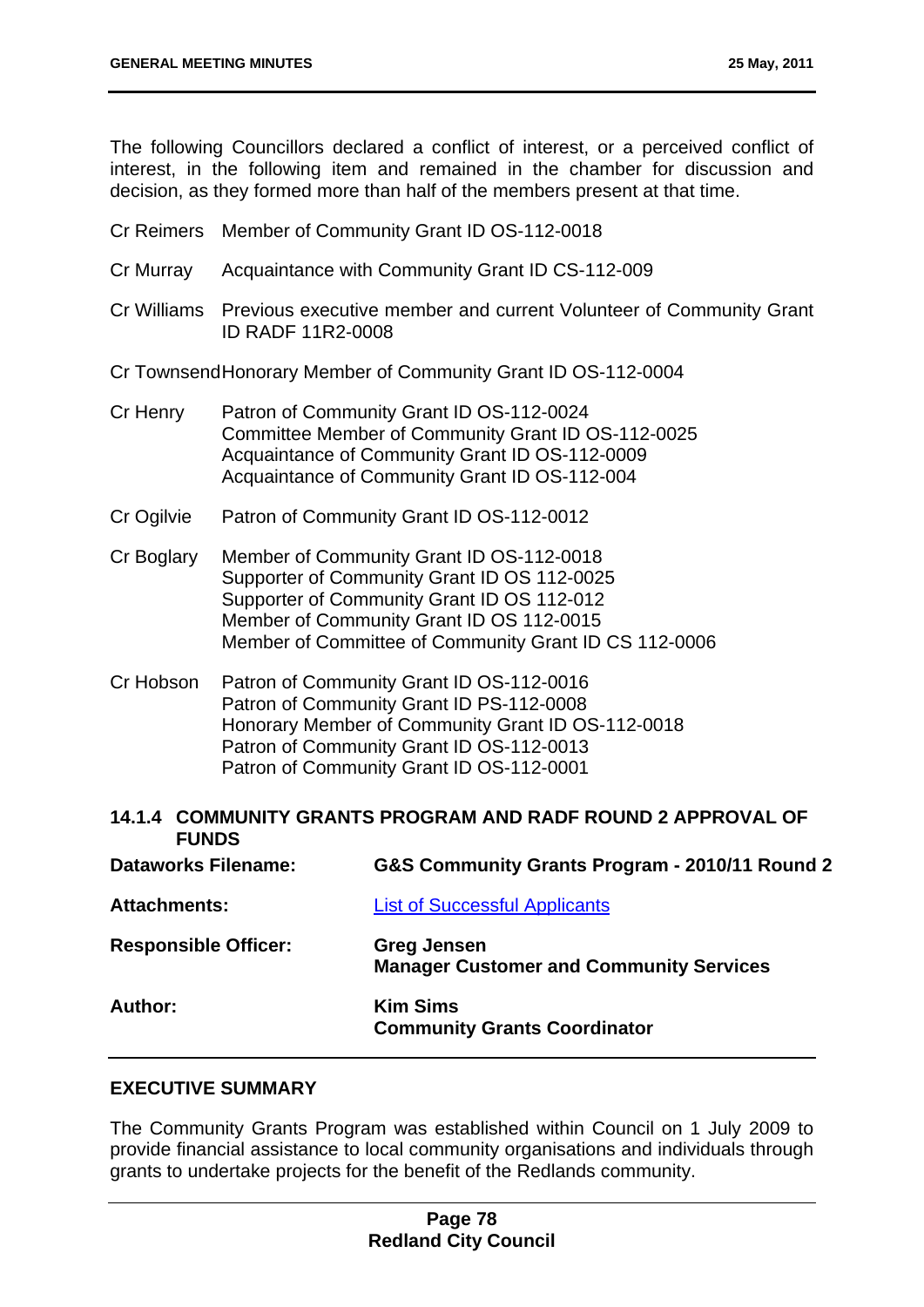Financial assistance to the Redlands community through the grants program includes:

- Mayor's Small Grants up to \$500 with a total pool of \$50,000;
- Organisation Support Grants up to \$3,000 with a total pool of \$90,000;
- Project Support Grants up to \$10,000 with a total pool of \$200,000;
- Conservation Grants up to \$8,000 with a total pool of \$110,000;
- Capital Infrastructure Grants up to \$50,000 with a total pool of \$250,000; and
- Regional Arts Development Fund (RADF) with a total pool of \$100,000.

The Environmental Education Unit, Indigiscapes, committed \$110,000 this financial year towards the Conservation Grants.

The funding for RADF is in partnership with Arts Queensland with an annual budget allocation from Council of \$50,000 which is matched by the State Government. Council is required to administer the RADF Grants under State Government Guidelines.

Applications under the Mayor's Small Grants can be submitted throughout the financial year. There are two funding rounds each financial year for Organisation Support, Project Support, Conservation Grants and RADF. The rounds close in September and April. There is one funding round each financial year for Capital Infrastructure with the round closing in October.

Round 2 for Organisation Support, Project Support, Conservation Grants and RADF opened on 21 February 2011 and closed on 1 April 2011.

A total of 58 applications requesting \$392,232 were received including:

- 17 applications for Organisation Support requesting \$48,518. Funding available in round 2 is \$45,000;
- 11 applications for Project Support requesting \$97,832. Funding available in Round 2 is \$91,038;
- 12 applications for Conservation Grants requesting \$87,518. Funding available in Round 2 is \$104,500; and
- 18 applications for RADF requesting \$158,364. Funding available in Round 2 is \$55,797.

Applications for Organisation Support were assessed by the Assessment Team, consisting of staff from the Community Grants Team, the Community Development Team, Leisure and Recreation, Environmental Education Unit and Community and Social Planning, on 7 April 2011. The recommendations of the Assessment Team were then approved by the Group Manager, Customer and Community Services, on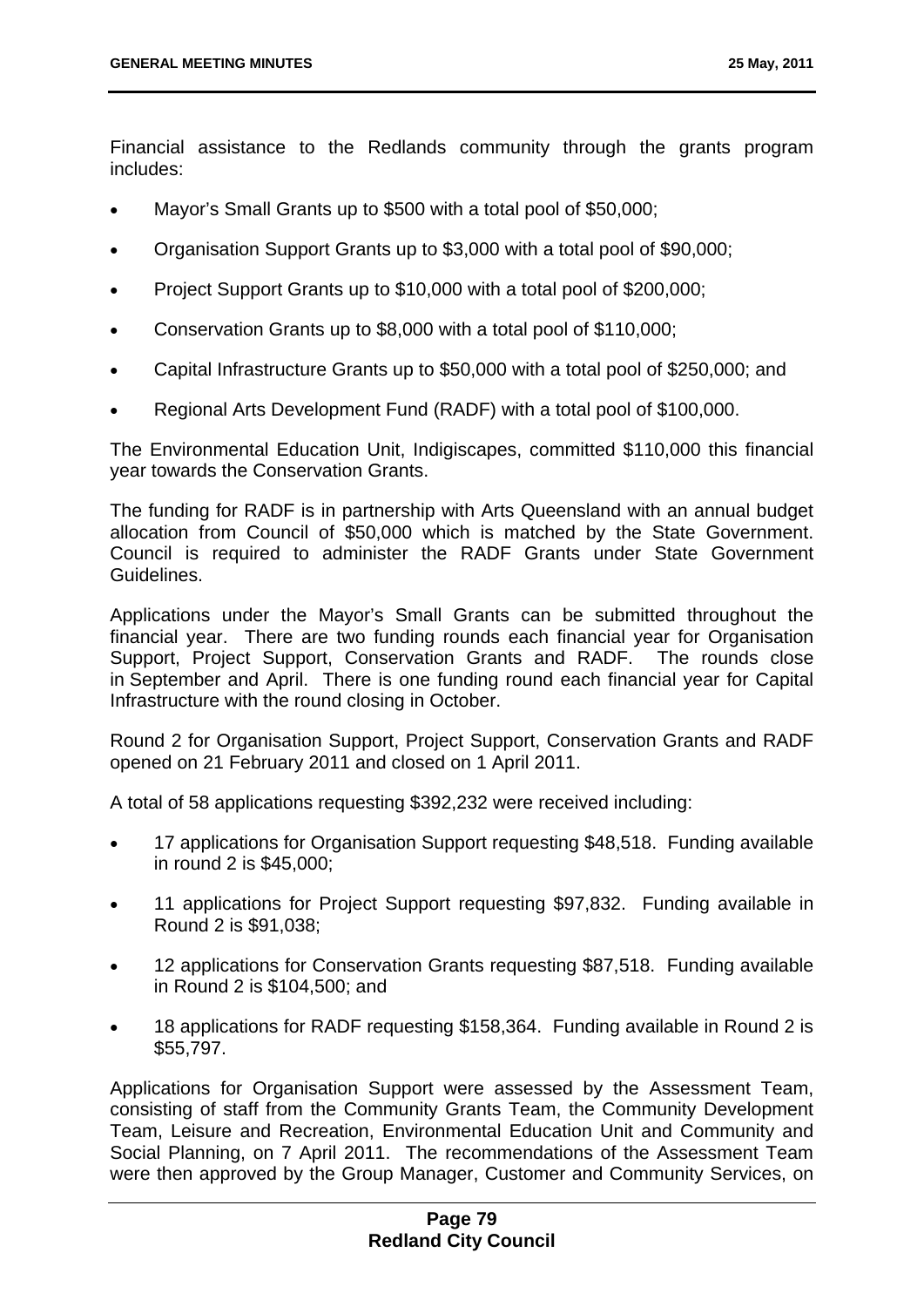12 April 2011 as is the process stated in the Corporate Guidelines for the approval of Organisation Support applications.

Applications for Project Support and Conservation Grants were assessed by the Assessment Team on 7 April 2011. The recommendations by the Assessment Team on applications under these categories were endorsed by the Community Grants Panel on 8 April 2011. The applications and recommendations were then discussed and reviewed at the Councillor Workshop on 19 April 2011.

The applications for RADF were assessed by the RADF Committee members with the recommendations being approved at the RADF Committee meeting on 18 April 2011 which is in accordance with State Government and Council Policies and Guidelines.

This report seeks approval from Council to fund the recommended successful applications under Round 2 for Organisation Support, Project Support, Conservation Grants and RADF categories. Total funding of \$174,922 is sought to fund 32 applications under these categories.

All applicants under Organisation Support, Project Support, Conservation Grants and RADF will be informed of the outcome of their application after the General Meeting on 25 May 2011. Feedback will be provided to unsuccessful applicants to assist in increasing their chance of success in future grant rounds.

To recognise the applicants that have been successful, an event has been scheduled at the Redland Performing Arts Centre from 6.00pm to 7.00pm on 16 June 2011 where the Mayor and Councillors will be invited to present certificates and/or cheques to these applicants.

# **PURPOSE**

In accordance with Corporate Policy POL-3082 *Financial Assistance to the Community Sector* and Corporate Guideline GL-3082-001 *Financial Assistance to the Community Sector,* this report seeks approval from Council to fund the recommended successful applications under Round 2 of the Community Grants Program in 2010/11.

# **BACKGROUND**

There are a range of grants available to the community which are:

- Mayor's Small Grants up to \$500 for individuals demonstrating excellence at a high level and to organisations for unexpected costs and grant writing assistance.
- Organisation Support Grants up to \$3,000 to provide assistance to organisations to support management and planning costs associated with becoming more sustainable and improving capacity to deliver services.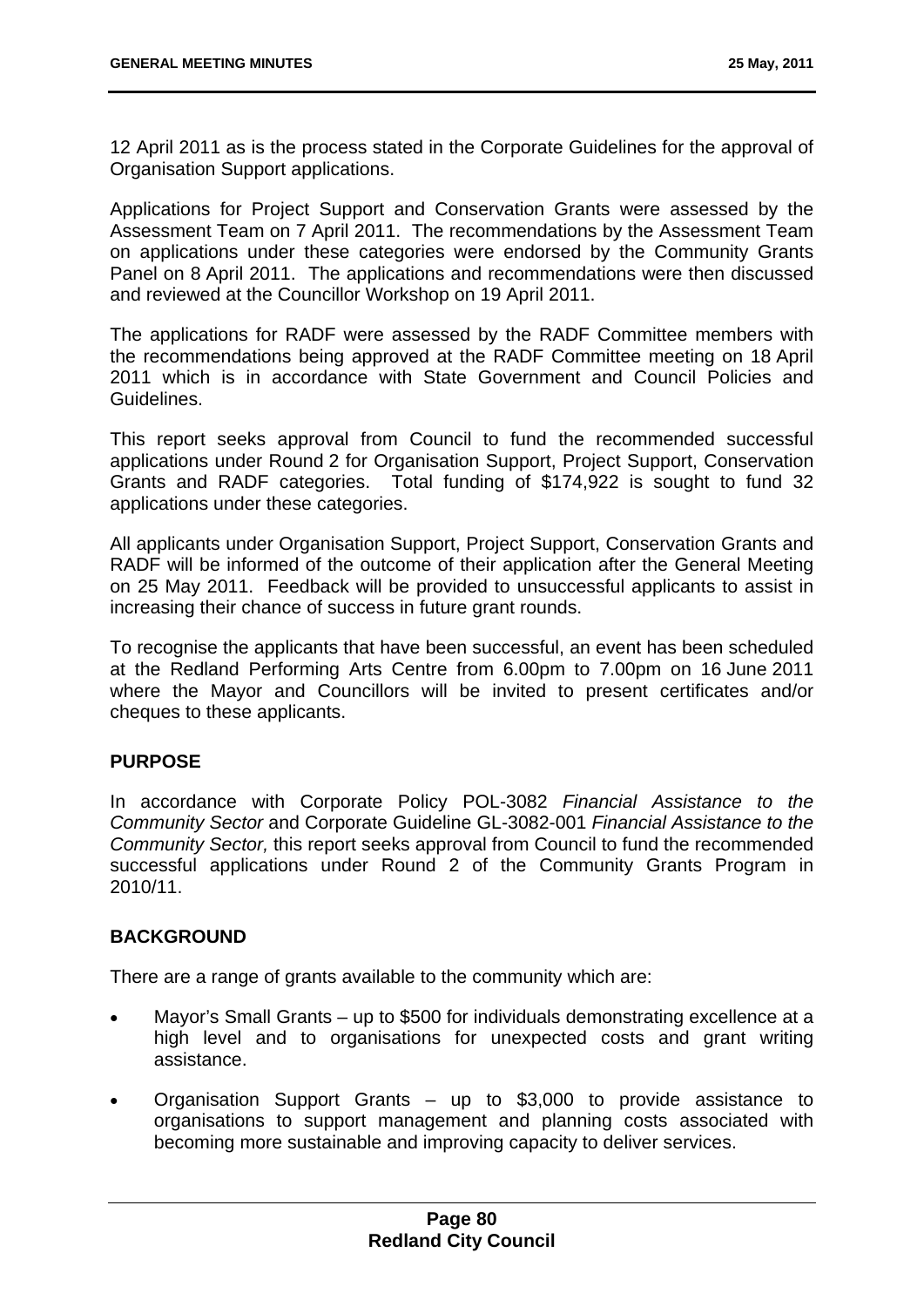- Project Support Grants up to \$10,000 to provide assistance to organisations to provide specific projects that deliver long term positive outcomes to the community. The projects can create improvements for people in a particular community or locality in the Redlands.
	- Community Garden Projects up to \$10,000 to support organisations in growing or supporting access to locally grown food.
- Conservation Grants with the following categories:
	- Conservation Support Grants up to \$8,000 to assist organisations with direct conservation projects as well as education and awareness related to Redlands wildlife, especially koalas and their habitat.
	- Environmental Arts Support Grants up to \$8,000 to assist professional artists, emerging professional artists or organisations to develop art projects with an environmental theme. Projects should enrich public appreciation and understanding of the value of our local environment.
	- Wildlife Carer Support Grants up to \$8,000 to assist with projects related to the care of injured wildlife in the Redlands.
- Capital Infrastructure Grants up to \$50,000 to assists organisations to build, renovate or refurbish facilities, including hard-wired technology upgrades.
- Regional Arts Development Fund (RADF) this grant supports professional artists and arts workers to practice their art, for and with communities.

Applications for Mayor's Small Grants are accepted continuously throughout the year. The Organisation Support, Project Support, Conservation Grants and RADF have 2 rounds each year and the Capital Infrastructure grant has 1 round each year.

Round 2 in 2010/11 for Organisation Support, Project Support, Conservation Grants and RADF opened on 21 February 2011 and closed on 1 April 2011. This is the final round for the Community Grants Program and RADF in 2010/11.

Applications under the Organisation Support category were assessed by the Assessment Team, consisting of staff from the Community Grants Team, the Community Development Team, Leisure and Recreation, Environmental Education Unit and Community and Social Planning, on 7 April 2011. The recommendations were then approved by the Group Manager, Customer and Community Services, on 12 April 2011 as is the process stated in the Corporate Guidelines – GL-3082-001 *Financial Assistance to the Community Sector*.

Applications under the Project Support and Conservation Grants categories were also assessed by the Assessment Team on 7 April 2011 with the recommendations being endorsed by the Community Grants Panel on 8 April 2011.

 The panel is chaired by the Community Grants Coordinator with members consisting of three senior Council staff and three representing the community. The Council members were nominated for their professionalism in the specific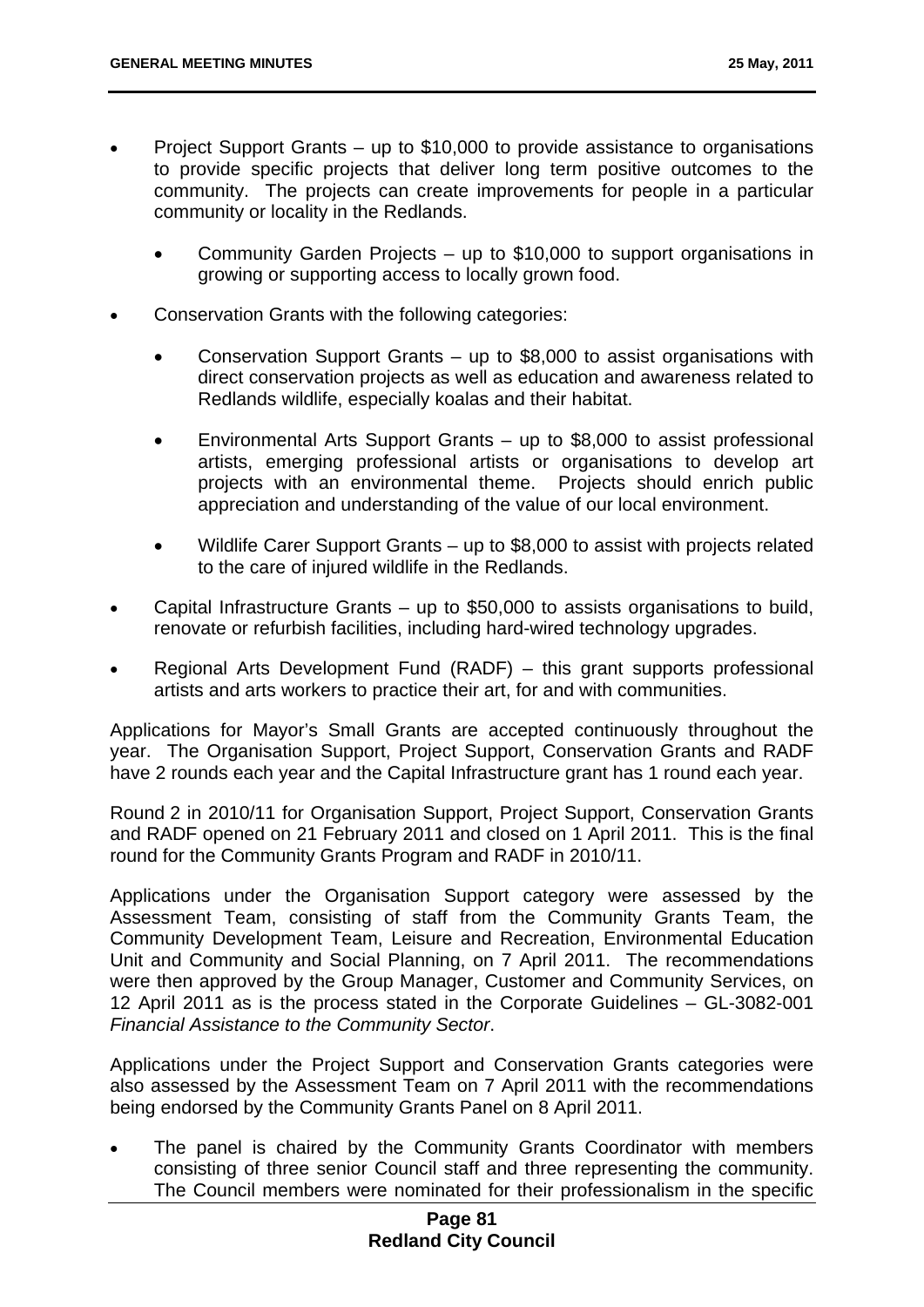program areas and the community members are elected for their experience in grant funding programs and/or experience in the not-for-profit sector. Membership on the panel is for one funding round with the membership being reviewed for future rounds in line with the review of the program.

Applications for RADF were assessed by the RADF Committee members and endorsed by the RADF Committee on 18 April 2011.

 The applications are assessed by the elected RADF Committee, chaired by Councillor Helen Murray, who has the casting vote. Councillor Craig Ogilvie is also on the Committee. RADF Committee members are elected for two terms and represent a cross section of art forms and interests. The applications are assessed against criteria set by the State Government and the objectives of *Council's Cultural Policy*. The RADF Committee assesses and endorses applications.

A listing of the applications received under Organisation Support, Project Support, Conservation Grants and RADF, including scores, comments and recommendations from the Assessment Team and the Community Grants Panel, were provided to the Councillors on 15 April 2011 and were discussed and reviewed at a Workshop on 19 April 2011 before being considered by the Customer Services Committee on 18 May 2011.

- At the Councillor Workshop, it was recommended that two of the successful applications have their funding reduced to address the value for money.
- Also at the workshop, discussions were held over two Project Support applications where funding was sought for similar events. It was recommended that the Grants Team liaise with the applicants to raise the possibility of combining the events. The outcome from this liaison was that both events will be funded with reduced funding for one of the applications.

The request for funding for endorsed and approved applications under Organisation Support, Project Support, Conservation Grants and RADF is submitted to Council for approval.

This process ensures a consistent, fair, open process without bias.

# **ISSUES**

The applications to which this report is seeking funding for have been assessed in line with the Corporate Guideline GL-3082-001 – *Financial Assistance to the Community Sector*.

Round 2 – Organisation Support Grants – 17 applications were assessed requesting total funding of \$48,518. Of these applications, 10 have been approved for funding totalling \$24,250.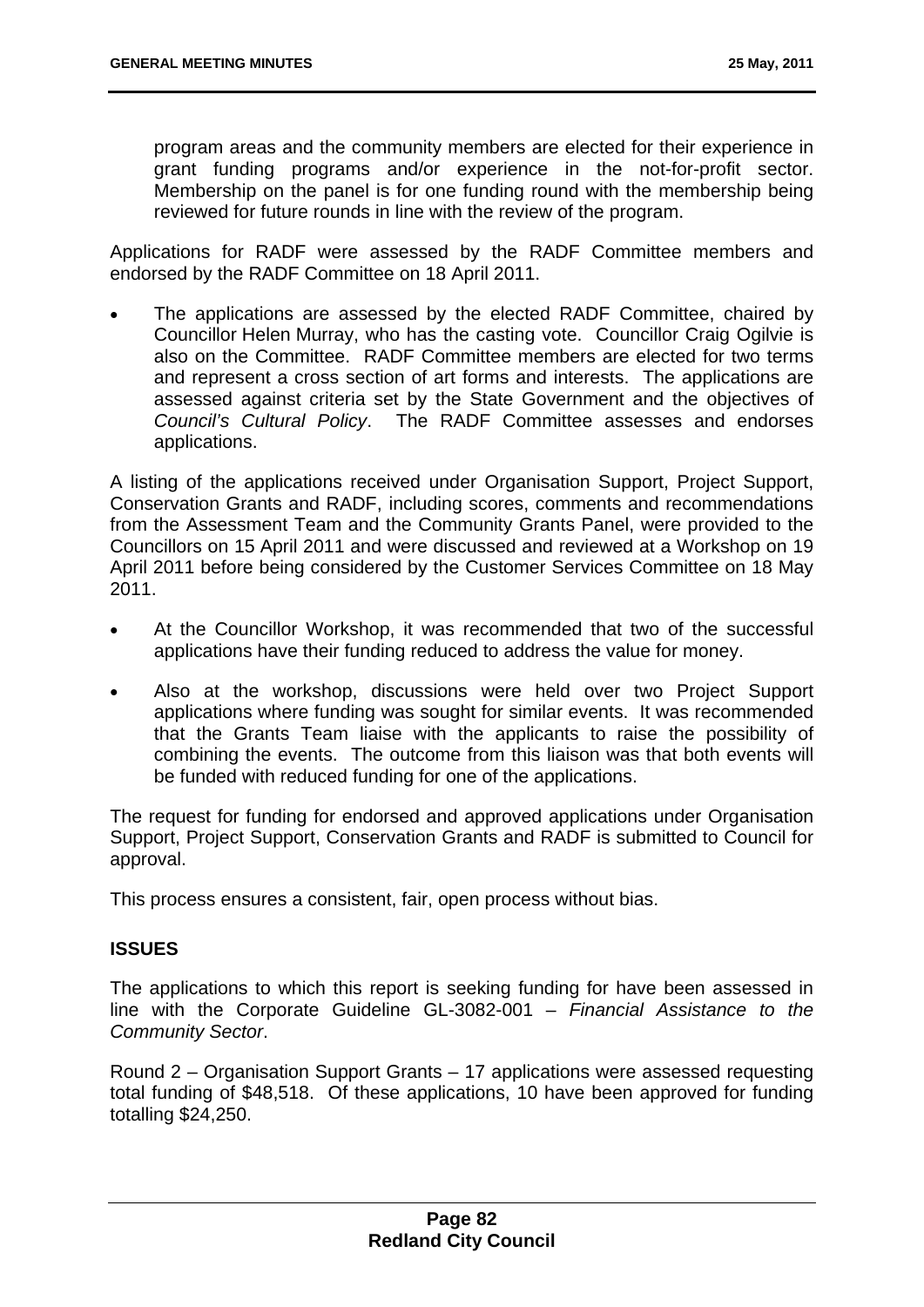Round 2 – Project Support Grants – 11 applications were assessed requesting total funding of \$97,832. Of these applications, five have been recommended for funding totalling \$43,357.

Round 2 – Conservation Grants – 12 applications were assessed requesting total funding of \$87,518. Of these applications, 8 have been recommended for funding totalling \$51,518.

Round 2 – Regional Arts Development Fund – 18 applications were assessed requesting total funding of \$158,364. Of these applications, 9 applications have been recommended for funding totalling \$55,797.

The applications that were unsuccessful either did not meet the eligibility criteria or were not sufficiently detailed. These applicants will receive feedback to assist and encouraged to apply in future rounds.

In 2010/11 not all funding was expended under the Community Grants Program for the categories, Organisation Support, Project Support, Conservation Grants and Capital Infrastructure. Out of the total allocation to the program of \$800,000, \$122,663.95 was not expended.

# **RELATIONSHIP TO CORPORATE PLAN**

# **7. Strong and connected communities**

Our health, wellbeing and strong community spirit will be supported by a full range of services, programs, organisations and facilities, and our values of caring and respect will extend to people of all ages, cultures, abilities and needs.

7.6 Provide practical programs, support and guidance to the community sector in its delivery of highly valued support services and community projects.

# **FINANCIAL IMPLICATIONS**

10 applications under Organisation Support have been approved for funding for the amount of \$24,250. Funding available in Round 2 is \$45,000. **Approval is sought for \$24,250 to be allocated to the 10 successful applications.**

5 applications under Project Support are recommended for approval by Council for the amount of \$43,357. Funding available in Round 2 is \$91,038. **Approval is sought for \$43,357 to be allocated to the 5 successful applications.**

8 applications under the Conservation Grants are recommended for approval by Council for the amount of \$51,518. Funding available in Round 2 is \$104,500. **Approval is sought for \$51,518 to be allocated to the 8 successful applicants.**

9 applications under the Regional Arts Development Fund (RADF) have been approved for funding for the amount of \$55,797. Funding available in Round 2 is \$55,797. **Approval is sought for \$55,797 to be allocated to the 9 successful applicants.**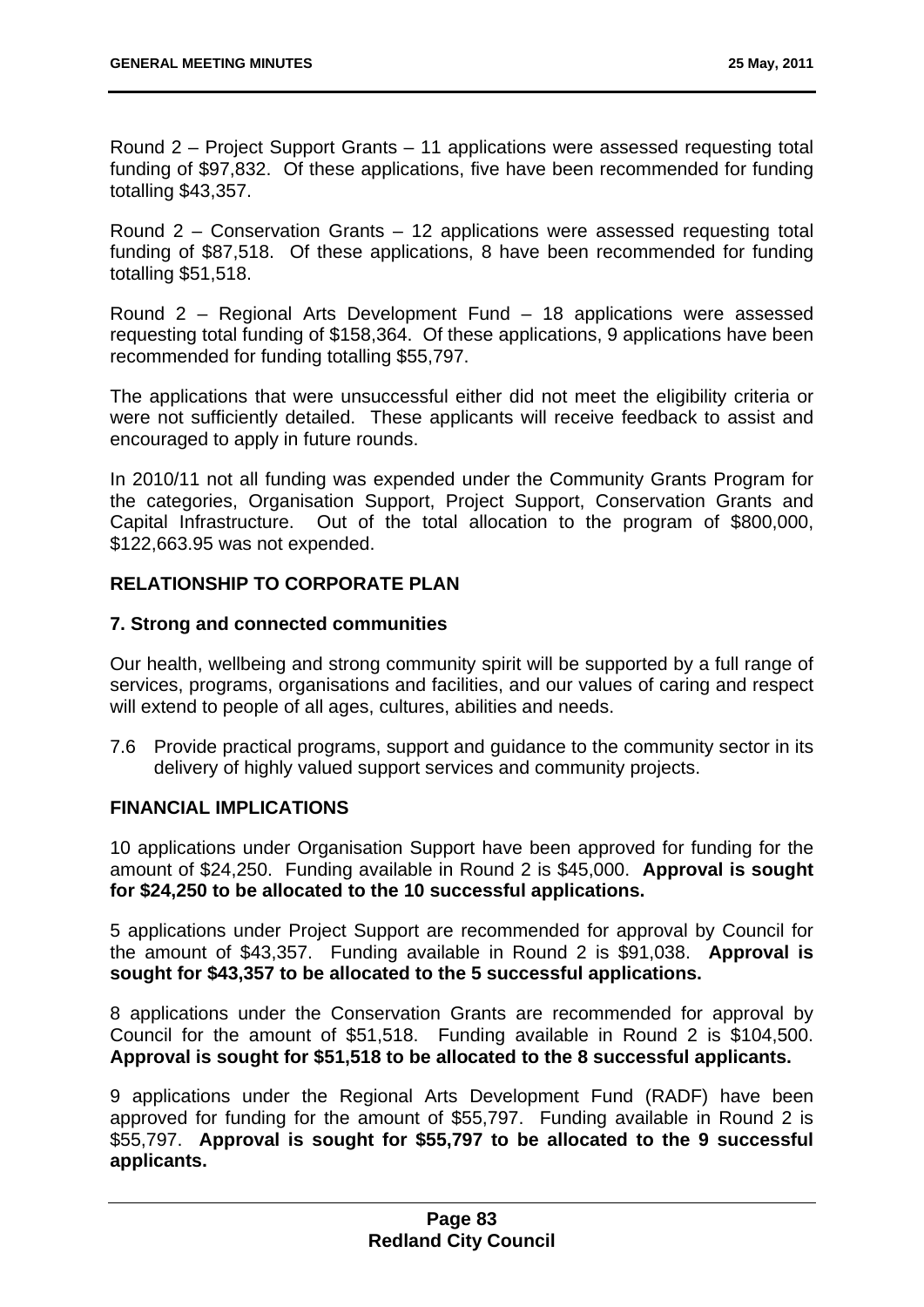Total funding of \$174,922 is requested for approval under Round 2.

The funding provided to the Community Grants Program in 2010/11 was not fully expended under the categories;

- Organisation Support Grants Total pool of \$90,000 unspent funds of \$20,750
- Project Support Grants Total pool of \$200,000 unspent funds of \$47,681
- Koala Strategy Education (Conservation Grants) Total pool of \$110,000 unspent funds of \$52,982. This funding was provided by the Environmental Education Unit
- Capital Infrastructure Grants Total pool of \$250,000 unspent funds of \$1,250.95

Total funding unspent under the Community Grants Program in 2010/11 is \$122,663.95.

Uncommitted funds within the grants program cannot be rolled over from one financial year to another so the unspent funds will be returned to Council's general revenue.

# **PLANNING SCHEME IMPLICATIONS**

The Land Use Planning Group was consulted and it is considered that the outcome of recommendations in this report will not require any amendments to the Redlands Planning Scheme.

# **CONSULTATION**

As part of Round 2 in the 2010/11 funding year, the Grants Team and the Community Development Team conducted seven Grant Application Writing Workshops throughout the Redlands including North Stradbroke Island and Russell Island. Three Grant Application Writing Workshops were also held for the Regional Arts Development Fund (RADF) at North Stradbroke Island, Cleveland Library and Russell Island. These workshops began on

23 February and concluded on 10 March 2011. Approximately 89 people attended the workshops. In addition to the workshops, a presentation on grant application writing was also held on 18 February at the meeting of the Redlands Interagency Network (RIN) where there were 23 participants.

One-on-One meetings were held with organisations for the Community Grants Program and RADF to provide advice on the funding categories, eligibility and draft applications.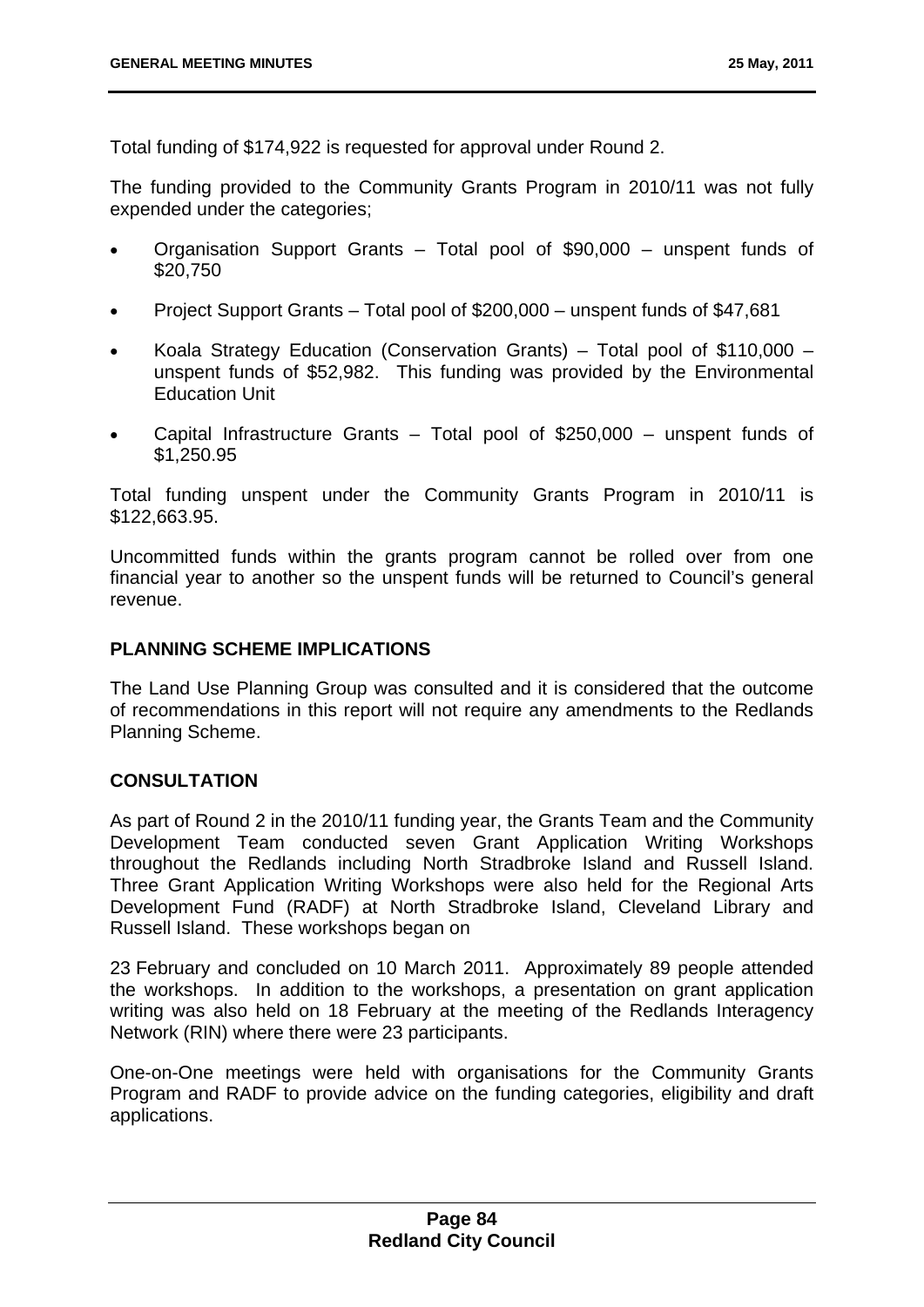In the assessment of the applications, consultation occurred with Council staff, the Community Grants Panel at a meeting on 8 April 2011 and the RADF Committee at a meeting on 18 April 2011.

Briefing on Round 2 of the Community Grants Program and a copy of all the applications received and recommended were provided to the Mayor and Councillors on 15 April 2011 and were reviewed and discussed at a workshop on 19 April 2011.

# **OFFICER'S/COMMITTEE RECOMMENDATION/ COUNCIL RESOLUTION**

| Moved by:    | Cr W Boglary |
|--------------|--------------|
| Seconded by: | Cr K Reimers |

**That Council resolve to:** 

- **1. Approve funding for 10 applications totalling \$24,250 under Round 2 of the Organisation Support Grants – Community Grants Program;**
- **2. Approve funding for 5 applications totalling \$43,357 under Round 2 of the Project Support Grants – Community Grants Program;**
- **3. Approve funding for 8 applications totalling \$51,518 under Round 2 of the Conservation Grants – Community Grants Program;**
- **4. Approve funding for 9 applications totalling \$55,797 under Round 2 of the Regional Arts Development Fund; and**
- **5. That the listing containing only successful Organisation Support, Project Support, Conservation Grants and Regional Arts Development Fund applicants remains confidential until adoption at the General Meeting.**

**CARRIED** (unanimously)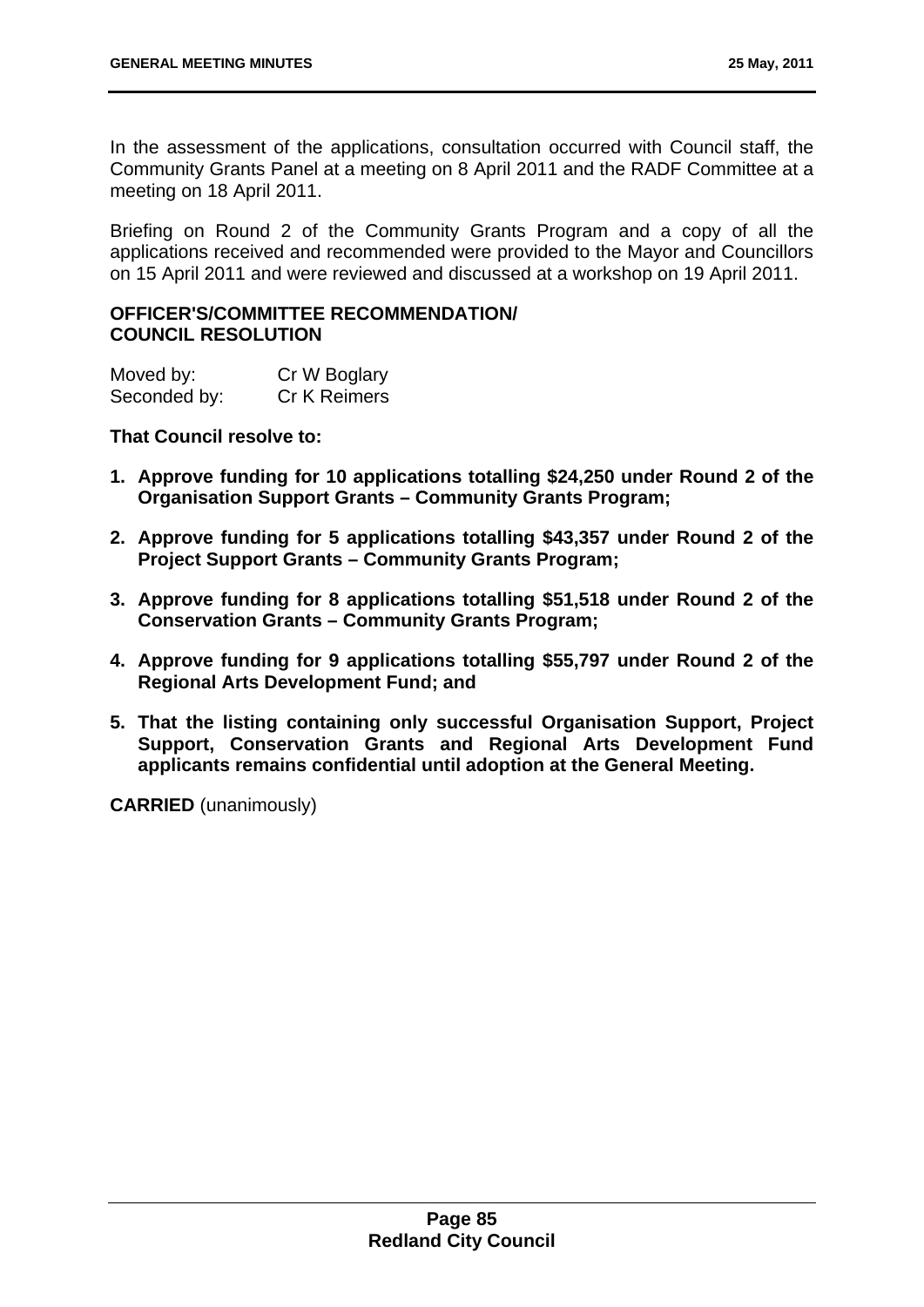Cr Hobson did not declare a conflict of interest in this item while the committee minutes were being considered. Cr Hobson did declare a conflict of interest at a later stage in the meeting proceedings, stating that she is Vice Patron of the Surf Lifesaving Queensland in South Brisbane. Cr Hobson voted in the affirmative.

# **14.1.5 SURF LIFESAVING QUEENSLAND PROVISION OF LIFEGUARD SERVICES FOR NORTH STRADBROKE ISLAND**

| <b>Dataworks Filename:</b>  | R&C Contract – Surf Lifesaving – Surf Lifesaving<br><b>QLD Inc</b>   |
|-----------------------------|----------------------------------------------------------------------|
| <b>Attachments:</b>         | <b>Redland Lifeguard Contract Submission 2011</b>                    |
| <b>Responsible Officer:</b> | <b>Greg Jensen</b><br><b>Manager Customer and Community Services</b> |
| Author:                     | <b>Tim Goward</b><br><b>Senior Sport &amp; Recreation Officer</b>    |

# **EXECUTIVE SUMMARY**

Redland City Council has contracted Surf Life Saving Queensland to provide lifeguard services for the surf beaches on North Stradbroke Island (NSI) since 2001. Their existing contract is due to expire on 30 June 2011 and this report is to consider their submission for a new, three-year contract for this service from 1 July 2011.

# **PURPOSE**

The purpose of this report is to consider the submission of Surf Life Saving Qld (SLSQ) for a new, three-year contract to provide surf life saving services at Cylinder, Main and Adder Rock beaches at Point Lookout on North Stradbroke Island.

# **BACKGROUND**

The previous three-year agreement between Council and SLSQ was from 1 July 2008 through 30 June 2011. Council has recognised SLSQ as the sole provider of beach life saving services and relies on its professional evaluation of service requirements to maintain the aim of zero preventable drowning on NSI beaches.

Council needs to ensure adequate lifeguard services are provided on its beaches to fulfil its duty of care. The responsibilities of local government, surf lifesaving volunteers, tourism operators or police and emergency services personnel is to take reasonable care to protect beach users from risks. In discharging this reasonable care constant attention must be given to regular review of obligations and systems in place for beach safety.

Consistently repeated observations and reports by lifeguards, tourism operators, police and emergency services was that tourists are an 'at risk' group requiring special attention. Risks may not be obvious to them due to a lack of local knowledge about beach conditions, poor swimming ability and language barriers.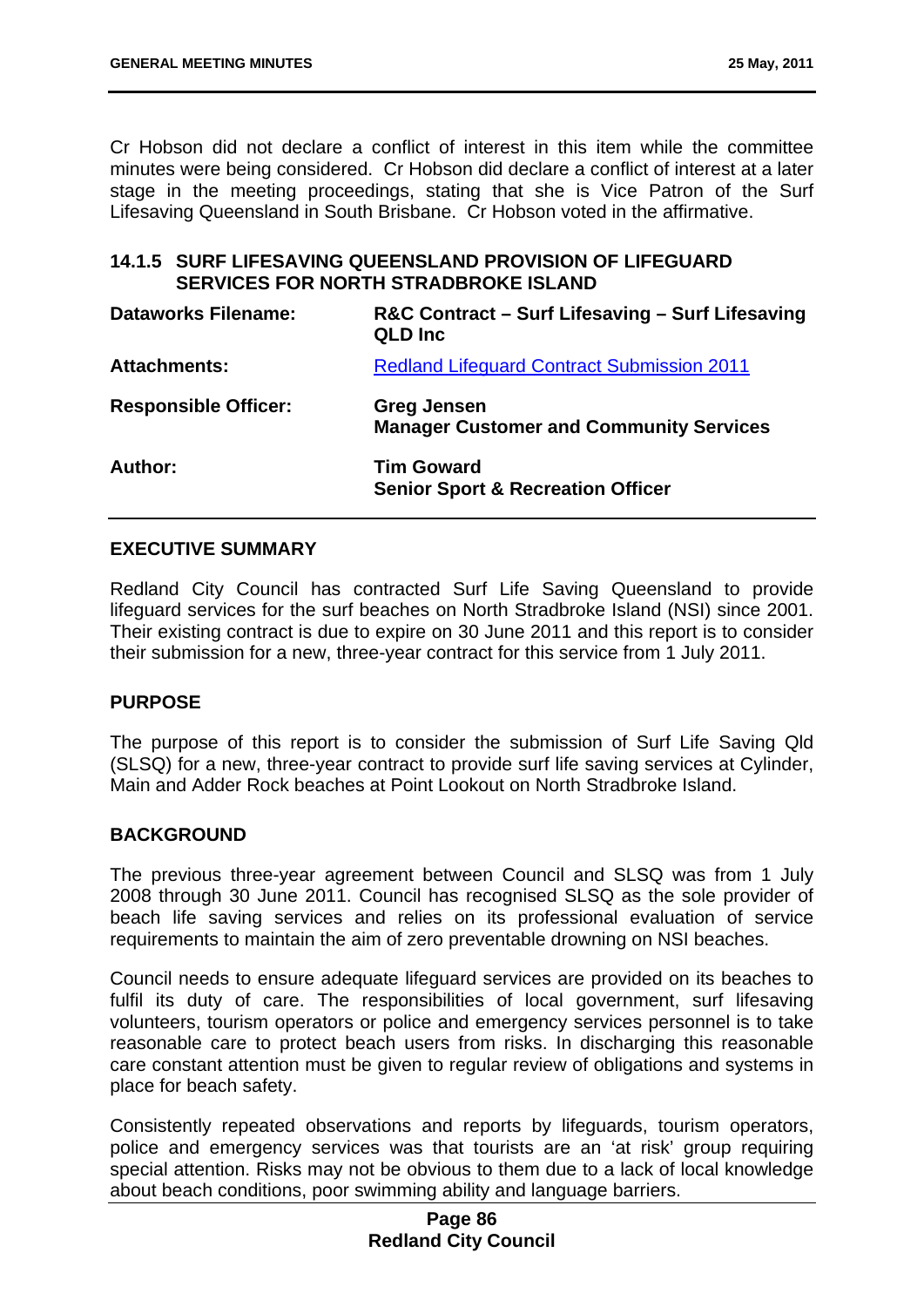SLSQ is proactive in its approach to beach safety engaging with local tour operators, caravan parks and ferries providing information for visitors on which beaches are patrolled and potential at risk areas.

NSI has some of the most remote and hazardous beaches in Queensland and northern New South Wales. Information provided by SLSQ and Beachsafe indicate that several well known and visited beach areas rank as moderate to high levels of hazards and risks. Often these areas are not patrolled however lifeguards have been increasingly called to respond to rescues in these areas.

SLSQ report that the number of incidences both rescues and preventative actions significantly increase during the school holiday period and in particular the Christmas school holidays. SLSQ works collaboratively with local tourism operators and ferry services to promote beach safety advising tourists of the patrolled beaches and dangers of swimming outside the patrolled areas.

# **ISSUES**

Reports from the Chief Lifeguard indicate that there has been a significant increase in the number of calls that the lifeguards are tasked with which are outside the flagged patrolled area and often are on other un-patrolled beaches in excess of 1km from the flagged area.

From July 2009 to 31 January 2011 SLSQ report there have been 123 rescues. More importantly 83 rescues have occurred outside the patrolled flagged area with in excess of 6000 preventative actions (warnings or minor assistance to move between the flags). SLSQ report that during this time 41 rescues have occurred in excess of 1km outside the patrolled flags which creates a higher risk in public safety by the closure of beaches while diverting resources. In addition, increasingly lifeguards report a number of rescues and irregular patrols are required at Adder Rock outside the seasonal school holiday contacted patrol times.

Between 1 January 2010 and 31 January 2011 there have been 11 incidences that have required the beach to be closed while the lifeguards have been attending to calls for assistance. As not to endanger the public while multiple lifeguards are attending to rescues and making preparations. Swimmers in the patrolled area are asked to leave the water while lifeguards attend to rescues.

The full time lifeguards on NSI beaches already work full days with no or little break. The lifeguards must react to situations at the other unsupervised beaches from either Cylinder or Main, some distance away, leaving the contracted patrolled area at risk in times of rescue or emergency.

Volunteer lifesavers from Point Lookout Surf Lifesaving Club provide assistance from the first weekend of the September school holidays to the May Day long weekend on weekends and public holidays under the guidance of the professional lifeguard service.

In addition with the lifeguards being the main presence at these areas increasingly the public are seeking assistance for incidences which are not directly related to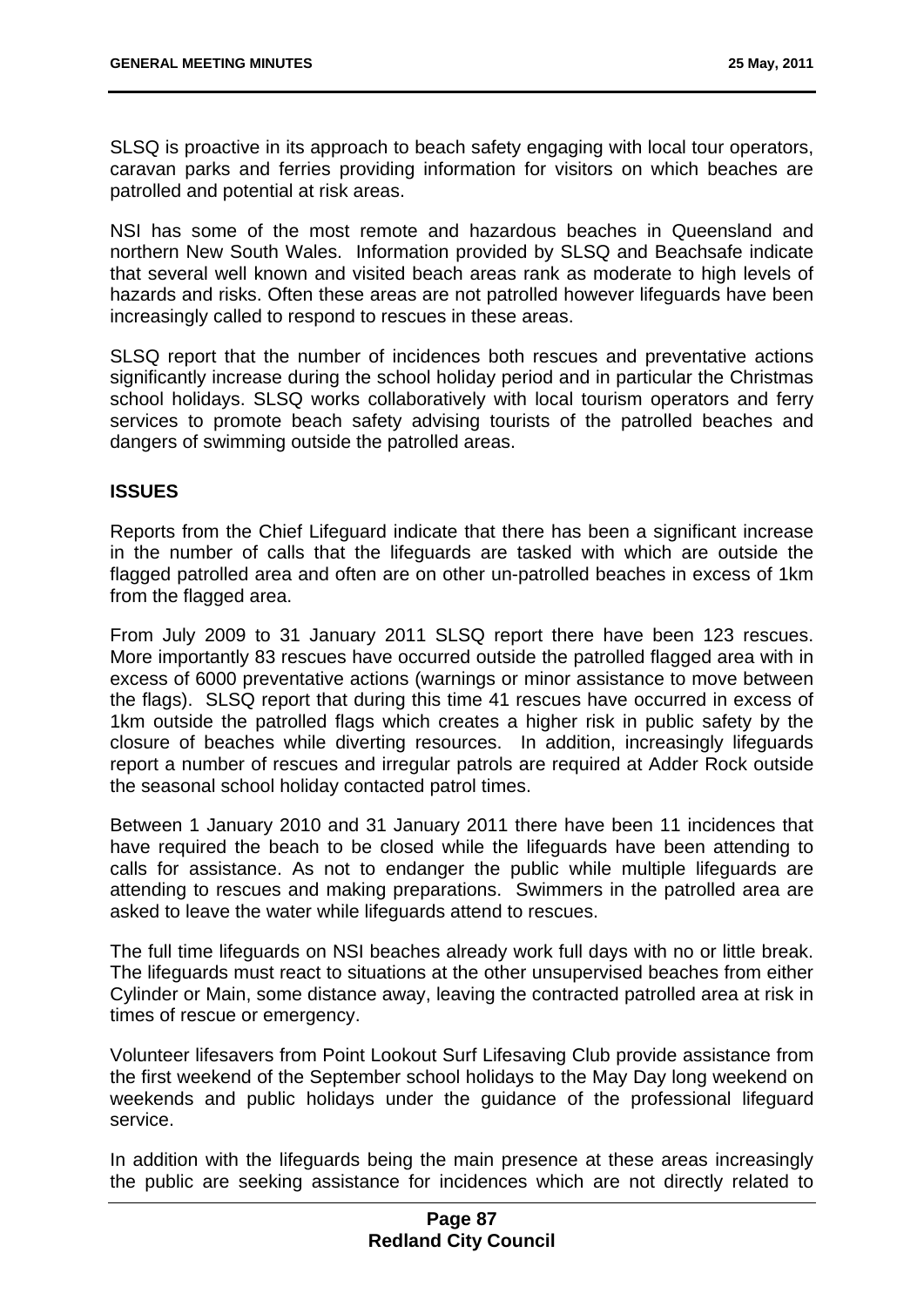beach safety activities. These incidences include providing first aid to the public from surrounding areas and working with police with unattended minors and search and rescue activities. Increasingly lifeguards report they are being approached by members of the public in reporting breaches of the Local Laws including launching of boats without permit or not within the prescribed areas and unrestrained dogs on beaches. Instances of these breaches are reported to Local Laws however with limited island presence SLSQ have no jurisdiction to act with offenders ignoring requests from lifeguards to move on.

These requests often take time and resources away from the current service however this service is seen as a needed public service liaison role.

SLSQ have proposed an increase in excess of CPI from the previous contract for the provision of an additional lifeguard during the peak holiday periods. Previously SLSQ have been able to provide this service for 8 weeks prior to and including the December school holidays under a trainee assistance package which is now no longer available and SLSQ is unable to support this position longer term without financial assistance from Council.

The provision of this extra service has in many instances improved public safety through preventative measures and during one major rescue significantly reduced the response time which has been reported would more than likely have had a different outcome had an additional lifeguard not been on site at the time.

The service proposal also includes extending the December school holiday patrol to include the November shoulder period which is known to be a busy period with end of year school excursions and senior school break ups (schoolies). Reports indicate that during this time several tour buses from schools both local and from other areas across South East Queensland arrive for end of year school breakups excursions without prior notice which has had a significant impact on the service in providing adequate resources. SLSQ feels that an additional lifeguard in the 'shoulder' seasons has almost certainly saved lives already and Council officers accept this as true.

SLSQ provide regular monthly reports on beach statistics including visitations, preventative actions and rescues. The data provided in these reports has been taken directly from the lifeguard daily report logs that are used on the beaches every day. The data includes rescues, preventative actions (any actions taken to prevent rescues), public relations (interactions with the members of the public) and beach visitations (including swimmers, board riders and beach population).

General statistics provided by SLSQ can be found in the table below reporting the past six months July-December in comparison to previous years. All data has increased with the exception for visitations which is attributed to the unseasonal weather conditions during November and December.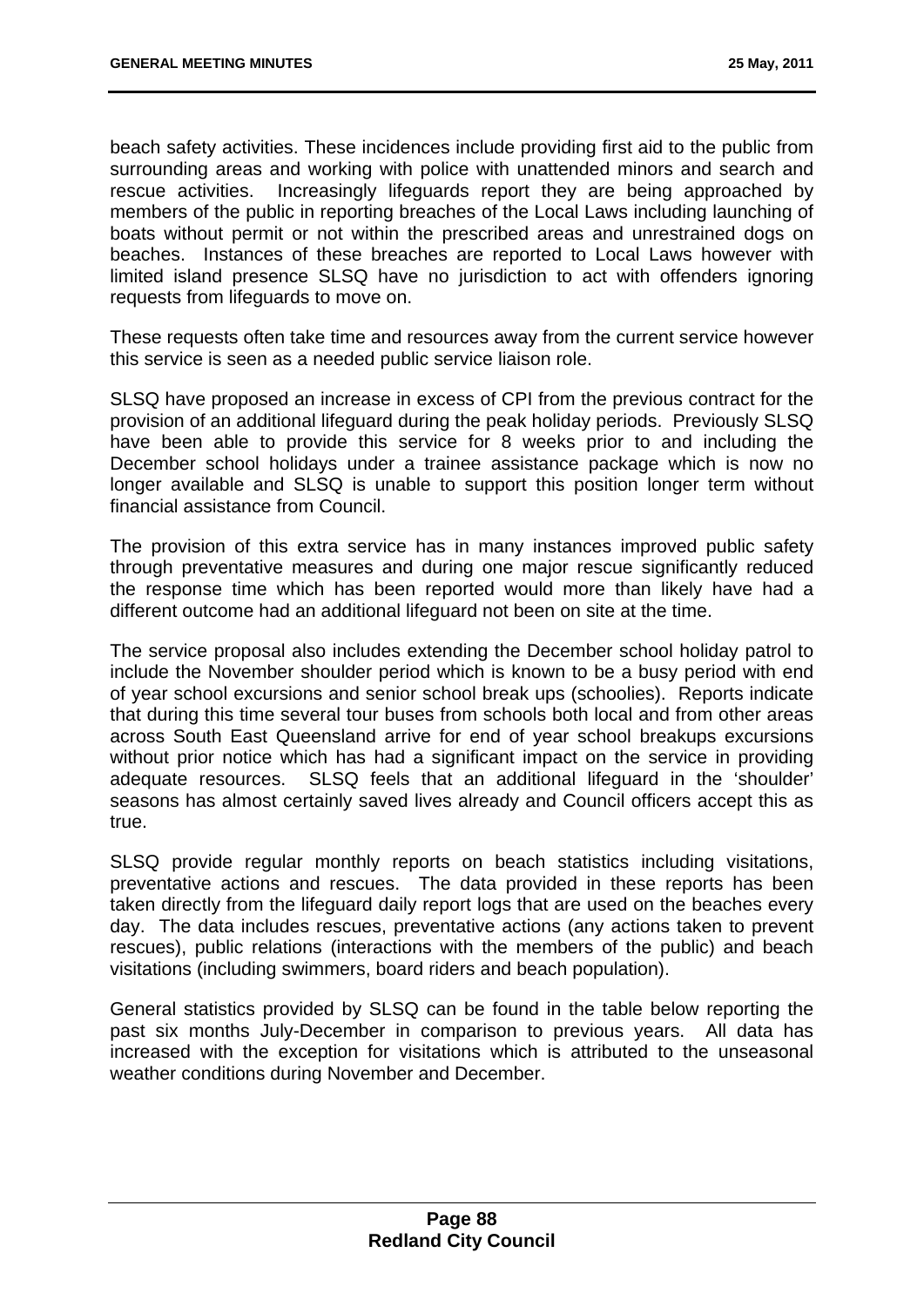|                                                                                       | <b>Jul 06/</b><br><b>Dec 06</b> | <b>July 07/</b><br><b>Dec 07</b> | <b>July 08/</b><br><b>Dec 08</b> | <b>July 09/</b><br><b>Dec 09</b> | <b>July 10/</b><br><b>Dec 10</b> |
|---------------------------------------------------------------------------------------|---------------------------------|----------------------------------|----------------------------------|----------------------------------|----------------------------------|
| <b>Public Relations</b><br>(Any interaction<br>with members of<br>the public)         | 8,810                           | 11,230                           | 15,717                           | 14,816                           | 24,246                           |
| <b>Preventative</b><br><b>Actions</b><br>(any actions taken<br>to prevent<br>rescues) | 4,619                           | 5,976                            | 9,458                            | 20,574                           | 25,292                           |
| <b>Rescues</b>                                                                        | 25                              | 20                               | 40                               | 32                               | 32                               |
| <b>Visitations</b><br>Including<br>swimmers, board<br>riders and beach<br>population  | 101,153                         | 93,348                           | 115,140                          | 133,806                          | 129,484                          |

The only issues for Council are whether they want to provide this service, and the market availability to provide this service professionally. To not provide this service of full-time, fully paid professional surf lifeguards, the public will be reliant solely on the patrols provided by volunteers of the Point Lookout Surf Life Saving Club on weekends only during the period from September school holidays through Easter.

Coastal beach Councils such as those on the Gold and Sunshine Coast not only fully employ their lifeguards, but the proximity of beaches and short distance between guards makes rescue assistance much more immediate than on NSI.

Proposed provision of lifeguard services for NSI from SLSQ is included at **Attachment 1**.

# **RELATIONSHIP TO CORPORATE PLAN**

# **7. Strong and connected communities**

Our health, wellbeing and strong community spirit will be supported by a full range of services, programs, organisations and facilities, and our values of caring and respect will extend to people of all ages, cultures, abilities and needs

7.3 Increase community safety, health and wellbeing by planning and delivering programs, services, partnerships, regulations and education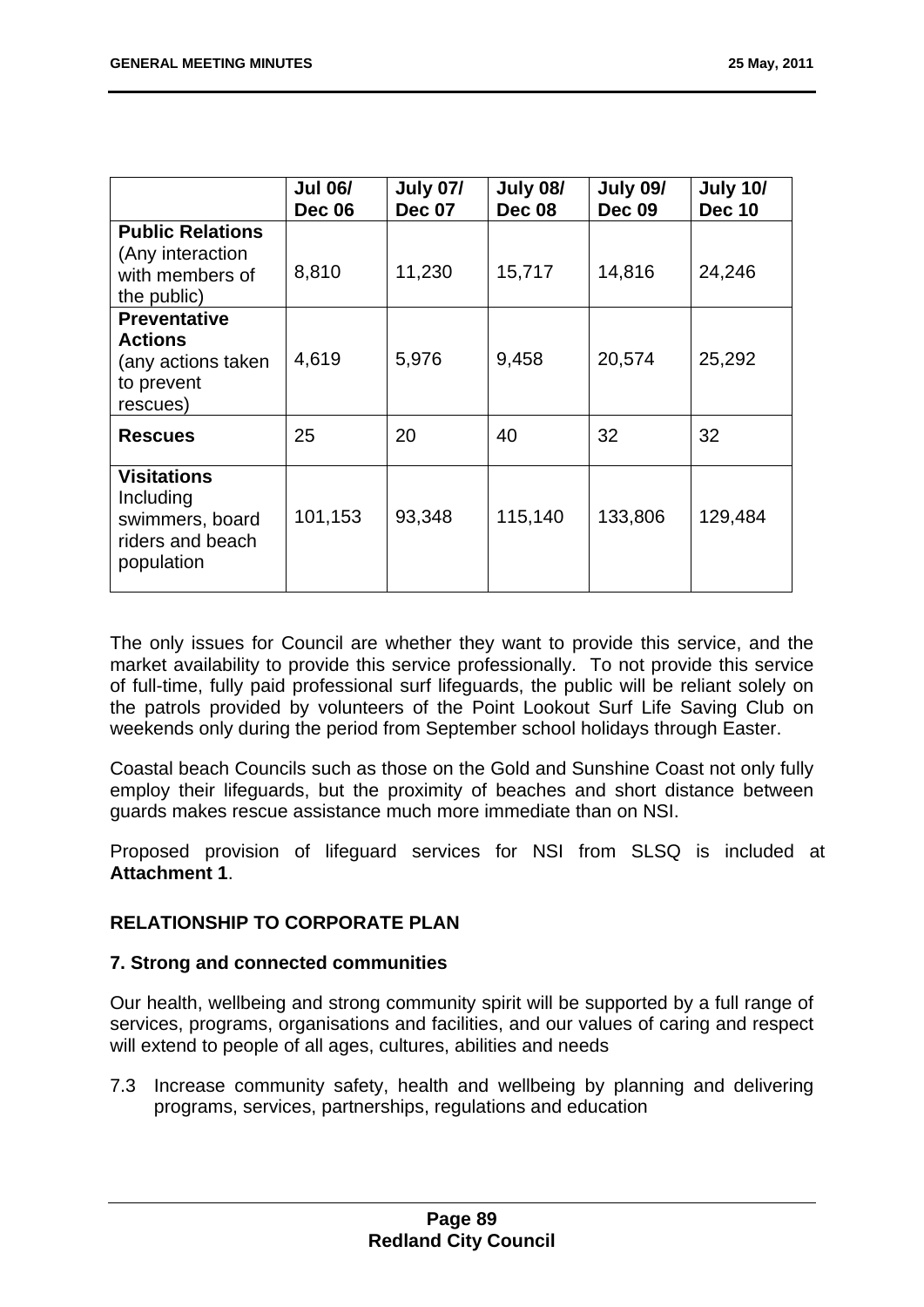# **FINANCIAL IMPLICATIONS**

The submission for the 2011-13 contract is for an annual fee of \$399,918 excluding GST. This is an increase 18% increase equating to \$59,772 on the fee of \$336,146 from 2008-11 service agreement which has increased annually in line with CPI. The reasons provided for the increase by the Chief Lifeguard from SLSQ for the inclusion of an additional life guard for Main Beach, Cylinder Beach and Adder Rock for the school holiday periods the cost as indicated in their submission.

Ongoing annual rise and fall of costs will be primarily CPI increases and variation in industrial awards for lifeguards.

# **PLANNING SCHEME IMPLICATIONS**

The Land Use Planning Group was consulted and it is considered that the outcome of recommendations in this report will not require any amendments to the Redlands Planning Scheme.

# **CONSULTATION**

The Senior Sport and Recreation Officer meets monthly with the Chief Lifeguard from SLSQ, monitors the lifeguard services, receives monthly and annual statistics and reports from SLSQ and arranges monthly payment of invoices for lifeguard services as per a set schedule for that year and have always found SLSQ to be a professionally run organisation.

Consultation has been primarily within Customer & Community Services and has included Greg Jensen, Manager Customer & Community Services and Russell Cook, Leisure & Recreation Services Manager.

Consultation has occurred on a regular basis with Greg Cahill, the Chief Lifeguard of Surf Life Saving Queensland, with whom the Senior Sport and Recreation Officer meets on a monthly basis.

Additional discussions have been held with Community and Social Planning, Contract Management Services Unit, Safety and Wellbeing Unit, Local Laws, Parks and Conservation and local tourism operators.

# **OPTIONS**

The submission from SLSQ (**Attachment 1, 4.2**) highlights four key service recommendations in addition to the existing contract of service which includes increased service from:

- 1. 3 lifeguards to 4 lifeguards for Main and Cylinder beaches for the period 14 November 2011 to 9 December 2011;
- 2. 2 lifeguards to 3 lifeguards for Main beach for September, Christmas and Easter school holidays;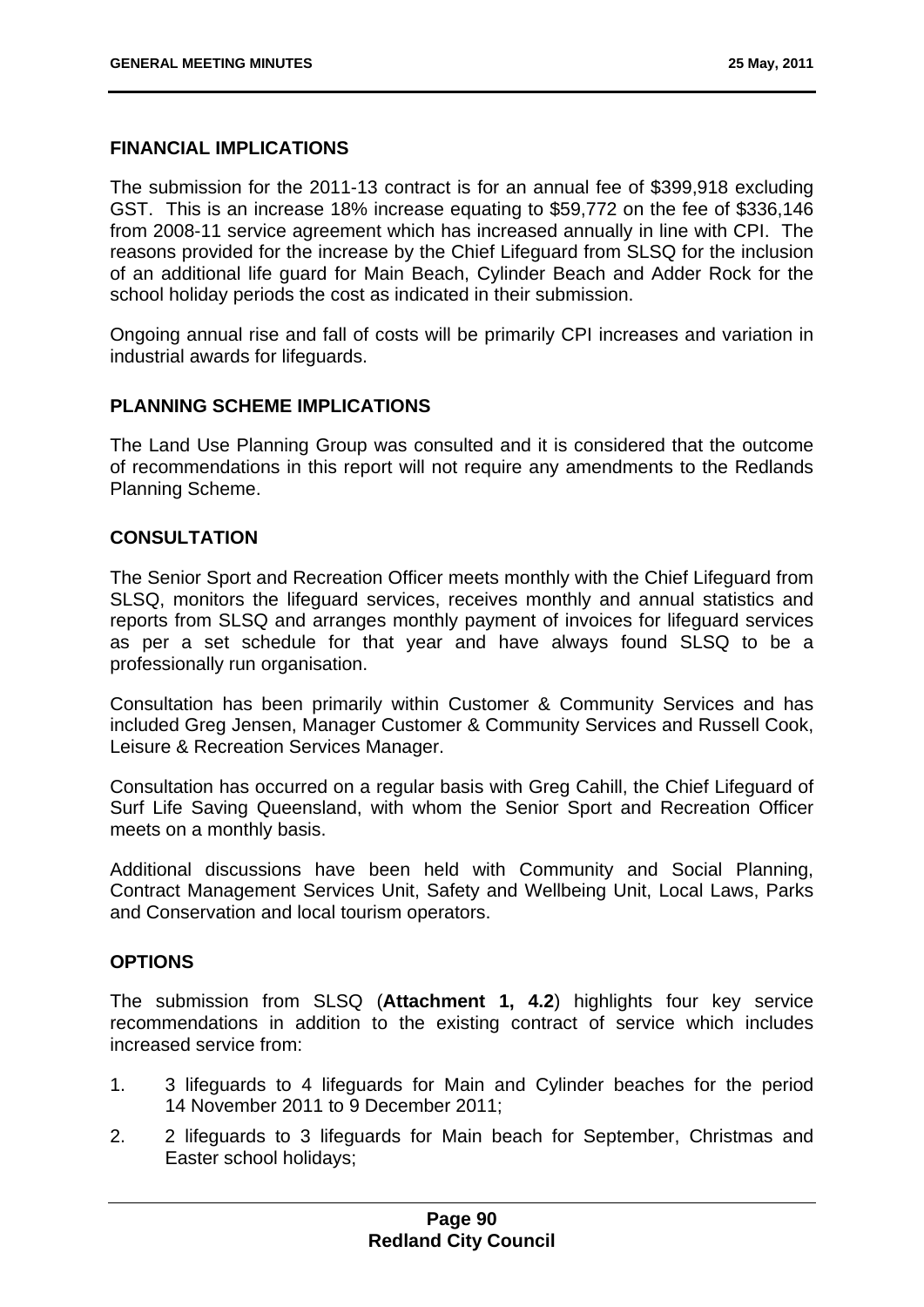- 3. 2 lifeguards to 3 lifeguards for Cylinder beach for September, Christmas and Easter school holidays; and
- 4. 1 lifeguard to 2 lifeguards for Adder Rock beaches for September, Christmas and Easter school holidays.

Leisure and Recreation supports all four service recommendations for an increase to the service during the peak holiday periods.

SLSQ will continue to work with local tourism operators and business in promoting beach safety as part of their ongoing campaign to raise awareness of swimming in patrolled areas.

# **Preferred**

- 1. That under the Local Government Act (2009) and Section 184 Local Government (Finance, Plans and Reporting) Regulation (2010) it is satisfied that there is only one supplier who is reasonably available to provide lifeguard services on the beaches of North Stradbroke Island, namely Surf Life Saving Queensland;
- 2. To support the current service levels schedule as outlined by Surf Life Saving Queensland at Attachment 1, 4.1.1
- 3. To support all four additional service recommendations as outlined by Surf Life Saving Queensland at Attachment 1, 4.2; and
- 4. To delegate to the Chief Executive Officer under Section 187 Local Government (Finance, Plans and Reporting) Regulation (2010), to make, amend or discharge the above contract for the provision of Lifeguard Services 1 July 2011 – 30 June 2014 for Redland City Council.

# **Alternative**

- 1. That Council refuse this submission for professional surf life saving services on North Stradbroke Island and continue with seasonal weekend volunteer patrols only by Point Lookout Surf Life Saving Club.
- 2. That Council accept the current service schedule as outlined in Attachment 1, 4.1.1 subject to CPI increases.

# **OFFICER'S RECOMMENDATION**

That Council resolve:

1. That under the Local Government Act (2009) and Section 184 Local Government (Finance, Plans and Reporting) Regulation (2010) it is satisfied that there is only one supplier who is reasonably available to provide lifeguard services on the beaches of North Stradbroke Island, namely Surf Life Saving Queensland;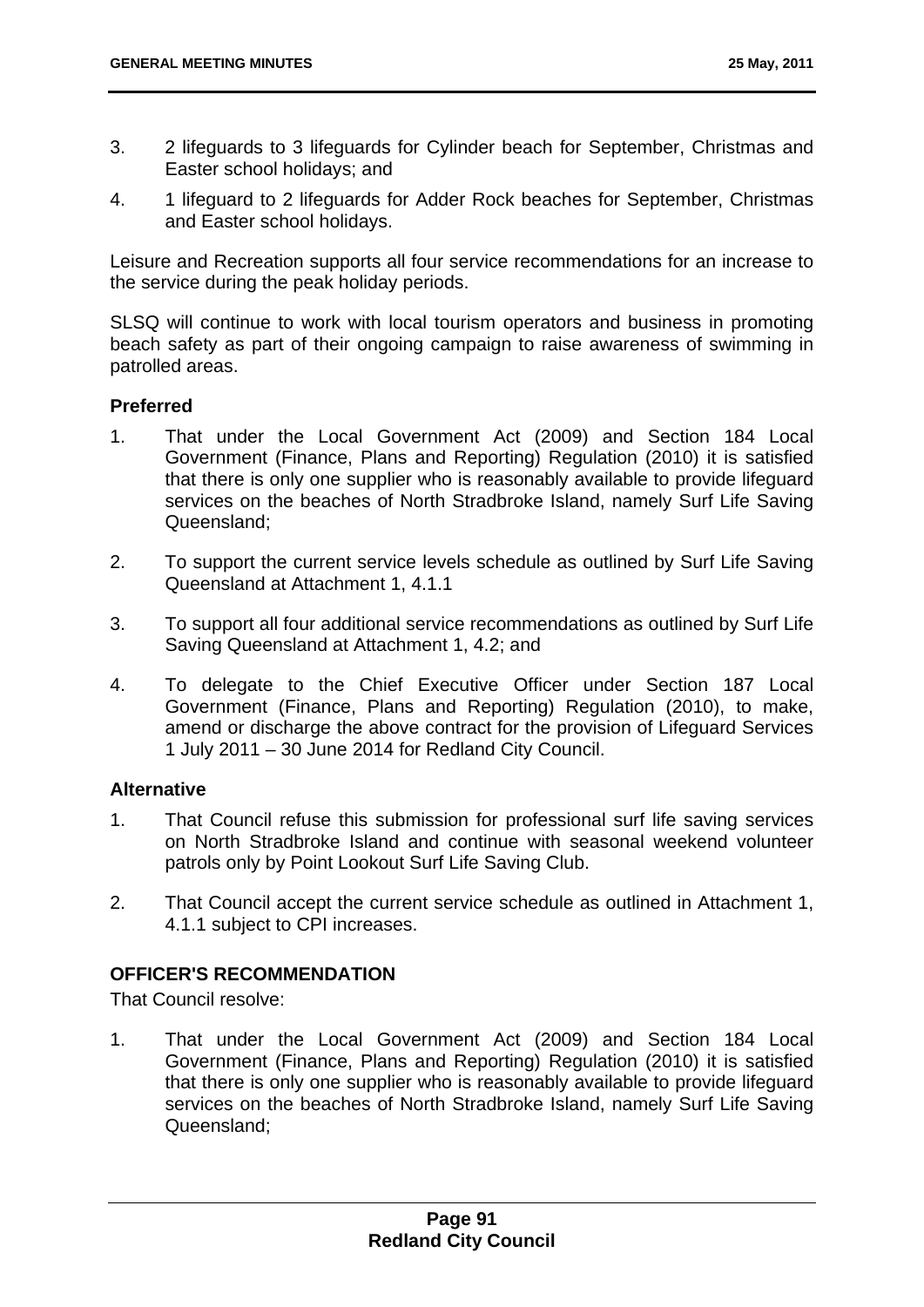- 2. To support the current service levels schedule as outlined by Surf Life Saving Queensland at Attachment 1, 4.1.1;
- 3. To support all four additional service recommendations as outlined by Surf Life Saving Queensland at Attachment 1, 4.2; and
- 4. To delegate to the Chief Executive Officer under Section 187 Local Government (Finance, Plans and Reporting) Regulation (2010), to make, amend or discharge the above contract for the provision of Lifeguard Services 1 July 2011 – 30 June 2014 for Redland City Council.

# **COMMITTEE RECOMMENDATION/ COUNCIL RESOLUTION**

| Moved by:    | Cr W Boglary |
|--------------|--------------|
| Seconded by: | Cr K Reimers |

**That Council resolve:** 

- **1. That under the** *Local Government Act (2009)* **and** *Section 184 Local Government (Finance, Plans and Reporting) Regulation (2010)* **it is satisfied that there is only one supplier who is reasonably available to provide lifeguard services on the beaches of North Stradbroke Island, namely Surf Life Saving Queensland;**
- **2. To support the current service levels schedule as outlined by Surf Life Saving Queensland at Attachment 1, 4.1.1;**
- **3. To support all four additional service recommendations as outlined by Surf Life Saving Queensland at Attachment 1, 4.2;**
- **4. To delegate to the Chief Executive Officer under** *Section 187 Local Government (Finance, Plans and Reporting) Regulation (2010)***, to make, amend or discharge the above contract for the provision of Lifeguard Services 1 July 2011 – 30 June 2014 for Redland City Council; and**
- **5. That Redland City Council acknowledges the valuable service provided by Surf Lifesaving Queensland and the volunteer surf lifesavers of Point Lookout Surf Lifesaving Club.**

**CARRIED** (en bloc)

Cr Hobson voted in the affirmative.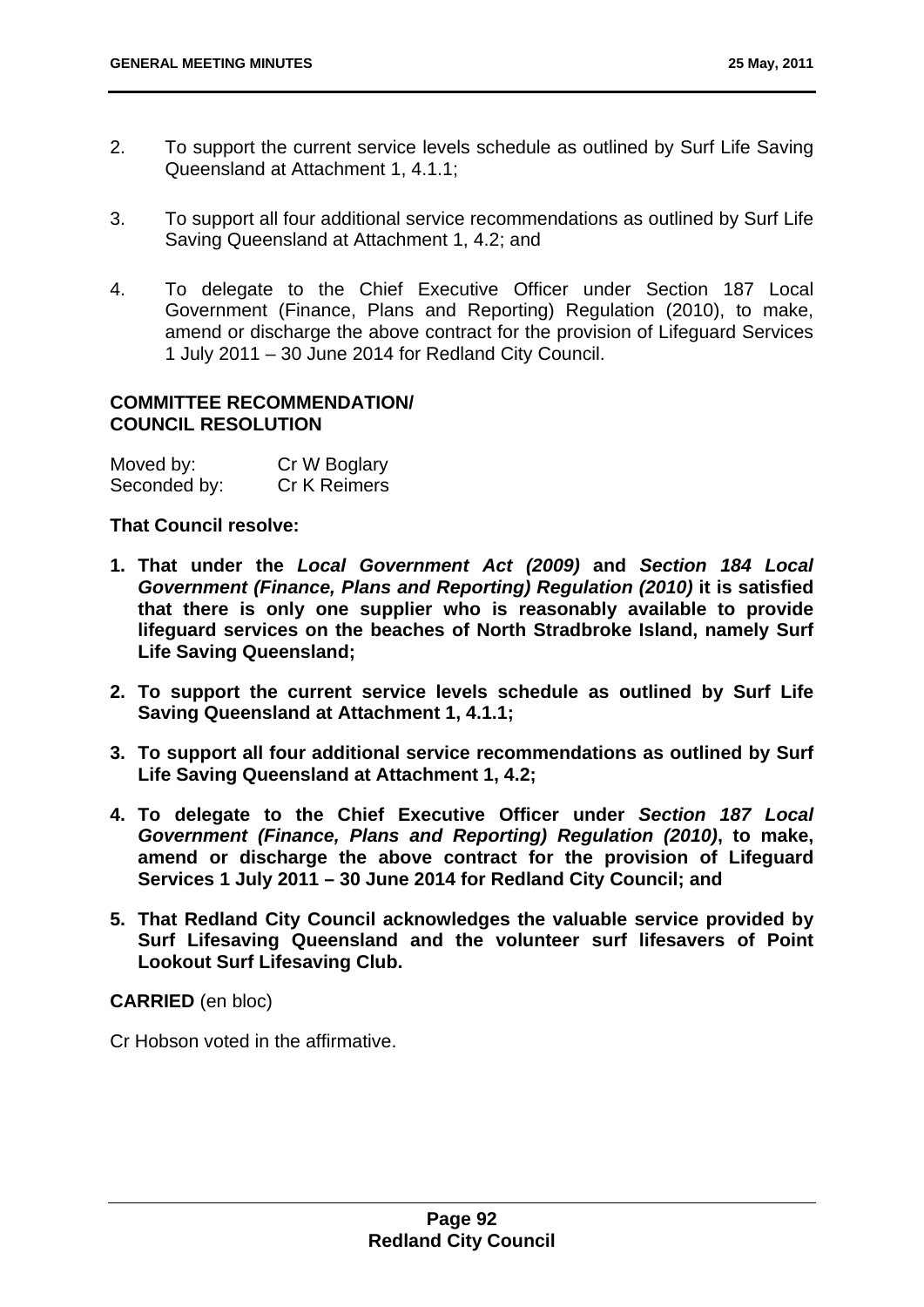# **14.1.6 REDLAND BAY CLOSED LANDFILL CAPPING - DELEGATION TO CEO**

| <b>Dataworks Filename:</b>  | <b>EM - Closed Landfill Sites</b>                                |
|-----------------------------|------------------------------------------------------------------|
| <b>Responsible Officer:</b> | <b>Louise Rusan</b><br><b>General Manager, Customer Services</b> |
| Author:                     | <b>Lex Smith</b><br><b>Manager Operations and Maintenance</b>    |

# **EXECUTIVE SUMMARY**

The Redland Bay Closed Landfill requires remediation and capping works to be completed. The project will be delivered in 2011-2012. In the 2010-2011 budget, allocation of \$779,000 was made from the Landfill Remediation Reserve. These funds are subject to a Quarter 3 review to allow the works to commence in 2011- 2012.

Project design, drawing, specification and cost estimation is completed and tender document is prepared. To speed up the award process, it is recommended that Council delegate the Authority to award the contract for the Remediation and Capping of the Redland Bay Closed Landfill to the Chief Executive Officer.

# **PURPOSE**

Council to delegate to the Chief Executive Officer, under *section 257 (1) (b) of the Local Government Act 2009*, to award the contract for the Remediation and Capping of the Redland Bay Closed Landfill, in line with budget approval for the works.

# **BACKGROUND**

The Redland Bay Landfill operated as putrescibles landfill in the 1980s and 1990s as the main landfill for waste within the southern end of Redland City. The landfill was closed to putrescibles waste in the mid 1990s. From the mid 1990s until 1998-1999 the site accepted construction and demolition waste. In the past few years a number of leachate seeps have occurred on the northern end of the western batter. Redland City Council has undertaken spot remediation works on the clay capping in the areas where leachate seeps have repeatedly been observed. In some locations where remedial works had been undertaken, leachate seeps have continued to breach the clay capping layer and leachate is required to be collected and disposed of on a regular basis. There are currently ten leachate collection points on the western batter and one leachate tank. The cost of leachate removal from this site, year to date is \$153,228.

Redland City Council engaged Sheehy & Partners Pty Ltd as a consultant to provide capping design to minimise leachate generation, provide a long term solution for collection of the leachate seeps and provide a staged capital works plan for annual works planning. The design, specification and cost estimation for this project (i.e. Stage-1: Part A, B and C) was completed by Sheehy & Partners Pty Ltd in early January 2011. The total estimated cost for this project is \$908,098.00. Budget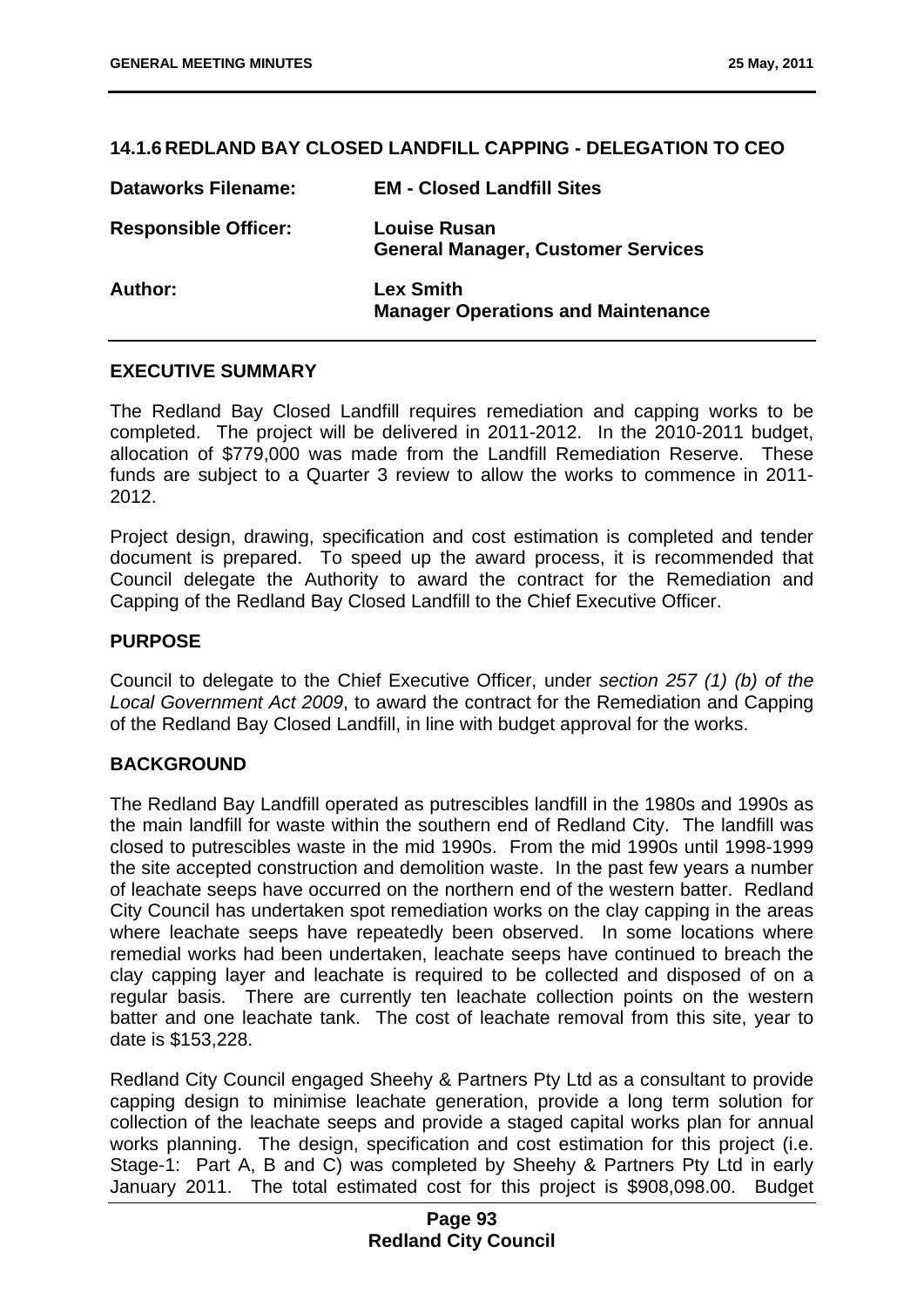allocated and provided in 2010-2011 for this project was \$779,000.00 and \$233,700.00 is allocated for 2012/13. A total fund of \$1,012,700.00 is available for the project.

Delegation of authority to Chief Executive Officer is required to make, vary and discharge the contract as the total estimated cost of the contract is more than \$500,000.

# **ISSUES**

- This project will be constructed in 2011-2012 thus the budget allocated for this project in 2010-2011 will be transferred to next year's budget through the Quarter 3 Review process.
- The project has three parts A, B and C. The estimated costs are \$399,434.00, \$315,909.00 and \$182,755.00 respectively. The total estimated cost for the project is \$908,098.00.
- The potential to award only those parts of the project contract based upon available budget has been considered within tender documentation.
- Works need to be awarded early in the 2011-2012 year to allow the majority of the works to be completed prior to the wet season.
- To speed up the award process, delegation of authority to CEO is required.

# **RELATIONSHIP TO CORPORATE PLAN**

# **1. Healthy natural environment**

A diverse and healthy natural environment, with an abundance of native flora and fauna and rich ecosystems will thrive through our awareness, commitment and action in caring for the environment.

1.3 Protect our natural environment by restoring degraded landscapes, contaminated land and managing fire, pests and other hazards

# **FINANCIAL IMPLICATIONS**

This project is funded from the budget of landfill remediation separate charge. Delaying the implementation of this project will result in an increase in the cost of leachate removal and treatment for Redland City Council.

# **PLANNING SCHEME IMPLICATIONS**

The Land Use Planning Group was consulted and it is considered that the outcome of recommendations in this report will not require any amendments to the Redlands Planning Scheme.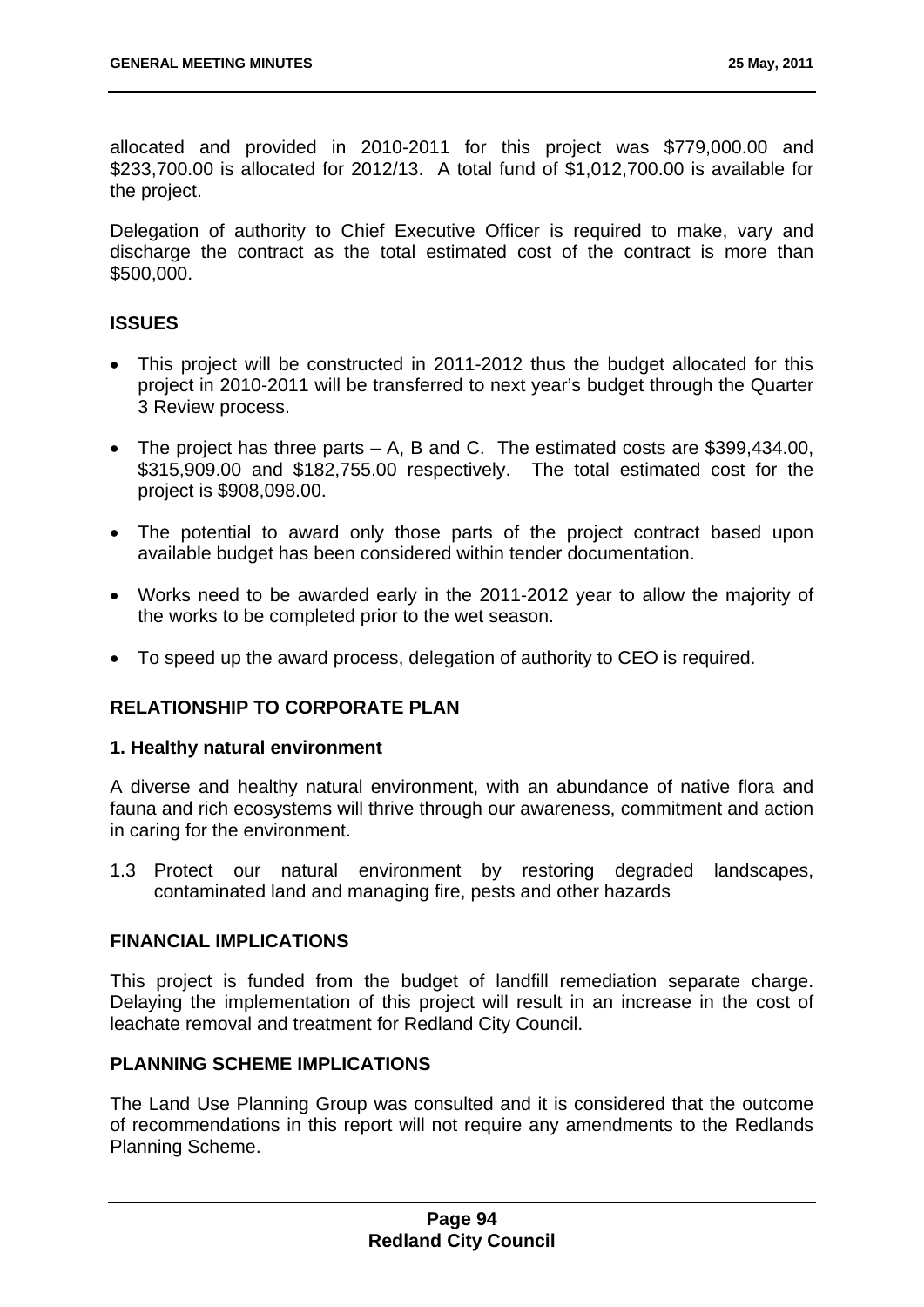# **CONSULTATION**

The project design, drawing, specification and cost estimation is prepared by Sheehy & Partners Pty Ltd. Sheehy & Partners has extensive experience in landfill design.

The tender documents were prepared with the help of Contract Management Services Unit (CMSU) of Council.

Other consultation has occurred with:

- Service Manager Waste Operations;
- Senior Advisor Waste Planning:
- Closed Landfill Coordinator.

# **OFFICER'S/COMMITTEE RECOMMENDATION/ COUNCIL RESOLUTION**

| Moved by:    | Cr W Boglary |
|--------------|--------------|
| Seconded by: | Cr K Reimers |

**That Council resolve to delegate authority to the Chief Executive Officer, under**  *Section 257 (1) (b)* **of the** *Local Government Act* **2009 to:** 

- **1. Make, vary and discharge the contract for the Remediation and Capping of the Redland Bay Closed Landfill in accordance with the agreed contract terms for any changes; and**
- **2. Sign all relevant documentation.**

**CARRIED** (en bloc)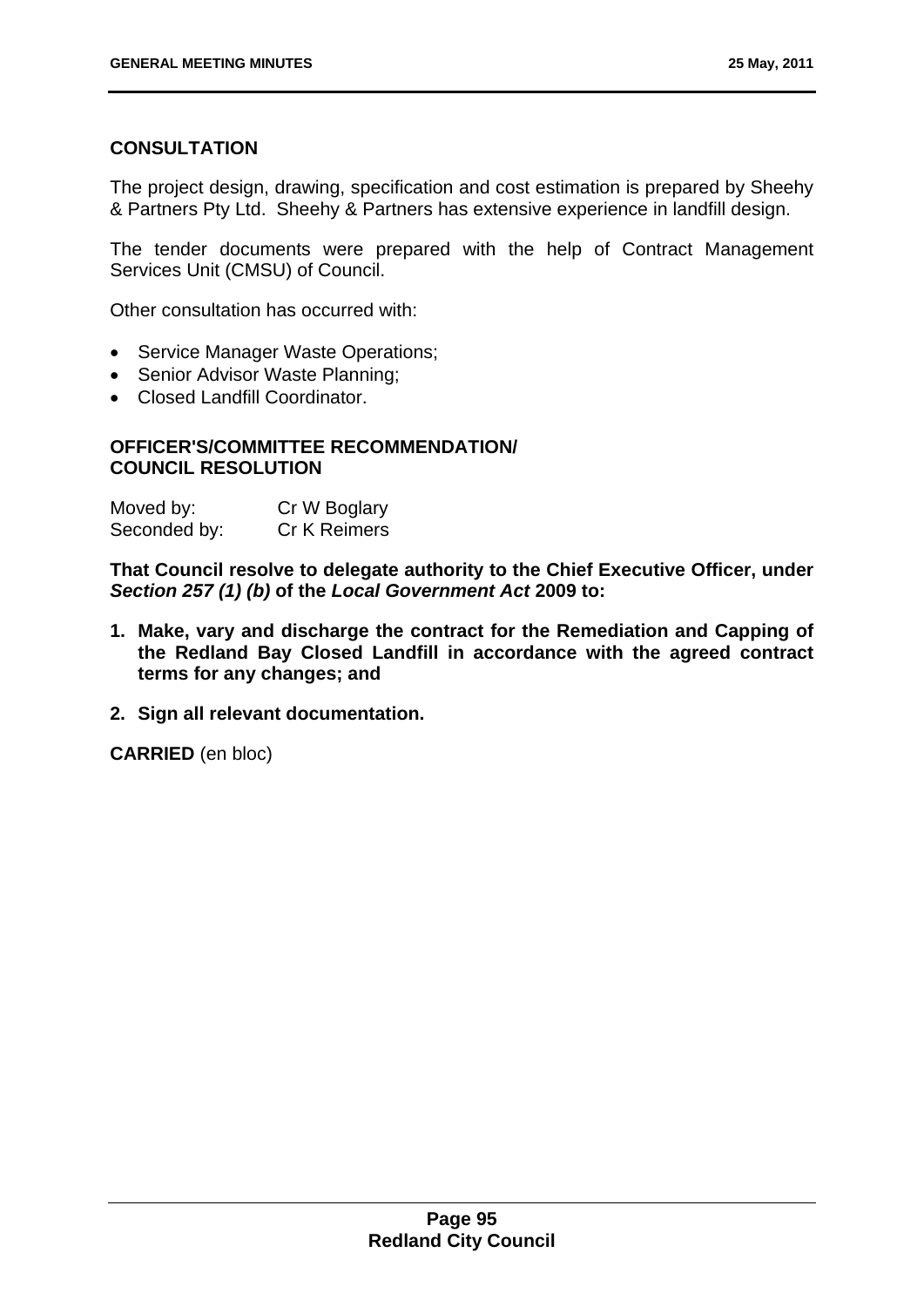| <b>14.1.7 REDWASTE BUSINESS UNIT REPORT FOR MARCH QUARTER 2011</b> |                                                                  |  |
|--------------------------------------------------------------------|------------------------------------------------------------------|--|
| <b>Dataworks Filename:</b>                                         | <b>WM - Waste Monthly Reports to Committee</b>                   |  |
| <b>Attachments:</b>                                                | <b>RedWaste BUR March 2011</b>                                   |  |
| <b>Responsible Officer:</b>                                        | <b>Louise Rusan</b><br><b>General Manager, Customer Services</b> |  |
| Author:                                                            | <b>Lex Smith</b><br><b>Manager Operations and Maintenance</b>    |  |

# **EXECUTIVE SUMMARY**

The RedWaste Business Unit Report is presented to Council on a quarterly basis for noting. The report provides detailing relating to the business unit's performance for the quarter from 01 January 2011 to 31 March 2011 and covers financial and nonfinancial indicators for RedWaste as outlined in the Annual Performance Plan 2010/11. The Annual Performance Plan for 2010/11 was adopted by Council in September 2010, and as such the business unit's performance for the quarter has been compared against the Annual Performance Plan 2010/11.

It is expected that, most of the time the report findings will be "business as usual". Where exceptions occur, these will be highlighted.

The report provides a regular opportunity for Council to consider the performance of the RedWaste Business Unit and to respond to exceptional reporting.

Council is provided with the option to accept the report, or accept it and request additional information or a review of performance.

# **PURPOSE**

To report on the performance of the RedWaste business unit against key performance indicators (KPIs) outlined in the Business Unit's Annual Performance Plan for 2010/11 for the quarter from 1 January 2011 to 31 March 2011.

#### **BACKGROUND**

The RedWaste Business Unit Annual Performance Plan identifies KPIs for which performance targets have been agreed with Council. Reporting is prepared each quarter through Council's Customer Services Committee.

# **ISSUES**

The report is provided to Council as a means of monitoring the performance of business unit's activities.

The first part of the attached report compromises a "snapshot" of the business unit's achievement in meeting KPIs (year to date) and financial report card.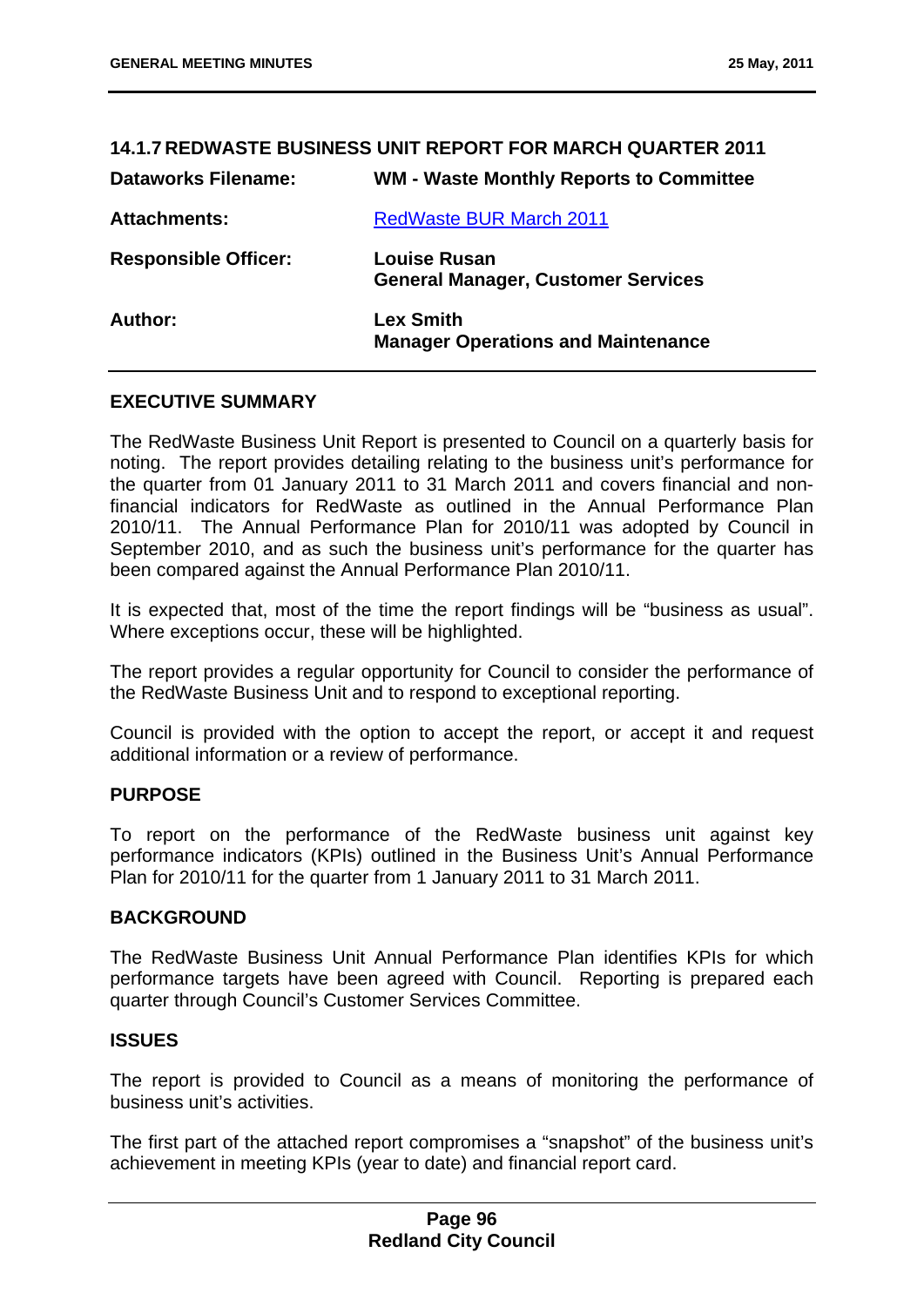The report then provides a specific financial report and commentary, capital expenditure (graphically) and a detailed customer overview.

The main body of the report focuses on actual levels of achievement against the KPIs for each of the months, year to date. Where exceptions have occurred and targets not met, an explanation is given as well as action taken to improve performance.

# **RELATIONSHIP TO CORPORATE PLAN**

#### **2. Green living**

Our green living choices will improve our quality of life and our children's lives, through our sustainable and energy efficient use of resources, transport and infrastructure, and our well informed responses to risks such as climate change.

#### **FINANCIAL IMPLICATIONS**

There are no direct financial implications resulting from this report. Financial implications may result where Council requests a performance review or requests an increase in performance standards.

# **PLANNING SCHEME IMPLICATIONS**

The Land Use Planning Group was not consulted and it is considered that the outcome of recommendations in this report will not require any amendments to the Redlands Planning Scheme.

# **CONSULTATION**

Consultation has occurred with:

- Service Manager Waste Operations;
- Senior Advisor Financial Management Customer Services; and
- Business Support Officer Waste Operations.

# **OPTIONS**

#### **Preferred**

That Council resolve to note the RedWaste Business Unit Report for the quarter ending 31 March 2011, as presented in the attachment.

#### **Alternative**

That Council notes the report and requests additional information or a review of performance.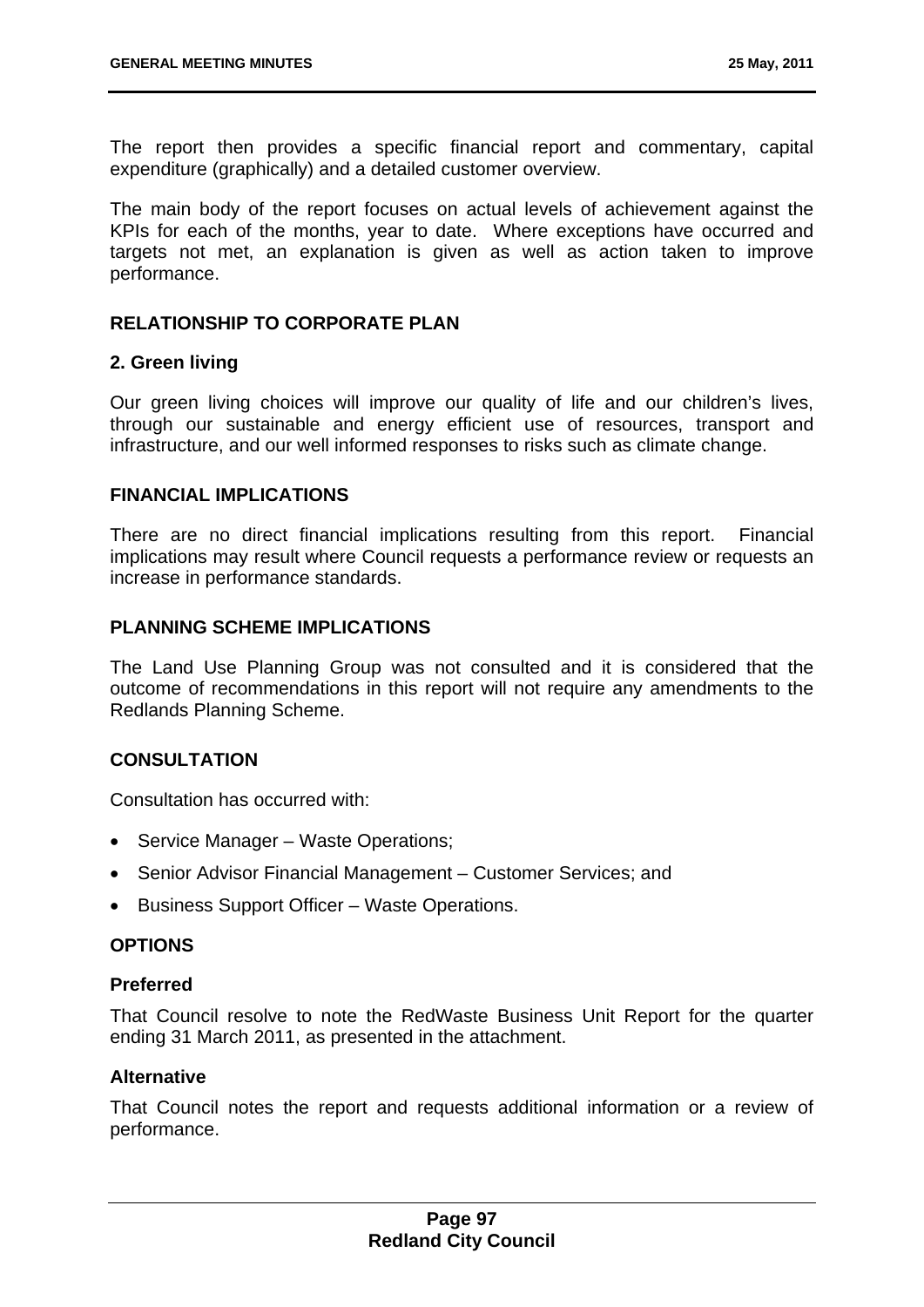# **OFFICER'S/COMMITTEE RECOMMENDATION/ COUNCIL RESOLUTION**

| Moved by:    | Cr W Boglary |
|--------------|--------------|
| Seconded by: | Cr K Reimers |

**That Council resolve to note the RedWaste Business Unit Report for the quarter ending 31 March 2011, as presented in the attachment.** 

**CARRIED** (en bloc)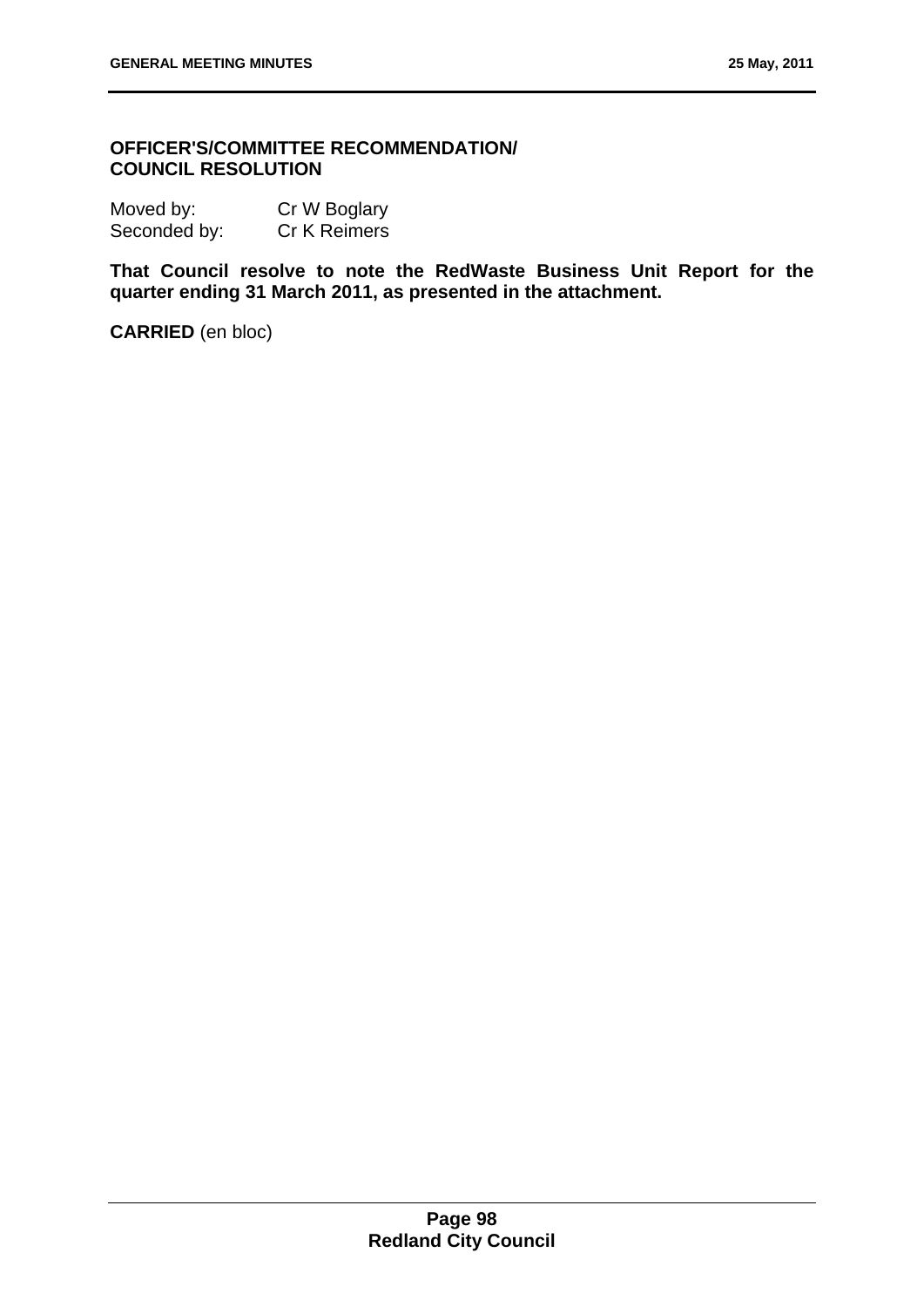# **14.1.8 REDWASTE BUSINESS UNIT ANNUAL PERFORMANCE PLAN 2011-2012 Dataworks Filename: WM-Reports to Council**  Attachments: **Annual Performance Plan RWBU 11 12 Responsible Officer: Louise Rusan General Manager Customer Services Author: Tyson Jesberg Business Support Officer Waste Operations**

# **EXECUTIVE SUMMARY**

RedWaste Business Unit is a commercial business unit of Redland City Council (RCC).

Section 31(1) of the *Local Government (Beneficial Enterprises and Business Activities) Regulation 2010* states:

 A local government's operational plan for a financial year must include an annual performance plan (APP) for each commercial business unit.

The RedWaste Business Unit conducted a review of its APP for the 2011-2012 financial year and is now presented for adoption.

It is recommended that the Annual Performance Plan be adopted.

# **PURPOSE**

For Council to adopt the RedWaste Business Unit's Annual Performance Plan for 2011-2012, to meet the requirements of the Local Government *(Beneficial Enterprises and Business Activities) Regulation 2010.* 

# **BACKGROUND**

Section 31(2) of the Local Government *(Beneficial Enterprises and Business Activities) Regulation 2010* states that an annual performance plan for a commercial business unit is a document stating the following for the financial year:

- 1. the unit's objectives;
- 2. the nature and extent of the significant business the commercial business unit is to conduct;
- 3. the unit's financial and non-financial performance targets;
- 4. the nature and extent of the community service obligations the unit must perform;
- 5. the cost of, and funding for, the community service obligations;
- 6. the unit's notional capital structure, and treatment of surpluses;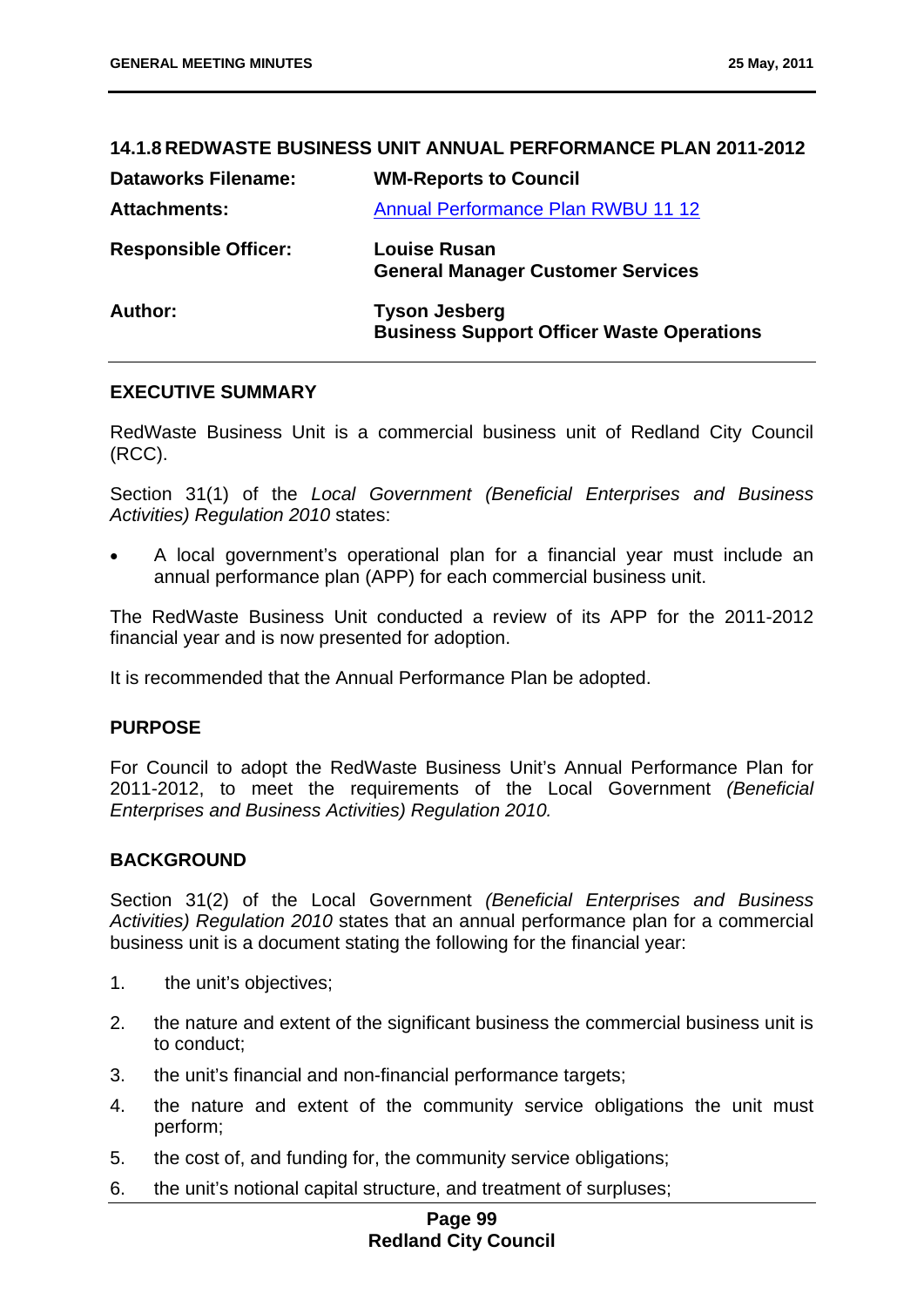- 7. the unit's proposed major investments;
- 8. the unit's outstanding, and proposed, borrowings;
- 9. the unit's policy on the level and quality of service consumers can expect;
- 10. the delegations necessary to allow the unit to exercise autonomy in its commercial activities; and
- 11. the type of information that the unit's reports to the local government must contain.

Following on from the adoption of the RedWaste Business Units Fees and Charges, at the General Meeting held 27 April 2011, the RedWaste Business Unit has conducted a review of its APP for the 2011-2012 financial year and this is now presented for adoption.

# **ISSUES**

The Annual Performance Plan must be included in Council's Operational Plan.

# **RELATIONSHIP TO CORPORATE PLAN**

# **2. Green living**

Our green living choices will improve our quality of life and our children's lives, through our sustainable and energy efficient use of resources, transport and infrastructure, and our well informed responses to risks such as climate change.

- 2.1 Achieve sustainability through strong leadership and innovation, and by effective planning and managing our services, assets and resources
- 2.8 Implement Council's waste management strategy by applying best practice principles in pricing, public awareness, resource management, recycling and recovery

# **FINANCIAL IMPLICATIONS**

There are no direct financial implications impacting Council as a result of this report. Financial implications may result where Council requests a performance review, an operational or capital change or requests an increase in performance standards. The 2011-2012 Budget for the RedWaste Business Unit is provided as an attachment to the APP. By adopting the APP for the RedWaste Business Unit, Council is also adopting the budget for the RedWaste Business Unit for 2011-2012.

# **PLANNING SCHEME IMPLICATIONS**

The Land Use Planning Group was consulted and it is considered that the outcome of recommendations in this report will not require any amendments to the Redlands Planning Scheme.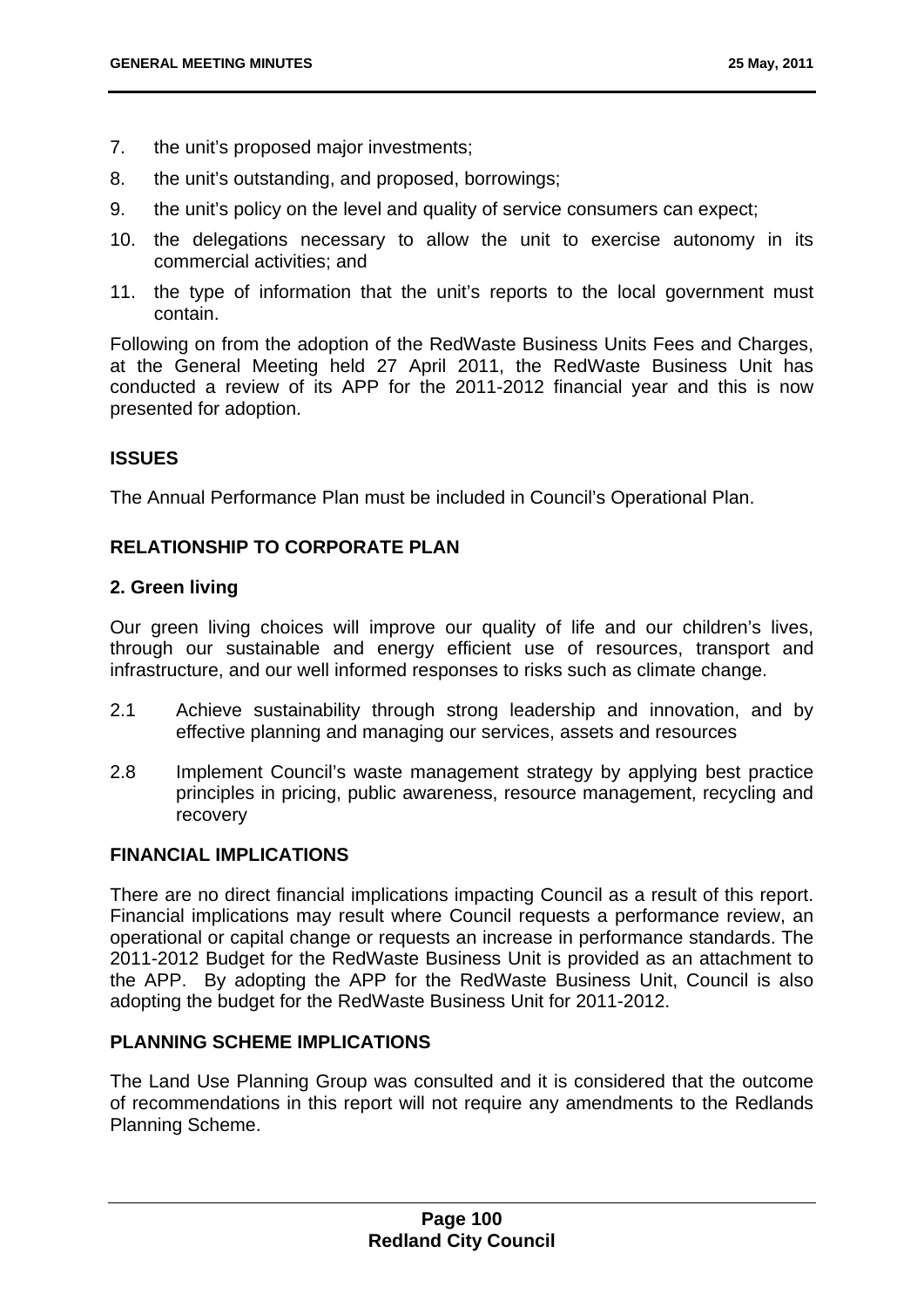# **CONSULTATION**

Consultation has occurred with:

- Mayor and Councillors;
- **•** General Manager Customer Services;
- Group Manager Operations & Maintenance;
- Service Manager Waste Operations; and
- Senior Advisor Waste Planning.

# **OFFICER'S/ COMMITTEE RECOMMENDATION/ COUNCIL RESOLUTION**

| Moved by:    | Cr W Boglary |
|--------------|--------------|
| Seconded by: | Cr K Reimers |

**That Council resolve to accept the RedWaste Business Unit Annual Performance Plan for 2011-2012, as presented in the attachment.** 

**CARRIED** (en bloc)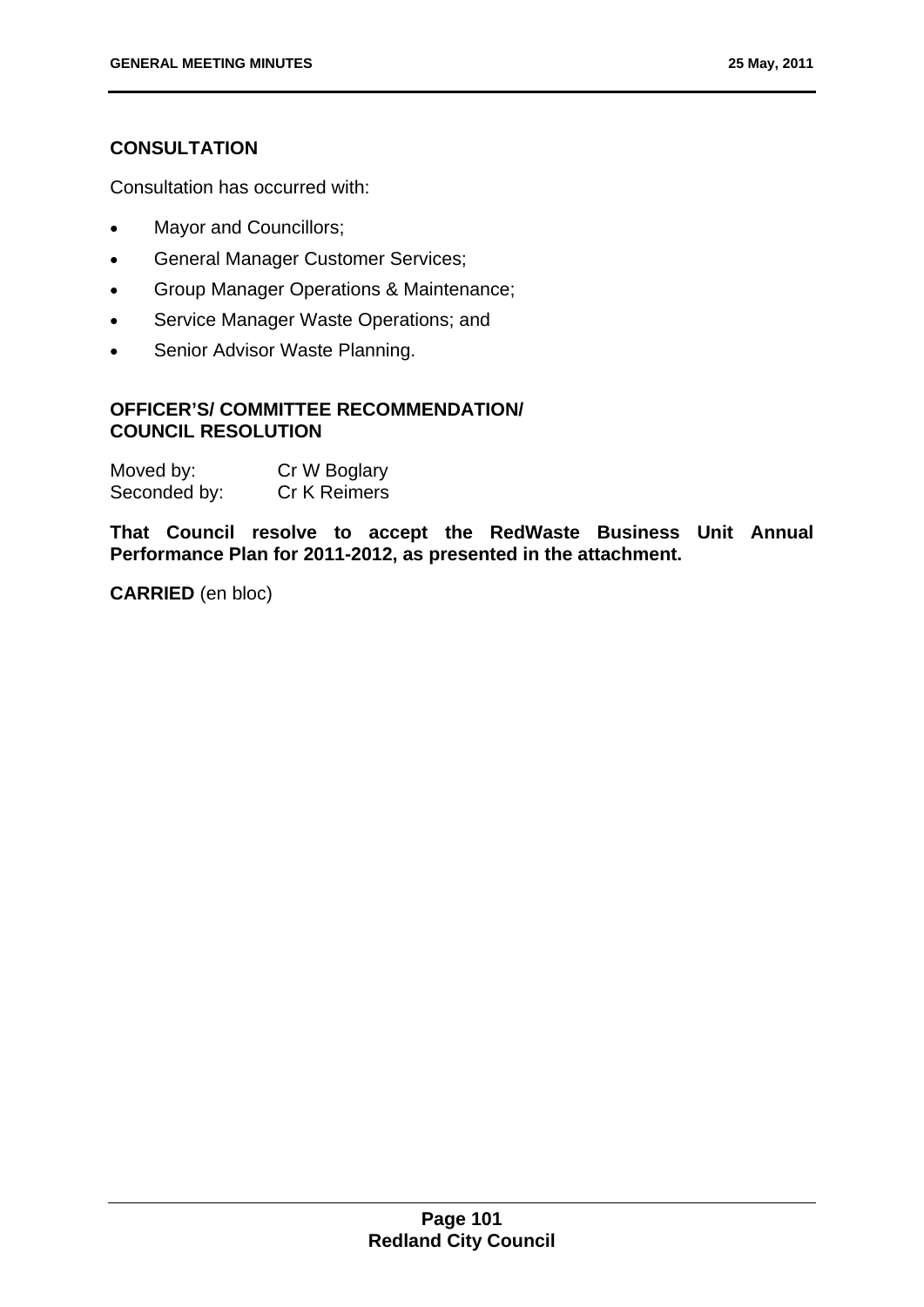# **15 CORPORATE SERVICES AND GOVERNANCE COMMITTEE 18 MAY 2011**

| Moved by:    | Cr C Ogilvie |
|--------------|--------------|
| Seconded by: | Cr D Henry   |

That the Corporate Services & Governance Committee Minutes of 18 May 2011 be received.

# CARRIED

Minutes May 18 2011 Corporate Services and Governance

| <b>15.1 CORPORATE SERVICES</b>         |                                                                    |
|----------------------------------------|--------------------------------------------------------------------|
| <b>15.1.1 SMBI FINANCIAL REPORTING</b> |                                                                    |
| <b>Dataworks Filename:</b>             | <b>FM Financial Reporting</b>                                      |
| <b>Attachment:</b>                     | <b>SMBI Attachment A</b>                                           |
| <b>Responsible Officer:</b>            | <b>Martin Drydale</b><br><b>General Manager Corporate Services</b> |
| Author:                                | <b>Martin Drydale</b><br><b>General Manager Corporate Services</b> |

# **EXECUTIVE SUMMARY**

As part of the adoption of Council's 2010/11 Budget Package, a commitment to produce a financial report which identified all operational and capital revenue and expenditure in respect of SMBI was made.

A project team comprising senior financial officers across all Council Departments were tasked with producing the financial analysis. A reporting methodology was adopted which took a three step approach to producing the report as follows:

- 1. Any direct service revenue and expenditure that could be directly allocated to SMBI was identified and flagged within Council's corporate financial system as a 100% allocation.
- 2. Any direct service revenue and expenditure that was shared between SMBI and the rest of the City was identified and a percentage allocation attached to the SMBI elements based on appropriate usage factor. For example, using postcodes, share of opening hours, number of community halls etc.
- 3. Any indirect service revenue and expenditure was identified and a percentage allocation attached to the SMBI elements based on either total population or total properties as appropriate.

The report identified that for both operational and capital purposes more is expended on SMBI than is taken in revenue from property owners.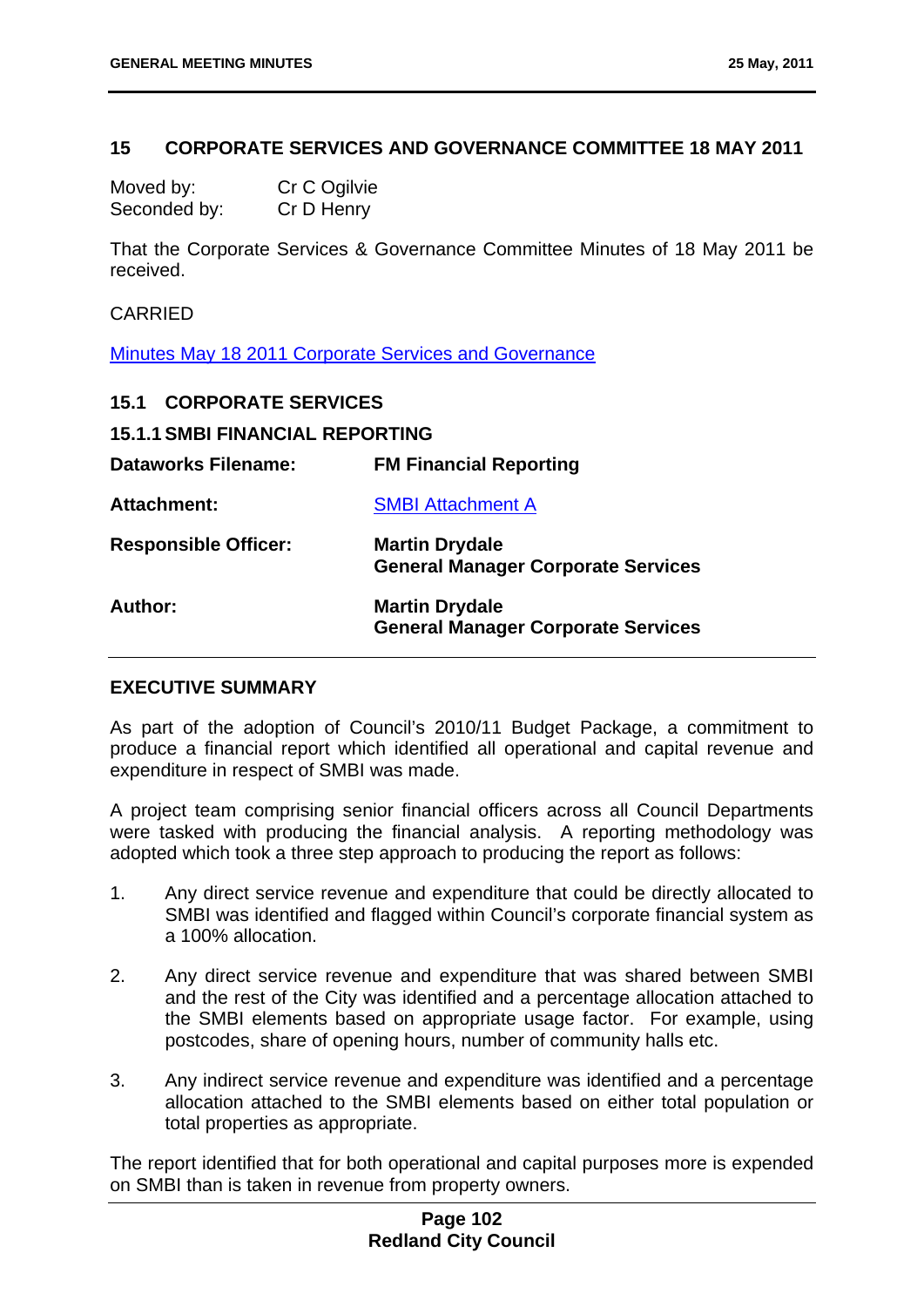For future reporting purposes it is proposed that this form of analysis be published for:

- Budget adoption; and
- End of year Financial Statements.

# **PURPOSE**

This report outlines the methodology and financial reporting outputs in respect of operational and capital revenue and expenditure on the Southern Moreton Bay Islands (SMBI).

# **BACKGROUND**

As part of the adoption of Council's 2010/11 Budget Package, a commitment to produce a financial report which identified all operational and capital revenue and expenditure in respect of SMBI was made. This commitment was in response to community perceptions that SMBI property owners were being asked to contribute more in revenue than was being expended on the islands.

A project team comprising senior financial officers across all Council Departments were tasked with producing the financial analysis. This team identified a methodology for reporting that was designed to be transparent, robust and equitable to enable stakeholders to understand and make comment on the outcomes of the report. In essence, the reporting methodology adopted a three step approach as follows:

- 1. Any direct service revenue and expenditure that could be directly allocated to SMBI was identified and flagged within Council's corporate financial system as a 100% allocation.
- 2. Any direct service revenue and expenditure that was shared between SMBI and the rest of the City was identified and a percentage allocation attached to the SMBI elements based on appropriate usage factor. For example, using postcodes, share of opening hours, number of community halls etc.
- 3. Any indirect service revenue and expenditure was identified and a percentage allocation attached to the SMBI elements based on either total population or total properties as appropriate.

This analysis was conducted on all the cost codes utilised by Council (approximately 2,000 lines of revenue and expenditure) and used the 2009/10 actual information, this being the latest available full year financial statements. Attachment A provides more details on the cost allocation methodology adopted by each Council Department.

# **ISSUES**

The outcome of the financial report shows the following results: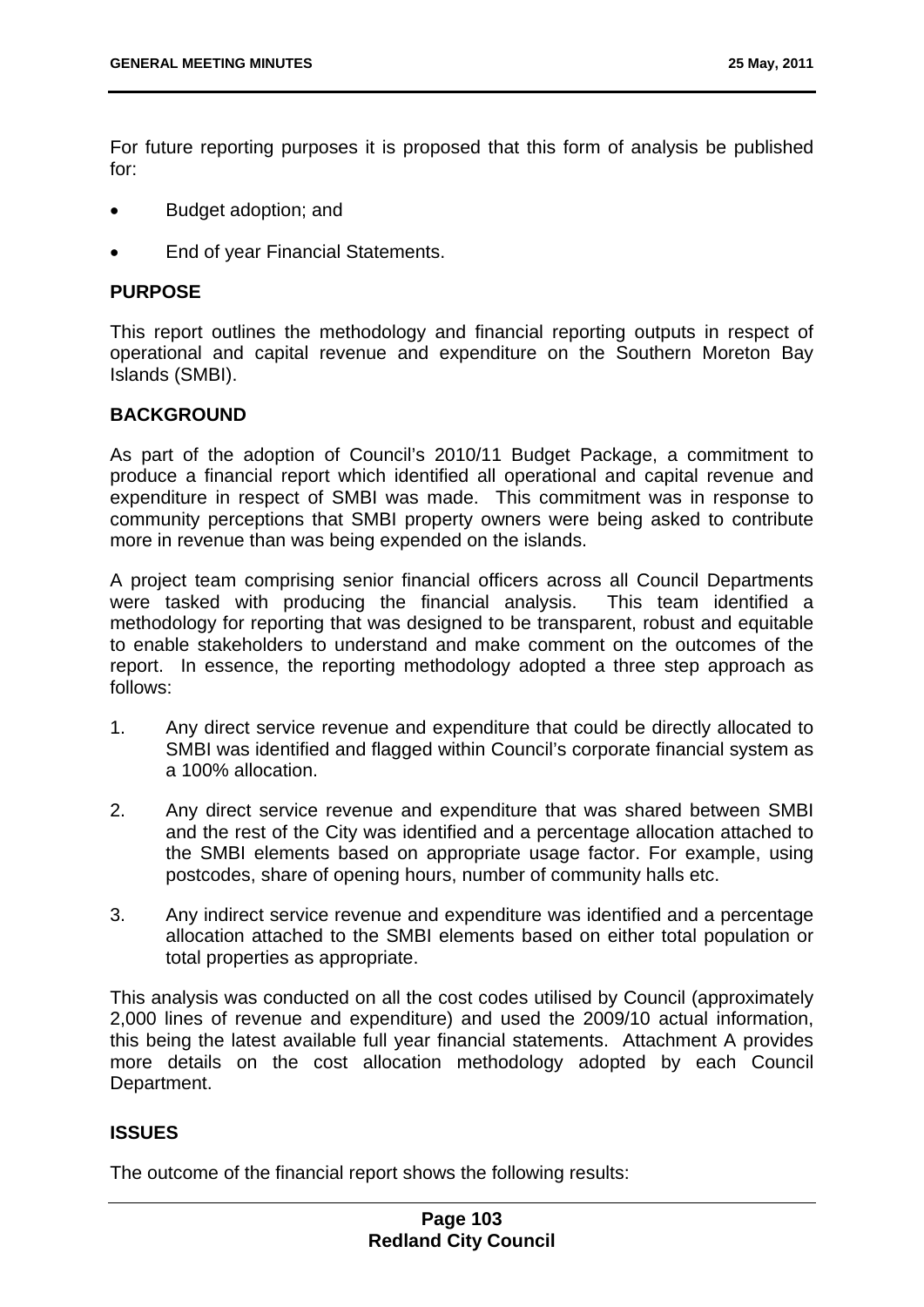|                         | <b>Revenue</b><br>\$'000 | <b>Expenditure</b><br>\$'000 | <b>Net Expenditure</b><br>\$'000 |
|-------------------------|--------------------------|------------------------------|----------------------------------|
| <b>SMBI Operational</b> | 11,369                   | 16,975                       | 5,606                            |
| <b>SMBI Capital</b>     | 1,209                    | 5,921                        | 4.712                            |

The report identified that for both operational and capital purposes more is expended on SMBI than is taken in revenue from property owners.

The detailed workings behind the construction of the report are available for all stakeholders to review and will be reviewed for appropriateness based on feedback and new and deleted work and service programs on a regular basis. It should be recognised that the reporting methodology is a work in progress and that further refinement and use of allocation bases will form part of this regular review process.

For future reporting purposes it is recommended that this form of analysis be published for:

- Budget adoption; and
- End of year Financial Statements.

# **RELATIONSHIP TO CORPORATE PLAN**

# **8. Inclusive and ethical governance**

Deep engagement, quality leadership at all levels, transparent and accountable democratic processes and a spirit of partnership between the community and Council will enrich residents' participation in local decision making to achieve the community's Redlands 2030 vision and goals.

- 8.2 Provide accessible information through different media to let residents know about local issues and how to get involved in programmes and make a positive contribution to their community.
- 8.8 Provide clear information to citizens about how rates, fees and charges are set and how Council intends to finance the delivery of the Community Plan and Corporate Plan.

# **FINANCIAL IMPLICATIONS**

There are no financial implications impacting Council as a result of this report.

# **PLANNING SCHEME IMPLICATIONS**

It is considered that the outcome of recommendations in this report will not result in future amendments to the Redlands Planning Scheme.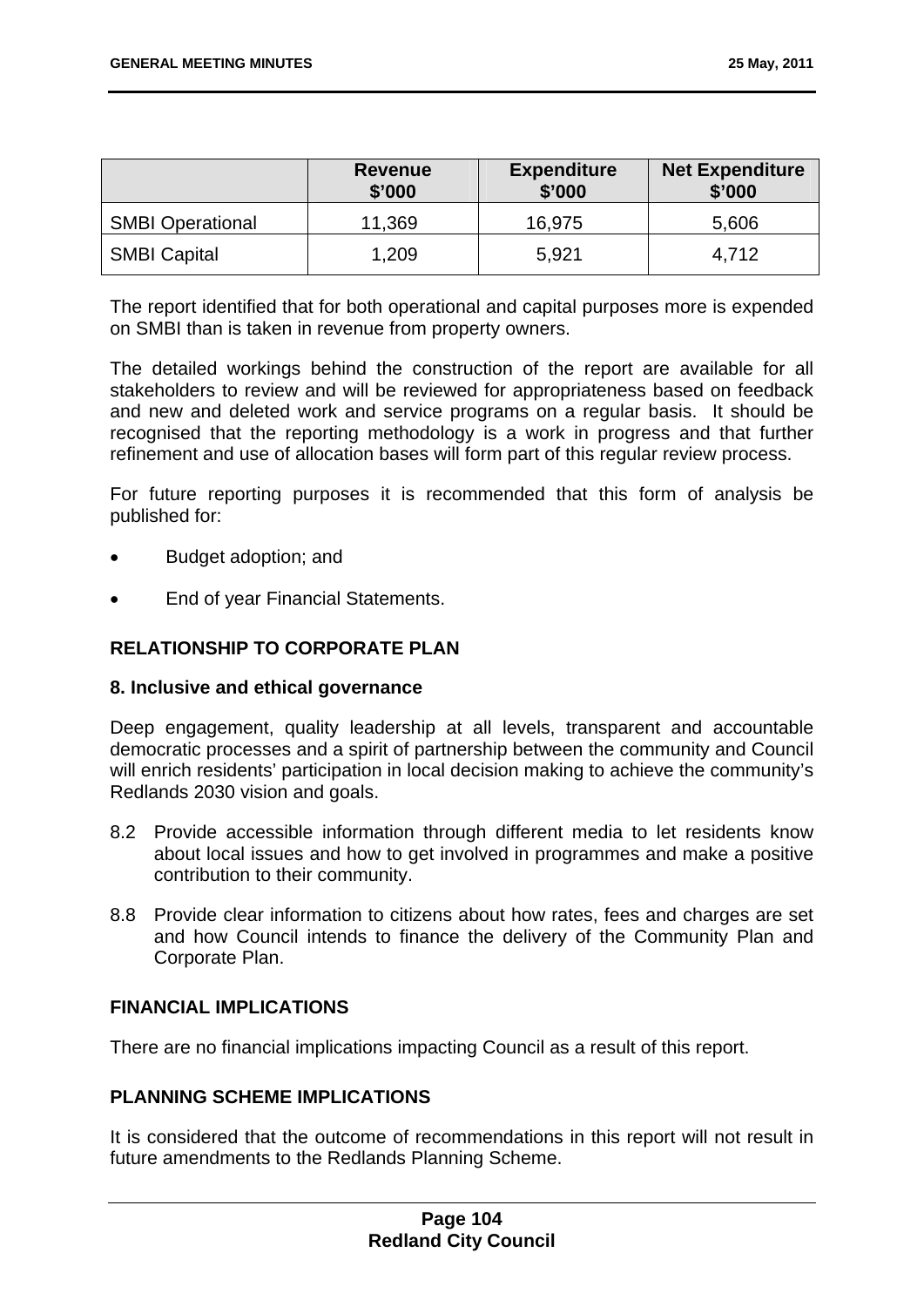# **CONSULTATION**

Consultation was undertaken with all managers responsible for the delivery of Council services and their input into the most appropriate revenue and expenditure allocation for SMBI related services.

# **OFFICER'S/COMMITTEE RECOMMENDATION/ COUNCIL RESOLUTION**

Moved by: Cr B Townsend Seconded by: Cr M Elliott

**That Council resolve to note the contents of this report.** 

**CARRIED** (unanimously)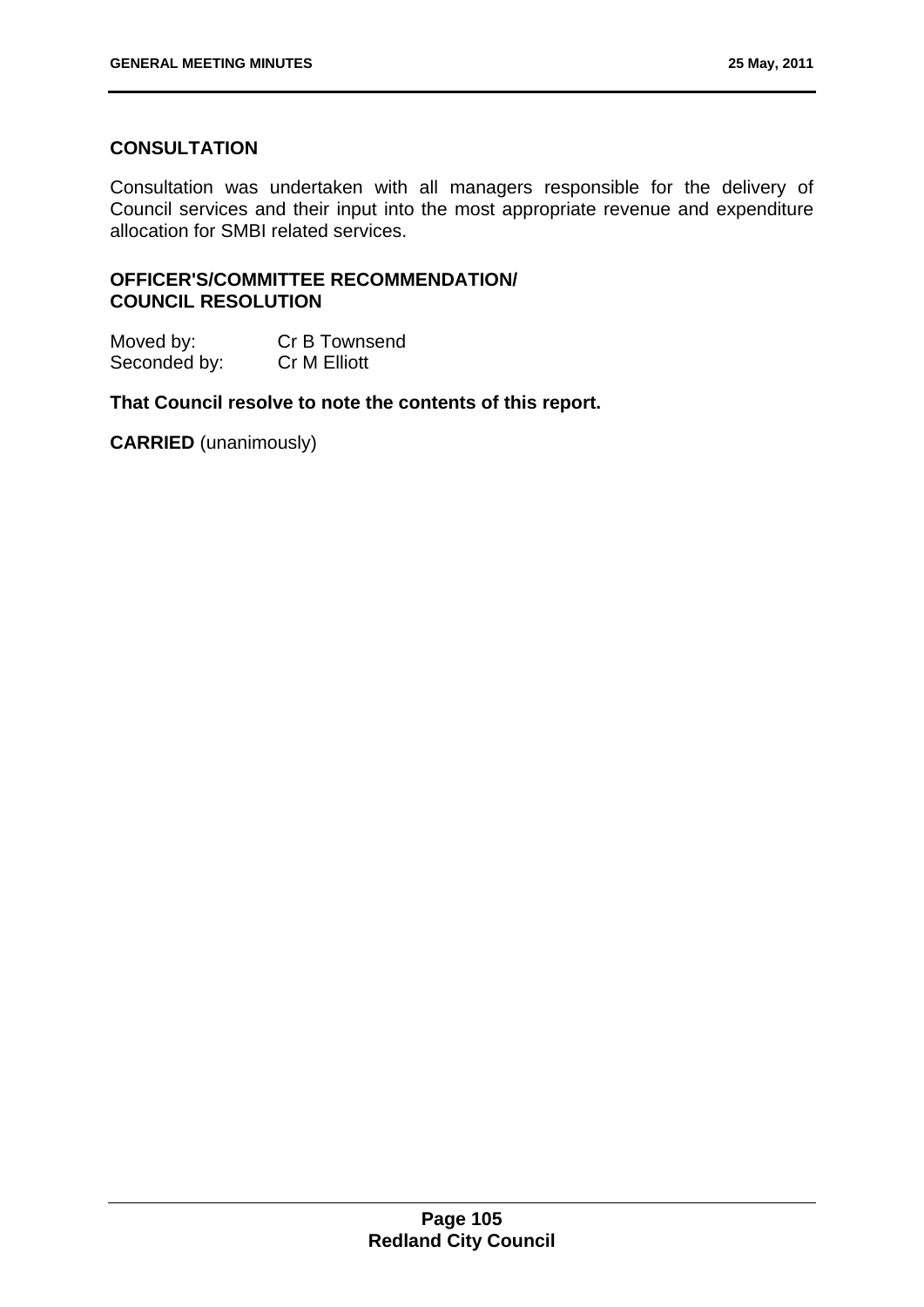# **15.1.2 FINANCIAL STRATEGY 2011-2021**

| <b>Dataworks Filename:</b>  | <b>FM Financial Reporting</b>                                      |
|-----------------------------|--------------------------------------------------------------------|
| <b>Attachments:</b>         | <b>Financial Strategy 2011-2021</b>                                |
| <b>Responsible Officer:</b> | <b>Martin Drydale</b><br><b>General Manager Corporate Services</b> |
| Author:                     | <b>Martin Drydale</b><br><b>General Manager Corporate Services</b> |

# **EXECUTIVE SUMMARY**

The preparation and adoption of a long-term financial strategy is a key step in setting clear financial objectives and targets in order to demonstrate long term financial sustainability and stewardship. Council's 10 year Financial Strategy provides this policy framework to guide all future decision making on financial resource allocation.

 The adoption of a Financial Strategy is good business practice but is also supported through the following State legislation:

- *The Local Government Act 2009,*
- *The Local Government (Operations) Regulation 2010,*
- *The Local Government (Finance, Plans and Reporting) Regulation 2010 and*
- *The Local Government (Business Enterprises and Business Activities) Regulation 2010*

The detailed strategies and financial performance targets in the Financial Strategy set out financial priorities and boundaries that encourage efficient management of resources, equitable pricing models and measurable milestones.

# **PURPOSE**

To seek adoption of Council's Financial Strategy 2011 to 2021.

# **BACKGROUND**

Council has been considering its longer term strategic financial management policies, alongside its deliberations for setting the 2011/12 Budget, with a view to refining a 10 year financial policy framework in order to guide the achievement of the objective of financial sustainability for the City.

The Financial Strategy provides Council with an agreed roadmap for managing its financial resources and processes and is aligned with the objectives and priorities of its Community, Corporate and Operational Plans. Within the framework of the Financial Strategy, guidance is provided to support decision-making with respect to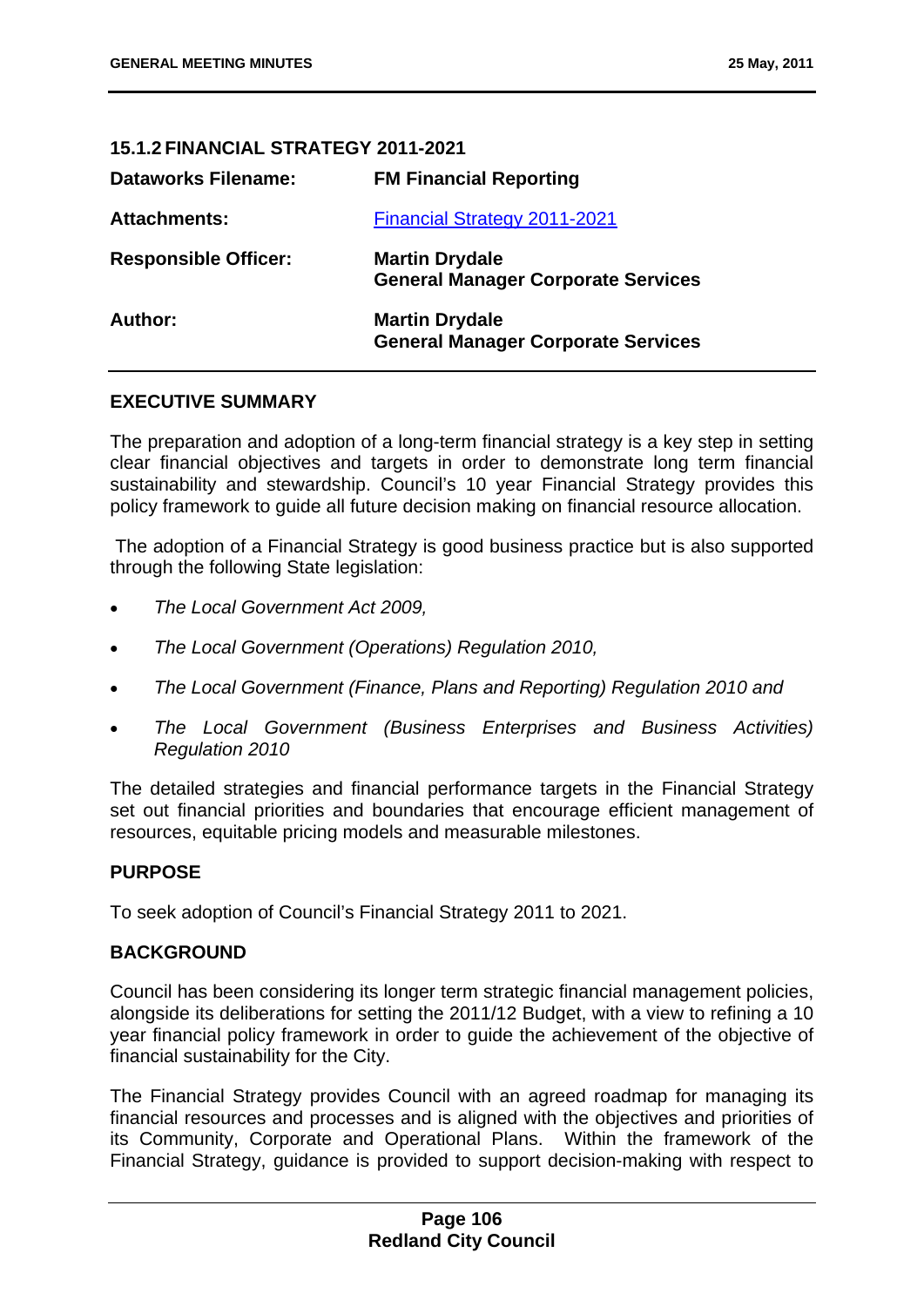capital and operating revenue and expenditure, asset and service management levels and strategic procurement.

The Financial Strategy represents a key step in establishing clear financial objectives and targets in order to demonstrate long term financial sustainability and stewardship. These are expressed in the Financial Strategy by the inclusion of forecasts for operating statements, balance sheets, cash flows and KPI's for each of the 10 years covered by the Strategy.

The Financial Strategy is reviewed annually by Council in order to ensure alignment with community and corporate objectives and also to provide assurance that the achievement of financial objectives and targets is being met. Over the next year the Financial Strategy will be refined and developed to ensure better integration with the developing strategic asset management planning, workforce planning and capital planning processes. This will then ensure that whole-of-life cost implications of major projects and workforce design are captured and can be reviewed prior to decision making in order to ensure strategic and financial fit for the organisation.

# **ISSUES**

The 10-year financial model highlights a number of areas for consideration and action in formulating decisions on revenue raising and operational and capital resourcing over the life of the Financial Strategy. These can be summarised as:

- Current forecasts predict a growing reliance on general rate revenue;
- Current forecasts predict reducing cash balances in years 2 and 3 but still remaining within acceptable KPI parameters before improving for the remaining years;
- Current forecasts predict a return to acceptable levels of operating performance from year 3;
- Current forecasts predict higher levels of borrowing however the costs of servicing these debts is within acceptable parameters; and
- Current forecasts predict that there is insufficient renewal spending on infrastructure assets however target renewal spending levels have been included in years 6 to 10 of the Financial Strategy which improve performance.

The Financial Strategy does provide a clear indication of an improving financial position for Council over the life of Strategy and ensures that plans are in place for the achievement of financial sustainability targets, with more work required to ensure that asset sustainability targets are achieved.

I would like to acknowledge and thank all Councillors and staff in the development of the Financial Strategy for their support, input and feedback.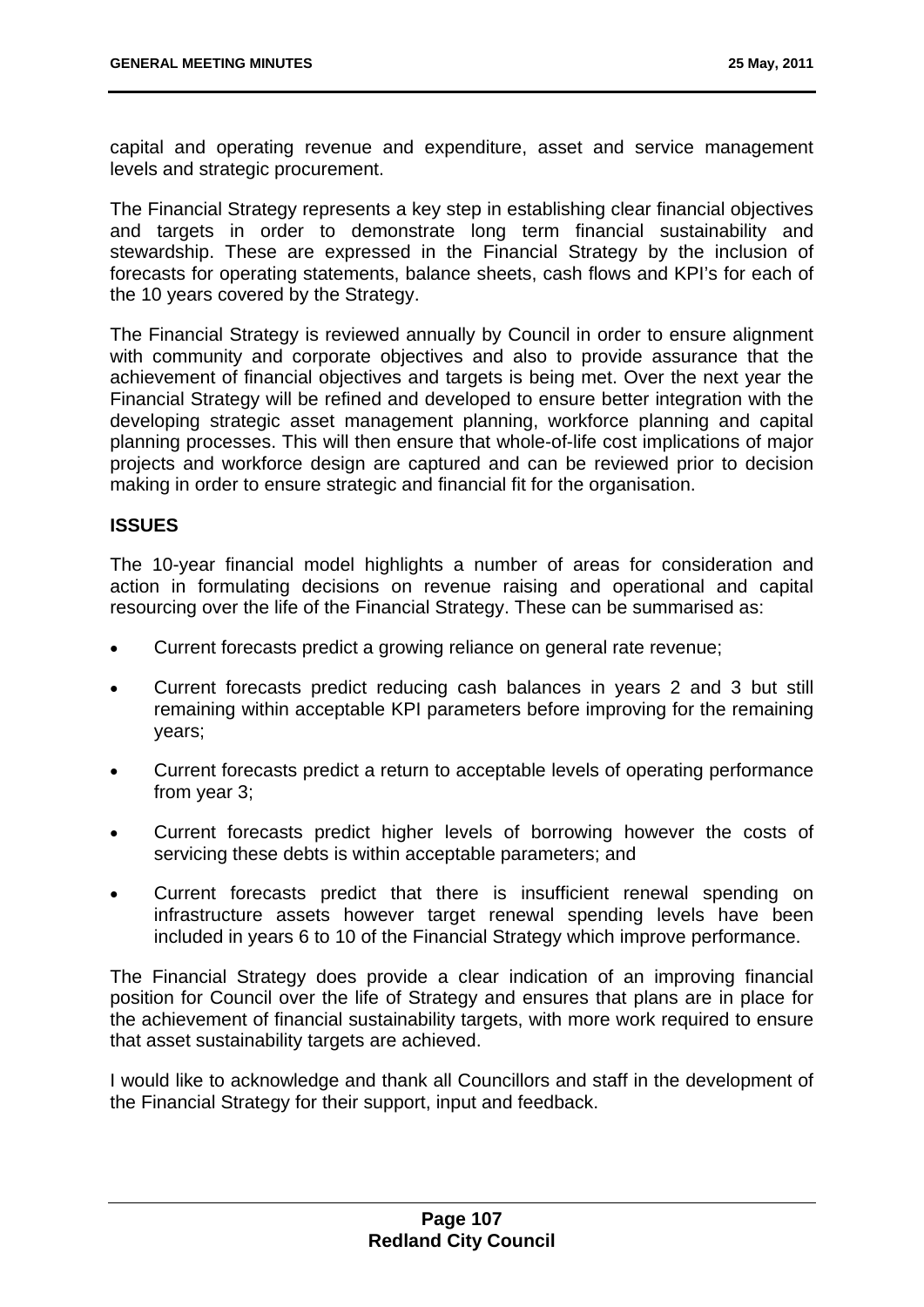# **RELATIONSHIP TO CORPORATE PLAN**

# **9. An efficient and effective organisation**

Council is well respected and seen as an excellent organisation which manages resources in an efficient and effective way

- 9.5 Ensure robust long term financial planning is in place to protect the financial sustainability of Council.
- 9.6 Implement long term asset management planning that supports innovat9ion and sustainability of service delivery, taking into account the community's aspirations and capacity to pay for desired service levels.
- 9.7 Develop our procurement practices to increase value for money within an effective governance framework.

# **FINANCIAL IMPLICATIONS**

The Financial Strategy provides a financial policy framework to guide decision making on financial resource allocation over the longer term in order to demonstrate and achieve financial sustainability.

As such, the Strategy is the first reference point for such decisions and will be reviewed annually to ensure that alignment with community and corporate objectives is maintained.

# **PLANNING SCHEME IMPLICATIONS**

The Land Use Planning Group was consulted and it is considered that the outcome of recommendations in this report will not require any amendments to the Redlands Planning Scheme.

# **CONSULTATION**

Consultation has been carried out with all Councillors, Executive Leadership Group, Senior Financial Advisors and Financial Staff in the development of the Strategy.

# **OFFICER'S RECOMMENDATION**

That Council resolve to adopt the Redland City Council Financial Strategy 2011 – 2021, as attached.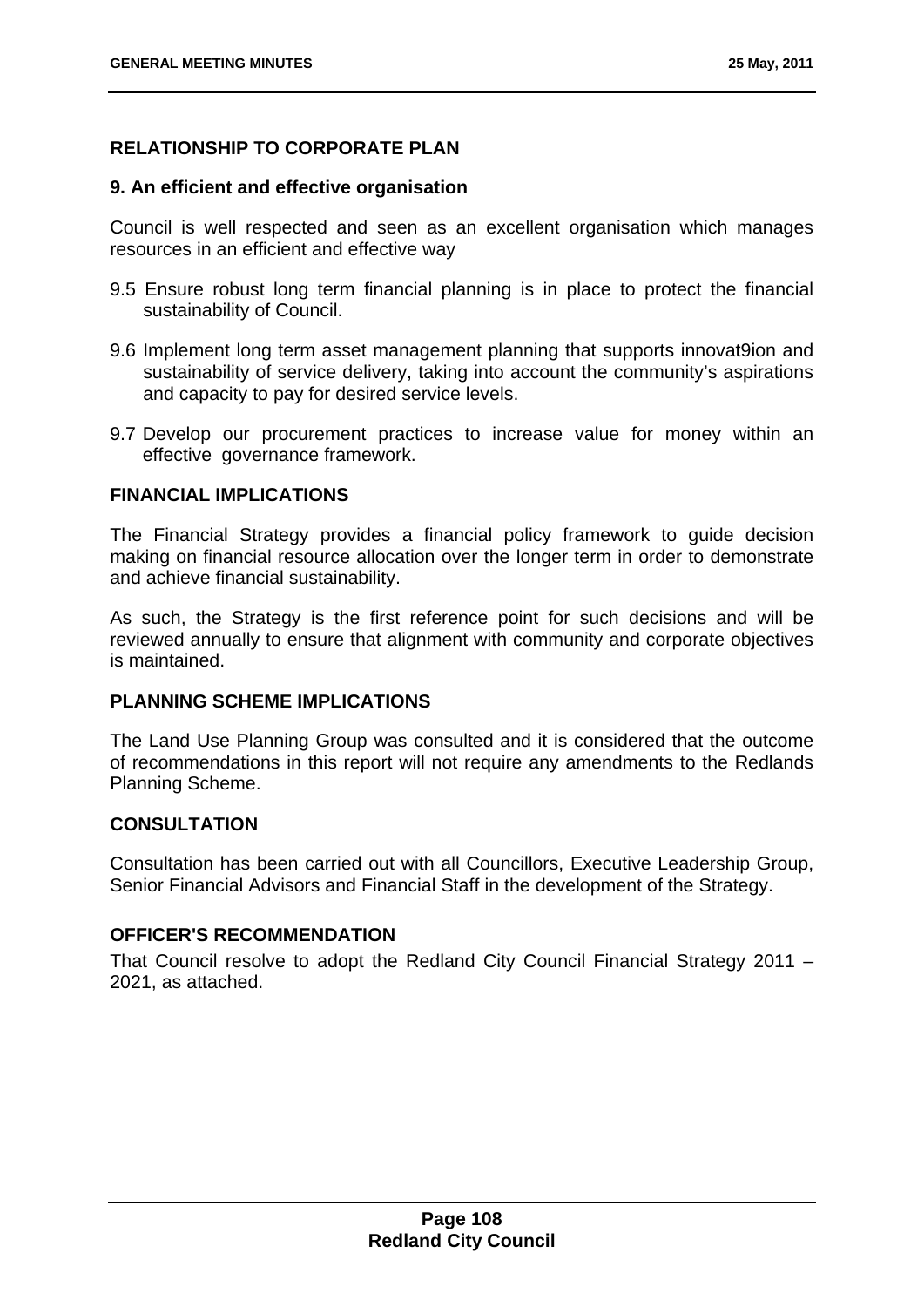# **COMMITTEE RECOMMENDATION/ COUNCIL RESOLUTION**

| Moved by:    | Cr D Henry   |
|--------------|--------------|
| Seconded by: | Cr C Ogilvie |

**That Council resolve to adopt the Redland City Council Financial Strategy 2011 – 2021, as amended, and attached.** 

# **AMENDMENT MOTION**

| Moved by:    | <b>Cr K Williams</b> |
|--------------|----------------------|
| Seconded by: | Cr J Burns           |

That Council resolve to adopt the Redland City Council Financial Strategy 2011 – 2021, with the reversal of dot point 1 on page 8 of the Financial Strategy to its original wording to read as follows:

 *"Implementing rating reform in order to shift the financial burden from residential to commercial and investor categories. This also includes a convergence model for residential ratepayers which will generally see over time higher valued properties within categories paying no more than three times that paid by lower valued properties."* 

On being put to the vote the amendment was LOST.

DIVISION:

FOR: Crs Williams and Burns.

AGAINST: Crs Reimers, Murray, Elliott, Townsend, Henry, Ogilvie, Boglary and Hobson.

Cr Bowler was absent from the meeting.

Cr Ogilvie moved that Cr Henry's motion be put.

The motion to put the motion was put to the vote and CARRIED.

DIVISION:

FOR: Crs Reimers, Murray, Elliott, Townsend, Henry, Ogilvie, Boglary and Hobson.

AGAINST: Crs Williams and Burns.

Cr Bowler was absent from the meeting.

The Mayor then put Cr Henry's motion. On being put to the vote the motion was **CARRIED**.

DIVISION:

FOR Crs Reimers, Murray, Elliott, Townsend, Henry, Ogilvie, Boglary and Hobson.

AGAINST Crs Williams and Burns.

Cr Bowler was absent from the meeting.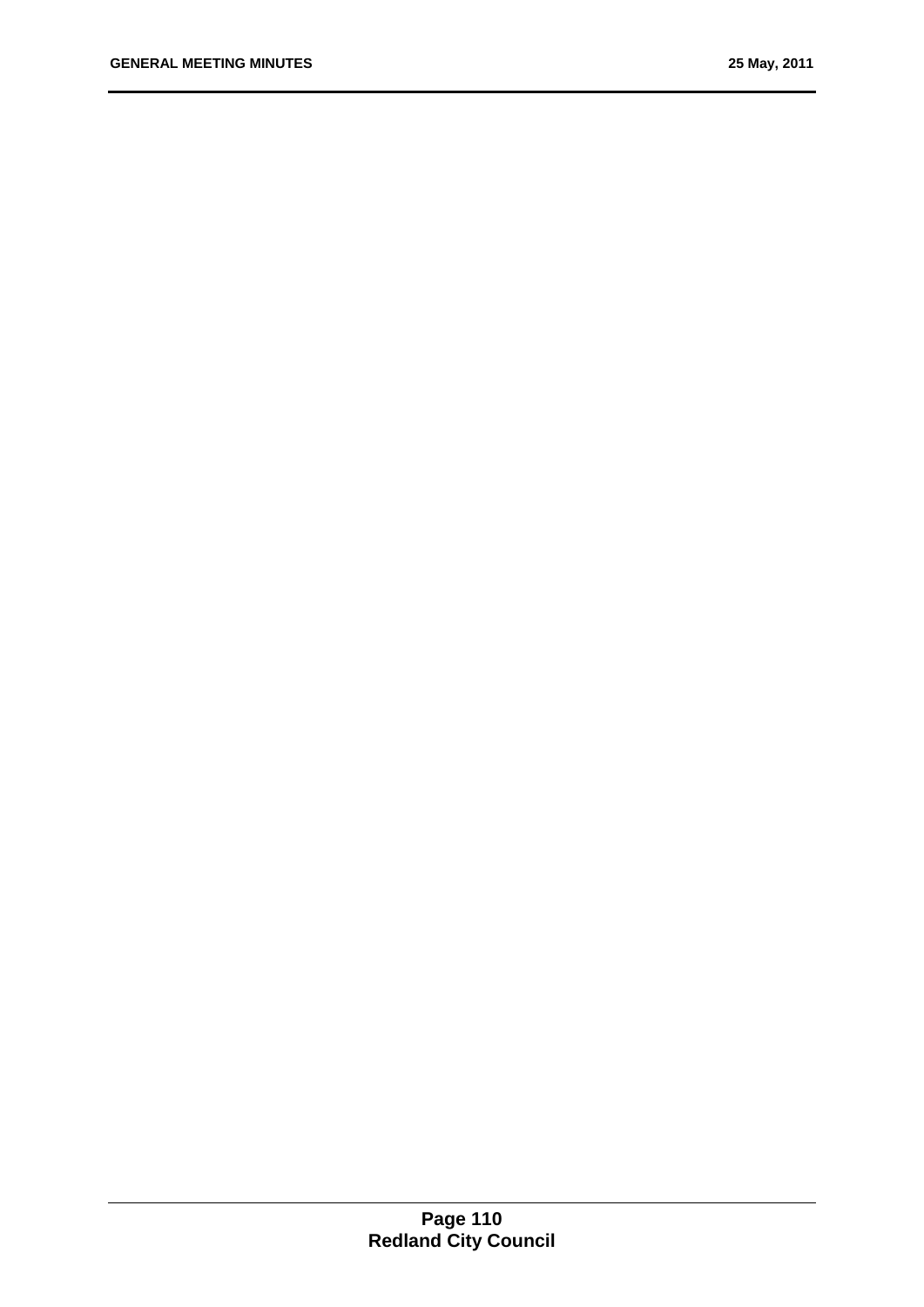# **Dataworks Filename: FM Corporate Budget Attachments:** Enterprise Asset & Services Management Corporate Procurement Policy Investment Policy Debt Policy Revenue Policy Reserve Balances 2010/11 **Responsible Officer: Martin Drydale General Manager Corporate Services Authors: Andy Blacklock Supply Chain Manager Deborah Corbett-Hall Acting Service Manager Budget & Forecasting**

**15.1.3 ADOPTION OF KEY POLICIES FOR THE FINANCIAL YEAR 2011-2012** 

# **EXECUTIVE SUMMARY**

Sections 132-134 of the *Local Government (Finance, Plans and Reporting) Regulation 2010* require a local government to annually prepare Investment, Debt and Revenue Policies respectively. Section 143 of the *Local Government (Finance, Plans and Reporting) Regulation 2010* provides a requirement for a local government to prepare and adopt a Procurement Policy each financial year.

Sections 135-136 of the *Local Government (Finance, Plans and Reporting) Regulation 2010* require a local government to prepare a long term asset management plan and that plan must provide for strategies to ensure the sustainable management of assets the first of these strategies being the adoption of a Enterprise Asset and Services Management Policy.

During the annual review of the *Financial Strategy (the Strategy)* between October and December 2010, Redland City Council considered the necessary revisions of the aforementioned policies. The policies have been revised in line with the discussions held during these workshops as well as the more recent budget implications.

The policy objectives of the five documents are outlined below:

- **Investment Policy** - To maximise earnings from authorised investments of surplus funds after assessing counter party, market and minimising risks.

- **Debt Policy** - The objective of this policy is to ensure the sound management of Council's existing and future debt.

- **Revenue Policy** - The generation of an appropriate level of revenue to support the delivery of Community Plan goals is an essential element of Council's 10 Year Financial Strategy.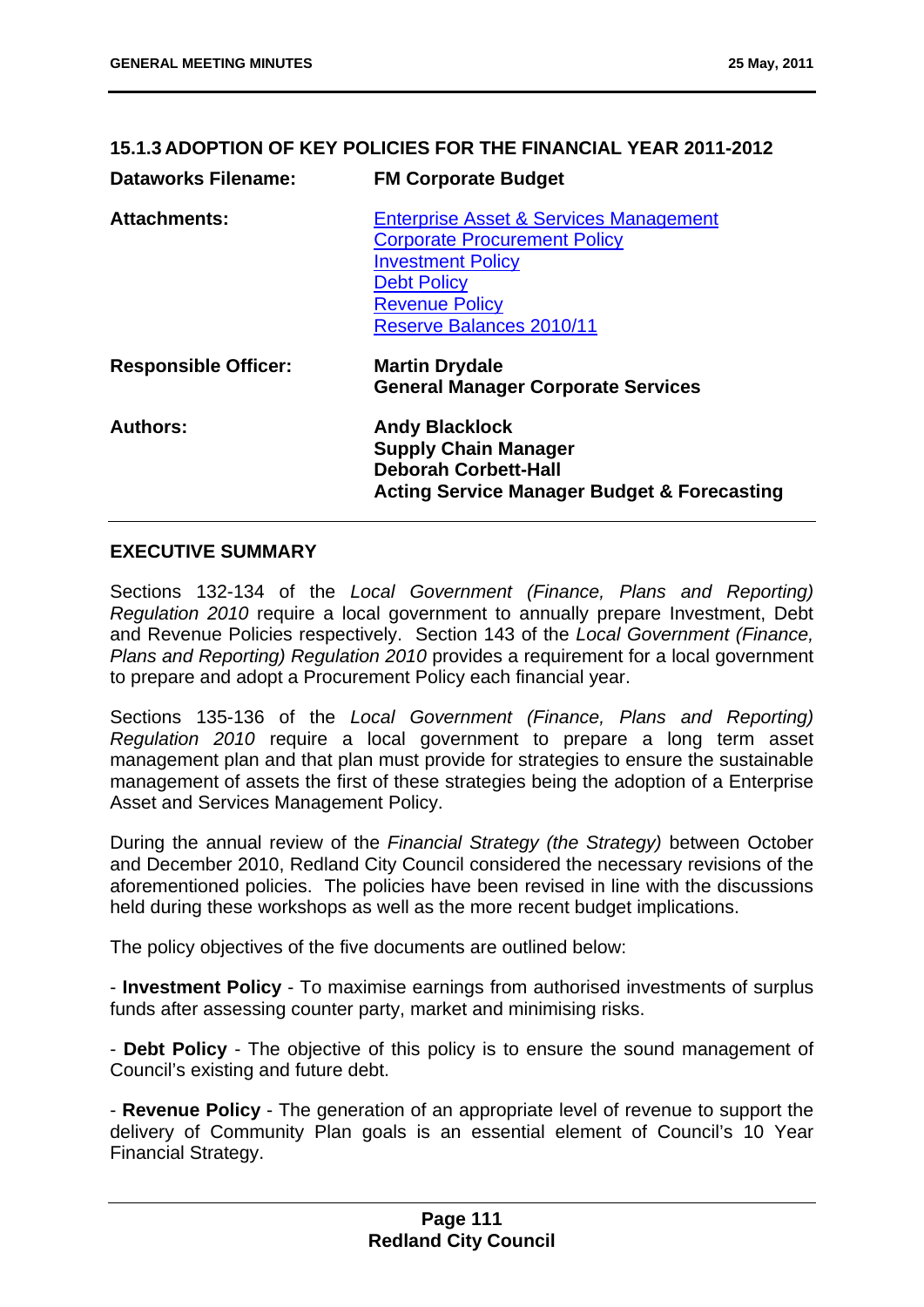**- Procurement Policy** – When Council enters into a contract it must have regard to the Sound Contracting Principles which are contained in s106 of the *Local Government Act 2009* and are as follows:

- Value for money; and
- Open and effective competition; and
- The development of competitive local business and industry; and
- Environmental protection; and
- Ethical behaviour and fair dealing.

**- Enterprise Asset and Services Management Policy** – to manage the assets of the Redland City Council on behalf of the community to deliver services in the most effective and sustainable way.

# **PURPOSE**

The purpose of this report is for Council to adopt investment, borrowing, revenue, enterprise asset and service management and procurement policies for 2011-2012.

Section 104 of the *Local Government Act 2009* requires the local government's long term financial plan (Financial Strategy) to outline the investment, debt and revenue policies.

Section 134 of the *Local Government (Finance, Plans and Reporting) Regulation 2010* stipulates the Revenue Policy must be adopted in sufficient time before the start of the financial year to allow an annual budget that is consistent with the revenue policy to be adopted for the financial year.

Sections 135-136 of the *Local Government (Finance, Plans and Reporting) Regulation 2010* require a local government to prepare a long term asset management plan and that plan must provide for strategies to ensure the sustainable management of assets the first of these strategies being the adoption of an Enterprise Asset and Services Management Policy.

Section 143 of the *Local Government (Finance, Plans and Reporting) Regulation 2010* provides a requirement for a local government to prepare and adopt a Procurement Policy each financial year.

# **BACKGROUND**

The annual review of the Financial Strategy was conducted between October and December 2010 and the five policies were discussed during this review. The decisions made both during the review and in subsequent workshops with Councillors have been captured in the revisions of the four policies.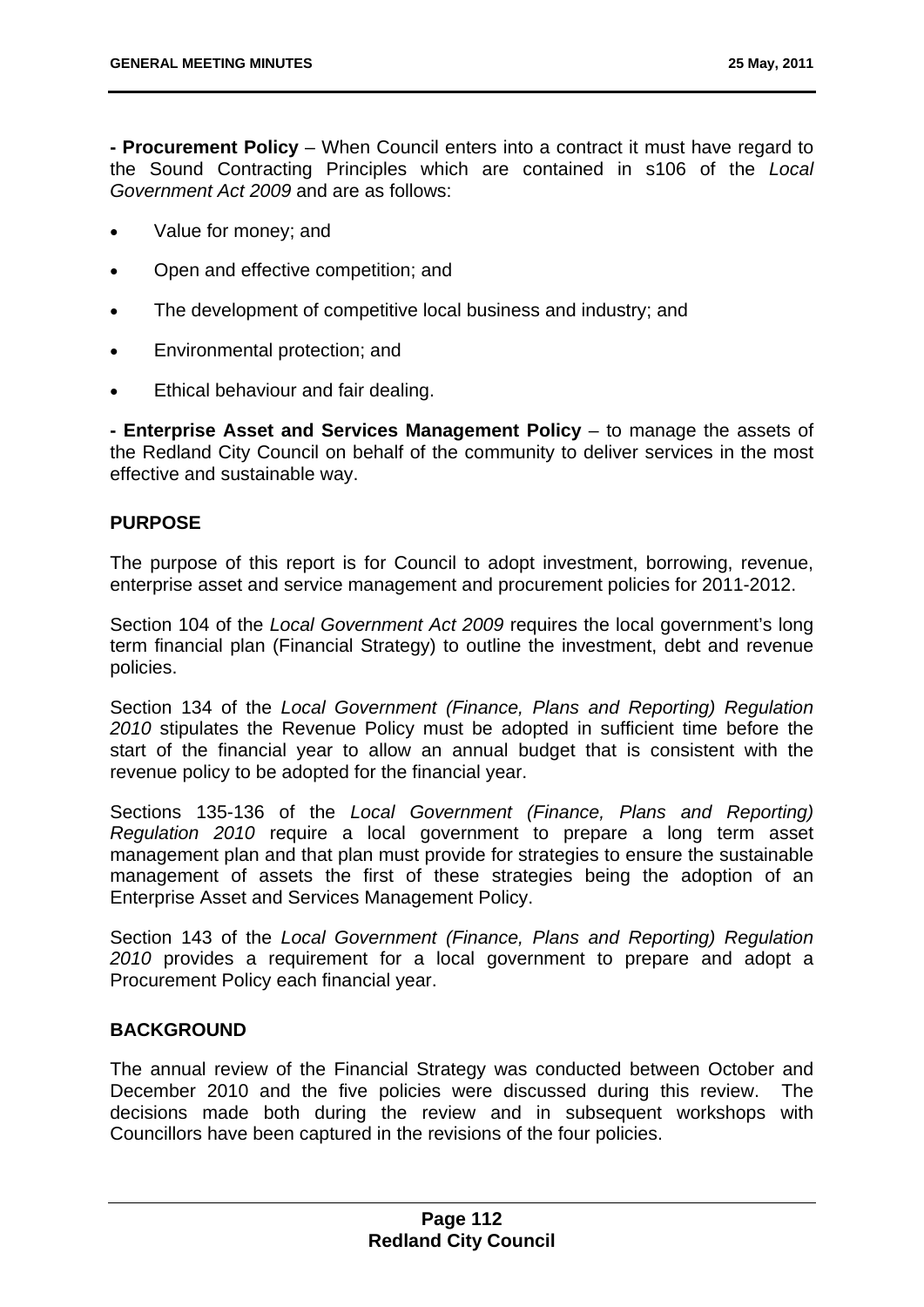# **ISSUES**

In adopting the **Investment Policy** for 2011-2012, Council will demonstrate its policy stance on dealing with surplus funds.

The adoption of the **Debt Policy** for 2011-2012 will outline for the following ten years the anticipated new loans, interest and principal repayments.

In adopting the **Revenue Policy** for 2011-2012, Council will provide the community with a clear statement of intention in relation to revenue raising for the new financial year. The adoption of the Policy will also include the noting of the planned dates to levy the rates in 2011-2012. In levying rates, Council will schedule the issue of rate notices quarterly.

For 2011/2012 the rate notice schedule is:

|                 | Q1                               | Q <sub>2</sub>  | Q <sub>3</sub>                     | Q4            |
|-----------------|----------------------------------|-----------------|------------------------------------|---------------|
|                 | <b>Issue Date</b>   13 July 2011 | 7 October 2011  | 12 <sup>2</sup><br>January<br>2012 | 10 April 2012 |
| <b>Due Date</b> | 12 August 2011                   | 7 November 2011 | 13<br>February<br>2012             | 11 May 2012   |

In adopting the **Procurement Policy** for 2011-2012 Council will meet or exceed both Local and State Government legislative requirements for the sustainable supply of goods and services; or the carrying out of work; or the disposal of assets in consideration of whole-of-life cost.

In adopting the **Enterprise Asset and Services Management Policy** for 2011-2012, Council recognises that the use of sound asset and services management practices will significantly assist in achieving its corporate mission *"to be a sustainable and effective organisation with clever and caring people".*

# **RELATIONSHIP TO CORPORATE PLAN**

# **9. An efficient and effective organisation**

Council is well respected and seen as an excellent organisation which manages resources in an efficient and effective way

- 9.5 Ensure robust long term financial planning is in place to protect the financial sustainability of Council
- 9.6 Implement long term asset management planning that supports innovation and sustainability of service delivery, taking into account the community's aspirations and capacity to pay for desired service levels
- 9.7 Develop our procurement practices to increase value for money within an effective governance framework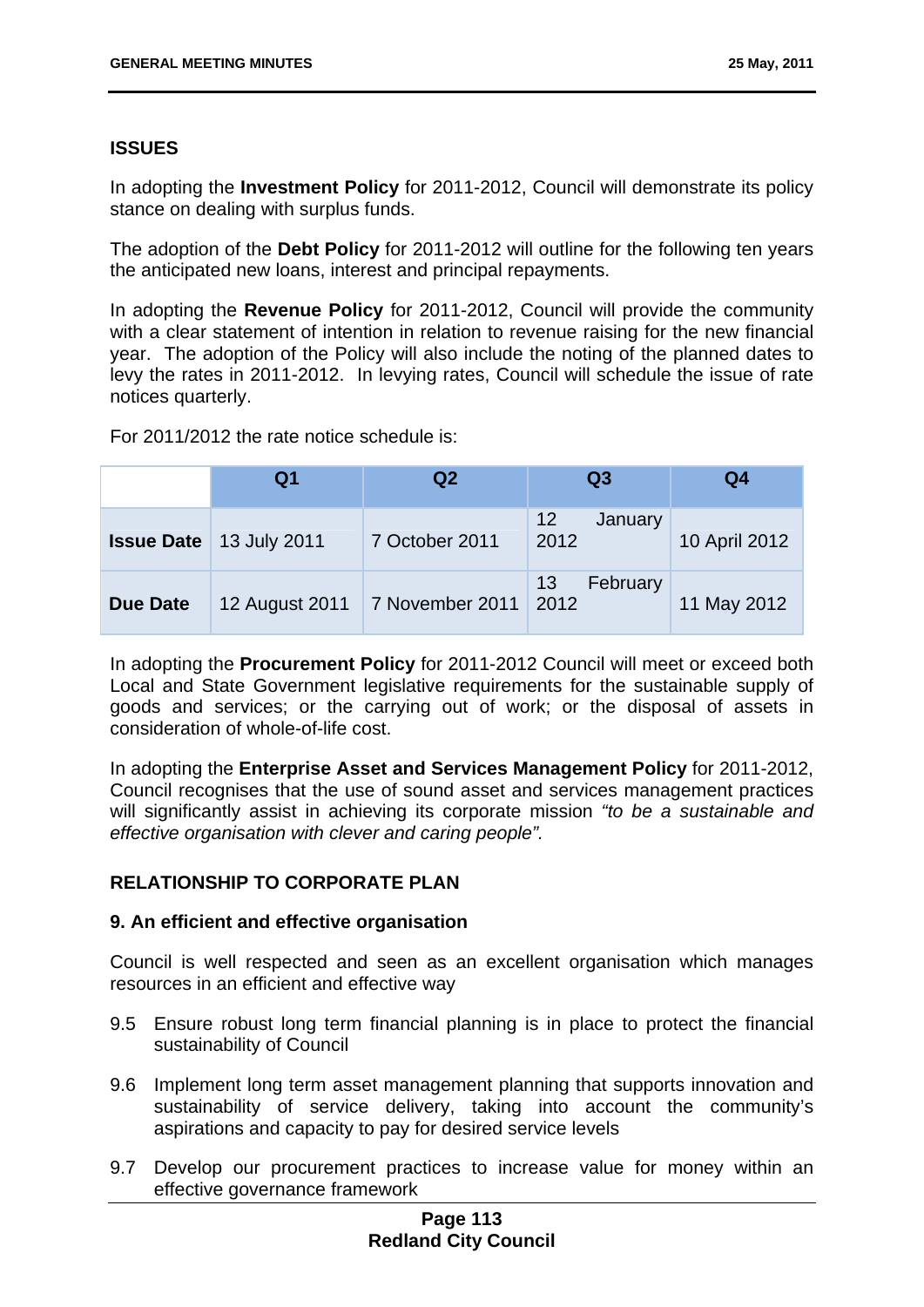# **FINANCIAL IMPLICATIONS**

The five attached policies for 2011-2012 provide the policy framework for debt, investment, asset management, procurement and revenue in the financial year.

# **PLANNING SCHEME IMPLICATIONS**

It is considered that the outcome of recommendations in this report will not require any amendments to the Redlands Planning Scheme.

# **CONSULTATION**

The Executive Leadership Group and Councillors were consulted in developing this policy at several budget workshops held between October and December 2010. In addition, advice was provided by the Service Manager Revenue and Recovery, General Manager Corporate Services and the Chief Executive Officer.

# **OFFICER'S/COMMITTEE RECOMMENDATION/ COUNCIL RESOLUTION**

| Moved by:    | Cr C Ogilvie  |
|--------------|---------------|
| Seconded by: | Cr B Townsend |

**That Council resolve to adopt, for the 2011/2012 financial year:** 

- **1. The aforementioned rate notice schedule;**
- **2. Investment Policy (POL-3013);**
- **3. Debt Policy (POL-1838);**
- **4. Revenue Policy (POL-1837);**
- **5. Enterprise Asset and Service Management Policy (POL-3118); and**
- **6. Corporate Procurement Policy (POL-3043).**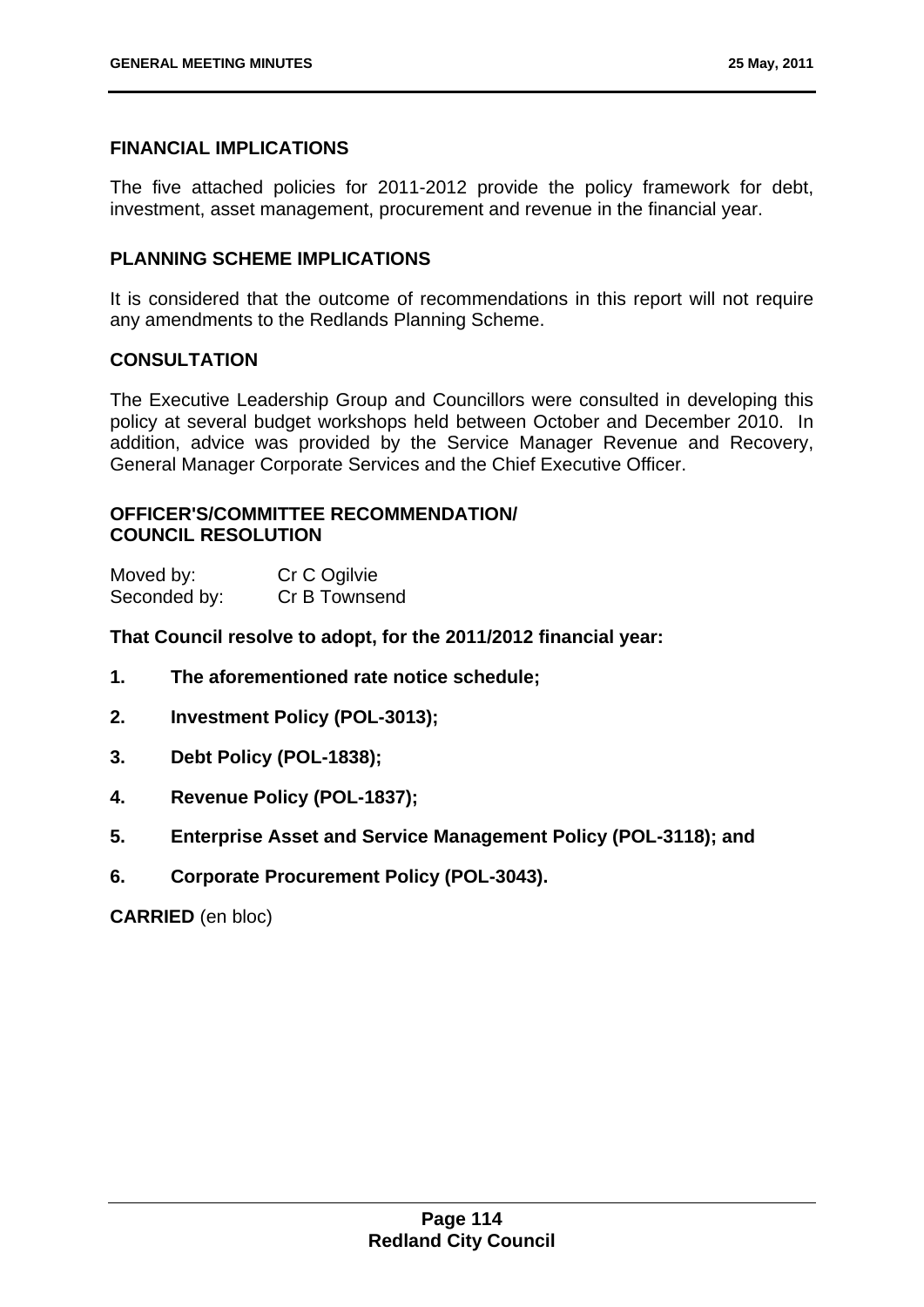# **15.1.4 MONTHLY FINANCIAL REPORTS - APRIL 2011**

| <b>Dataworks Filename:</b>  | <b>FM Monthly Financial Reports to Committee</b>                                                       |
|-----------------------------|--------------------------------------------------------------------------------------------------------|
| <b>Attachments:</b>         | <b>Monthly Financial Performance Report April 2011</b><br><b>Monthly Performance Report New Format</b> |
| <b>Responsible Officer:</b> | <b>Martin Drydale</b><br><b>General Manager Corporate Services</b>                                     |
| Author:                     | <b>Kevin Lamb</b><br><b>Financial Reporting Services Manager</b>                                       |

# **EXECUTIVE SUMMARY**

Section 152(2) of the *Local Government (Finance Plans & Reporting) Regulation 2010* requires the Chief Executive Officer to present the financial report to a monthly meeting.

It should be noted that the property plant and equipment transferred to Allconnex remains in Council's balance sheet at 30/4/2011. Accounting treatment/entries will be posted to transfer these balances out when Council's interest in Allconnex is finalised and once confirmation of accounting treatment has been provided to RCC by the external auditors.

This month the suite of financial reports have been presented for the first time in the new look summarised presentation. Detailed financial statements are still included towards the end of the suite of reports.

A second attachment to this report is a draft template of the full performance report for Corporate Services, ultimately to be rolled out in the new financial year. This report will summarise key non financial data in addition to the financial data traditionally presented.

The financial statements for April 2011 demonstrate that Council exceeded targets set in the 2010-2011 budget for five of the seven Financial Stability Key Financial Performance Indicators. These are:

- ability to pay our bills current ratio;
- ability to repay our debt debt servicing ratio;
- cash balance;
- cash balances cash capacity in months; and
- long term financial stability debt to assets ratio

The following Financial Stability Ratio Key Financial Performance Indicator is outside of Council's target range: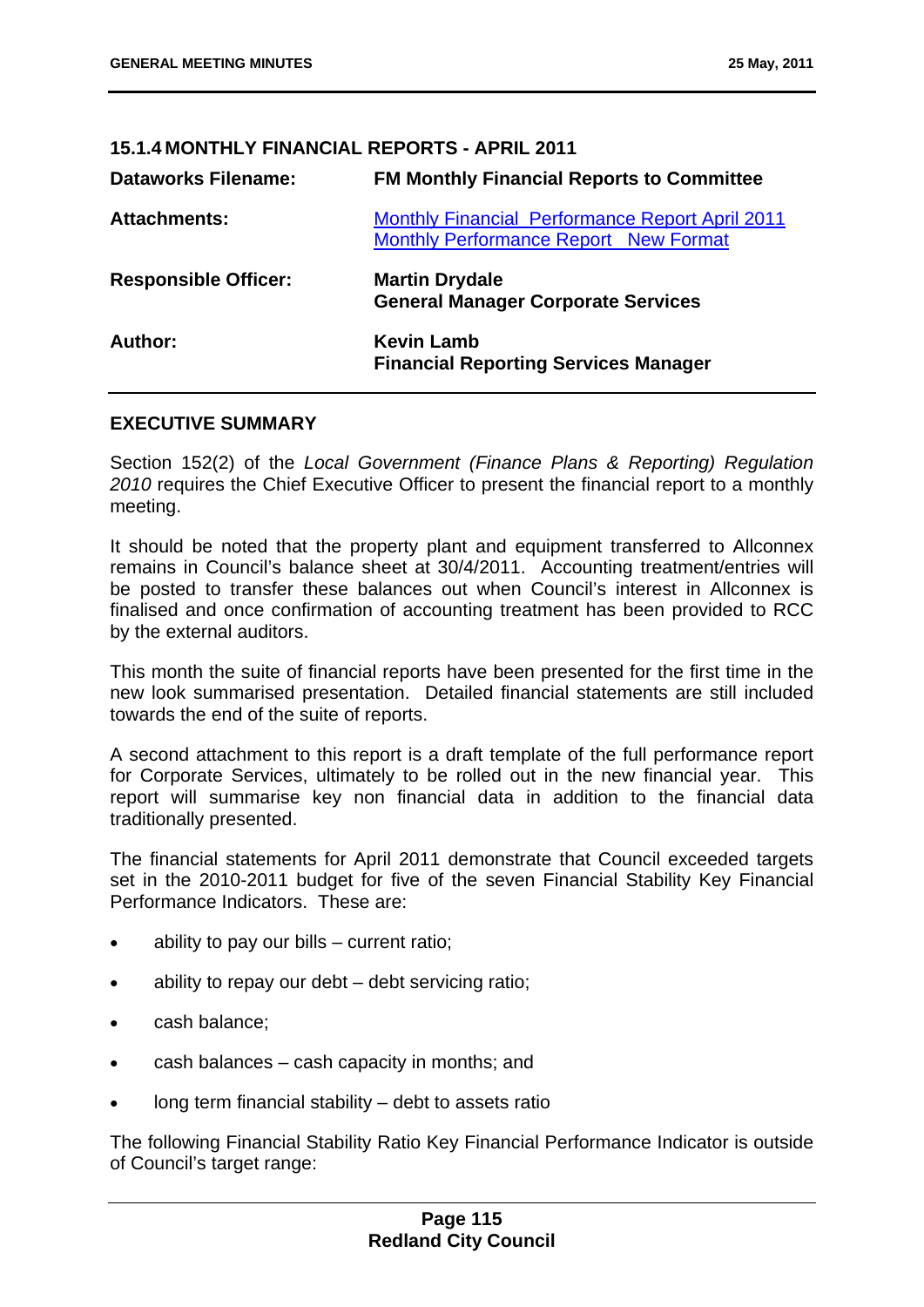- level of dependence on general rate revenue; and
- operating performance

With respect to the five measures of sustainability adopted as part of the 2010-2011 budget, Council is currently meeting three of the five targets. These are:

- net financial liabilities ratio;
- interest cover ratio; and
- asset consumption ratio

Council's operating surplus ratio is outside of Council's target range and Council's system is currently being structured to measure its' asset sustainability ratio.

# **PURPOSE**

The purpose is to present the April 2011 financial report to Council and explain the content and analysis of the report. Section 152(2) of the *Local Government (Finance, Plans & Reporting) Regulation 2010* requires the Chief Executive Officer of a local government to present statements of its accounts to the local government.

# **BACKGROUND**

The Corporate Plan contains a strategic priority to support the organisation's capacity to deliver services to the community by building a skilled, motivated and continually learning workforce, ensuring assets and finances are well managed, corporate knowledge is captured and used to best advantage, and that services are marketed and communicated effectively.

# **ISSUES**

Refer to the attached Monthly Financial Performance Report.

# **RELATIONSHIP TO CORPORATE PLAN**

#### **8 Inclusive and ethical governance**

Deep engagement, quality leadership at all levels, transparent and accountable democratic processes and a spirit of partnership between the community and Council will enrich residents' participation in local decision making to achieve the community's Redlands 2030 vision and goals

- 8.7 Ensure Council resource allocation is sustainable and delivers on Council and community priorities
- 8.8 Provide clear information to citizens about how rates, fees and charges are set and how Council intends to finance the delivery of the Community Plan and Corporate Plan.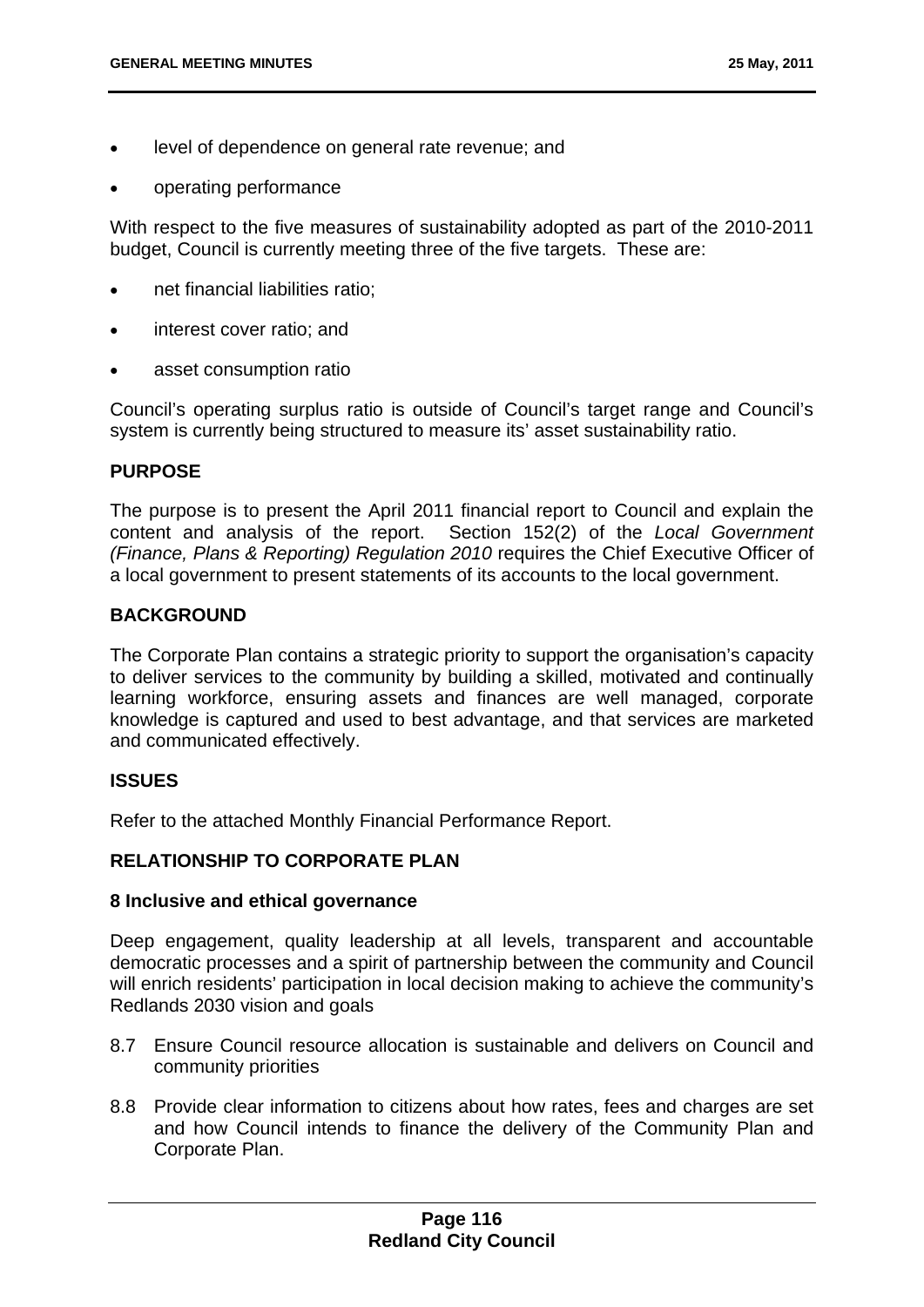# **FINANCIAL IMPLICATIONS**

Refer to the attached Monthly Financial Performance Report.

# **PLANNING SCHEME IMPLICATIONS**

The Land Use Planning Group was consulted and it is considered that the outcome of recommendations in this report will not require any amendments to the Redlands Planning Scheme.

# **CONSULTATION**

Consultation has taken place amongst the Executive Leadership Group.

# **OPTIONS**

# **Preferred**

That Council resolve to note the End of Month Financial Reports for April 2011 and explanations as presented in the Monthly Financial Performance Report.

# **Alternative**

That Council requests additional information.

# **OFFICER'S/COMMITTEE RECOMMENDATION/ COUNCIL RESOLUTION**

| Moved by:    | Cr C Ogilvie  |
|--------------|---------------|
| Seconded by: | Cr B Townsend |

**That Council resolve to note the End of Month Financial Reports for April 2011 and explanations as presented in the attached Monthly Financial Performance Report.**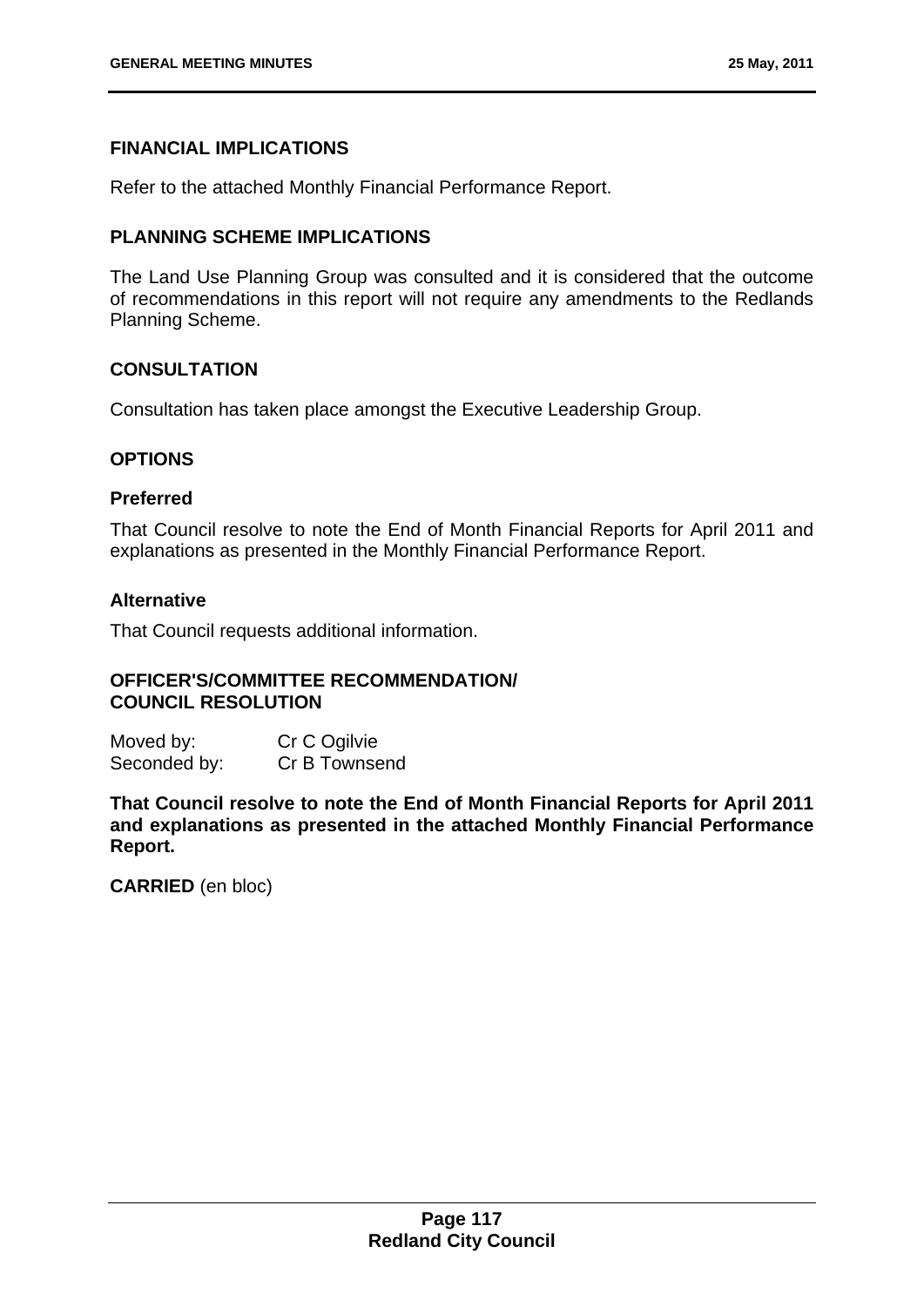# **15.1.5 REVALUATION STATISTICS REPORT 2011**

| <b>Dataworks Filename:</b>  | <b>R&amp;V Valuation General</b>                                                                    |
|-----------------------------|-----------------------------------------------------------------------------------------------------|
| <b>Attachments:</b>         | <b>6250 Redland Revaluation Statistics</b><br><b>Valuer General Property Market Movement Report</b> |
| <b>Responsible Officer:</b> | <b>Gavin Holdway</b><br><b>Manager Financial Control</b>                                            |
| Author:                     | <b>Noela Barton</b><br><b>Service Manager Revenue and Recovery</b>                                  |

# **EXECUTIVE SUMMARY**

On 3 May 2011, the Valuer-General released the annual revaluation notices to the 58 rateable local governments in Queensland. The site value methodology was used for non-rural land and the unimproved value methodology for rural land.

Landowners have 60 days within which to lodge an objection with supporting evidence if they disagree with their valuation. The objection period closes 4 July 2011. The impact of successful objections on Councils rate revenue will be available after the October 2011 rate run.

The overall impact on Redland City is an increase of 5.23% (\$822m). Suburbs that incurred the largest increase were Redland Bay (9.77%), Thornlands (8.68%) and Wellington Point (8.54%). The Southern Moreton Bay Islands and Mount Cotton all decreased in value with Russell Island having the highest reduction of 23.20%.

# **PURPOSE**

To provide Councillors with a copy of the revaluation statistics at suburb level for their information.

# **BACKGROUND**

Revaluation released 3 May 2011, effective 1 July 2011.

# **ISSUES**

On 3 May 2011 the Valuer-General released the annual revaluation notices to the 58 rateable local governments in Queensland. The site value methodology was used for non-rural land and the unimproved value methodology for rural land.

Landowners have 60 days within which to lodge an objection with supporting evidence if they disagree with their valuation. The objection period closes 4 July 2011. The impact of successful objections on our rate revenue will be understood in the October 2011 rate run.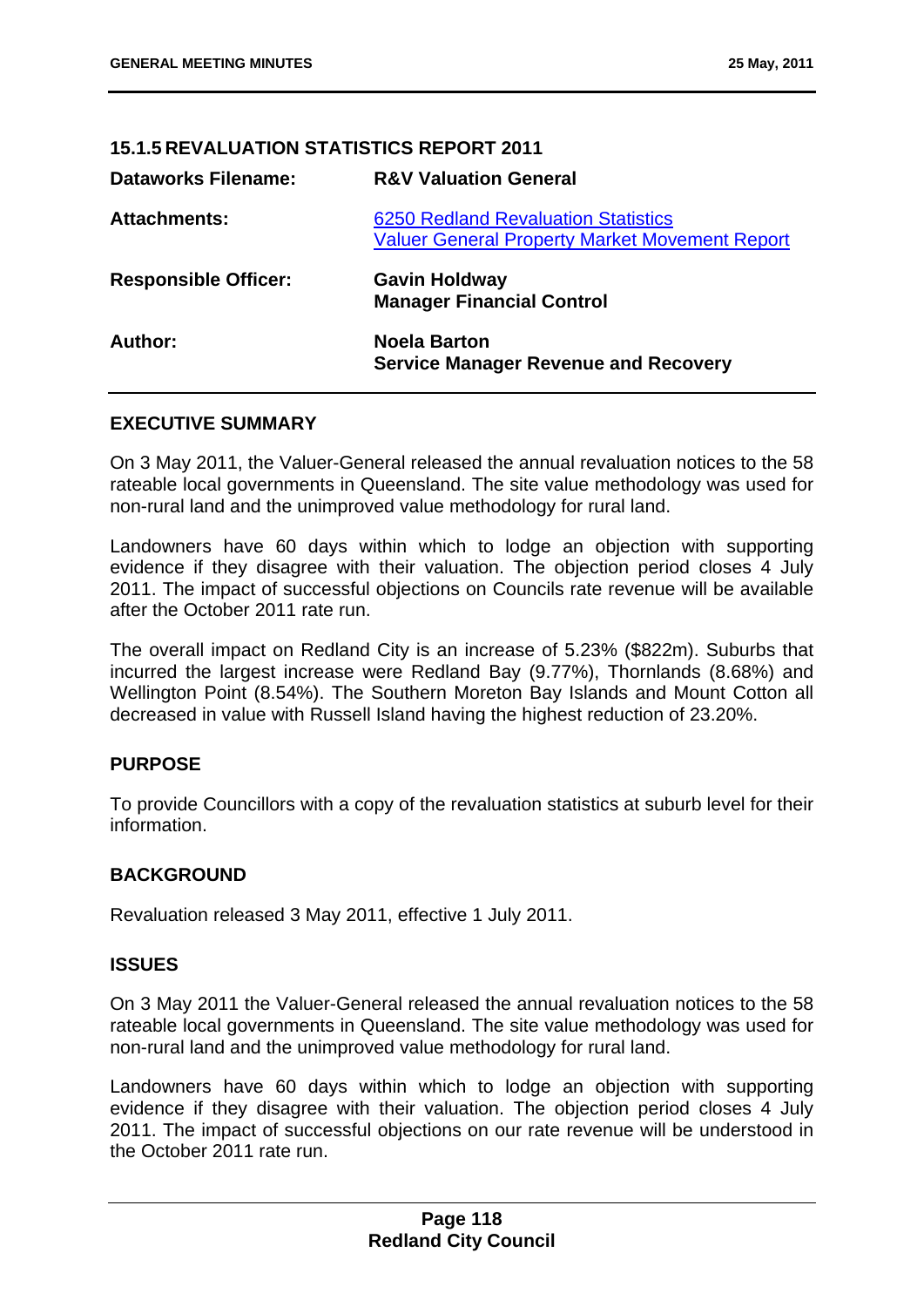The Valuer-General's Property Market Movement Report, which compares valuation movements across Queensland, is attached along with the statistics for the Redland City area.

The overall impact on Redland City is an increase of 5.23% (\$822m). Suburbs that incurred the largest increase were Redland Bay (9.77%), Thornlands (8.68%) and Wellington Point (8.54%). The Southern Moreton Bay Islands and Mount Cotton all decreased in value with Russell Island having the highest reduction of 23.20%.

# **RELATIONSHIP TO CORPORATE PLAN**

# **9. An efficient and effective organisation**

Council is well respected and seen as an excellent organisation which manages resources in an efficient and effective way.

9.5 Ensure robust long term financial planning is in place to protect the financial sustainability of Council

# **FINANCIAL IMPLICATIONS**

There are no financial implications impacting Council as a result of this report.

# **PLANNING SCHEME IMPLICATIONS**

The Land Use Planning Group was consulted and it is considered that the outcome of recommendations in this report will not require any amendments to the Redlands Planning Scheme.

# **OFFICER'S/COMMITTEE RECOMMENDATION/ COUNCIL RESOLUTION**

| Moved by:    | Cr C Ogilvie  |
|--------------|---------------|
| Seconded by: | Cr B Townsend |

# **That Council resolve to note this report.**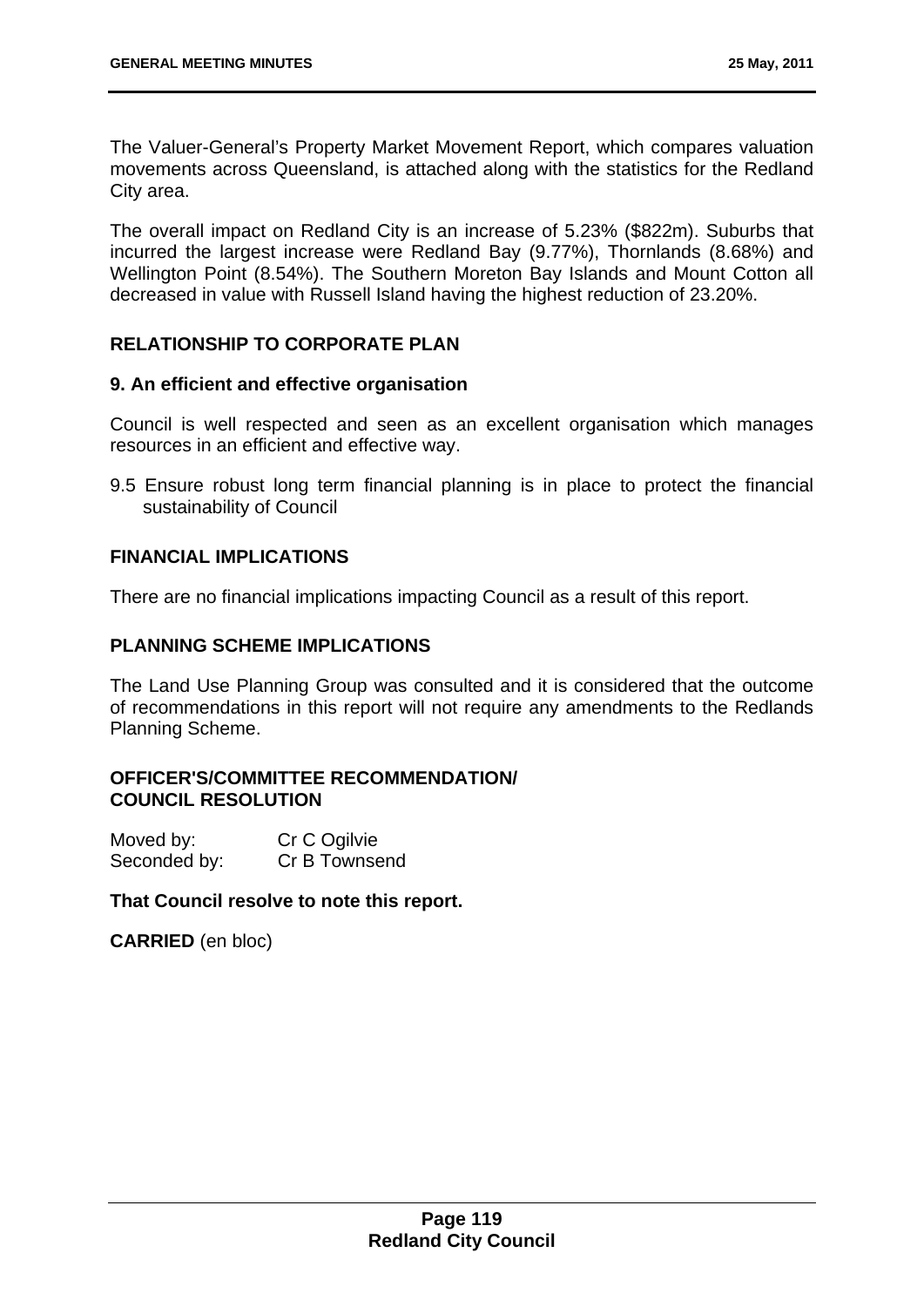| 15.1.6 IEN YEAR CAPITAL WORKS PROGRAM 2011-2021 |                                                                                     |  |
|-------------------------------------------------|-------------------------------------------------------------------------------------|--|
| <b>Dataworks Filename:</b>                      | <b>FM Corporate Budget</b>                                                          |  |
| <b>Attachments:</b>                             | 10 Year Capital Works Program 2011 2021                                             |  |
| <b>Responsible Officer:</b>                     | <b>Martin Drydale</b><br><b>General Manager Corporate Services</b>                  |  |
| Author:                                         | <b>Deborah Corbett-Hall</b><br><b>Acting Service Manager Budget and Forecasting</b> |  |

**15.1.6 TEN YEAR CAPITAL WORKS PROGRAM 2011-2021** 

# **EXECUTIVE SUMMARY**

Redland City Council annually revises its ten year capital program which then forms a significant part of the ten year financial plan (Financial Strategy). For the budget in development 2011-2012 and nine years thereafter, the attached capital works program has been developed with delivery assurance and financial and asset sustainability as its key drivers.

The ten year capital program is underpinned by five policy statements:

**Policy Statement 1:** thresholds of \$45m to \$57.5m in years 1-5 and an optimal program in years 6-10 with respect to projected affordability.

**Policy Statement 2: commitment to meet DLGP measures of sustainability targets** within five years subject to some clarification.

**Policy Statement 3:** Asset and Service Management plans drive investment and renewals to be fully identified, scoped and prioritised.

**Policy Statement 4:** Gateway reviews to be introduced to consider reasonability, deliverability and affordability amongst other factors.

**Policy Statement 5:** Capital submissions to be supported with required documentation and approved before inclusion in the program.

The attached program has been developed over several months following consultation with key stakeholders in the organisation.

# **PURPOSE**

This report presents the revised ten year capital program to Council for adoption for the 2011-2012 Budget.

# **BACKGROUND**

Council reviews the ten year capital program annually and then further reviews the current year capital program at least quarterly during each financial year. Following the annual review and revision of the Financial Strategy, Council endorsed five policy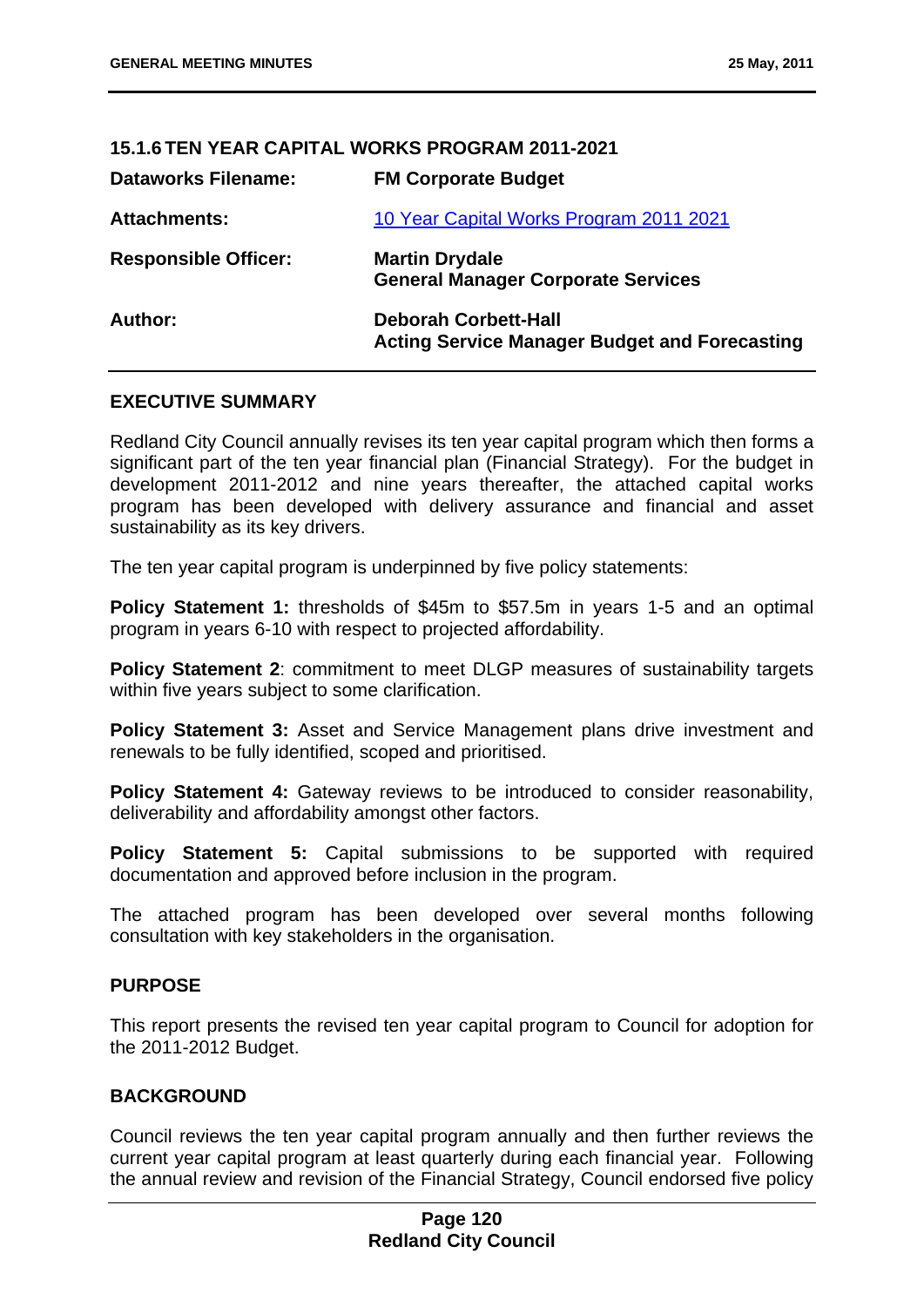statements. These policy statements and other considerations as determined by the Financial Strategy, Community, Corporate and other plans have input into the development of the ten year capital program. The first year of the program will then form the budget in development for 2011-2012.

# **ISSUES**

In adopting the ten year capital program 2011-2021, Council will provide the community with a statement of intent in relation to renewing and maintaining the city's assets and committing to financial and asset sustainability in the short, medium and long term.

# **RELATIONSHIP TO CORPORATE PLAN**

#### **9. An efficient and effective organisation**

Council is well respected and seen as an excellent organisation which manages resources in an efficient and effective way.

- 9.5 Ensure robust long term financial planning is in place to protect the financial sustainability of Council.
- 9.6 Implement long term asset management planning that supports innovation and sustainability of service delivery, taking into account the community's aspirations and capacity to pay for desired service levels.
- 9.7 Develop our procurement practices to increase value for money within an effective governance framework.

# **FINANCIAL IMPLICATIONS**

There are no financial implications impacting Council as a result of this report as the budget in development for 2011/12 already reflects the programs in the attachment and the ten year financial model and Financial Strategy have been updated accordingly.

# **PLANNING SCHEME IMPLICATIONS**

It is considered that the outcome of recommendations in this report will not result in future amendments to the Redlands Planning Scheme.

# **CONSULTATION**

Councillors and the Executive Leadership Group participated in seven Financial Strategy workshops between October and December 2010. During these workshops and further ones in February 2011, expenditure thresholds and five policy statements relating to the capital program were agreed. Detailed reviews of the ten year capital program were held with Councillors, Executive Leadership Group and key financial staff on 29 and 30 March and 5 May 2011.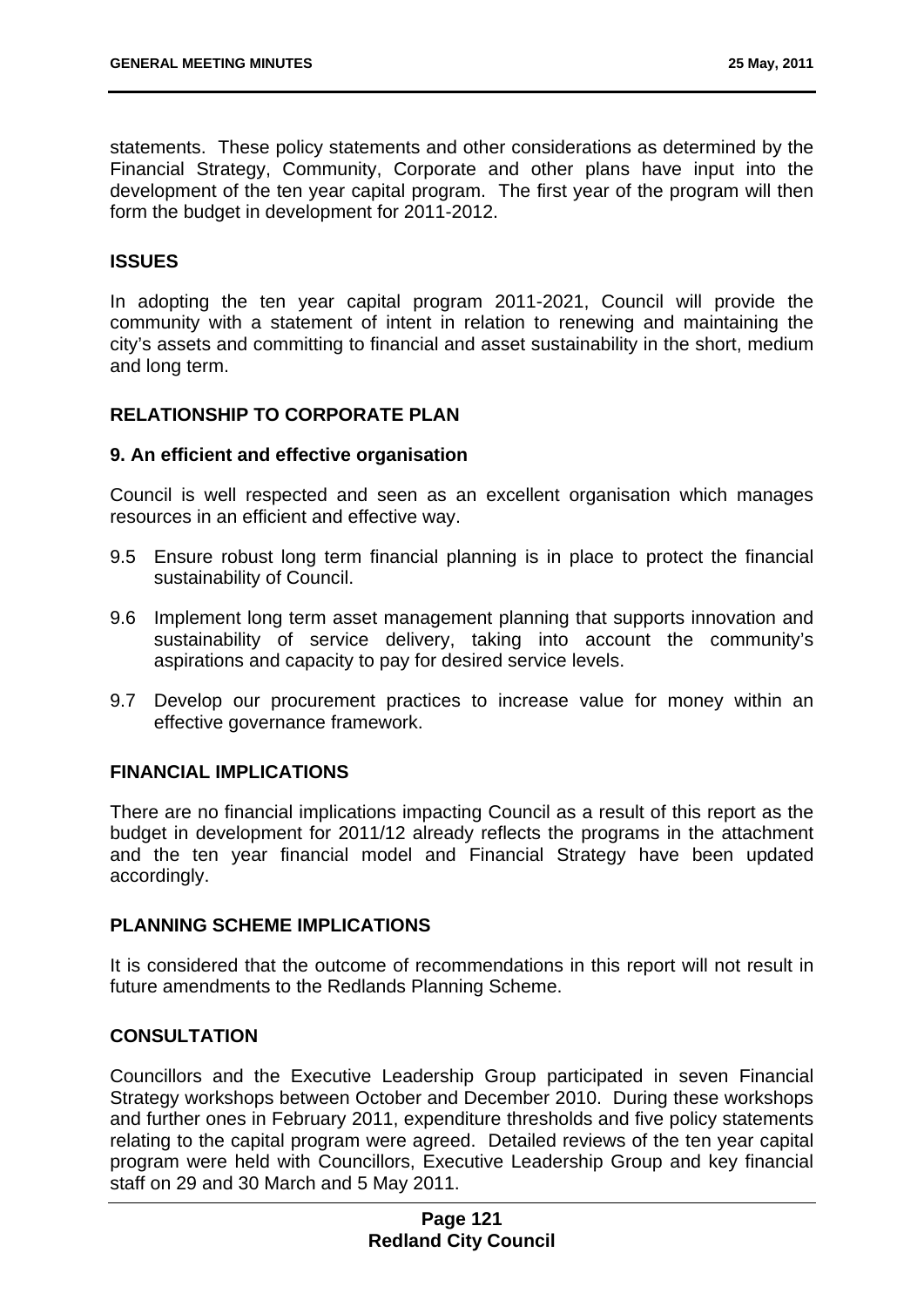# **OFFICER'S RECOMMENDATION**

That Council resolve to adopt the Ten Year Capital Works Program 2011-2021, as attached.

# **COMMITTEE RECOMMENDATION**

That Council resolve to adopt the Ten Year Capital Works Program 2011-2021, as attached, for the purpose of budget development.

# **COUNCIL RESOLUTION**

| Moved by:    | Cr H Murray  |
|--------------|--------------|
| Seconded by: | Cr K Reimers |

**That Council resolve to adopt the Ten Year Capital Works Program 2011-2021, with the following amendment:** 

**1. Defer 40012 Moreton Bay Cycleway (Rickertt to John) to 2013/14.** 

# **CARRIED**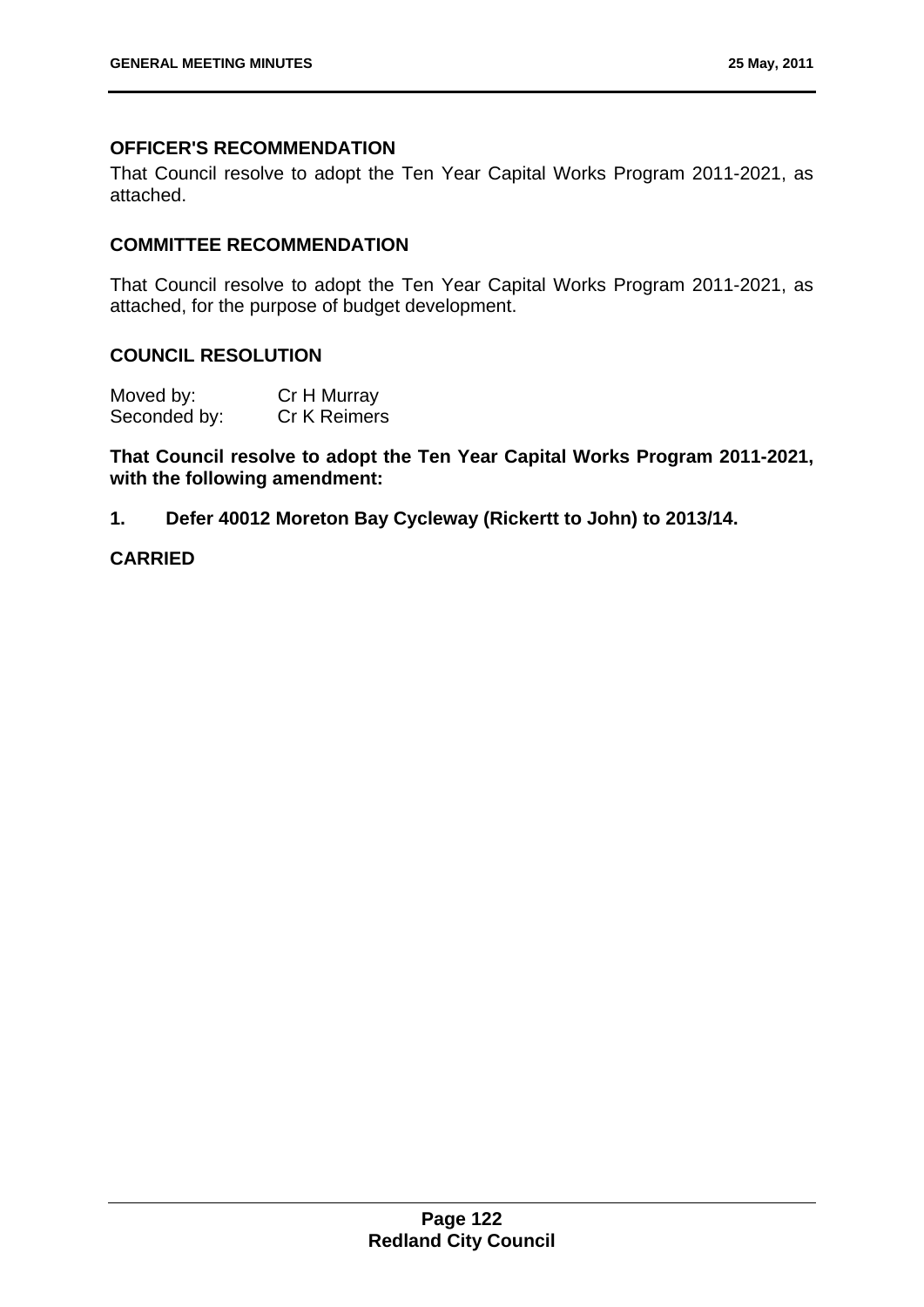| <b>15.2 GOVERNANCE</b>                 |                                                                                         |
|----------------------------------------|-----------------------------------------------------------------------------------------|
| <b>15.2.1 OPERATIONAL PLAN 2011/12</b> |                                                                                         |
| <b>Dataworks Filename:</b>             | <b>GOV Operational Plan 2011/12</b>                                                     |
| <b>Responsible Officer:</b>            | <b>Luke Wallace</b><br><b>Manager Corporate Planning Performance and</b><br><b>Risk</b> |
| Author:                                | <b>Jo Jones</b><br><b>Services Manager Corporate Planning and</b><br><b>Performance</b> |

# **EXECUTIVE SUMMARY**

Council is required to adopt an Operational Plan each year which sets out how Council will contribute to the delivery of the Corporate Plan and the Community Plan in the 12 months ahead. The original plan had been to present the draft Operational Plan to this Committee. However, due to the significant impacts of the changes to water pricing and infrastructure charges, officers are currently reviewing the proposed projects against Council's financial position. It is therefore necessary to request that Council delegate authority for approval of the 2011/12 Operational Plan to the Corporate Services and Governance Committee meeting on 22 June 2011, so that the Plan can be approved prior to the adoption of Council's annual budget, in accordance with the legislation.

# **PURPOSE**

The purpose of this report is to request that the Corporate Services and Governance Committee be delegated authority to adopt the Operational Plan for 2011/12 at its next meeting on 22 June 2011.

# **BACKGROUND**

The *Local Government Act 2009* requires local authorities to develop and adopt an annual Operational Plan. The Operational Plan for 2011/12 sets out specific actions which contribute to the Corporate Plan 2010-2015.

It had been intended that the 2011/12 Operational Plan would be presented to Council for adoption this month (May 2011). Uncertainly around Council's financial position in the short term however, due to water reform and changes to infrastructure charges, means that further time is required for officers to consider which projects are viable in 2011/12. It is now intended therefore that the 2011/12 Operational Plan be adopted in June 2011 by delegating power for same to the Corporate Services and Governance Committee.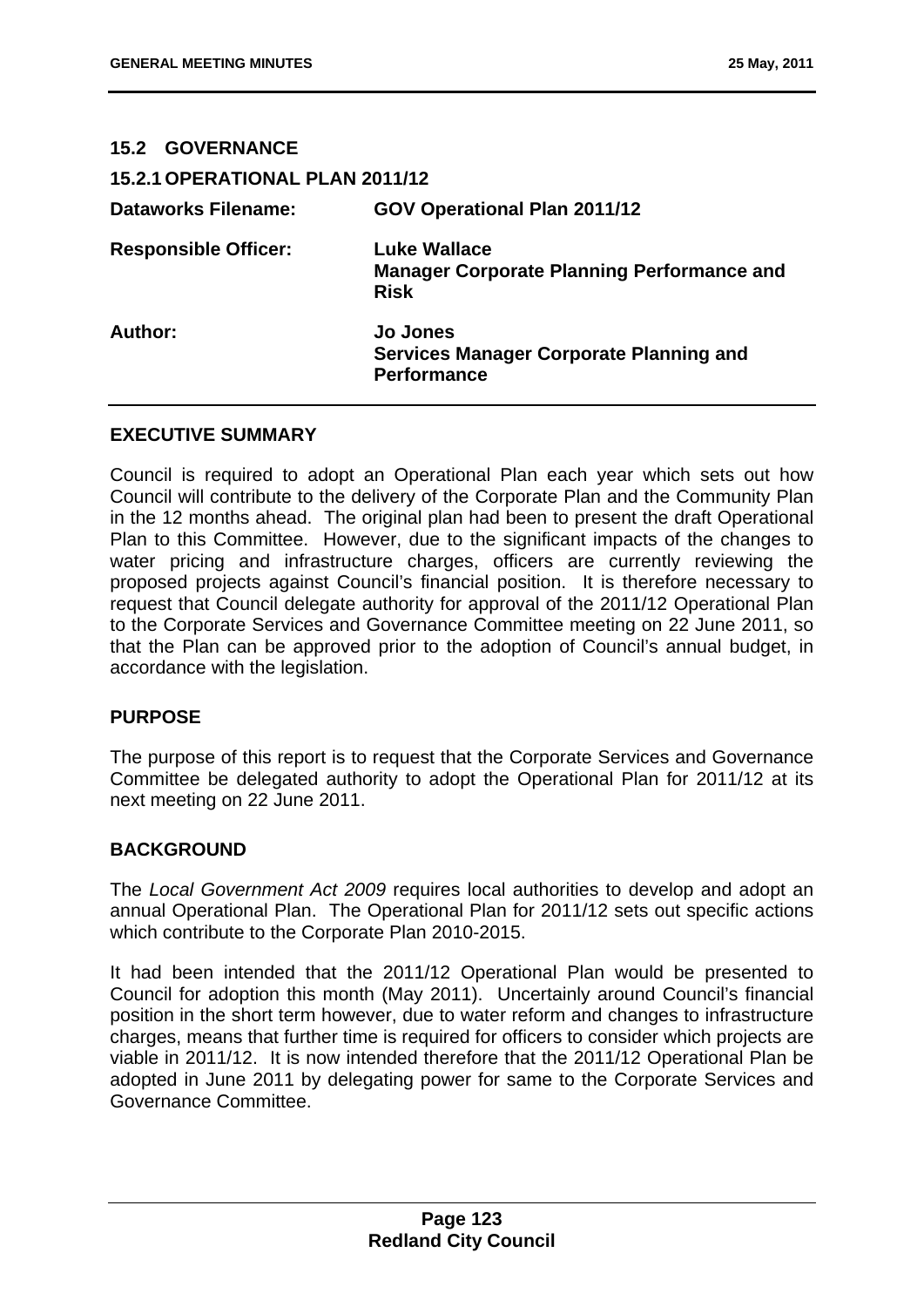# **ISSUES**

The Operational Plan directly contributes to the achievement of the Community and Corporate Plans. In order to allow additional time to review the implications of the recent changes to Council's financial position, timeframes for the Operational Plan's development have been extended slightly. The 2011/12 Operational Plan must be adopted before Council adopts in 2011/12 annual budget.

# **RELATIONSHIP TO CORPORATE PLAN**

# **8. Inclusive and ethical governance**

8.7 Ensure Council resource allocation is sustainable and delivers on Council and community priorities.

# **FINANCIAL IMPLICATIONS**

The Operational Plan includes a number of projects which will require additional resources as part of the budget process.

# **PLANNING SCHEME IMPLICATIONS**

The Operational Plan includes several projects which will contribute to the review of the Planning Scheme, but does not directly impact on the existing scheme.

# **CONSULTATION**

The Operational Plan has been developed in consultation with officers across the organisation and a draft will be provided for Councillors' consideration in the near future.

# **OPTIONS**

# **Preferred**

That Council resolve to delegate authority to adopt Council's Operational Plan for 2011/12 to the Corporate Services and Governance Committee meeting on 22 June 2011.

# **Alternative**

That Council resolve to delay adoption of the Operational Plan until the special budget meeting in June. The Operational Plan would need to be considered earlier than the adoption of the budget.

# **OFFICER'S RECOMMENDATION**

That Council resolve to delegate authority to adopt Council's Operational Plan for 2011/12 to the Corporate Services and Governance Committee meeting on 22 June 2011.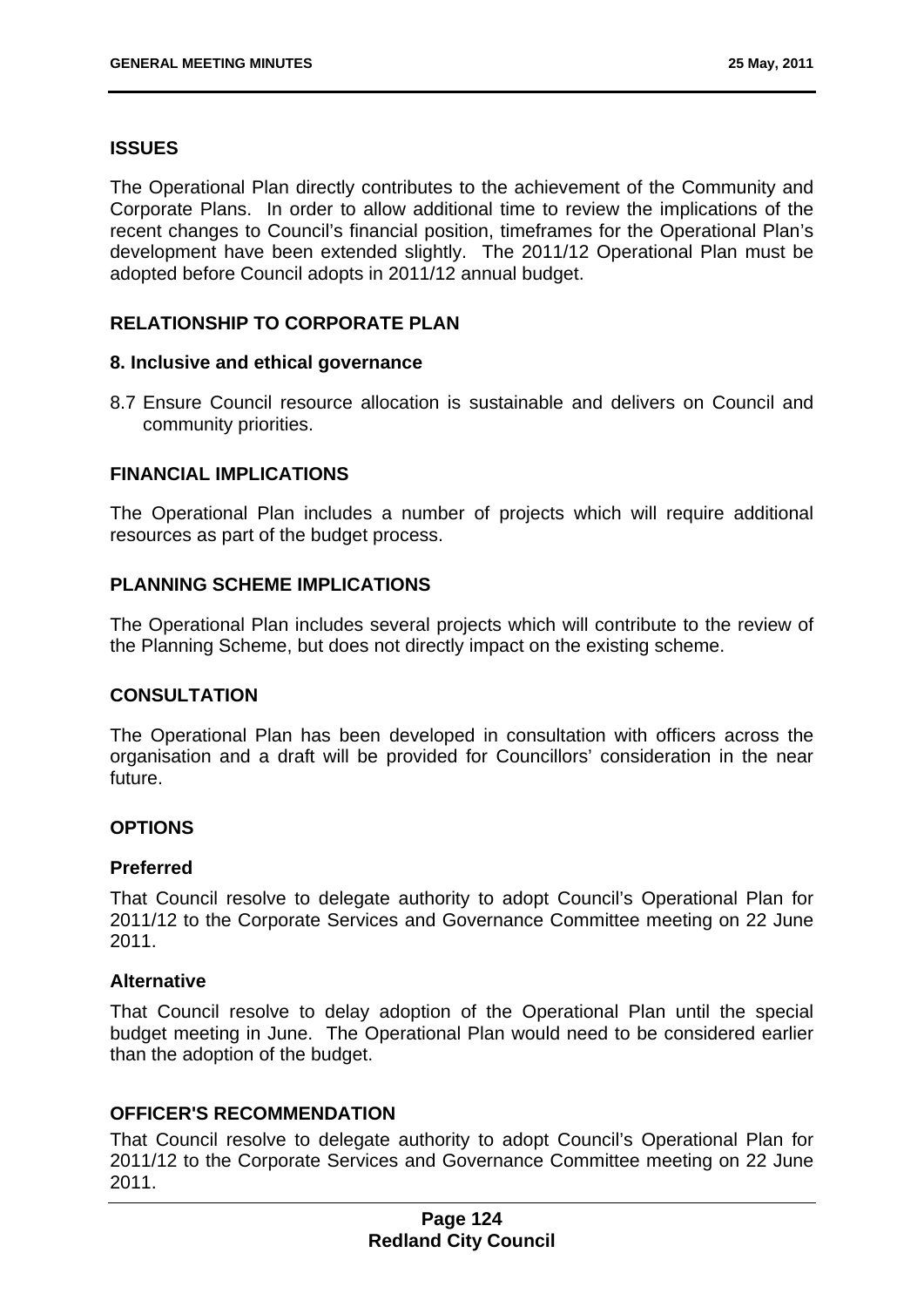# **COMMITTEE RECOMMENDATION/ COUNCIL RESOLUTION**

| Moved by:    | Cr C Ogilvie  |
|--------------|---------------|
| Seconded by: | Cr B Townsend |

**That Council resolve to delegate authority to adopt Council's Operational Plan for 2011/12 to the Corporate Services and Governance Committee meeting prior to the adoption of the 2011/12 Budget.**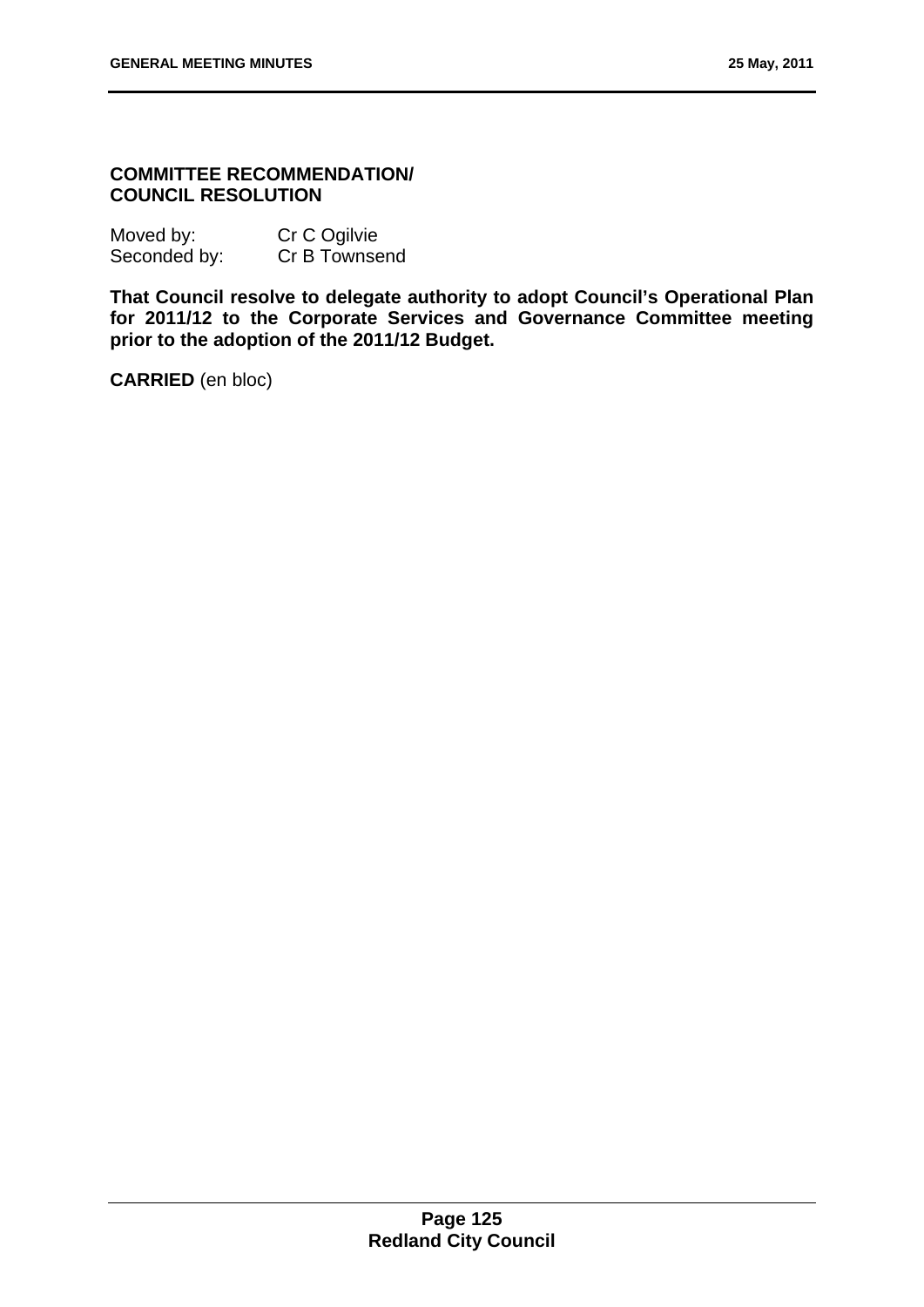| IJ.Z.Z NIJN MANAJLMEN I TULIVI AND I NAMEWUNN |                                                                                         |  |
|-----------------------------------------------|-----------------------------------------------------------------------------------------|--|
| <b>Dataworks Filename:</b>                    | <b>RM Policy – Risk Management Framework</b>                                            |  |
| <b>Attachments:</b>                           | <b>Risk Management Framework</b><br>POL 2701 Enterprise Risk Management                 |  |
| <b>Responsible Officer:</b>                   | <b>Luke Wallace</b><br><b>Manager Corporate Planning Performance and</b><br><b>Risk</b> |  |
| Author:                                       | lan Waters<br><b>Risk and Liability Services Manager</b>                                |  |

# **15.2.2 RISK MANAGEMENT POLICY AND FRAMEWORK**

# **EXECUTIVE SUMMARY**

The Organisational Development Plan was adopted by Council on 10 March 2009 and included a proposal to enhance the organisation's existing risk management practices to ensure that the management of risks across the organisation is undertaken in an integrated manner that manages Council's exposure to risk.

In response to this requirement, a significant review of existing risk management practices has been undertaken and a revised Risk Management Policy and Framework is presented for Council's endorsement. The implementation of the Policy and Framework will ensure that Council has in place a highly robust and contemporary process for managing the key risks we are faced with as an organisation.

# **PURPOSE**

The purpose of this report is to seek Council's endorsement of the revised Risk Management Policy (POL-2701) and Framework.

# **BACKGROUND**

Council has operated a dedicated risk management program for many years, ensuring that all key risks (strategic, operational and activity level) are captured in registers and reviewed annually to ensure that appropriate attention, risk mitigation plans etc are allocated to those risks.

The Organisational Development Plan adopted by Council on 10 March 2009, acknowledged that Council already had a solid risk management program but recommended that Council strive for advanced performance in this area by seeking to better integrate risk management across the organisation thereby ensuring more day to day focus on Council's key risks. The Organisational Development Plan also acknowledged that a greater emphasis on risk management should not be at the expense of stifling innovation.

Staff have now undertaken a thorough review of Council's risk management program, including internal and external consultation, and a review of other better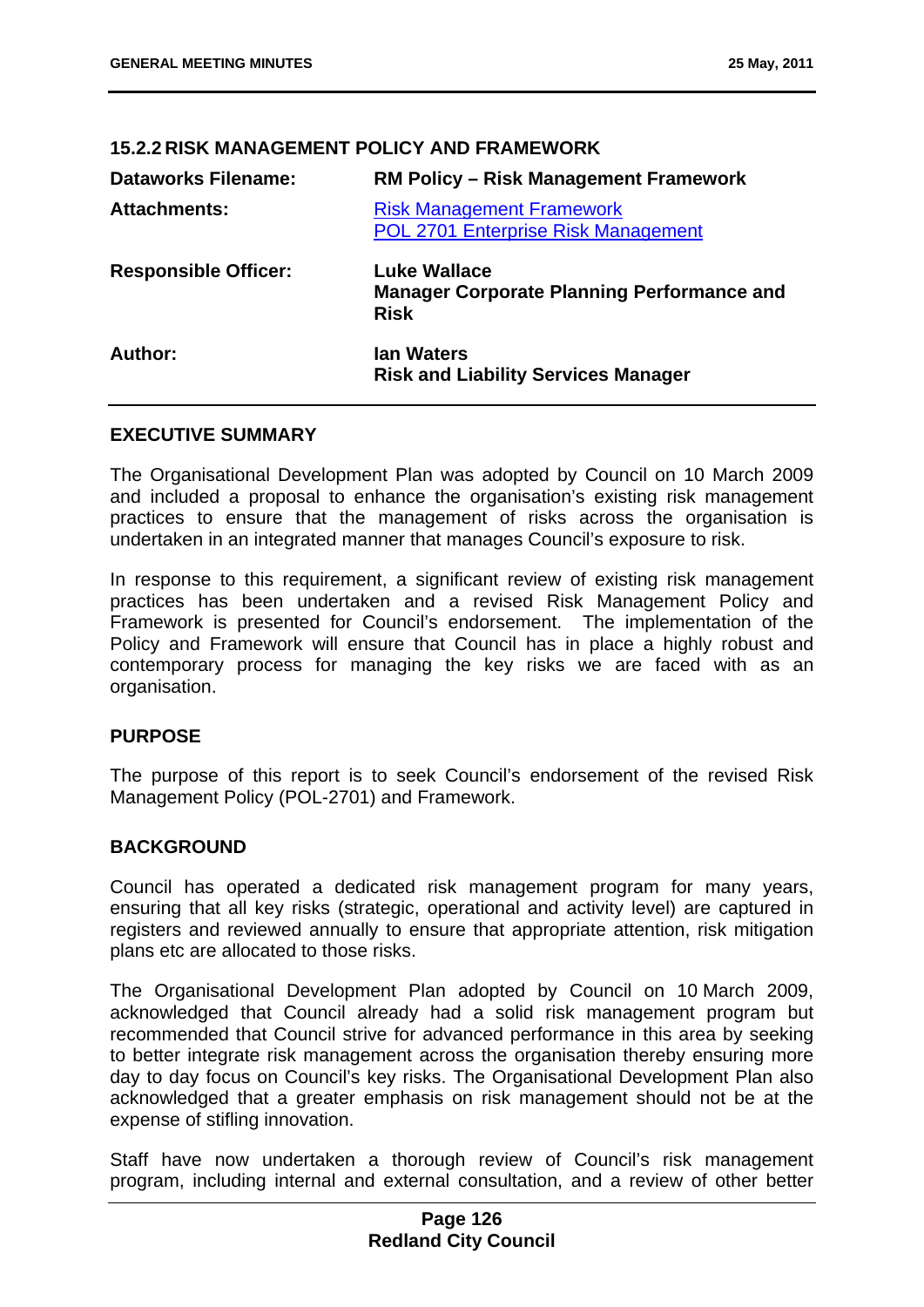practice risk management programs. This has resulted in a revised "Enterprise" Risk Management Policy and Framework which will be implemented over the next 12 months to raise Council's risk management program to the highest standard possible.

# **ISSUES**

The objective of the Enterprise Risk Management Policy (POL-2701) is to protect Council and its employees against foreseeable risks through developing a whole of enterprise culture of risk awareness, plans that reduce our risk exposure and systems that provide information to assist in informed decision making. The key pillars of the Policy and Framework (see attached) are summarised below;

- 1. **Providing clear direction on Council's attitude towards particular risks**  Ensuring that Council's attitude to risk in a number of key areas (finance, environment, our people etc) is clearly articulated to guide management and staff in decision making processes.
- 2. **Integrating Risk Management into other corporate systems and processes** – Ensuring that Council's risk management activities are integrated with other key activities such as strategic planning, budgeting, capital works prioritisation, Council and officer decision making, organisational performance management etc.
- 3. **Increased accountability for the management of risk**  Ensuring that systems, processes and communication methods are reviewed to allow for more input from Councillors (particularly on strategic risks), to provide individual accountability through the personal performance management process, to allow for clear ownership of individual risks at the management level and to measure the progress of our risk management profile from year to year (i.e. are we reducing our overall risks year by year?).
- 4. **Enhancing training and education programs across the organisation** Ensuring training is targeted for various audiences (e.g. staff induction, management staff), that risk management is promoted throughout the organisation through various mediums and that staff have access to the appropriate risk management templates, registers etc to assist them in their work.
- 5. **Enhancing Monitoring and Review Processes**  By establishing an Operational Risk Management Committee comprised of appropriate staff to meet and discuss key risk management issues and opportunities on a quarterly basis and by reporting bi-annually to the Audit Committee on Council's Enterprise Risk Management program and the progress being made.

The revised Enterprise Risk Management Policy and Framework have been independently assessed and it has been advised that implementation of the program will ensure that Council is a leader in the field of local government risk management.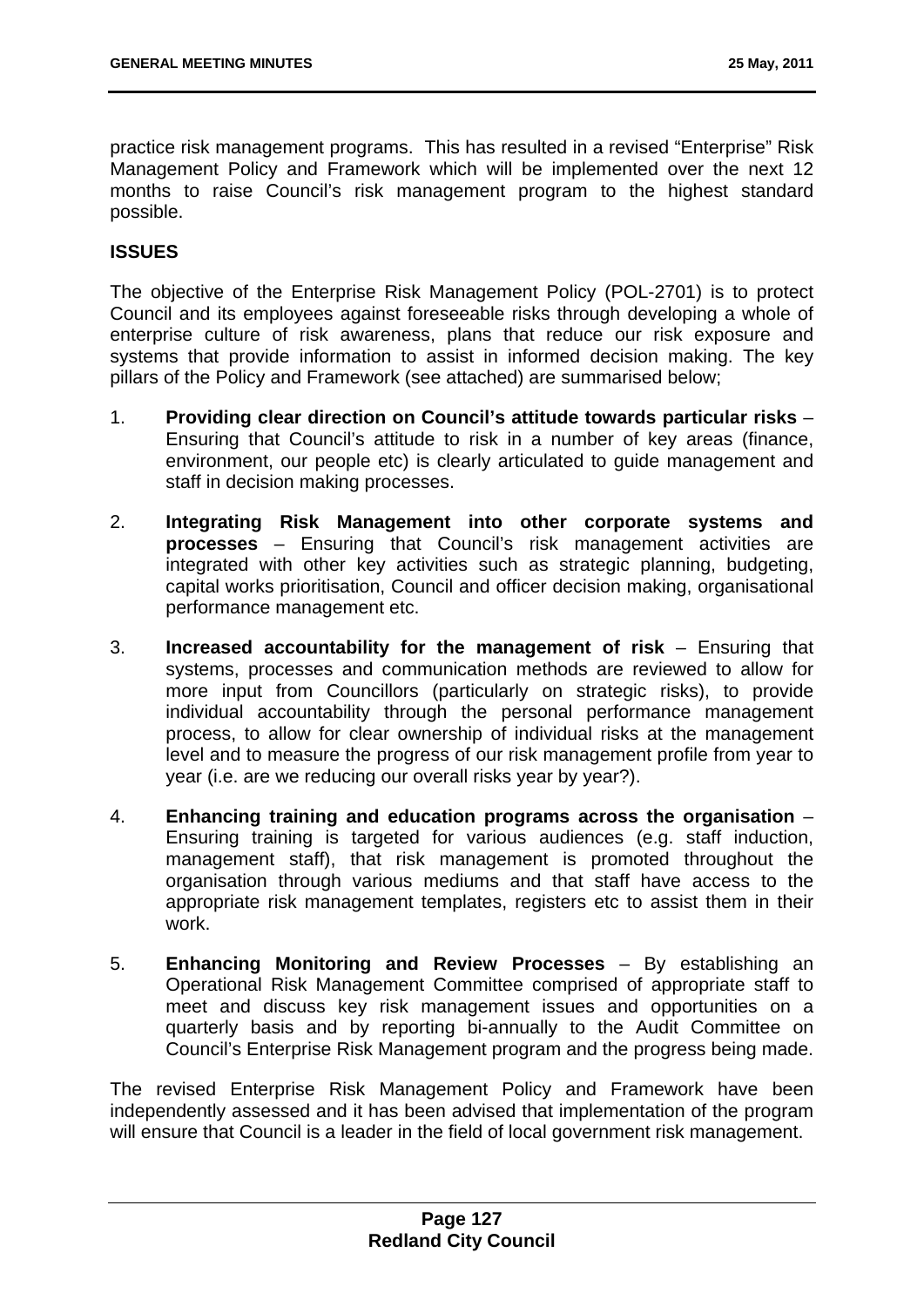# **RELATIONSHIP TO CORPORATE PLAN**

- 8. Inclusive and ethical governance:
- 8.6 Implement a comprehensive enterprise approach to risk management across the organisation.

# **FINANCIAL IMPLICATIONS**

There are no direct financial implications impacting Council as a result of this report.

# **PLANNING SCHEME IMPLICATIONS**

The Land Use Planning Group was consulted and it is considered that the outcome of recommendations in this report will not require any amendments to the Redlands Planning Scheme.

# **CONSULTATION**

Significant consultation has been undertaken with the Executive Leadership Group, the Organisational Leadership Group and external risk management experts.

# **OPTIONS**

# **Preferred**

That Council resolve to adopt the Enterprise Risk Management Framework and Enterprise Risk Management Policy (POL-2701).

# **Alternative**

That Council resolve to adopt the Enterprise Risk Management Policy (POL-2701) and Framework with amendments.

# **OFFICER'S/COMMITTEE RECOMMENDATION/ COUNCIL RESOLUTION**

Moved by: Cr C Ogilvie Seconded by: Cr B Townsend

**That Council resolve to adopt the Enterprise Risk Management Framework and Enterprise Risk Management Policy (POL-2701).**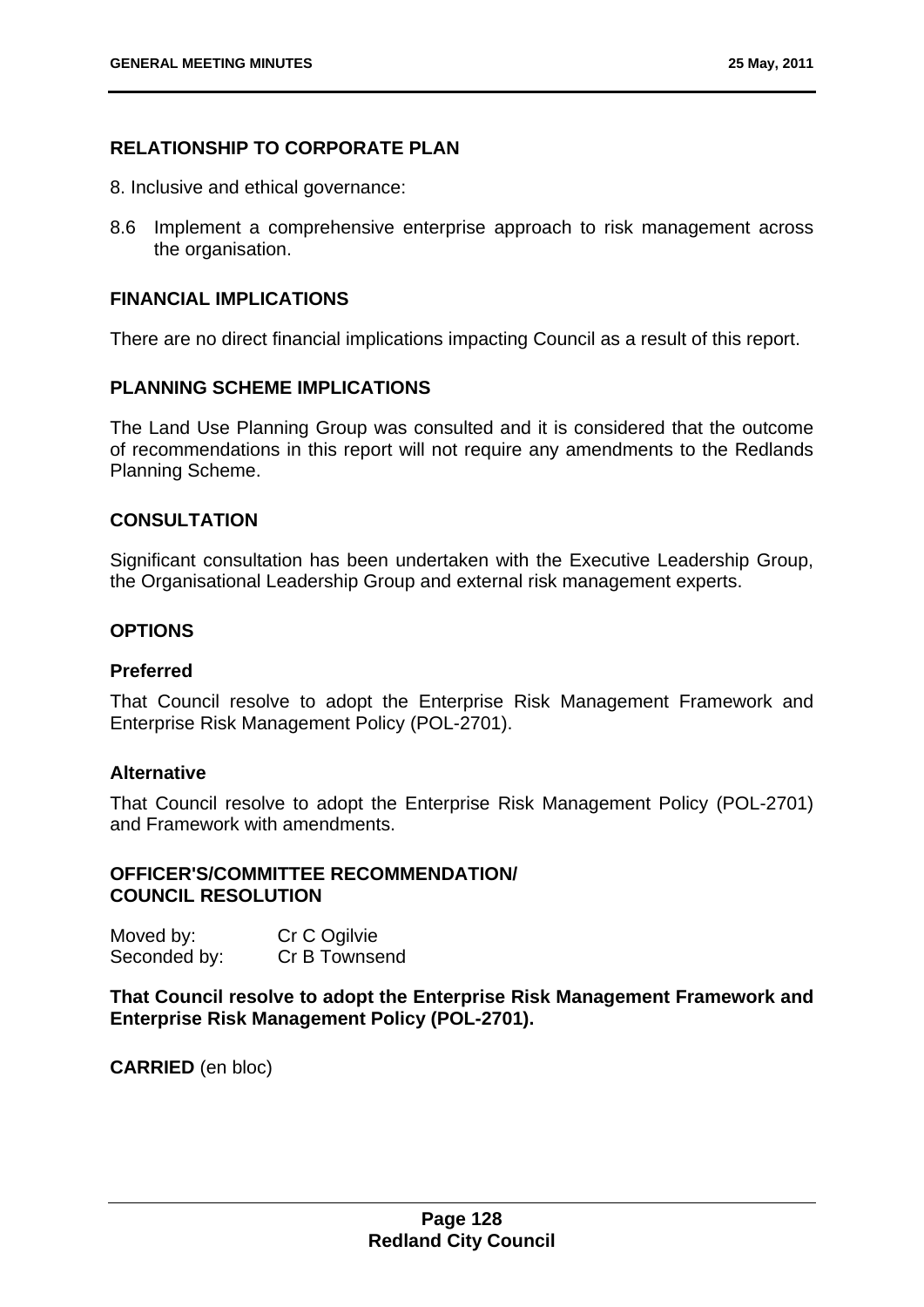# **15.2.3 BALANCED SCORECARD REPORT APRIL 2011**

| <b>Dataworks Filename:</b>  | <b>GOV Corporate BSC Monthly Reporting to</b><br><b>Committee</b>                       |  |
|-----------------------------|-----------------------------------------------------------------------------------------|--|
| <b>Attachments:</b>         | <b>April 2011 Corporate Balanced Scorecard</b>                                          |  |
| <b>Responsible Officer:</b> | <b>Luke Wallace</b><br><b>Manager Corporate Planning Performance and</b><br><b>Risk</b> |  |
| Author:                     | <b>Jo Jones</b><br><b>Service Manager Corporate Planning and</b><br><b>Performance</b>  |  |

# **EXECUTIVE SUMMARY**

The monthly Corporate Balanced Scorecard report attached provides a high level overview of Council's performance in areas of our business using the four balanced scorecard perspectives – Financial, Customer, Internal/Business Processes and People & Learning.

This report forms part of Council's performance management framework. The other main report provided to Council and the community is the quarterly Operational Plan report that focuses on performance against each of the programs in the Corporate Plan 2010-2015.

The overall rating for April 2011 is satisfactory with a weighted score of 2.21.

# **PURPOSE**

To provide Council with the Corporate Balanced Scorecard report to April 2011.

# **BACKGROUND**

The report shows results against each key performance indicator (KPI) for the current month and the previous twelve months. Longer term trends and comparisons incorporating the same month last year are included to provide a better understanding of performance levels.

A summary of the results is provided on page one of the attached report and shows the overall score for Redland City Council, including the rating (the small coloured indicator at the right hand side). An outstanding result is shown as green, above standard and satisfactory is shown as yellow and an unsatisfactory result is shown as red. The overall rating for Council for each perspective is determined by the relative weightings of the performance measures.

Explanation of results is provided by the responsible manager in the commentary each month. Where a significant issue arises from the data that requires further explanation, this is provided in the report.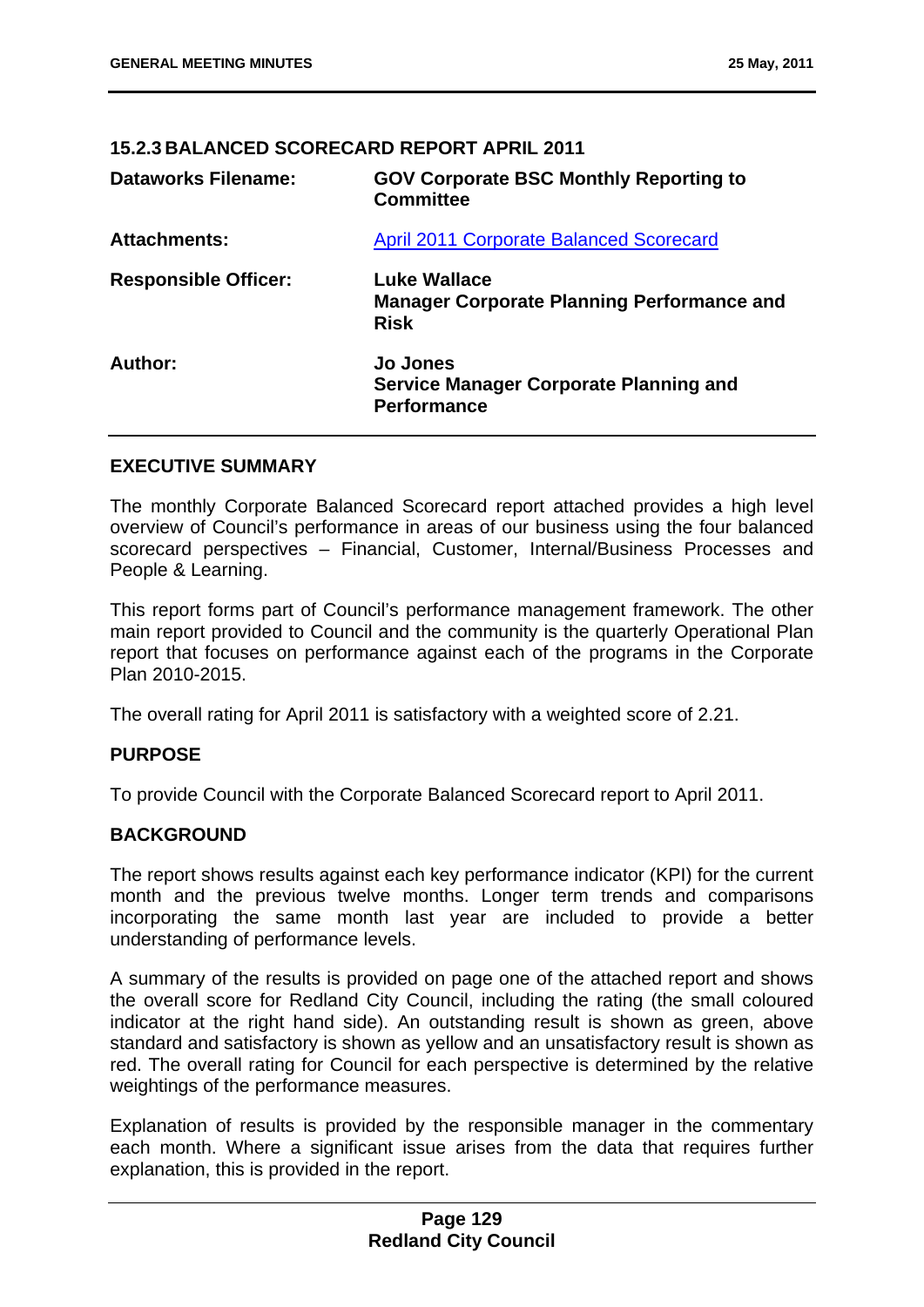# **ISSUES**

Although the overall result is satisfactory, all three indicators within the People & Learning Perspective are rated as unsatisfactory. Comments have been provided by the relevant managers for each of the indicators and are included in the attached report.

The implementation of the Workplace Health and Safety Management Plan has progressed but is still behind target. The Lost Time Injury Frequency Rate (LTIFR) is slightly above target but is lower than this time last year. Workers' compensation hours lost is above target and slightly higher than this time last year. Last month, Workers' compensation cumulative figures were calculated using 285.75 hours lost for March 2011. However, due to information received after month end, this figure has been revised to 568 hours lost for March 2011 and the cumulative total has been adjusted.

# **RELATIONSHIP TO CORPORATE PLAN**

#### **8. Inclusive and ethical governance**

Deep engagement, quality leadership at all levels, transparent and accountable democratic processes and a spirit of partnership between the community and Council will enrich residents' participation in local decision making to achieve the community's Redlands 2030 vision and goals.

8.5 Be transparent and consistent in the way we manage the organisation, its risks and obligations and ensure we are delivering against our priorities.

# **FINANCIAL IMPLICATIONS**

There are no financial implications impacting Council as a result of this report.

# **PLANNING SCHEME IMPLICATIONS**

The Land Use Planning Group was consulted and it is considered that the outcome of recommendations in this report will not require any amendments to the Redlands Planning Scheme.

#### **CONSULTATION**

The data in this report was provided by responsible managers and has been compiled by the Corporate Planning, Performance and Risk Group.

# **OPTIONS**

#### **Preferred**

That Council resolve to note the Corporate Balanced Scorecard for April 2011 as attached.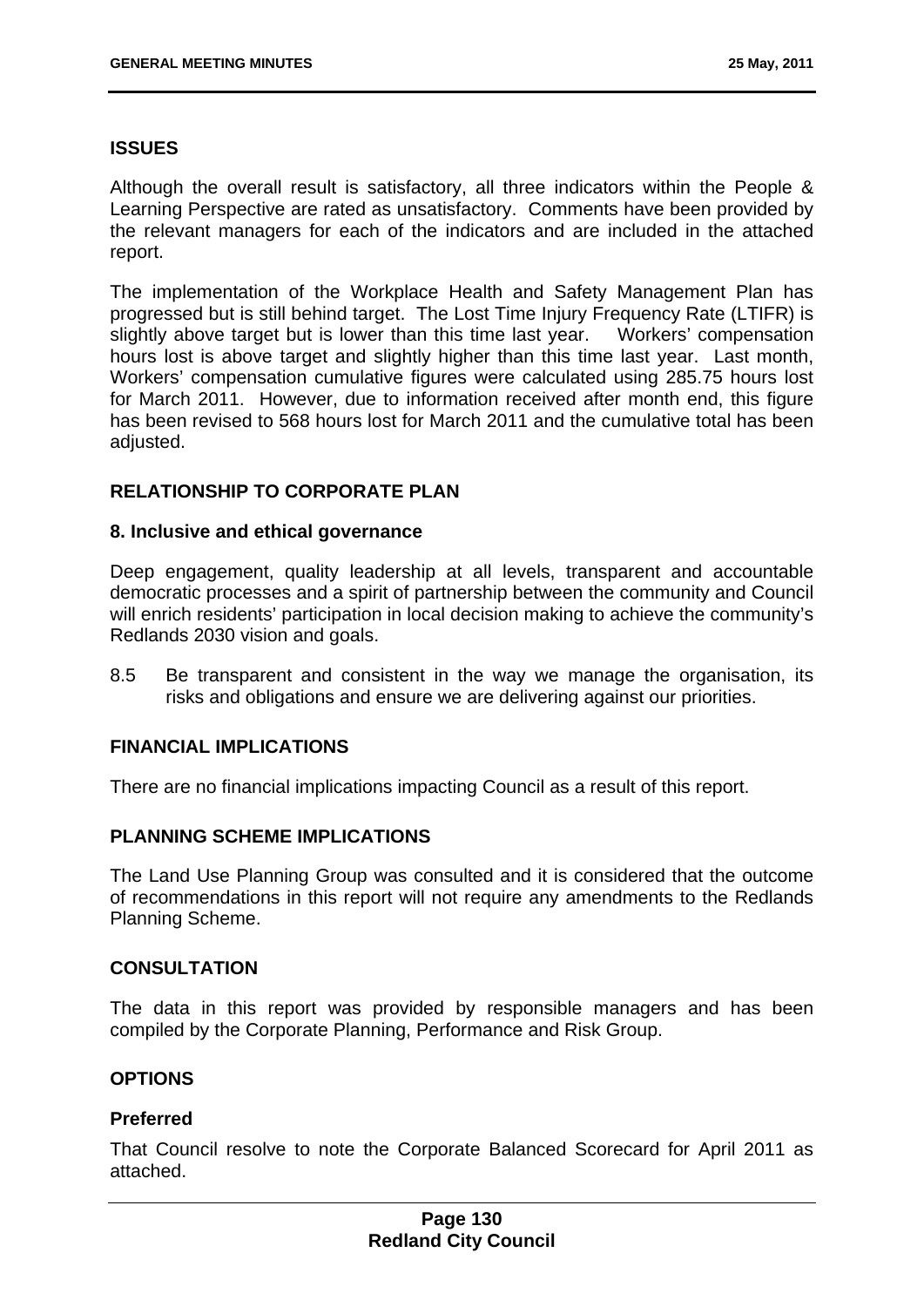# **Alternative**

That Council resolve to note the Corporate Balanced Scorecard for April 2011 and request additional information.

# **OFFICER'S/COMMITTEE RECOMMENDATION/ COUNCIL RESOLUTION**

Moved by: Cr C Ogilvie Seconded by: Cr B Townsend

**That Council resolve to note the Corporate Balanced Scorecard for April 2011 as attached.**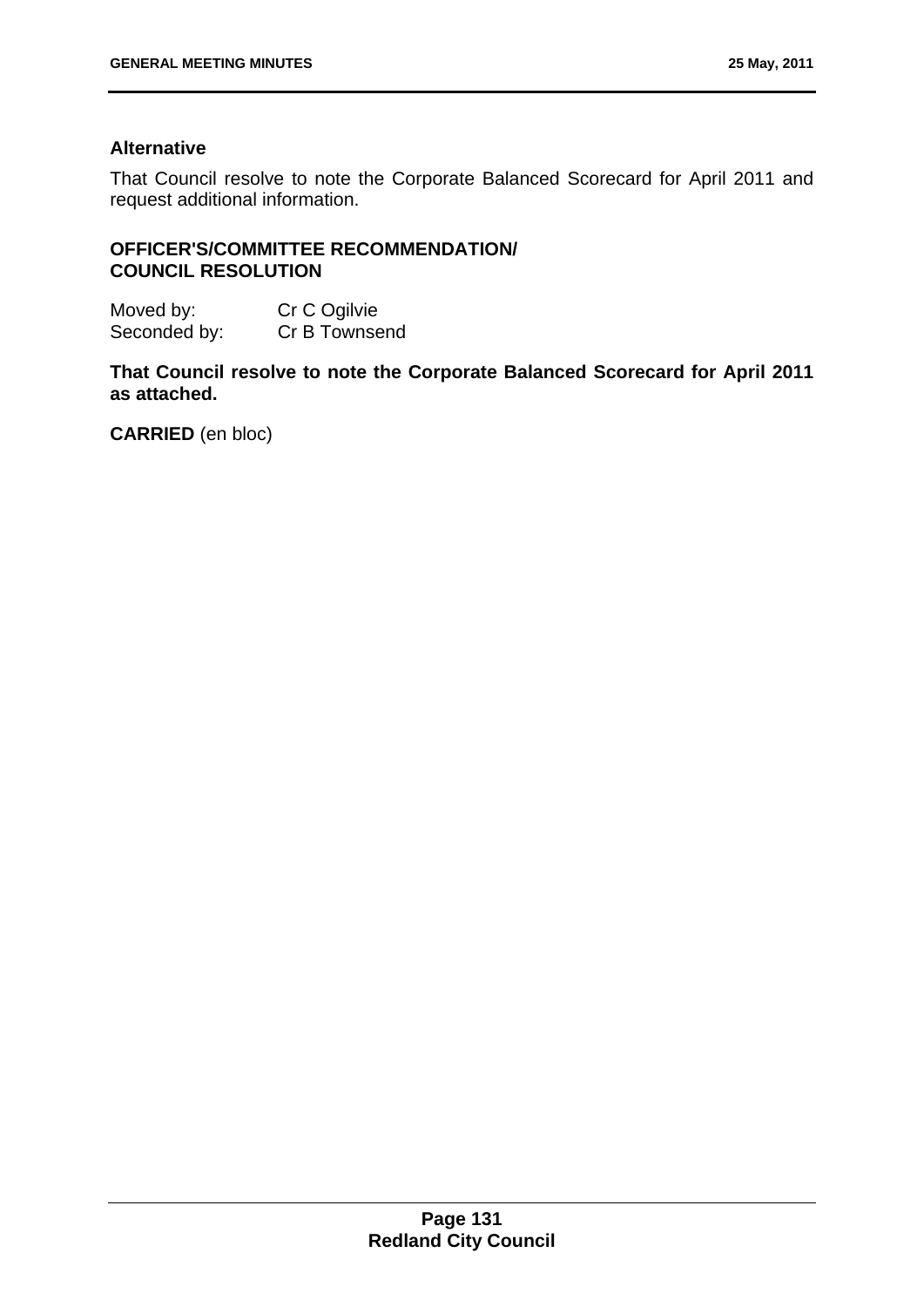# **15.3 PLANNING AND POLICY**

# **15.3.1 ENVIRONMENT SEPARATE CHARGE 2011/12**

| <b>Dataworks Filename:</b>  | <b>EM Environment Separate Charge (Environment</b><br>Levy)                                                                                                                                                                                                                                                                            |  |
|-----------------------------|----------------------------------------------------------------------------------------------------------------------------------------------------------------------------------------------------------------------------------------------------------------------------------------------------------------------------------------|--|
| <b>Attachments:</b>         | 10 Year Environmental Capital Acquisition<br><b>Implementation Plan</b><br><b>Environment Separate Charge Capital Annual</b><br><b>Implementation Plan 2011 2012</b><br><b>Environment Separate Charge Annual</b><br><b>Implementation Plan Operations and Maintenance</b><br>10 Year Environmental Maintenance Implementation<br>Plan |  |
| <b>Responsible Officer:</b> | <b>Gary Photinos</b><br><b>Manager Environmental Management</b>                                                                                                                                                                                                                                                                        |  |
| Author:                     | <b>Daniel Carter</b><br><b>Senior Advisor Natural Environment</b>                                                                                                                                                                                                                                                                      |  |

# **EXECUTIVE SUMMARY**

Council has the authority under Section 94 of the Local Government Act to make and levy a separate charge. A separate charge is defined in Section 92 of that Act.

In addition, the Local Government (Finance, Plans and Reporting) Regulation 2010 section 28 requires that where such a separate charge is set that Council must adopt an overall plan and where that plan is for more than one year also adopt an annual implementation plan before or at the budget meeting for each year of the period for carrying out the overall plan.

The Environment Separate Charge applies to all rateable properties and is used in the protection, management, promotion and enhancement of biodiversity - including koala habitat, bushland, greenspace, waterways, catchments, air and coastal ecosystems in the City - that cannot be effectively protected through Council's regulatory powers, or management programs.

The charge consists of an operational component used to for land management and rehabilitation programs and a capital component used to acquire land.

In 2010 budget meeting Council adopted to set the charge at \$109.80 for all rateable properties.

# **PURPOSE**

That Council resolve to use this report as the basis for setting the Environment Separate Charge at its annual budget meeting and to adopt both the overall plan and the annual implementation plans.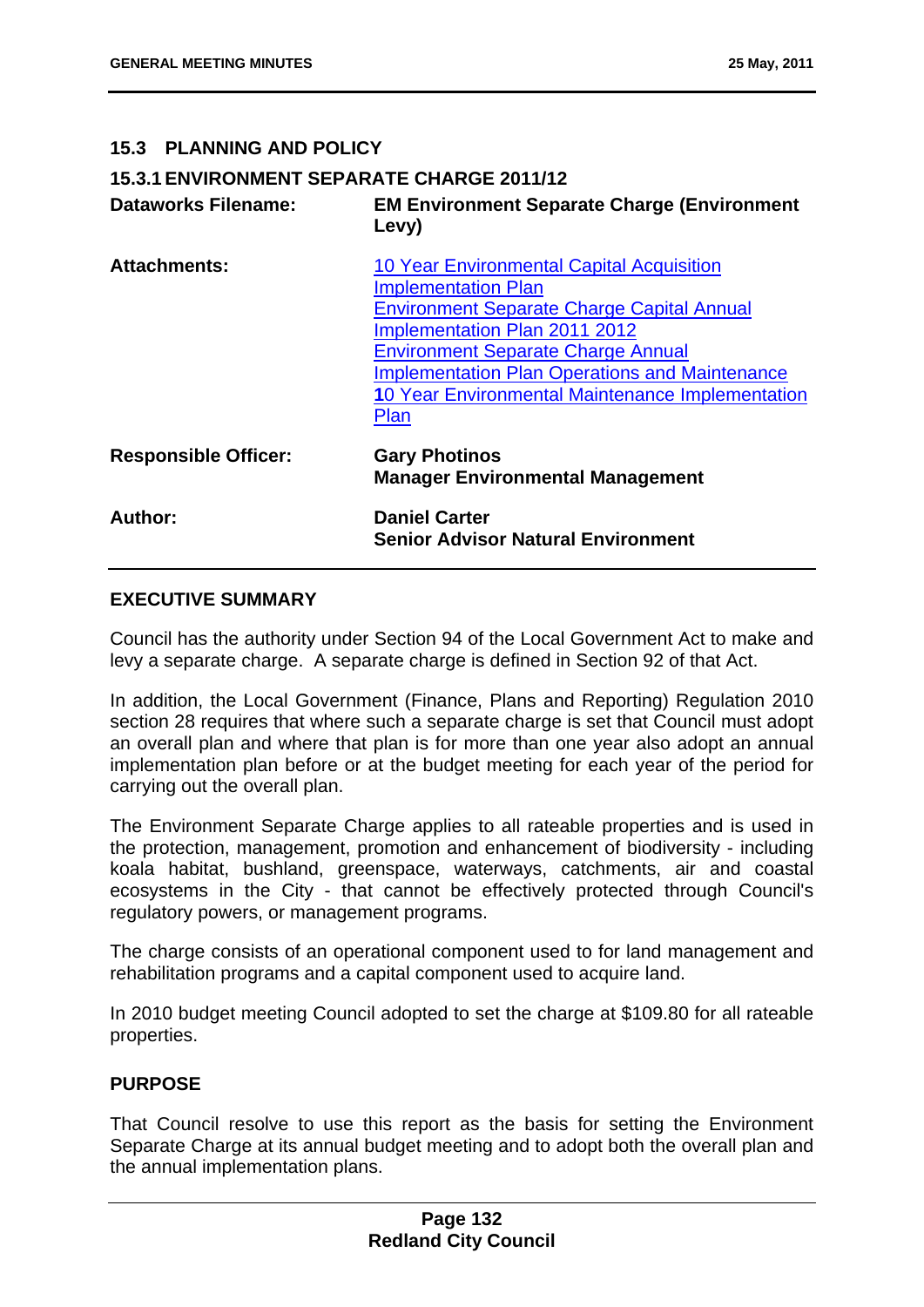# **BACKGROUND**

The Environment Separate Charge was first set in 1996 and Council has resolved to apply charge every year since that time. It has had an operational and a capital component.

The Environment Separate Charge revenue is expended in accordance with the overall plan which includes operational/maintenance component and a capital land acquisition component. The operational component is directed towards land management, rehabilitation, and strengthening stewardship of the natural environment. These funds are also used to undertake actions derived from Council approved management plans, and creek rehabilitation.

The capital component is directed towards land purchase, acquisition of the conservation interests in land, and strengthening stewardship of the natural environment, including funding ancillary facilities which support or enhance environmental outcomes.

The charge is applied on a per lot basis.

# **ISSUES**

# **ENVIRONMENT SEPARATE CHARGE OVERALL PLAN**

#### Planned Capital Expenditure

Planned bushland acquisitions for the next ten years are around \$33 million with \$10 million of this to be spent on urban koala habitat. It has also been recognised that with new land acquisitions comes further costs for the maintenance and management of the land so to balance the overall plan now shows \$900,000 being transferred from the capital to operational for maintenance.

To allow for this, capital expenditure has been reduced in the order of 13.5 million over the next 10 years.

New master planned areas such as South East Thornlands and Kinross Road have identified that in some circumstances it will be necessary for Council to purchase land for environmental purposes which cannot be dedicated through the development approval process or where there are no development approval triggers. In these cases it will be necessary that these parcels of land are included in Council's land acquisition list The purchase of these lands need to be prioritised over the next 10 years, therefore properties on the current list may be required to be delayed in terms of acquisition priority.

# Planned Operational Expenditure

Following discussions with operational staff and recognising the ever increasing cost of maintenance, this year the maintenance expenditure has increased by \$780,000.

The overall plan is shown as 10 Year Environmental Operational and Maintenance Plan and 10 Year Capital and Land Acquisition Plan.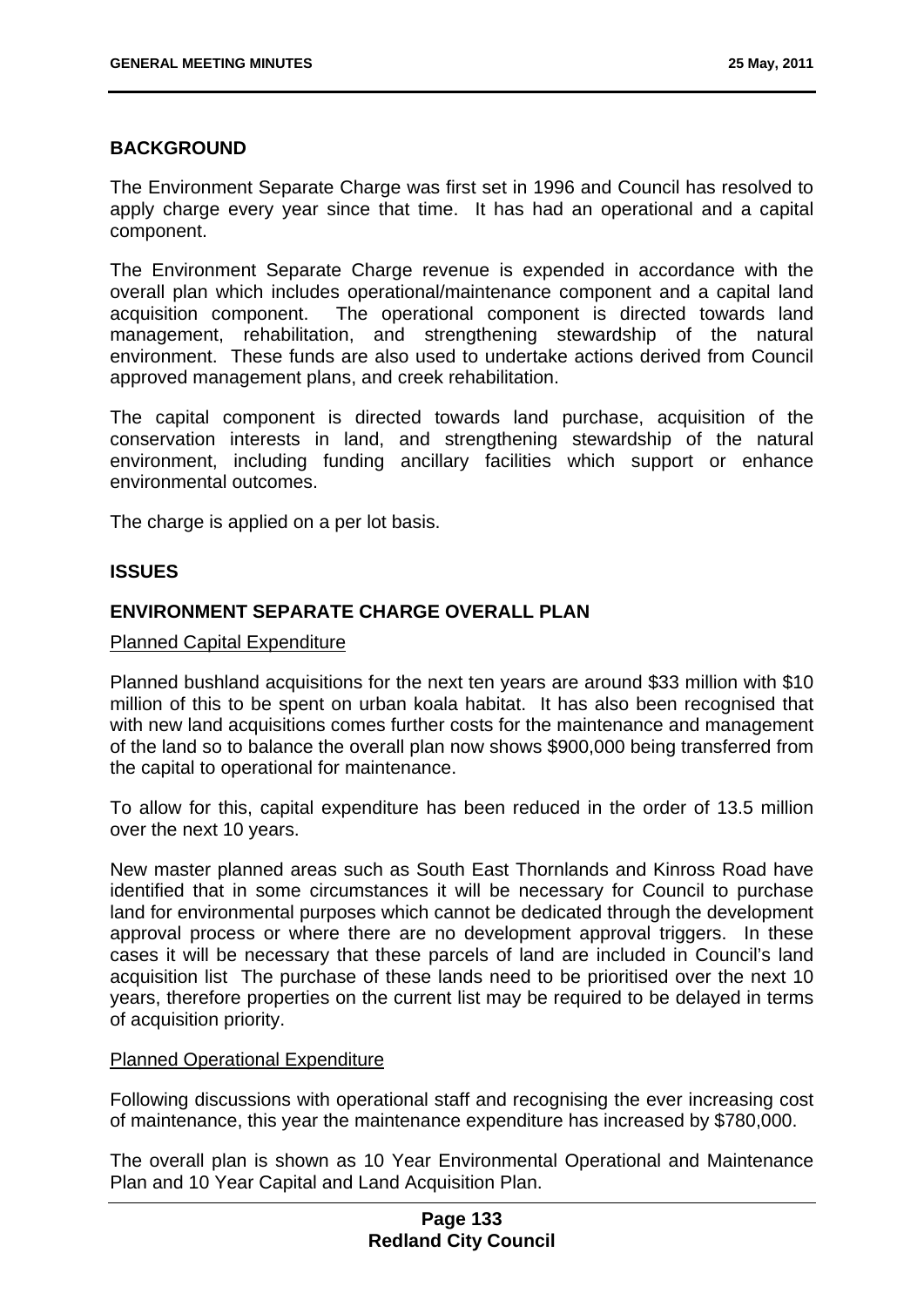# **ADOPTING THE ANNUAL IMPLEMENTATION PLAN**

Where Council adopts an overall plan for more than 1 year, the local government must also adopt an annual implementation plan for each year.

An annual implementation plan for a financial year is a document setting out the actions or processes that are to be carried out in the financial year for the service, facility or activity to which the special rates or charges apply.

The local government must adopt the annual implementation plan before or at the budget meeting for each year of the period for carrying out the overall plan.

# **SETTING THE ENVIRONMENT SEPARATE CHARGE FOR 2011/2012**

#### Total Expenditure (Option 1 – No increase)

For the 2011/12 year the total expenditure is \$6,648,886 with operational expenditure making up 74% (\$4,878,886) and capital expenditure at 26% (\$1,770,000). The ratio of capital vs operational expenditure is currently 46:54, with next financial year 26:74 and over the next 10 years this will heading towards 33:67.

# Total Expenditure (Option 2 – CPI – 4.5%)

For the 2011/12 financial year the total expenditure is \$6,862,886 with operational expenditure making up 74% (\$5,092,886) and capital expenditure at 26% (\$1,770,000). The ratio of capital vs. operational expenditure is currently 46:54, with next financial year 26:74 and over the next 10 years will be constant at 33:67.

# **RELATIONSHIP TO CORPORATE PLAN**

# **1. Healthy natural environment**

A diverse and healthy natural environment, with an abundance of native flora and fauna and rich ecosystems will thrive through our awareness, commitment and action in caring for the environment.

- 1.1 Increase biodiversity by taking informed action to protect, enhance and manage our local ecosystems
- 1.3 Protect our natural environment by restoring degraded landscapes, contaminated land and managing fire, pests and other hazards.

# **FINANCIAL IMPLICATIONS**

The financial implications have all been identified in the Issues section of this report.

# **PLANNING SCHEME IMPLICATIONS**

The Land Use Planning Group was consulted and it is considered that the outcome of recommendations in this report will not require any amendments to the Redlands Planning Scheme.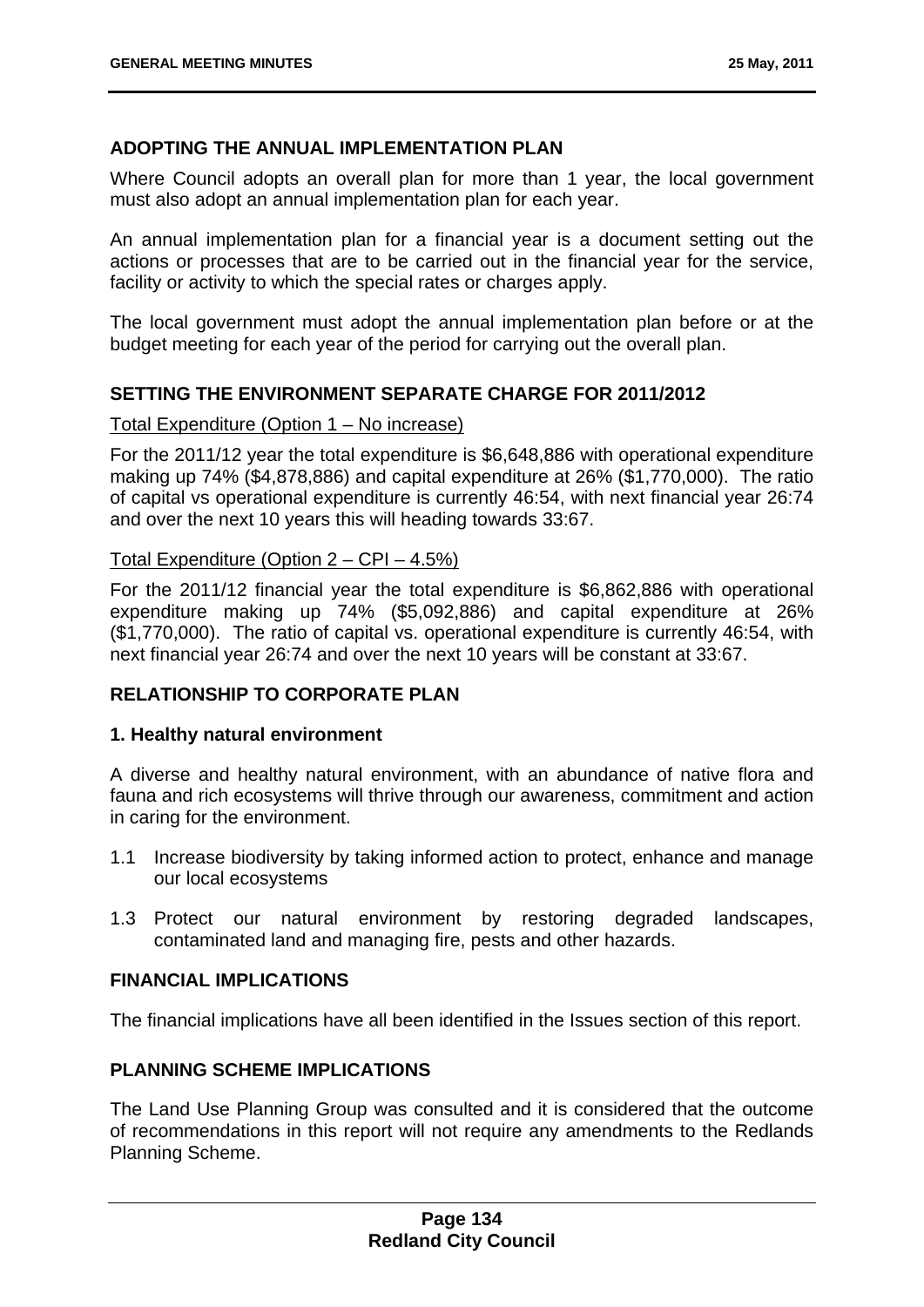# **CONSULTATION**

Consultation has occurred with Manager Operations and Maintenance, Service Manager Operations, the Senior Advisor Financial Management - Planning and Policy Department and the General Manager Corporate Services.

# **OFFICER'S RECOMMENDATION**

That Council resolve to:

- 1. Use the basis of this report for setting the Environment Separate Charge at the Budget Meeting of Council to adopt the 2011/2012 budget;
- 2. Adopt the Environment Separate Charge overall plan; and
- 3. Adopt the Environment Separate Charge annual implementation plan.

# **COMMITTEE RECOMMENDATION COUNCIL RESOLUTION**

Moved by: Cr C Ogilvie Seconded by: Cr B Townsend

**That Council resolve to use the basis of this report for setting the Environment Separate Charge at the Budget Meeting of Council to adopt the 2011/2012 budget.**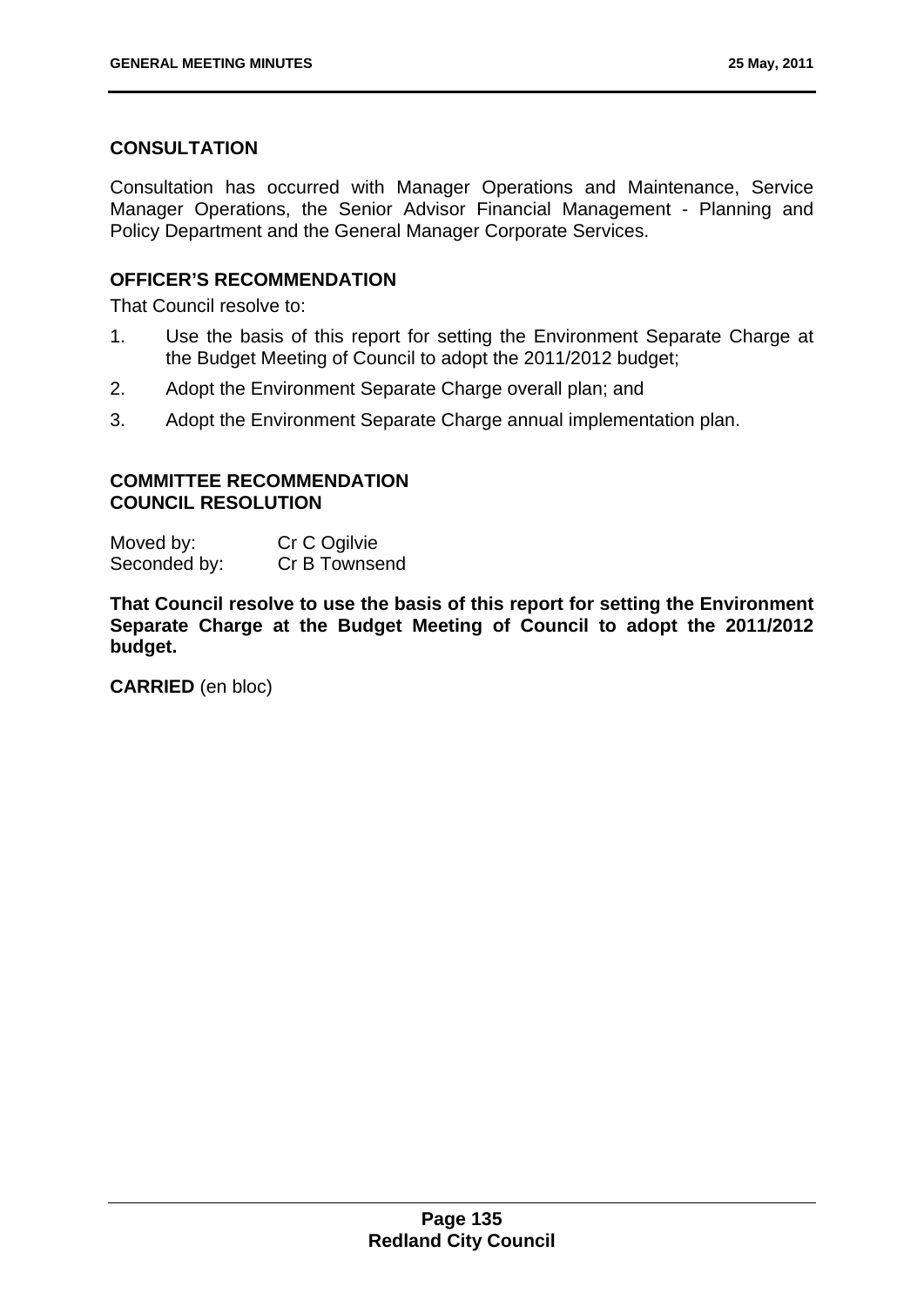# **15.3.2 LANDFILL REMEDIATION SEPARATE CHARGE REPORT 2011/12 Dataworks Filename: EM Project - Closed Landfill Remediation Attachments:** Attachment A 2011/12 Councillor Expenditure **Models** Attachment B Risk and Project Implications Attachment C 2011/12 Annual Implementation Plan **Responsible Officer: Murray Erbs Manager Infrastructure Planning Author: Deluna Lawrence Closed Landfill Remediation Co-ordinator**

# **EXECUTIVE SUMMARY**

Council has the authority under Section 94 of the Local Government Act to make and levy a separate charge. A separate charge is defined in Section 92 of that Act.

In addition, the Local Government (Finance, Plans and Reporting) Regulation 2010 section 28 requires that where such a separate charge is set that Council must adopt an overall plan and where that plan is for more than one year also adopt an annual implementation plan before or at the budget meeting for each year of the period for carrying out the overall plan.

The review has resulted in the report recommendation to increase the charge by \$3.40 per rateable lot, equating to an increase of 8.71%. The recommended increase will result in the charge increasing from \$39.00 (10/11) to \$42.40 per rateable lot for the forthcoming 2011/2012 financial year, equating to a total of approximately \$0.85 per quarter.

This 8.71% increase is equivalent to the RCC Construction Rate increase required to sustain the level of funding required to ensure the delivery of major remediation design, construction and appropriate level of funds to manage Council risk portfolio surrounding closed landfill management. During 2010/2011 closed landfill sites have been subject to unprecedented increase in rainfall with corresponding increases in landfill leachate, erosion and wider community risks including significant field subsidence and evidence that methane is still being generated at some high use sporting venues.

The report provides detailed project and financial information surrounding the identification of risks and project considerations for the recommended delivery of the 2011/2012 CLR Program.

Longer term financial projections have identified that the LR Separate Charge is required to increase by a minimum of 8.7% over the next 3 years to maintain the required level of funding to deliver the existing Closed Landfill Remediation 10 Year Expenditure Plan (CLR 10 Yr Expenditure Plan).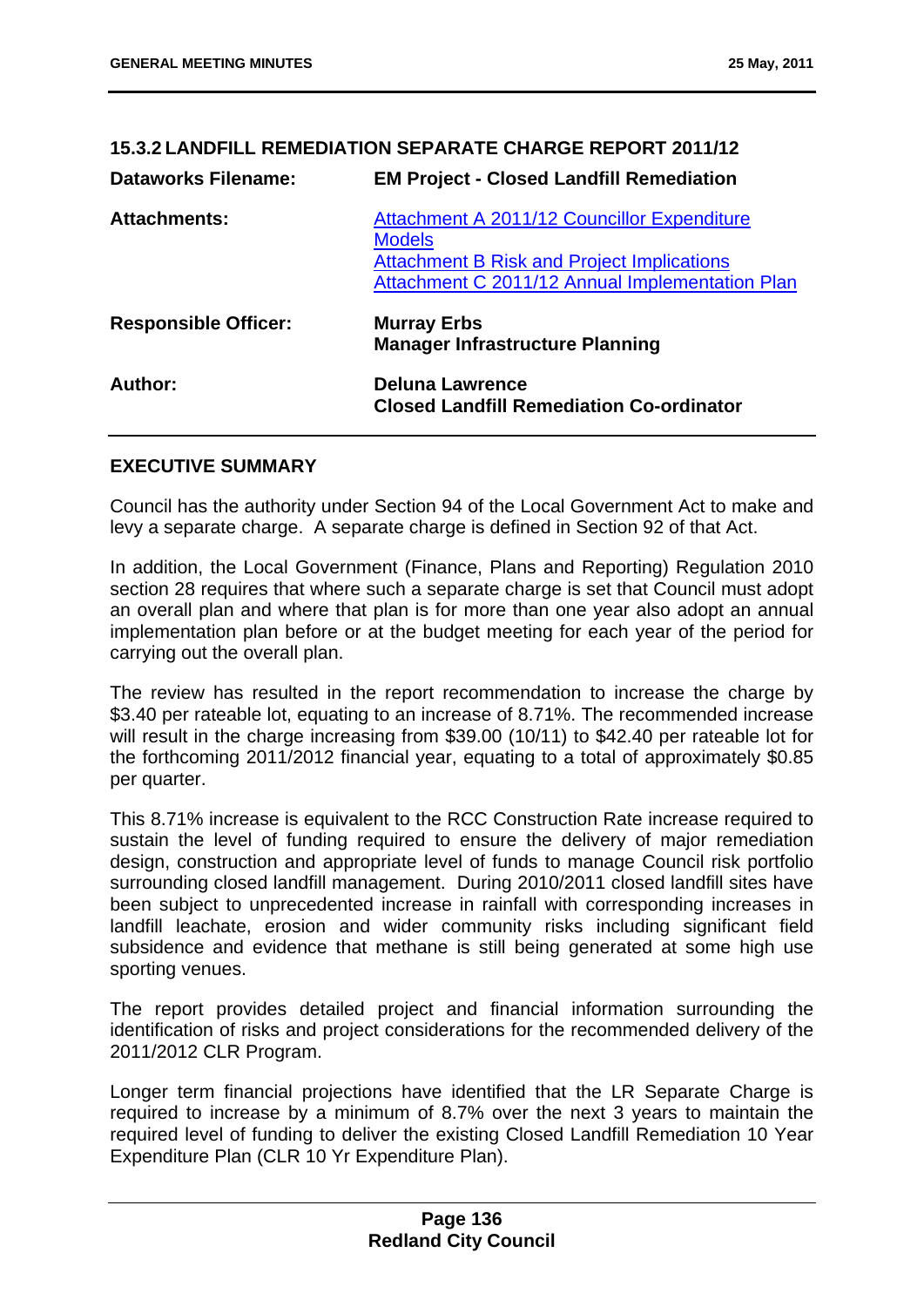# **PURPOSE**

That Council resolve to use this report as the basis for setting the Landfill Remediation Separate Charge at its annual budget meeting and to adopt both the overall plan and the annual implementation plan.

# **BACKGROUND**

- Expenditure of the LR Separate Charge is determined through the assessment of evaluated risk rating, site specific management issues, site use and intensification pressures and consideration of the opportunities and savings to be gained through project integration initiatives (Policy Statement 3).
- Throughout the year expenditure is adjusted and updated quarterly to reflect new known (and potential) risk situations, changes in the construction market and amendments in project scope and new quotations.
- The CLR Programme is established to strategically deliver the following four (4) sub programs:
	- 1. Environmental Monitoring and Testing
	- 2. Minor Works and Maintenance
	- 3. Investigations and Planning
	- 4. Major Remediation Works
- Since the LR Separate Charge was created by Council in 2002 the rate per rateable lot has seen a \$27.00 total increase. Table 1 below provides the historical LR Separate Charge increases. It is worth noting that the 2010/2011 LR Separate Charge increase was \$1.50 equating to \$0.37 per quarter per rateable lot.

| Financial<br>Year | Rate (per lot) | <b>Total Increase (\$)</b>                  |
|-------------------|----------------|---------------------------------------------|
| 2002/2003         | \$12           | \$0                                         |
| 2003/2004         | \$12           | \$0                                         |
| 2004/2005         | \$12           | \$0                                         |
| 2005/2006         | \$12           | \$0                                         |
| 2006/2007         | \$12           | \$0                                         |
| 2007/2008         | \$18           | \$6                                         |
| 2008/2009         | \$26           | \$8                                         |
| 2009/2010         | \$37.50        | \$140,000<br>\$11.50<br>Waste<br>$+$<br>Ops |
|                   |                | Funding                                     |
| 2010/2011         | \$39           | \$1.50                                      |
| 2011/2012         | \$42.40        | \$3.40 Recommended                          |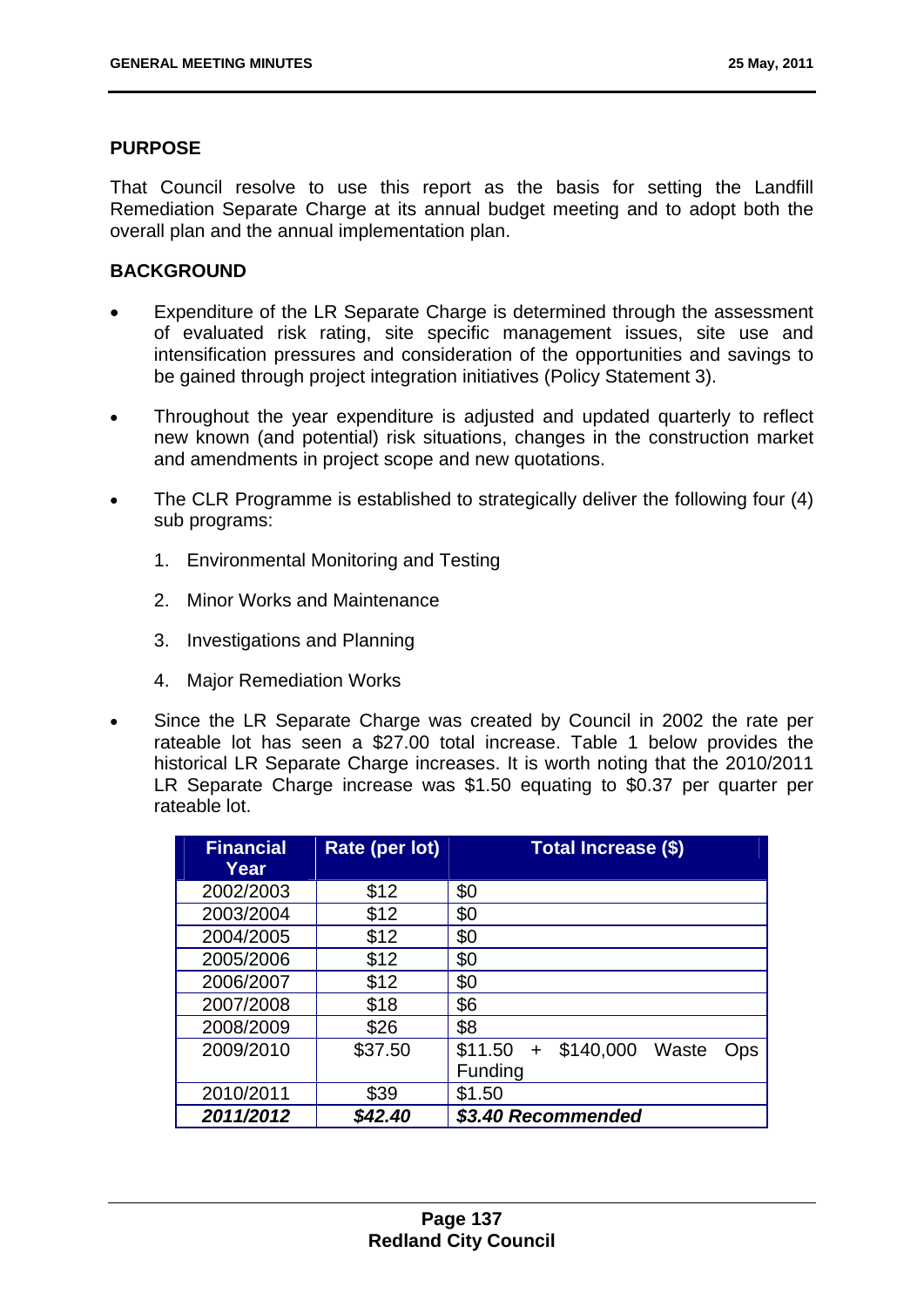# **ISSUES**

# **Closed Landfill Sites and Land Use Pressures**

- Most closed landfill sites are now home to high use sporting venues, as such the community expectation for these sites to provide regional sporting venues and A-Grade sporting facility is ever increasing. Users and lease holders are becoming increasingly frustrated at the ongoing deterioration of field areas and surrounds relaying pressures onto the delivery of major remediation works to sustain safe and intensifying use.
- There is no other area in Council that has the sufficient financial allocation to support commitments to carry out major works required for these areas. The Landfill Remediation Reserve is the primary funding mechanism available to rebuild these sites. Although the CLR Programme supports the end land use it is not the driving and sole funding criteria for the expenditure of LR Separate Charge revenue.
- Users and lease holders constantly plan to further develop closed landfill areas to accommodate for club expansions and added infrastructure. Such works on these sites require additional geotechnical, environmental and safety considerations which can become very expensive to the community.
- Most closed landfill areas were closed to land filling practices approximately 20 years ago. At the time land filling was generally unsupervised and was not subject to extensive closure practices as they are today. As a result, these sites require ongoing maintenance and monitoring with some sites requiring substantial landfill remediation construction works to be able to safety support the increasing community pressure to intensify the use of the land while managing environmental and safety risks.
- Further exacerbating site management issues are the lack of formalised surface/stormwater management systems at many of the parkland areas contributing to ponding, leachate generation, scouring and general site deterioration.
- Closed landfill areas are also located around the foreshore areas of the City including some Southern Moreton Bay Islands, North Stradbroke Island and Coochiemudlo Island. Future land management and master planning of these areas must consider tidal and storm inundation effects on the closed landfill area of which will require funding support for environmental protection measures.

# **Risk and Contamination Management**

Managing closed landfill areas inherently comes with numerous and potentially high cost risk scenarios that must be considered in all operations and financial modelling. Councils Risk Management Register for the risk coverage of the Closed Landfill Remediation Programme is an ongoing financial commitment.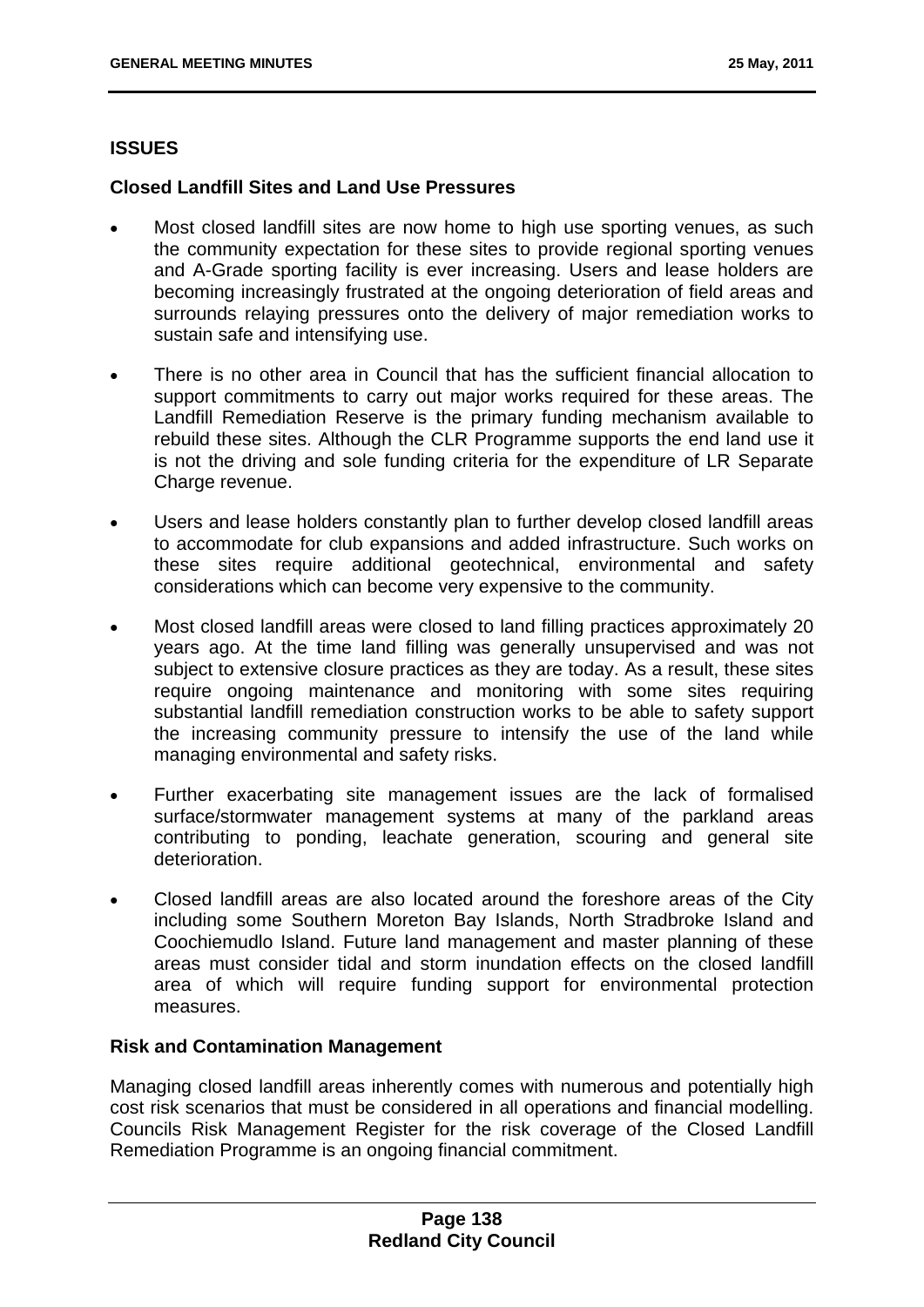Attachment 2 provides a brief discussion on different LR Separate Charge scenarios and the related risk and project considerations. The following provides an indication of risk scenarios and provides an indication of general **management costs.**

### **Closed Landfill Remediation Programme Delivery and Direction**

The 2011/2012 CLR Programme delivery has been heavily scrutinised to ensure financial modelling provides risk coverage and focuses on the delivery of the following four (4) commitments.

- 1. Complete two (2) priority remediation construction projects Judy Holt Park Birkdale and Redland Bay Transfer Facility/Closed Landfill, both of which have been spread across numerous years to keep income requirements achievable. Judy Holt Park Eastern Landfill Batter and Associated Works Project will be commenced in 2011/2012 with finalisation in 2012/2013, subject to revised budget modelling once construction costs are known.
- 2. Ensure coverage of essential and increasing environmental monitoring contract obligations.
- 3. Strategy for the current (and potential future increase) in Council's management responses to landfill gas risks.
- 4. Strategy for the ongoing management and aims to reduce costs associated with landfill leachate collection and disposal.

### **Increasing Costs above CPI**

 **Leachate Management** - High rainfall has significantly increased leachate generation, collection and disposal costs at two high priority sites. For example, costs for Judy Holt Park Birkdale have previously been calculated at \$70,000 annually, compared with recent periods of heavy rain pushing management costs to over \$200,000 per month.

Future negotiation is required with Allconnex to reach a beneficial and cost effective agreement to manage landfill leachate through the sewer system. If successful total costs could be significantly reduced. Additionally major remediation works to cap poorly covered closed landfill areas also can see a long term reduction trend in the generation of landfill leachate.

 **Landfill Gas** – Some closed landfill areas are still producing medium-low levels of landfill gases, predominantly methane a potentially explosive gas and asphyxiate. As most closed landfill sites are home to major sporting groups and infrastructure the CLR Programme must ensure full coverage of risk identification, monitoring and required response to manage potential safety and environmental management issues. 2011/2012 will require Council to have a financial allocation in preparation for a potential first response management to medium-high risk sites identified as part of a Landfill Gas Risk Assessment Project delivered in 2010/2011.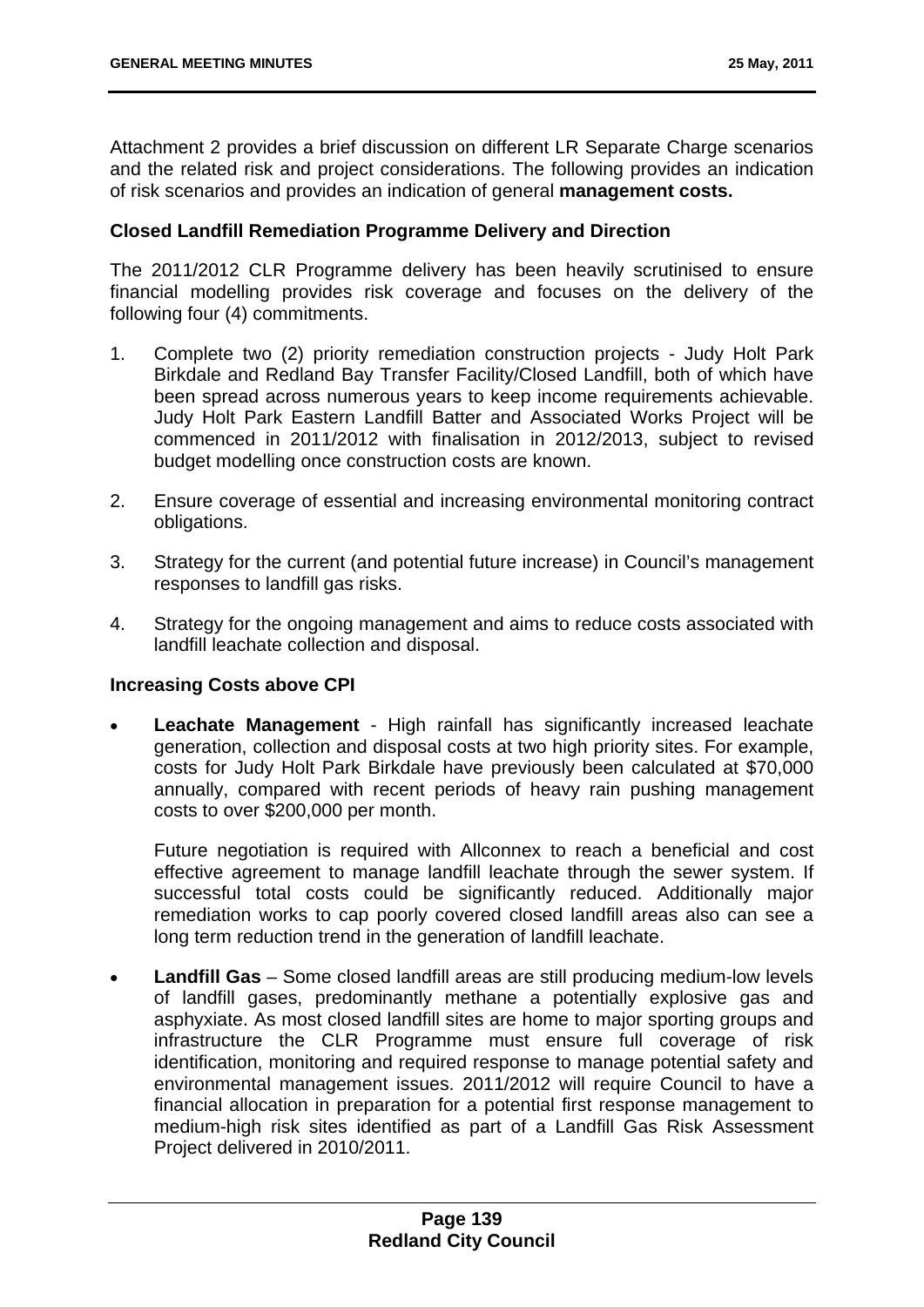- **Field Safety** Past land filling and closure works coupled with inadequate stormwater management is continually compromising safety on high use playing surfaces at major sporting fields/closed landfill areas. This requires the CLR Programme and other Council operations to allocate more funds to support increasing field maintenance to ensure safety is maintained and the sporting use can continue. Each year the CLR Programme contributes 50%/50% to Parks and Conservation to support the upgrade and maintenance on high use sporting fields that were once operating landfill sites.
- **Environmental Monitoring Costs** Closed landfill areas require ongoing environmental monitoring for environmental emissions including surface water, leachate and landfill gas monitoring. Current monitoring commitments are delivered through the Landfill Environmental Monitoring Programme (LEMP). This contract expires during 2010/2011 and an initial contract increase is expected as overall monitoring specifications have increased however, a gradual decrease will be experienced over time as a result of the sequential delivery of major remediation works across priority sites and expected decline in emissions.

## **RELATIONSHIP TO CORPORATE PLAN**

#### **1. Healthy natural environment**

A diverse and healthy natural environment, with an abundance of native flora and fauna and rich ecosystems will thrive through our awareness, commitment and action in caring for the environment.

- 1.3 Protect our natural environment by restoring degraded landscapes, contaminated land and managing fire, pests and other hazards.
- 1.4 Improve residents' understanding, respect and enjoyment of the local environment through stewardship and partnerships.

### **2. Green living**

Our green living choices will improve our quality of life and our children's lives, through our sustainable and energy efficient use of resources, transport and infrastructure, and our well informed responses to risks such as climate change.

2.9 Protect our community and the natural environment by managing environmental harm and nuisance caused by industry, business, development from past and present activities.

#### **5. Wise planning and design**

We will carefully manage population pressures and use land sustainably while advocating and taking steps to determine limits of growth and carrying capacity on a local and national basis, recognising environmental sensitivities and the distinctive character, heritage and atmosphere of local communities. A well-planned network of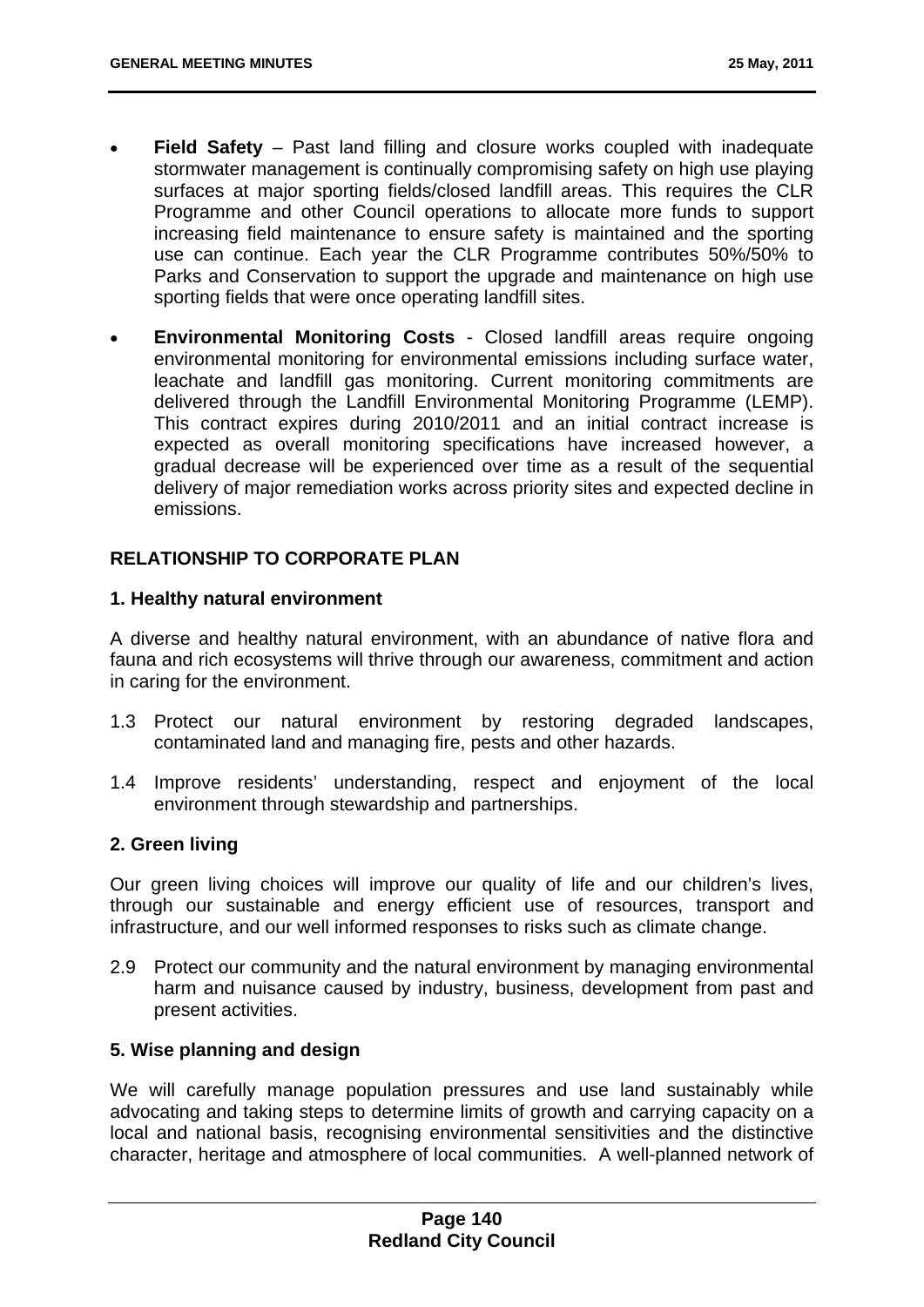urban, rural and bushland areas and responsive infrastructure and transport systems will support strong, healthy communities.

5.13 Enhance the city's liveability and enable people to enjoy outdoor activities, social gatherings and community events through planning, providing and managing high quality parks and open spaces.

# **FINANCIAL IMPLICATIONS**

- This report recommends an 8.71% increase to the current LR Separate Charge to \$42.40 per rateable lot in 2011/2012 from the current LR Separate Charge of \$39.00 per rateable lot. This is a \$3.40 increase per rateable lot across the financial year equating to \$0.85 per quarter.
- Attachment 1 provides the financial detail into the re-modelled delivery of the 2011/2012 CLR Programme including the calculation of income against expected expenditure for both 8.71% and 4.5% modelling scenarios.
- LR Separate Charge modelling indicates that the Charge must increase by a minimum of 8.7% each year for the next three (3) years.
- The current CPI rate of 4.5% will not provide for risk coverage or longer term delivery of scheduled major remediation works or other risks identified in this report.
- Attachment 2 provides a brief discussion on different LR Separate Charge scenarios and the related risk and project considerations.
- Commitment to early expenditure will result in:
	- *-* long term savings due to increasing construction costs and significant increases in minor works and maintenance required to keep sporting park sites in a safe and acceptable condition;
	- *-* reduced extensive rate increases in future years to provide balanced rate modelling increases;
	- *-* medium coverage of risk and emergency incidents.
- The total income through the levying of the \$42.40 LR Separate Charge is expected to be \$2,751,431 based 64,897 lots.
- Total outflows required to deliver the remediation programme for 2011/2012 is \$3,348,426. The Closing Reserve balance is modelled to be at an acceptable \$317,591 at the end of 11/12, subject to project variances.

## **10 Yr Closed Landfill Expenditure Plan**

 It is important to ensure that the 10 Yr Closed Landfill Remediation Expenditure Plan has a surplus in the Closed Reserve Balance. This is essential to have allocations to cover unforeseen emergencies.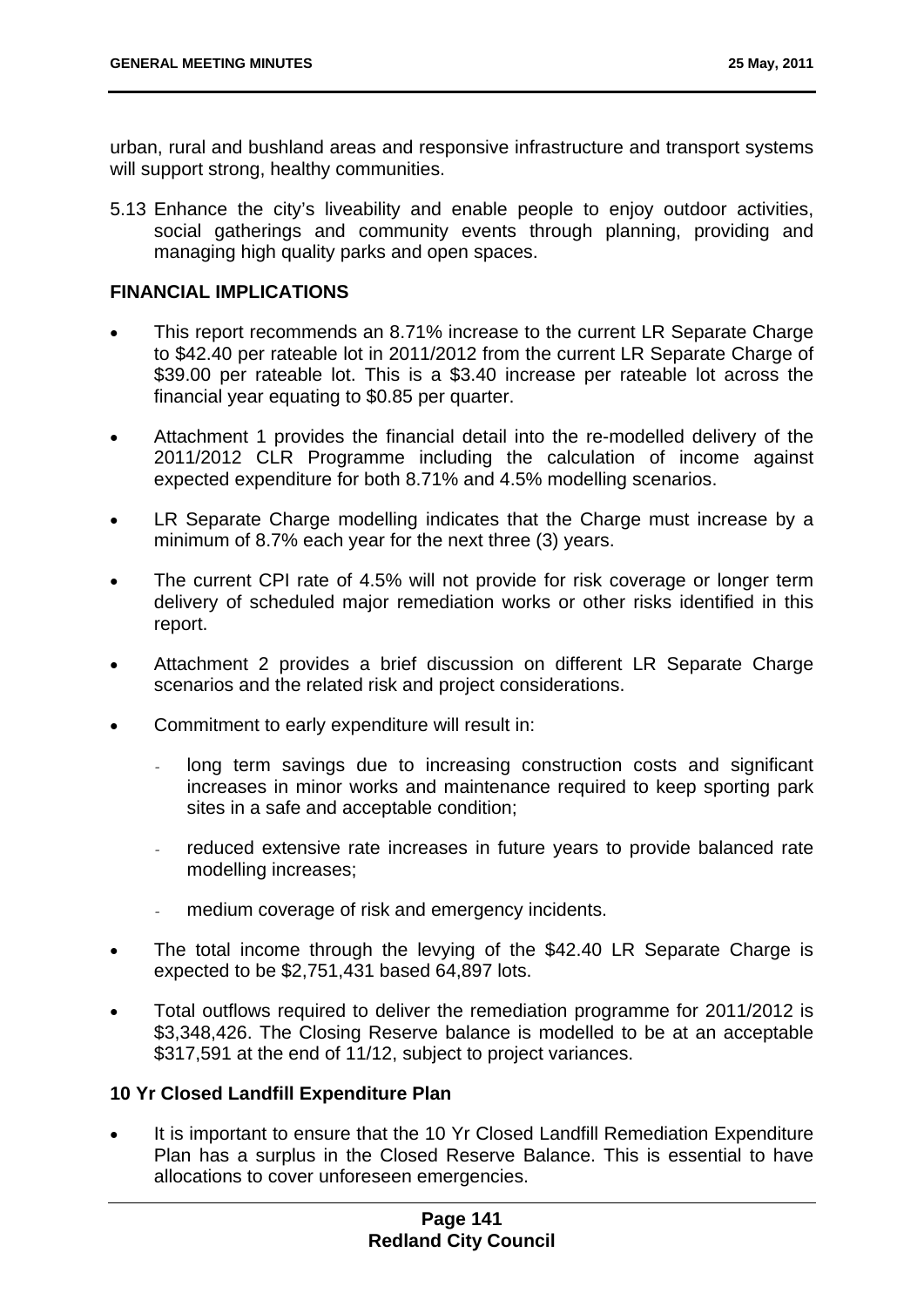The CLR Program must be managed as a dynamic management programme that has the capacity to accommodate changing priorities and job scopes. An emergency incident can be an expensive exercise and cause the rearrangement of forecast project delivery.

## **Reduced External Funding Opportunities**

Due to the foreseen reduction in State and Federal funding for infrastructure/remediation improvement works due to the diversion of funding to flood and cyclone recovery, Council's future ability to access grant funding to support remediation projects is unlikely.

### **Reduced Access to Major Construction**

Due to cyclone and flooding incidents the CLR Programme has considered the effect on the delivery of major works and is anticipating higher delivery costs and potential difficulties in accessing contractors.

## **Expected Increases in Costs for Major Remediation Construction Projects**

The Judy Holt Park Eastern Landfill Batter and Associated Works Project (to commence construction in 11/12) is expected to increase to approximately \$5M over two year construction period. However at this point, final construction estimation cannot be known until preliminary designs are accepted by Council. As such, the construction of this project will be delivered in Stages to provide an acceptable expenditure path and coverage of essential works across the project site.

## **CONSULTATION**

No issues arose during the consultation surrounding the preparation of this report. Officers were generally supportive of the report discussion and recommendation. Consultation was carried out with the following officers:

- General Manager, Planning and Policy;
- General Manager Customer Service;
- General Manager Corporate Services;
- Manager Infrastructure Planning;
- Manager Project Delivery;
- Senior Advisor Financial Management, Planning and Policy;
- Senior Waste Planner, Infrastructure Planning;
- Manager Environmental Management;
- Service Manager Waste Operations;
- Closed Landfill Remediation Operations Coordinator.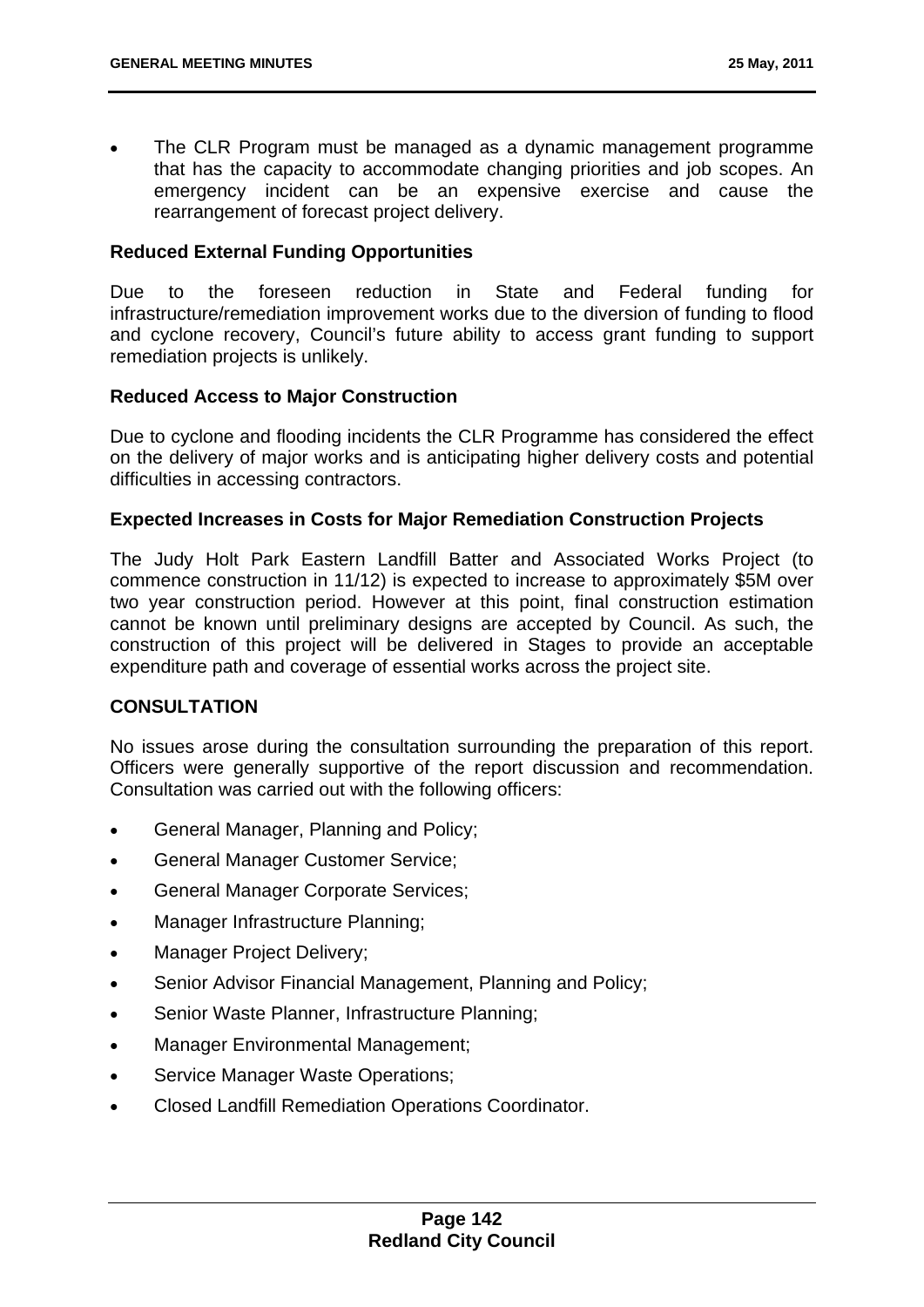# **OFFICER'S RECOMMENDATION**

That Council resolve to:

- 1. Use this report as the basis for setting the Landfill Remediation Separate Charge at the budget meeting of Council to adopt the 2011/2012 budget;
- 2. Adopt the Landfill Remediation Separate Charge overall plan; and
- 3. Adopt the Landfill Remediation Separate Charge annual implementation plan.

### **COMMITTEE RECOMMENDATION/ COUNCIL RESOLUTION**

Moved by: Cr C Ogilvie Seconded by: Cr B Townsend

**That Council resolve to use this report as the basis for setting the Landfill Remediation Separate Charge at the budget meeting of Council to adopt the 2011/2012 budget.** 

**CARRIED** (en bloc)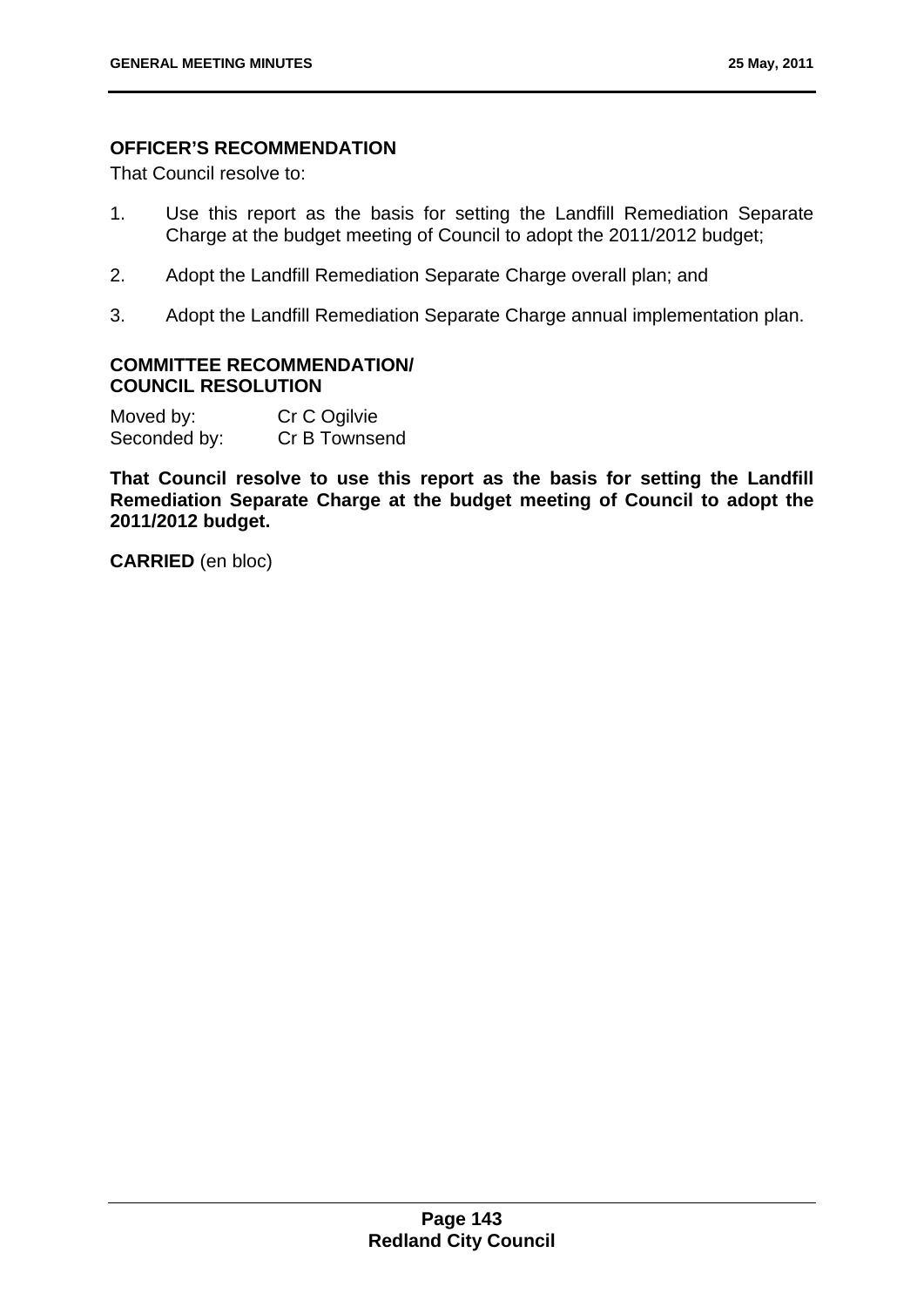## **16 MAYORAL MINUTE**

## **16.1 PARKING METERS – REDLAND CITY**

### **COUNCIL RESOLUTION**

Moved by: Cr M Hobson

**That this Council affirms that it does NOT support and has NO intention of installing parking meters across Redlands. Where special services, such as staffed security is being provided for safety and security reasons, such as at Weinam Creek, users will be required to pay a fee. There are NO plans to provide this service anywhere else in the City and therefore no plans to introduce paid parking elsewhere in the City.** 

### **CARRIED**

DIVISION:

FOR: Crs Reimers, Murray, Henry, Ogilvie, Boglary and Hobson.

AGAINST: Crs Burns, Elliott, Williams and Townsend.

Cr Bowler was absent from the meeting.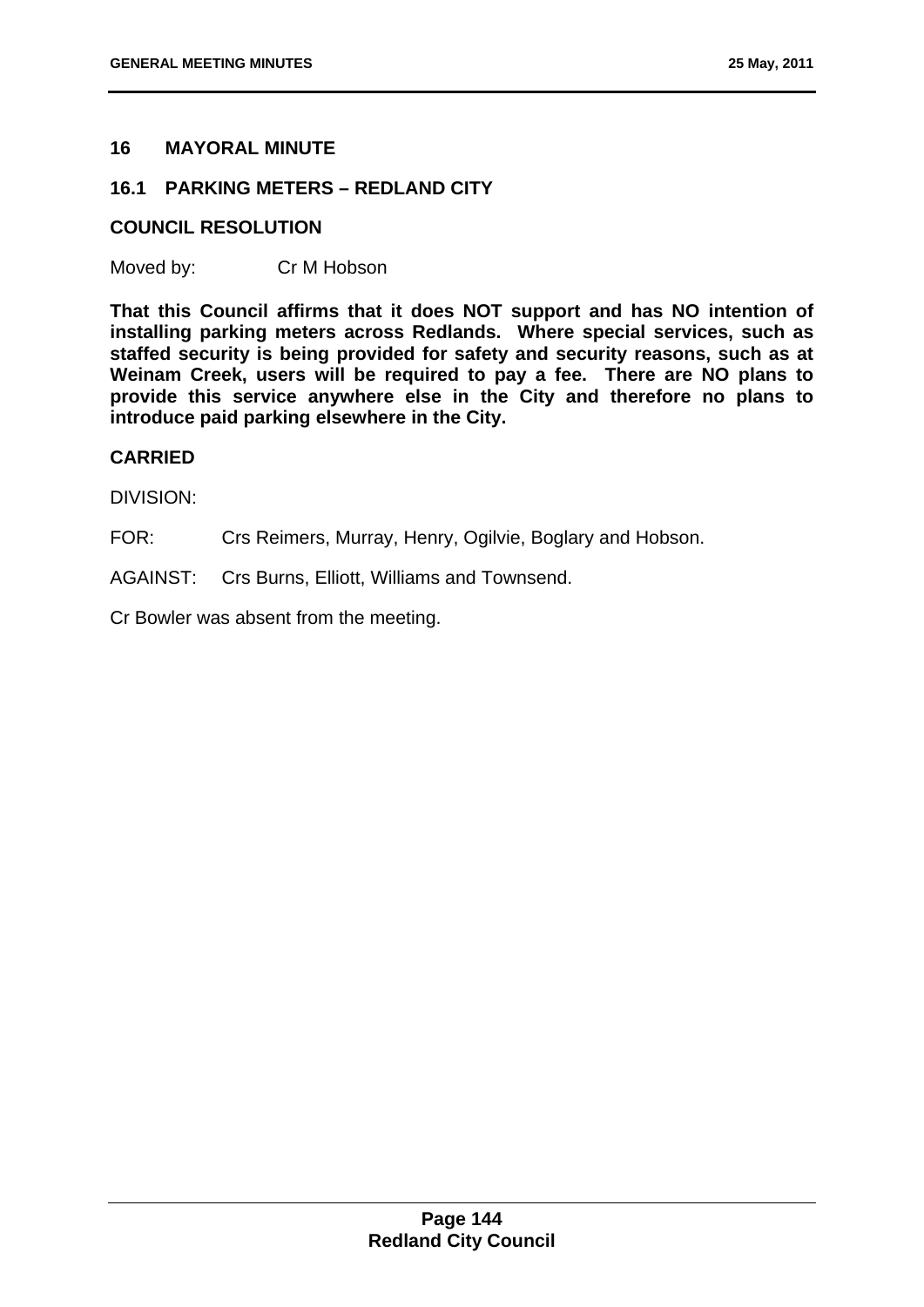## **17 DIRECT TO COUNCIL REPORTS**

**17.1 OFFICE OF CEO** 

# **17.1.1** 0B**ORGANISATIONAL STRUCTURE - TEMPORARY CHANGE**

| <b>Dataworks Filename:</b>  | <b>GOV Organisational Structure</b>                     |
|-----------------------------|---------------------------------------------------------|
| <b>Attachment:</b>          | Organisational Structure - 10 June 2011                 |
| <b>Responsible Officer:</b> | <b>Gary Stevenson</b><br><b>Chief Executive Officer</b> |
| Author:                     | <b>Gary Stevenson</b><br><b>Chief Executive Officer</b> |

### **EXECUTIVE SUMMARY**

A temporary change to the Organisational Structure is proposed to facilitate financial mitigation measures including the non renewal of the employment contract for the General Manager Planning & Policy.

#### **PURPOSE**

Council is requested to adopt a revised organisational structure (attached).

### **BACKGROUND**

On 12 April 2011 Council endorsed a series of mitigation measures reducing operation costs to offset diminished revenues due to water reform; particularly the State Government's imposition of a CPI Cap on water pricing.

One of the adopted measures included the non-renewal of employment contracts for senior officers reaching the end of their employment contract.

The Chief Executive Officer has informed the General Manager Planning & Policy that his contract will end and mutually acceptable arrangements have been agreed in accordance with his contract.

The contribution of the General Manager has been significant and his commitment to the future of the Redlands has been highly valued and effective.

#### **ISSUES**

This will necessitate change to the Organisational Structure to translate the Planning & Policy Department management responsibilities commencing on 15 June 2011.

Following the results of the other mitigation measures, including the Voluntary Redundancy Program, the Organisational Structure will be reviewed in more detail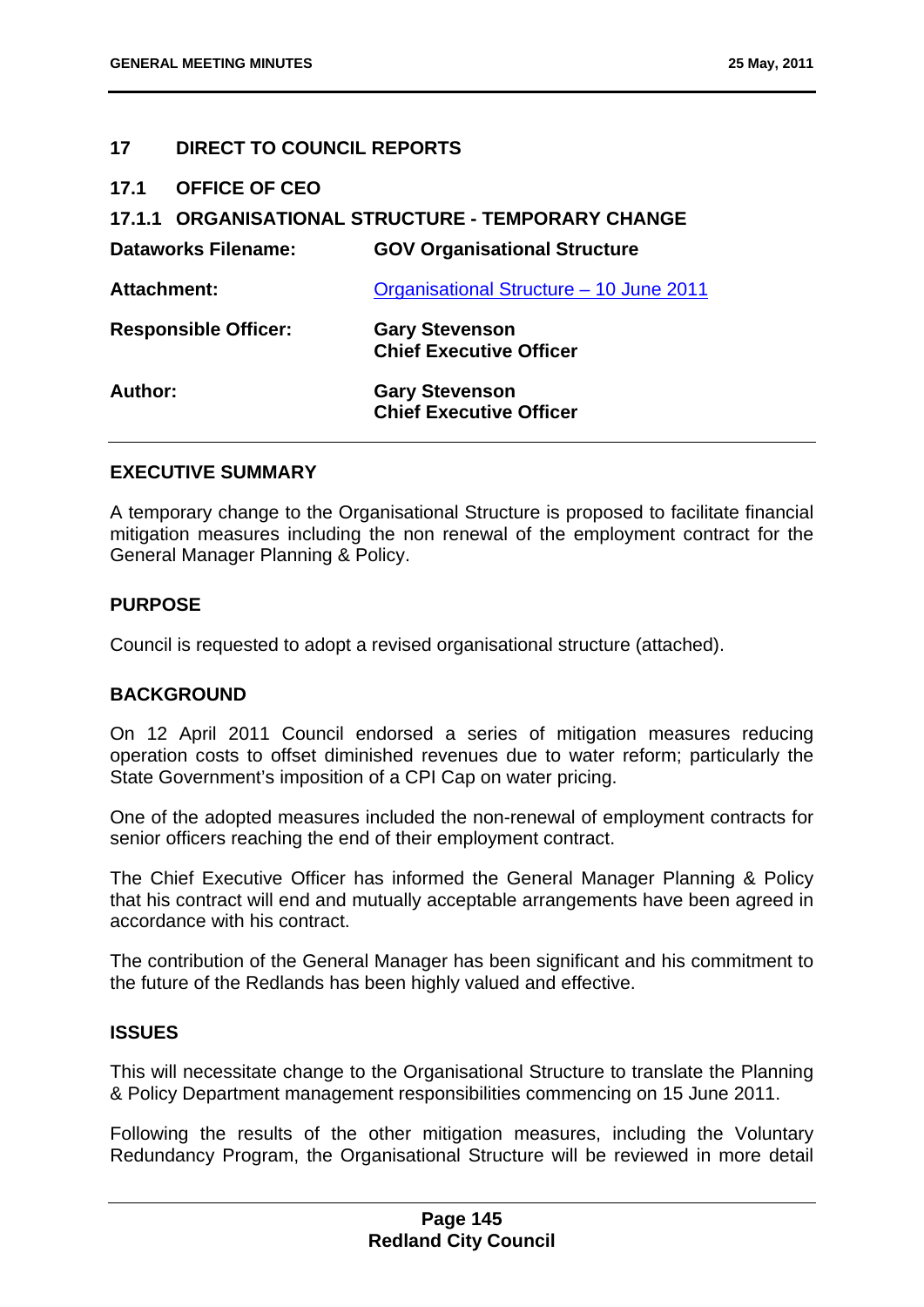and further change as considered necessary will be presented to Council for its consideration.

The temporary change to the Organisational Structure is proposed simply to translate Planning & Policy Department into Governance Department. The merger of the two will be called the Governance and Planning Department. All existing staff in Planning & Policy department except for Economic Development will be transferred but it is intended that in the short term minimal disruption or functional changes will occur. Economic Development will report directly to the Chief Executive Officer.

## **RELATIONSHIP TO CORPORATE PLAN**

The proposals are essentially driven by Strategic Action 9.5 relating to financial sustainability but relates to various other strategic objectives and actions.

### **FINANCIAL IMPLICATIONS**

The mitigation measures are essential to achieve financial sustainability as reported to Council on 12 April 2011. Significant cost restriction in excess of \$200,000pa is expected as a result of this particular action.

## **PLANNING SCHEME IMPLICATIONS**

Nil

### **CONSULTATION**

In addition to direction sought from Council, the Chief Executive Officer has consulted General Manager Planning & Policy, General Manager Governance and all Planning and Policy Group Managers.

### **OFFICER'S RECOMMENDATION**

That Council adopts the revised Organisational Structure in accordance with Section 196(1) of the *Local Government Act 2009*, as attached, to be effective after 15 June 2011.

## **COUNCIL RESOLUTION**

| Moved by:    | <b>Cr K Reimers</b> |
|--------------|---------------------|
| Seconded by: | Cr H Murray         |

**That Council adopts the revised Organisational Structure in accordance with Section 196(1) of the** *Local Government Act 2009***, as attached, to be effective after 10 June 2011.**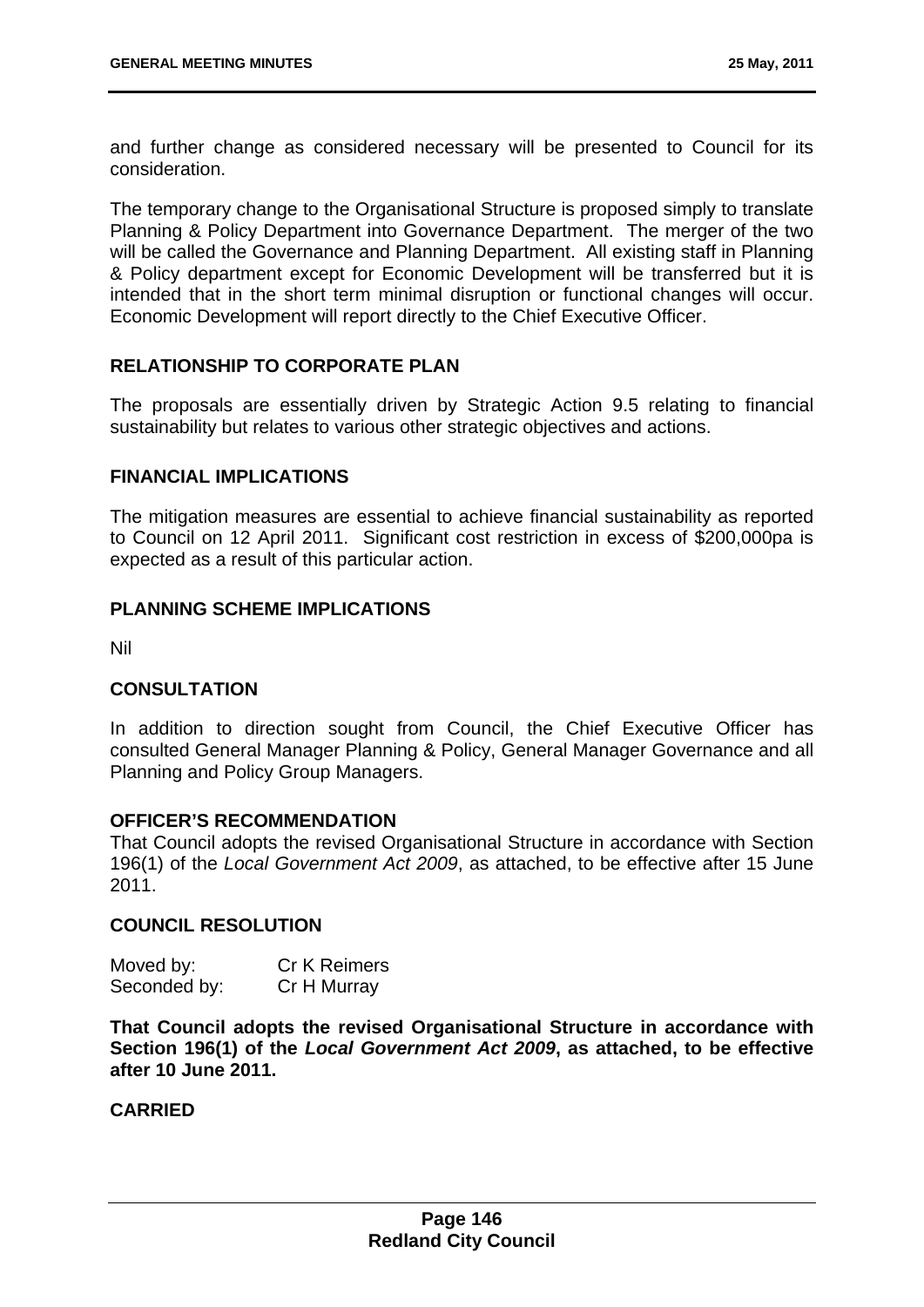# **17.2 CORPORATE SERVICES**

| 17.2.1 2010/2011 THIRD QUARTER BUDGET REVIEW |                                                                                       |
|----------------------------------------------|---------------------------------------------------------------------------------------|
| <b>Dataworks Filename:</b>                   | <b>FM Budget Review Committee Reports</b>                                             |
| <b>Attachment:</b>                           | 2010 2011 Third Quarter Budget Review                                                 |
| <b>Responsible Officer:</b>                  | <b>Martin Drydale</b><br><b>General Manager Corporate Services</b>                    |
| Author:                                      | <b>Deborah Corbett-Hall</b><br><b>Acting Service Manager Budget &amp; Forecasting</b> |

### **EXECUTIVE SUMMARY**

This report outlines the budgeted financial position as at 31 March 2011 and provides a review of required and/or requested adjustments to budget funds for Council's 2010/11 revised budget.

Attached to this report are the following details:

- Revised Key Performance Indicators (KPIs) for 2010/11;
- Revised 2010/11 Budgeted Statement of Cash Flows;
- Revised 2010/11 Budgeted Statement of Financial Position (Balance Sheet);
- Summary and Detailed listing of Budget Review Submissions; and
- Revised 2010/11 Operating Statements, Capital Funding and Other Items.

Significant attention has been given to this current year budget review in support of the development of the 2011/12 budget. Additional time has been provided for this final budget review for 2010/11 to enable a more comprehensive review of the budget in 2010/11 to incorporate new budget submissions in 2011/12 where applicable and appropriate.

It is proposed that Council resolve to adopt the revised budget for 2010/11 at Redland City Council (RCC) consolidated level. In addition to this and in accordance with the Local Government Act 2009 (Qld), it is proposed that Council resolve to adopt the RedWaste financial statements that are presented in the attached documentation. The relevant pages are outlined within the Officer's Recommendation in this report.

### **PURPOSE**

This report and the accompanying attachments addresses known budget expectations, significant forecast variances and proposes budget review submissions for the 2010/11 revised budget.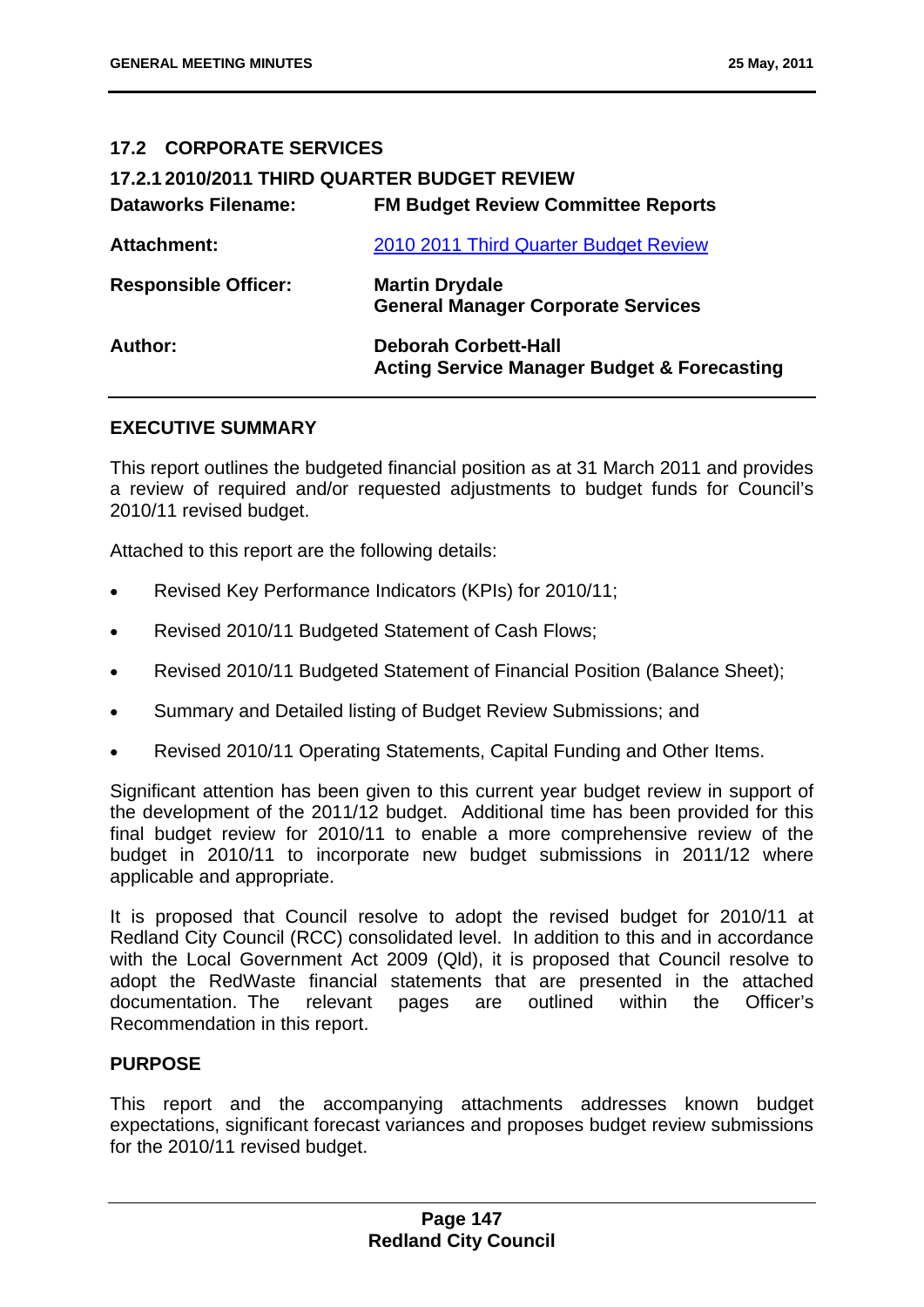#### **BACKGROUND**

This report presents a review of the 2010/11 revised budget as at 31 March 2011. As part of Council's financial management framework, comprehensive quarterly budget reviews are undertaken by all departments. The third quarter budget review usually focuses on making any final corrections to adopted budget figures and incorporating any final new or changed programmes or priorities for the financial year. Council previously revised the 2010/11 budget in February 2011 to include any second quarter (Q2) submissions (General Committee Meeting held 23 February 2011).

## **ISSUES**

Budget review submissions included in this review have been categorised as:

- **New Projects** Projects and initiatives proposed by officers that have not previously been approved by Council for any level of expenditure;
- **New Projects** Councillor/Committee Projects and initiatives that have been referred by Councillors or Council/Committee meetings that have not received previous approval for any level of expenditure;
- **New Submissions** Adjustments and variations to existing projects or services and revenue estimates that would affect Council's surplus/deficit or cash position;
- **Transfers** Adjustments and variations to existing projects or services and revenue estimates that would not affect Council's surplus/deficit or cash position.

A total of 237 submissions have been included within this budget review and a summary of these budget review submissions is provided in the attachments to this report.

### **RELATIONSHIP TO CORPORATE PLAN**

#### **9. An efficient and effective organisation**

Council is well respected and seen as an excellent organisation which manages resources in an efficient and effective way

- 9.5 Ensure robust long term financial planning is in place to protect the financial sustainability of Council.
- 9.7 Develop our procurement practices to increase value for money within an effective governance framework.
- 9.8 Work 'smarter' across departments, in multi-disciplinary teams to achieve continuous improvement and effective co-ordination.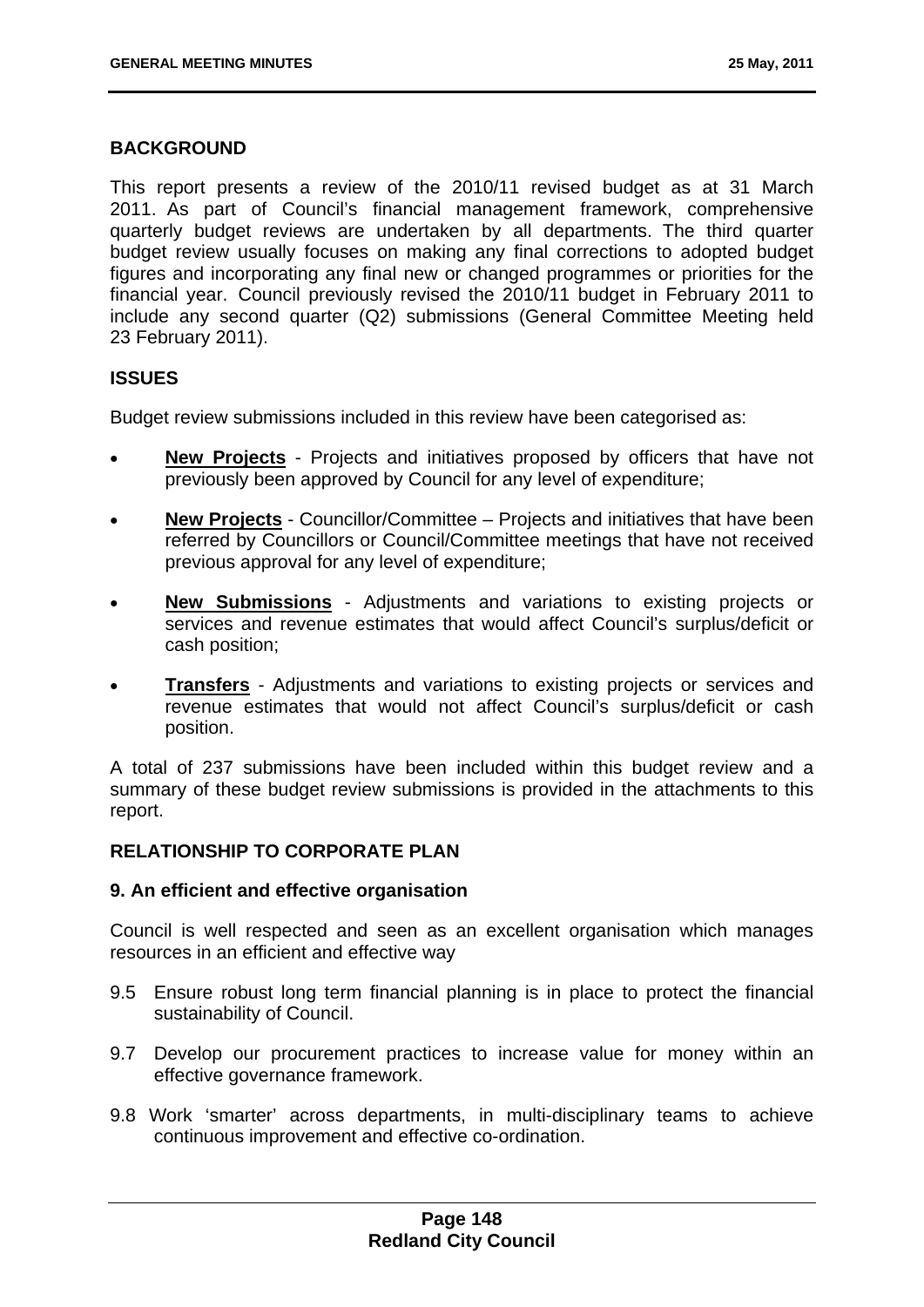### **FINANCIAL IMPLICATIONS**

This report proposes recommendations that require a change to the current year's budget. Overall the proposed budget review increases the forecast cash balance for the 2010/11 financial year by \$8.739m from \$57.675m to \$66.414m. This favourable movement in forecast is primarily made up of the following:

### **Operational Revenue – Decrease of \$2.276m (unfavourable)**

Primarily attributable to:

- decrease in anticipated Allconnex Water investment returns \$3.510m;
- decrease in bulk bin service revenue \$388k;
- increase in revenue due to claims for flood assistance \$849k and \$872k; and
- increase in forecasted interest revenue \$317k.

## **Operational Expenditure – Decrease of \$2.964m (favourable)**

The major contributors to this reduction in expenditure are:

- decrease in materials and services \$3.908m; offset by
- increase in employee costs \$879k (in the main due to a forecasted voluntary redundancy scheme payout which offsets the identified savings in the 10/11 year).

### **Capital Expenditure – Decrease of \$5.136m (favourable)**

This favourable movement is primarily attributable to a decrease in materials and services \$5.136m made up of several capital jobs. Of particular note New Sporting Facility Land – Southern Redlands \$724k and Weinam Creek car park upgrade \$700k.

### **Capital Revenue – Decrease of \$595k (unfavourable)**

This movement is primarily due to a reduction in forecast infrastructure charges \$250k based on current trends as well as the give up of some capital projects in the current financial year.

The above are only the major items contributing to the cash movement. A more detailed listing can be found in the budget review submissions listing (pages  $8 - 26$ ) contained within the attachment.

With the exception of three key performance indicators (KPIs), this budget review results in the majority of KPIs being favourable against their respective targets.

The ratios that do not meet their targets are: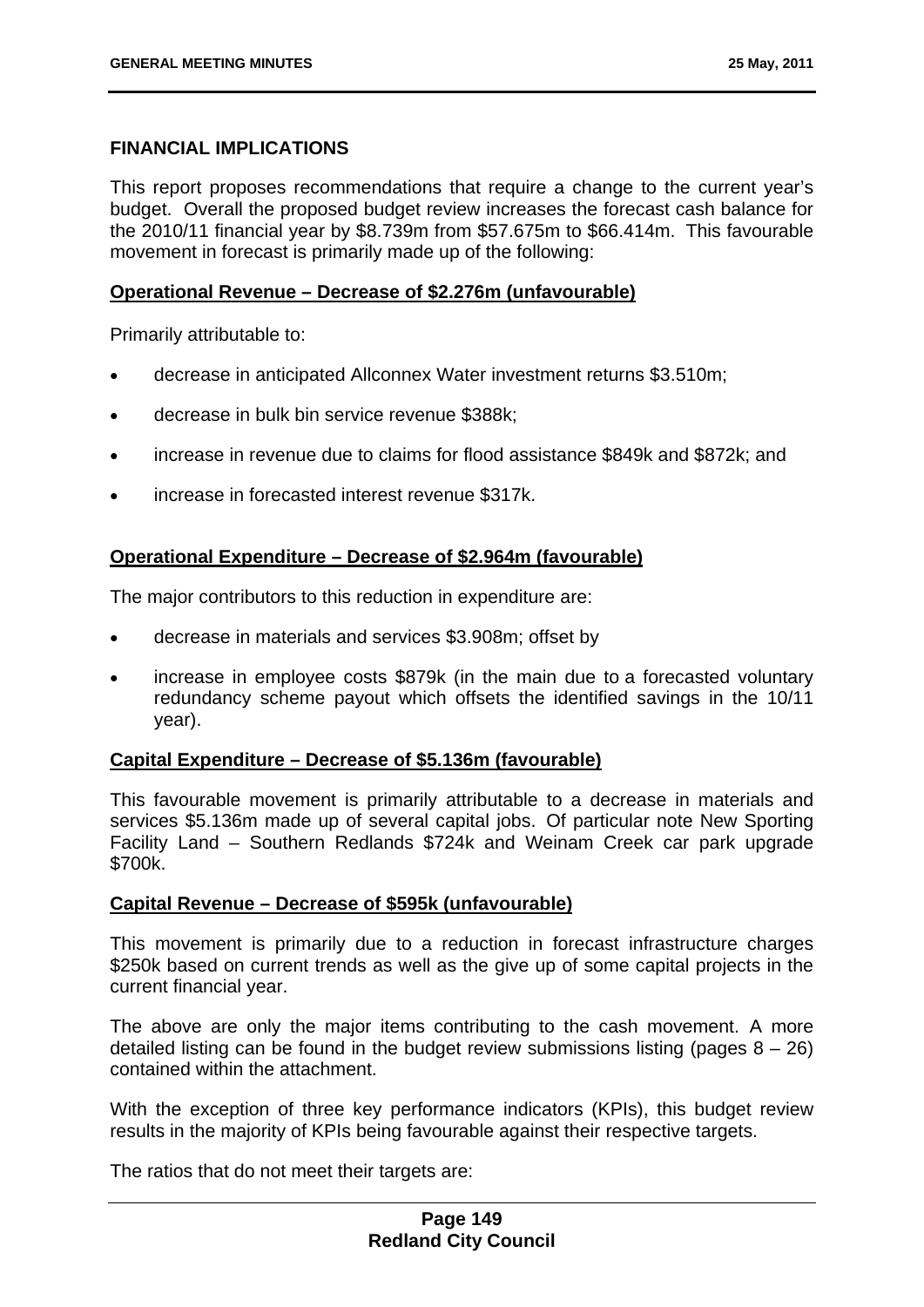- operating performance KPI still below target although has improved due to a net increase in operating cash flows;
- operating surplus ratio financial analysis and forecasting continues to anticipate a move from deficit to surplus in 2013/14; and
- asset sustainability ratio the ratio illustrates the need to renew assets.

Even though this proposed review has three indicators below their desired targets, the adoption of the proposed review items into Council's 2010/11 budget will not impact Council's ability to make payments as they fall due.

### **PLANNING SCHEME IMPLICATIONS**

It is considered that the outcome of recommendations in this report will not result in some future amendments to the Redlands Planning Scheme.

## **OPTIONS**

## **Preferred**

That Council resolve to:

- 1. Adopt the Revised Budget for 2010/11 at Redland City Council consolidated level which refers to the following:
	- a) RCC Budgeted Statement of Cash flows page 5 of attachment,
	- b) RCC Statement of Financial Position (Balance Sheet) page 6 of attachment,
	- c) RCC Operating and Capital Funding Statement page 27 of attachment.
- 2. Meet the requirements of the Local Government Act 2009(Qld), adopt the RedWaste Operating and Capital Funding Statement – page 33 of the attachment.

### **Alternative**

That Council resolve not to adopt the revised budget for 2010/11 as presented.

### **OFFICER'S RECOMMENDATION/ COUNCIL RESOLUTION**

| Moved by:    | <b>Cr M Elliott</b> |
|--------------|---------------------|
| Seconded by: | Cr C Ogilvie        |

### **That Council resolve to:**

- **1. Adopt the Revised Budget for 2010/11 at Redland City Council consolidated level which refers to the following:** 
	- **a. RCC Budgeted Statement of Cash flows page 5 of attachment;**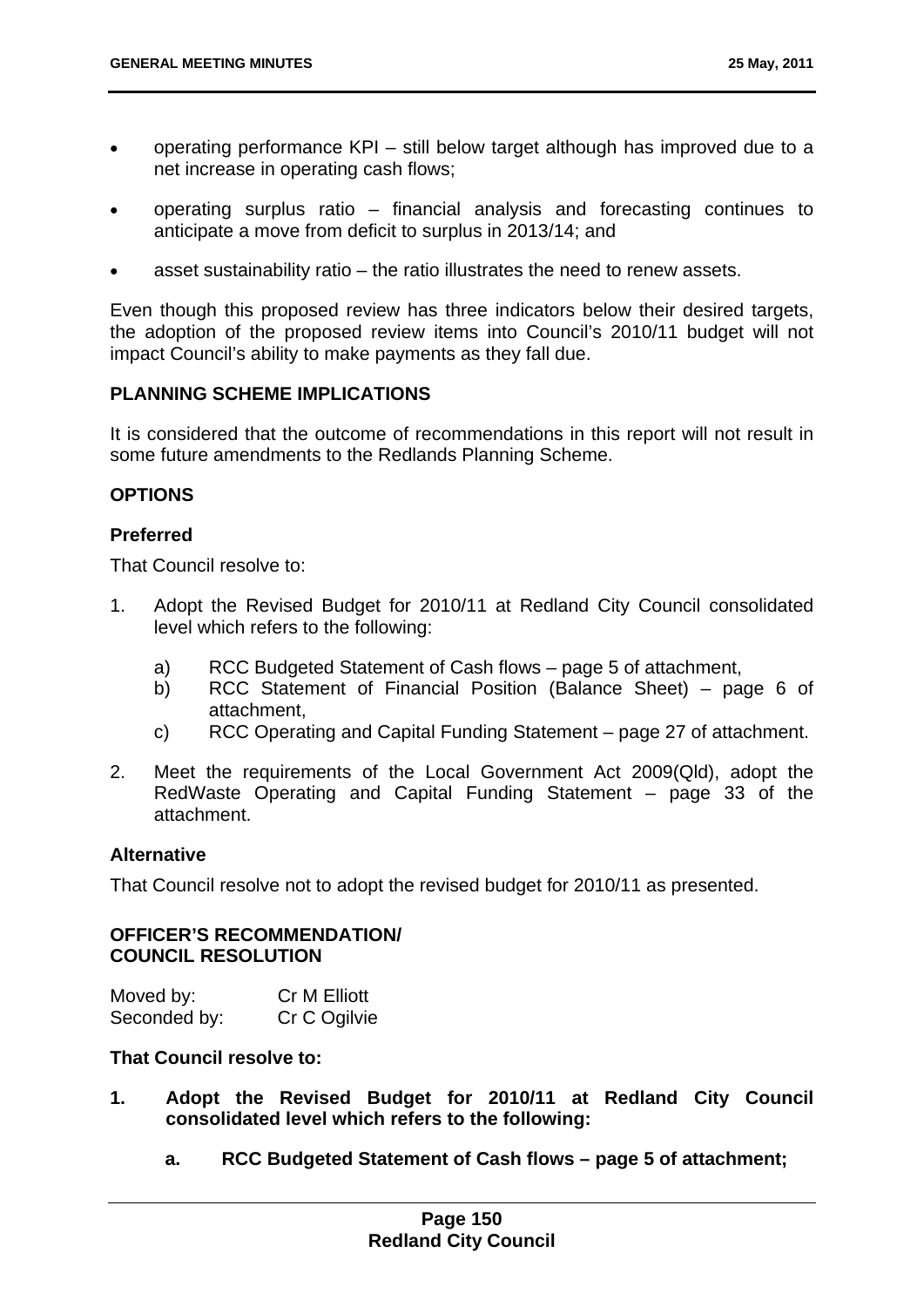- **b. RCC Statement of Financial Position (Balance Sheet) page 6 of attachment;**
- **c. RCC Operating and Capital Funding Statement page 27 of attachment; and**
- **2. Meet the requirements of the** *Local Government Act 2009(Qld),* **adopt the RedWaste Operating and Capital Funding Statement – page 33 of the attachment.**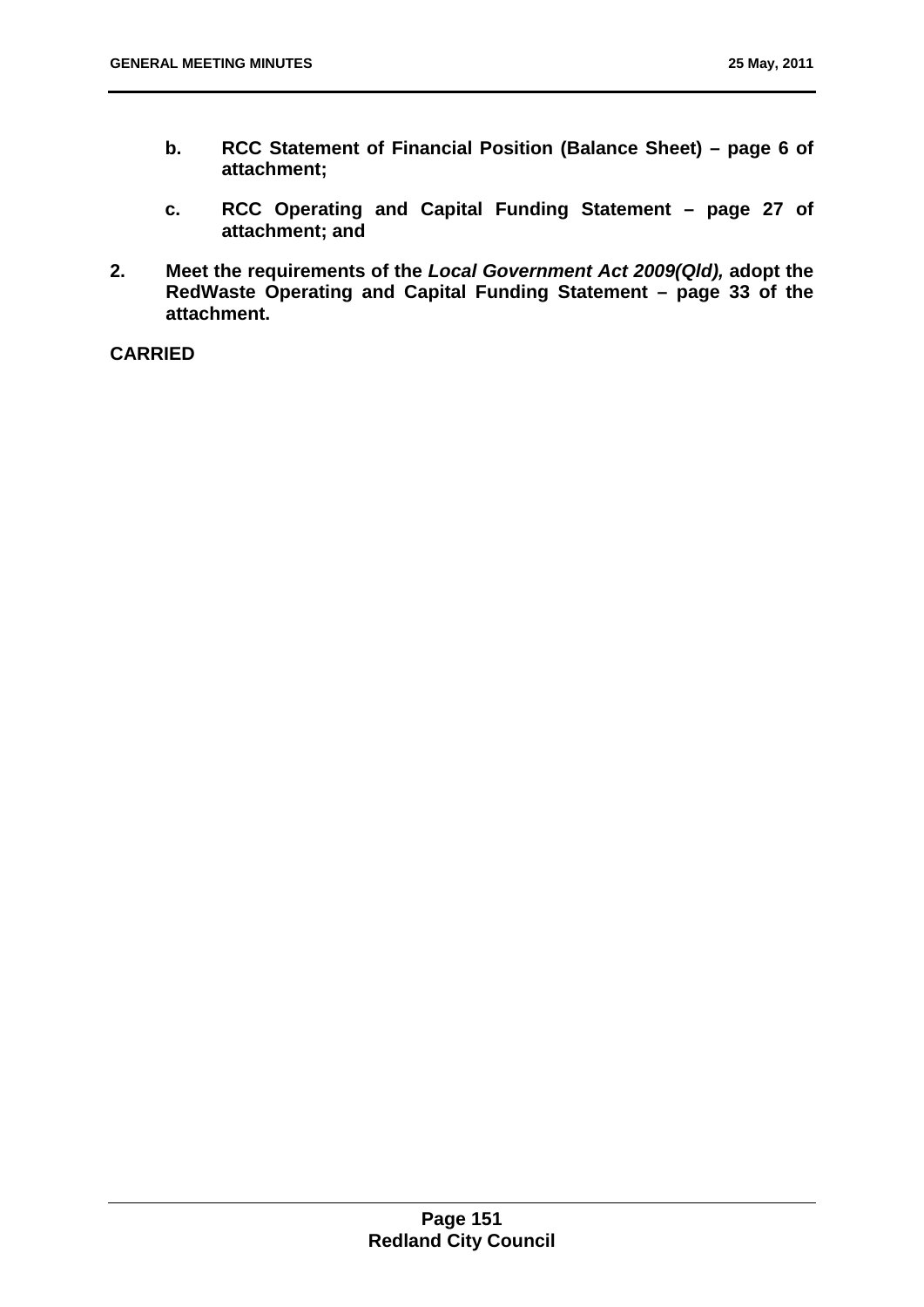## **17.3 PLANNING AND POLICY**

| <b>SHARE OF CHARGES WITH ALLCONNEX</b> | <b>17.3.1 MAXIMUM STANDARD INFRASTRUCTURE CHARGES ADOPTION AND</b>  |
|----------------------------------------|---------------------------------------------------------------------|
| <b>Dataworks Filename:</b>             | <b>RTT: Planning - Priority Infrastructure Planning</b><br>(PIPS)   |
| <b>Responsible Officer:</b>            | <b>Murray Erbs</b><br><b>Manager Infrastructure Planning</b>        |
| Author:                                | <b>Giles Tyler</b><br><b>Senior Advisor Infrastructure Projects</b> |

#### **EXECUTIVE SUMMARY**

This report recommends Council resolve to adopt the maximum standard infrastructure charges as forced upon it by the State Government (subject to any variation given in response to Council's application for exemption) and endorse a preferred split of those charges with Allconnex for water supply and wastewater infrastructure networks.

### **PURPOSE**

The purpose of these recommendations is to ensure Council is in a state of preparedness to meet State Government deadlines of 1 July for the introduction of maximum standard charge for residential and non-residential development and 15 June for notifying the Planning Minister of an agreed position on the standard charges split with Allconnex. The need to coincide with Council meetings and limited committee delegation powers has required the recommendations to be put to this General Meeting for resolution.

## **BACKGROUND**

The *Sustainable Planning (Housing Affordability and Infrastructure Charges Reform) Amendment Bill 2011* (the Bill) introduces legislation to amend SPA to allow for the introduction of maximum standard charges. Passage of this Bill is scheduled for the Parliamentary sitting week commencing 24 May.

The actual quantum of the maximum charges will be introduced through a State Planning Regulatory Provision (SPRP) by mid 2011. However, the Bill defines the maximum charge (or "Adopted Infrastructure Charge") as being the lesser of the rate proposed by the State for the SPRP and current charge applied by Local Governments through adopted PIPs and PSPs. This is the default position unless Council chooses to formally resolve to adopt the maximum charge.

Consequently, without a resolution to adopt the State's charges, a number multiple dwelling type uses under the Redlands Planning Scheme that would not meet the thresholds of \$20,000 (1 and 2 bed) and \$28,000 (3 or more bed) would remain at current levels. This would mean that Council would potentially forego some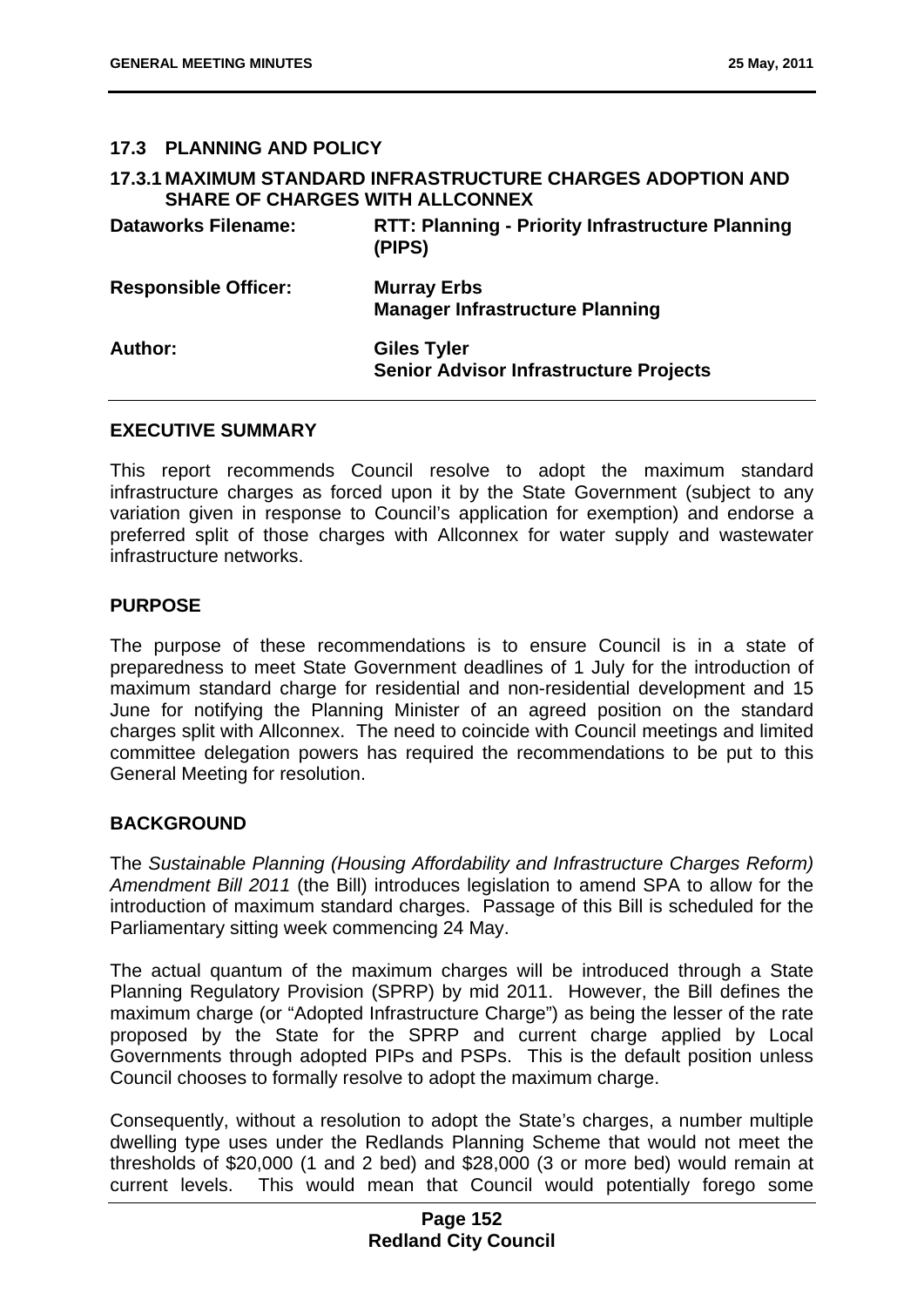additional cost recovery to partly offset the known shortfall from the capping of charges for detached dwellings and commercial development. The obvious difficulty for Council is that it has previously resolved not to support the maximum charges and to make application to the State for exemption from caps that would significantly reduce current charge rates, and undermine its financial position. There would also be indirect implications for certain residential uses (aged care and hostels) that Council may feel it is more appropriate to maintain current charge rates.

Alternatively, Council may consider it more reasonable to accept the default position and continue to apply a charge equivalent to current PSP charges for uses below the thresholds. Also by default, Council would be faced with cuts to its charge rates above the thresholds unless the State agrees to vary these for financial sustainability reasons.

The Bill also requires local governments to publicly notify the decision to adopt different charges up to or below the maximum set by the SPRP, or dispense with charges for particular developments. The intent of this requirement as it applies to increasing current PIP or PSP charges to the maximum would appear to be shifting the blame for the capping from State Government to local governments.

As part of the implementation of the standard charges, Council is required to advise the Planning Minister of an agreed charges recovery split between water/sewer and all other networks. The alternative is a default set by the State through regulation, which may erode Council's capacity to fund its future infrastructure program. If the Infrastructure Charges Taskforce report can be taken as a guide, that default split would be around 50%. Whereas, under the current PSP, 60% of residential charges are apportioned to Council infrastructure networks (draft PIP 67%). This rises to approximately 71% for non-residential uses under PSP.

## **ISSUES**

A benchmarking exercise of PSP higher density residential charges against the maximum standard charge show that a 1 bedroom Apartment unit is below the \$20,000 cap and a 3 bedroom Apartment is well below the \$28,000 cap. Dual Occupancies and Multiple Dwelling units of any configuration are marginally below the cap for 1 and 2 bed dwelling units.

A further issue is that in maximising charges under the capping by applying the standard rates to all dwelling units, Aged Persons & Special Needs dwellings/complexes will also be caught. Under PSP, higher dependency units/beds are in the order of \$9,400, rising to around \$10,400 for semi-independent and higher again for independent units (including 3 bed dwellings).

Without further detail from the State on the contents of the SPRP (yet to be released for comment or other), it is not known whether Council can choose to make an adopted infrastructure charges resolution after commencement of the Amendment Act, to standardise all or some of the pre State Planning Regulatory Provision amounts for trunk infrastructure under the maximum thresholds. If the pre SPRP amounts below the maximum thresholds are contained in the SPRP for Redlands,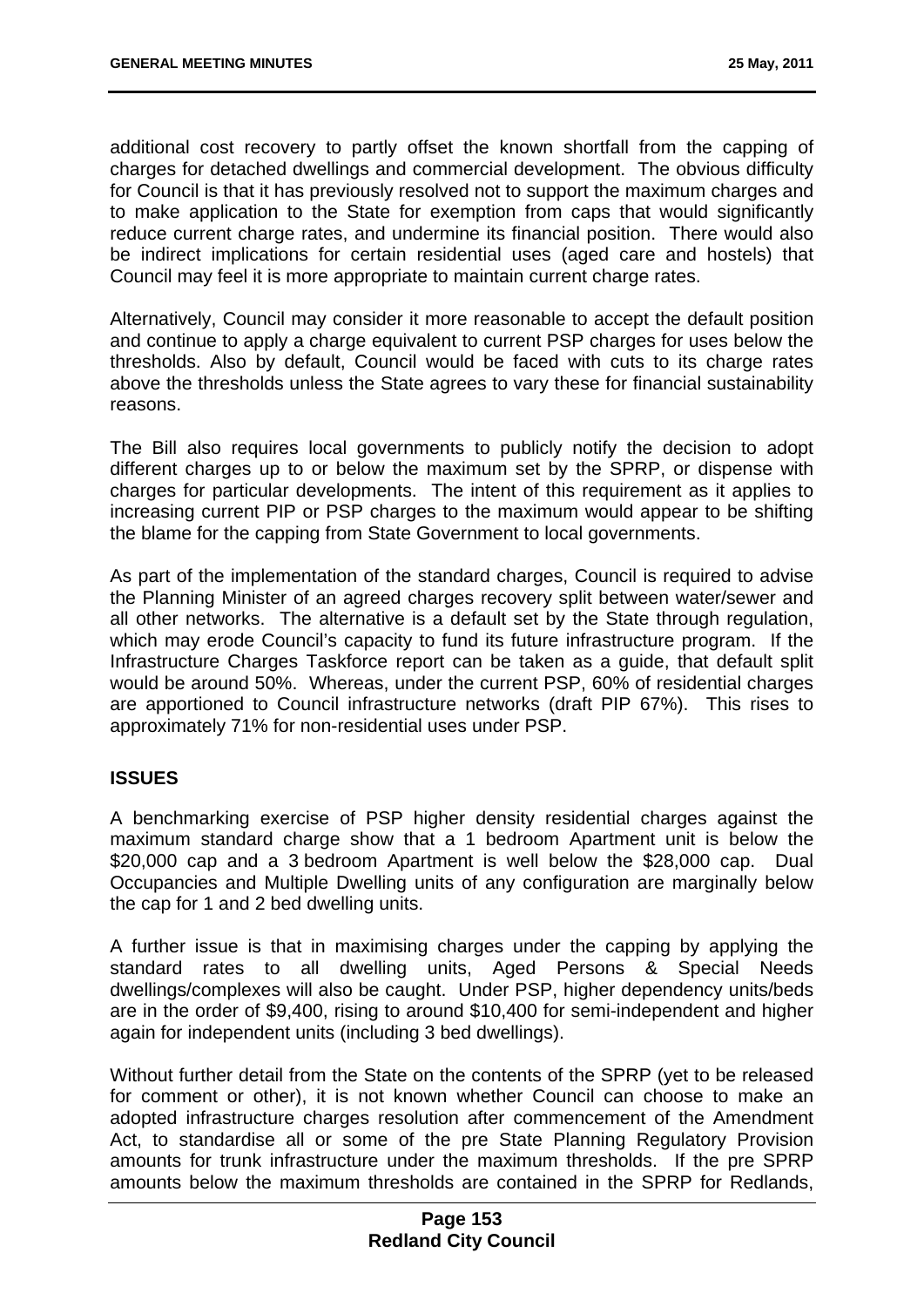then it is difficult to see how Council can resolve to match the maximum charges without a consequential amendment to the SPRP.

The preferred recommendation is for the Chief Executive Officer to be given delegated authority to negotiate with Allconnex an agreed split of the maximum charges in Council's best interests. The timeframe to advise the Minister is not conducive to getting agreement and reporting back to Council to make a resolution.

## **RELATIONSHIP TO CORPORATE PLAN**

### **5. Wise planning and design**

We will carefully manage population pressures and use land sustainably while advocating and taking steps to determine limits of growth and carrying capacity on a local and national basis, recognising environmental sensitivities and the distinctive character, heritage and atmosphere of local communities. A well-planned network of urban, rural and bushland areas and responsive infrastructure and transport systems will support strong, healthy communities.

5.12 Plan, provide and advocate for essential physical and social infrastructure that supports community well-being and manage Council's existing infrastructure assets to ensure current service standards are maintained or improved.

#### **FINANCIAL IMPLICATIONS**

Adopting the maximum standard infrastructure charges provides an opportunity to maximise cost recovery under the constraints imposed by the State Government. It would be pragmatic for Council to seek an appropriate apportionment of the maximum standard charges with Allconnex. The current PSP average splits for residential and non-residential development are a reasonable approach for both parties. The default split may further undermine Council's cost recovery.

## **PLANNING SCHEME IMPLICATIONS**

The Land Use Planning Group was consulted and it is considered that the outcome of recommendations in this report will not require any amendments to the Redlands Planning Scheme.

### **CONSULTATION**

Initial internal consultation was undertaken with Sustainable Assessment in terms of the impacts of the Bill and limited guidance on legislative changes from the Department of Local Government & Planning. Comments were sought in regard to this report but none were received.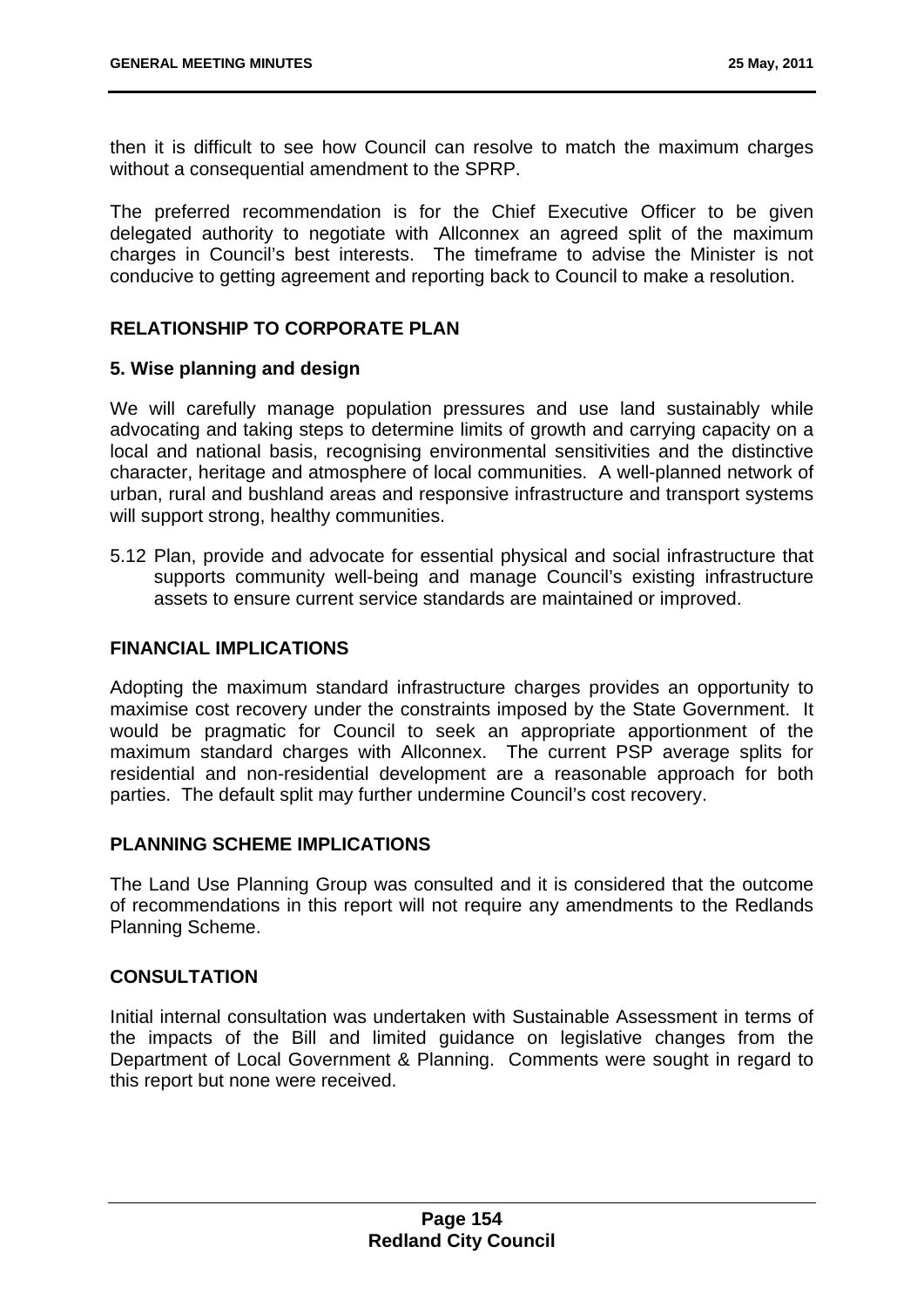## **OPTIONS**

## **Preferred**

That Council resolve to:

- 1. Adopt the maximum infrastructure charges (adopted charges) prescribed in the State Planning Regulatory Provision for trunk infrastructure pursuant to Division 5A of the *Sustainable Planning (Housing Affordability and Infrastructure Charges Reform) Amendment Act 2011,* to have effect on the Act's assent or commencement by proclamation, whichever is the later date, and subject to any successful variation to the State's April 2011 notified maximum standard charges applied for by Council;
- 2. Declare that the pre-State Planning Regulatory Provision amount for trunk infrastructure amount applies to Aged Persons and Special Needs semiindependent and dependent units/beds pursuant to Division 5A of the *Sustainable Planning (Housing Affordability and Infrastructure Charges Reform) Amendment Act 2011*, to have effect on the Act's assent or commencement by proclamation, whichever is the later date, and subject to any successful variation to the State's April 2011 notified maximum standard charges applied for by Council;
- 3. Undertake all necessary public notification as prescribed in Division 5A of the *Sustainable Planning (Housing Affordability and Infrastructure Charges Reform) Amendment Act 2011*, upon the Act's assent*;*
- 4. Delegate authority to the Chief Executive Officer to negotiate and determine an appropriate split of maximum infrastructure charges with Allconnex; and
- 5. Direct the Chief Executive Officer to advise the Planning Minister of the agreed split, or if no agreement can be reached before 15 June 2011 with Allconnex, inform the Minister of Council's preferred split.

## **Alternative**

That Council resolve to:

- 1. Not make any resolution on the maximum infrastructure charges (adopted charges) and accept the default charge rates, subject to any successful variation to the State's April 2011 notified maximum standard charges applied for by Council; and
- 2. Not delegate authority to the Chief Executive Officer to negotiate and determine the split of maximum infrastructure charges with Allconnex and adopt a factor of 60% of residential charges being apportioned to Council infrastructure networks and 71% for non-residential uses.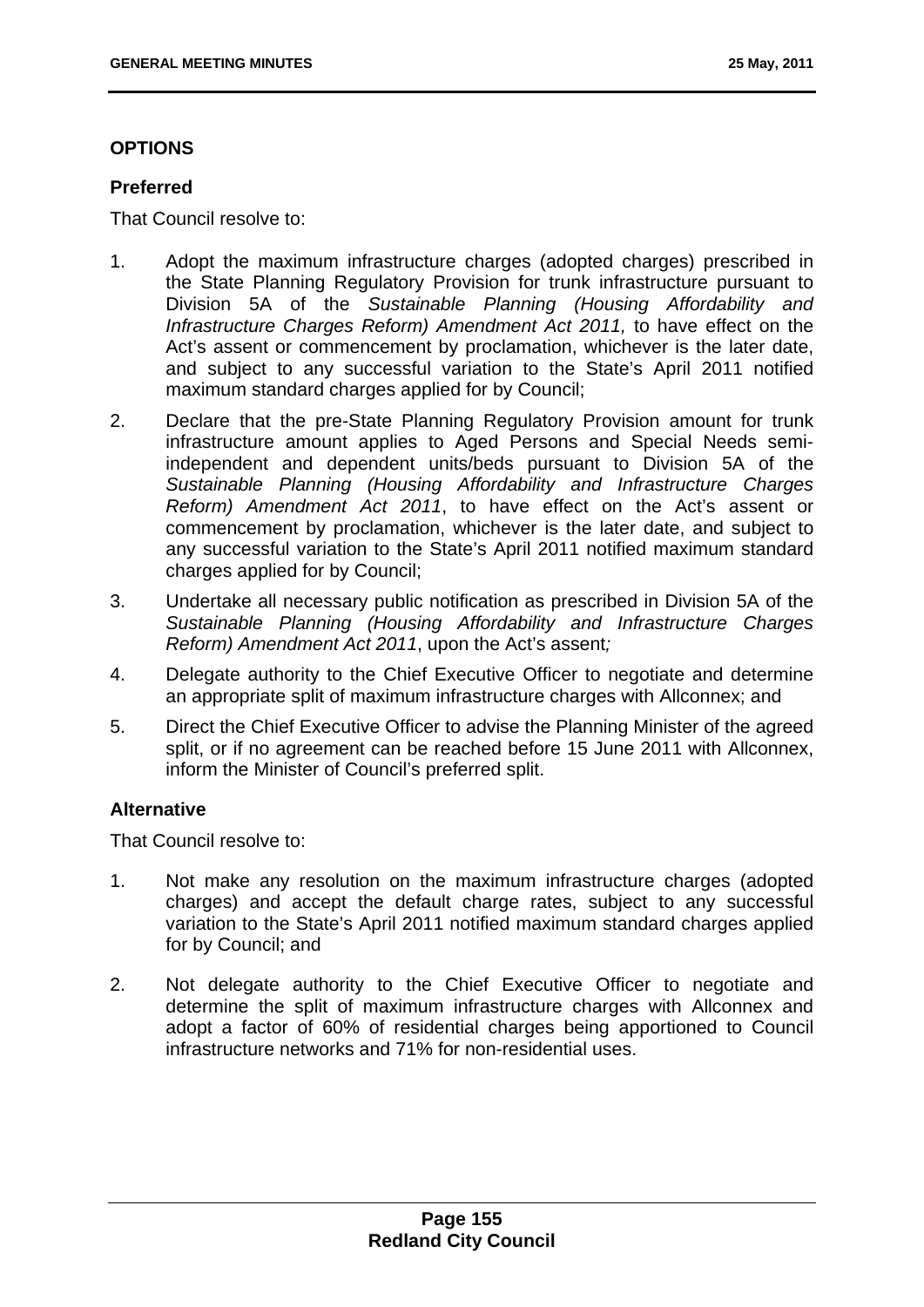### **OFFICER'S RECOMMENDATION/ COUNCIL RESOLUTION**

| Moved by:    | Cr M Elliott |
|--------------|--------------|
| Seconded by: | Cr C Ogilvie |

## **That Council resolve to:**

- **1. Adopt the maximum infrastructure charges (adopted charges) prescribed in the State Planning Regulatory Provision for trunk infrastructure pursuant to Division 5A of the** *Sustainable Planning (Housing Affordability and Infrastructure Charges Reform) Amendment Act 2011,* **to have effect on the Act's assent or commencement by proclamation, whichever is the later date, and subject to any successful variation to the State's April 2011 notified maximum standard charges applied for by Council;**
- **2. Declare that the pre-State Planning Regulatory Provision amount for trunk infrastructure amount applies to Aged Persons and Special Needs semi-independent and dependent units/beds pursuant to Division 5A of the** *Sustainable Planning (Housing Affordability and Infrastructure Charges Reform) Amendment Act 2011***, to have effect on the Act's assent or commencement by proclamation, whichever is the later date, and subject to any successful variation to the State's April 2011 notified maximum standard charges applied for by Council;**
- **3. Undertake all necessary public notification as prescribed in Division 5A of the** *Sustainable Planning (Housing Affordability and Infrastructure Charges Reform) Amendment Act 2011***, upon the Act's assent;**
- **4. Delegate authority to the Chief Executive Officer to negotiate and determine an appropriate split of maximum infrastructure charges with Allconnex; and**
- **5. Direct the Chief Executive Officer to advise the Planning Minister of the agreed split, or if no agreement can be reached before 15 June 2011 with Allconnex, inform the Minister of Council's preferred split.**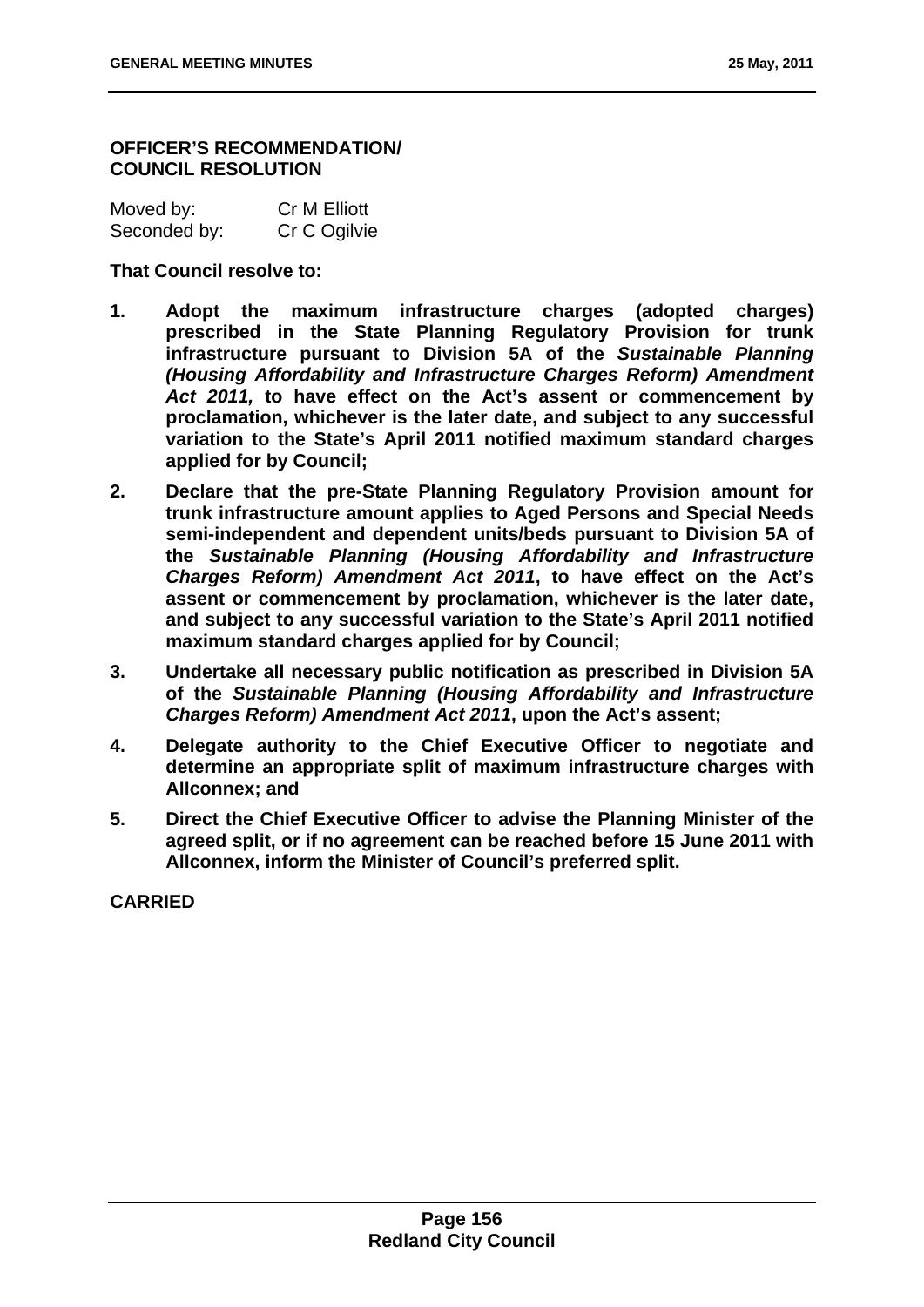| <b>CONSULTATION</b>         | 17.3.2 RELEASE OF DRAFT SMBI PLUS REVIEW AND SMBI 2030 FOR PUBLIC |
|-----------------------------|-------------------------------------------------------------------|
| <b>Dataworks Filename:</b>  | <b>GOV SMBI Advisory Committee</b>                                |
| <b>Responsible Officer:</b> | <b>Wayne Dawson</b><br><b>Manager Land Use Planning</b>           |
| Author:                     | <b>Mark Conlan</b><br><b>Principal Advisor SMBI Strategy</b>      |

### **EXECUTIVE SUMMARY**

Council has been undertaking a review of the SMBI Planning and Land Use Strategy (SMBI PLUS) adopted by Council in 2000. Through the review process, it has been decided to create a new strategic planning framework for the islands based upon Council's Redlands 2030 Community Plan, SMBI PLUS Review and draft SMBI 2030 documents titled SMBI 2030.

Further the outcomes of the Councillor workshop convened on Tuesday  $24<sup>th</sup>$  May 2011, it is recommended that Council at its general meeting on 25<sup>th</sup> May delegate authority to the next Planning and Policy Committee meeting on the  $8<sup>th</sup>$  June , 2011 to make the decision on adopting the SMBI PLUS Review and draft SMBI 2030 documents for the purposes of community consultation.

### **PURPOSE**

The purpose of this report is to request that the Planning and Policy Committee be delegated authority to approve the public release of the draft SMBI PLUS Review and the SMBI 2030 strategy at its next meeting on 08 June 2011.

### **BACKGROUND**

During the SMBI PLUS Review process, the State Government released the Local Government Act 2009 requiring Council to undertake a long term Community Plan for the Redlands. The Redlands 2030 Community Plan will inform all other planning within Council.

The SMBI PLUS Review is a review of the planning and land use strategies for the SMBI. The Review document makes recommendations that need to be carried forward into future planning for the SMBI. To do this, these strategies and recommendations needed to be updated to reflect contemporary planning.

Two documents have been created, the SMBI PLUS Review and the draft SMBI 2030. The SMBI PLUS Review provides the background information to support the creation of a vision and planning strategy for the islands, SMBI 2030. It was decided to model the draft SMBI 2030 strategy document on the format of the Redlands 2030 Community Plan.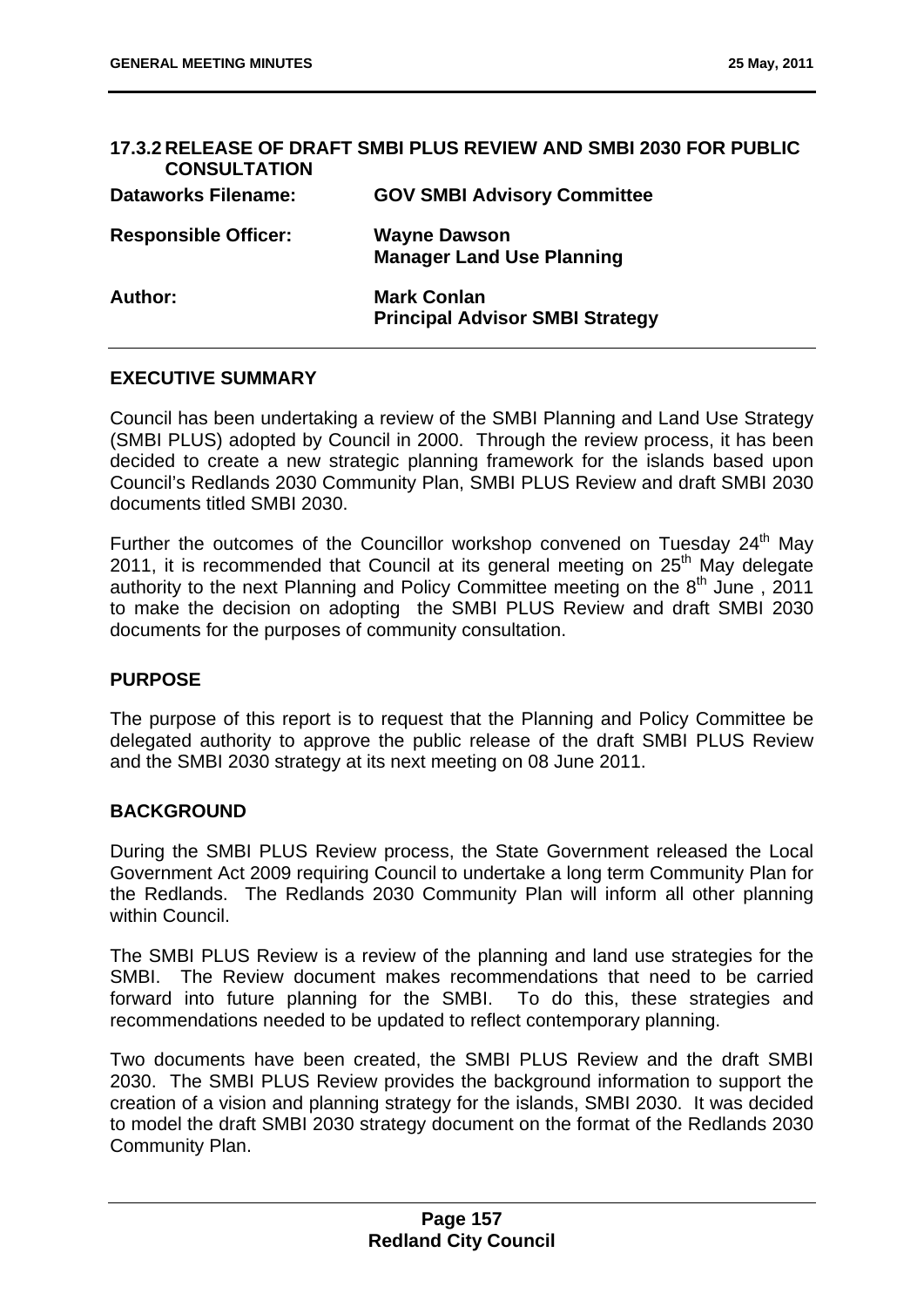These documents have been drafted, edited and reviewed and are now ready for SMBI community and broader consultation. This includes other levels of government who remain critically important to being able to deliver the goals of the SMBI 2030.

## **ISSUES**

Community consultation on the draft documents is critical to Council gaining community support for the strategic planning direction and outcomes for the islands. Internal consultation has created draft documents that reflect initial community input from the preparation of the city –wide Redlands 2030 Community plan, the SMBI Communities Advisory Committee and internal Council Officers. To complete the consultation process for the SMBI PUS Review project, it is requested that Council support the public release of the draft SMBI PLUS Review and the draft SMBI 2030 strategy for SMBI community and broader consultation.

## **RELATIONSHIP TO CORPORATE PLAN**

#### **8. Inclusive and ethical governance**

8.7 Ensure Council resource allocation is sustainable and delivers on Council and community priorities.

### **FINANCIAL IMPLICATIONS**

The draft SMBI PLUS Review and the draft SMBI 2030 strategy include a number of projects which will require additional resources as part of future budget processes.

### **PLANNING SCHEME IMPLICATIONS**

The draft SMBI PLUS Review and the draft SMBI 2030 strategy include several projects which will contribute to the review of the Planning Scheme. The outcomes of the SMBI 2030 strategy will not directly impact on the existing scheme but will influence and provide policy guidance to the upcoming Planning Scheme review.

### **CONSULTATION**

Consultation on the draft documents has included a variety of groups. This includes:

- SMBI Communities Advisory Committee;
- Planning and Policy internal working group;
- Planning and Policy Managers and Officers;
- Executive leadership Group; and
- **Councillors**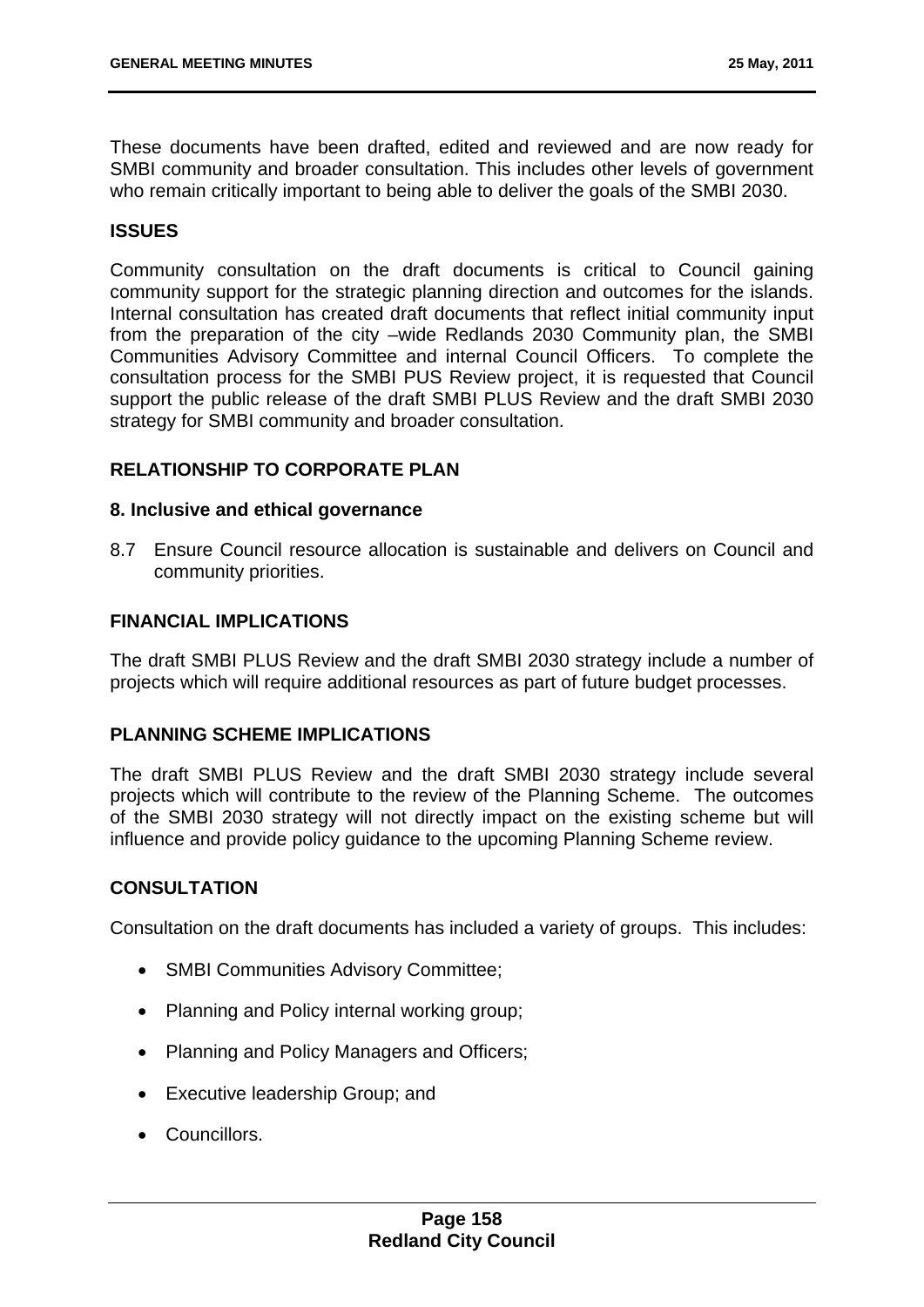Approval for the public release of these documents will broaden the consultation undertaken and conclude the consultation process of the SMBI PLUS Review project.

### **OPTIONS**

### **Preferred**

That Council resolve to delegate authority, under Section 257(1)(c) of the *Local Government Act 2009*, to the Planning and Policy Committee meeting on 8 June 2011, to decide whether to adopt the draft SMBI PLUS Review and the draft SMBI 2030 strategy for the purpose of community consultation.

### **Alternative**

That Council resolve to delay the decision to release the draft SMBI PLUS Review and the draft SMBI 2030 strategy until the General meeting on 29 June.

### **OFFICER'S RECOMMENDATION/ COUNCIL RESOLUTION**

| Moved by:    | Cr C Ogilvie |
|--------------|--------------|
| Seconded by: | Cr H Murray  |

**That Council resolve to delegate authority, under Section 257(1)(c) of the** *Local Government Act 2009,* **to the Planning and Policy Committee meeting on 8 June 2011, to decide whether to adopt the draft SMBI PLUS Review and the draft SMBI 2030 strategy for the purpose of community consultation.**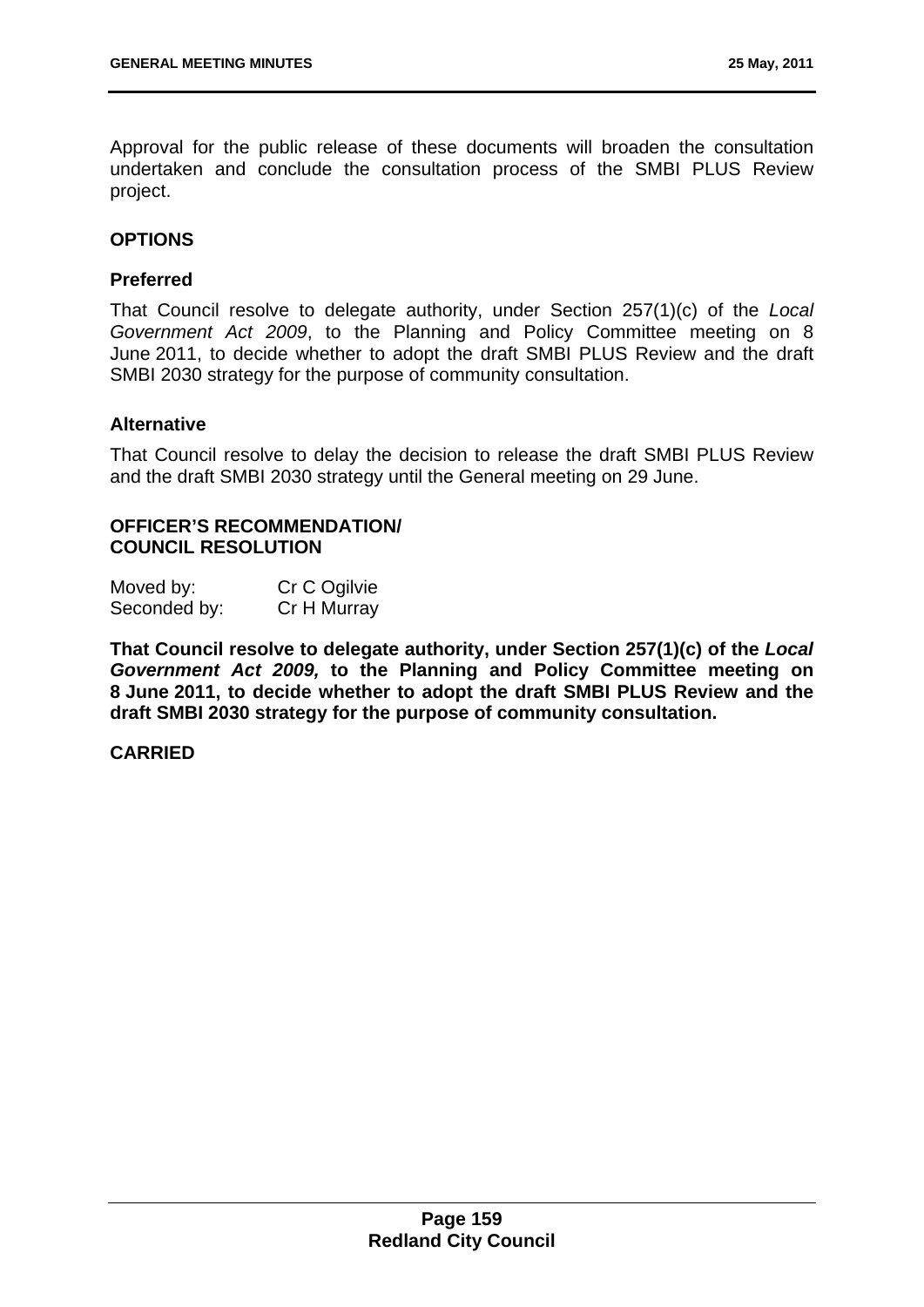### **18 NOTICE OF MOTION UNDER SECTION 59 OF LOCAL GOVERNMENT (OPERATIONS) REGULATION 2010**

## **18.1 NOTICE GIVEN BY CR WILLIAMS (DIVISION 9)**

## **18.1.1 NOTICE OF MOTION TO REPEAL A RESOLUTION OF COMMITTEE OF 4 MAY 2011 – REDLAND REGIONAL SPORT AND RECREATION PRECINCT**

In accordance with notice given on 17 May 2011, Cr Williams moved the following motion:

### **PROPOSED MOTION**

| Moved by:    | <b>Cr K Williams</b> |
|--------------|----------------------|
| Seconded by: | Cr J Burns           |

That Council RESCIND its decision of the Planning and Policy Committee Meeting of 4 May 2011, (relating to *item 3.1 – Redland Regional Sport and Recreation Precinct)*  and resolve as follows:

That Council resolve to investigate alternate sites, as directed by Council, before commencing the detailed planning documentation, including a full business case and any land acquisitions.

### **MOTION TO CLOSE THE MEETING AT 6.17PM**

Moved by: Cr M Elliott Seconded by: Cr H Murray

That the meeting be closed to the public under section 72 (1) of the *Local Government (Operations) Regulation 2010* to allow for further discussion on the above item.

*The reason that is applicable in this instance is as follows:* 

*"(h) other business for which a public discussion would be likely to prejudice the interests of the local government or someone else, or enable a person to gain a financial advantage."* 

## **CARRIED**

DIVISION:

FOR: Crs Reimers, Murray, Elliott, Henry, Ogilvie, Boglary and Hobson.

AGAINST: Crs Burns, Williams and Townsend.

Cr Bowler was absent from the meeting.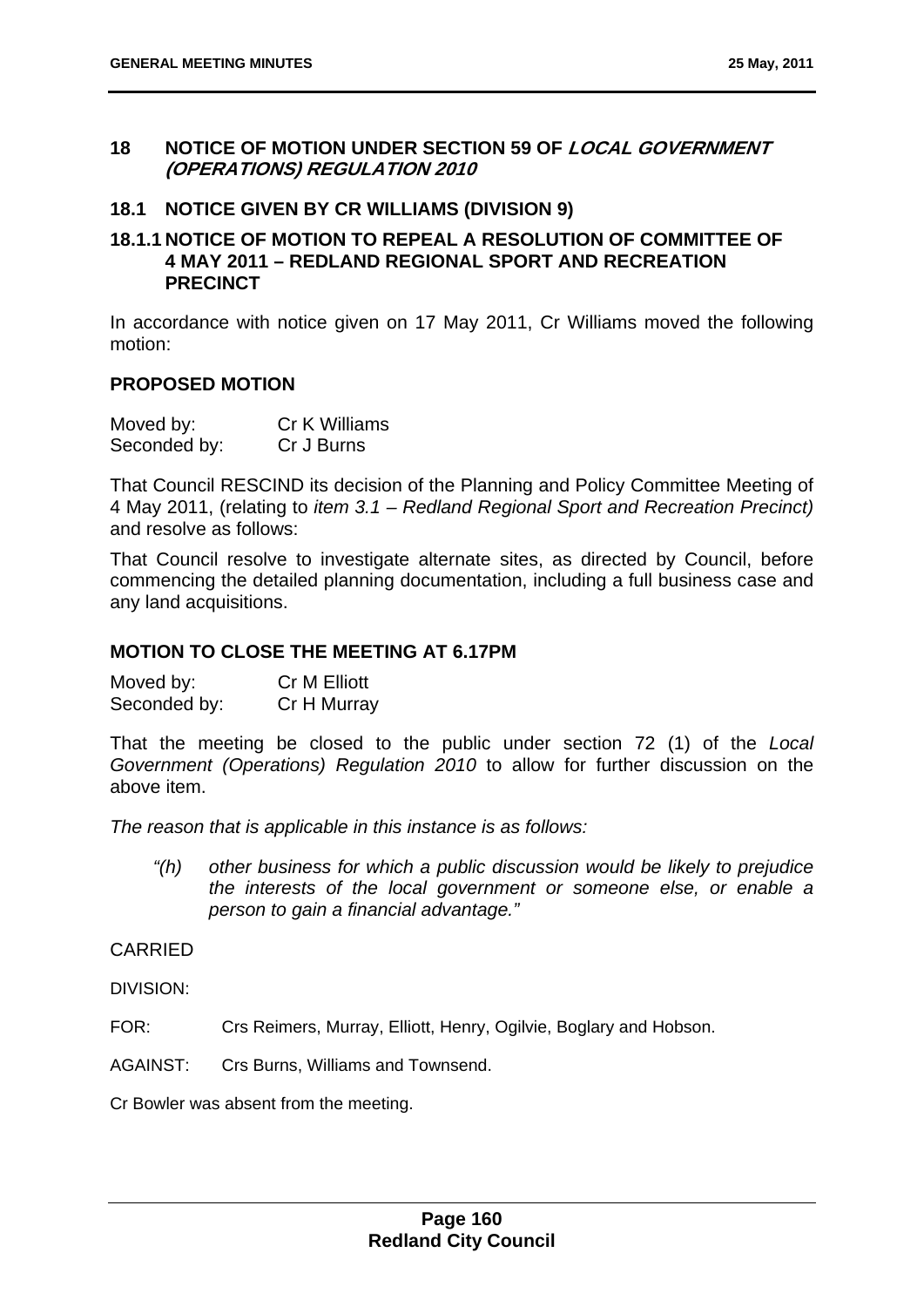# **MOTION TO REOPEN MEETING AT 7.04PM**

Moved by: Cr K Reimers Seconded by: Cr M Elliott

That the meeting be again opened to the public.

### CARRIED

On being put to the vote, Cr Williams' motion was declared as LOST.

## DIVISION:

FOR: Crs Burns, Williams and Townsend.

AGAINST: Crs Reimers, Murray, Elliott, Henry, Boglary, Ogilvie and Hobson.

Cr Bowler was absent from the meeting.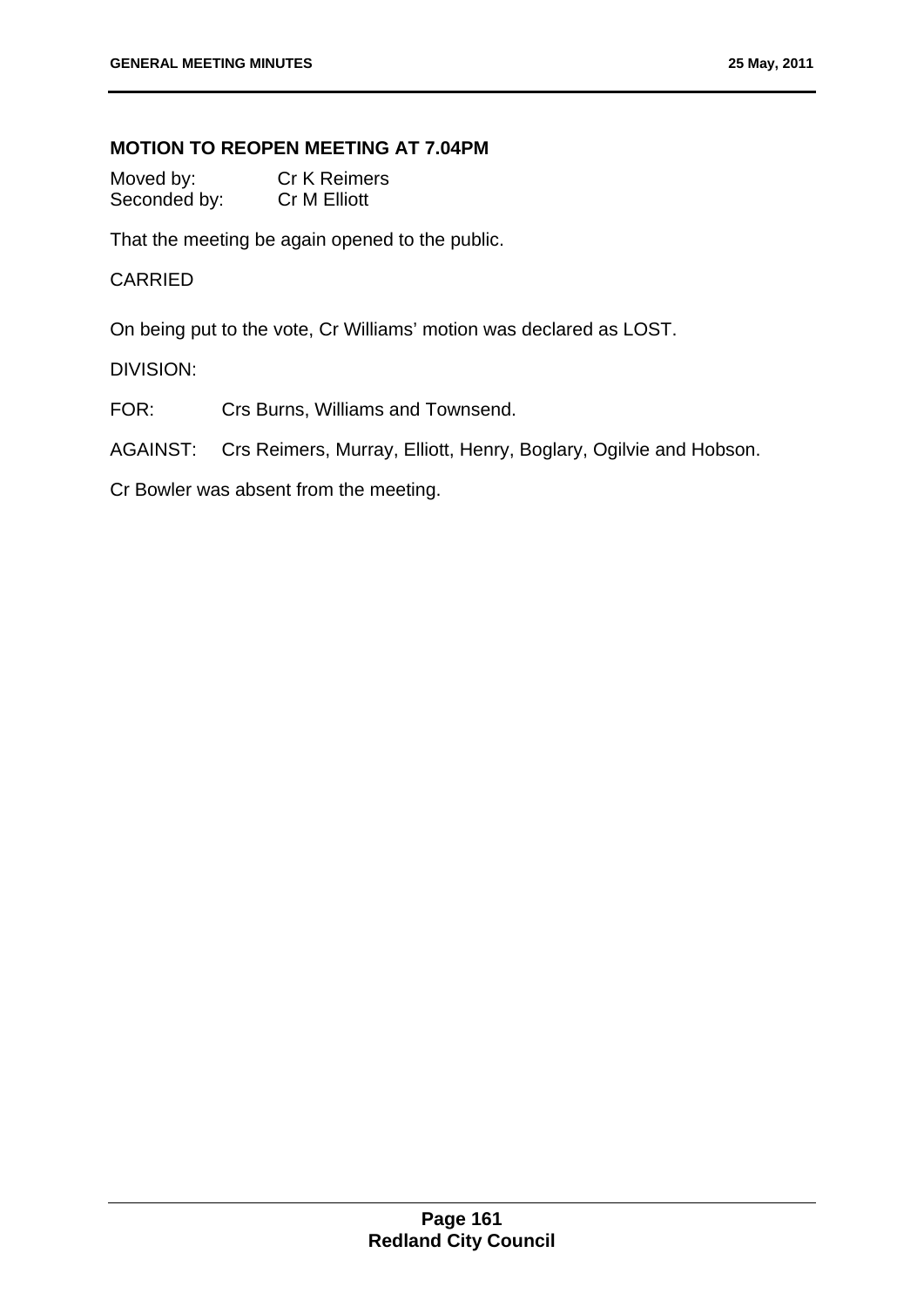### **19 URGENT BUSINESS**

Moved by: Cr M Elliott Seconded by: Cr H Murray

That permission be granted for Cr Boglary to bring forward an item of urgent business.

CARRIED

### **19.1 URGENT BUSINESS – CR BOGLARY**

## **19.1.1 CAPPING OF INFRASTRUCTURE CHARGES**

### **COUNCIL RESOLUTION**

| Moved by:    | Cr W Boglary |
|--------------|--------------|
| Seconded by: | Cr H Murray  |

**That Redland City Council writes to leaders of all State political parties asking them to explain how capping infrastructure charges will deliver affordable housing.** 

## **CARRIED**

| Moved by:    | Cr W Boglary |
|--------------|--------------|
| Seconded by: | Cr M Elliott |

That permission be granted for Cr Boglary to bring forward a further item of urgent business.

CARRIED

## **19.1.2 NATIONAL BROADBAND NETWORK**

#### **COUNCIL RESOLUTION**

| Moved by:    | Cr W Boglary |
|--------------|--------------|
| Seconded by: | Cr C Ogilvie |

**That Redland City Council writes to the Federal Government to request, for economic reasons, that the Bay Islands and North Stradbroke Island be considered a priority for the National Broadband Network.**